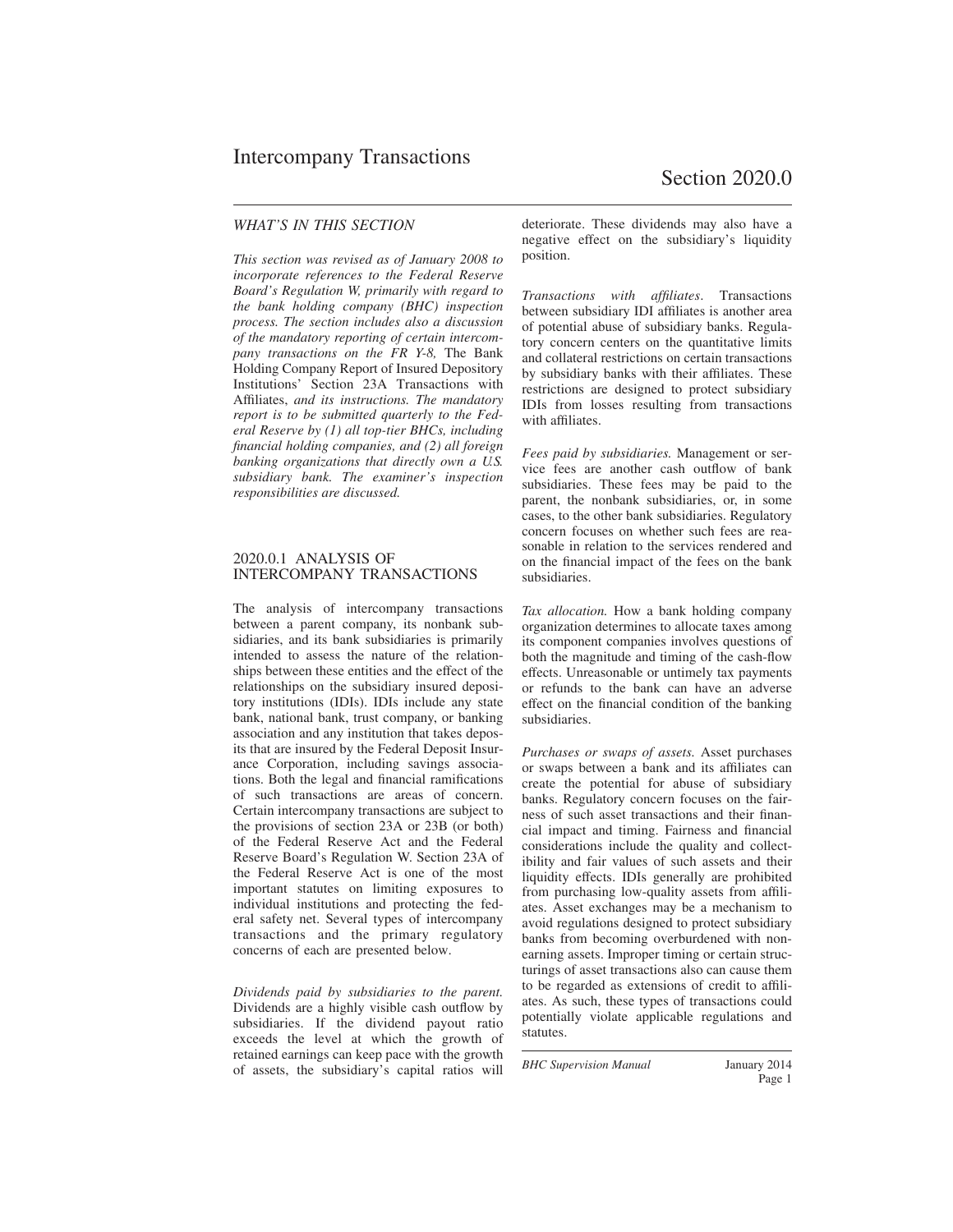*Compensating balances.* A subsidiary bank may be required to maintain excess balances at a correspondent bank that lends to other parts of the holding company organization, possibly to the detriment of the bank. The subsidiary bank may be foregoing earnings on such excess funds, which may adversely affect its financial condition.

*Other expense allocations.* In general, a subsidiary bank should be adequately compensated for its services or for the use of its facilities and personnel by other parts of the holding company organization. Furthermore, a subsidiary bank should not pay for expenses for which it does not receive a benefit.

# 2020.0.2 ROLE OF THE EXAMINER

To properly assess intercompany transactions and relationships between affiliates, the examiner must make a thorough analysis of most intercompany transactions and must have a knowledge of applicable laws, regulations, and rulings. In particular, the examiner should be familiar with sections 23A and 23B of the Federal Reserve Act and the Board's Regulation W. The examiner should also be familiar with the FR Y-8, *The Bank Holding Company Report of Insured Depository Institutions' Section 23A Transactions with Affiliates,* and its instructions.

The mandatory report is to be submitted to the Federal Reserve by (1) all top-tier bank holding companies (BHCs), including financial holding companies, and (2) all foreign banking organizations that directly own a U.S. subsidiary bank. The completed quarterly reports are used by the Federal Reserve System to monitor bank exposures to affiliates and to ensure banks' compliance with section 23A of the Federal Reserve Act. With regard to the BHC's inspection, the examiner should review and verify, since the previous inspection, the BHC's accuracy and comprehensiveness in its reporting based on the FR Y-8 report form and instructions.

If a subsidiary IDI of a holding company is not a state member bank, the bank's primary regulator should determine the bank's compliance with pertinent banking laws. In reviewing the subsidiary bank's examination report, any violations of laws and regulations applicable to intercompany transactions should be noted. If the violation resulted from the actions of an affiliate, the affiliate's role should be identified and be subject to criticism in the inspection report.

Violations of banking laws discovered during the inspection should be brought to management's attention and referred to the bank's primary supervisor. However, any action or criticism levied directly on the bank should come from the bank's primary supervisor.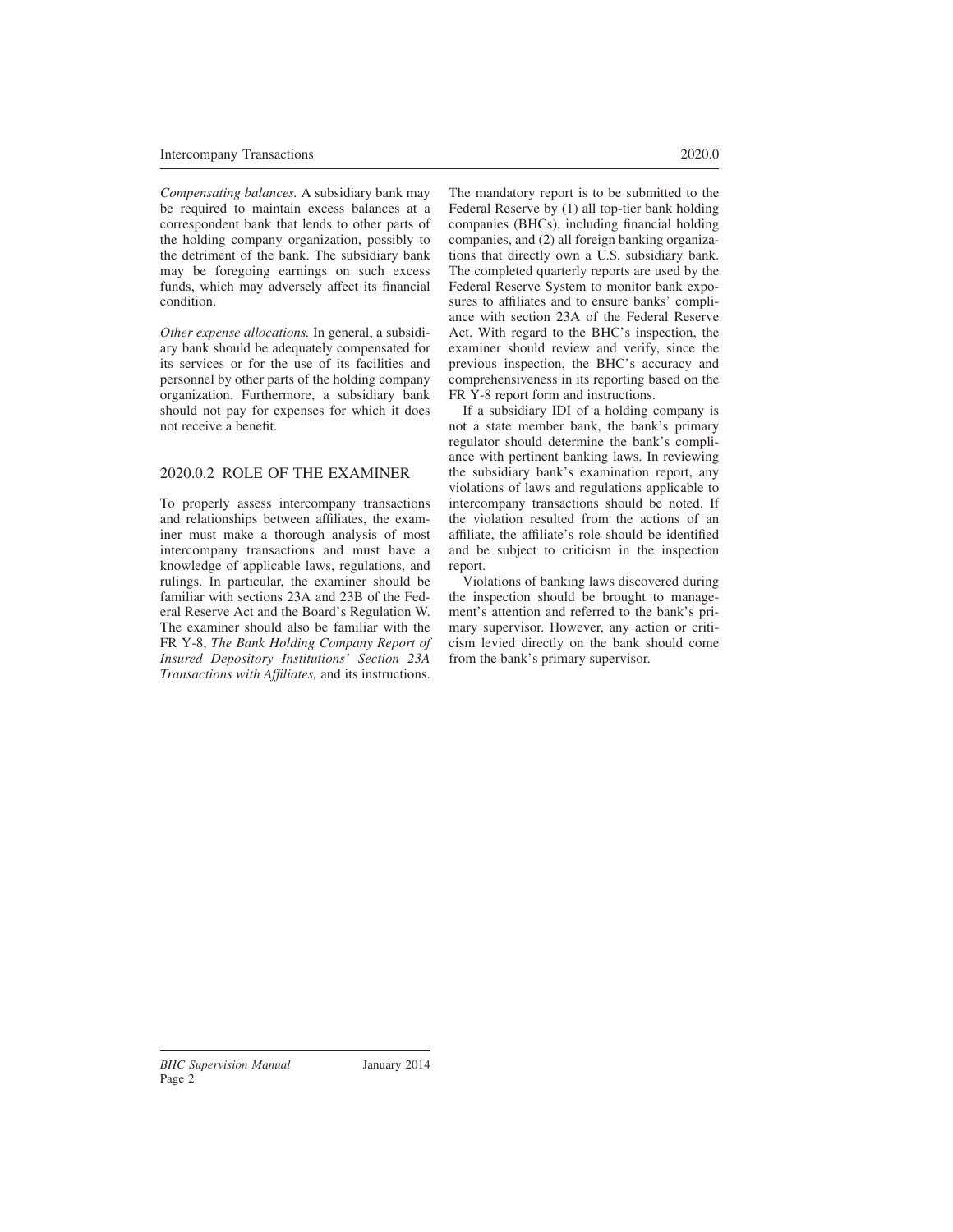### 2020.1.01 *WHAT'S NEW IN THIS REVISED SECTION*

*This section has been revised to discuss statutory amendments of sections 23A and 23B of the Federal Reserve Act resulting from the Dodd-Frank Act. One amendment involved the definition of an "affiliate," with regard to an investment fund when an insured depository institution (IDI) or one of its affiliates is an investment adviser. Also, the definition of "covered transactions" was revised to include the credit exposure resulting for derivative and securities lending and borrowing transactions between the IDI and its affiliates. In addition, the Dodd-Frank Act removed the quantitative 10 percent exemption limit between financial subsidiaries. The retained earnings of a financial subsidiary are to be included as part of the IDI's investment. The amendments were effective July 21, 2012. (See sections 608(a)(1)(A), 608(a)(1)(B), and 609(a) of the Dodd-Frank Act.)*

*Revised inspection objectives and inspection procedures also are included.*

### 2020.1.05 SECTIONS 23A AND 23B OF THE FEDERAL RESERVE ACT, AND REGULATION W

Section 23A of the Federal Reserve Act (FRA) restricts the ability of insured depository institutions (IDIs)<sup>1</sup> to engage in certain covered transactions with an affiliate. Transactions that are subject to section 23A also are subject to the provisions of section 23B of the FRA.<sup>2</sup> In addition to these statutory provisions, the Board issued Regulation W (the rule), $3$  which implements sections 23A and 23B of the FRA. The rule provides several exemptions and combines the statutory restrictions on transactions

2. Federally insured savings associations also are subject to sections 23A and 23B as if they were banks.

3. In this section of the manual, Regulation W is referred to as ''the rule'' or to a specific numbered section of the rule.

between a member bank and its affiliates with numerous previously issued Board interpretations.

During a bank holding company inspection, transactions between an IDI and an affiliate (for example, a bank holding company parent or other nonbank subsidiary) are reviewed for compliance with sections 23A and 23B and Regulation W, as well as other banking regulations and statutes. Any violations of sections 23A and 23B of the FRA or Regulation W involving a transaction between an IDI and its affiliate that are disclosed or found during an inspection should be brought to management's attention, may be discussed in the inspection report as "Other Matters," and referred to the bank's primary supervisor. However, any action or criticism levied directly on the bank should come from the bank's primary supervisor. See also SR-03-2.

## 2020.1.1 SECTION 23A OF THE FEDERAL RESERVE ACT

Section 23A of the FRA (12 U.S.C. 371c) is the primary statute governing transactions between an IDI and its affiliates. Section 23A (1) designates the types of companies that are affiliates of an IDI; (2) specifies the types of transactions covered by the statute; (3) sets the quantitative limitations on an IDI's covered transactions with any single affiliate, and with all affiliates combined; (4) sets forth collateral requirements for certain transactions with affiliates; and (5) requires all covered transactions to be conducted on terms consistent with safe and sound banking practices.

# 2020.1.1.1 Definition of an Affiliate

In general, companies that control or are under common control with an IDI are defined by section 23A as ''affiliates'' of the bank. The definition includes a bank subsidiary of a bank and any company that a bank, or its subsidiaries affiliates, sponsors and advises on a contractual basis.<sup>4</sup> Affiliates, for example, may

<sup>1.</sup> By their terms, sections 23A and 23B apply to banks that are members of the Federal Reserve System (''member banks''). Other federal laws subject FDIC-insured nonmember banks and FDIC-insured thrifts to sections 23A and 23B in the same manner and to the same extent as if they were member banks. (See 12 U.S.C. 1828(j) and 12 U.S.C.1468(a)(4)). The statute also states that most subsidiaries of a member bank are to be treated as part of the member bank itself for purposes of sections 23A and 23B. Because the statute and regulation apply to all insured depository institutions, this section will refer to the subject institutions as insured depository institutions (IDIs).

<sup>4.</sup> The Board has the authority to expand the definition of affiliate to include a company that has a relationship with the bank so that covered transactions between the company and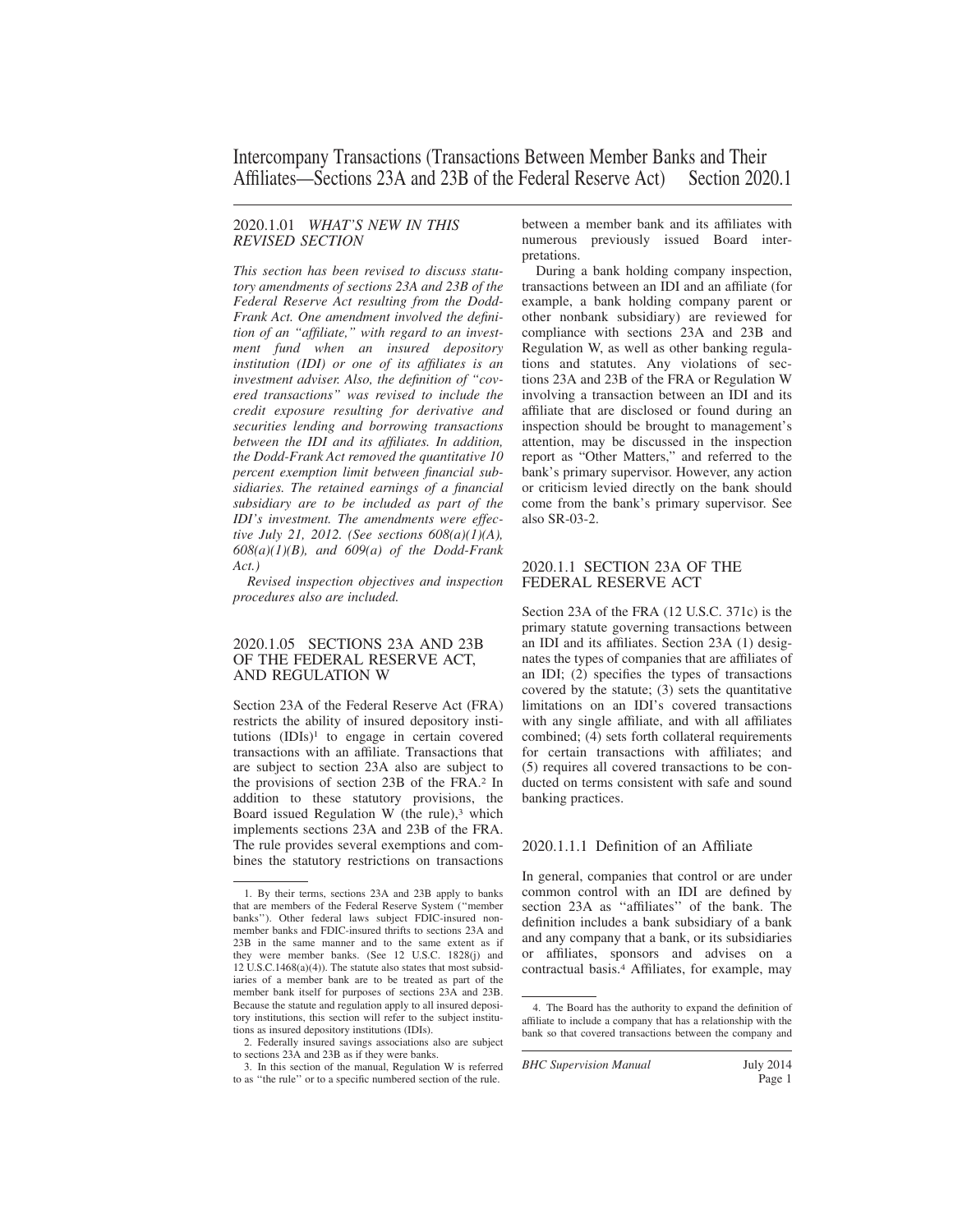include banks, financial holding companies, savings and loan holding companies, and their subsidiaries. Banks, savings associations, and nonbanking companies that are under common individual control or a group of individuals with the bank also are affiliates for the purposes of section 23A. Any investment fund with respect to which a member bank or affiliate thereof is an investment adviser. See section 608(a)(1)(A) of the Dodd-Frank Act. In addition, any transaction by an IDI with any person is deemed to be a transaction with an affiliate to the extent that the proceeds of the transaction are transferred to, or used for the benefit of, the affiliate. With respect to any IDI within a holding company, its affiliates include, among others, its parent, the parent's subsidiaries, and other companies directly or indirectly controlled by the bank's or holding company's shareholders. Specifically, Regulation W defines<sup>5</sup> an affiliate as-

- 1. any company that controls<sup>6</sup> the IDI and any other company that is controlled by the company that controls the IDI;
- 2. any bank subsidiary of the IDI;
- 3. any company—
	- that is controlled directly or indirectly, by a trust or otherwise, by or for the benefit of shareholders who beneficially or otherwise control, directly or indirectly, by trust or otherwise, the member bank or any company that controls the IDI; or
	- in which a majority of its directors or trustees constitute a majority of the persons holding any such office with the IDI or any company that controls the IDI;
- 4. any company (including a real estate investment trust) that is sponsored and advised on a contractual basis by the IDI or any subsidiary or affiliate of the IDI;
- 5. any investment company, with respect to which an IDI or any affiliate thereof is an investment adviser as defined in section 2(a)(20) of the Investment Company Act of 1940;

the bank may be affected by the relationship to the detriment of the bank.

- 6. any investment fund for which the IDI or any affiliate of the IDI serves as an investment adviser, if the IDI and its affiliates own or control, in the aggregate, more than 5 percent of any class of voting securities or of the equity capital of the fund;
- 7. a depository institution that is a subsidiary of the IDI;
- 8. a financial subsidiary of the member bank;
- 9. any company in which a holding company of the IDI owns or controls, directly or indirectly, or acting through one or more other persons, 15 percent or more of the equity capital pursuant to the merchant banking authority in section  $4(k)(4)(H)$  or (I) of the Bank Holding Company Act  $(12 \text{ U.S.C. } 1843(k)(4)(H) \text{ or } (I));$
- 10. any partnership for which the IDI or any affiliate of the IDI serves as a general partner or for which the IDI or any affiliate of the IDI causes any director, officer, or employee of the member bank or affiliate to serve as a general partner;
- 11. any subsidiary of an affiliate described in paragraphs  $(a)(1)$  through  $(10)$  of section 223.2 of Regulation W; and
- 12. any company that the Board, or the appropriate federal banking agency for the IDI, determines by regulation or order to have a relationship with the IDI or any subsidiary or affiliate of the member bank, such that covered transactions by the member bank or its subsidiary with that company may be affected by the relationship, to the detriment of the IDI or its subsidiary.

The following generally are not considered to be affiliates of an IDI:

- 1. a nonbank subsidiary of the IDI (other than a financial subsidiary), unless the Board determines not to exclude such a subsidiary;
- 2. a company engaged solely in holding the IDI's premises;
- 3. a company engaged solely in conducting a safe deposit business;
- 4. a company engaged solely in holding obligations of the United States or its agencies or obligations fully guaranteed by the United States or its agencies as to principal and interest; and
- 5. a company in which control arises from the exercise of rights arising out of a bona fide debt previously contracted (for the period of time specified by section 23A).

<sup>5.</sup> See 12 C.F.R. 223.2.

<sup>6.</sup> By statute, ''control'' is defined as the power to (1) vote 25 percent or more of the voting shares of a company, excluding situations in which the stock is controlled in a fiduciary capacity; (2) elect a majority of the directors of a company; or (3) exercise a controlling influence over a company. Control is discussed in more detail at 2020.1.3.1.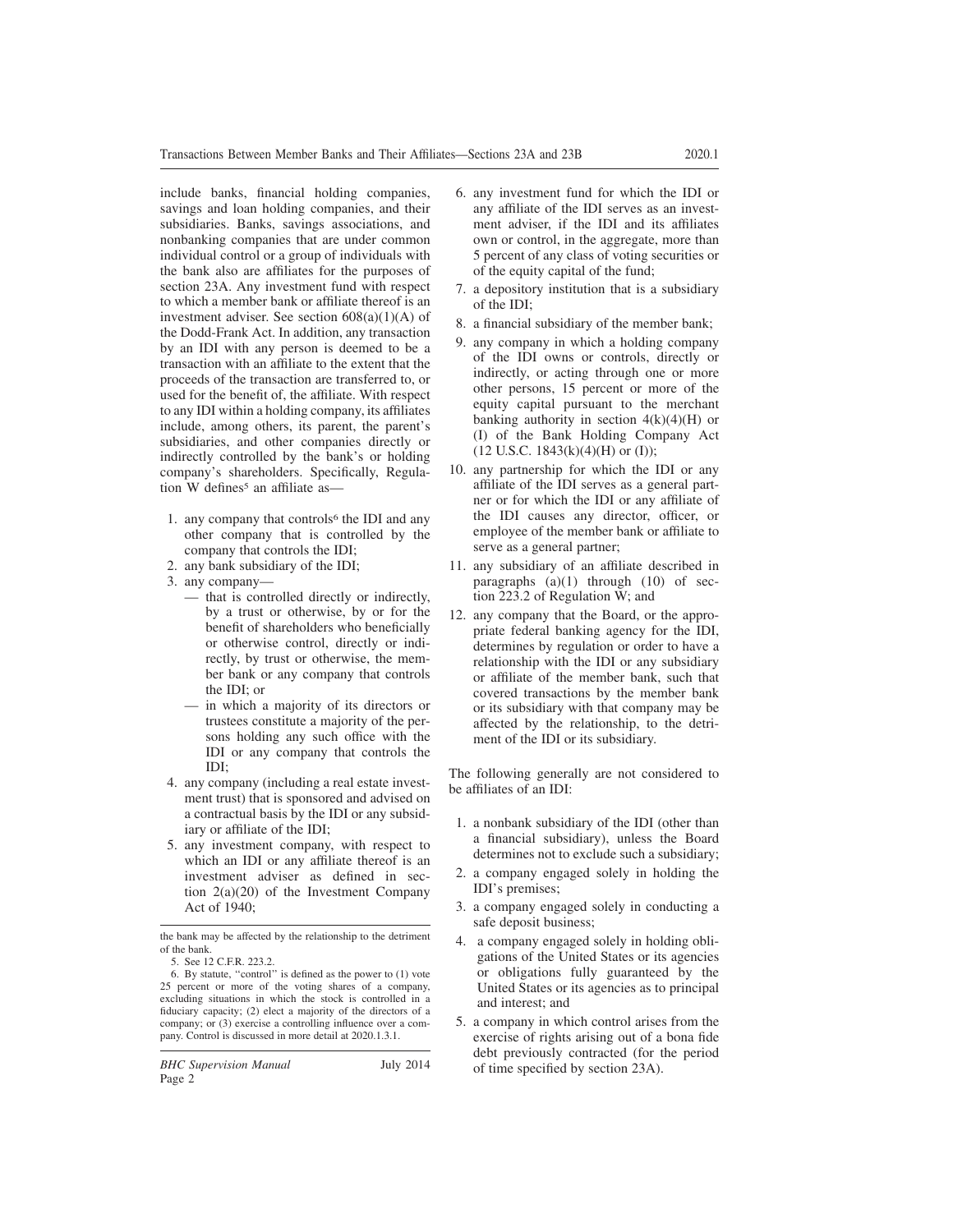2020.1.1.2 Definition of Affiliates by Type of Entity

### *2020.1.1.2.1 Investment Funds Advised by the Member Bank or an Affiliate of the Member Bank*

Regulation W includes as an affiliate any company that is sponsored and advised on a contractual basis by the IDI or any of its affiliates as well as any investment company for which the IDI or its affiliate serves as an investment adviser, as defined in the Investment Company Act of 1940 (the 1940 Act). In Regulation W, the Board used its statutory authority to define as an affiliate any investment fund—even if not an investment company for purposes of the 1940 Act—for which the IDI or an affiliate of the IDI serves as an investment adviser, if the IDI or an affiliate of the IDI owns or controls more than 5 percent of any class of voting securities or similar interests of the fund.

Many investment funds that are advised by an IDI (or an affiliate of an IDI) are affiliates of the IDI under section 23A because the funds either are investment companies under the 1940 Act or are sponsored by the IDI (or an affiliate of the IDI). The IDI or its affiliate, in some instances, however, may advise but not sponsor an investment fund that is not an investment company under the 1940 Act.<sup>7</sup> The advisory relationship of an IDI or affiliate with an investment fund presents the same potential for conflicts of interest regardless of whether the fund is an investment company under the 1940 Act.<sup>8</sup> The Dodd-Frank Act treats any investment fund as an affiliate if the IDI or an affiliate of the IDI serves as an investment adviser to the fund.

#### *2020.1.1.2.2 Financial Subsidiaries*

In 1999, the Gramm-Leach-Bliley Act (the GLB Act) authorized banks to own ''financial subsidiaries'' that engage in activities not permissible for the parent bank to conduct directly, such as underwriting and dealing in bank-ineligible securities. The GLB Act amended section 23A to define a financial subsidiary of a bank as an affiliate of the bank and thus subjected covered transactions between the bank and a financial subsidiary to the limitations of sections 23A and 23B.

Section 23A defines a financial subsidiary as a subsidiary of any bank (state or national) that is engaged in an activity that is not permissible for national banks to engage in directly (other than a subsidiary that federal law specifically authorizes national banks to own or control). Specifically, a ''financial subsidiary'' is defined as ''any company that is a subsidiary of a bank that would be a financial subsidiary of a national bank under section 5136A of the Revised Statutes of the United States.''<sup>9</sup> (See 12 U.S.C.  $371c(e)(1)$ .) Section 5136A, in turn, defines a financial subsidiary as any company that is controlled by one or more member banks, other than (1) a subsidiary that engages solely in activities that national banks are permitted to engage in directly (and subject to the terms and conditions that apply to national banks) or (2) a subsidiary that national banks are specifically authorized to control by the express terms of a federal statute (other than section 5136A of the Revised Statutes), such as an Edge Act corporation or a small business investment company (SBIC).<sup>10</sup> (See 12 U.S.C. 24a(g)(3).) Section 5136A also prohibits a financial subsidiary of a national bank from engaging in insurance underwriting, real estate investment and development, or merchant banking activities.<sup>11</sup> (See 12 U.S.C.  $24a(a)(2)$ .)

The Dodd-Frank Act amended section 23A as it relates to financial subsidiaries of a bank. First, the 10 percent quantitative limit of section 23A between a bank and any individual affiliate applies to covered transactions between a bank and a financial subsidiary of the bank. In addition, for purposes of section 23A, the amount of a bank's investment in its financial subsidiary includes the retained earnings of the financial subsidiary. See section 609(a) of the Dodd-Frank Act.

Section 23A generally applies only to transactions between (1) a bank and an affiliate of the bank and (2) a bank and a third party in which some benefit of the transactions accrues to an

<sup>7. 12</sup> U.S.C. 371c(b)(1)(E).

<sup>8.</sup> An investment fund typically escapes from the definition of investment company under the 1940 Act because it (1) sells interests only to a limited number of investors or only to sophisticated investors or (2) invests primarily in financial instruments that are not securities. An IDI may face greater risk from the conflicts of interest arising from its relationships with an investment fund that is not registered than an investment company under the 1940 Act because the 1940 Act restricts transactions between a registered investment company and entities affiliated with the company's investment adviser. (See 15 U.S.C. 80a-17).

<sup>9. 12</sup> U.S.C. 24a(g)(3).

<sup>10. 12</sup> U.S.C. 24a(a)(2).

<sup>11. 12</sup> U.S.C. 371c(e)(1).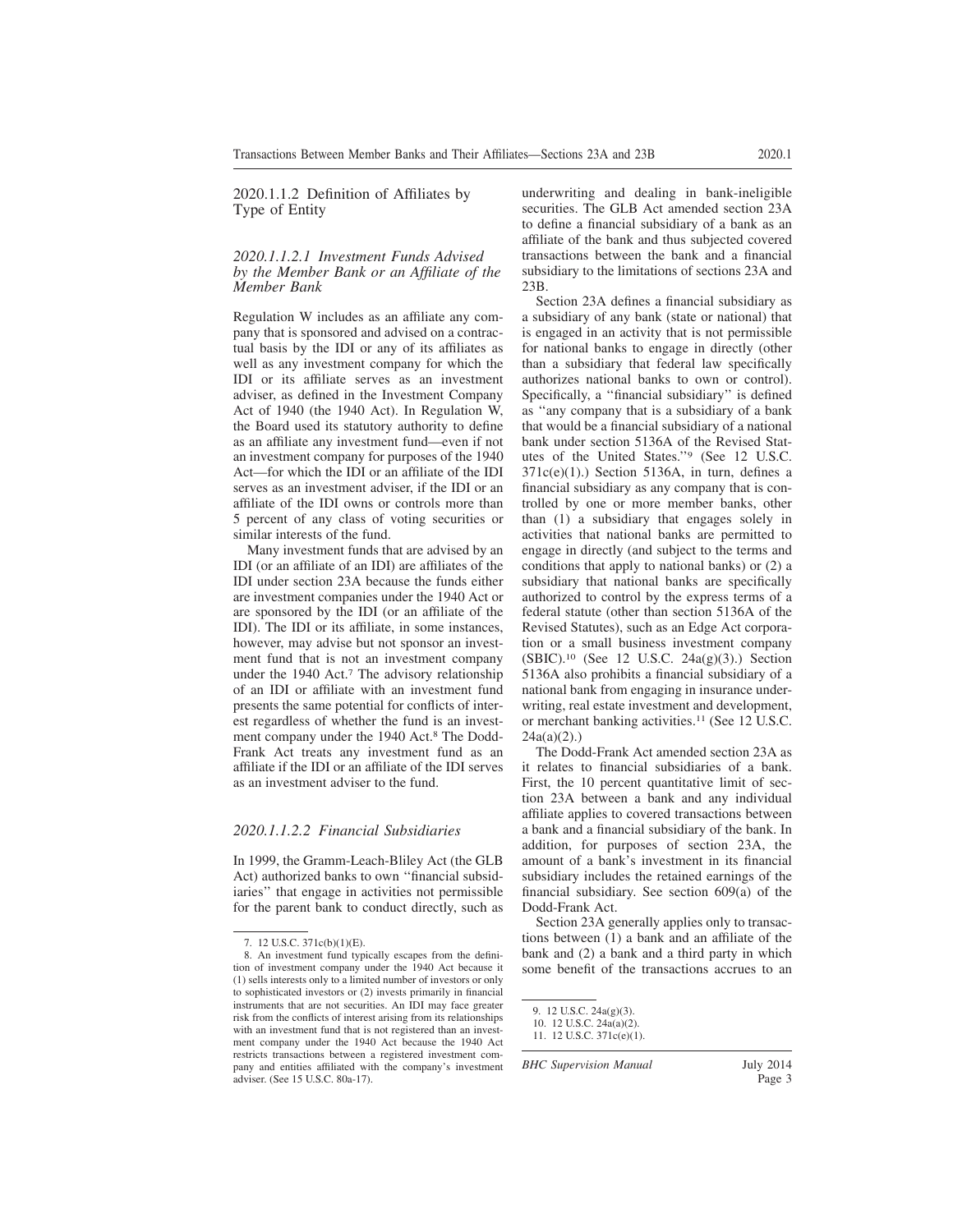affiliate of the bank. The statute generally does not apply to transactions between two affiliates. Section 23A establishes two special anti-evasion provisions, however, that govern transactions between a financial subsidiary of a bank and another affiliate of the bank. First, the FRA provides that any purchase of, or investment in, the securities of a bank's financial subsidiary by an affiliate of the bank will be deemed to be a purchase of, or investment in, such securities by the bank itself. Second, the GLB Act authorizes the Board to deem a loan or other extension of credit made by a bank's affiliate to any financial subsidiary of the bank to be an extension of credit by the bank to the financial subsidiary, if the Board determines that such action is necessary or appropriate to prevent evasion.

2020.1.1.2.2.1 Regulation W Provisions for Financial Subsidiaries

Regulation W (1) defines a financial subsidiary of a bank, (2) exempts certain companies from the definition, and (3) sets forth special valuation and other rules for financial subsidiaries. (See sections 223.2(a)(8), 223.3(p), and 223.32 of the rule.) Regulation W also includes several special rules that apply to transactions with financial subsidiaries.

*Applicability of the 10 percent quantitative limit to transactions with a financial subsidiary*. The 10 percent quantitative limit in section 23A applies with respect to covered transactions between a member bank and any individual financial subsidiary of the bank.<sup>12</sup>

*Valuation of investments in securities issued by a financial subsidiary.* Because financial subsidiaries of a member bank are considered affiliates of the bank for purposes of section 23A, a member bank's purchases of, and investments in, the securities of its financial subsidiary are covered transactions under the statute.<sup>13</sup> The Dodd-Frank Act provides that a member bank's investment in its own financial subsidiary, for purposes of section 23A, shall include the retained earnings of the financial subsidiary.<sup>14</sup> In light of this statutory provision, section 223.32(b) of the rule contains a special valuation provision for investments by a member bank in the securities of its own financial subsidiary.<sup>15</sup> Such investments must be valued at the greater of (1) the price paid by the member bank for the securities or (2) the carrying value of the securities on the financial statements of the member bank (determined in accordance with generally accepted accounting principles (GAAP) but without reflecting the bank's pro rata share of any earnings retained, or losses incurred by, the financial subsidiary after the bank's acquisition of the securities).<sup>16</sup>

This valuation rule differs from the general valuation rule for investments in securities issued by an affiliate in that the financial subsidiary rule permits, consistent with the GLB Act, that the carrying value of the investment be computed without consideration of the retained earnings or losses of the financial subsidiary since the time of the member bank's investment. As a result of this rule, the covered transaction amount for a member bank's investment in securities issued by its financial subsidiary generally would not increase after the investment was made except if the member bank made an additional capital contribution to the subsidiary or purchased additional securities of the subsidiary.

The following examples were designed to assist banks in valuing investments in securities issued by a financial subsidiary of the bank. Each example involves a securities underwriter that becomes a financial subsidiary of the bank after the transactions described below.

- 1. *Initial valuation.*
	- a. *Direct acquisition by a bank*. A bank pays \$500 to acquire 100 percent of the shares of a securities underwriter. The initial carrying value of the shares on the member bank's parent-only GAAP financial state-

<sup>12.</sup> A member bank's aggregate amount of covered transactions with any individual financial subsidiary of the bank may not exceed 10 percent of the bank's capital and surplus.

<sup>13.</sup> See section 609(a) of the Dodd-Frank Act. The Dodd-Frank Act eliminated the 10 percent quantitative limit exemption for certain covered transactions with financial subsidiaries and individual affiliates.

<sup>14.</sup> See section 609(a) of the Dodd-Frank Act.

<sup>15.</sup> The rule's special valuation formula for investments by a member bank in its own financial subsidiary does not apply to investments by a member bank in a financial subsidiary of an affiliated depository institution. Such investments must be valued using the general valuation formula set forth in section 223.23 for investments in securities issued by an affiliate and, further, may trigger the anti-evasion rule contained in section  $223.32(c)(1)$  of the rule.

<sup>16.</sup> The rule also makes clear that if a financial subsidiary is consolidated with its parent bank under GAAP, the subsidiary under the carrying value of the bank's investment in the financial subsidiary shall be determined based on parent-only financial statements of the bank.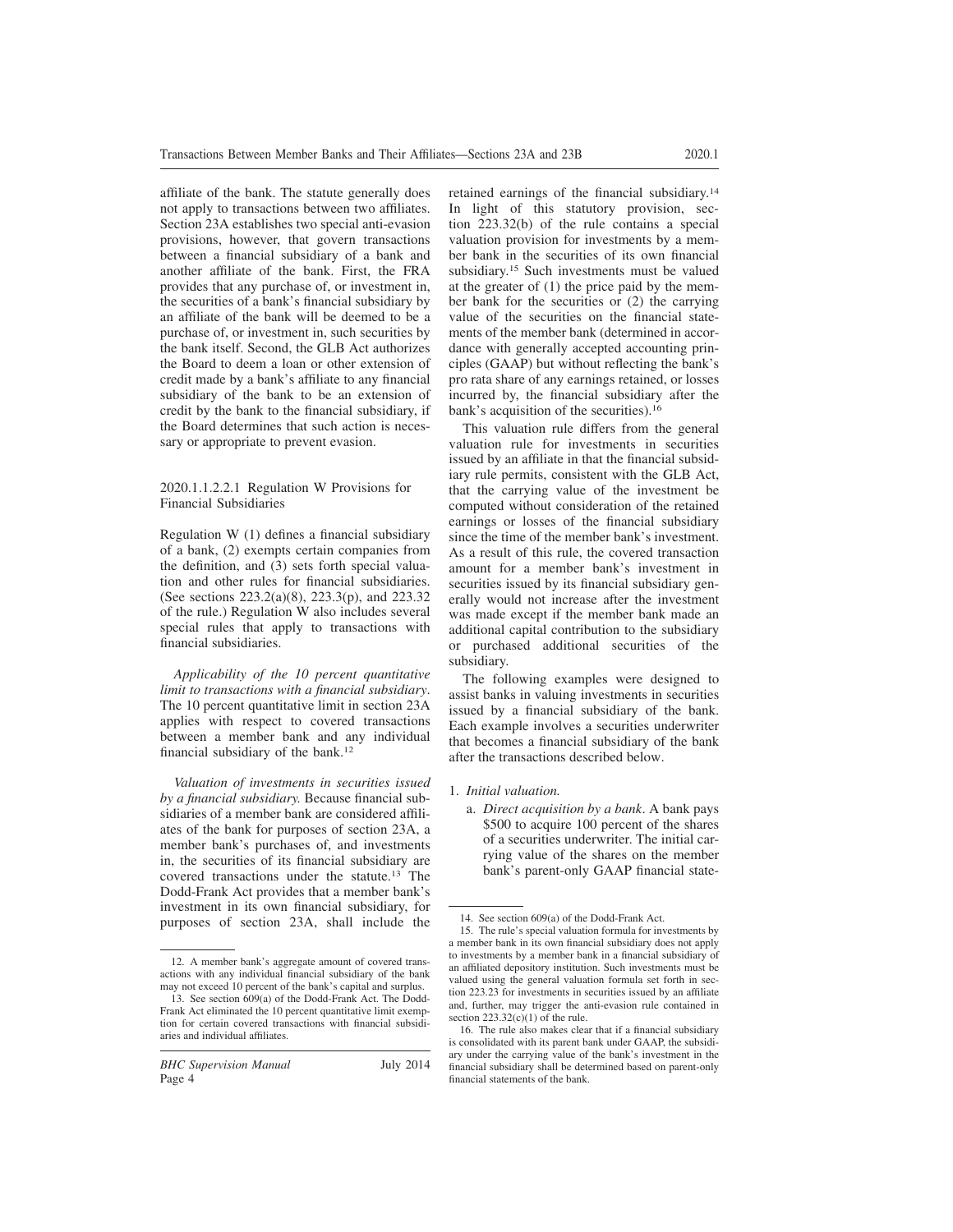ments is \$500. The member bank initially must value the investment at \$500.

- b. *Contribution of a financial subsidiary to a member bank*. The parent holding company of a bank acquires 100 percent of the shares of a securities underwriter in a transaction valued at \$500 and immediately contributes the shares to the member bank. The bank gives no consideration in exchange for the shares. The bank initially must value the investment at the carrying value of the shares on the bank's parent-only GAAP financial statements. Under GAAP, the bank's initial carrying value of the shares would be \$500.
- 2. *Carrying value not adjusted for earnings and losses of the financial subsidiary*. A bank and its parent holding company engage in a transaction whereby the member bank acquires 100 percent of the shares of a securities underwriter in a transaction valued at \$500. The bank initially values the investment at \$500. In the following year, the securities underwriter earns \$25 in profit, which is added to its retained earnings. The bank's investment of the shares of the underwriter is not adjusted for purposes of section 23A and Regulation W, and the bank's investment continues to be valued at \$500. If, however, the member bank contributes \$100 of additional capital to the securities underwriter, the bank must value the aggregate investment at \$600.

*Anti-evasion rules as they pertain to financial subsidiaries.* Section 23A generally applies only to transactions between a bank and an affiliate of the bank and transactions between a member bank and a third party when some benefit of the transaction accrues to an affiliate of the bank. The statute generally does not apply to transactions between two affiliates. The GLB Act establishes two special anti-evasion rules, however, that govern transactions between a financial subsidiary of a member bank and another affiliate of the bank.<sup>17</sup> First, the GLB Act provides that any purchase of, or investment in, securities issued by a member bank's financial subsidiary by an affiliate of the bank will be deemed to be a purchase of, or investment in, such securities by the bank itself. Second, the GLB Act authorizes the Board to deem an extension of credit made by a member bank's affiliate to any financial subsidiary of the bank to be an extension of credit by the bank to the financial subsidiary, if the Board determines that such action is necessary or appropriate to prevent evasions of the FRA or the GLB Act. Section 223.32(c) of the rule incorporates both of these provisions.

The Board exercised its authority under the second anti-evasion rule by stating that an extension of credit to a financial subsidiary of a bank by an affiliate of the bank would be treated as an extension of credit by the bank itself to the financial subsidiary if the extension of credit is treated as regulatory capital of the financial subsidiary. An example of the kind of credit extension covered by this provision would be a subordinated loan to a financial subsidiary that is a securities broker-dealer in which the loan is treated as capital of the subsidiary under the SEC's net capital rules. Treating such an extension of credit as a covered transaction is appropriate because the extension of credit by the affiliate has a similar effect on the subsidiary's regulatory capital as an equity investment by the affiliate, which is treated as a covered transaction by the terms of the GLB Act (as described above). The rule generally does not prevent a BHC or other affiliate of a member bank from providing financial support to a financial subsidiary of the bank in the form of a senior or secured loan.

#### *2020.1.1.2.3 Partnerships*

IDIs fund legitimate commercial transactions through partnerships. Partnerships for which an IDI or an affiliate(s) serves as a general partner are affiliates. Regulation W also defines an affiliate of an IDI as any partnership, if the IDI or an affiliate of the IDI causes any director, officer, or employee of the IDI or affiliate to serve as a general partner of the partnership (unless the partnership is an operating subsidiary of the bank.) Also, if a company, such as a bank holding company, controls more than 25 percent of the equity through a partnership, that company is an affiliate under Regulation W.

# *2020.1.1.2.4 Subsidiaries of Affiliates*

Regulation W deems a subsidiary of an affiliate as an affiliate of the IDI.

*BHC Supervision Manual* July 2014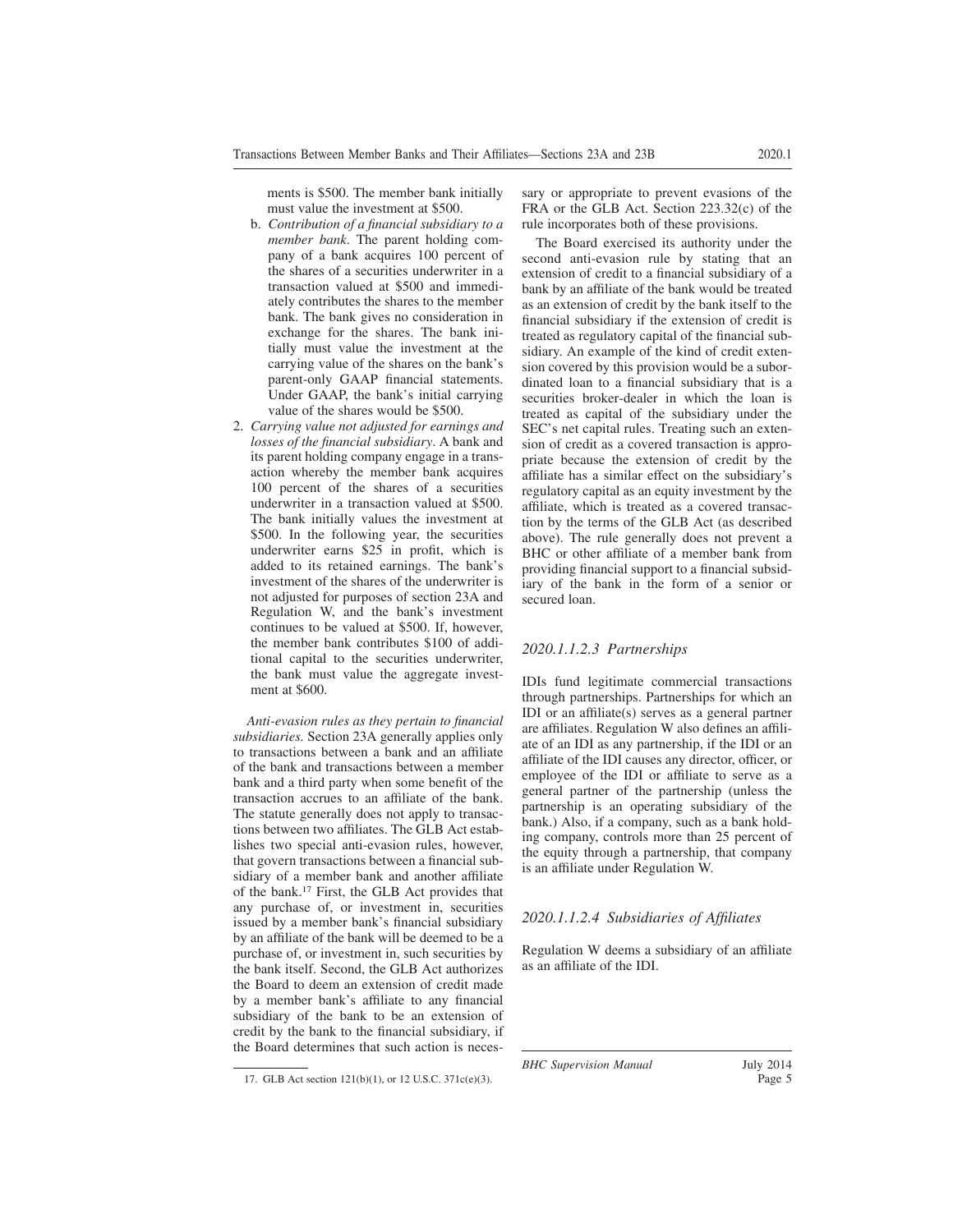## *2020.1.1.2.5 Companies Designated by the Appropriate Federal Banking Agency*

Under section 223.2(a)(12), the Board or the appropriate federal banking agency for the relevant IDI (under authority delegated by the Board) can determine that any company that has a relationship with an IDI or an affiliate of the IDI, such that covered transactions by the IDI with that company may be affected by the relationship to the detriment of the IDI, is an affiliate of the IDI. The Board and the federal banking agencies can thus protect IDIs in their transactions with associated companies. An IDI may petition the Board to review any such affiliate determination made by the institution's appropriate federal banking agency under the general procedures established by the Board for review of actions taken under delegated authority.<sup>18</sup>

# *2020.1.1.2.6 Merchant Banking*

The GLB Act also amended the Bank Holding Company Act (BHC Act) to permit BHCs and foreign banks that qualify as financial holding companies (FHCs) to engage in merchant banking and insurance company investment activities.<sup>19</sup> If an FHC owns or controls more than 25 percent of a class of voting shares of a company under the merchant banking or insurance company investment authority, the company is an affiliate of any member bank controlled by the FHC by operation of the statutory definitions contained in section 23A. The GLB Act also added paragraph (b)(11) to section 23A, which creates a rebuttable presumption that a company (''portfolio companies'') is an affiliate of a member bank, for purposes of section 23A, if the bank is affiliated with an FHC and the FHC owns or controls 15 percent or more of the equity capital of the other company pursuant to the FHC's merchant banking or insurance company investment authority<sup>20</sup> (section  $4(k)(4)(H)$  or (I) of the BHC Act). (See 12 U.S.C. 371c(b)(11).)

The rule also provides three specific regulatory safe harbors from the 15 percent presumption. These safe harbors apply in situations where the holding company owns or controls more than 15 percent of the total equity of the company under the merchant banking or insurance company investment authority (thereby triggering the statutory presumption) and less than 25 percent of any class of voting securities of the company (thereby not meeting the statutory definition of control). The three situations are substantially identical to those listed in the Board's merchant banking regulation.<sup>21</sup>

The first exemption applies where no director, officer, or employee of the holding company serves as a director (or individual exercising similar functions) of the company. The second exemption applies where an independent third party controls a greater percentage of the equity capital of the company than is controlled by the holding company, and no more than one officer or employee of the holding company serves as a director (or individual exercising similar functions) of the company. The third exemption applies where an independent third party controls more than 50 percent of the voting shares of the company, and officers and employees of the holding company do not constitute a majority of the directors (or individuals exercising similar functions) of the company.<sup>22</sup>

These safe harbors do not require Board review or approval of the exclusion from affiliate status. Moreover, the safe harbors are not intended to be a complete list of circumstances in which the 15 percent presumption may be rebutted. The rule also provides, consistent with the GLB Act, that a holding company may rebut the presumption with respect to a portfolio company by presenting information to the Board that demonstrates, to the Board's satisfaction, that the holding company does not control the portfolio company. The Board notes that a company that qualifies as an affiliate under the 15 percent presumption and under another prong of the regulation's definition of affiliate cannot avoid affiliate status through a rebuttal of the 15 percent presumption (either by qualifying for

<sup>18.</sup> See 12 C.F.R. 265.3.

<sup>19.</sup> GLB Act, section 103(a); 12 U.S.C. 1843(k)(4)(H) and (I).

<sup>20.</sup> GLB Act, section 121(b)(2). As noted above, this rebuttable presumption applies only if the affiliated FHC owns or controls 15 percent or more of the company's equity capital under the merchant banking or insurance company investment authorities. The Board noted, however, that under existing Board precedents, a BHC may not own any shares of a company in reliance on section  $4(c)(6)$  or  $4(c)(7)$  of the BHC Act where the holding company owns or controls, in the

aggregate under a combination of authorities, more than 5 percent of any class of voting securities of the company.

<sup>21.</sup> See 12 C.F.R. 225.176(b)(2) and (3).

<sup>22.</sup> For purposes of these safe harbors, the rule provides that the term ''holding company'' includes any subsidiary of the holding company, including any subsidiary bank of the holding company. Accordingly, if a director of a subsidiary bank or nonbank subsidiary of an FHC also serves as a director of a portfolio company, the first safe harbor, for example, would be unavailable.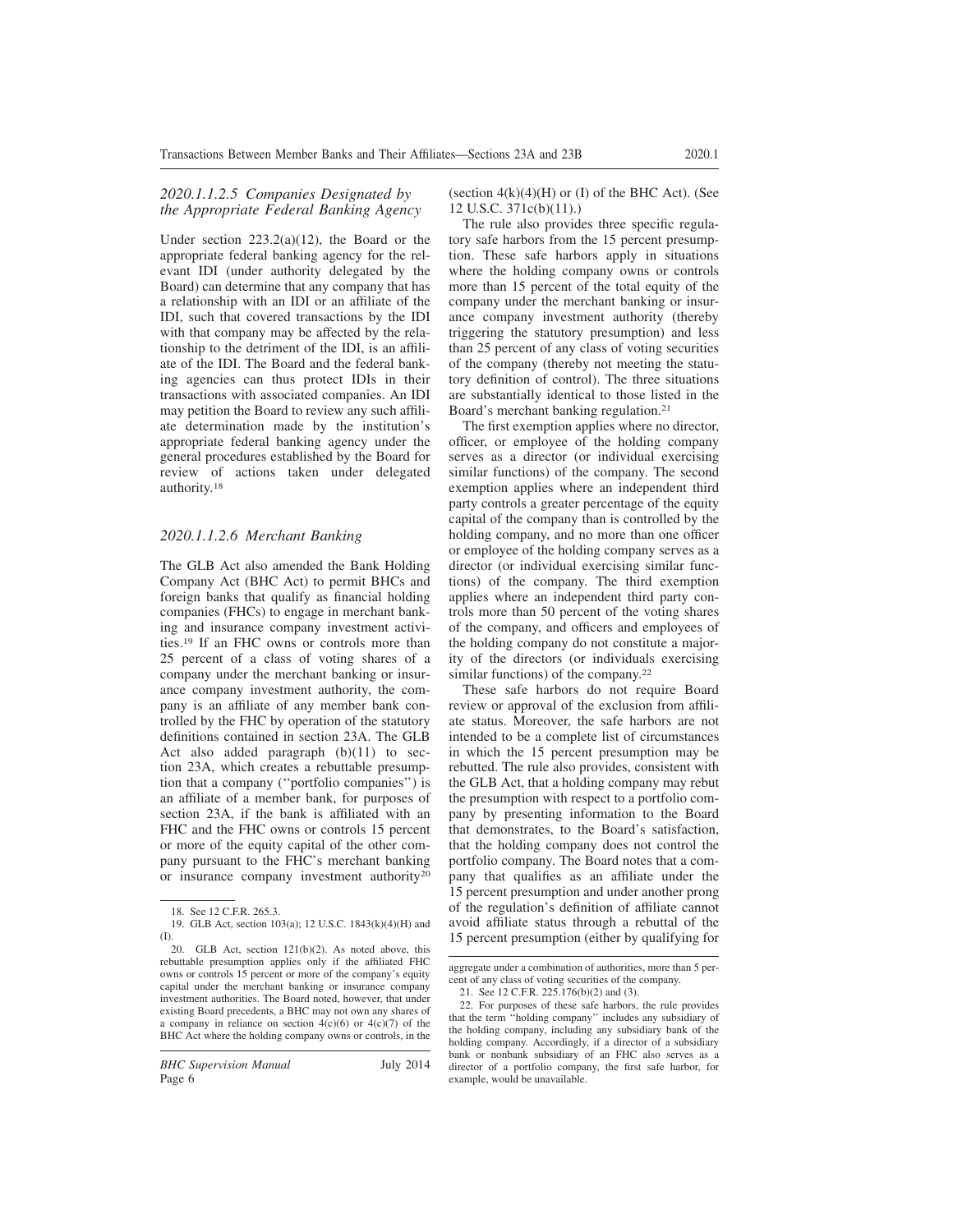one of the three regulatory safe harbors or by obtaining an ad hoc rebuttal of the presumption from the Board).

An FHC generally is considered to own or control only those shares or other ownership interests that are owned or controlled by itself or by a subsidiary of the holding company. The rule clarifies that, for purposes of applying the presumption of affiliation described above, an FHC that has an investment in a private equity fund (as defined in the Board's merchant banking rule) will not be considered indirectly to own the equity capital of a company in which the fund has invested unless the FHC controls the private equity fund (as described in the Board's merchant banking rule).

#### *2020.1.1.2.7 Companies that are not Affiliates*

Under the terms of section 23A, subsidiaries of an IDI generally are not treated as affiliates of the member bank.<sup>23</sup> The statute contains two specific exceptions to this general rule: financial subsidiaries of an IDI and IDI subsidiaries of an IDI are treated as affiliates of the parent IDI. The statute provides that the Board may determine that other subsidiaries of an IDI should be treated as affiliates in appropriate circumstances.<sup>24</sup>

Under section  $223.2(b)(1)(iii)$  of the rule, certain joint venture subsidiary companies of an IDI are treated as affiliates. A subsidiary of an IDI is treated as an affiliate if one or more affiliates of the IDI, or one or more controlling shareholders of the IDI, directly control the joint venture. For example, if an IDI controls 30 percent of company A and an affiliate controls 70 percent of Company A, then Company A is an affiliate. This provision also covers situations in which a controlling natural-person shareholder or group of controlling natural-person shareholders of the IDI (who, as natural persons, are not themselves section 23A affiliates of the IDI) exercise direct control over the joint venture company. The rule's treatment of certain IDI-affiliate joint ventures as affiliates does not apply to joint ventures between an IDI and any affiliated IDIs. For example, if two affiliated IDIs each own 50 percent of the voting common stock of a company, the company would continue to qualify as a subsidiary and not an affiliate of each IDI (despite the fact that an affiliate of each IDI owned more than 25 percent of a class of voting securities of the company). The Board has retained its authority to treat such joint ventures as affiliates under section 23A on a case-by-case basis.

#### *2020.1.1.2.8 Employee Benefit Plans*

Regulation W clarifies, under section  $223.2(b)(1)(iv)$ , that an employee stock option plan (ESOP), of an IDI or an affiliate of the IDI cannot itself avoid classification as an affiliate of the member bank by also qualifying as a subsidiary of the member bank. Many, but not all, ESOPs, trusts, or similar entities that exist to benefit shareholders, members, officers, directors, or employees of an IDI or its affiliates are treated as affiliates of the IDI for purposes of sections 23A and 23B. The ESOP's share ownership or the interlocking management between the ESOP and its associated IDI (or BHC), in many cases, exceeds the statutory thresholds for determining that a company is an affiliate. For example, if an ESOP controls more than 25 percent of the voting shares of the member bank or bank holding company, the ESOP is an affiliate.

The relationship between an IDI and its (or its) affiliate's ESOP generally warrants coverage by sections 23A and 23B. IDIs have made unsecured loans to their ESOPs or their affiliates' ESOP or have guaranteed loans to such ESOPs that were made by a third party. These ESOPs, however, generally have no means to repay the loans other than with funds provided by the IDI. In addition, even if the ESOP's ownership control does not warrant treatment as an affiliate, the issuance of holding company shares to an ESOP that is funded by a loan from the holding company's subsidiary IDI could be used as a vehicle by the IDI to provide funds to its parent holding company when the IDI is unable to pay dividends or is otherwise restricted in providing funds to its holding company. The attribution rule (12 C.F.R. 223.16) subjects such transactions to the restrictions of sections 23A and 23B.

<sup>23.</sup> See 12 U.S.C.  $371c(b)(1)(A)$  and  $(b)(2)(A)$ . Section 23A defines a subsidiary of a specified company as a company that is controlled by the specified company. Under the statute, a company controls another company if the first company owns or controls 25 percent or more of a class of voting securities of the other company, controls the election of a majority of the directors of the other company, or exercises a controlling influence over the policies of the other company (12 U.S.C. 371c(b)(3) and (4)).

<sup>24. 12</sup> U.S.C. 371c(b)(2)(A).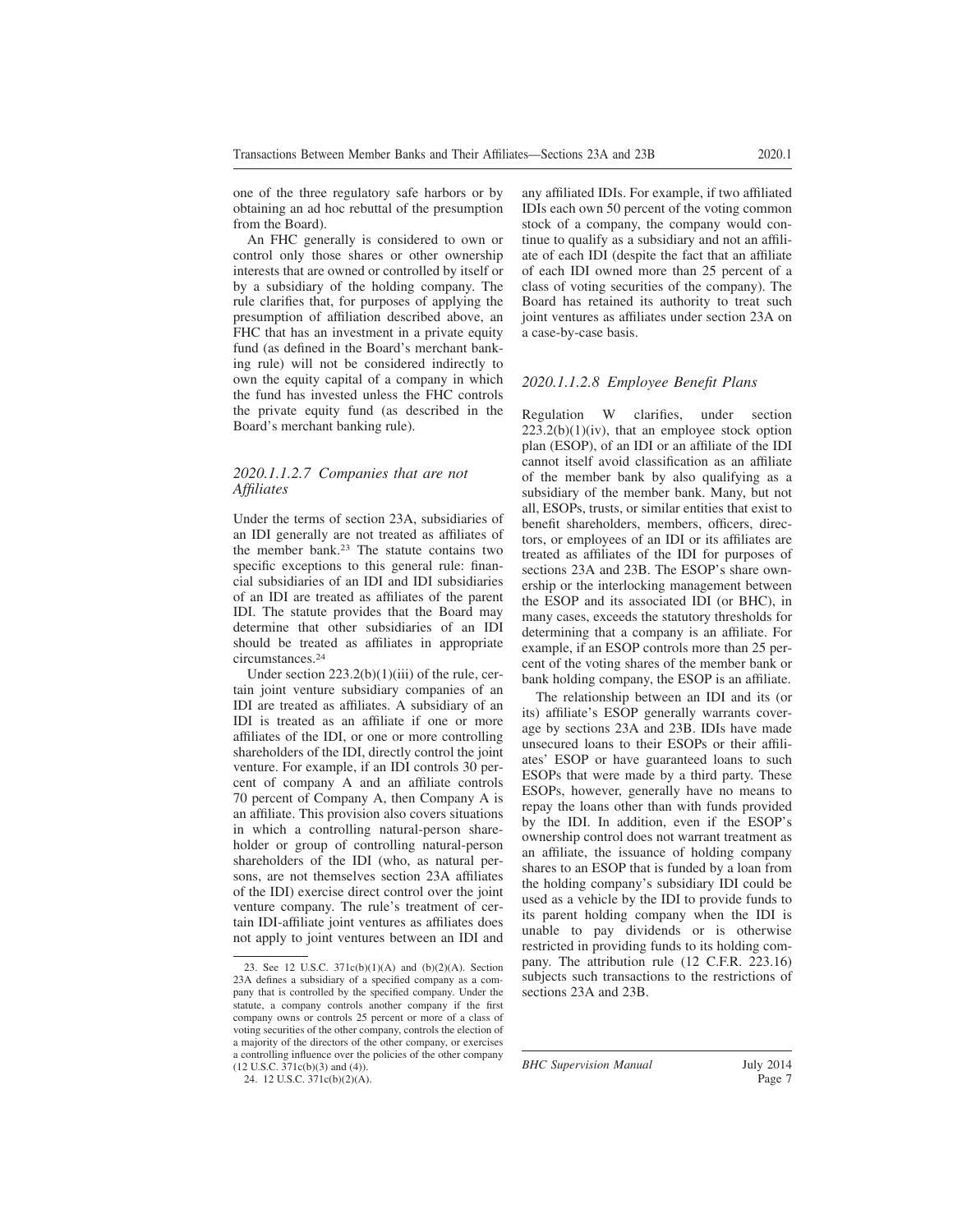# 2020.1.2 QUANTITATIVE LIMITS

Section  $23A(a)(1)(A)$  states that an IDI may engage in a covered transaction with an affiliate only if in the case of any affiliate

- 1. the IDI limits the aggregate amount of covered transactions to that particular affiliate to not more than 10 percent of the IDI's capital stock and surplus and
- 2. the IDI limits the aggregate amount of all covered transactions with all of its affiliates to 20 percent of the IDI's capital stock and surplus.

The rule's interpretation of the 10 percent limit is consistent with the statutory language.<sup>25</sup> An IDI that has crossed the 10 percent threshold with one affiliate may still conduct additional covered transactions with other affiliates, if transactions with all affiliates would not exceed 20 percent of the IDI's capital stock and surplus. An IDI is prohibited from engaging in a new covered transaction with that affiliate if the IDI's transactions would exceed the 10 percent threshold with that affiliate or if the level of covered transactions with all its affiliates exceeded the 20 percent threshold. The rule generally does not require an IDI to unwind existing covered transactions if the member bank exceeds the 10 percent or 20 percent limit because its capital declined or a preexisting covered transaction increased in value.

The Board strongly encourages IDIs with covered transactions in excess of the 10 percent threshold with any affiliate to reduce those transactions before expanding the scope or extent of the member bank's relationships with other affiliates.

### 2020.1.3 CAPITAL STOCK AND SURPLUS

Under section 23A, the quantitative limits on covered transactions are based on the ''capital stock and surplus'' of the IDI. An IDI's capital stock and surplus for purposes of section 23A of the FRA is—

1. the sum of tier 1 and tier 2 capital included in an institution's risk-based capital under the capital guidelines of the appropriate federal banking agency, based on the institution's most recent consolidated FFIEC Reports of Condition and Income (Call Report) filed under 12 U.S.C. 1817(a)(3);

- 2. the balance of an institution's allowance for loan and lease losses not included in its tier 2 capital for purposes of the calculation of risk-based capital by the appropriate federal banking agency (based on the institution's most recent consolidated Call Report of Condition and Income that is filed under 12 U.S.C. 1817(a)(3)); and
- 3. the amount of any investment in a financial subsidiary that counts as a covered transaction that is required to be deducted from the IDI's regulatory capital.<sup>26</sup>

Examiners can determine the amount of the quantitative limits.<sup>27</sup>

# 2020.1.3.1 Determination of Control

The definition of ''control'' is similar to the definition used in the BHC Act. Under the rule, a company or shareholder shall be deemed to have control over another company if—

- such company or shareholder, directly or indirectly, or acting through one or more other persons, owns, controls, or has power to vote 25 percent or more of any class of voting securities of the other company;
- such company or shareholder controls in any manner the election of a majority of the directors or trustees (or general partners or individuals exercising similar functions), of the other company; or
- the Board determines, after notice and opportunity for hearing, that such company or shareholder, directly or indirectly, exercises a controlling influence over the management or policies of the other company.<sup>28</sup>

In addition, three additional presumptions of control are provided under the rule. First, a company will be deemed to control securities, assets, or other ownership interests controlled by any subsidiary of the company.<sup>29</sup> Second, a company that controls instruments (including options and warrants) that are convertible or exercisable, at the option of the holder or owner,

<sup>25.</sup> Sections 223.11 and 223.12 of the rule set forth these 25. Section 223.11 and 225.12 of the rule set form these<br>
26. See section 223.3(d) of the rule (12 C.F.R. 223.3(d)).<br>
27. Exercise a shortly first to the FW's most group Co

<sup>27.</sup> Examiners should refer to the IDI's most recent Call Report.

<sup>28.</sup> See section 223.3(g) of the rule  $(12 \text{ C.F.R. } 223.3(g))$ . 29. See 12 C.F.R. 225.2(e)(2)(i).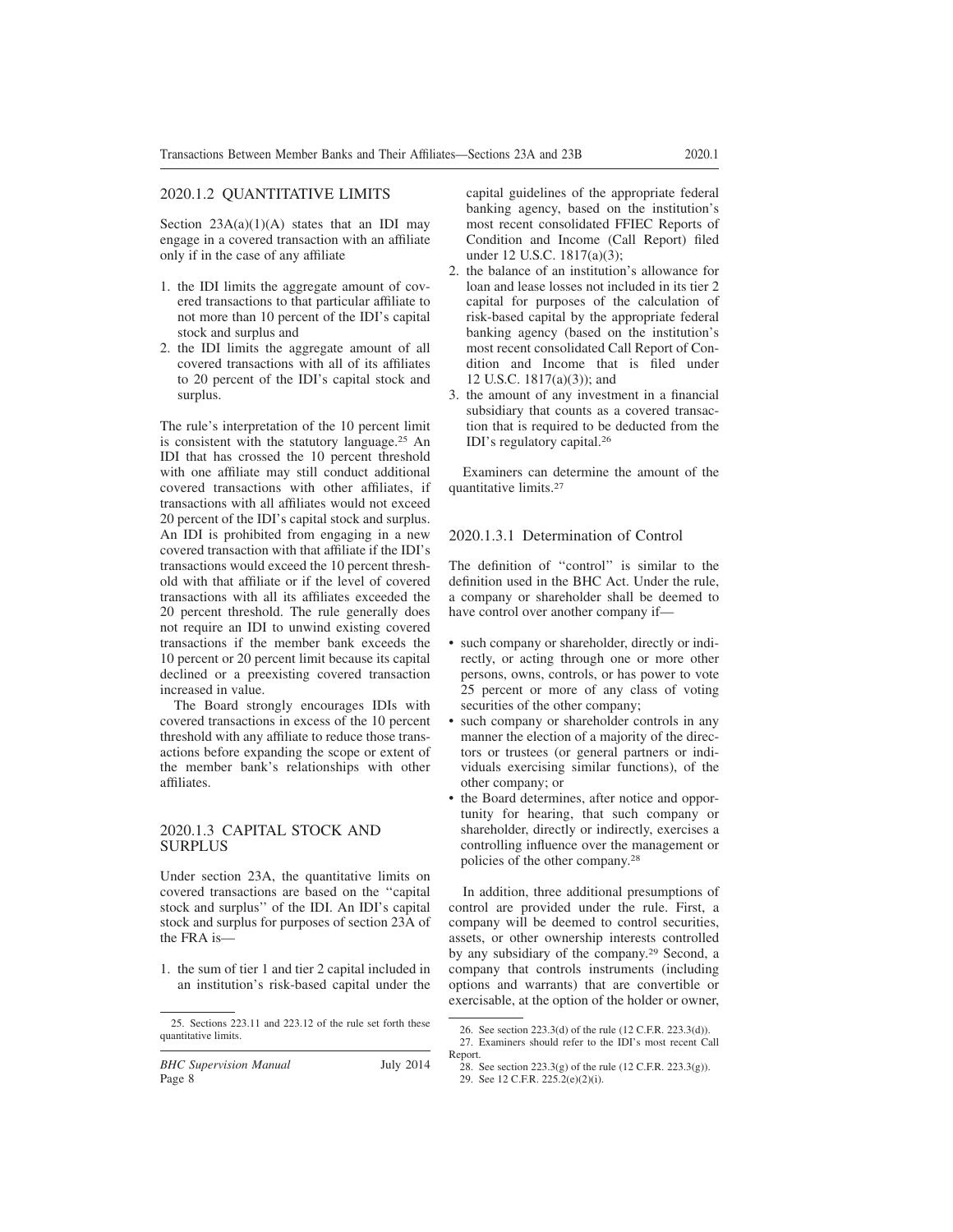into securities, will be deemed to control the securities.<sup>30</sup> Third, a rebuttable presumption provides that a company or shareholder that owns or controls 25 percent or more of the equity capital of another company controls the other company, unless the company or shareholder demonstrates otherwise to the Board based on the facts and circumstances of the particular case.<sup>31</sup> Such a presumption of control is particularly appropriate in the section 23A context because a BHC may have incentives to divert the resources of a subsidiary IDI to any company in which the holding company has a substantial financial interest, regardless of whether the holding company owns any voting securities of the company.

Section 23A and the rule provide that no company shall be deemed to own or control another company by virtue of its ownership or control of shares in a fiduciary capacity except (1) when a company that is controlled, directly or indirectly, by a trust for the benefit of shareholders who beneficially or otherwise control, directly or indirectly, a member bank, or (2) if the company owning or controlling such shares is a business trust.

## 2020.1.4 COVERED TRANSACTIONS

The restrictions of section 23A do not apply to every transaction between an IDI and its affiliates; section 23A only applies to seven ''covered transactions'' between an IDI and its affiliates.<sup>32</sup>

A covered transaction under section 23A of the FRA means—

- 1. a loan or extension of credit by an IDI to an affiliate;
- 2. a purchase of, or an investment in, the securities issued by an affiliate of an IDI including a purchase of assets subject to an agreement to repurchase;<sup>33</sup>
- 3. an IDI's purchase of assets from an affiliate, except for purchases of real and personal

property as may be specifically exempted by the Board by order or regulation;

- 4. the acceptance by an IDI of securities or other debt obligations issued by an affiliate as collateral security for a loan or extension of credit by the member bank to any person or company;<sup>34</sup>
- 5. the issuance by an IDI of a guarantee, acceptance, or letter of credit, including an endorsement or standby letter of credit, on behalf of an affiliate.
- 6. a transaction with an affiliate that involves the borrowing or lending of securities, to the extent that the transaction causes an IDI or a subsidiary to have credit exposure to the affiliate; or
- 7. a derivative transaction, as defined in 12 U.S.C. 84(b), with an affiliate, to the extent that the transaction causes an IDI or a subsidiary to have credit exposure to the affiliate.

If a transaction between an IDI and an affiliate is not within one of the above categories, it is not a covered transaction for the purposes of section 23A and is not subject to its limitations. All covered transactions must be made on terms and conditions that are consistent with safe and sound banking practices.<sup>35</sup>

Among the transactions that generally are not subject to section 23A are dividends paid by an IDI to its holding company, sales of assets by an IDI to an affiliate for cash, an affiliate's purchase of securities issued by an IDI, and many service contracts between an IDI and an affiliate.<sup>36</sup> Certain classes of transactions between a member bank and an affiliate are discussed below as to whether they are covered transactions for purposes of section 23A. (See section 223.3(h).)

#### 2020.1.4.1 Attribution Rule

The "attribution rule," found in section 223.16, prevents an IDI from evading its restrictions of

<sup>30.</sup> See 12 C.F.R. 225.31(d)(1)(i). The rule refers more generically to convertible ''instruments.'' It clarifies that the convertibility presumption applies regardless of whether the right to convert resides in a financial instrument that technically qualifies as a ''security'' under section 23A or the federal securities laws.

<sup>31.</sup> See, for example, 12 C.F.R. 225.143 (Board Policy Statement on Equity Investments in Banks and Bank Holding Companies).

<sup>32. 12</sup> U.S.C. 371c(b)(7).

<sup>33.</sup> The investment by an IDI or its affiliate in a financial subsidiary of the bank excludes the retained earnings of the financial subsidiary.

<sup>34.</sup> The acceptance of an affiliate's securities for a loan when proceeds are transferred to, or used for the benefit of, an affiliate is prohibited. (See section 223.3(h)(2).)

<sup>35.</sup> Board staff has taken the position that safety and soundness requires that the transaction be conducted on market terms.

<sup>36.</sup> A transaction when an IDI receives assets from an affiliate and the IDI pays a dividend or returns capital to an affiliate may result in a purchase of assets for the purposes of section 23A. Although these transactions are not subject to section 23A, they may be subject to section 23B or other laws.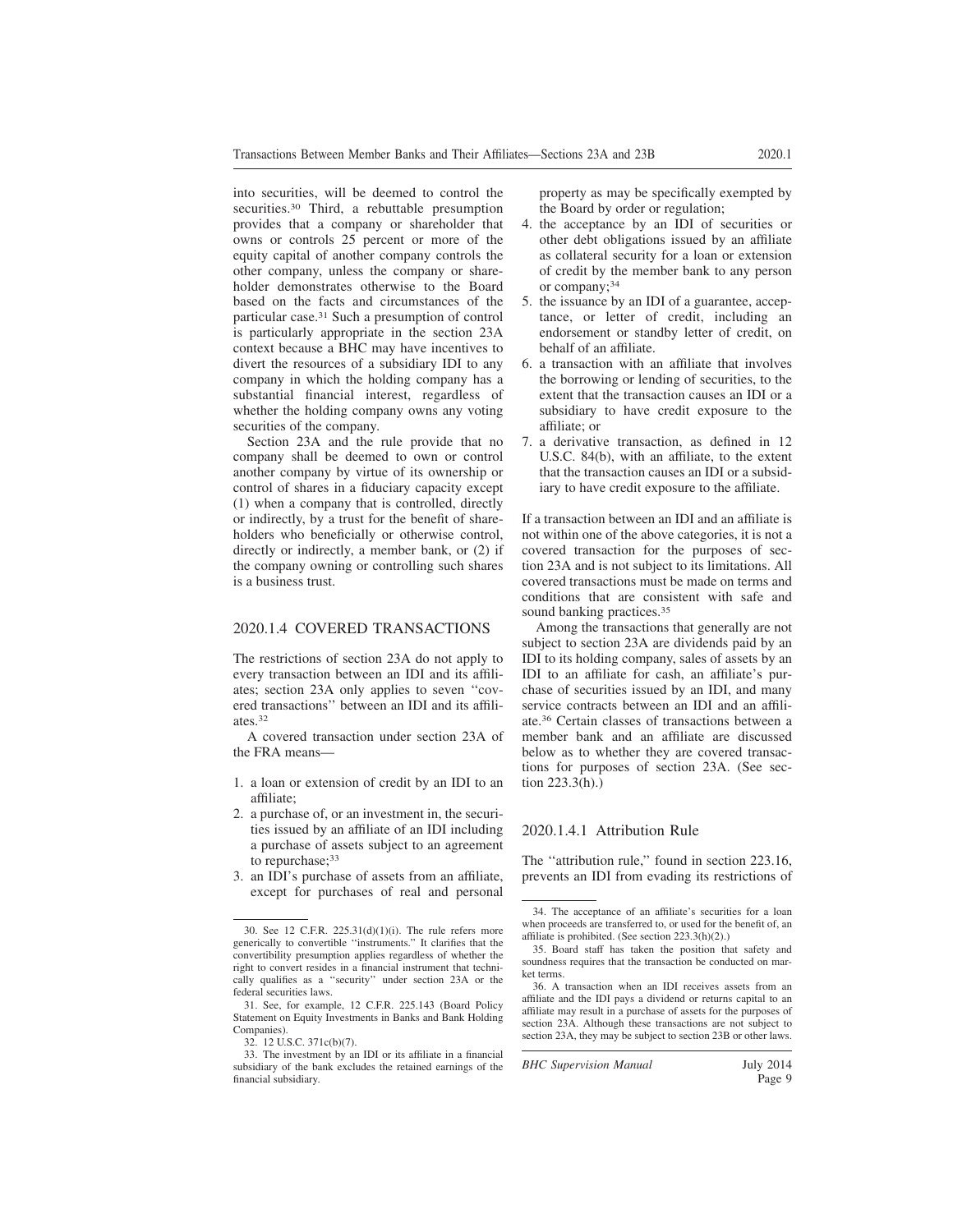section 23A by using intermediaries, and it limits the exposure that an IDI has to customers of affiliates of the IDI. Section 223.16 provides that any covered transaction by an IDI or its subsidiary with any person is deemed to be a transaction with an affiliate of the IDI if any of the proceeds of the transaction are used for the benefit of, or are transferred to, the affiliate. For example, an IDI's loan to a customer for the purpose of purchasing securities from the inventory of a broker-dealer affiliate of the member bank would be a covered transaction under section 23A.

2020.1.4.2 Credit Transactions with an Affiliate

#### *2020.1.4.2.1 Extension of Credit to an Affiliate or Other Credit Transaction with an Affiliate*

Section 23A includes a ''loan or extension of credit'' to an affiliate as a covered transaction, but does not define these terms. Section 223.3(o) of the rule defines ''extension of credit'' to an affiliate to mean the making or renewal of a loan to an affiliate, the granting of a line of credit to an affiliate, or the extending of credit to an affiliate in any manner whatsoever, including on an intraday basis. Transactions that are defined as extensions of credit include but are not limited to the following:

- 1. an advance to an affiliate by means of an overdraft, cash item, or otherwise;
- 2. a sale of federal funds to an affiliate;
- 3. a lease that is the functional equivalent of an extension of credit to an affiliate;<sup>37</sup>
- 4. an acquisition by purchase, discount, exchange, or otherwise of a note or other obligation, including commercial paper or other debt securities, of an affiliate;
- 5. any increase in the amount of, extension of the maturity of, or adjustment to the interestrate term or other material term of, an extension of credit to an affiliate:<sup>38</sup> and

6. any other similar transaction as a result of which an affiliate becomes obligated to pay money (or its equivalent) to an IDI.<sup>39</sup>

An IDI's purchase of a debt security issued by an affiliate is an extension of credit by the IDI to the affiliate for purposes of section 23A under the rule. An IDI that buys debt securities issued by an affiliate has made an extension of credit to an affiliate under section 23A and must collateralize the transaction in accordance with the collateral requirements of section 23A. An exemption from the collateral requirements is provided for situations in which an IDI purchases an affiliate's debt securities from a third party in a bona fide secondary-market transaction.

### *2020.1.4.2.2 Valuation of Credit Transactions with an Affiliate*

A credit transaction between an IDI and an affiliate initially must be valued at the amount of funds provided by the IDI to, or on behalf of, the affiliate plus any additional amount that the IDI could be required to provide to, or on behalf of, the affiliate. The section 23A value of a credit transaction between an IDI and an affiliate is the *greater of* (1) the principal amount of the credit transaction; (2) the amount owed by the affiliate to the member bank under the credit transaction; or (3) the sum of (a) the amount provided to, or on behalf of, the affiliate in the transaction and (b) any additional amount that the member bank could be required to provide to, or on behalf of, the affiliate under the terms of the member transaction. (See 223.21)

The first prong of the rule's valuation formula for credit transactions (''the principal amount of the credit transaction'') would likely determine the valuation of a transaction in which an IDI purchased a zero-coupon note issued by an affiliate. An IDI should value such an extension of credit at the principal, or face amount of the note (that is, at the amount that the affiliate ultimately must pay to the IDI) rather than at the amount of funds initially advanced by the IDI. For example, assume an IDI purchased from an

<sup>37.</sup> The Board would consider a full-payout, net lease permissible for a national bank under 12 U.S.C. 24 (seventh) and 12 C.F.R. 23 to be the functional equivalent of an extension of credit.

<sup>38.</sup> A floating-rate loan does not become a new covered transaction whenever there is a change in the relevant index (for example, LIBOR or the member bank's prime rate) from

which the loan's interest rate is calculated. If the member bank and the borrower, however, amend the loan agreement to change the interest-rate term from ''LIBOR plus 100 basis points'' to ''LIBOR plus 150 basis points,'' the parties have engaged in a new covered transaction.

<sup>39.</sup> The definition of extension of credit would cover, among other things, situations in which an affiliate fails to pay on a timely basis for services rendered to the affiliate by the IDI or the affiliate fails to pay a tax refund to the IDI.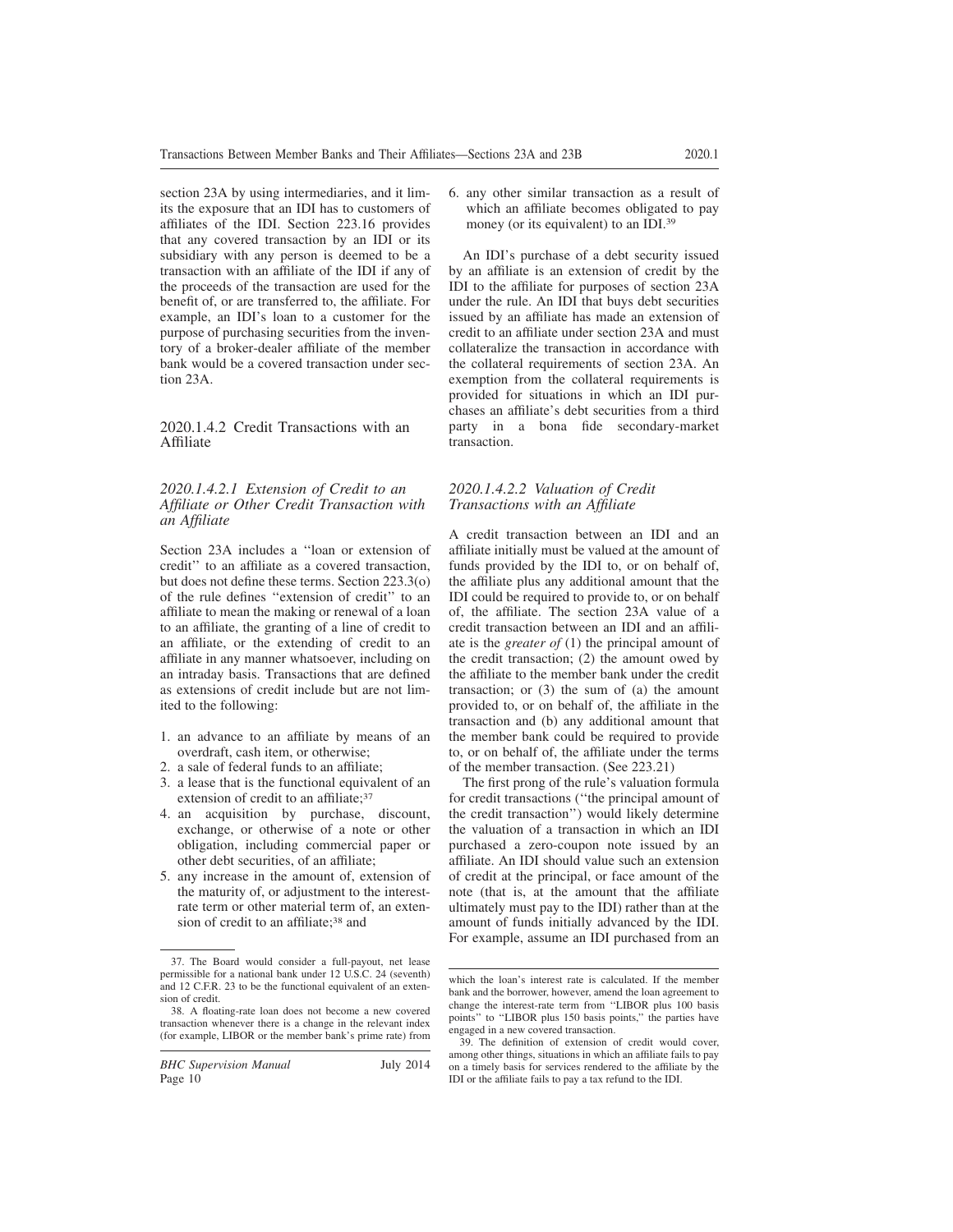affiliate for \$50 a 10-year zero-coupon note issued by the affiliate with a face amount of \$100. The rule's valuation formula requires the IDI to value this transaction at \$100.

The second prong of the rule's valuation formula for credit transactions (''the amount owed by the affiliate'') likely would determine the valuation of a transaction in which an affiliate fails to pay an IDI when due a fee for services rendered by the IDI to the affiliate. This prong of the valuation formula does not include (within section 23A's quantitative limits) items such as accrued interest not yet due on an IDI's loan to an affiliate.

IDIs will be able to determine the section 23A value for most credit transactions under the third prong of the rule's valuation formula. Under this prong, for example, a \$100 term loan is a \$100 covered transaction, a \$300 revolving credit facility is a \$300 covered transaction (regardless of how much of the facility the affiliate has drawn down), and a guarantee backstopping a \$500 debt issuance of the affiliate is a \$500 covered transaction.

Under section 23A and the rule, a member bank has made an extension of credit to an affiliate if the IDI purchases from a third party a loan previously made to an affiliate of the IDI. A different valuation formula is provided for these indirect credit transactions: The IDI must value the transaction at the price paid by the IDI for the loan plus any additional amount that the IDI could be required to provide to, or on behalf of, the affiliate under the terms of the credit agreement.

For example, if an IDI pays a third party \$90 for a \$100 term loan that the third party previously made to an affiliate of the IDI (because, for example, the loan was at a fixed rate and has declined in value because of a rise in the general level of interest rates), the covered-transaction amount is \$90 rather than \$100. The lower covered-transaction amount reflects the fact that the IDI's maximum loss on the transaction is \$90 rather than the original principal amount of the loan. For another example, if an IDI pays a third party \$70 for a \$100 line of credit to an affiliate, of which \$70 had been drawn down by the affiliate, the covered-transaction amount would be \$100 (the \$70 purchase price paid by the IDI for the credit plus the remaining \$30 that the IDI could be required to lend under the credit line).

In another example, an IDI makes a term loan to an affiliate that has a principal amount of \$100. The affiliate pays \$2 in up-front fees to the member bank, and the affiliate receives net loan proceeds of \$98. The IDI must initially value the covered transaction at \$100.

Although the rule considers an IDI's purchase of, or investment in, a debt security issued by an affiliate as an extension of credit to an affiliate, these transactions are not valued like other extensions of credit. See section 223.23 for the valuation rules for purchases of, and investments in, the debt securities of an affiliate.

#### *2020.1.4.2.3 Timing of a Credit Transaction with an Affiliate*

An IDI has entered into a credit transaction with an affiliate at the time during the day that the IDI becomes legally obligated to make the extension of credit to, or issue the guarantee, acceptance, or letter of credit on behalf of, the affiliate. A covered transaction occurs at the moment that the IDI executes a legally valid, binding, and enforceable credit agreement or guarantee and does not occur only when an IDI funds a credit facility or makes payment on a guarantee. Consistent with section 23A, the rule only requires an IDI to compute compliance with its quantitative limits when the IDI is about to engage in a new covered transaction. The rule does not require an IDI to compute compliance with the rule's quantitative limits on a continuous basis. See section 223.21(b)(1) of the rule.

The burden of the timing rule is mitigated significantly by the exemption for intraday extensions of credit found in section 223.42(l). The intraday credit exemption generally applies only to extensions of credit that an IDI expects to be repaid, sold, or terminated by the end of its U.S. business day. The IDI must have policies and procedures to manage and minimize the credit exposure. Any such extension of credit that is outstanding at the end of the IDI's business day must be treated as an extension of credit and must meet the regulatory quantitative and collateral requirements.

# *2020.1.4.2.4 Leases*

Lease transactions that constitute the functional equivalent of a loan or an extension of credit may be subject to section 23A. Such lease arrangements, in effect, are equivalent to a loan by the IDI and are essentially financing arrangements. Some of the characteristics that would normally cause a lease to be construed as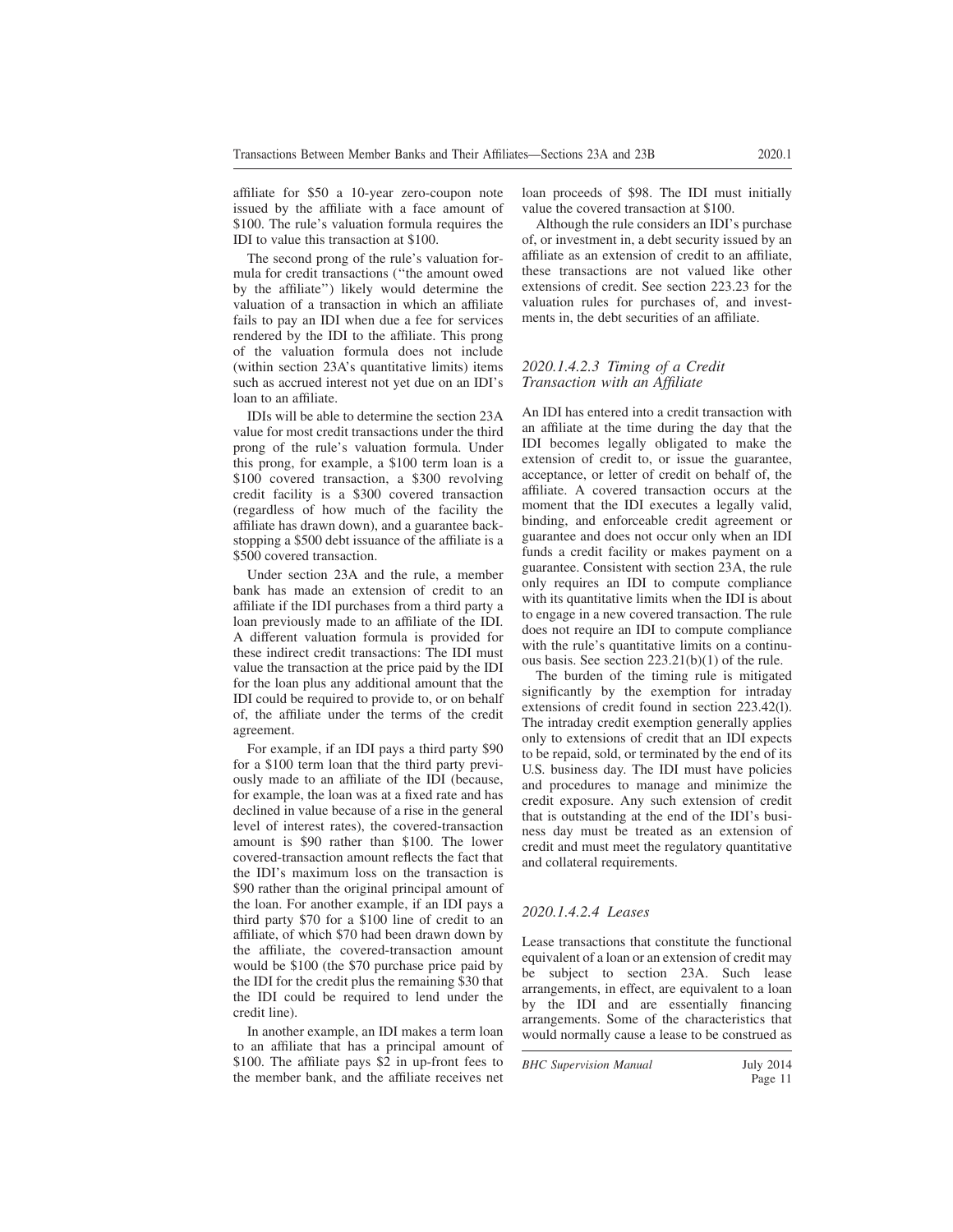a loan equivalent include the lessee's having responsibility for the servicing, maintenance, insurance, licensing, or risk of loss or damage, and the lessee's having the option to purchase the equipment.

#### *2020.1.4.2.5 Extensions of Credit Secured by Affiliate Securities—General Valuation Rule (Section 223.24(a) and (b))*

Section 23A defines as a covered transaction an IDI's acceptance of securities issued by an affiliate as collateral for a loan or extension of credit to any person or company.<sup>40</sup> This type of covered transaction has two classes: one in which the only collateral for the loan is solely affiliate securities and another in which the loan is secured by a combination of affiliate securities and other collateral.<sup>40a</sup>

Under the rule, if the credit extension is secured exclusively by affiliate securities, then the transaction is valued at the full amount of the extension of credit. This approach reflects the difficulty of measuring the actual value of typically untraded and illiquid affiliate securities and conservatively assumes that the value of the securities is equal to the full value of the loan that the securities collateralize. An exception is provided to the general rule when the affiliate securities held as collateral have a ready market (as defined by section 223.42 of the rule). In that case, the transaction may be valued at the fair market value of the affiliate securities. The exception grants relief in those circumstances when the value of the affiliate securities is independently verifiable by reference to transactions occurring in a liquid market.<sup>41</sup>

40a. The securities issued by an affiliate cannot be used as collateral for a loan to any affiliate (12 U.S.C. 371c (c)(4)).

Covered transactions of the second class, in which the credit extension is secured by affiliate securities and other collateral, are valued at the lesser of (1) the total value of the extension of credit minus the fair market value of the other collateral or (2) the fair market value of the affiliate securities (if the securities have a ready market). The rule's ready-market requirement applies regardless of the amount of affiliate collateral.<sup>42</sup>

### *2020.1.4.2.6 Extensions of Credit Secured by Affiliate Securities—Mutual Fund Shares*

Section  $23A(b)(7)(D)$  of the FRA defines as a covered transaction a member bank's acceptance of securities issued by an affiliate as collateral security for a loan or extension of credit to any person or company.

Section 223.24(c) of the rule provides an exemption for extensions of credit by a member bank that are secured by shares of an affiliated mutual fund. To qualify for the exemption, the transaction must meet several conditions. First, to ensure that the affiliate collateral is liquid and trades at a fair price, the affiliated mutual fund must be an open-end investment company that is registered with the SEC under the 1940 Act. Second, to ensure that the IDI can easily establish and monitor the value of the affiliate collateral, the affiliated mutual fund's shares serving as collateral for the extension of credit must have a publicly available market price. Third, to reduce the IDI's incentives to use these extensions of credit as a mechanism to support the affiliated mutual fund, the IDI and its affiliates must not own more than 5 percent of the fund's shares (excluding certain shares held in a fiduciary capacity). Finally, the proceeds of the extension of credit must not be used to purchase the affiliated mutual fund's shares serving as collateral or otherwise used to benefit an affiliate. In such circumstances, the IDI's extension of credit would be covered by section 23A's attribution rule. For example, an IDI proposes to lend \$100 to a nonaffiliate secured exclusively by eligible affiliated mutual fund securities. The IDI knows that the nonaffiliate intends to use all the loan proceeds to purchase the eligible affiliated mutual fund securities that would serve as collateral for the loan. Under the attribution rule

<sup>40.</sup> See 12 U.S.C. 371c(b)(7)(D). This covered transaction only arises when the member bank's loan is to a nonaffiliate. Under section 23A, the securities issued by an affiliate are not acceptable collateral for a loan or extension of credit to any affiliate. (See 12 U.S.C.  $371(c)(4)$ ) If the proceeds of a loan that is secured by an affiliate's securities are transferred to an affiliate by the unaffiliated borrower (for example, to purchase assets or securities from the inventory of an affiliate), the loan should be treated as a loan to the affiliate and the affiliates securities cannot be used to meet the collateral requirements of sections 23A. The loan must then be secured with other collateral in an amount and of a type that meets the requirements of section 23A for loans by an IDI to an affiliate.

<sup>41.</sup> In either case, the transaction must comply with section 23B; that is, the IDI must obtain the same amount of affiliate securities as collateral on the credit extension that the

<sup>42.</sup> Under the rule, an IDI may use the higher of the two valuation options for these transactions if, for example, the IDI does not have the procedures and systems in place to verify the fair market value of affiliate securities.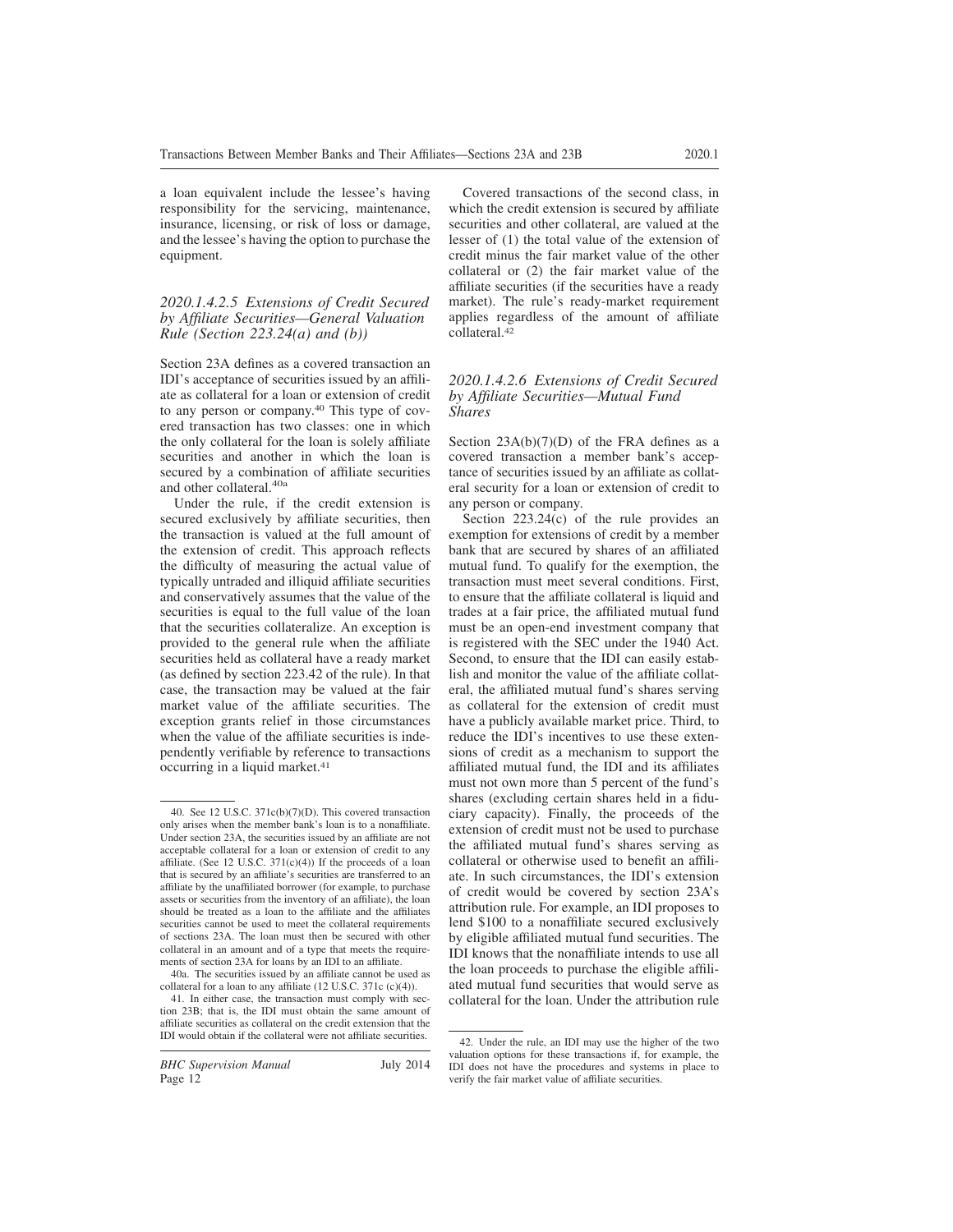in section 223.16, the IDI must treat the loan to the nonaffiliate as a loan to an affiliate, and because securities issued by an affiliate are ineligible collateral under section 223.14, the loan would not be in compliance with section 223.14.

#### 2020.1.4.3 Asset Purchases

#### *2020.1.4.3.1 Purchase of Assets under Regulation W*

Regulation W provides that a purchase of assets by an IDI from an affiliate initially must be valued at the total amount of consideration given by the IDI in exchange for the asset. (See section 223.22.) This consideration can take any form and includes an assumption of liabilities by the IDI. An assumption of liabilities can include a mortgage, other debt obligations, or the cost associated with the transfer of employees, such as pension obligations, bonuses, or accrued vacation.

Asset purchases are a covered transaction for an IDI for as long as the IDI holds the asset. The value of the covered transaction after the purchase may be reduced to reflect amortization or depreciation of the asset, to the extent that such reductions are consistent with GAAP and are reflected on the IDI's financial statements.

Certain asset purchases by an IDI from an affiliate are *not* valued in accordance with the general asset-purchase valuation formula. First, if the IDI buys from one affiliate a loan made to a second affiliate, the IDI must value the transaction as a credit transaction with the second affiliate under section 223.21. Second, if the IDI buys from one affiliate a security issued by a second affiliate, the IDI must value the transaction as an investment in securities issued by the second affiliate under section 223.23. Third, if the IDI acquires the shares of an affiliate that becomes an operating subsidiary of the IDI after the acquisition, the IDI must value the transaction under section 223.31.

A special valuation rule applies to an IDI's purchase of a line of credit or loan commitment from an affiliate. An IDI initially must value such asset purchases at the purchase price paid by the IDI for the asset plus any additional amounts that the IDI is obligated to provide under the credit facility.<sup>43</sup> This special valuation rule ensures that there are limits on the amount of risk a company can shift to an affiliated IDI.

Section 23A(d)(6) provides an exemption for purchasing assets having a readily identifiable and publically available market quotation. Section 224.42(e) of the rule codified this exemption. Section 223.42(f) expands the statutory (d)(6) exemption to allow an IDI to purchase securities from an affiliate based on price quotes obtained from certain electronic screens so long as, among other things, (1) the selling affiliate is a broker-dealer registered with the SEC, (2) the securities are traded in a ready market and eligible for purchase by state IDIs, (3) the securities are not purchased within 30 days of an underwriting (if an affiliate of the IDI is an underwriter of the securities), and (4) the securities are not issued by an affiliate. See section 2020.1.10.2 for a further discussion of this exemption.

In contrast with credit transactions, an asset purchase from a nonaffiliate that later becomes an affiliate generally does not become a covered transaction for the purchasing IDI. However, if an IDI purchases assets from a nonaffiliate in contemplation that the nonaffiliate will become an affiliate of the IDI, the asset purchase becomes a covered transaction at the time the nonaffiliate becomes an affiliate. In addition, the IDI must ensure that the aggregate amount of the IDI's covered transactions (including any such asset purchase from the nonaffiliate) would not exceed the quantitative limits of section 23A at the time the nonaffiliate becomes an affiliate.

The following examples are provided to assist IDIs in valuing purchases of assets from an affiliate. An IDI's receipt of an encumbered asset from an affiliate ceases to be a covered transaction when, for example, the IDI sells the asset.

- *Cash purchase of assets.* An IDI purchases a pool of loans from an affiliate for \$10 million. The IDI initially must value the covered transaction at \$10 million. Going forward, if the borrowers repay \$6 million of the principal amount of the loans, the IDI may value the covered transaction at \$4 million.
- *Purchase of assets through an assumption of liabilities*. An affiliate of an IDI contributes

<sup>43.</sup> A member bank would not be required to include unfunded, but committed, amounts in the value of the covered transaction if (1) the credit facility being transferred from the affiliate to the bank is unconditionally cancelable (without

cause) at any time by the IDI and (2) the IDI makes a separate credit decision before each drawing under the facility (see 12 C.F.R. 223.22).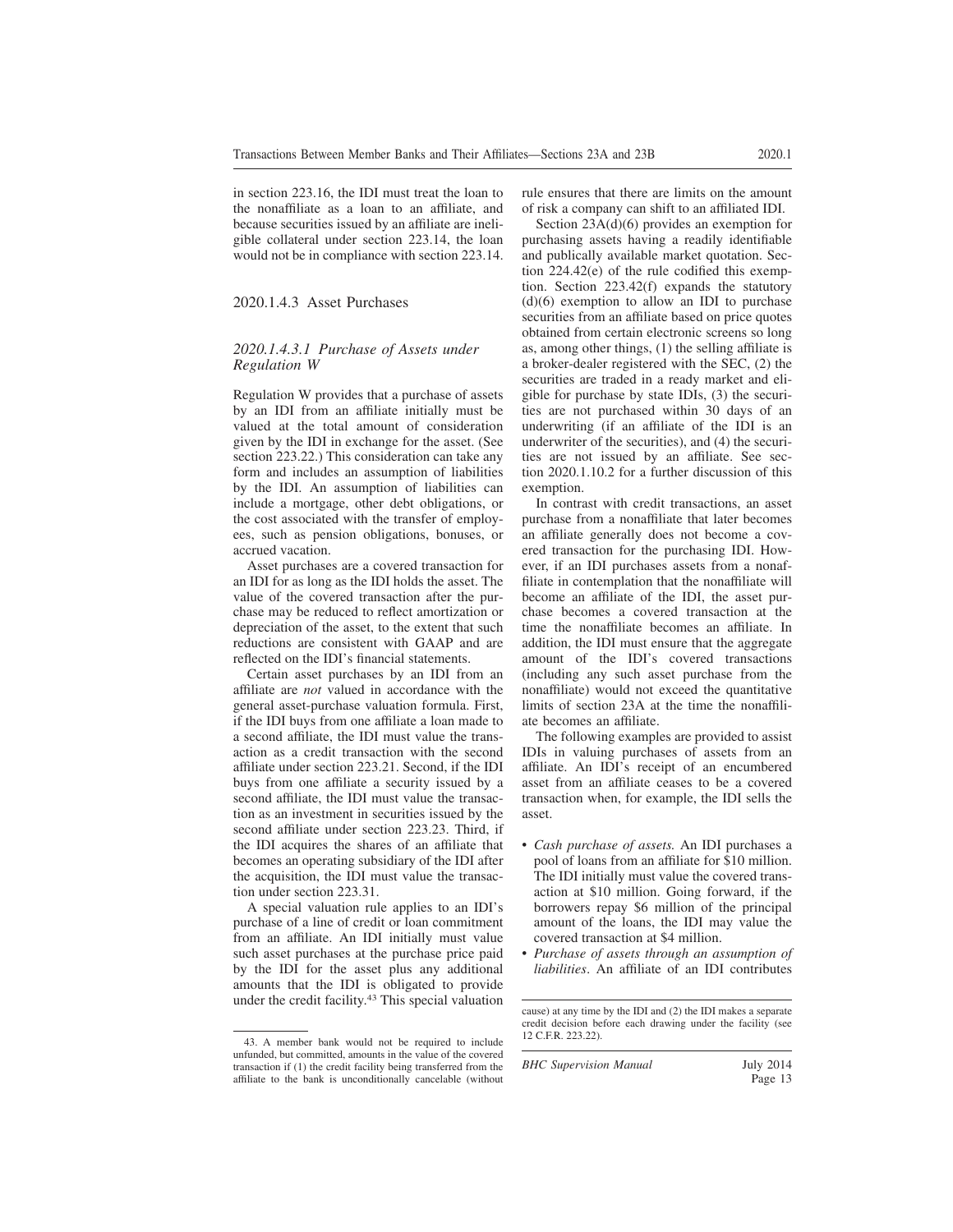real property with a fair market value of \$200,000 to the IDI. The IDI pays the affiliate no cash for the property, but assumes a \$50,000 mortgage on the property. The IDI has engaged in a covered transaction with the affiliate and initially must value the transaction at \$50,000. Going forward, if the IDI retains the real property but pays off the mortgage, the IDI must continue to value the covered transaction at \$50,000. If the IDI, however, sells the real property, the transaction ceases to be a covered transaction at the time of the sale (regardless of the status of the mortgage).

# *2020.1.4.3.2 IDI's Purchase of Securities Issued by an Affiliate*

Section 23A includes as a covered transaction an IDI's purchase of, or investment in, securities issued by an affiliate. Section 223.23 of the rule requires an IDI to value a purchase of, or investment in, securities issued by an affiliate (other than a financial subsidiary of the IDI) at the *greater* of the IDI's purchase price or carrying value of the securities. An IDI that paid no consideration in exchange for affiliate securities has to value the covered transaction at no less than the IDI's carrying value of the securities. In addition, if the IDI's carrying value of the affiliate securities increased or decreased after the IDI's initial investment (due to profits or losses at the affiliate), the amount of the IDI's covered transaction would increase or decrease to reflect the IDI's changing financial exposure to the affiliate. However, the amount of the IDI's covered transaction cannot decline below the amount paid by the IDI for the securities.

Several important considerations support the general carrying-value approach of this valuation rule. First, the approach would require an IDI to reflect its investment in securities issued by an affiliate at carrying value throughout the life of the investment, even if the IDI paid no consideration for the securities. Second, the approach is supported by the terms of the statute, which defines both a ''purchase of'' *and* an ''investment in'' securities issued by an affiliate as a covered transaction. The statute's ''investment in'' language indicates that Congress was concerned with an IDI's continuing exposure to an affiliate through an ongoing investment in the affiliate's securities.

Third, GLB Act amendments to section 23A supported the approach. The GLB Act defined a financial subsidiary of an IDI as an affiliate of the IDI, but specifically provides that the section 23A value of an IDI's investment in securities issued by a financial subsidiary did *not* include retained earnings of the subsidiary. The negative implication from this provision is that the section 23A value of an IDI's investment in *other* affiliates *includes* the affiliates' retained earnings, which would be reflected in the IDI's carrying value of the investment under the rule.

Finally, the carrying-value approach is consistent with the purposes of section 23A imiting the financial exposure of IDIs to their affiliates and promoting safety and soundness. The valuation rule requires an IDI to revalue upwards the amount of an investment in affiliate securities only when the IDI's exposure to the affiliate increases (as reflected on the IDI's financial statements) and the IDI's capital increases to reflect the higher value of the investment. In these circumstances, the valuation rule merely reflects the IDI's greater financial exposure to the affiliate and enhances safety and soundness by reducing the IDI's ability to engage in additional transactions with an affiliate as the IDI's exposure to that affiliate increases.

The valuation rule also provides that the covered-transaction amount of an IDI's investment in affiliate securities can be no less than the purchase price paid by the IDI for the securities, even if the carrying value of the securities declines below the purchase price. This aspect of the valuation rule uses the IDI's purchase price for the securities as a floor for valuing the covered transaction. First, it ensures that the amount of the covered transaction never falls below the amount of funds actually transferred by the IDI to the affiliate in connection with the investment. In addition, the purchase-price floor limits the ability of an IDI to provide additional funding to an affiliate as the affiliate approaches insolvency. If investments in securities issued by an affiliate were valued strictly at carrying value, then the IDI could lend more funds to the affiliate as the affiliate's financial condition worsened. As the affiliate declined, the IDI's carrying value of the affiliate's securities would decline, the section 23A value of the IDI's investment likely would decline, and, consequently, the IDI would be able to provide additional funding to the affiliate under section 23A. This type of increasing support for an affiliate in distress is what section 23A was intended to restrict.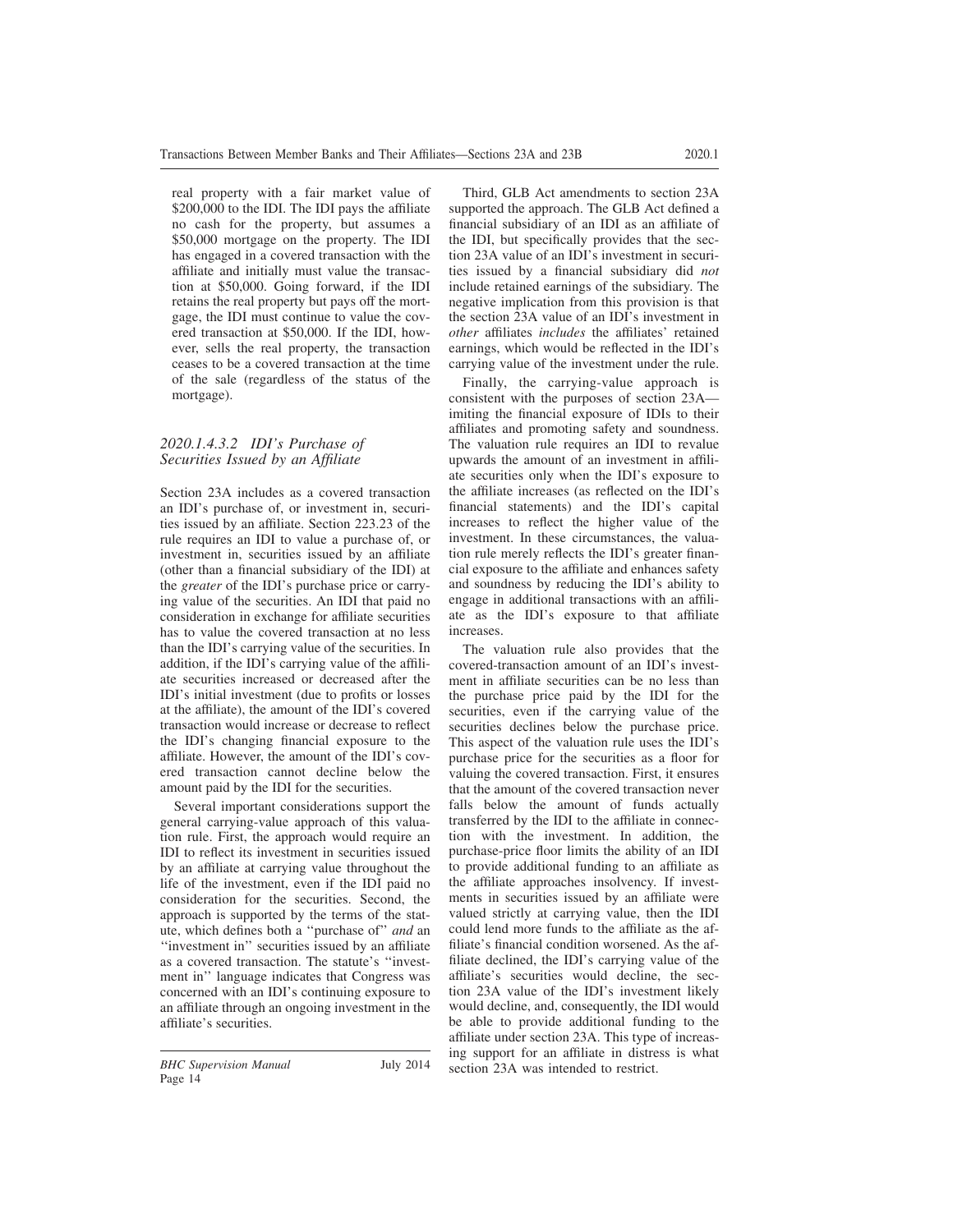The following examples are designed to assist IDIs in valuing purchases of, and investments in, securities issued by an affiliate:

- *Purchase of the debt securities of an affiliate.* The parent holding company of an IDI owns 100 percent of the shares of a mortgage company. The IDI purchases debt securities issued by the mortgage company for \$600. The initial carrying value of the securities is \$600. The IDI initially must value the investment at \$600.
- *Purchase of the shares of an affiliate.* The parent holding company of an IDI owns 51 percent of the shares of a mortgage company. The IDI purchases an additional 30 percent of the shares of the mortgage company from a third party for \$100. The initial carrying value of the shares is \$100. The IDI initially must value the investment at \$100. Going forward, if the IDI's carrying value of the shares declines to \$40, the IDI must continue to value the investment at \$100.
- *Contribution of the shares of an affiliate.* The parent holding company of an IDI owns 100 percent of the shares of a mortgage company and contributes 30 percent of the shares to the IDI. The IDI gives no consideration in exchange for the shares. If the initial carrying value of the shares is \$300, then the IDI initially must value the investment at \$300. Going forward, if the IDI's carrying value of the shares increases to \$500, the IDI must value the investment at \$500.

#### 2020.1.4.5 Issuance of a Letter of Credit or Guarantee

#### *2020.1.4.5.1 Confirmation of a Letter of Credit Issued by an Affiliate*

Section 23A includes as a covered transaction the issuance by an IDI of a letter of credit on behalf of an affiliate, including the confirmation of a letter of credit issued by an affiliate as a covered transaction. (See section 223.3(h)(5).) When an IDI confirms a letter of credit, it assumes the risk of the underlying transaction to the same extent as if it had issued the letter of credit.<sup>44</sup> Accordingly, a confirmation of a letter of credit issued by an affiliate is treated in the same fashion as an issuance of a letter of credit on behalf of an affiliate.

# *2020.1.4.5.2 Credit Enhancements Supporting a Securities Underwriting*

The definition of guarantee in section 23A does not include an IDI's issuance of a guarantee in support of securities issued by a third party and underwritten by a securities affiliate of the IDI.<sup>45</sup> Such a credit enhancement would not be issued ''on behalf of'' the affiliate. Although the guarantee does provide some benefit to the affiliate (by facilitating the underwriting), this benefit is indirect. The proceeds of the guarantee would not be transferred to the affiliate for purposes of the attribution rule of section 23A.<sup>46</sup> Section 23B would apply to the transaction and, where an affiliate was issuer as well as underwriter, the transaction would be covered by section 23A because the credit enhancement would be on behalf of the affiliate.

### *2020.1.4.5.3 Cross-Guarantee Agreements and Cross-Affiliate Netting Arrangements*

A cross-guarantee agreement among an IDI, an affiliate, and a nonaffiliate in which the nonaffiliate may use the IDI's assets to satisfy the obligations of a defaulting affiliate is a guarantee for purposes of section 23A. The cross-guarantee arrangements among IDIs and their affiliates are subject to the quantitative limits and collateral requirements of section 23A. (See section 223.3(h)(5).)

As for cross-affiliate netting arrangements (CANAs), such arrangements involve an IDI, one or more affiliates of the IDI, and one or more nonaffiliates of the IDI, where a nonaffiliate is permitted to deduct obligations of an affiliate of the IDI to the nonaffiliate when settling the nonaffiliate's obligations to the IDI. These arrangements also would include agreements in which an IDI is required or permitted to add the obligations of an affiliate of the IDI to a nonaffiliate when determining the IDI's obligations to the nonaffiliate. These types of CANAs expose an IDI to the credit risk of its affiliates because the IDI may become liable for the obligations of its affiliates. Because the exposure of an IDI to an affiliate in such an arrangement resembles closely the exposure of an IDI when it issues a guarantee on behalf of

<sup>45.</sup> See 62 *Fed. Reg.* 45295, August 27, 1997.

<sup>46.</sup> See 12 U.S.C. 371c(a)(2).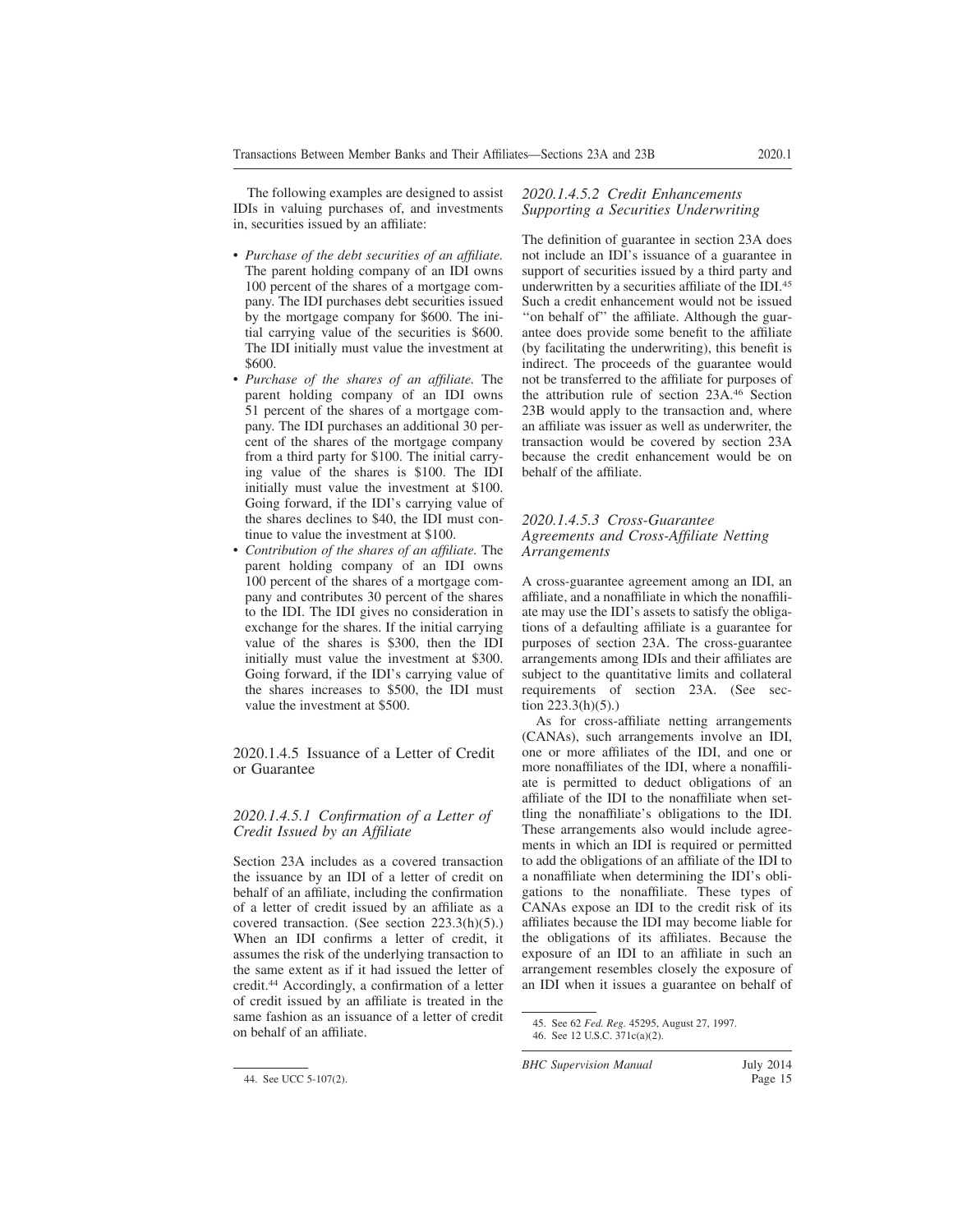an affiliate, the rule explicitly includes such arrangements in the definition of covered transaction. Accordingly, the quantitative limits of section 23A would prohibit an IDI from entering into such a CANA to the extent that the netting arrangement does not cap the potential exposure of the IDI to the participating affiliate (or affiliates).

# *2020.1.4.5.4 Keepwell Agreements*

In a keepwell agreement between an IDI and an affiliate, the IDI typically commits to maintain the capital levels or solvency of the affiliate. The credit risk incurred by the IDI in entering into such a keepwell agreement is similar to the credit risk incurred by an IDI in connection with issuing a guarantee on behalf of an affiliate. As a consequence, keepwell agreements generally should be treated as guarantees for purposes of section 23A and, if unlimited in amount, would be prohibited by the quantitative limits of section 23A.

# *2020.1.4.5.5 Prohibition on the Purchase of Low-Quality Assets*

Section 23A generally prohibits the purchase by an IDI of a low-quality asset from an affiliate.<sup>47</sup> In addition, an IDI and its subsidiaries cannot purchase or accept as collateral a low-quality asset from an affiliate. Section 23A defines a low-quality asset to include (1) an asset classified as ''substandard,'' ''doubtful,'' or ''loss,'' or treated as ''other loans specially mentioned,'' in the most recent report of examination or inspection by a federal or state supervisory agency (a "classified asset"), (2) an asset in nonaccrual status, (3) an asset on which payments are more than 30 days past due in the payment of principal or interest, or (4) an asset whose terms have been renegotiated or compromised due to the deteriorating financial condition of the obligor. Any asset meeting one of the above four criteria, including securities and real property, is a low-quality asset.

Regulation W expands the definition of lowquality assets in several respects. (See 12 C.F.R.  $223.3(v)$ .) First an asset may be identified by examiners as a low-quality asset if they represent credits to countries that are not complying with their external debt-service obligations but are taking positive steps to restore debt service through economic adjustment measures, generally as part of an International Monetary Fund Program. Although such assets may not be considered classified assets, examiners are to consider these assets in their assessment of an IDI's asset quality and capital adequacy.

Second, the rule considers a financial institution's use of its own internal asset-classification systems. The rule includes within the definition of low-quality asset not only assets classified during the last examination but also assets classified or treated as special mention under the institution's internal classification system (or assets that received an internal rating that is substantially equivalent to classified or special mention in such an internal system).

The purchase by an IDI from an affiliate of assets that have been internally classified raises potentially significant safety-and-soundness concerns. The Board expects companies with internal rating systems to use the systems consistently over time and over similar classes of assets and will view as an evasion of section 23A any company's deferral or alteration of an asset's rating to facilitate sale of the asset to an affiliated institution.

Finally, the rule defines low-quality asset to include foreclosed property designated ''other real estate owned'' (OREO), until it is reviewed by an examiner and receives a favorable classification. It further defines as a low-quality asset any asset (not just real estate) that is acquired in satisfaction of a debt previously contracted (not just through foreclosure) if the asset has not yet been reviewed in an examination or inspection. Under the rule, if a particular asset is good collateral taken from a bad borrower, the asset should cease to be a low-quality asset upon examination.

Section 23A provides a limited exception to the general rule prohibiting purchase of lowquality assets if the IDI performs an independent credit evaluation and commits to the purchase of the asset before the affiliate acquires the asset.<sup>48</sup> Section 223.15 of the rule also provides an exception from the prohibition on the purchase by an IDI of a low-quality asset from an affiliate for certain loan renewals. The rule allows an IDI that purchased a loan participation from an affiliate to renew its participation in the loan, or provide additional funding under the existing participation, even if the underlying

<sup>47. 12</sup> U.S.C. 371c(a)(3). Section 23A does not prohibit an affiliate from donating a low-quality asset to a member bank, so long as the bank provides no consideration for the asset and no liabilities are associated with the asset.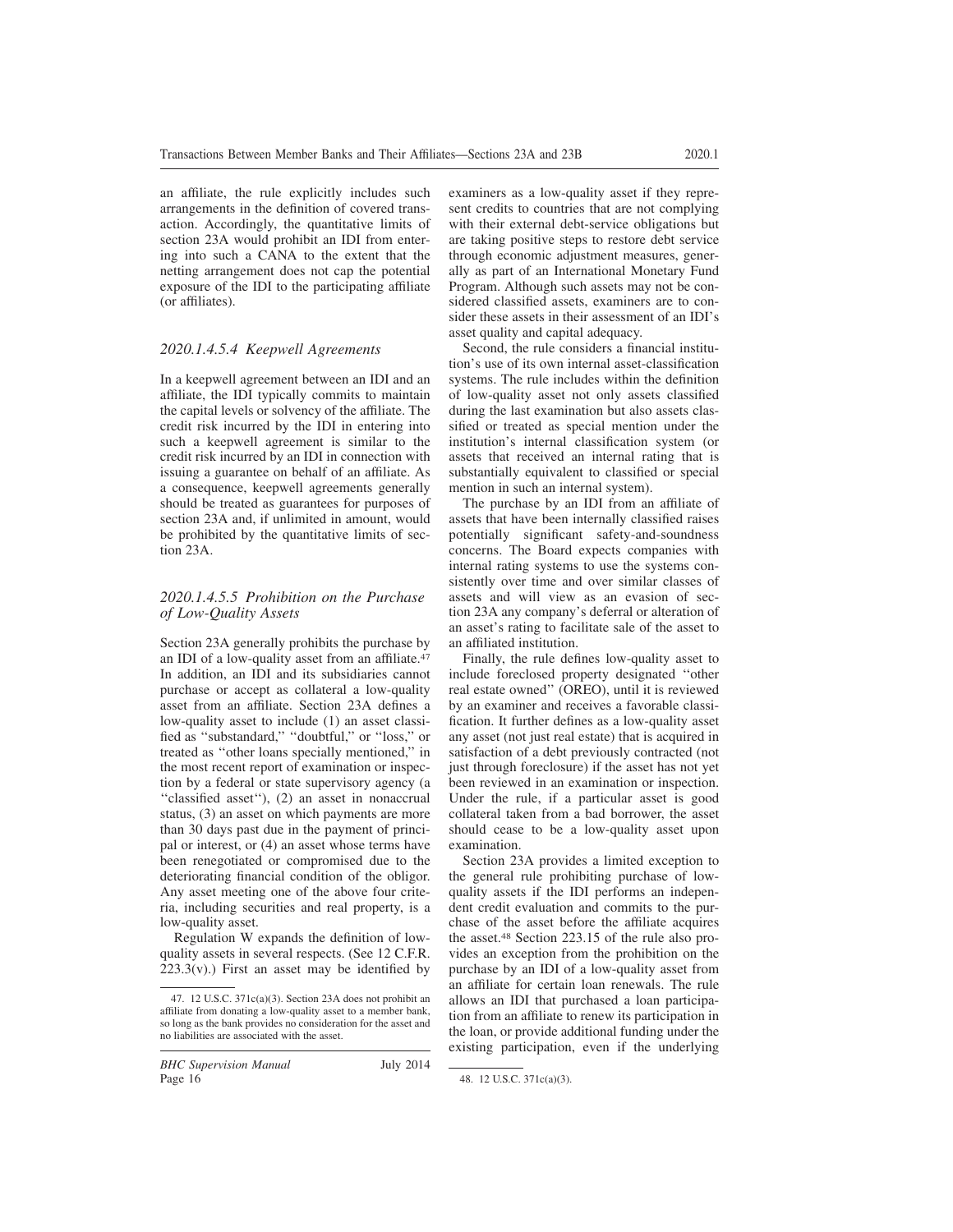loan had become a low-quality asset, so long as certain criteria were met. These renewals or additional credit extensions may enable both the affiliate and the participating IDI to avoid or minimize potential losses. The exception is available only if (1) the underlying loan was not a low-quality asset at the time the IDI purchased its participation and (2) the proposed transaction would not increase the IDI's proportional share of the credit facility. The IDI must also obtain the prior approval of its entire board of directors (or its delegees) and it must give a 20 days' post-consummation notice to its appropriate federal banking agency. An IDI is permitted to increase its proportionate share in a restructured loan by 5 percent (or by a higher percentage with the prior approval of the IDI's appropriate federal banking agency). The scope of the exemption includes renewals of participations in loans originated by any affiliate of the IDI (not just affiliated IDIs).

## 2020.1.5 COLLATERAL FOR CERTAIN TRANSACTIONS WITH AFFILIATES

Section 23A requires a member bank's use of collateral for certain transactions between an IDI and its affiliates.<sup>49</sup> Each loan or extension of credit to an affiliate,<sup>50</sup> or guarantee, acceptance, or letter of credit issued on behalf of an affiliate by an IDI or its subsidiary, and any credit exposure of an IDI or a subsidiary to an affiliate resulting from a securities borrowing or lending transaction, or a derivative transaction, shall be secured at all times by collateral ("credit exposure") at the amounts required by the statute. The required collateral varies,<sup>51</sup> depending on the type of collateral used to secure the transaction.<sup>52</sup> The specific collateral requirements are—

- 1. 100 percent of the amount of such loan or extension of credit, guarantee, acceptance, letter of credit or credit exposure, if the collateral is composed of
	- a. obligations of the United States or its agencies;
	- b. obligations fully guaranteed by the United States or its agencies as to principal and interest;
	- c. notes, drafts, bills of exchange, or bank-

52. 12 U.S.C. 371c(c)(1).

er's acceptances that are eligible for rediscount or purchase by a Federal Reserve Bank;<sup>53</sup> or

- d. a segregated, earmarked deposit account with the member bank that is for the sole purpose of securing credit transactions between the member bank and its affiliates and is identified as such.
- 2. 110 percent of the amount of such loan or extension of credit, guarantee, acceptance, or letter of credit if the collateral is composed of obligations of any state or political subdivision of any state;
- 3. 120 percent of the amount of such loan or extension of credit, guarantee, acceptance, or letter of credit if the collateral is composed of other debt instruments, including receivables; or
- 4. 130 percent of the amount of such loan or extension of credit, guarantee, acceptance, or letter of credit if the collateral is composed of stock, leases, or other real or personal property.

For example, an IDI makes a \$1,000 loan to an affiliate. The affiliate posts as collateral for the loan \$500 in U.S. Treasury securities, \$480 in corporate debt securities, and \$130 in real estate. The loan satisfies the collateral requirements of section 23A because \$500 of the loan is 100 percent secured by obligations of the United States, \$400 of the loan is 120 percent secured by debt instruments, and \$100 of the loan is 130 percent secured by real estate. The statute prohibits an IDI from counting a lowquality asset toward section 23A's collateral requirements for credit transactions with affiliates.<sup>54</sup> An IDI must maintain a perfected security interest at all times in the collateral that secures the credit transaction.

Each loan or extension of credit to an affiliate or guarantee, acceptance, credit exposure or letter of credit issued on behalf of an affiliate (herein referred to as credit transactions) by an IDI or its subsidiary must be secured at the time of the transaction by collateral.

<sup>49.</sup> The IDI must perfect the security interest in the collateral (*Fitzpatrick v. FDIC*, 765 F.2d 569 (6th Cir. 1985). A purchase of assets from an affiliate does not require collateral.

<sup>50. 12</sup> U.S.C. 371c(b)(7).

<sup>51. &#</sup>x27;'Credit extended'' means the loan or extension of credit, guarantee, acceptance, or letter of credit.

<sup>53.</sup> Regulation A includes a representative list of acceptable government obligations (12 C.F.R. 201.108). 54. 12 U.S.C. 371c(c)(3).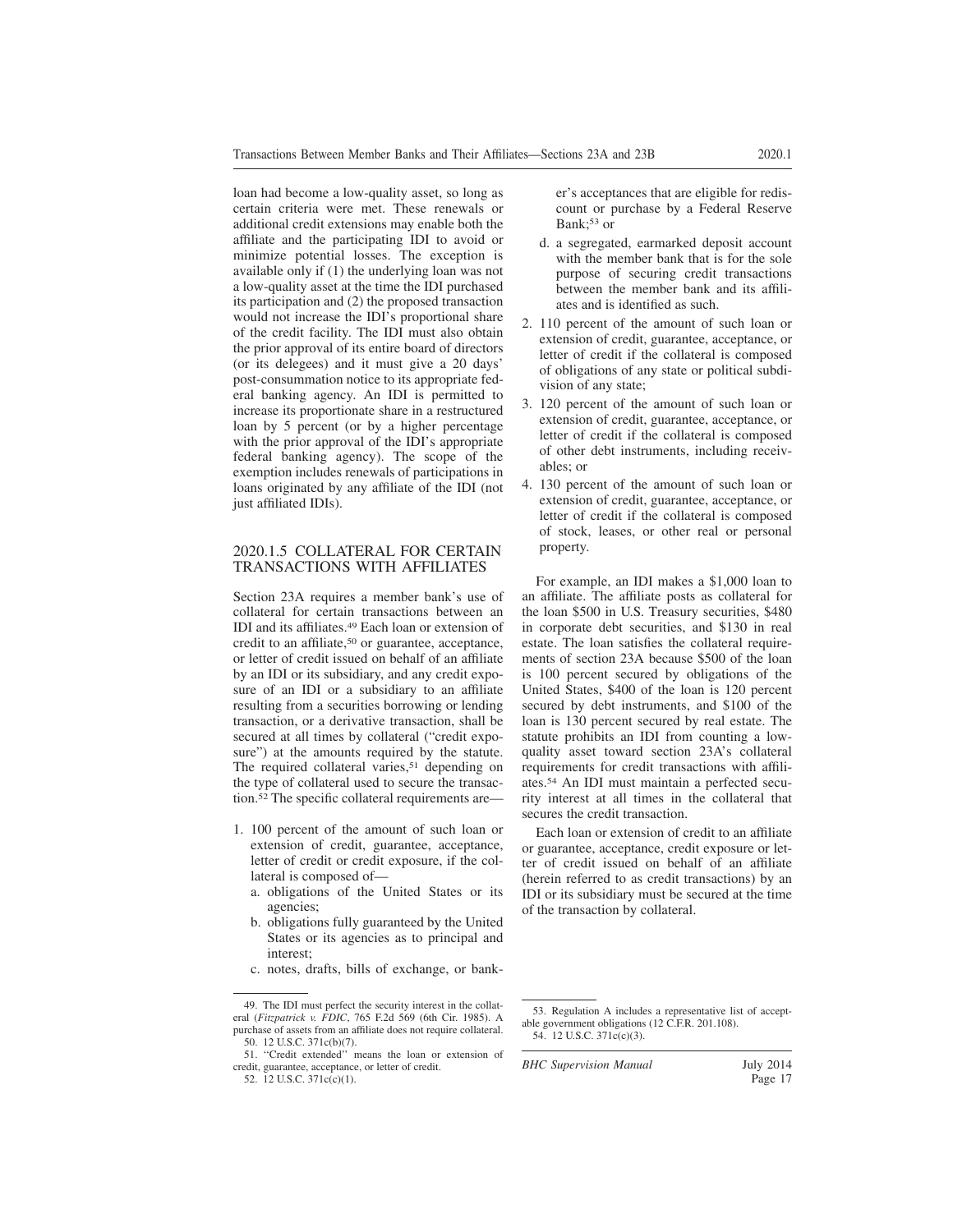# 2020.1.5.1 Collateral Requirements in Regulation W

The collateral requirements for credit transactions are found in section 23A (c) of the statute. Section 23A (c)(1) requires that an IDI meet the collateral requirements of the statute at all times. A low-quality asset cannot be used to satisfy the statute's or regulation's collateral requirements, but can be taken as additional collateral.

# *2020.1.5.1.1 Deposit Account Collateral*

Under section 23A, an IDI may satisfy the collateral requirements of the statute by securing a credit transaction with an affiliate with a ''segregated, earmarked deposit account'' maintained with the IDI in an amount equal to 100 percent of the credit extended.<sup>55</sup> IDIs may secure covered transactions with omnibus deposit accounts so long as the IDI takes steps to ensure that the omnibus deposit accounts fully secure the relevant covered transactions. Such steps might include substantial overcollateralization or the use of subaccounts or other recordkeeping devices to match deposits with covered transactions. To obtain full credit for any deposit accounts taken as section 23A collateral, IDIs must ensure that they have a perfected, firstpriority security interest in the accounts. (See section 223.14(b)(1)(i)(D).)

# *2020.1.5.1.2 Ineligible Collateral*

The purpose of section 23A's collateral requirements is to ensure that IDIs that engage in credit transactions with affiliates have legal recourse, in the event of affiliate default, to tangible assets with a value at least equal to the amount of the credit extended.

The statute recognizes that certain types of assets are not appropriate to serve as collateral for credit transactions with an affiliate. In particular, the statute provides that low-quality assets and securities issued by an affiliate are not eligible collateral for such covered transactions.

Under section 223.14(c) of the rule, intangible assets also are not deemed acceptable to meet the collateral requirements imposed by section 23A.<sup>56</sup> Intangible assets, including servicing assets, are particularly hard to value, and an IDI may have significant difficulty in collecting and selling such assets in a reasonable period of time.

Section 23A(c) requires that credit transactions with an affiliate be ''secured'' by collateral. A credit transaction between an IDI and an affiliate supported only by a guarantee or letter of credit from a third party does not meet the statutory requirement that the credit transaction be secured by collateral. Guarantees and letters of credit often are subject to material adverse change clauses and other covenants that allow the issuer of the guarantee or letter of credit to deny coverage. Letters of credit and guarantees are not balance-sheet assets under GAAP and, accordingly, would not constitute "real or personal property" under section 23A. There is a particularly significant risk that an IDI may have difficulty collecting on a guarantee or letter of credit provided by a nonaffiliate on behalf of an affiliate of the IDI. Accordingly, guarantees and letters of credit are not acceptable section 23A collateral.

As noted above, section 23A prohibits an IDI from accepting securities issued by an affiliate as collateral for an extension of credit to any affiliate. The rule clarifies that securities issued by the IDI itself also are not eligible collateral to secure a credit transaction with an affiliate. Equity securities issued by a lending IDI, and debt securities issued by a lending IDI that count as regulatory capital of the IDI, are not eligible collateral under section 23A. If an IDI was forced to foreclose on a credit transaction with an affiliate secured by such securities, the IDI may be unwilling to liquidate the collateral promptly to recover on the credit transaction because the sale might depress the price of the IDI's outstanding securities or result in a change in control of the IDI. In addition, to the extent that an IDI is unable or unwilling to sell such securities acquired through foreclosure, the transaction would likely result in a reduction in the IDI's capital, thereby offsetting any potential benefit provided by the collateral.

# *2020.1.5.1.3 Perfection and Priority*

Under section 223.14(d) of the rule, an IDI's security interest in any collateral required by section 23A must be perfected in accordance  $\frac{1}{255.12 \text{ U.S.C. } 371c(c)(1)(A)(iv)}$  with applicable law to ensure that an IDI has

<sup>56.</sup> The rule does not confine the definition of intangible assets by reference to GAAP.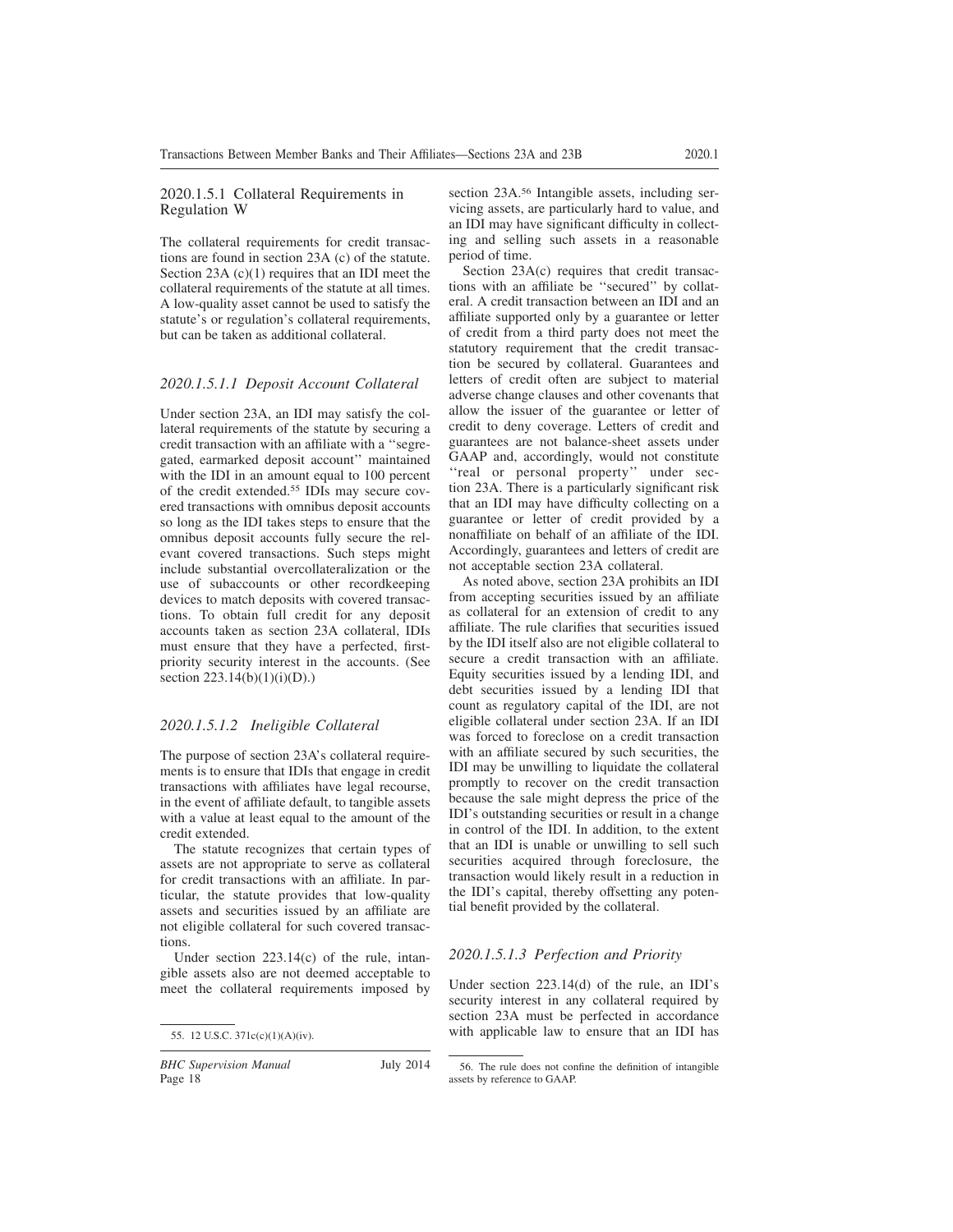good access to the assets serving as collateral for its credit transactions with affiliates. This requirement ensures that the IDI has the legal right to realize on the collateral in the case of default, including a default resulting from the affiliate's insolvency or liquidation. An IDI also is required to either obtain a first-priority security interest in the required collateral or deduct from the amount of collateral obtained by the IDI the lesser of (1) the amount of any security interests in the collateral that are senior to that obtained by the IDI or (2) the amount of any credits secured by the collateral that are senior to that of the IDI. For example, if an IDI lends \$100 to an affiliate and takes as collateral a second lien on a parcel of real estate worth \$200, the arrangement would only satisfy the collateral requirements of section 23A if the affiliate owed the holder of the first lien \$70 or less (a credit transaction secured by real estate must be secured at 130 percent of the amount of the transaction).

The rule includes the following example of how to compute the section 23A collateral value of a junior lien: An IDI makes a \$2,000 loan to an affiliate. The affiliate grants the IDI a secondpriority security interest in a piece of real estate valued at \$3,000. Another institution that previously lent \$1,000 to the affiliate has a firstpriority security interest in the entire parcel of real estate. This transaction is not in compliance with the collateral requirements of this section. Because of the existence of the prior third-party lien on the real estate, the effective value of the real estate collateral for the IDI for purposes of this section is only \$2,000—\$600 less than the amount of real estate collateral required by this section for the transaction  $(\$2,000 \times 130$  percent  $=$  \$2,600).

# *2020.1.5.1.4 Unused Portion of an Extension of Credit*

Section 23A requires that the ''amount'' of an extension of credit be secured by the statutorily prescribed levels of collateral. Under the statute, an IDI provides a line of credit to an affiliate, it must secure the full amount of the line of credit throughout the life of the credit. Section  $223.14(f)(2)$  of the rule, however, provides an exemption to the collateral requirements of section 23A for the unused portion of an extension of credit to an affiliate so long as the IDI does not have any legal obligation to advance additional funds under the credit facility until the affiliate has posted the amount of collateral required by the statute with respect to the entire used portion of the extension of credit.<sup>57</sup> In such credit arrangements, securing the unused portion of the credit line is unnecessary from a safety-and-soundness perspective because the affiliate cannot require the IDI to advance additional funds without posting the additional collateral required by section 23A. If an IDI voluntarily advances additional funds under such a credit arrangement without obtaining the additional collateral required under section 23A to secure the entire used amount (despite its lack of a legal obligation to make such an advance), the Board views this action as a violation of the collateral requirements of the statute. The entire amount of the line counts against the IDI's quantitative limit, even if the line of credit does not need to be secured.

## *2020.1.5.1.5 Purchasing Affiliate Debt Securities in the Secondary Market*

An IDI's investment in the debt securities issued by an affiliate is an extension of credit by the IDI to the affiliate and thus is subject to section 23A's collateral requirements. Section 223.14(f)(3) of the rule provides an exemption that permits IDIs in certain circumstances to purchase debt securities issued by an affiliate without satisfying the collateral requirements of section 23A. The exemption is available where an IDI purchases an affiliate's debt securities from a third party in a bona fide secondarymarket transaction. When an IDI buys an affiliate's debt securities in a bona fide secondarymarket transaction, the risk that the purchase is designed to shore up an ailing affiliate is reduced. Any purchase of affiliate debt securities that qualifies for this exemption would still remain subject to the quantitative limits of section 23A and the market-terms requirement of section 23B. In analyzing an IDI's good faith under this exemption transaction, examiners should look at (1) the time elapsed between the original issuance of the affiliate's debt securities and the IDI's purchase, (2) the existence of any relevant agreements or relationships between the IDI and the third-party seller of the affiliate's debt securities, (3) any history of IDI

<sup>57.</sup> This does not apply to guarantees, acceptances, and letters of credit issued on behalf of an affiliate. These instruments must be fully collateralized at inception. Moreover, these transactions are still subject to the 10 and 20 percent limits of the statute.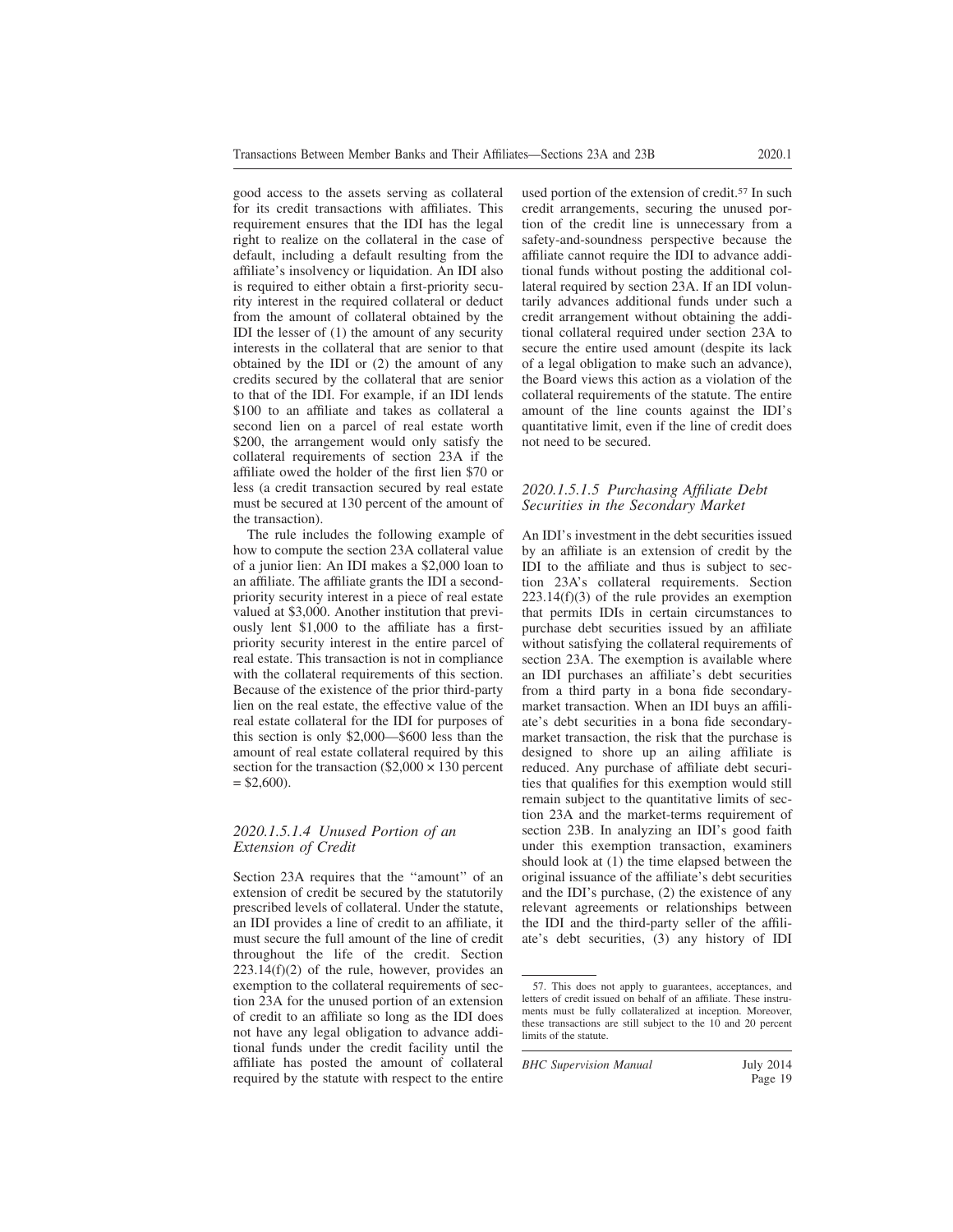financing of the affiliate, and (4) any other relevant information.

# *2020.1.5.1.6 Credit Transactions with Nonaffiliates that Become Affiliates*

IDIs sometimes lend money to, or issue guarantees on behalf of, unaffiliated companies that later become affiliates of the IDI. Section 223.21(b)(2) provides transition rules that exempt credit transactions from the collateral requirements in situations in which the IDI entered into the transactions with the nonaffiliate at least one year before the nonaffiliate became an affiliate of the IDI. For example, an IDI with capital stock and surplus of \$1,000 and no outstanding covered transactions makes a \$120 unsecured loan to a nonaffiliate. The IDI does not make the loan in contemplation of the nonaffiliate becoming an affiliate. Nine months later, the bank holding company purchases all the stock of the nonaffiliate, thereby making the nonaffiliate an affiliate of the IDI. The IDI is not in violation of the quantitative limits of the rule's section 223.11 or 223.12 at the time of the stock acquisition. The IDI is, however, prohibited from engaging in any additional covered transactions with the new affiliate at least until such time as the value of the loan transaction falls below 10 percent of the IDI's capital stock and surplus, and the transaction counts toward the 20 percent limit for transactions with all affiliates. In addition, the IDI must bring the loan into compliance with the collateral requirements of section 223.14 promptly after the stock acquisition. Transactions with nonaffiliates in contemplation of the nonaffiliate becoming an affiliate must meet the quantitative and collateral requirements of the rule at the time of the inception of the credit transaction and of the affiliation.

#### 2020.1.6 LIMITATIONS ON COLLATERAL

IDIs may accept as collateral for covered transactions receivables, leases, or other real or personal property.<sup>58</sup> The following are limitations and collateral restrictions:

*BHC Supervision Manual* July 2014 Page 20

- 1. Any collateral that is subsequently retired or amortized must be replaced by additional eligible collateral. This is done to keep the percentage of the collateral value relative to the amount of the outstanding loan or extension of credit, guarantee, acceptance, or letter of credit equal to the minimum percentage that was required at the inception of the transaction.
- 2. A low-quality asset is not acceptable as collateral for a loan or extension of credit to, or for a guarantee, acceptance, or letter of credit issued on behalf of, an affiliate, or credit exposure to an affiliate resulting from a securities borrowing or lending transaction, or derivative transaction.
- 3. Securities or other debt obligations issued by an affiliate of an IDI shall not be acceptable as collateral for a loan or extension of credit to, or for a guarantee, acceptance, or letter of credit issued on behalf of, or credit exposure from a securities borrowing or lending transaction, or derivative transaction to, that affiliate or any other affiliate of the IDI.

The above collateral requirements are not applicable to an acceptance that is already fully secured either by attached documents or by other property that is involved in the transaction and has an ascertainable market value.

# 2020.1.7 DERIVATIVE TRANSACTIONS WITH AFFILIATES

#### 2020.1.7.1 Derivative Transactions between Insured Depository Institutions and Their Affiliates

Derivative transactions between an IDI and its affiliates generally arise from the riskmanagement needs of the institution or the affiliate. Transactions arising from the institution's needs typically occur when an institution enters into a swap or other derivative contract with a customer but chooses not to hedge directly the market risk generated by the derivative contract, or when the institution is unable to hedge the risk directly because it is not authorized to hold the hedging asset. To manage the market risk, the institution may have an affiliate acquire the hedging asset. The institution would then do a bridging derivative transaction between itself and the affiliate maintaining the hedge.

Other derivative transactions between an IDI and its affiliate are affiliate-driven. To accomplish its asset-liability-management goals, an

<sup>58.</sup> As noted above, letters of credit and mortgageservicing rights may not be accepted as collateral for purposes of section 23A. See section  $223.14(c)(4)(5)$  of the rule (12 C.F.R. 223.14(c )(4) and (5).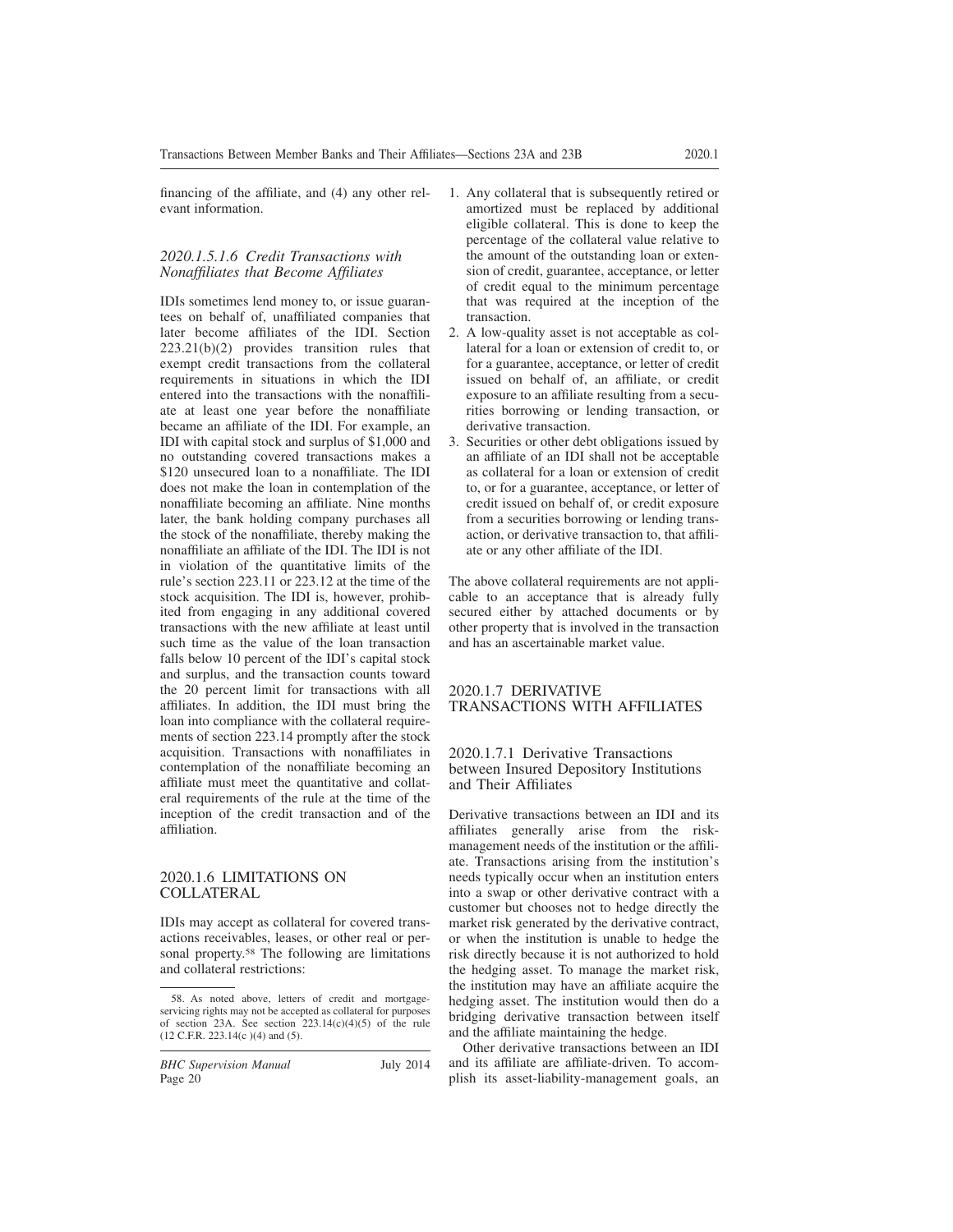institution's affiliate may enter into an interestrate or foreign-exchange derivative with the institution. For example, an institution's holding company may hold a substantial amount of floating-rate assets but issue fixed-rate debt securities to obtain cheaper funding. The holding company may then enter into a fixed-tofloating interest-rate swap with its subsidiary member bank to reduce the holding company's interest-rate risk.

IDIs and their affiliates that seek to enter into derivative transactions for hedging (or risktaking) purposes could enter into the desired derivatives with unaffiliated companies. IDIs and their affiliates often choose to use each other as their derivative counterparties, however, to maximize the profits of, and manage risks within, the consolidated financial group.

### *2020.1.7.1.1 Section 23A on Derivatives Transactions*

The Dodd-Frank Act amended section 23A as it relates to derivatives and now provides that a derivative transaction, as defined in paragraph (3) of section 5200(b) of the Revised Statutes (12 U.S.C. 84(b)) with an affiliate, is a covered transaction to the extent that the transaction causes an IDI or a subsidiary to have credit exposure to the affiliate. The Dodd-Frank Act also requires that any credit exposure must be secured consistent with the collateral requirements of section 23A. This is a significant change and requires that all IDIs calculate the relevant credit exposure and count that amount towards the institution's quantitative limits. The Dodd-Frank Act requires the IDI to establish and maintain policies and procedures designed to manage the credit exposure arising from the derivative. These policies and procedures require, at a minimum, that the institution monitor and control its exposure to its affiliates by imposing appropriate credit controls and collateral requirements. Regulation W provides that credit derivatives between an institution and an unaffiliated third party that reference the obligations of an affiliate of the institution and that are the functional equivalent of a guarantee by the institution on behalf of an affiliate should be treated as a guarantee by the institution on behalf of an affiliate for the purposes of section 23A. (The novation of a derivative between an IDI and its affiliate is treated as a purchase under the statute.)

#### *2020.1.7.1.2 Section 23B and Regulation W Regarding Derivative Transactions*

Derivative transactions between an IDI and an affiliate also are subject to section 23B of the FRA under the express terms of the statute.<sup>59</sup>

Regulation W clarifies further that the transactions are subject to the market-terms requirement of section 23B of the FRA (see section 223.51). The rule requires IDIs to comply strictly with section 23B in their derivative transactions with affiliates. Section 23B requires an institution to treat an affiliate no better than a *similarly situated* nonaffiliate. To comply with section 23B of the FRA, each institution should have in place credit limits on its derivatives exposure to affiliates that are at least as strict as the credit limits the institution imposes on unaffiliated companies that are engaged in similar businesses and are substantially equivalent in size and credit quality. Similarly, each institution should monitor derivatives exposure to affiliates at least as rigorously as it monitors derivatives exposure to comparable unaffiliated companies. In addition, each institution should price and require collateral in its derivative transactions with affiliates in a way that is at least as favorable to the institution as the way in which it would price or require collateral in a derivative transaction with comparable unaffiliated counterparties.

Section 23B generally does not allow an IDI to use with an affiliate the terms and conditions it uses with its most creditworthy unaffiliated customer unless the institution can demonstrate that the affiliate is of comparable creditworthiness as its most creditworthy unaffiliated customer. Instead, section 23B requires that an affiliate be treated comparably (with respect to terms, conditions, and credit limits) to the majority of third-party customers engaged in the same business, and having comparable credit quality and size as the affiliate. Because an IDI generally has the strongest credit rating within a holding company, the Board generally would not expect an affiliate to obtain better terms and

<sup>59.</sup> In addition to applying to covered transactions, as defined in section 23A of the FRA, the market-terms requirement of section 23B of the FRA applies broadly to, among other things, ''[t]he payment of money or the furnishing of services to an affiliate under contract, lease, or otherwise'' (12 U.S.C. 371c-1(a)(2)(C)). Institution-affiliate derivatives generally involve a contract or agreement to pay money to the affiliate or furnish risk-management services to the affiliate.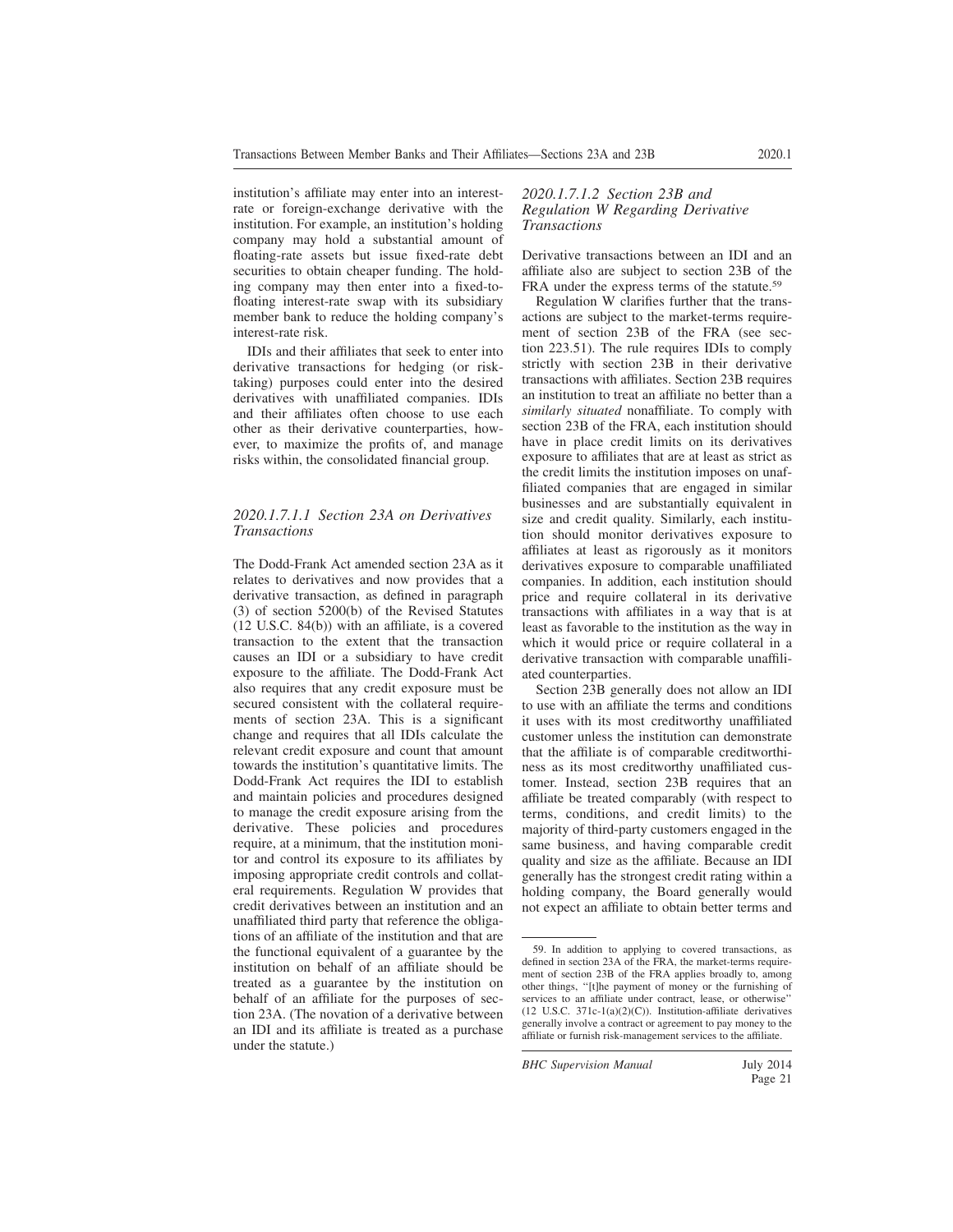conditions from an IDI than the institution receives from its major unaffiliated counterparties. In addition, market terms for derivatives among major financial institutions generally include daily marks to market and two-way collateralization above a relatively small exposure threshold.

### *2020.1.7.1.3 Covering Derivatives That Are the Functional Equivalent of a Guarantee*

Although most derivatives are not treated as covered transactions, section 223.33 of the rule provides that credit derivatives between an IDI and a nonaffiliate in which the IDI protects the nonaffiliate from a default on, or a decline in the value of, an obligation of an affiliate of the IDI are covered transactions under section 23A. Such derivative transactions are viewed as guarantees by a member bank on behalf of an affiliate (and, hence, are covered transactions) under section 23A.

The rule provides that these credit derivatives are covered transactions under section 23A and gives several examples.<sup>60</sup> An IDI is not allowed to reduce its covered transaction amount for these derivatives to reflect hedging positions established by the IDI with third parties. A credit derivative is treated as a covered transaction only to the extent that the derivative provides credit protection with respect to obligations of an affiliate of the IDI.

### 2020.1.8 INTRADAY EXTENSIONS OF CREDIT

An extension of credit under section 23A of the FRA includes the credit exposure arising from intraday extensions of credit by IDIs to their affiliates. IDIs regularly provide transaction accounts to their affiliates in conjunction with providing payment and securities clearing services. As in the case of unaffiliated commercial customers, these accounts are occasionally subject to overdrafts during the day that are repaid in the ordinary course of business.

Intraday extensions of credit by an IDI to an affiliate are subject to the market-terms requirement of section 23B under the rule. The rule also requires that, under section 23A, institutions establish and maintain policies and procedures that are reasonably designed to manage the credit exposure arising from an institution's intraday extensions of credit to affiliates. The policies and procedures must, at a minimum, provide for monitoring and controlling the institution's intraday credit exposure to each affiliate, and to all affiliates in the aggregate, and ensure that the institution's intraday credit extensions to affiliates comply with section 23B.

Section 223.42(l) of the rule provides that intraday credit extensions by an IDI to an affiliate are section 23A covered transactions but exempts all such intraday credit extensions from the quantitative and collateral requirements of section 23A if the IDI (1) maintains policies and procedures for the management of intraday credit exposure and (2) has no reason to believe that any affiliate receiving intraday credit would have difficulty repaying the credit in accordance with its terms. The policies and procedures are to be established and maintained for—

- 1. monitoring and controlling the credit exposure arising at any one time from the IDI's intraday extensions of credit to each affiliate and all affiliates in the aggregate and
- 2. ensuring that any intraday extensions of credit by the IDI to an affiliate comply with the market-terms requirement of section 223.51 of the rule.

## 2020.1.8.1 Standard under Which the Agencies May Grant Additional Exemptions

The Dodd-Frank Act amended section 23A to authorize the appropriate federal banking agency to exempt transactions or relationships by order if the exemption would be in the public interest and consistent with the purposes of section 23A. The exemption determination requires the concurrence of the Board. The FDIC has a 60-day period to determine whether the requested exemption presents an unacceptable risk to the insurance fund. The request should describe in detail the transaction or relationship for which the member bank seeks exemption. The exemption request also should explain why the Agency should exempt the transaction or relationship, and why it meets the public interest standard of the statute. The Board has approved a number of exemptions, most of

<sup>60.</sup> In most instances, the covered-transaction amount for such a credit derivative would be the notional principal amount of the derivative.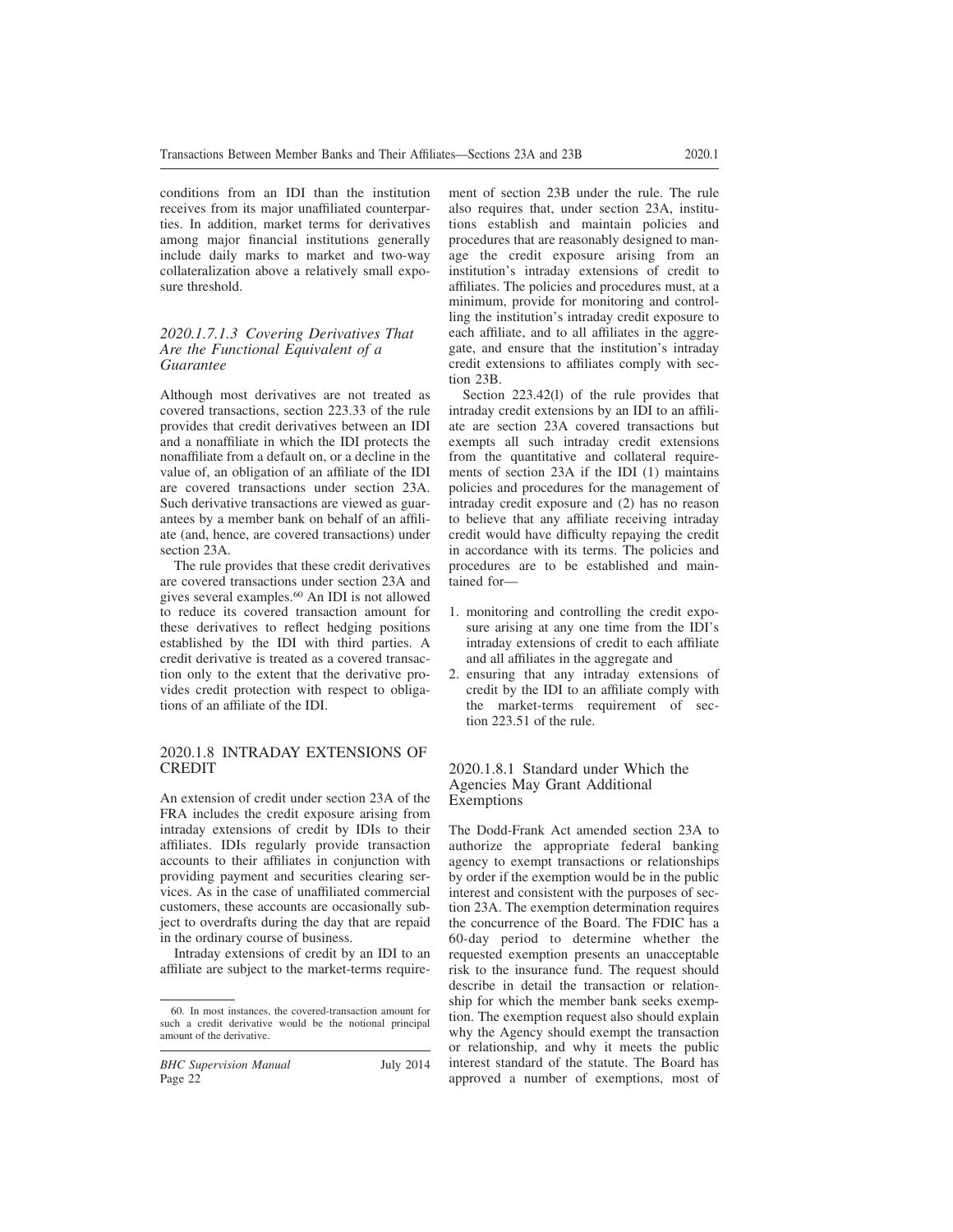which involve corporate reorganizations. These exemptions are available on the Board's website, www.federalreserve.gov/boarddocs/ legalint/FederalReserve Act.

### 2020.1.9 EXEMPTIONS FROM SECTION 23A

Section 23A exempts seven transactions or relations from its quantitative limits and collateral requirements.<sup>61</sup> Regulation W, subpart E, clarifies these exemptions and exempts a number of additional types of transactions. The Board reserves the right to revoke or modify any additional exemption granted by the Board in Regulation W, if the Board finds that the exemption is resulting in unsafe or unsound banking practices. The Board also reserves the right to terminate the eligibility of a particular IDI to use any such exemption if the IDI's use of the exemption is resulting in unsafe or unsound banking practices.

#### 2020.1.9.1 Covered Transactions Exempt from the Quantitative Limits and Collateral Requirements

Under the rule's section 223.41, the quantitative limits (sections 223.11 and 223.12) and the collateral requirements (section 223.14) do not apply to the following transactions. The transactions are, however, subject to the safety-andsoundness requirement (section 223.13) and the prohibition on the purchase of a low-quality asset (section 223.15).

# *2020.1.9.1.1 Parent Institution/Subsidiary Institution Transactions*

Transactions with an IDI are exempt from the quantitative limits and collateral requirements (section 223.14) if the member bank controls 80 percent or more of the voting securities of the IDI or the depository institution controls 80 percent or more of the voting securities of the IDI.

### *2020.1.9.1.2 Sister-Bank Exemption (section 223.41(b))*

Regulation W exempts transactions with an IDI if the same company controls 80 percent or more of the voting securities of the member bank and the IDI.<sup>62</sup> In addition, the statute provides that covered transactions between sister banks must be consistent with safe and sound banking practices.<sup>63</sup>

The sister-bank exemption generally applies only to transactions between IDIs.<sup>64</sup> The rule's definition of affiliate excludes uninsured depository institution subsidiaries of a member bank. Covered transactions between a member bank and a parent uninsured depository institution or a commonly controlled uninsured depository institution, under the rule, generally would be subject to section 23A, whereas covered transactions between a member bank and a subsidiary uninsured depository institution would not be subject to section 23A.<sup>65</sup>

The sister-bank exemption, by its terms, only exempts transactions by a member bank with a sister-bank affiliate; hence, the sister-bank exemption cannot exempt a member bank's extension of credit or other covered transaction to an affiliate that is not a sister bank (even if the extension of credit was purchased from a sister bank). For example, an IDI purchases from Sister-Bank Affiliate A a loan to Affiliate B in a purchase that qualifies for the sister-bank exemption in section 23A. The IDI's asset purchase from Sister-Bank Affiliate A would be an exempt covered transaction under section 223.41(b), but the member bank also would have acquired an extension of credit to Affiliate B, which would be a covered transaction between the IDI and Affiliate B under section 223.3(h)(1) that does not qualify for the sister-bank exemption.

<sup>62.</sup> Banks that are affiliated in this manner are referred to as ''sister banks.'' Sister banks can improve their efficiency through intercorporate transfers under this exception. Also, ''company'' in this context is not limited to a bank holding company. For example, if a retail corporation owns two credit card banks, the two credit card banks would be sister banks, and the sister-bank exception could be used for transactions between two credit card banks.

<sup>63. 12</sup> U.S.C. 371c(a)(4).

<sup>64.</sup> A member bank and its operating subsidiaries are considered a single unit for purposes of section 23A. Under the statute and the regulation, transactions between a member bank (or its operating subsidiary) and the operating subsidiary of a sister-insured depository institution generally qualify for the sister-bank exemption.

<sup>65.</sup> The sister-bank exemption in section 23A does not allow a member bank to avoid any restrictions on sister-bank transactions that may apply to the bank under the prompt corrective-action framework set forth in section 38 of the FDI Act (12 U.S.C. 1831o) and regulations adopted by the bank's appropriate federal banking agency.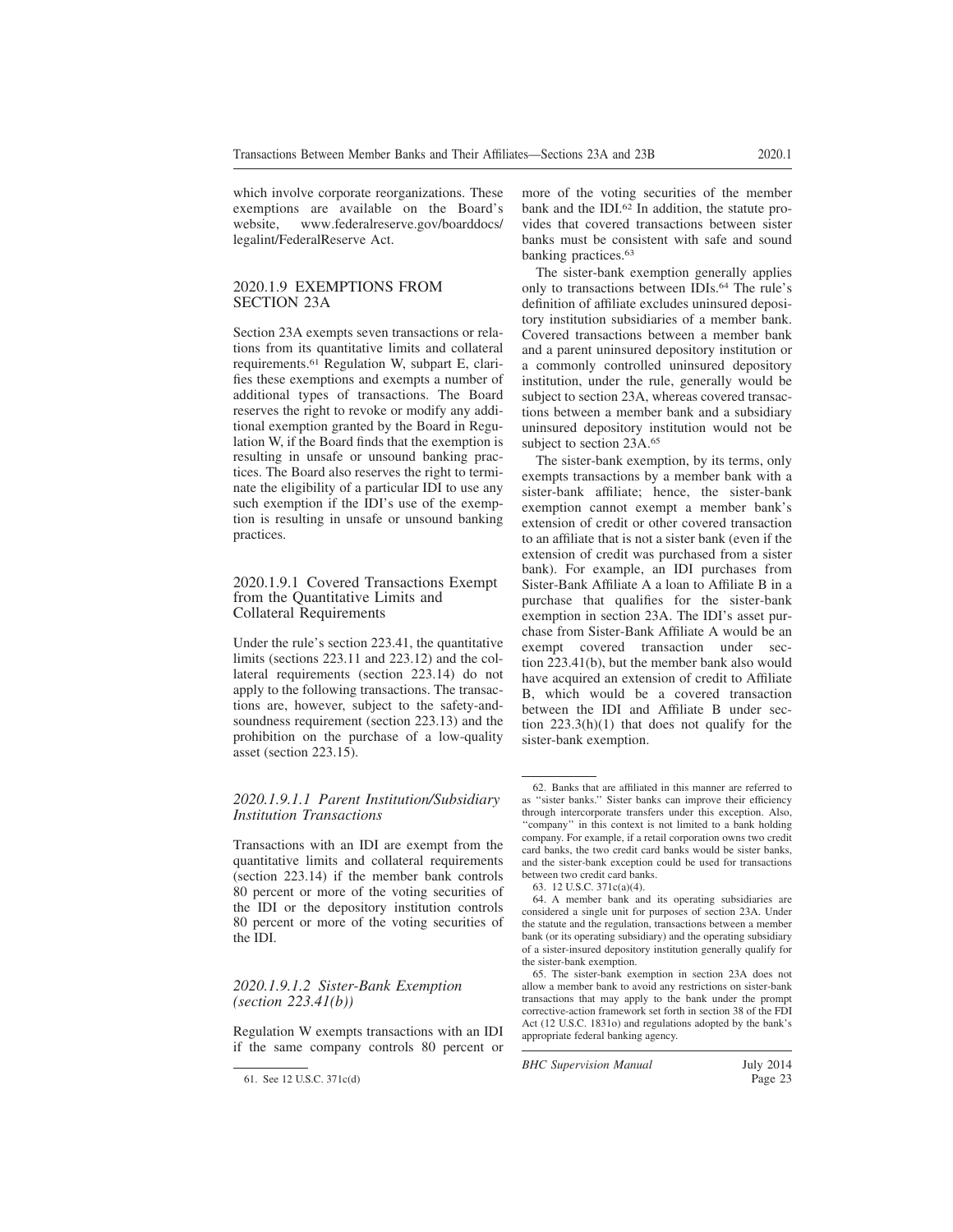### *2020.1.9.1.3 Purchase of Loans on a Nonrecourse Basis from an Affiliated IDI*

Banks that are commonly controlled (i.e., at least 25 percent common ownership) can purchase loans on a nonrecourse basis. This allows chain banks and banks in companies that are not owned 80 percent by the same company to achieve the same efficiency as sister banks. The exemption only applies to the purchase of loans; other covered transactions, such as extensions of credit, are not exempt.

## *2020.1.9.1.4 Internal Corporate Reorganizations*

Section 223.41(d) of the rule provides an exemption for asset purchases by an IDI from an affiliate that is part of a one-time internal corporate reorganization of a holding company.<sup>66</sup> The exemption includes purchases of assets in connection with a transfer of securities issued by an affiliate to an IDI, as described in section 223.31(a).

Under this exemption, an IDI would be permitted to purchase assets (other than low-quality assets) from an affiliate (including in connection with an affiliate share transfer that section 223.31 of the rule treats as a purchase of assets) that are exempt from the quantitative limits of section 23A if the following conditions are met.

First, the purchase must be part of an internal corporate reorganization of a holding company that involves the transfer of all or substantially all of the shares or assets of an affiliate or of a division or department of an affiliate. The asset purchase must not be part of a series of periodic, ordinary-course asset transfers from an affiliate to an IDI.<sup>67</sup> Second, the IDI's holding company must provide the Board with contemporaneous notice of the transaction and must commit to the Board to make the IDI whole, for a period of two years, for any transferred assets that become low-quality assets.<sup>68</sup> Third, a majority of the

IDI's directors must review and approve the transaction before consummation. Fourth, the section 23A value of the covered transaction must be less than 10 percent of the IDI's capital stock and surplus (or up to 25 percent of the IDI's capital stock and surplus with the prior approval of the appropriate federal banking agency) for the IDI. Fifth, the holding company and all its subsidiary depository institutions must be well capitalized and well managed and must remain well capitalized upon consummation of the transaction.

2020.1.9.2. Other Covered Transactions Exempt from the Quantitative Limits, Collateral Requirements, and Low-Quality-Asset Prohibition

The quantitative limits (sections 223.11 and 223.12), the collateral requirements (section 223.14), and the prohibition on the purchase of a low-quality asset (section 223.15) do not apply to the following exempted transactions (see section 223.42) and certain conditions. The transactions are, however, subject to the safety-and-soundness requirement (section 223.13). Detailed conditions or restrictions pertaining to these exemptions are discussed after this list.

- 1. Making correspondent banking deposits in an affiliated depository institution (as defined in section 3 of the FDI Act (12 U.S.C. 1813) or in an affiliated foreign bank that represents an ongoing, working balance maintained in the ordinary course of correspondent business
- 2. Giving immediate credit to an affiliate for uncollected items received in the ordinary course of business

<sup>66.</sup> See 1998 *Fed. Res. Bull.* 985 and 1013-14.

<sup>67.</sup> The IDI must provide the Board, as well as the appropriate federal agency, a notice that describes the primary business activities of the affiliate whose shares or assets are being transferred to the IDI and must indicate the anticipated date of the reorganization.

<sup>68.</sup> The holding company can meet these criteria by either repurchasing the assets at book value plus any write-down that has been taken or by making a quarterly cash contribution to the bank equal to the book value plus any write-downs that

have been taken by the bank. The purchase or payment must be made within 30 days of each quarter end. In addition, if a cash payment is made, the IDI will hold an amount of riskbased capital equal to the book value of any transferred assets that become low-quality so long as the IDI retains ownership or control of the transferred asset. For example, under this dollar-for-dollar capital requirement, the risk-based capital charge for each transferred low-quality loan asset would be 100 percent (equivalent to a 1250 percent risk weight), rather than the 8 percent requirement (equivalent to a 100 percent risk weight) that would apply to a similar defaulted loan asset that is not a part of the transferred asset pool. See the Board's letter dated December 21, 2007, to Andres L. Navarette (Capital One Financial Corp.). Once the capital pool has been allocated to specific assets as described above, the capital cannot be applied to other low-quality assets if the initial low-quality asset returns to performing status. The IDI can only apply the allocated capital pool to new assets if the initial assets are fully paid or sold.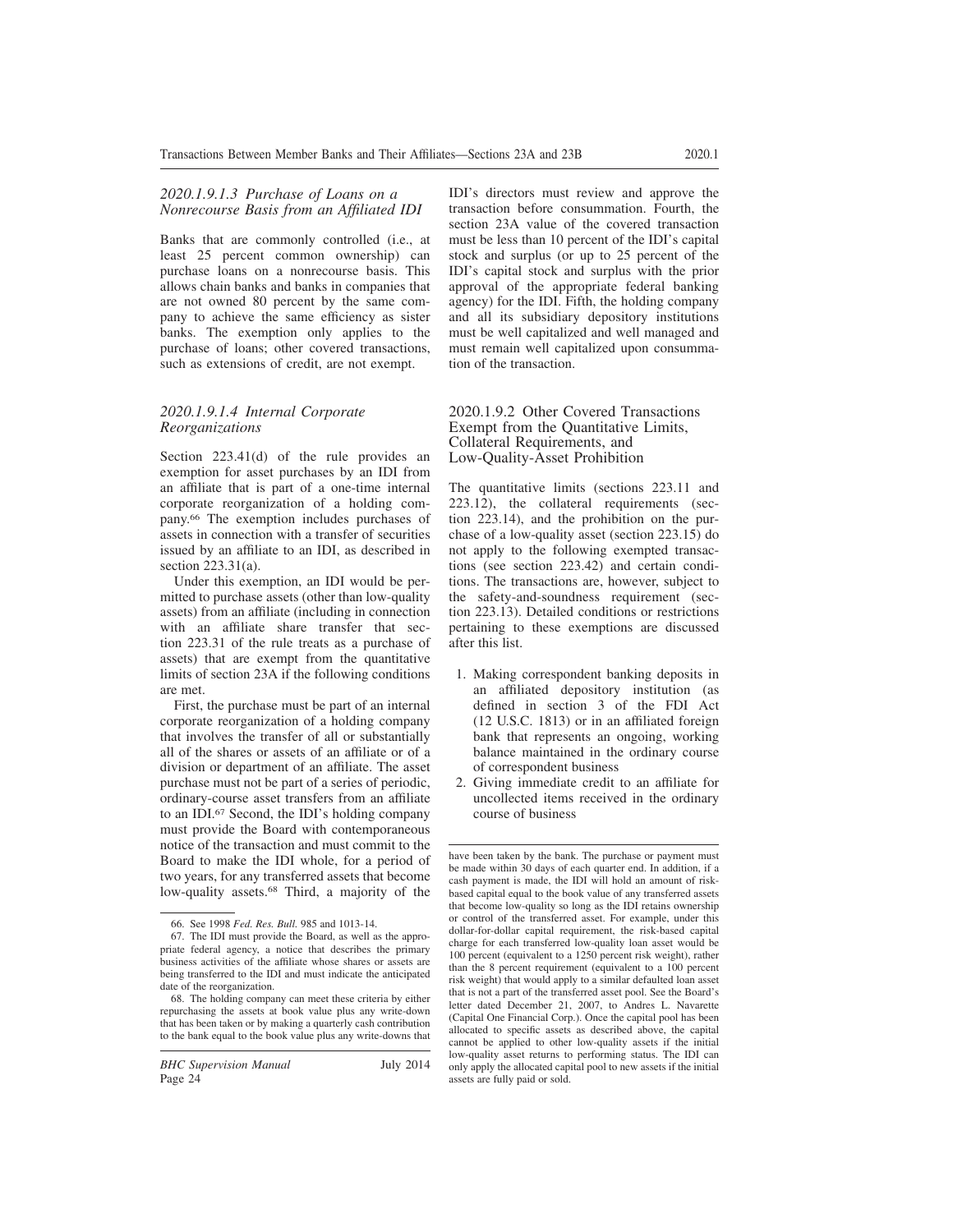- 3. Transactions secured by cash or U. S. government securities
- 4. Purchasing securities of a servicing affiliate, as defined by section  $4(c)(1)$  of the BHC Act
- 5. Purchasing certain liquid assets
- 6. Purchasing certain marketable securities
- 7. Purchasing certain municipal securities
- 8. Purchasing from an affiliate an extension of credit subject to a repurchase agreement that was originated by an IDI and sold to the affiliate subject to a repurchase agreement or with recourse
- 9. Asset purchases from an affiliate by a newly formed IDI, if the appropriate federal banking agency for the IDI has approved the asset purchase in writing in connection with the review of the formation of the IDI
- 10. Transactions approved under the Bank Merger Act that involve affiliated IDIs or an IDI and the U.S. branches and agencies of a foreign bank
- 11. Purchasing, on a nonrecourse basis, an extension of credit from an affiliate under certain conditions
- 12. Intraday extensions of credit
- 13. Riskless-principal transactions

#### *2020.1.9.2.1 Correspondent Banking*

Section 23A exempts from its quantitative limits and collateral requirements a deposit by an IDI in an affiliated IDI or affiliated foreign bank that is made in the ordinary course of correspondent business, subject to any restrictions that the Board may impose.<sup>69</sup> Section 223.42(a) of the rule further provides that such deposits must represent ongoing, working balances maintained by the IDI in the ordinary course of conducting the correspondent business.<sup>70</sup> Although not specified by section 23A or the Home Owners' Loan Act (HOLA), the rule also provides that correspondent deposits in an affiliated insured savings association are exempt if they otherwise meet the requirements of the exemption.

# *2020.1.9.2.2 Secured Credit Transactions*

Section 23A and section 223.42(c) of the rule exempt any credit transaction by an IDI with an affiliate that is ''fully secured'' by obligations of the United States or its agencies, or obligations that are fully guaranteed by the United States or its agencies, as to principal and interest.<sup>71</sup>

A deposit account meets the ''segregated, earmarked'' requirement only if the account exists for the sole purpose of securing credit transactions between the member bank and its affiliates and is so identified. Under section 23A, if U.S. government obligations or deposit accounts are sufficient to fully secure a credit transaction, then the transaction is completely exempt from the quantitative limits of the statute. If, however, the U.S. government obligations or deposit accounts represent less than full security for the credit transaction, then the amount of U.S. government obligations or deposits counts toward the collateral requirements of section 23A, but no part of the transaction is exempt from the statute's quantitative limits.

The exemption provides that a credit transaction with an affiliate will be exempt ''to the extent that the transaction is and remains secured'' by appropriate (d)(4) collateral. If an IDI makes a \$100 nonamortizing term loan to an affiliate that is secured by \$50 of U.S. Treasury securities and \$75 of real estate, the value of the covered transaction will be \$50. If the market value of the U.S. Treasury securities falls to \$45 during the life of the loan, the value of the covered transaction would increase to \$55. The Board expects IDIs that use this expanded (d)(4) exemption to review the market value of their U.S. government obligations collateral regularly to ensure compliance with the exemption.

# 2020.1.10 ASSET PURCHASES FROM AN AFFILIATE—EXEMPTIONS

### 2020.1.10.1 Purchase of a Security by an Insured Depository Institution from an Affiliate

Section 23A of the FRA restricts the ability of a member bank to fund its affiliates through asset purchases, loans, or certain other transactions (referred to as ''covered transactions'').

<sup>69. 12</sup> U.S.C. 371c(d)(2).

<sup>70.</sup> Unlike the sister-bank exemption, the exemption for correspondent banking deposits applies to deposits placed by a member bank in an *uninsured* depository institution or foreign bank.

<sup>71. 12</sup> U.S.C. 371c(d)(4). A partial list of such obligations can be found in the rules's section 201.108 (12 C.F.R. 201.108).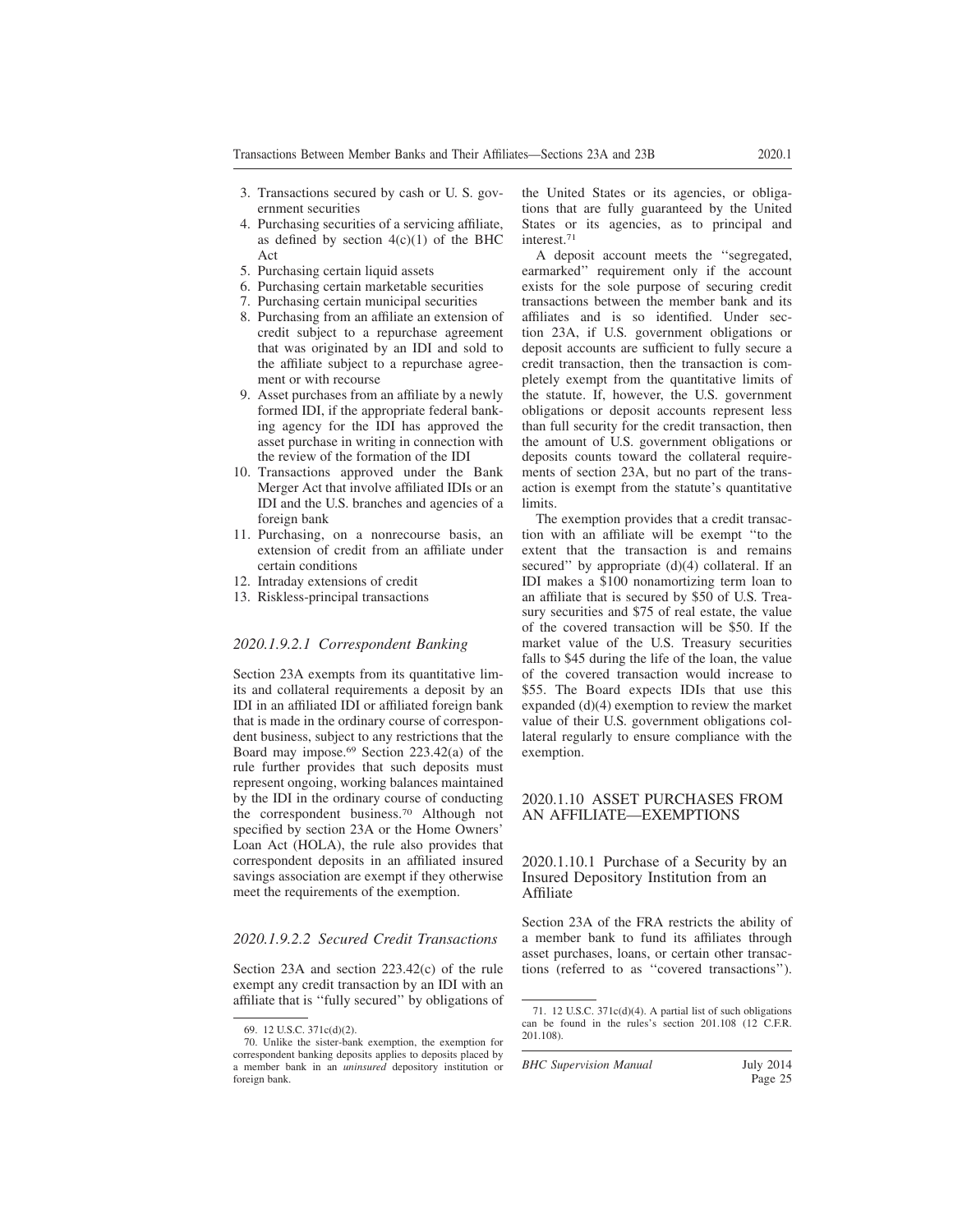Paragraph (d)(6) of section 23A contains an exemption from the statute (the (d)(6) exemption) for ''purchasing assets having a readily identifiable and publicly available market quotation,'' if the purchase is at or below such quotation.<sup>72</sup>

#### 2020.1.10.2 Purchases of Assets with Readily Identifiable Market Quotes

Section 23A(d)(6) exempts the purchase of assets by an IDI from an affiliate if the assets have a ''readily identifiable and publicly available market quotation'' and are purchased at their current market quotation. The rule (section 223.42(e)) limits the availability of this exemption (the  $(d)(6)$  exemption) to purchases of assets with market prices that are recorded in widely disseminated publications that are readily available to the general public, such as newspapers with a national circulation. Because as a general matter only exchange-traded assets are recorded in such publications, this test has ensured that the qualifying assets are traded actively enough to have a true ''market quotation'' and that examiners can verify that the assets are purchased at their current market quotation. The rule applies if the asset is purchased at or below the asset's current market quotation.<sup>73</sup>

The  $(d)(6)$  exemption may apply to a purchase of assets that are not traded on an exchange. In particular, purchases of foreign exchange, gold, and silver, and purchases of over-the-counter (OTC) securities and derivative contracts whose prices are recorded in widely disseminated publications, may qualify for the (d)(6) exemption.

If an IDI purchases from one affiliate, the securities issued by another affiliate, the IDI has engaged in two types of covered transactions: (1) the purchase of securities from an affiliate and (2) the investment in securities issued by an affiliate. Under the rule, although the (d)(6) exemption may exempt the one-time asset purchase from the first affiliate, it would not exempt the ongoing investment in securities being issued by a second affiliate.

## 2020.1.10.3 Purchasing Certain Marketable Securities

Regulation W provided an additional exemption from section 23A for certain purchases of securities by a member bank from an affiliate. The rule expanded the statutory (d)(6) exemption to allow a member bank to purchase securities from an affiliate based on price quotes obtained from certain electronic services so long as, among other things, the selling affiliate is a broker-dealer registered with the SEC, the securities have a ready market and are eligible for purchase by state member banks, the securities are not purchased within 30 days of an underwriting (if an affiliate of the bank is an underwriter of the securities), and the securities are not issued by an affiliate.

# *2020.1.10.3.1 Broker-Dealer Requirement and Securities Purchases from Foreign Broker-Dealers*

Under the Regulation W exemption, the selling affiliate must be a broker-dealer securities affiliate that is registered with the Securities and Exchange Commission (SEC). Broker-dealers that are registered with the SEC are subject to supervision and examination by the SEC and are required by SEC regulations to keep and maintain detailed records concerning each securities transaction conducted by the brokerdealer. In addition, SEC-registered brokerdealers have experience in determining whether a security has a ''ready market'' under SEC regulations. The rule does not expand the exemption to include securities purchases from foreign broker-dealers. The rule explicitly provides, however, that an IDI may request that the Board exempt securities purchases from a particular foreign broker-dealer, and the Board would consider these requests on a case-by-case basis in light of all the facts and circumstances.

### *2020.1.10.3.2 Securities Eligible for Purchase by a State Member Bank*

The exemption requires that the IDI's purchase of securities be eligible for purchase by a state member bank. For example, the Board determined that a member bank may purchase equity securities from an affiliate, if the purchase is

<sup>72. 12</sup> U.S.C. 371c(d)(6).

<sup>73.</sup> The rule provides that a U.S. government obligation is an eligible (d)(6) asset only if the obligation's price is quoted routinely in a widely disseminated publication that is readily available to the general public. Although all U.S. government obligations have low credit risk, not all U.S. government obligations trade in liquid markets at a publicly available market quotation.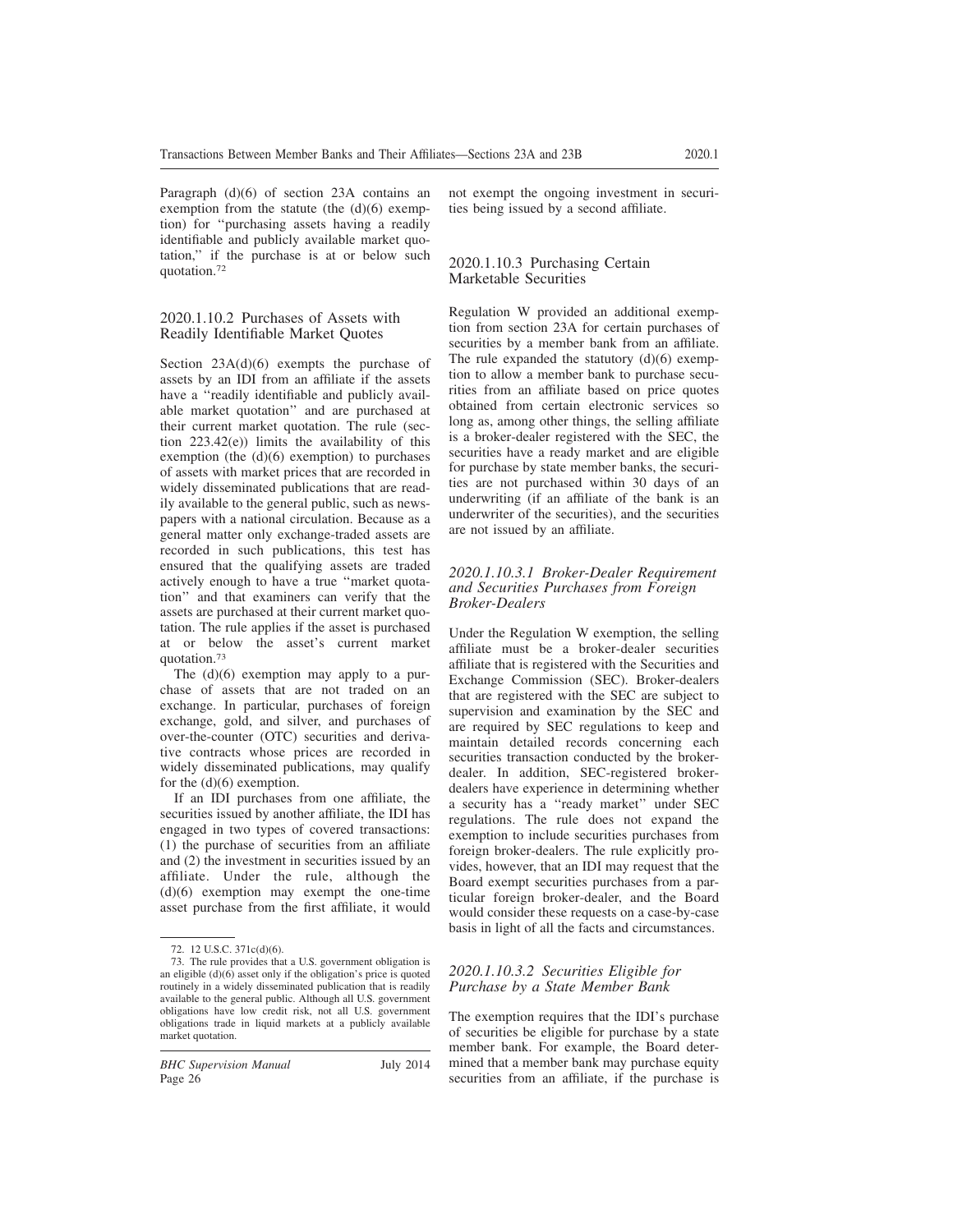made to hedge the member bank's permissible customer-driven equity derivative transaction. The purchase must be treated as a purchase of a security on the Call Report.

# *2020.1.10.3.3 No Purchases Within 30 Days of an Underwriting*

The exemption generally prohibits an IDI from using the exemption to purchase securities during an underwriting, or within 30 days of an underwriting, if an affiliate of the IDI is an underwriter of the securities. This provision applies unless the security is purchased as part of an issue of obligations of, or obligations fully guaranteed as to principal and interest by, the United States or its agencies. The rule includes the 30-day requirement because of the uncertain and volatile market values of securities during and shortly after an underwriting period and because of the conflicts of interest that may arise during and after an underwriting period, especially if an affiliate has difficulty selling its allotment.

# *2020.1.10.3.4 No Securities Issued by an Affiliate*

If an IDI purchases from one affiliate securities issued by another affiliate, it would not exempt the investment in securities issued by the second affiliate, even though the exemption may exempt the asset purchase from the first affiliate. The transaction would be treated as a purchase of, or an investment in, securities issued by an affiliate.

# *2020.1.10.3.5 Price-Verification Methods*

The exemption applies only in situations in which the IDI is able to obtain price quotes on the purchased securities from an unaffiliated electronic, real-time pricing service. The Board reaffirmed its position that it would not be appropriate to use independent dealer quotations or economic models to establish a market price for a security under the (d)(6) exemption. A security that is not quoted routinely in a widely disseminated news source or a third-party electronic financial network may not trade in a sufficiently liquid market to justify allowing an IDI to purchase unlimited amounts of the security from an affiliate.

# *2020.1.10.3.6 Record Retention*

The rule expressly includes a two-year recordretention and supporting information requirement that is sufficient to enable the appropriate federal banking agencies to ensure that the IDI is in compliance with the terms of the exemption.

## 2020.1.10.4 Purchasing Municipal **Securities**

Section 223.42(g) of the rule exempts an IDI's purchase of municipal securities from an affiliate if the purchase meets certain requirements.<sup>74</sup> First, the IDI must purchase the municipal securities from a broker-dealer affiliate that is registered with the SEC. Second, the municipal securities must be eligible for purchase by a state member bank, and the IDI must report the transaction as a securities purchase in its Call Report. Third, the municipal securities should either be rated by a nationally recognized statistical rating organization (NRSRO) or be part of an issue of securities that does not exceed \$25 million in size. Finally, the price for the securities purchased must be (1) quoted routinely on an unaffiliated electronic service that provides indicative data from real-time financial networks; (2) verified by reference to two or more actual independent dealer quotes on the securities to be purchased or securities that are comparable to the securities to be purchased; or (3) in the case of securities purchased during the underwriting period, verified by reference to the price indicated in the syndicate manager's written summary of the underwriting.<sup>75</sup> Under any of the three pricing options, the IDI must purchase the municipal securities at or below the quoted or verified price.

<sup>74.</sup> Municipal securities are defined by reference to section 3(a)(29) of the Securities Exchange Act. That Act defines municipal securities as direct obligations of, or obligations guaranteed as to principal or interest by, a state or agency, instrumentality, or political subdivision thereof, and certain tax-exempt industrial development bonds. (See 17 U.S.C. 78c(a)(29).)

<sup>75.</sup> Under the Municipal Securities Rulemaking Board's Rule G-11, the syndicate manager for a municipal bond underwriting is required to send a written summary to all members of the syndicate. The summary discloses the aggregate par values and prices of bonds sold from the syndicate account.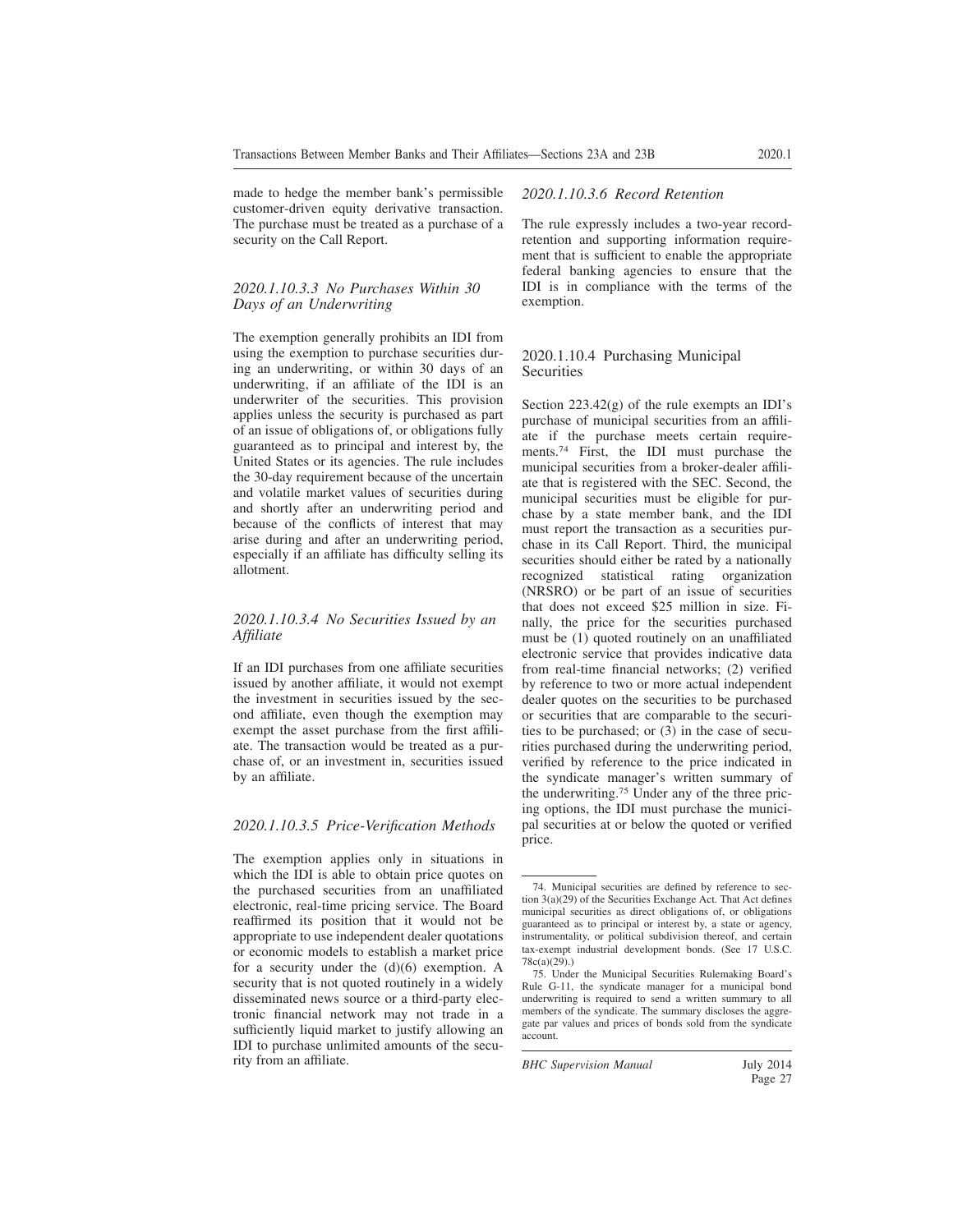## 2020.1.10.5 Purchase of Loans on a Nonrecourse Basis

Section 223.41(c) of the rule exempts the purchase of loans on a nonrecourse basis from an affiliated depository institution. Under sections 23A(d)(6), a member bank may purchase loans on a nonrecourse basis from an affiliated ''bank'' exempt from the quantitative limitations of section 23A, even if the transactions does not qualify for the sister-bank exemption.<sup>76</sup> The rule clarifies that the scope of the exemption parallels that of the sister-bank exemption by stating that this exemption applies only to a member bank's purchase of a loan from an affiliated IDI.

2020.1.10.6 Purchases of Assets by Newly Formed Institutions

Section 223.42(i) of the rule exempts a purchase of assets by a newly formed IDI from an affiliate if the appropriate federal banking agency for the IDI has approved the purchase. This exemption allows companies to charter a new IDI and to transfer assets to the IDI free of the quantitative limits and low-quality-asset prohibition of section 23A.

2020.1.10.7 Transactions Approved under the Bank Merger Act

The Bank Merger Act exemption applies to transactions between an IDI and a certain IDI affiliate. Section 223.42(j) exempts transactions between IDIs that are approved pursuant to the Bank Merger Act. The rule also makes the Bank Merger Act exemption available for merger and other related transactions between an IDI and a U.S. branch or agency of an affiliated foreign bank, if the transaction has been approved by the responsible federal banking agency pursuant to the Bank Merger Act. There is no regulatory exemption for merger transactions between an IDI and its nonbank affiliate. Any IDI merging or consolidating with a nonbank affiliate may be able to take advantage of the regulatory exemption for internal-reorganization transactions contained in section 223.41(d) of the rule.

### 2020.1.11 PURCHASES OF EXTENSIONS OF CREDIT—THE PURCHASE EXEMPTION

Regulation W codified, with changes, the exemption that was previously found at section 250.250 (12 C.F.R. 250.250). In general,

- 1. The purchase of an extension of credit on a nonrecourse basis from an affiliate is exempt from section 23A's quantitative limits provided that
	- a. the extension of credit is originated by the affiliate;
	- b. the IDI makes an independent evaluation of the creditworthiness of the borrower before the affiliate makes or commits to make the extension of credit;
	- c. the IDI commits to purchase the extensions of credit before the affiliate makes or commits to the extensions of credit; and
	- d. the IDI does not make a blanket advance commitment to purchase extensions of credit from the affiliate. (See section  $223.42(k)$  of the rule.)
- 2. The rule also includes a 50 percent limit on the amount of loans an IDI may purchase from an affiliate under the purchase exemption. When an IDI purchases more than half of the extensions of credit originated by an affiliate, the purchases represent the principal ongoing funding mechanism for the affiliate. The IDI's status as the predominant source of financing for the affiliate calls into question the availability of alternative funding sources for the affiliate, places significant pressure on the IDI to continue to support the affiliate through asset purchases, and reduces the IDI's ability to make independent credit decisions with respect to the asset purchases.
- 3. *''Substantial, ongoing funding'' test.* The rule allows the appropriate federal banking agency for an IDI to reduce the 50 percent threshold prospectively, on a case-by-case basis, in those situations in which the agency believes that the IDI's asset purchases from an affiliate under the exemption may cause harm to the IDI.
- 4. *Independent credit review by the IDI.* To qualify for the purchase exemption under section 223.42(k), an IDI must independently review the creditworthiness of the borrower before committing to purchase each loan. Under established Federal Reserve guidance, an IDI is required to have clearly defined policies and procedures to ensure that it performs its own due diligence in analyzing the

<sup>76.</sup> See 12 U.S.C. 371c(d)(6).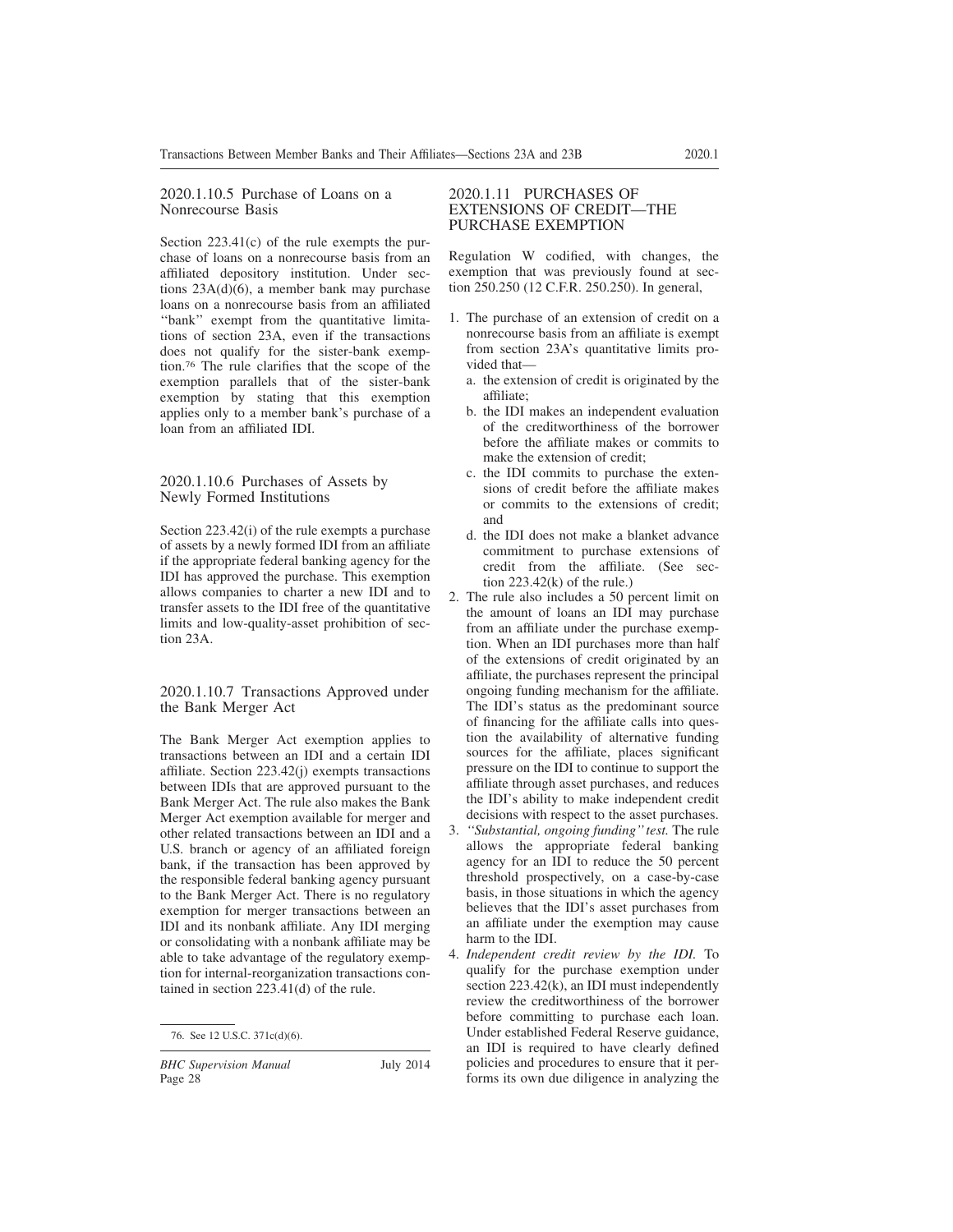credit and other risks inherent in a proposed transaction.<sup>77</sup> This function is not delegable to any third party, including affiliates of the IDI. Also, an IDI cannot rely on the standards of a government-sponsored enterprise. Accordingly, to qualify for this exemption, the IDI, independently and using its own credit policies and procedures, must itself review and approve each extension of credit before giving a purchase commitment to its affiliate.

5. *Purchase of loans from an affiliate must be without recourse*. In connection with an IDI's purchase of loans from an affiliate, the affiliate cannot retain recourse on the loans. The rule (section 223.42(k)) specifies that the exemption does not apply in situations where the affiliate retains recourse on the loans purchased by the IDI. The rule also specifies that the purchase exemption only applies in situations where the IDI purchases loans from an affiliate that were originated by the affiliate. The exemption cannot be used by an IDI to purchase loans from an affiliate that the affiliate purchased from another lender. The exemption is designed to facilitate an IDI's using its affiliate as an origination agent, not to permit an IDI to take loans off an affiliate's books that the affiliate purchased from a third party.

### 2020.1.12 OTHER BOARD-APPROVED EXEMPTIONS FROM SECTION 23A

Section 23A gives the Board the authority to grant exemptions from the statute's restrictions if such exemptions are ''in the public interest and consistent with the purposes of this section''  $(12 \text{ U.S.C. } 371c(f)(2))$ . Regulation W includes several exemptions that are available to qualifying IDIs.

#### 2020.1.12.1 Exemptions and Interpretation from the Attribution Rule of Section 23A

The attribution rule of section 23A provides that ''a transaction by a member institution with any person shall be deemed a transaction with an affiliate to the extent that the proceeds of the transaction are used for the benefit of, or transferred to, that affiliate'' (12 U.S.C.  $371c(a)(2)$ ). One respective interpretation and three exemptions are discussed below.

2020.1.12.2 Interpretation—Loans to a Nonaffiliate that Purchases Securities or Other Assets Through a Depository Institution Affiliate Agent or Broker

In Regulation W, the Board issued an interpretation (12 C.F.R. 223.26(b)) regarding an IDI's loan to a nonaffiliate that purchases assets through an institution's affiliate that is acting as agent. This interpretation confirms that section 23A of the FRA does not apply to extensions of credit an IDI grants to customers that use the loan proceeds to purchase a security or other asset through an affiliate of the depository institution, so long as (1) the affiliate is acting exclusively as an agent or broker in the transaction and (2) the affiliate retains no portion of the loan proceeds as a fee or commission for its services.

Under this interpretation, the Board concluded that when the affiliated agent or broker retains a portion of the loan proceeds as a fee or commission, the portion of the loan not retained by the affiliate as a fee or commission would still be outside the coverage of section 23A. However, the portion of the loan retained by the affiliate as a fee or commission would be subject to section 23A because it represents proceeds of a loan by a depository institution to a third party that are transferred to, and used for the benefit of, an affiliate of the institution. The Board, however, granted an exemption from section 23A for that portion of a loan to a third party that an affiliate retains as a market-rate brokerage or agency fee. (See 12 C.F.R. 223.16(c )(2).)

The interpretation would not apply if the securities or other assets purchased by the thirdparty borrower through the affiliate of the depository institution were issued or underwritten by, or sold from the inventory of, another affiliate of the depository institution. In that case, the proceeds of the loan from the depository institution would be transferred to, and used for the benefit of, the affiliate that issued, underwrote, or sold the assets on a principal basis to the third party.

The above-mentioned transactions are subject to the market-terms requirement of section 23B, which applies to "any transaction in which an affiliate acts as an agent or broker or receives a

<sup>77.</sup> See, for example, SR-97-21.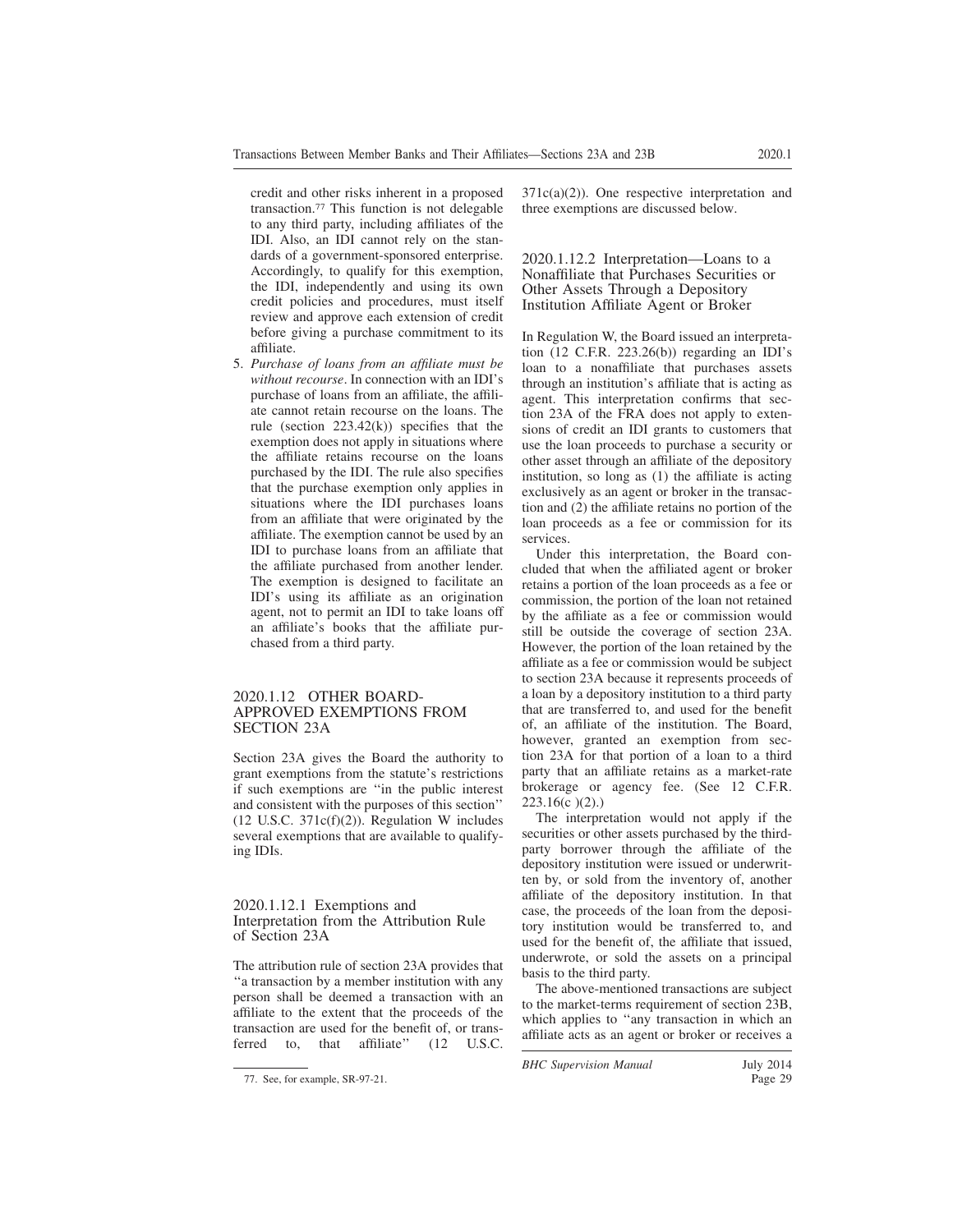fee for its services to the institution or any other person'' (12 U.S.C. 371c-1(a)(2)(D)). A marketrate brokerage commission or agency fee refers to a fee or commission that is no greater than that prevailing at the same time for comparable agency transactions the affiliate enters into with persons who are neither affiliates nor borrowers from an affiliated depository institution. (See Regulation W at 12 C.F.R. 223.16(b).)

2020.1.12.3 Exemption—Loans to a Nonaffiliate that Purchases Securities from a Depository Institution Securities Affiliate that Acts as a Riskless Principal

The Board has granted an exemption in Regulation W from section 23A of the FRA for extensions of credit by an IDI to customers who use the loan proceeds to purchase a security that is issued by a third party through a broker-dealer affiliate of the institution that acts as riskless principal. The exemption for riskless-principal transactions would not apply if the broker-dealer affiliate sold to the third-party borrower securities that were issued or underwritten by, or sold out of the inventory of, an affiliate of the depository institution. Riskless-principal trades, although the functional equivalent of securities brokerage transactions, involve the purchase of a security by the depository institution's brokerdealer affiliate. Accordingly, the broker-dealer retains the loan proceeds at least for some moment in time.

There is negligible risk that loans that a depository institution makes to borrowers to engage in riskless-principal trades through a broker-dealer affiliate of the depository institution would be used to fund the broker-dealer. For this reason, the Board adopted an exemption from section 23A to cover riskless-principal securities transactions engaged in by depository institution borrowers through broker-dealer affiliates of the depository institution. This exemption is applicable even if the brokerdealer retains a portion of the loan proceeds as a market-rate markup for executing the risklessprincipal securities trade. (See Regulation W at 12 C.F.R. 223.16(c)(1) and (2).)

*BHC Supervision Manual* July 2014 Page 30

2020.1.12.4 Exemption—Depository Institution Loan to a Nonaffiliate Pursuant to a Preexisting Line of Credit and the Proceeds Are Used to Purchase Securities from the Institution's Broker-Dealer Affiliate

The Board approved an exemption in Regulation W from section 23A for loans by an IDI to a nonaffiliate pursuant to a preexisting line of credit, in which the loan proceeds are used to purchase securities from a broker-dealer affiliate. In more detail, the Board exempted extensions of credit by an IDI to its customers that use the credit to purchase securities from a registered broker-dealer affiliate of the institution, so long as the extension of credit is made pursuant to, and consistent with any conditions imposed in, a preexisting line of credit. This line of credit should not have been established in expectation of a securities purchase from or through an affiliate of the institution. The preexisting requirement is an important safeguard to ensure that the depository institution did not extend credit for the purpose of inducing a borrower to purchase securities from or issued by an affiliate. The preexisting line of exemption may not be used in circumstances in which the line has merely been preapproved. (See Regulation W at 12 C.F.R. 223.16(c)(3).)

# 2020.1.12.5 Exemption—Credit Card Transactions

Regulation W also provides an exemption from section 23A's attribution rule for generalpurpose credit card transactions that meet certain criteria. (See section 223.16(c)(4).) The rule defines a general-purpose credit card as a credit card issued by a member institution that is widely accepted by merchants that are not affiliates of the institution (such as a Visa card or Mastercard) if less than 25 percent of the aggregate amount of purchases with the card are purchases from an affiliate of the institution. Extensions of credit to unaffiliated borrowers pursuant to special-purpose credit cards (that is, credit cards that may only be used or are substantially used to buy goods from an affiliate of the member institution) are subject to the rule.

The credit card exemption includes several different methods that are provided for a member institution to demonstrate that its credit card meets the 25 percent test. First, if a member institution has no commercial affiliates (other than those permitted for an FHC under section 4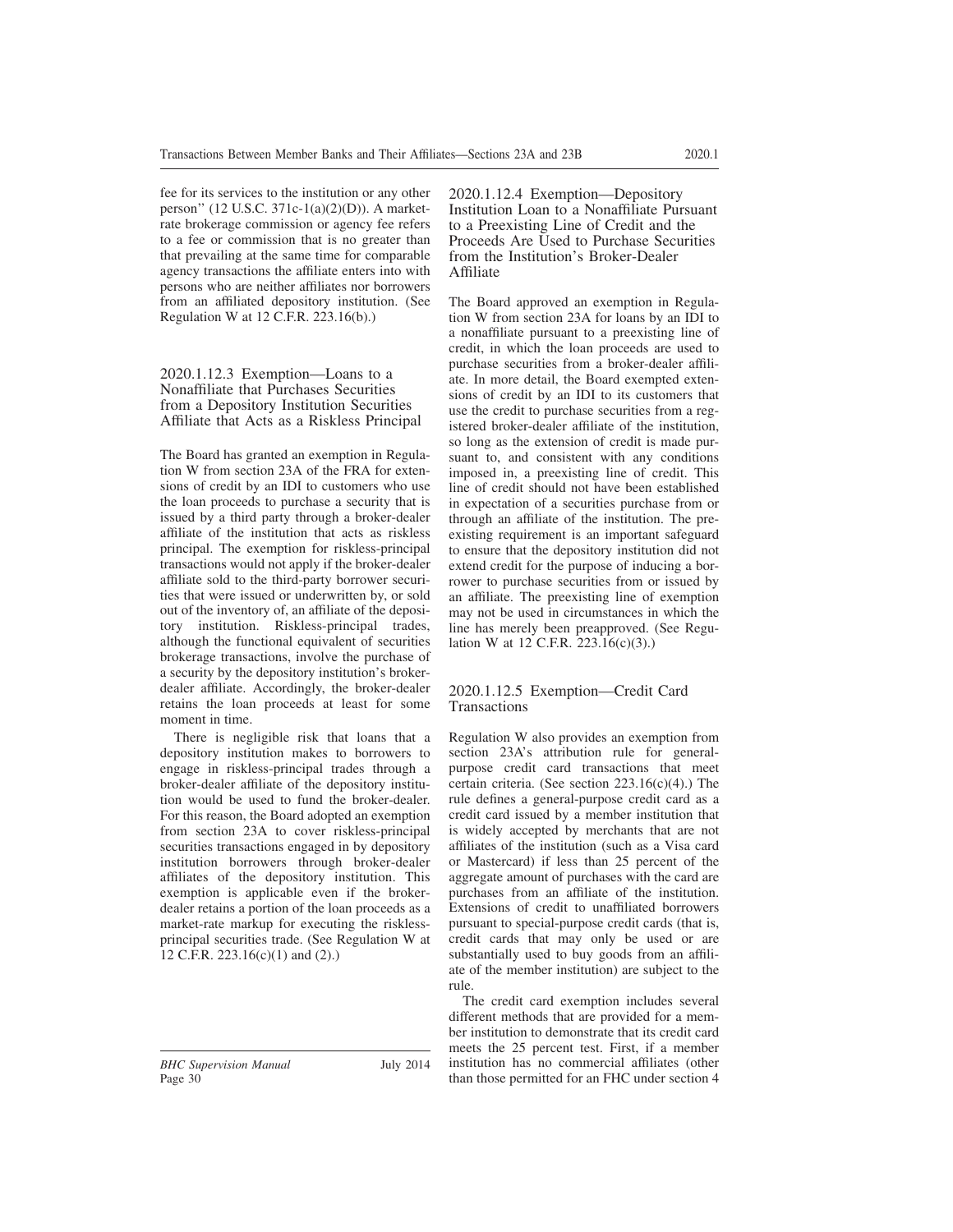of the BHC Act), the institution would be deemed to satisfy the 25 percent test if the institution has no reason to believe that it would fail the test. (A member institution could use this method of complying with the 25 percent test even if, for example, the institution's FHC controls, under section  $4(a)(2)$ ,  $4(c)(2)$ , or  $4(k)(4)(H)$  of the BHC Act, several companies engaged in nonfinancial activities.) Such a member institution would not be obligated to establish systems to verify strict, ongoing compliance with the 25 percent test. *Most BHCs and FHCs should meet this test.* If an IDI has commercial affiliates (beyond those permitted for an FHC under section 4 of the BHC Act), the institution would be deemed to satisfy the 25 percent test if—

- 1. the institution establishes systems to verify compliance with the 25 percent test on an ongoing basis and periodically validates its compliance with the test or
- 2. the institution presents information to the Board demonstrating that its card would comply with the 25 percent test. (One way that a member institution could demonstrate that its card would comply with the 25 percent test would be to show that the total sales of the institution's affiliates are less than 25 percent of the total purchases by cardholders.)

Second, for those member institutions that fall out of compliance with the 25 percent test, there is a three-month grace period to return to compliance before extensions of credit under the card become covered transactions. Third, member institutions that are required to validate their ongoing compliance with the 25 percent test have a fixed method, time frames, and examples for computing compliance.

*Example of calculating compliance with the 25 percent test.* A member institution seeks to qualify a credit card as a general-purpose credit card under section 223.16, paragraph  $(c)(4)(ii)(A)$ , of the rule. The member institution assesses its compliance under paragraph  $(c)(4)(iii)$  of this section on the 15th day of every month (for the preceding 12 calendar months). The credit card qualifies as a generalpurpose credit card for at least three consecutive months. On June 15, 2008, however, the member institution determines that, for the 12 calendar-month period from June 1, 2007, through May 31, 2008, 27 percent of the total value of products and services purchased with the card by all cardholders were purchases of products and services from an affiliate of the member institution. Unless the credit card returns to compliance with the 25 percent limit by the 12-calendar-month period ending August 31, 2008, the card will cease to qualify as a general-purpose credit card as of September 1, 2008. Any outstanding extensions of credit under the credit card that were used to purchase products or services from an affiliate of the member institution would become covered transactions at such time.

### 2020.1.13 AN IDI'S ACQUISITION OF AN AFFILIATE THAT BECOMES AN OPERATING SUBSIDIARY

Section 223.31 (a)-(c) of the rule provides guidance to an IDI that acquires an affiliate. The first situation is when an IDI directly purchases or otherwise acquires the affiliate's assets and assumes the affiliate's liabilities. In this case, the transaction is treated as a purchase of assets, and the covered-transaction amount is equal to the amount of any consideration paid by the IDI for the affiliate's assets (if any) plus the amount of any liabilities assumed by the IDI in the transaction.

Regulation W provides that the acquisition by an IDI of a company that was an affiliate of the IDI before the acquisition is treated as a purchase of assets from an affiliate if (1) as a result of the transaction, the company becomes an operating subsidiary of the IDI and (2) the company has liabilities, or the IDI gives cash or any other consideration in exchange for the securities. The rule also provides that these transactions must be valued initially at the sum of (1) the total amount of consideration given by the IDI in exchange for the securities and (2) the total liabilities of the company whose securities have been acquired by the IDI. In effect, the rule requires IDIs to treat such share donations and purchases in the same manner as if the IDI had purchased the assets of the transferred company at a purchase price equal to the liabilities of the transferred company (plus any separate consideration paid by the IDI for the shares). See 12 C.F.R. 223.31.

Similarly, when an affiliate donates a controlling block of an affiliate's shares to an IDI, a covered transaction occurs if the affiliate has liabilities that the IDI assumes. For example, the parent holding company of an IDI contributes between 25 percent and 100 percent of the voting shares of a mortgage company to the IDI.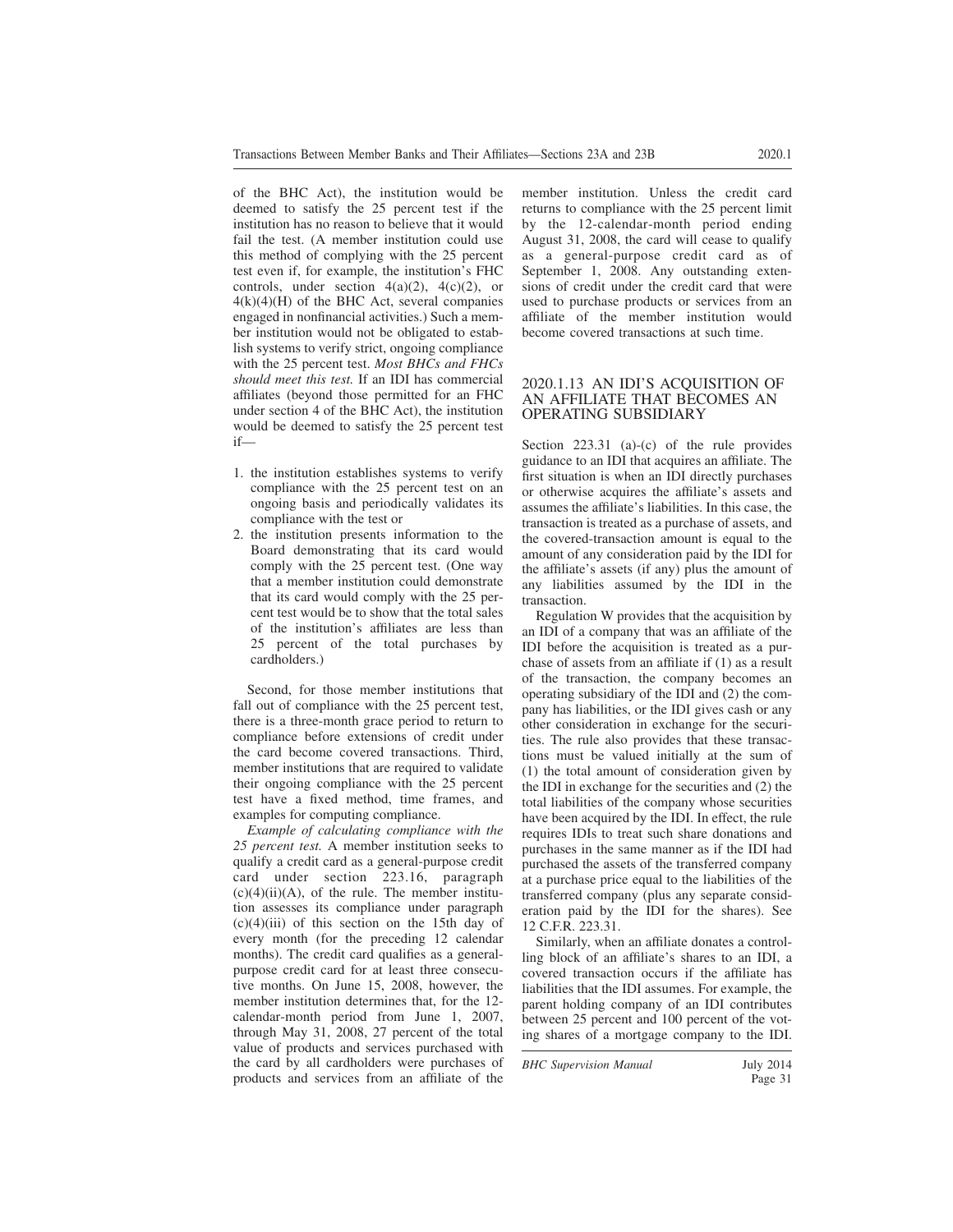The parent holding company retains no shares of the mortgage company. The IDI gives no consideration in exchange for the transferred shares. The mortgage company has total assets of \$300,000 and total liabilities of \$100,000. The mortgage company's assets do not include any loans to an affiliate of the IDI or any other asset that would represent a separate covered transaction for the IDI upon consummation of the share transfer. As a result of the transaction, the mortgage company becomes an operating subsidiary of the IDI. The transaction is treated as a purchase of the assets of the mortgage company by the IDI from an affiliate under paragraph (a) of section 223.31. The IDI initially must value the transaction at \$100,000, the total amount of the liabilities of the mortgage company. Going forward, if the member bank pays off the liabilities, the member bank must continue to value the covered transaction at \$100,000. However, if the member bank sells \$15,000 of the transferred assets of the mortgage company or if \$15,000 of the transferred assets amortize, the IDI may value the covered transaction at \$85,000.

A similar situation is when an IDI acquires an affiliate by merger. Because a merger with an affiliate generally results in the IDI's acquiring all the assets of the affiliate and assuming all the liabilities of the affiliate, this transaction is effectively equivalent to the purchase and assumption transaction described in the previous paragraph. Accordingly, the merger transaction also is treated as a purchase of assets, and the covered-transaction amount is equal to the amount of any consideration paid by the IDI for the affiliate's assets (if any) plus the amount of any liabilities assumed by the IDI in the transaction.<sup>78</sup>

The assets and liabilities of an operating subsidiary of an IDI are treated in the rule as assets and liabilities of the IDI itself for purposes of section 23A.<sup>79</sup> The rule only imposes asset-purchase treatment on affiliate share transfers when the company whose shares are being transferred to the IDI was an affiliate of the IDI before the transfer. If the transferred company was not an affiliate before the transfer, it would not be appropriate to treat the share transfer as a purchase of assets from an affiliate. Similarly, the rule only requires assetpurchase treatment for affiliate share transfers when the transferred company becomes a subsidiary and not an affiliate of the IDI through the transfer.

If an IDI purchases, or receives a donation, of a partial interest in an entity that remains an affiliate, that transaction is treated as a purchase of, or investment in securities issued by an affiliate. This type of transaction is valued according to its purchase price or carrying value. (See 12 C.F.R. 223.23.)

### 2020.1.14 STEP-TRANSACTION EXEMPTION (SECTION 223.31(d) AND (e))

Under section 223.31(d) of the rule, an exemption is provided for certain step transactions that are treated as asset purchases under section 223.31(a) when an affiliate owned the transferred company for a limited period of time. Regulation W provides an exemption when a company acquires the stock of an unaffiliated company and, immediately after consummation of the acquisition, transfers the shares of the acquired company to the holding company's subsidiary IDI. For example, a bank holding company acquires 100 percent of the shares of an unaffiliated leasing company. At that time, the subsidiary IDI of the holding company notifies its appropriate federal banking agency and the Board of its intent to acquire the leasing company from its holding company. On the day after consummation of the acquisition, the holding company transfers all of the shares of the leasing company to the IDI. No material change in the business or financial condition of the leasing company occurs between the time of the holding company's acquisition and the IDI's acquisition. The leasing company has liabilities. The leasing company becomes an operating subsidiary of the IDI at the time of the transfer. This transfer by the holding company to the IDI, although deemed an asset purchase by the IDI from an affiliate under paragraph (a) of section 223.31, would qualify for the exemption in paragraph (d) of section 223.31.

The rule exempts these ''step'' transactions under certain conditions. First, the IDI must acquire the target company immediately after the company became an affiliate (by being

<sup>78.</sup> As noted, section 223.3(dd) of the rule makes explicit the Board's view that these merger transactions generally involve the purchase of assets by a member bank from an affiliate.

<sup>79.</sup> Because an IDI usually can merge a subsidiary into itself, transferring all the shares of an affiliate to an IDI often is functionally equivalent to a transaction in which the bank directly acquires the assets and assumes the liabilities of the affiliate. In a direct acquisition of assets and assumption of liabilities, the covered-transaction amount would be equal to the total amount of liabilities assumed by the IDI.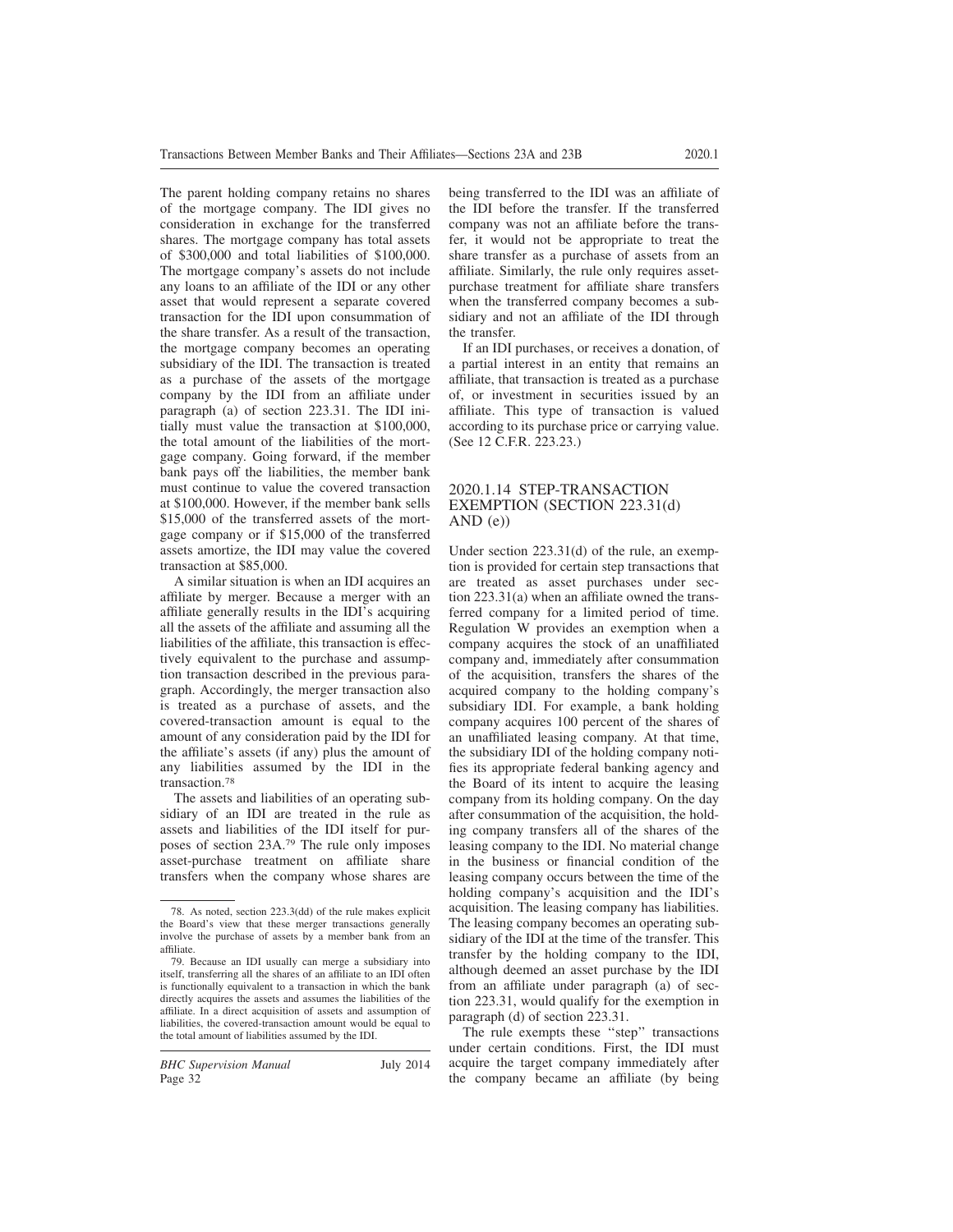acquired by the bank's holding company, for example). The IDI must acquire the entire ownership position in the target company that its holding company acquired. Also, there must be no material change in the business or financial condition of the target company during the time between when the company becomes an affiliate of the IDI and when the IDI is in receipt of the company. Finally, the entire transaction must comply with the market-terms requirement of section 23B, and the IDI must notify its appropriate federal banking agency and the Board, at or before the time that the target company becomes an affiliate of the IDI, of its intent ultimately to acquire the target company.

Regulation W requires that the IDI consummate the step transaction immediately to ensure the quality and fairness of the transaction. To the extent that the IDI acquires the target company some time after the company becomes an affiliate, the transaction looks less like a single transaction in which the IDI acquires the target company and more like two separate transactions, the latter of which involves the IDI acquiring assets from an affiliate.

The Board recognized, however, that banking organizations may need a reasonable amount of time to address legal, tax, and business issues relating to an acquisition. Regulation W thus permits IDIs to avail themselves of the step-transaction exemption if the IDI acquires the target company within three months after the target company becomes an affiliate so long as the appropriate federal banking agency for the IDI has approved the longer time period.

The 100 percent ownership requirement (that the IDI must acquire the entire ownership position in the target company that its holding company acquired) prevents a holding company from keeping the good assets of the target company and transferring the bad assets to the holding company's subsidiary IDI. If a banking organization cannot meet the terms of the steptransaction exemption, the organization may be able to satisfy the conditions of the rule's internal-corporate-reorganization exemption or may be able to obtain a case-by-case exemption from the Board.

2020.1.14.1 Application of Sections 23A and 23B of Subpart G to U.S. Branches and Agencies of Foreign Banks

*2020.1.14.1.1 Applicability of Sections 23A and 23B to Foreign Banks Engaged in Underwriting Insurance, Underwriting or Dealing in Securities, Merchant Banking, or Insurance Company Investment in the United States.*

By its terms, sections 23A and 23B of the FRA do not apply to the U.S. branches, agencies, or commercial lending offices of foreign banks. The Board, however, used the authority granted to it by the Gramm-Leach-Bliley Act to impose restrictions on transactions between the branches, agencies, and lending offices and any affiliate of the foreign bank that operates in the United States in order to ensure that such transactions met certain prudential standards and provided competitive equality with U.S. banking organizations. The Board accomplished these goals by imposing the definition of affiliates within sections 23A and 23B on transactions between the branches, agencies, and lending offices and those affiliates if the company is also

- 1. directly engaged in the United States in certain activities. These activities are significant because a U.S. bank cannot engage in these activities directly or through an operating subsidiary and the 23A and 23B limitations help ensure competitive equality between U.S. banks and foreign banks. These activities are as follows:
	- Insurance underwriting pursuant to section 4(k)(4)(B) of the Bank Holding Company Act (12 U.S.C. 1843(k)(4)(B));
	- Securities underwriting, dealing, or market making pursuant to section  $4(k)(4)(E)$ of the Bank Holding Company Act (12 USC 1843(k)(4)(E));
	- Merchant banking activities pursuant to section  $4(k)(4)(H)$  of the Bank Holding Company Act (12 USC 1843(k)(4)(H)) (but only to the extent that the proceeds of the transaction are used for the purpose of funding the affiliate's merchant banking activities);
	- Insurance company investment activities pursuant to section  $4(k)(4)(I)$  of the Bank Holding Company Act (12 USC  $1843(k)(4)(I)$ ; or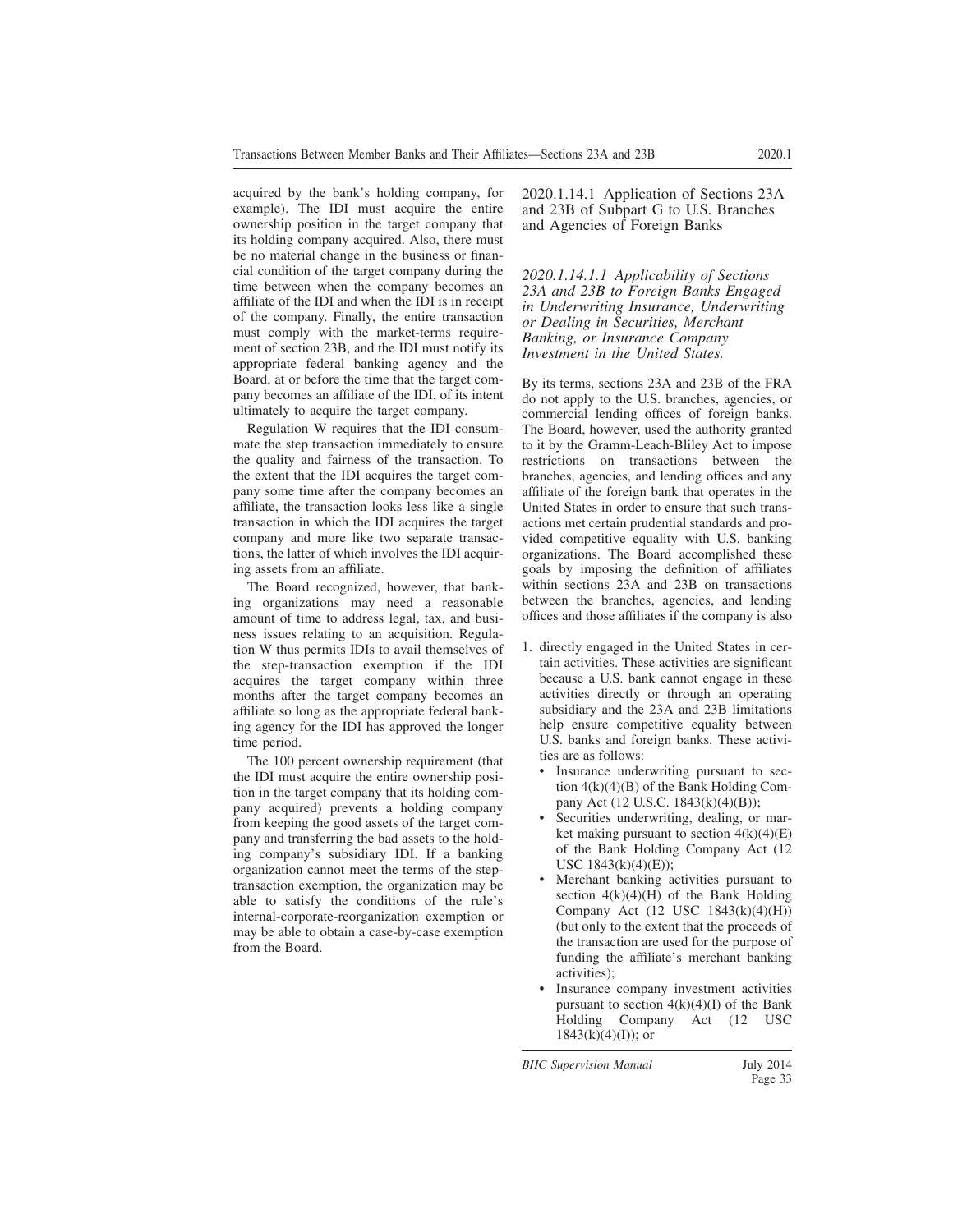- Any other activity designated by the Board.
- 2. a portfolio company (as defined in the merchant banking subpart of Regulation Y (12 CFR 225.177(c)) controlled by the foreign bank or an affiliate of the foreign bank or a company that would be an affiliate of the branch, agency, or commercial lending company of the foreign bank under paragraph  $(a)(9)$  of section 223.2 if such branch, agency, or commercial lending company were a member bank; or
- 3. a subsidiary of an affiliate as described in paragraph  $(b)(1)$  or  $(2)$  of section 223.61.

Regulation W also provides that for purposes of subpart G, the "capital stock and surplus" of a U.S. branch, agency, or commercial lending company of a foreign bank will be determined by reference to the capital of the foreign bank as calculated under its home-country capital standards.

# 2020.1.15 SECTION 23B OF THE FEDERAL RESERVE ACT

Section 23B of the FRA became law on August 10, 1987, as part of the Competitive Equality Banking Act of 1987. This section also regulates transactions with affiliates. Section 23B applies to any covered transaction with an affiliate, but excludes banks from the term ''affiliate'' as that term is defined in section 23A.

Regulation W, subpart F, sets forth the principal restrictions of section 23B. These include (1) a requirement that most transactions between an IDI and its affiliates be on terms and circumstances that are substantially the same as those prevailing at the time for comparable transactions with nonaffiliates; (2) a restriction on an IDI's purchase, as fiduciary, of assets from an affiliate unless certain criteria are met; (3) a restriction on an IDI's purchase, during the existence of an underwriting syndicate, of any security if a principal underwriter of the security is an affiliate; and (4) a prohibition on publishing an advertisement or entering into an agreement stating that an IDI will be responsible for the obligations of its affiliates. For the most part, subpart F restates the operative provisions of section 23B.

The following transactions with affiliates are covered by section 23B:

- 1. Any covered transaction with an affiliate.
- 2. The sale of securities or other assets to an affiliate, including assets subject to an agreement to repurchase.
- 3. The payment of money or the furnishing of services to an affiliate under contract, lease, or otherwise.
- 4. Any transaction in which an affiliate acts as an agent or broker or receives a fee for its services to the institution or to any other person.
- 5. Any transaction or series of transactions with a nonaffiliate if an affiliate
	- has a financial interest in the third party or
	- is a participant in the transaction or series of transactions.

Any transaction by an IDI or its subsidiary with any person is deemed to be a transaction with an affiliate of the institution if any of the proceeds of the transaction are used for the benefit of, or transferred to, the affiliate. An IDI and its subsidiaries may engage in transactions covered by section 23B of the FRA, but only on terms and under certain circumstances, including credit standards, that are substantially the same or at least as favorable to the institution as those prevailing at the time for comparable transactions with or involving nonaffiliated companies. If comparable transactions do not exist, the transaction must be on terms and under circumstances, including credit standards, that in good faith would be offered to or applied to nonfinancial companies.

Section 23B restricts the following transactions with affiliates:

- 1. An IDI or its subsidiary cannot purchase as fiduciary any securities or other assets from any affiliate unless the purchase is permitted (1) under the instrument creating the fiduciary relationship, (2) by court order, or (3) by law of the jurisdiction creating the fiduciary relationship.
- 2. An IDI or its subsidiary, whether acting as principal or fiduciary, cannot knowingly purchase or acquire, during the existence of any underwriting or selling syndicate, any security if a principal underwriter of that security is an affiliate of the institution. This limitation applies unless the purchase or acquisition of the security has been approved before it is initially offered for sale to the public by a majority of the directors of the institution. The purchase should be based on a determination that it is a sound investment for the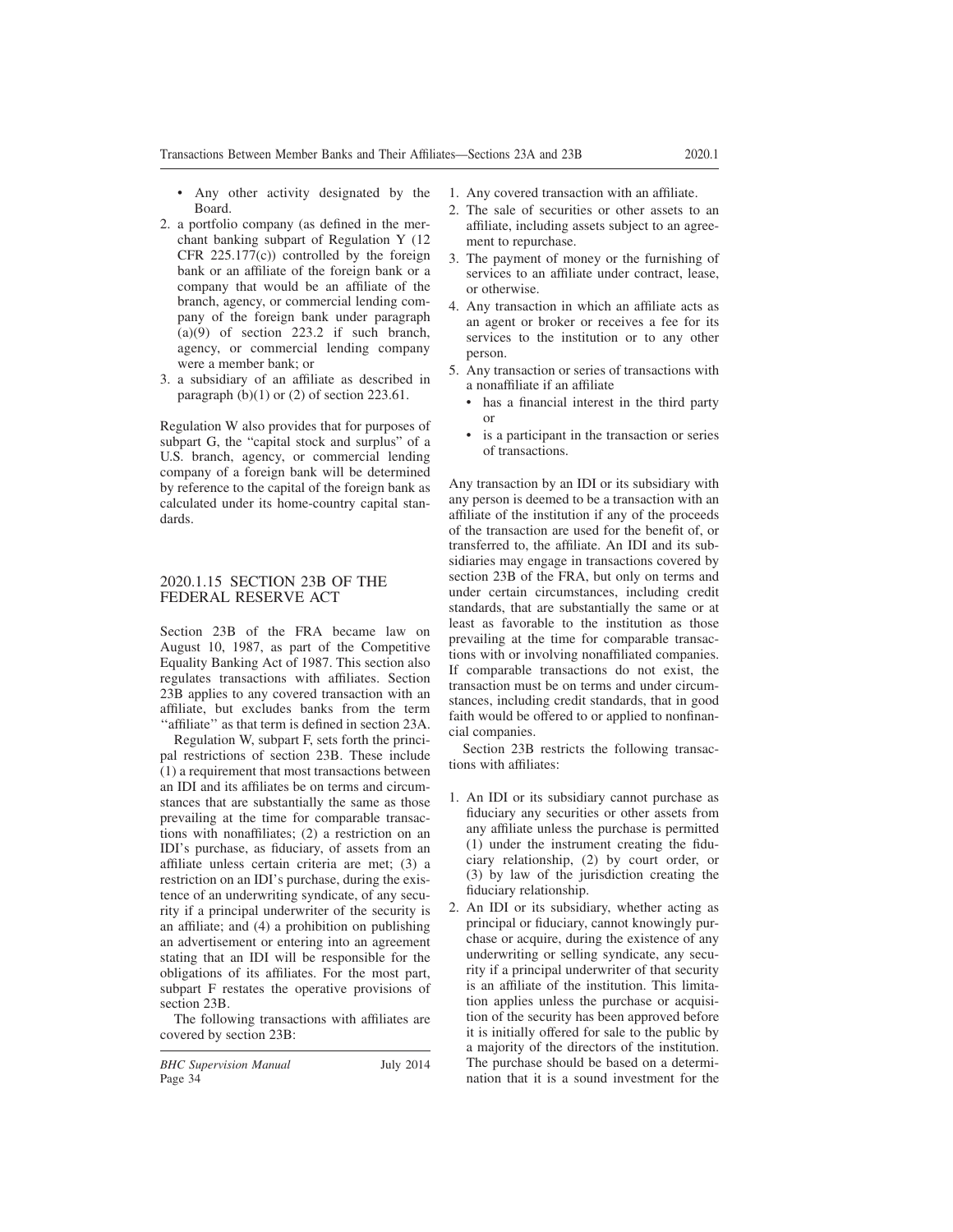institution, irrespective of the fact that an affiliate is a principal underwriter of the securities.

#### 2020.1.15.1 Transactions Exempt from Section 23B of the Federal Reserve Act

The market-terms requirement of section 23B applies to, among other transactions, any ''covered transaction'' between an IDI and an affiliate.<sup>80</sup> Section 23B(d)(3) makes clear that the term ''covered transaction'' in section 23B has the same meaning as the term ''covered transaction'' in section 23A, but does not include any transaction that is exempt under section 23A(d). For example, transactions between sister banks and IDIs that are part of a chain banking organization are exempt from section 23B;81 Also exempt are transactions that are fully secured by a deposit account or U.S. government obligations, and purchases of assets from an affiliate at a readily identifiable and publicly available market quotation.<sup>82</sup> Consistent with the statute, Regulation W's section 223.52(a)(1) exempts from section 23B any transaction that is exempt under section 23A(d).<sup>83</sup>

The rule also excludes from section 23B any covered transaction that is exempt from section 23A under section 223.42(i) or (j) (that is, asset purchases by a newly formed IDI and transactions approved under the Bank Merger Act). The Board excluded from section 23B this additional set of transactions because, in each case, the appropriate federal banking agency for the IDI involved in the transaction should ensure that the terms of the transaction are not unfavorable to the IDI.

2020.1.15.2 Purchases of Securities for Which an Affiliate Is the Principal Underwriter

The GLB Act amended section 23B to permit an IDI to purchase securities during an underwriting conducted by an affiliate if the following two conditions are met. First, a majority of the directors of the IDI (with no distinction drawn between inside and outside directors) must approve the securities purchase before the securities are initially offered to the public. Second, such approval must be based on a determination that the purchase would be a sound investment for the IDI regardless of the fact that an affiliate of the IDI is a principal underwriter of the securities.<sup>84</sup> Section 223.53(b) includes this standard and clarifies that if an IDI proposes to make such a securities purchase in a fiduciary capacity, then the directors of the IDI must base their approval on a determination that the purchase is a sound investment for the person on whose behalf the IDI is acting as fiduciary.

An IDI may satisfy this director-approval requirement by obtaining specific prior director approval of each securities acquisition otherwise prohibited by section  $23B(b)(1)(B)$ . The rule clarifies, however, that an IDI also satisfies this director-approval requirement if a majority of the IDI's directors approve appropriate standards for the IDI's acquisition of securities otherwise prohibited by section 23B(b)(1)(B), and each such acquisition meets the standards adopted by the directors. In addition, a majority of the IDI's directors must periodically review such acquisitions to ensure that they meet the standards and must periodically review the standards to ensure they meet the ''sound investment'' criterion of section 23B(b)(2). The appropriate period of time between reviews would vary depending on the scope and nature of the IDI's program, but such reviews should be conducted by the directors at least annually. Before the passage of the GLB Act, Board staff informally allowed IDIs, based on the legislative history of section 23B, to meet the director-approval requirement in this fashion, and there is no indication that Congress in the GLB Act intended to alter the procedures that a member bank could use to obtain the requisite director approval. The rule codifies staff's preexisting approach to the director-approval requirement.

#### 2020.1.15.3 Definition of Affiliate under Section 23B

Section 23B states that the term ''affiliate'' under section 23B has the meaning given to such terms in section 23A, except that the term ''affiliate'' under section 23B does not include a

<sup>80. 12</sup> U.S.C. 371c-1(a)(2)(A).

<sup>81.</sup> Although transactions between banks are exempt from section 23B, the safety-and-soundness provisions of section 23A(a)(4) apply and generally require that transactions be conducted on terms similar to those terms and standards outlined in section 23B.

<sup>82. 12</sup> U.S.C. 371c-1(d)(3).

<sup>83.</sup> Regulation W will again be subsequently referred to as the ''rule'' or by its specified section-numbered discussion of section 23B provisions.

<sup>84.</sup> See 12 U.S.C. 371c-1(b)(2).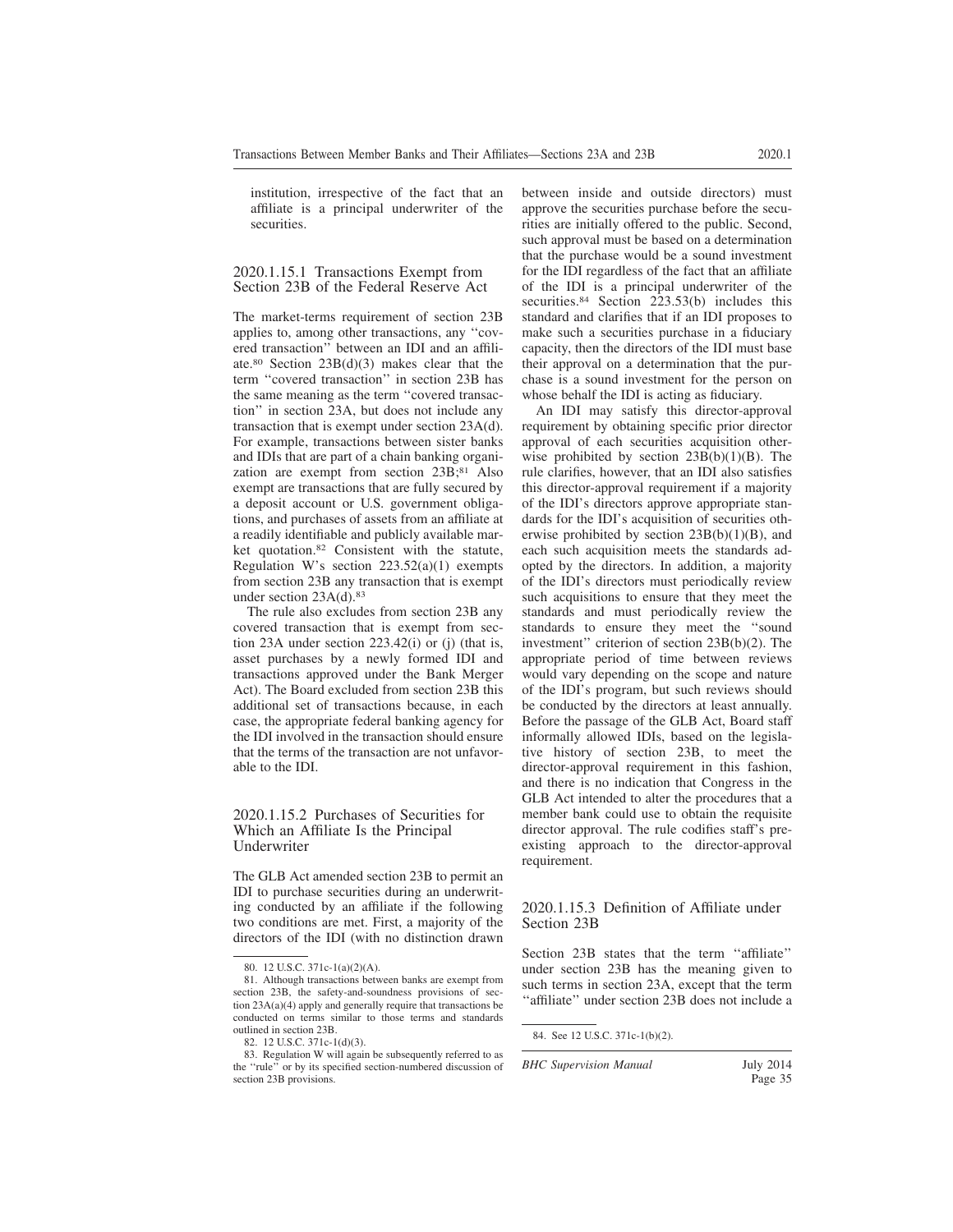''bank,'' as defined in section 23A. In the case of the sister-bank exemption, the rule's section 223.2(c) clarifies that the only companies that qualify for the ''bank'' exception to section 23B's definition of affiliate are IDIs.

#### 2020.1.15.4 Advertising and Guarantee Restriction

In section 23B(c), the ''advertising restriction'' prohibits an IDI from publishing any advertisement or entering into any agreement stating or suggesting that the IDI shall in any way be responsible for the obligations of its affiliates. Regulation W clarifies this restriction to permit such guarantees and similar transactions if the transaction satisfies the quantitative and collateral restrictions of section 23A. The rule also clarifies that section 23B(c) does not prohibit an IDI from making reference to such a guarantee, acceptance, or letter of credit in a prospectus or other disclosure document, for example, if otherwise required by law.

# 2020.1.16 INSPECTION OBJECTIVES

- 1. To analyze and assess the financial impact of transactions (including loans and purchases of assets) between the IDIs and their subsidiaries and all affiliates.
- 2. To ascertain if all:
	- a. credit transactions are properly secured; and
	- b. covered transactions are consistent with the quantitative limits of section 23A.
- 3. To ascertain whether the IDIs are calculating credit exposure resulting from derivatives and securities borrowing and lending transactions. Also, to ascertain that any credit exposure is secured.
- 4. To determine if an IDI has engaged in a transaction with a third party when the proceeds are used for the benefit of, or transferred to, an affiliate.
- 5. To determine if an IDI has procedures for allowing intraday credit.
- 6. To determine whether covered transactions between a subsidiary IDI (and its subsidiaries), its holding company, and other affiliates are conducted consistent with the quantitative and collateral requirements of sections 23A and 23B of the FRA and Regulation W.
- *BHC Supervision Manual* July 2014 Page 36

- 7. To determine if transactions between a subsidiary IDI and its affiliates in the holding company are on terms and conditions and under circumstances, including credit standards, are consistent with safe and sound banking practices and whether the terms and conditions of the transactions are the same as those that would be offered or applied to nonaffiliated companies.
- 8. To determine whether a subsidiary IDI or its subsidiary
	- a. has purchased low-quality assets or
	- b. has purchased, as fiduciary, any securities or other assets from an affiliate in the holding company.
- 9. To determine whether a subsidiary IDI, or any subsidiary or affiliate of the IDI, has published any advertisement or has entered into any agreement that states or suggests that it will, in any way, be responsible for the obligations of affiliates.
- 10. To determine if securities were purchased or acquired by the subsidiary IDI or its subsidiaries from an underwriting or selling syndicate affiliated with the IDI and, if so, if the majority of outside directors of the IDI approved the purchase or acquisition of securities before they were offered for sale to the public.
- 11. To confirm that the subsidiary IDI or its subsidiary has not purchased as fiduciary any securities or other assets from a nonbank affiliate in the holding company unless the purchase was permitted in accordance with the instrument creating the fiduciary relationship, by court order, or by the law governing the fiduciary relationship.
- 12. To ascertain if any subsidiary IDI (or its subsidiary) had knowingly purchased or acquired any security from an affiliate in which the principal underwriter of that security was a nonbank affiliate within the holding company organization.
- 13. To determine if the subsidiary IDI and its subsidiaries have conducted transactions with their parent holding company or any other company affiliated in the holding company organization that are not in compliance with the restrictions in sections 23A and 23B of the FRA or Regulation W.

# 2020.1.17 INSPECTION PROCEDURES

1. During the pre-inspection, perform the following activities: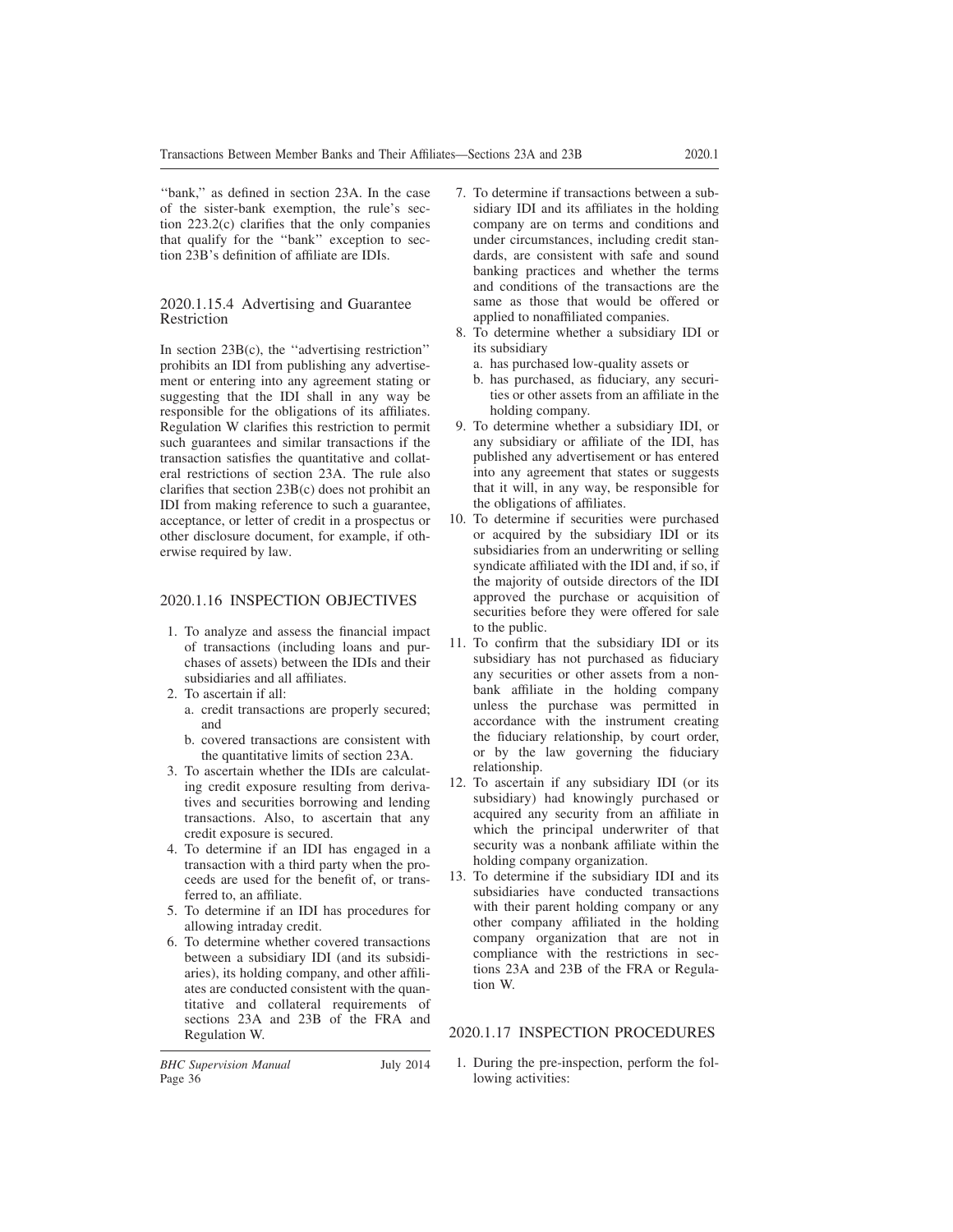- a. Review examination reports of subsidiary IDIs for comments on loans to affiliates, intercompany transactions, other transactions with affiliates, and violations of the restrictions of sections 23A or 23B of the FRA, or Regulation W.
- b. Review the most current FR Y-8 (The Bank Holding Company Report of Insured Depository Institutions' Section 23A Transactions with Affiliates).
- 2. In the officer's questionnaire, request a list of subsidiary IDIs and their subsidiaries' transactions with affiliates since the previous inspection, including the amounts, types, and any collateral, consisting of
	- a. loans or extensions of credit to an affiliate, and purchases of extensions of credit from an affiliate;
	- b. a purchase or sale of an investment in securities issued by, or sold to, the affiliate, or purchase or sale of other assets, including assets subject to an agreement to repurchase;
	- c. the acceptance of securities or other debt instrument issued by the affiliate as collateral security for a loan or extension of credit;
	- d. the issuance of a guarantee, acceptance, or letter of credit, including an endorsement or standby letter of credit on behalf of an affiliate;
	- e. a transaction with an affiliate that involves the borrowing or lending of securities, to the extent that the transaction causes an IDI or a subsidiary to have credit exposure to the affiliate;
	- f. a derivative transaction, as defined in 12 U.S.C. 84(b), with an affiliate, to the extent that the transaction causes an IDI or a subsidiary to have credit exposure to the affiliate.
	- g. the payment of money or the furnishing of services to an affiliate under contract, lease, or otherwise;
	- h. transactions in which an affiliate acts as agent or broker or receives a fee for its services to the bank or to any other person;
	- i. any transaction or series of transactions with a third party if—
		- (1) the affiliate has a financial interest in the third party or
		- (2) the affiliate is a participant in such transactions; and
	- j. Any transaction by a subsidiary bank or its subsidiary with any person, if the

proceeds of that transaction are used for the benefit of, or transferred to, the affiliate.

- 3. During the BHC's inspection, perform the following activities:
	- a. Review the bank holding company's policies and procedures regarding intercompany transactions of subsidiary banks.
	- b. Determine if the substantive transactions of the holding company organization comply with the restrictions on transactions with affiliates in sections 23A and 23B of the FRA and Regulation W.
	- c. Verify that covered transactions count against Regulation W's limits and are collateralized when required.
		- (1) Ensure that covered transactions are properly valued and adequately collateralized;
		- (2) Review collateral documentation to ensure that a lien is adequately perfected and prioritized.
		- (3) Review all related documentation, terms, conditions, and circumstances for each transaction, including any resolutions for securities purchased (or established standards for securities purchased from affiliates).
		- (4) Determine the purpose and use of the transaction's proceeds.
	- d. Review all outstanding guarantees, endorsements, or pledge agreements by the bank to support the affiliates' borrowings.
	- e. Review, on a test-sample basis, advertisements and written agreements to ascertain whether the bank or any subsidiary or affiliate of the bank has stated or suggested that it shall be responsible for the obligations of any affiliates in the holding company organization.
	- f. If the BHC engages in derivative transactions with affiliates, review the BHC's policies and procedures to determine if credit limits, collateral restrictions, and other limitations (each affiliate and all affiliates combined) have been imposed on interaffiliate derivative transaction (IDI) exposures to affiliates.
		- (1) Determine if the limits are similar to those imposed on nonaffiliated counterparties.
	- g. Review the listed transactions of the BHC or its subsidiary with the affiliates

*BHC Supervision Manual* July 2014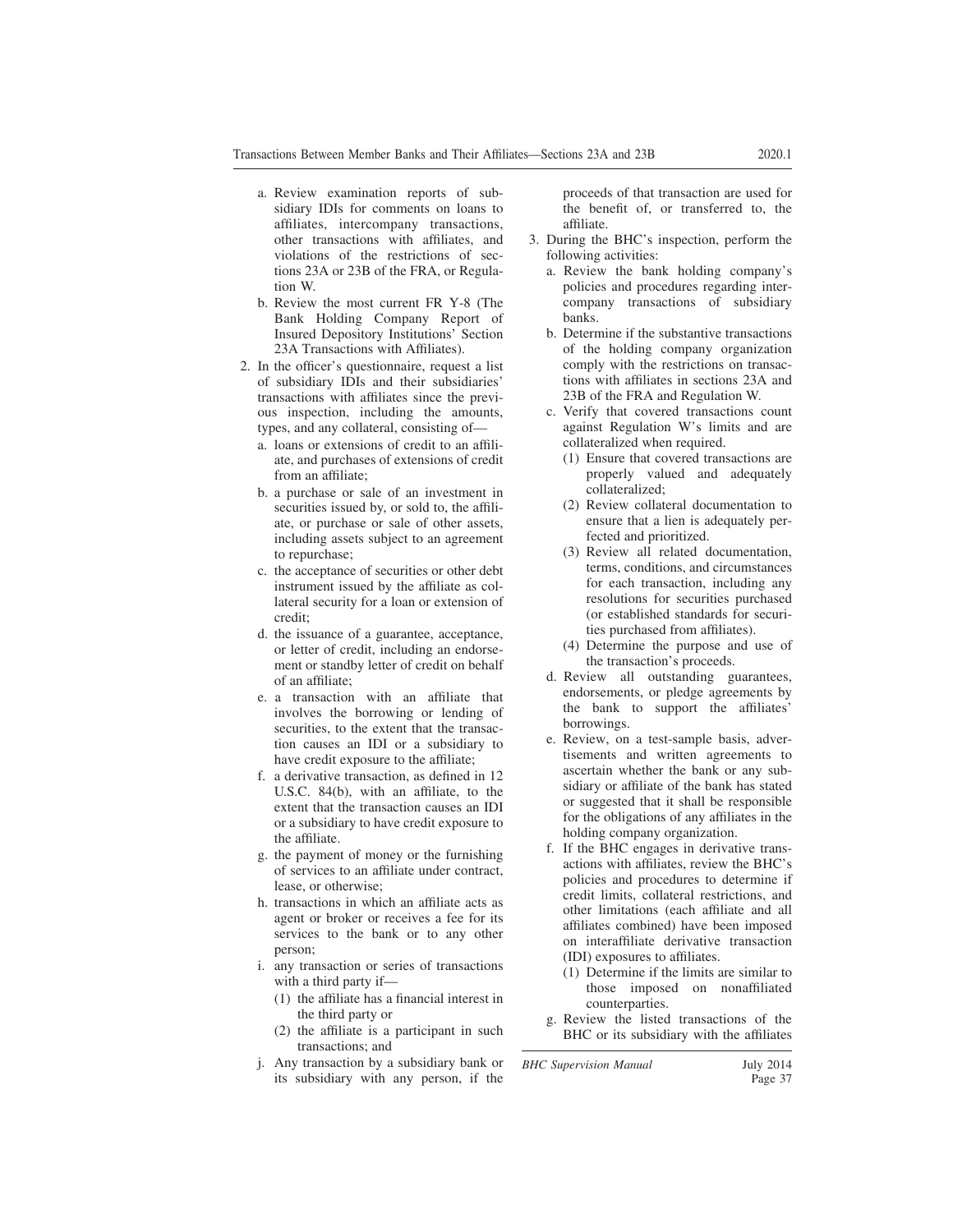that the IDI claims are exempt under 12 C.F.R. 223.42(k) provided in response to the officer's questionnaire (item 2). Determine if

- (1) extensions of credit, and purchases of extensions of credit, are supported by independent credit evaluations and if advance loan commitments are provided before the affiliates make loans;
- (2) no blank advance purchase commitments exist to purchase loans; and
- (3) the purchases meet the quantitative restrictions of the exemption.
- 4. Give additional attention to the following problems involving the BHC and its subsidiaries:
	- a. The subsidiary IDI would not have made the loan or would not have made the loan with such favorable terms and conditions, or engaged in any other covered transaction, except for the parent holding company's insistence due to the affiliate relationship.
	- b. The IDI's condition is weakened due to the extension of credit or the nature of the transaction with the affiliate.
	- c. The affiliate has not provided adequate qualifying collateral to support the loan or extension of credit provided by the subsidiary IDI.
	- d. The IDI does not have a perfected security interest in the collateral.
	- e. The loan, extension of credit, or transaction with an affiliate is not in compliance with the limits and restrictions in sections 23A or 23B of the FRA or Regulation W.
	- f. Purchases of low-quality assets by a subsidiary bank or its subsidiaries from an affiliate, unless previously exempted by the Board's Regulation W, Board order, or unless the IDI subsidiary or subsidiary affiliate, pursuant to an independent credit evaluation, had committed itself to purchase the low-quality assets before the time such asset was acquired by the affiliate.
	- g. During the existence of any underwriting or selling syndicate, a subsidiary IDI or its subsidiary has purchased or acquired a security from an IDI affiliate or bank holding company affiliate, including an affiliated broker-dealer, and the principal

underwriter of that security is an affiliate of the IDI.

- h. The purchase or acquisition of securities (1) was not approved by a majority of the outside board of directors before the IDI's securities were offered for sale to the public and (2) was not, in the absence of comparable transactions, on terms and under circumstances, including credit standards, that in good faith would have been offered to, or would have applied to, nonaffiliated companies.
- i. The existence of advertisements or agreements that state or suggest that the IDI, its subsidiaries, or affiliate will be responsible for the obligations of its affiliates.
- 5. Review any checking accounts and IDI statements to check for overdrafts the parent company or any of its nonbank subsidiaries may have with a subsidiary IDI.
- 6. Review the accounts payable to the subsidiary IDI and other accounts payable accounts for servicers, contractors, lessors, and other affiliates to determine if they arose as the equivalent of an extension of credit, purchase of securities or other assets, or as a liability to third parties. Ascertain whether those transactions were listed in response to the officer's questionnaire and whether the transactions were in accordance with the restrictions in sections 23A and 23B of the FRA and Regulation W.
- 7. Review the accounts receivable from the subsidiary IDI and other accounts receivable of other affiliates for sales of securities or other assets and for the payment of money or the furnishing of services. Ascertain whether those transactions were reported in response to an officer's questionnaire and whether they are in accordance with section 23A and 23B of the FRA's and Regulation W's restrictions placed on transactions with affiliates.
- 8. Ascertain if the IDI's credit limits, collateral requirements, and monitoring of its exposures to affiliates are at least as strict as those it imposes on unaffiliated companies.
- 9. Determine if the IDI has policies and procedures to monitor and control its intraday credit exposure to each affiliate and to all affiliates in the aggregate.
- 10. Determine if the IDI's intraday extensions of credit to affiliates are on comparable market terms and if they comply with section 23B of the FRA.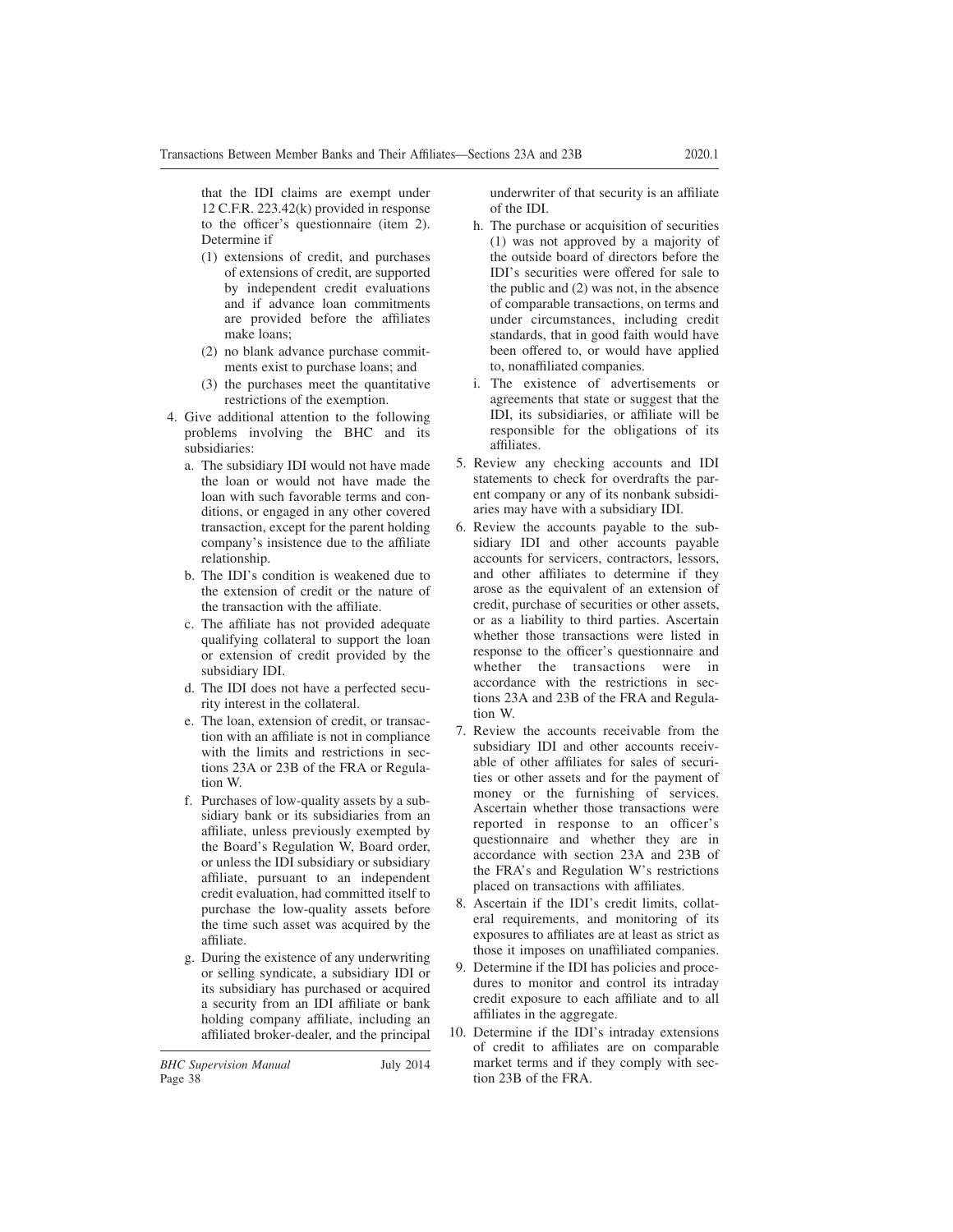- 11. Review all other transactions that the holding company organization has engaged in with its affiliated IDIs and their subsidiaries, including lease arrangements, to determine whether they are subject to the restrictions in sections 23A and 23B and Regulation W, and, if so, whether they are in compliance.
- 12. Discuss the findings with appropriate senior management and, if the findings are significant, the board of directors.
- 13. Determine management's corrective actions regarding any comments raised by the bank's primary regulator in an examination report.
	- a. If violations are disclosed in a subsidiary bank's examination report or during an inspection of the holding company, the examiner may criticize management on

the "Examiner's Comments and Matters Requiring Special Board Attention" page or section of the inspection report for causing the bank to be in violation or for engaging in unsafe and unsound practices.

b. If loans to or transactions with affiliates within the holding company organization appear to adversely affect a subsidiary bank, request management's assessment of such effects and its rationale for the transactions. Use of the "Examiner's Comments and Matters Requiring Special Board Attention" report page or section may be appropriate.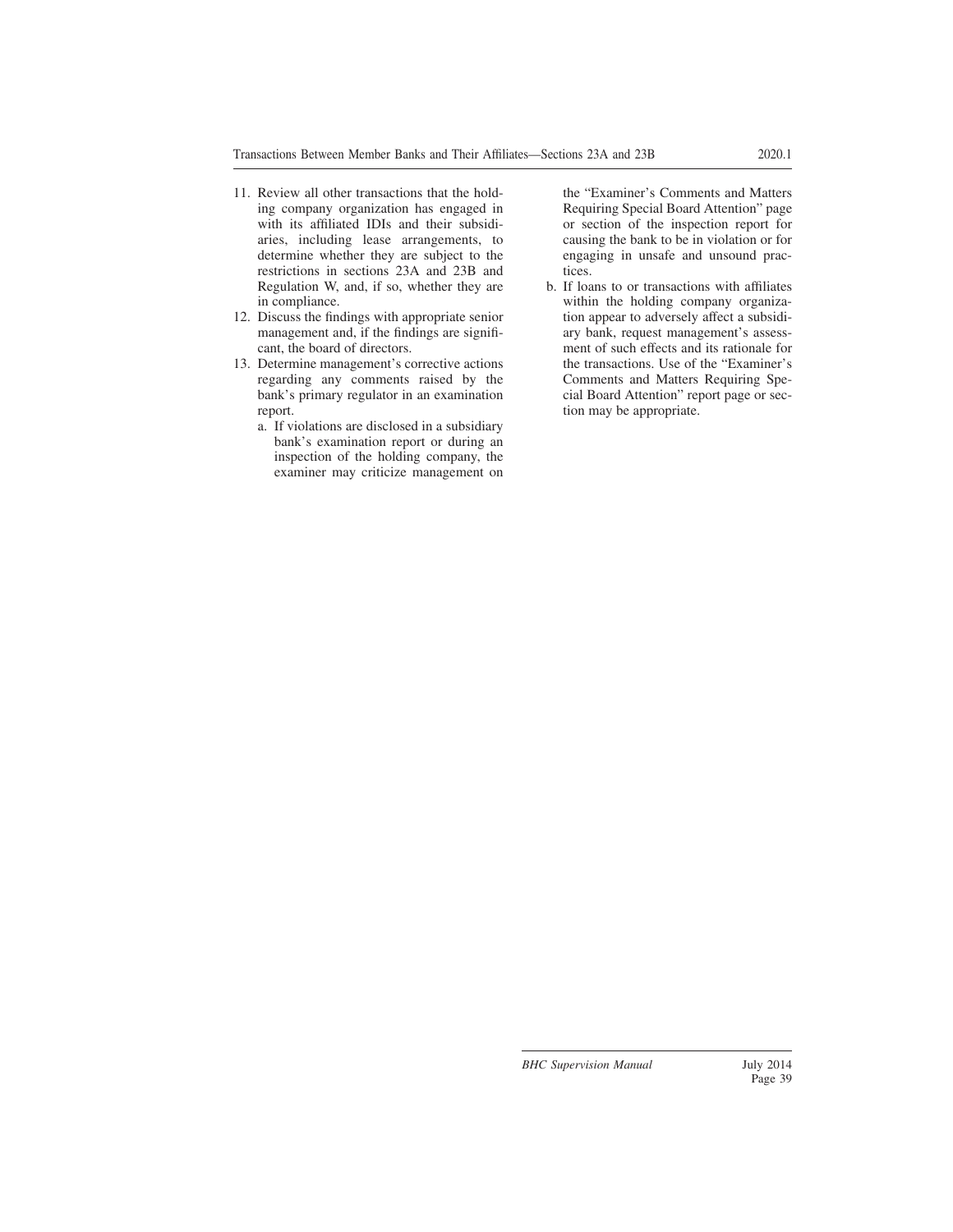| .<br>۰.<br>× |
|--------------|
|--------------|

| Subject                                                                                                                     | Laws <sup>1</sup>                     | Regulations <sup>2</sup> | <b>FRRS</b> <sup>3</sup> | <b>Orders</b> |
|-----------------------------------------------------------------------------------------------------------------------------|---------------------------------------|--------------------------|--------------------------|---------------|
| Regulation W                                                                                                                |                                       | 223                      |                          |               |
| Treatment of transactions<br>with financial subsidiaries of<br>banks                                                        | $371c(e)$ , FRA<br>section 23A        | 208.73(d)                | 3-383.1                  |               |
| Limitations on amount—<br>loans secured by paper eli-<br>gible for rediscount or pur-<br>chase by a Federal Reserve<br>Bank | 371c, FRA<br>section $23A(c)$         | 223.14(b)(i)(C)          |                          |               |
| Applicability to FDIC-<br>insured banks                                                                                     | $1828(i)$ , FDIA<br>section $18(i)$   |                          | 1-398                    |               |
| Restrictions on transactions<br>with affiliates                                                                             | 371c-1, FRA<br>section 23B            |                          | $3 - 1116$               |               |
| Market terms requirement—<br>derivative transactions with<br>affiliates                                                     |                                       | 223.33                   |                          |               |
| Intraday extensions of credit<br>by insured depository insti-<br>tutions to their affiliates                                |                                       | 223.42(l)                |                          |               |
| Exemptions-loans and<br>extensions of credit by<br>member bank to a third<br>party                                          |                                       | 223.16(c)(3)             |                          |               |
| Securities issued by an<br>affiliate cannot be used as<br>collateral for a loan to any<br>affiliate                         | 1813, Dodd-Frank<br>Act<br>371c(c)(4) |                          |                          |               |
| Credit exposure resulting<br>from a derivative transaction<br>with an affiliate is a covered<br>transaction                 | 371c(b)(7)(G)                         |                          |                          |               |

# 2020.1.18 LAWS, REGULATIONS, INTERPRETATIONS, AND ORDERS

1. 12 U.S.C., unless specifically stated otherwise.

2. 12 C.F.R., unless specifically stated otherwise.

3. *Federal Reserve Regulatory Service* reference.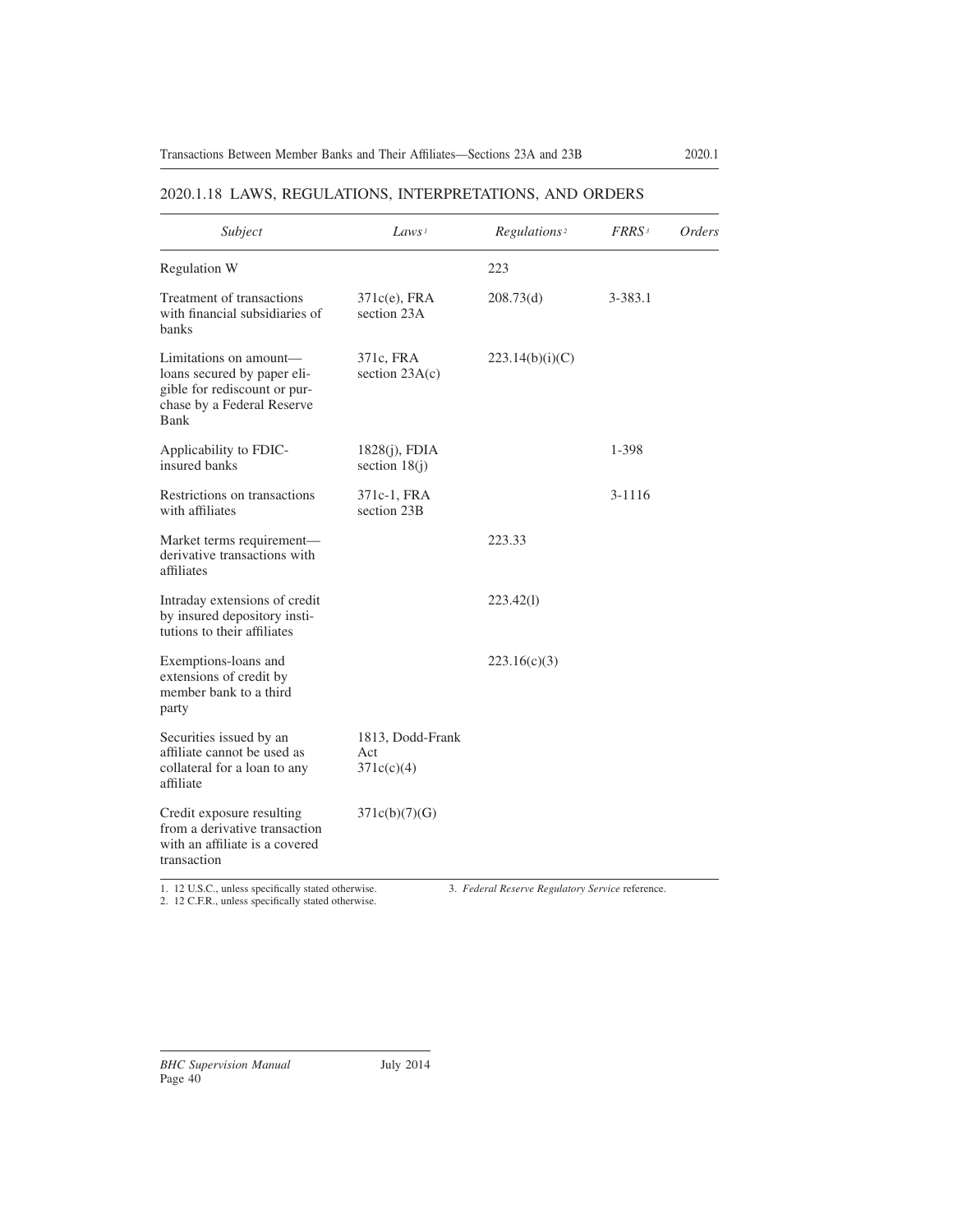#### *WHAT'S NEW IN THIS REVISED SECTION*

*Effective July 2010, this section was revised to include a cross reference to section 2010.2.7 of this manual, which discusses loan participations. References in the table of Laws, Regulations, Interpretations, and Orders have also been updated.*

It is common practice for a bank to sell to or place with other banks loans that the bank itself has made to its customers. A loan participation is a share or part of a loan which entitles the holder to a pro rata share of the income determined by the extent of the holder's contribution to the original loan and a preference ordering for repayment. Such loans may be sold outright without liability to the selling bank in case of default by the borrower, or they may be sold with terms granting the purchasing bank recourse to the selling bank should the loans become uncollectible. Sales to or placement of loans with other banks are for the accommodation of either the selling or purchasing bank and are arranged for purposes of increasing the rate of return when loan rates differ between banks, achieving diversification of loans by type, and altering liquidity positions. It is also common practice for banks to sell or place with other banks those portions of individual loans that would be in excess of the bank's legal lending limit (overlines) if the total loan were retained. Participations of this type should be placed without recourse as a matter of prudent banking practice; otherwise, the purpose of compliance with the legal lending limitations would be defeated in the event of default. See section 2010.2.7 of this manual for supervisory and accounting guidance regarding a BHC's or bank's use, purchase, or sale of loan participation agreements.

Banks also sell or place loans or participations with their parent holding companies or nonbank affiliates. A BHC's purchase of loan participations from its subsidiary bank(s) generally constitutes the making of a loan or extension of credit within the meaning of section  $225.28(b)(1)$  of Regulation Y, and as such, a BHC needs prior approval to purchase loan participations from its subsidiary bank(s).

A bank may participate in or purchase a loan originated by its parent holding company or one of its nonbank subsidiaries. A subsidiary bank's purchase, or participation of a loan, note, or other asset from an affiliate is considered a purchase of an asset from an affiliate within the meaning of section 23A of the Federal Reserve Act and thus is a ''covered transaction'' that is subject to the quantitative limitations and the prohibition against purchasing of low-quality assets. Subsidiary banks must make independent judgments as to the quality of such participations before their purchase to avoid compromising the asset quality of such banks for the benefit of other holding company entities. All loans and participations must be purchased on market terms.

A bank's purchase of a loan or loan participation, on a nonrecourse basis from an affiliate, may not be a covered transaction under section 23A that is subject to the quantitative limitations (12 C.F.R. 223.11- 223.12)), collateral requirements (12 C.F.R. 223.14), and lowquality asset prohibition (12 C.F.R. 223.15) if

- 1. the extension of credit was originated by the affiliate;
- 2. the member bank makes an independent evaluation of the creditworthiness of the borrower before the affiliate makes or commits to make the extension of credit;
- 3. the member bank commits to purchase the extension of credit before the affiliate makes or commits to make the extension of credit;
- 4. the member bank does not make a blanket advance commitment to purchase extensions of credit from the affiliate; and
- 5. the dollar amount of the extension of credit, when aggregated with the dollar amount of all other extensions of credit purchased from the affiliate during the preceding 12 calendar months by the member bank and its depository institution affiliates, does not represent more than 50 percent (or such lower percent as is imposed by the bank's appropriate Federal banking agency) of the dollar amount of extensions of credit originated by the affiliate during the preceding 12 calendar months. (See 12 C.F.R. 223.42(k).)

In some cases, a bank may renew a loan or a participation that it purchased from another affiliated bank even when the original participation has become a low-quality asset. In some instances, a bank's renewal of a low-quality asset, such as a troubled agricultural loan, or an extension of limited amounts of additional credit to such a borrower may enable both the originat-

*BHC Supervision Manual* July 2010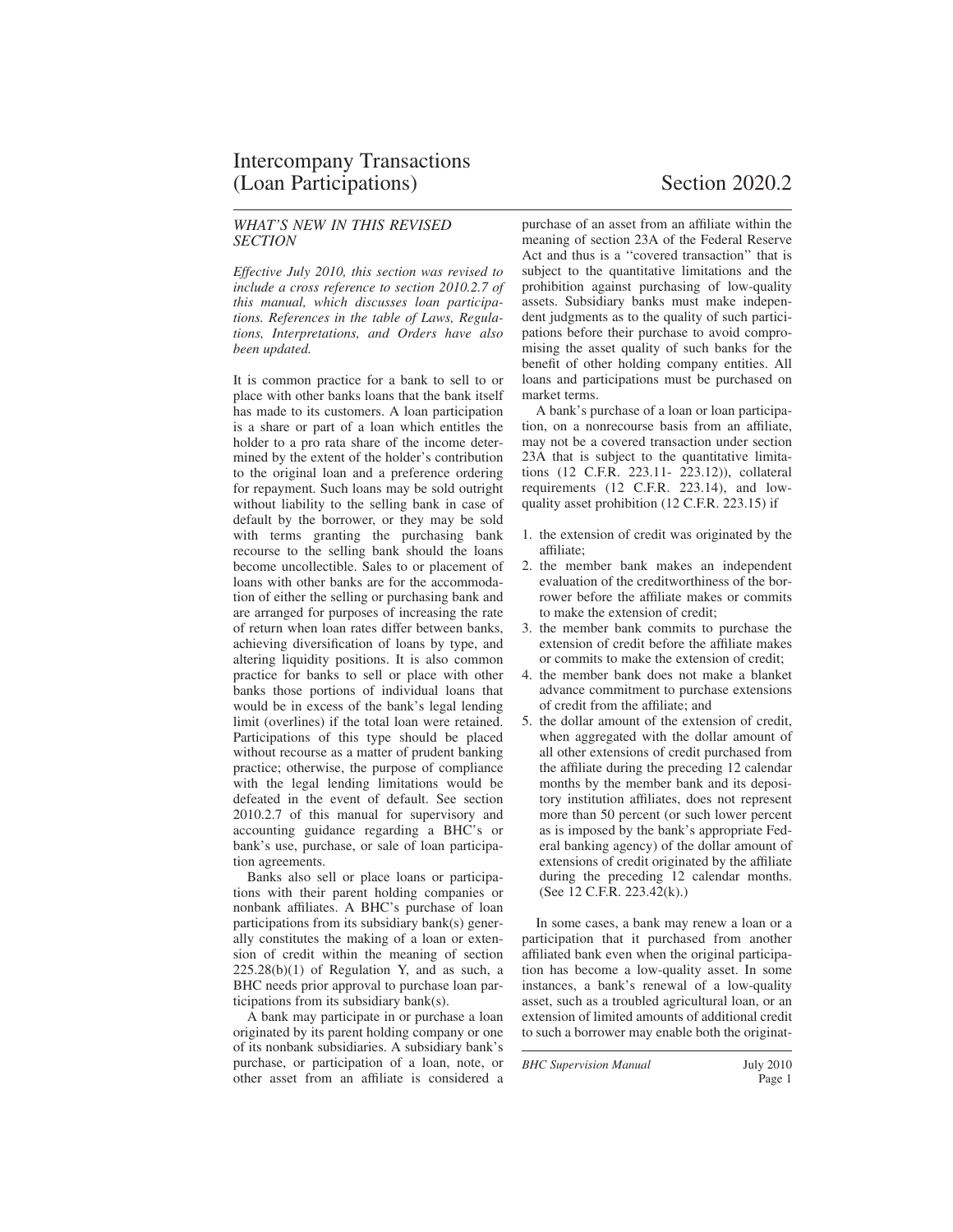ing and participating banks to avoid or minimize potential losses. It would be inconsistent with the purposes of section 23A to bar a participating bank from using sound banking judgment to take the steps that it may deem necessary to protect itself from harm in such a situation, so long as the loan was not a lowquality asset at the time of the original participation and the participating bank does not assume more than its original proportionate share of the credit.

The following factors thus characterize the situation where it would be reasonable to interpret section 23A as not applying to the renewal of an otherwise low-quality asset:

- 1. the original extension of credit was not a low-quality asset at the time the affiliated bank purchased its participation,
- 2. the renewal and/or the extension of additional credit has been approved by the board of directors of the participating bank as necessary to protect the bank's investment by enhancing the ultimate collection of the original indebtedness, and
- 3. the participating bank's share of the renewal and/or additional loan will not exceed its proportionate share of the original investment by more than 5 percent. In addition, it is expected that, consistent with safe and sound banking practices, the originating bank would make its best efforts to obtain adequate collateral for the loan(s) to further protect the banks from loss. (See 12 C.F.R. 223.15.)

Loans and loan participations by the various members of the holding company family to individual borrowers or to the same or related interests may represent concentrations of credit which are large in relation to the holding company's consolidated capital position. These concentrations of credit should be assessed for potentially harmful exposure to the holding company's financial condition.

# 2020.2.1 INSPECTION OBJECTIVES

- 1. To determine the BHC's loan participation policy.
- 2. To assess the impact of a subsidiary bank's participation in loans with affiliates and to ensure that the bank's financial condition is not compromised and that the bank is not

providing the funding needs of the affiliates, except within the parameters of sections 23A and 23B of the Federal Reserve Act.

3. To assess the impact of any concentrations of credit on the holding company's overall financial position.

## 2020.2.2 INSPECTION PROCEDURES

- 1. During the preinspection process, review each subsidiary bank's examination report for comments on participations with affiliates.
- 2. In the officer's questionnaire to the holding company, request the BHC's policy on loan participation. Request a list of any loan participations the holding company or the nonbank subsidiaries have with the subsidiary bank(s).
- 3. During the inspection, review the policy statements and each participation the holding company or the nonbank subsidiaries have with the subsidiary bank(s). The following characteristics should be analyzed:
	- a. any repetitive transaction patterns which may indicate policy;
	- b. the adequacy of credit information on file;
	- c. the extent to which the terms of the participation including interest rates are handled in an arm's-length manner;
	- d. the degree that the bank is accommodating the funding needs of the nonbank subsidiaries or its parent;
	- e. the impact of these transactions on the subsidiary bank;
	- f. eligibility for exclusion from section 23A restrictions and, if applicable, compliance with such restrictions.
- 4. Review participations among the bank holding company, nonbank subsidiaries, and the subsidiary banks to determine potentially adverse concentrations of credit.
- 5. Discuss with management
	- a. written and verbal policies regarding participations both within the holding company and with nonaffiliated third parties and
	- b. any adverse findings on intercompany participations.
- 6. Comment on policy on the appropriate page of the inspection report (see section 5010.6). If any adverse comments on participations with affiliates are contained in a bank subsidiary's examination report, comment on their current status and the BHC's efforts to remedy the problem.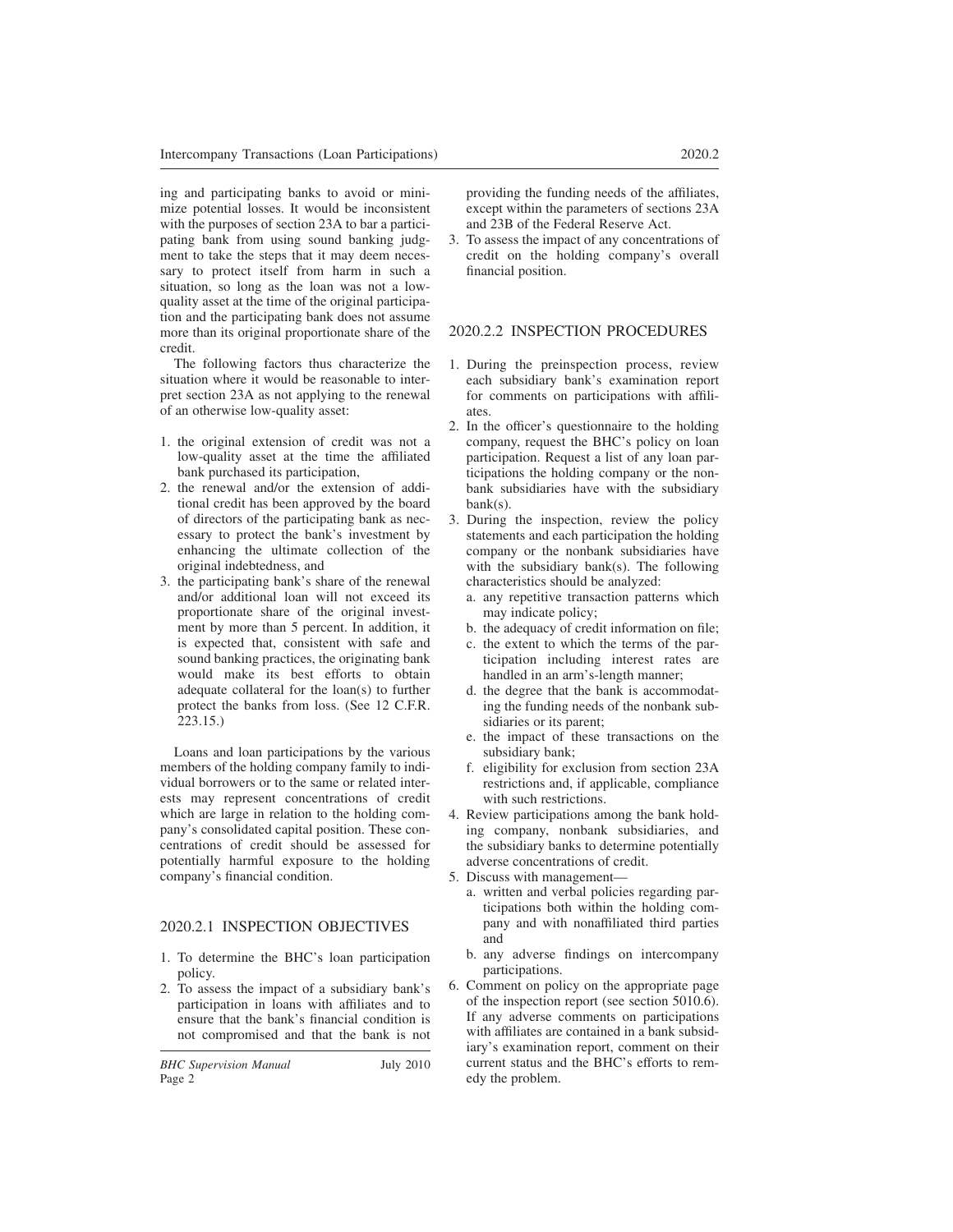# 2020.2.3 LAWS, REGULATIONS, INTERPRETATIONS, AND ORDERS

| Subject                                             | Laws <sup>1</sup>             | Regulations <sup>2</sup> | Interpretations <sup>3</sup> | <i>Orders</i> |
|-----------------------------------------------------|-------------------------------|--------------------------|------------------------------|---------------|
| Limitations and restrictions                        | 371c, FRA<br>section $23A(c)$ |                          |                              |               |
| Purchase of extensions of<br>credit from affiliates |                               | 223.42(k)                | $3 - 1161$                   |               |

1. 12 U.S.C., unless specifically stated otherwise.

3. Federal Reserve Regulatory Service reference.

2. 12 C.F.R., unless specifically stated otherwise.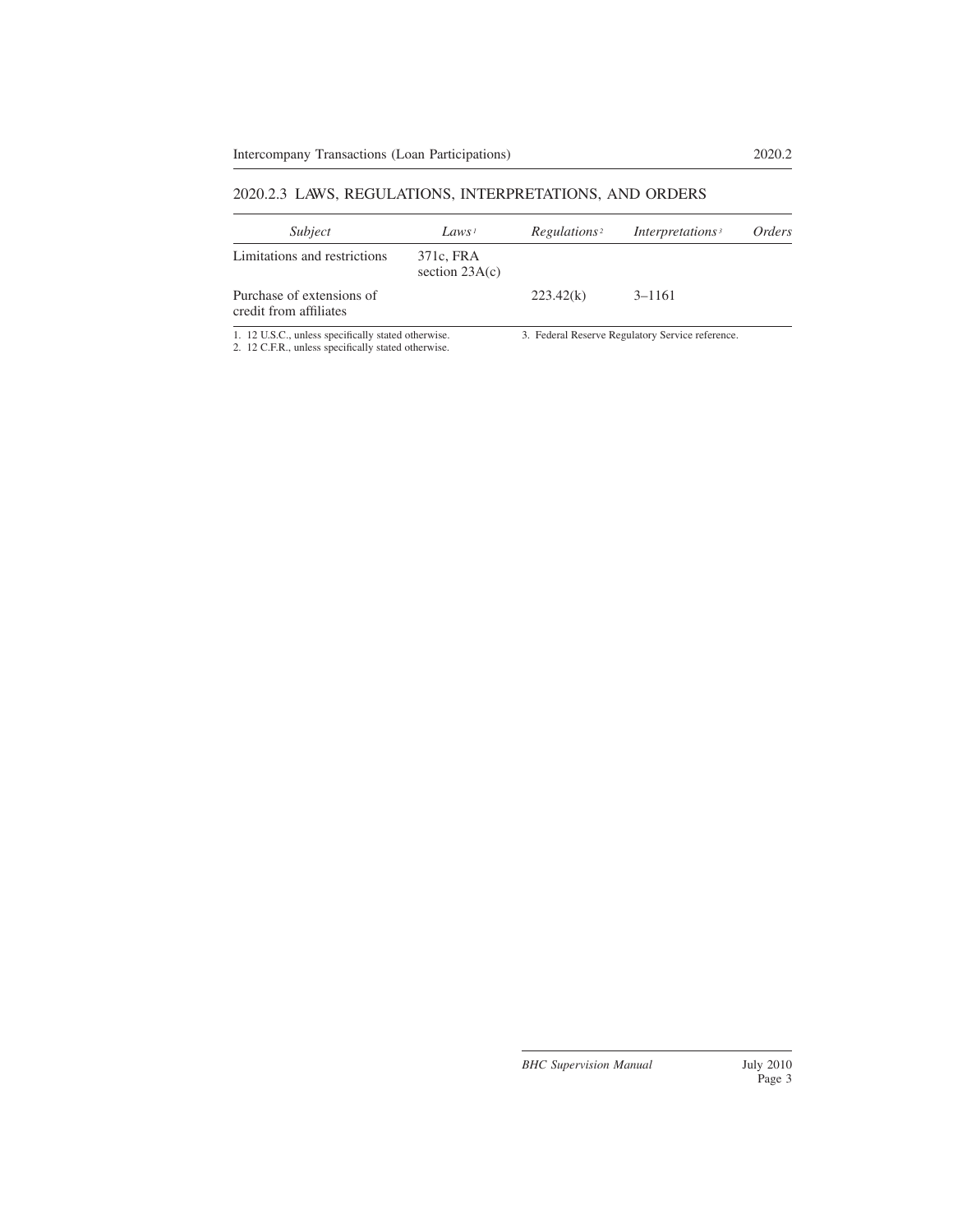Sales and transfers of assets between subsidiary banks and other entities in a bank holding company organization pose the potential of risk to the subsidiary banks. Asset purchases are covered by Section 23A and Section 23B of the Federal Reserve Act. The limitations state that all covered transactions, including asset purchases, by a bank with a single affiliate, may not exceed 10 percent of a bank's capital and surplus, and transactions with all affiliates may not exceed 20 percent of the bank's capital and surplus. In addition, all transactions must be conducted on market terms.

A bank's purchase of a loan or loan participation from a bank holding company or its subsidiary may not be a covered transaction under Section 23A if:

1. the bank makes an independent credit evaluation on each loan prior to the affiliate making the loan;

2. the bank agrees to purchase the loan prior to the affiliate making the loan; and

3. the bank's purchase of the affiliate's loans is not the primary source of funding for the affiliate.

Sale and transfer of assets can also occur through swaps and spinoffs. Examples of such transactions which may have an adverse effect on a bank include the transfer of a profitable activity or subsidiary from the bank to the holding company, or the transfer of an unprofitable activity or subsidiary from the holding company to the bank. In addition, the transfer of a bank holding company subsidiary to a bank, whereby the bank assumes the liabilities of the affiliate raises supervisory concerns and may violate Sections 23A and 23B of the Federal Reserve Act.

Another example is the transfer of a subsidiary bank's deferred taxes, together with an equivalent amount of cash or earning assets, to the parent. In such a transaction, a subsidiary bank's liquidity position is weakened. All such transfers of deferred taxes must be reversed and the bank's asset and liability accounts restored to their level prior to the transfer. For a detailed discussion on transfers of a bank's deferred tax liability, see Manual section 2070.0.

A bank holding company may transfer a liquidating asset from a subsidiary bank to a section  $4(c)(1)(D)$  liquidating subsidiary of the holding company. Also, pursuant to section  $4(c)(3)$  of the Act, a BHC may transfer from a subsidiary bank an asset to be disposed of pursuant to the request of the bank's primary regulator. For more information on the transfer of such assets and the time parameters involved, refer to Manual section 3030.0.

The purchase of low-quality assets is prohibited by Section 23A of the Federal Reserve Act. Refer to section 2020.1.1.5 for a listing of transactions that are exempt from the limitations of Section 23A of the Federal Reserve Act.

## 2020.3.1 INSPECTION OBJECTIVES

1. To review intercompany sale and transfer of assets to assess the impact on the subsidiary bank.

2. To initiate corrective action to reverse the transaction, if necessary.

## 2020.3.2 INSPECTION PROCEDURES

1. During the preinspection process, review all notes to financial statements, the FR Y-8 report, and the examination reports of subsidiary banks to ascertain whether any purchase or transfer of assets has occurred between the subsidiary banks and the parent holding company or nonbank subsidiaries.

2. In the officer's questionnaire, request information on any transfer or sale of assets between the subsidiary bank and the parent holding company or the nonbank subsidiaries.

3. During the inspection, review all facts regarding any sale or transfer of assets transactions and assess their impact on the subsidiary bank. Examiners should determine:

a. Whether the transaction required and received the approval of the bank's primary regulator; and

b. The quality of the assets transferred or sold, and whether the sale of the assets was at a price significantly higher than would have been realized in an arm's-length transaction.

4. Discuss findings with management including:

a. Apparent prejudicial transactions and violations of regulations; and

b. Any unsound practices.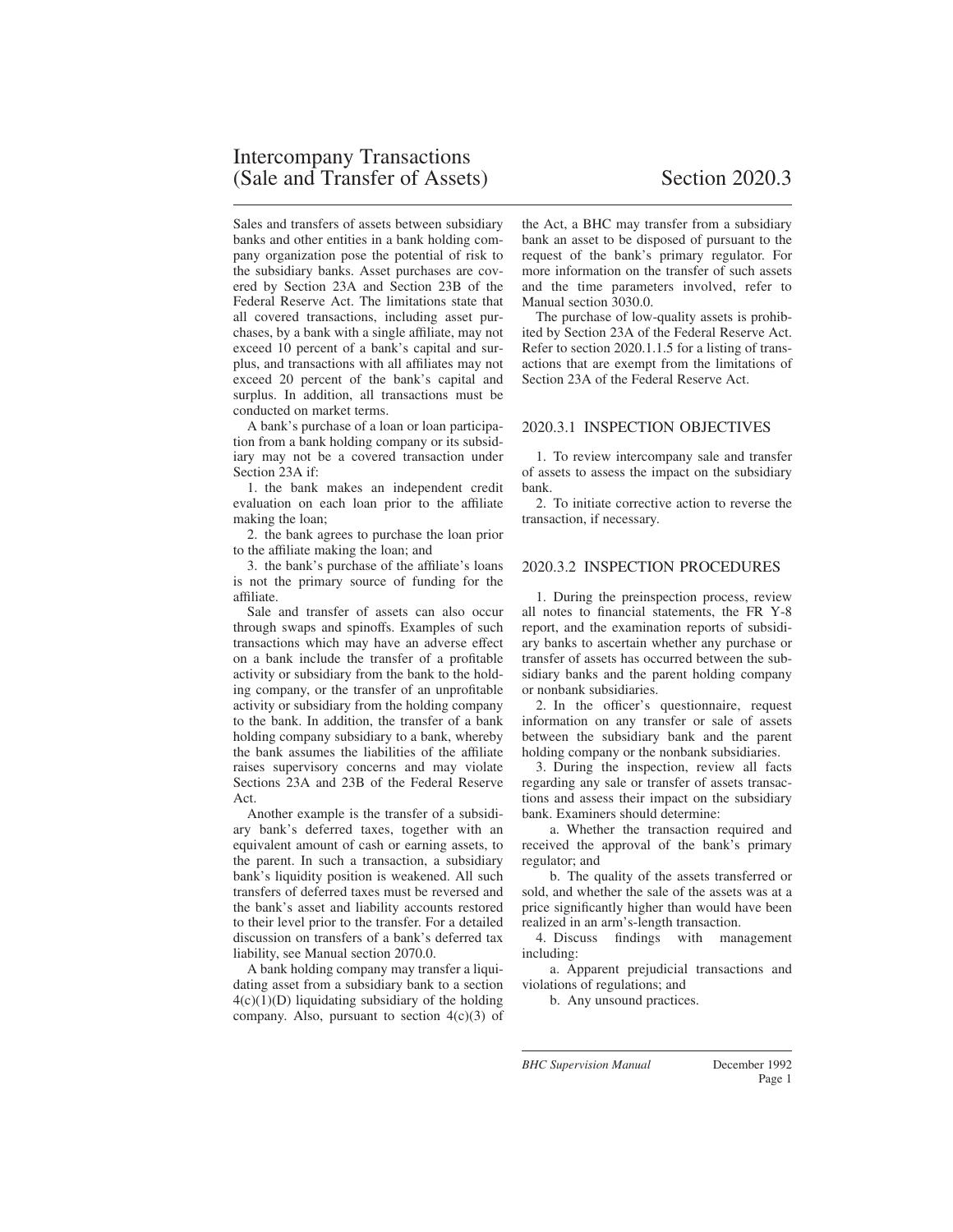A compensating balance is a deposit maintained by a firm at a bank to compensate the bank for loans and lines of credit granted to the firm. Often, a commercial bank, when extending credit, requires an average deposit balance equal to a fixed percentage of the outstanding loan balance. Compensating balance requirements vary from informal understandings to formal contracts. Deposits maintained as compensating balances may be demand or time, active or dormant. Frequently, a lending bank will allow compensating balances to be supplied by a depositor other than the borrower itself. If compensating balances are maintained by a BHC's subsidiary bank on behalf of its parent, the practice is considered a diversion of bank income (i.e., the bank loses the opportunity to earn income on the balances that could be invested elsewhere). In general, this practice is inappropriate unless the bank is being compensated at an appropriate rate of interest. If the bank is not being appropriately reimbursed, the practice should be criticized and action taken to insure that the bank is compensated for the use of its funds.

BHCs borrow directly from nonaffiliated banks, using the proceeds for both bank and nonbank operations and investments. Also, bank holding companies seek credit lines from banks to back their borrowings in commercial paper markets and for other liquidity purposes. Nonbank subsidiaries of bank holding companies borrow from banks to fund activities such as mortgage banking, leasing and sales finance. In some cases, when a bank holding company or its nonbank subsidiaries borrow, the subsidiary bank's deposit at the lending institution may be accepted as a compensating balance for the borrowings of other members of the bank holding company organization. Such transactions raise questions under Section 23B of the Federal Reserve Act regarding the bank's compensation for such services.

Often the distinction between correspondent balances and compensating balances is not clear. Occasionally, the rate of the required compensating balance is written into the loan agreement; however, informal understandings usually appear to determine the amount of compensating balance maintained. At times, a balance may be identified in the bank's books as a compensating balance. A compensating balance may also be identified as an amount above a correspondent balance historically maintained by the bank. Compensating balances may also appear as a dormant account or may be the aggregate amount of a number of deposits of various subsidiary banks.

The interest rate on the loan to the holding company organization may also be helpful in determining the existence of compensating balances. Loans below the lending bank's normal rate may indicate that the lending bank is receiving compensation in another form.

At times, excess correspondent balances are maintained to encourage participation relationships and for other goodwill reasons. Therefore, the existence of excess balances may not always indicate that there is a compensating balance agreement.

Although a bank holding company may compensate its subsidiary banks for the use of the funds, the compensation may not equal the opportunity cost associated with providing the compensating balance. As a result, subsidiary banks which maintain compensating balances for holding company members may forego profit opportunities, and this practice may have a negative impact on the bank's earnings and capital adequacy. The amount of such compensation should be equal to a fair market rate.

If the lending bank has the right of offset to compensating balances maintained by the subsidiary bank in case of default by parent or nonbank subsidiaries, the subsidiary bank's funds are jeopardized. Such potential loss of funds should be commented on by the examiner.

#### 2020.4.1 INSPECTION OBJECTIVES

1. To identify compensating balances maintained by a subsidiary bank for the parent holding company or any nonbank affiliate.

2. To determine whether the subsidiary bank is adequately reimbursed for the maintenance of any compensating balances.

#### 2020.4.2 INSPECTION PROCEDURES

1. During the preinspection process:

a. Review the subsidiary bank examination reports or contact management to determine whether the non-affiliated banks, lending to the holding company organization, are correspondents of the subsidiary banks. Where applicable, request detailed loan information which could

*BHC Supervision Manual* December 1992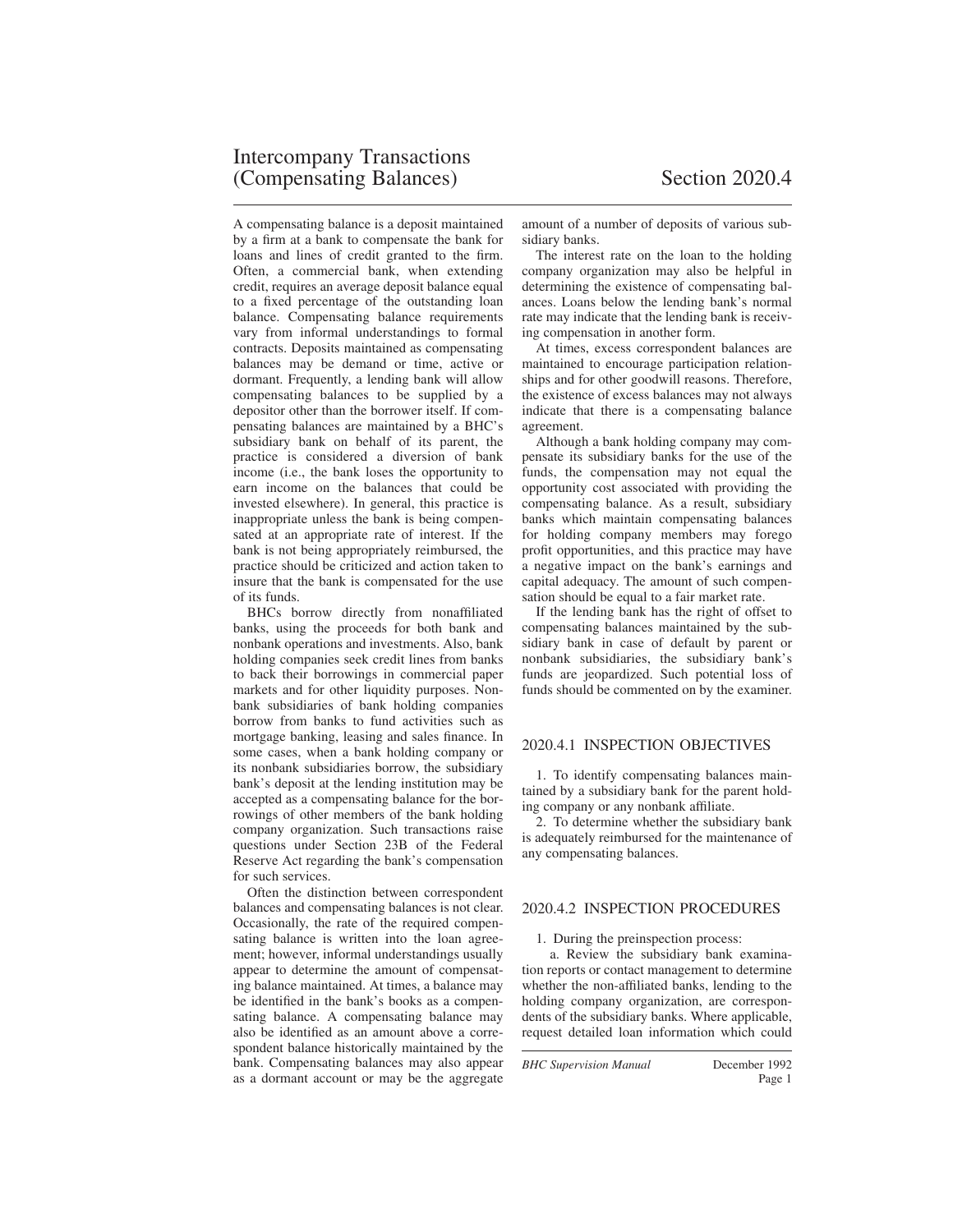provide information on the compensating balances' terms required by the lending bank.

b. Review the notes to the financial statements and other available material, such as 10–K reports filed with the SEC, which may describe compensating balance agreements. FR Y–8 reports should be reviewed for questions applicable to compensating balances.

2. Review interbank loan agreements to determine whether compensating balances are formally required. Assess the terms of the loan to determine whether the loan appears to be at fair market rates for this type of credit request.

3. Request and review the account balance and monthly account statement provided by the lending bank to identify the amount of compensating balances. The statement should be available within the holding company or bank.

4. Request from management information regarding compensating balances maintained by subsidiary banks for the benefit of other affiliates.

5. Review the subsidiary bank's historical level of correspondent balances to assess trends. Compare levels of balances prior to any loan origination or interest rate changes.

6. Review intercompany accounts to determine the amount of compensation paid to the subsidiary bank for maintaining compensating balances. Assess adequacy of compensation. Assess impact of practice on the bank's financial condition.

7. Discuss with management the reasons for any apparent excess balances, and whether compensating balances are formally or informally required.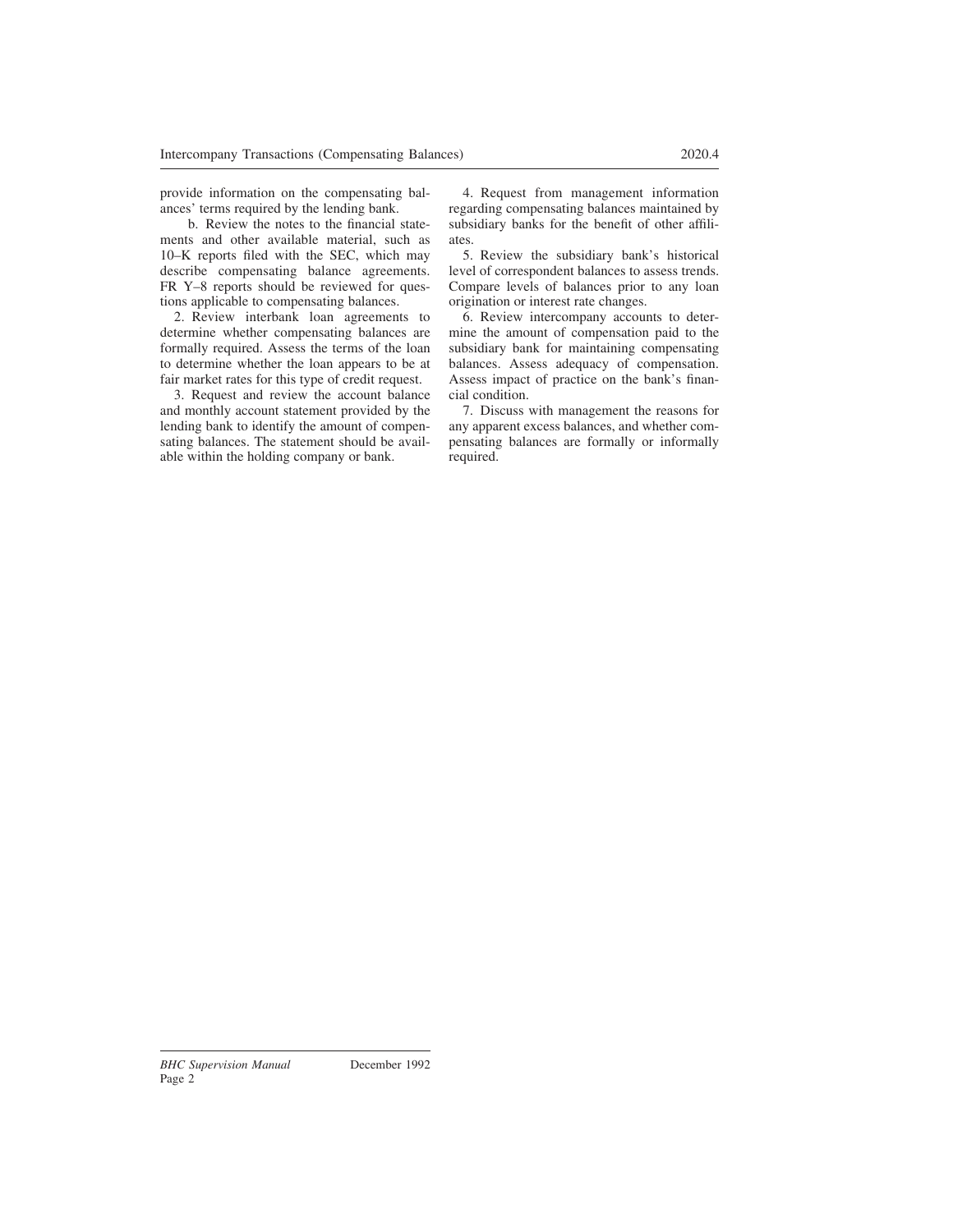## *WHAT'S NEW IN THIS REVISED SECTION*

*Effective July 2012, this section was revised to update the references within the table of Laws, Regulations, Interpretations, and Orders.*

Dividends are a means by which a corporation distributes earnings or assets to its shareholders. Although the word ''dividends'' usually applies to funds paid out of net profits or surplus and is usually thought of in such a context, dividends can also be made ''in kind,'' which means in property or commodities. This section does not discuss ''stock dividends'' which represent transfers from retained earnings to paid-in capital rather than distributions of earnings. Dividends from the subsidiaries, both bank and nonbank, to the parent company are the means by which a cash return is realized on the investment in subsidiaries, thus enabling the parent to pay dividends to its shareholders and to meet its debt service requirements and other obligations.

Dividends paid by any corporation are generally limited by certain State laws. Banks, however, are subject to further legal restrictions on dividends by their chartering authority and other regulators. Aside from the statutory limitations, the primary consideration in this area is the subsidiary's level of capital and its ability to meet future capital needs through earnings retention.

Although there are no specific regulations restricting dividend payments by bank holding companies other than State corporate laws, supervisory concern focuses on the holding company's capital position, its ability to meet its financial obligations as they come due, and its capacity to act as a source of financial strength to its subsidiaries. Some one-bank holding companies may be restricted in the amount of dividends they may pay as a result of certain limitations placed on future dividend distributions at the time of the holding company's formation. (see Manual section 2090.2)

When analyzing the dividend practices of the subsidiaries and the parent company the following must be considered: the present level of capital in relation to total assets, risk assets, and classified assets; growth rates and additional plans for expansion; past earnings performance and projections; and the ability to service debt.

Aside from reasonable and timely fees for services rendered, the most appropriate way for funds to be paid by the bank to the parent is through dividends. This principle applies, in general, to bank payments of funds to service holding company debt, even when the debt was initially incurred to raise equity capital for the subsidiary bank. It is not considered an appropriate banking practice for the subsidiary bank to pay management fees for the purpose of servicing holding company debt. Funds for servicing holding company debt should, as a general rule, be upstreamed in the form of dividends.

## 2020.5.1 POLICY STATEMENT ON CASH DIVIDEND PAYMENTS

On November 14, 1985 the Board approved a policy statement on the payment of cash dividends by state member banks and *bank holding companies that are experiencing financial difficulties.* The policy statement addresses the following practices of supervisory concern by institutions that are experiencing earnings weaknesses, other serious problems, or that have inadequate capital:

- The payment of dividends not covered by earnings,
- The payment of dividends from borrowed funds,
- The payment of dividends from unusual or nonrecurring gains, such as the sale of property or other assets.

It is the Federal Reserve's view that an organization experiencing earnings weaknesses or other financial pressures should not maintain a level of cash dividends that exceeds its net income, that is inconsistent with the organization's capital position, or that can only be funded in ways that may weaken the organization's financial health. In some instances, it may be appropriate to eliminate cash dividends altogether. The policy statement is as follows:

2020.5.1.1 Policy Statement on the Payment of Cash Dividends by State Member Banks and Bank Holding Companies

The Board of Governors of the Federal Reserve System considers adequate capital to be critical to the health of individual banking organiza-

*BHC Supervision Manual* July 2012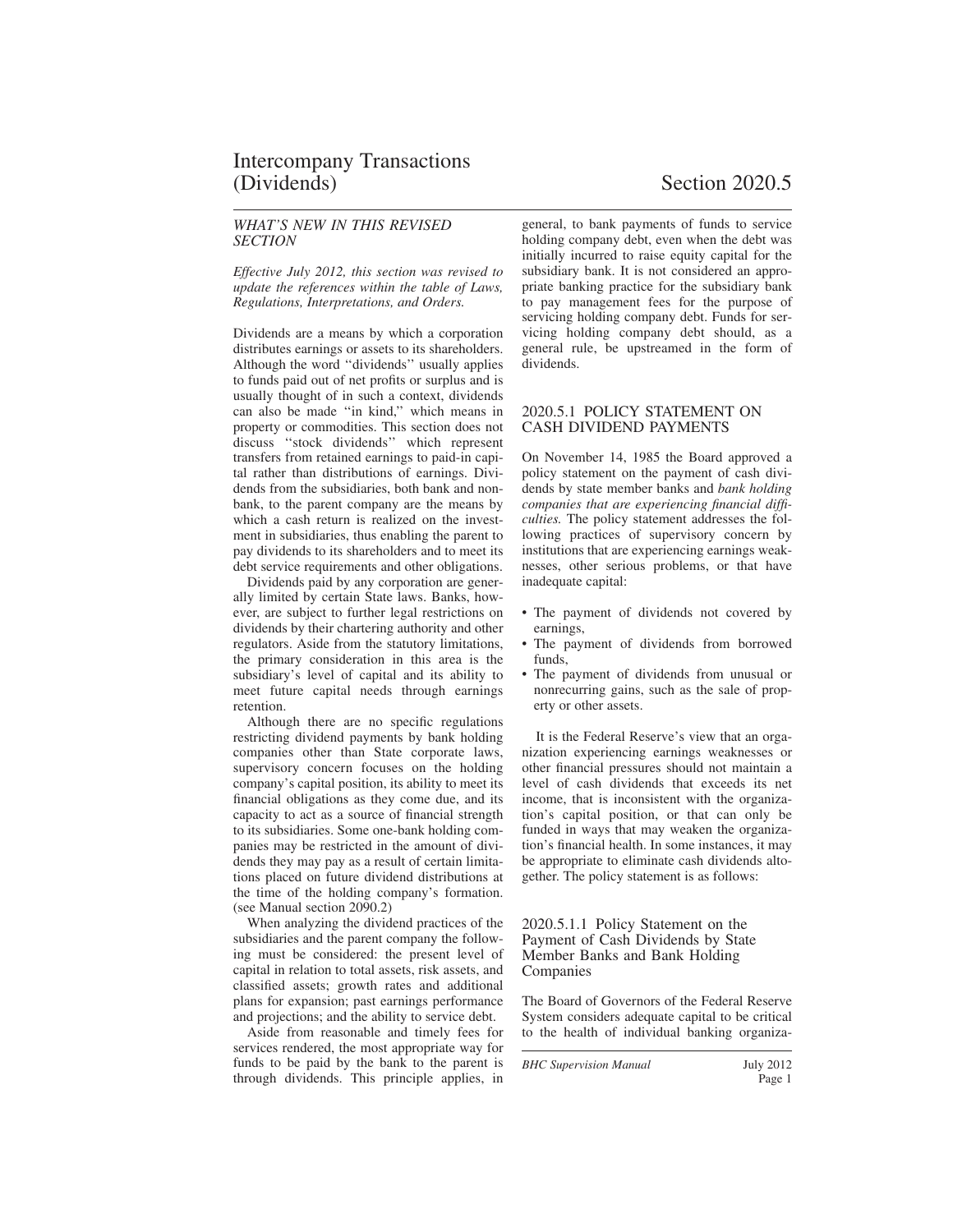tions and to the safety and stability of the banking system. A major determinant of a bank's or bank holding company's capital adequacy is the strength of its earnings and the extent to which its earnings are retained and added to capital or paid out to shareholders in the form of cash dividends.

Normally, during profitable periods, dividends represent an appropriate return of a portion of a banking organization's net earnings to its shareholders. However, the payment of cash dividends that are not fully covered by earnings, in effect, represents the return of a portion of an organization's capital at a time when circumstances may indicate instead the need to strengthen capital and concentrate financial resources on resolving the organization's problems.

As a matter of prudent banking, therefore, the Board believes that a bank or bank holding company generally should not maintain its existing rate of cash dividends on common stock unless 1) the organization's net income available to common shareholders over the past year has been sufficient to fully fund the dividends *and* 2) the prospective rate of earnings retention appears consistent with the organization's capital needs, asset quality, and overall financial condition. Any banking organization whose cash dividends are inconsistent with either of these criteria should give serious consideration to cutting or eliminating its dividends. Such an action will help to conserve the organization's capital base and assist it in weathering a period of adversity. Once earnings have begun to improve, capital can be strengthened by keeping dividends at a level that allows for an increase in the rate of earnings retention until an adequate capital position has been restored.

The Board also believes it is inappropriate for a banking organization that is experiencing serious financial problems or that has inadequate capital to borrow in order to pay dividends since this can result in increased leverage at the very time the organization needs to reduce its debt or increase its capital. Similarly, the payment of dividends based solely or largely upon gains resulting from unusual or nonrecurring events, such as the sale of the organization's building or the disposition of other assets, may not be prudent or warranted, especially if the funds derived from such transactions could be better employed to strengthen the organization's financial resources.

A fundamental principle underlying the Federal Reserve's supervision and regulation of bank holding companies is that bank holding companies should serve as a source of managerial and financial strength to their subsidiary banks. The Board believes, therefore, that a bank holding company should not maintain a level of cash dividends to its shareholders that places undue pressure on the capital of bank subsidiaries, or that can be funded only through additional borrowings or other arrangements that may undermine the bank holding company's ability to serve as a source of strength. Thus, for example, if a major subsidiary bank is unable to pay dividends to its parent company—as a consequence of statutory limitations, intervention by the primary supervisor, or noncompliance with regulatory capital requirements—the bank holding company should give serious consideration to reducing or eliminating its dividends in order to conserve its capital base and provide capital assistance to the

subsidiary bank. . . . This statement of principles is not meant to establish new or rigid regulatory standards; rather, it reiterates what for most banks, and businesses in general, constitutes prudent financial practice. Boards of directors should continually review dividend policies in light of their organizations' financial condition and compliance with regulatory capital requirements, and should ensure that such policies are consistent with the principles outlined above. Federal Reserve examiners will be guided by these principles in evaluating dividend policies and in formulating corrective action programs for banking organizations that are experiencing earnings weaknesses, asset quality problems, or that are otherwise subject to unusual financial pressures.

# 2020.5.2 INSPECTION OBJECTIVES

1. To assure compliance with statutes and the Board's November 1985, Policy Statement.

2. To determine reasonableness of dividend payout at both the subsidiary and holding company levels.

Depending on the type of charter and membership in the Federal Reserve, all insured commercial banks are subject to certain legal restrictions on dividends. In the case of nonbank subsidiaries and holding companies, there are no specific federal statutes, other than the policy statements discussed, which apply to dividend payments. State corporate laws would apply.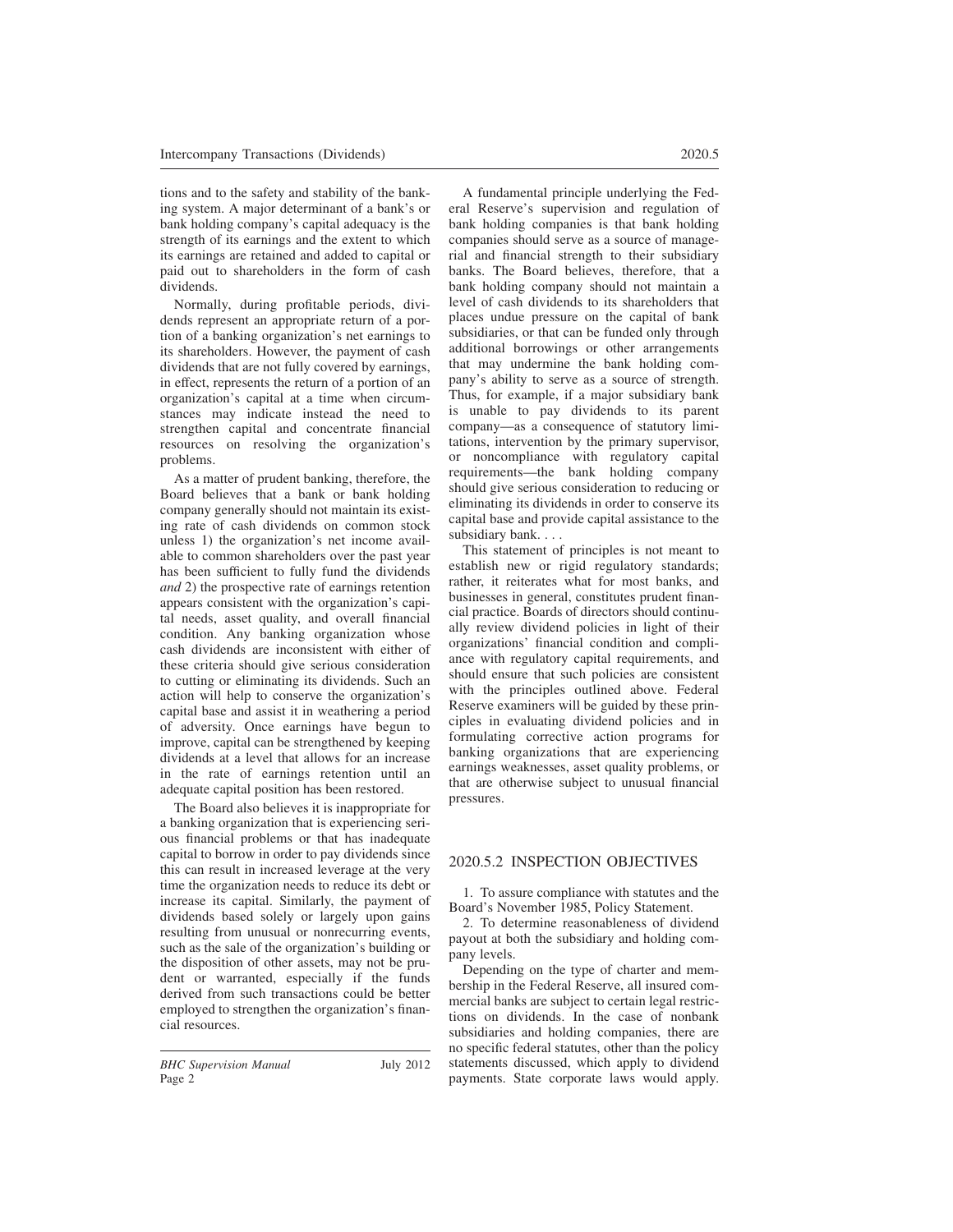One objective of the inspection process is to check for compliance with these laws and to follow-up on any violations.

In some cases dividends which comply with the regulations still may not be in the best interest of the bank. It is the examiner's responsibility to assess the reasonableness of dividend payments in relation to each subsidiary's capital needs. Evaluation of the holding company's dividend policy and payment requires a review at both the parent company and the consolidated levels. On a consolidated basis the holding company's capital level in relation to the quantity and quality of total assets, earnings history and potential, and growth rates are important in the assessment of a reasonable dividend payout. At the parent level, the method of funding dividends should be reviewed. For example, a well capitalized corporation with strong earnings might pay dividends which could be considered unreasonable if the organization were in a strained liquidity position.

# 2020.5.3 INSPECTION PROCEDURES

1. Review dividend payments by subsidiaries and the parent company. Check for compliance with appropriate statutes and the Board's November 14, 1985 policy statement on the Payment of Cash Dividends. Discuss violations with management and comment on the "Examiner's Comments and Matters Requiring Special Attention'' page.

This step will often require a review of net earnings and changes in the capital accounts in the past years, as legal restrictions on dividends often apply to cumulative income for several years rather than just the year the dividend is actually paid. For this reason detailed working papers are important, as these can help to avoid duplications of effort at future inspections. In some situations the regulations provide that dividends may be paid in excess of current year's earnings. If prior approval from the bank's primary regulator is necessary, verify that it has been obtained. Any violations of dividend statutes should be discussed with management and cited in the ''Examiner's Comments and Matters Requiring Special Attention'' page of the inspection report.

2. Analyze dividend payouts of subsidiaries and the parent in terms of capital adequacy, earnings and earnings potential.

Discuss excessive dividend payouts at any level with management and comment on the ''Examiner's Comments and Matters Requiring Special Attention'' page of the inspection report. In assessing the reasonableness of dividend payments by subsidiaries and the holding company, the organization's capital adequacy and future capital needs must be judged with the following in mind: the volume of total assets; asset quality (the percentage of weighted classified assets to gross capital could be used as an indicator of quality); asset mix and liquidity; asset growth rates and projections; and plans for expansion and development of new areas. The subsidiary's or the holding company's ability to augment capital through earnings is also important. If a bank, nonbank or holding company has a consistently strong earnings record and its capital position is healthy, a higher dividend payout may be acceptable than would be otherwise. In analyzing the strength of earnings both quantity and quality must be considered. The actual quality of earnings and earnings potential are related to operating income rather than extraordinary items, significant capital or securities gains, or substantial increases resulting from tax considerations.

3. Review the funding of dividends paid by the holding company. Analyze the parent's cash flow and income statements in accordance with section 4010.0 of this manual. Discuss any inappropriate funding with management and comment on, based on their severity, either on the ''Cash Flow Statement (Parent),'' or the ''Analysis of Financial Factors'' and the ''Examiner's Comments and Matters Requiring Special Attention'' pages.

An analysis of the parent company's cash flow statement supplemented by the income statement will identify the source of cash for dividend payments. The parent company has cash inflow from various sources including: dividends from subsidiaries, income from activities conducted for its own account, interest income on advances to subsidiaries, management and service fees, borrowings, and tax savings resulting from filing a consolidated tax return. Dividends should be internally funded from dividends paid by the subsidiaries, the parent company's earnings from activities for its own account or from interest income on advances to subsidiaries. Should the analysis of the cash flow statement indicate that dividends paid by the parent exceed cash inflow from these sources, further attention to the area is required to determine the actual underlying source of dividend funding. As discussed in the section on management and service fees, these are properly assessed at market value or cost of

*BHC Supervision Manual* July 2012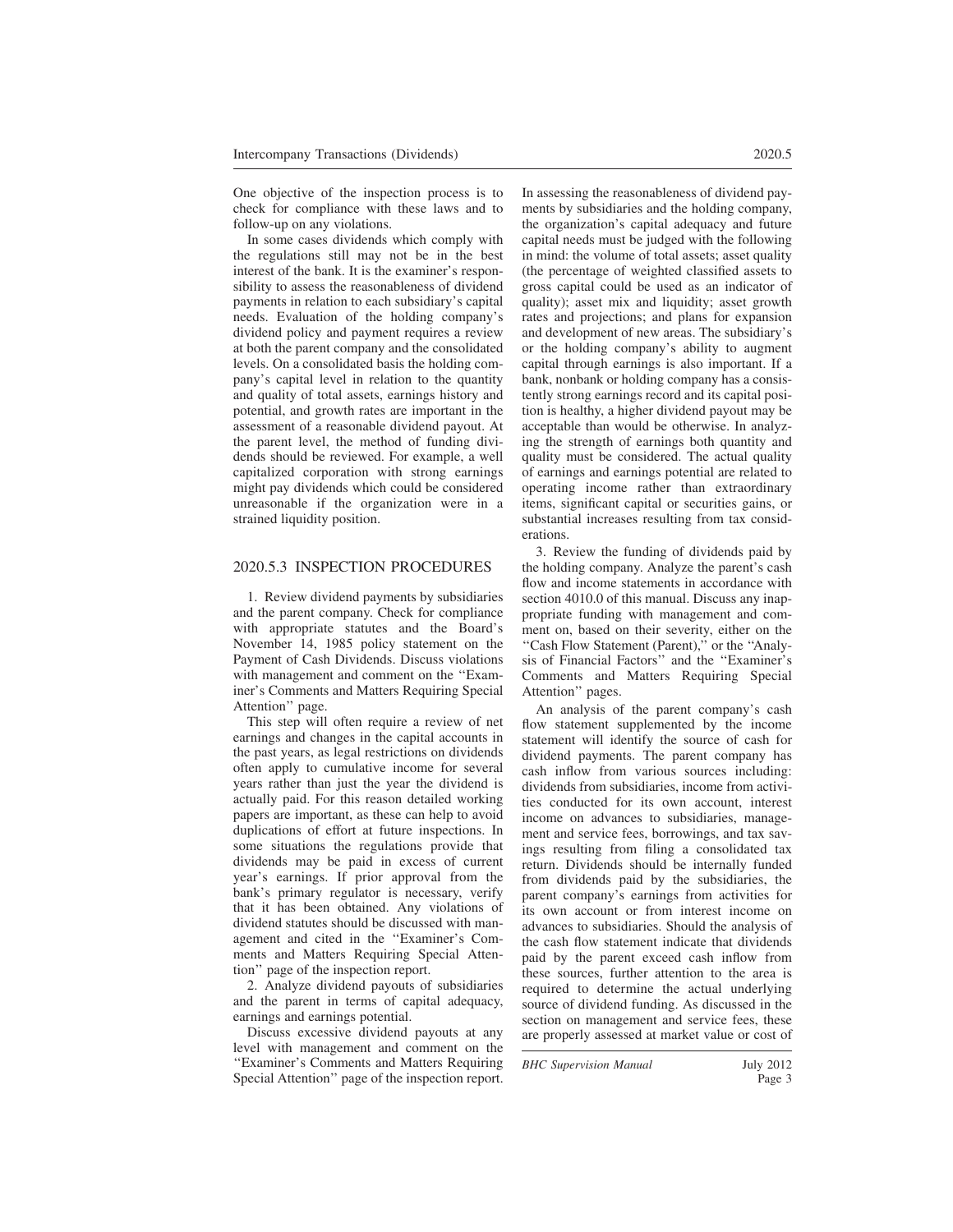services rendered. They are not to be charged simply to divert income from subsidiaries in order to pay dividends. Borrowing to fund dividends is fundamentally an unsound practice.

When dividends paid by the holding company are funded by the bank subsidiary, it is possible to control indirectly the holding company's dividend payout level when it is determined to be detrimental to the bank subsidiary. It is important to remember that the primary responsibility of bank regulators is the promotion of safe and sound banking operations. Other than the mentioned policy statement there are no specific federal laws restricting dividends paid by bank holding companies; however, the System's cease and desist authority over bank holding companies does afford the ability to curb excessive dividend payouts.

Whenever the examiner determines that dividend payments at the subsidiary level or parent level are not reasonable, are not in the best interest of the organization, or are not funded in a proper manner, discussion with management and a close look at its philosophy are essential. Remarks on the matter should appear on the ''Examiner's Comments and Matters Requiring Special Attention'' page of the report.

| Subject                                                                                                                           | Laws <sup>1</sup>         | Regulations <sup>2</sup> | Interpretations <sup>3</sup> | Orders       |
|-----------------------------------------------------------------------------------------------------------------------------------|---------------------------|--------------------------|------------------------------|--------------|
| Dividend limits for national<br>banks                                                                                             | 5199(b)                   |                          |                              |              |
| Dividend limits                                                                                                                   | 5204                      |                          |                              |              |
| Dividend limits for State<br>member banks                                                                                         | Section<br>9, F.R.<br>Act |                          |                              |              |
| Capital limitations and<br>earnings limitations<br>on the payment of<br>dividends by state<br>member banks                        |                           | 208.5                    | $3 - 160$                    |              |
| Board policy statement on<br>assessment of financial<br>factors, one bank holding<br>companies (para. 4<br>dividend restrictions) |                           | 225 appendix C           | $4 - 868$                    | 1980 FRB 320 |
| Board policy statement on<br>dividends for banking<br>organizations having<br>financial difficulties                              |                           |                          | $4 - 877$                    | 1986 FRB 26  |
|                                                                                                                                   |                           |                          |                              |              |

2020.5.4 LAWS, REGULATIONS, INTERPRETATIONS, AND ORDERS

1. 12 U.S.C., unless specifically stated otherwise.

3. Federal Reserve Regulatory Service reference.

2. 12 C.F.R., unless specifically stated otherwise.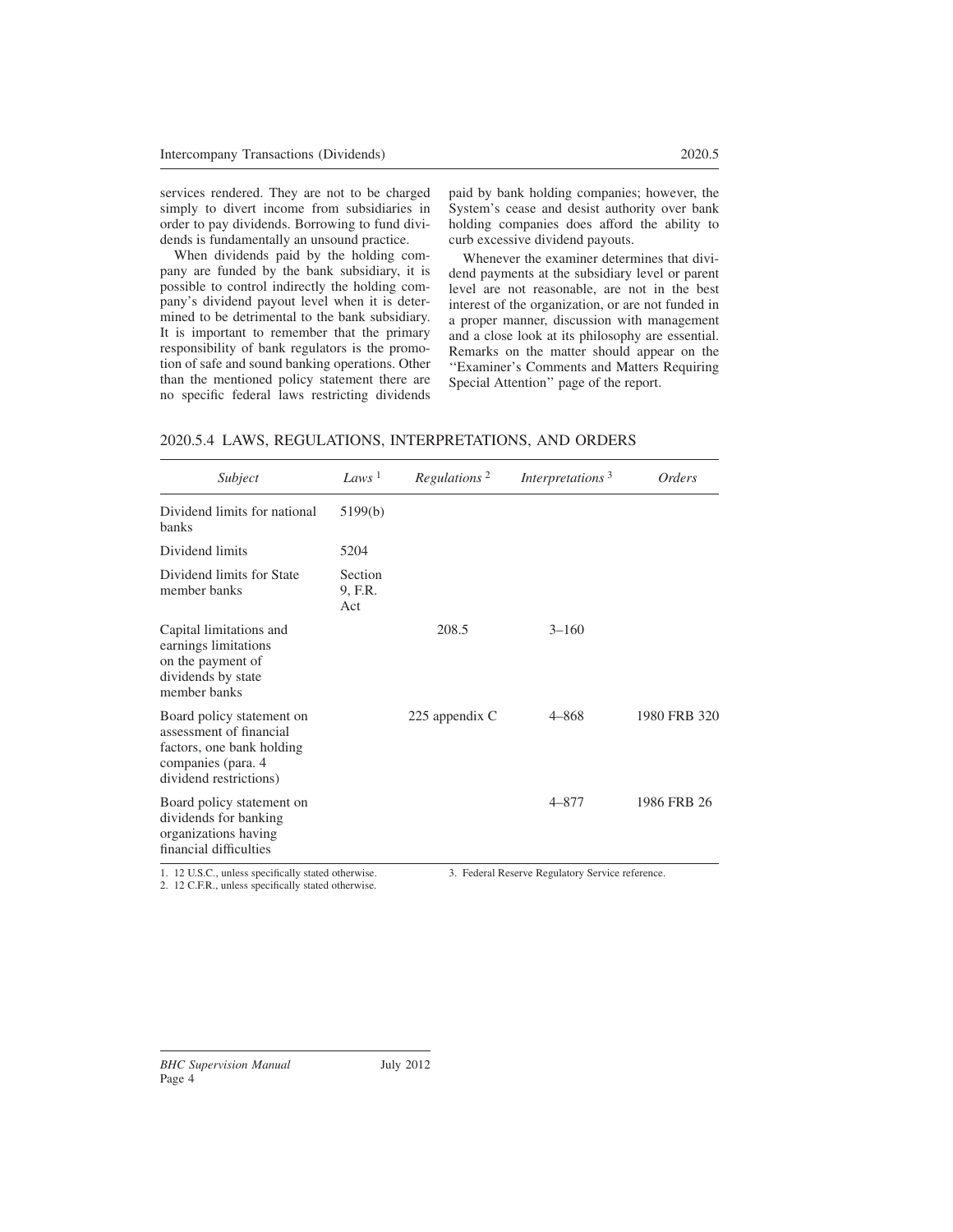A bank holding company is permitted to own nonbank subsidiaries that furnish services to or perform services for its other subsidiaries pursuant to section  $4(a)(2)(A)$ ,  $4(c)(1)(C)$ , or  $4(c)(8)$ of the BHC Act. Many bank holding companies charge fees for providing to their subsidiaries services such as management advice, personnel services, data processing, marketing, supply administration, investment advice, bookkeeping, and trust services. The fees for these services that are assessed against subsidiary banks take many forms and are an area of potential abuse. In addition to direct fees paid to an affiliate, the compensation for providing these services might take the form of salaries or directors' fees paid to the bank holding company's management. A holding company should not, directly or indirectly through other subsidiaries, burden its bank subsidiaries with excessive fees or charge for services unrelated to value received in order to fund its debt service, dividend payments, or support of other subsidiaries.

Examiners should review the fees charged by a holding company's bank and nonbank subsidiaries to any banking subsidiary and judge the reasonableness of those fees by examining the reasonableness of the services provided and the basis for allocating fees. Fees charged nonbank subsidiaries and independent third parties should not be more favorable than fees charged banking subsidiaries. They should be reasonable and justifiable and be based on the fair market value of services provided or, when there is no market established for a particular service, on actual cost plus a reasonable profit. *The market value of similar services is the preferred basis of fee assessment.* When fees are based on cost plus a reasonable profit, there is less incentive for the efficient and effective use of resources, because a profit margin is built in regardless of the costs involved. In many situations, however, the cost method is the only method possible.

Any method of pricing services provided to bank subsidiaries that is based on anything other than value received is inappropriate. The fee mechanism should not be used to divert income from any bank subsidiary to meet the parent's financial needs if those needs are unrelated to the provision of services to that subsidiary. In addition, banks are prohibited from paying management fees\* if it would cause the institution to become undercapitalized (see title I, section 131 of the FDIC Improvement Act of 1991 or section 38 of the FDIC Act).

Any fee for services to a banking subsidiary should be supported by evidence that the parent or other affiliate provided the service. Services provided by bank holding companies should serve the needs of the subsidiary bank; charges for services that appear to duplicate existing subsidiary-bank functions should be supported by a detailed explanation of the net benefit derived by the subsidiary bank and by an analysis of the reasonableness of the fee.

When it is impractical to allocate expenses on a direct-charge basis, bank holding companies frequently allocate overhead expenses to subsidiaries. Although this practice can be considered acceptable with regard to nonbanking subsidiaries, allocating all bank holding company expenses to bank subsidiaries is not permitted. The parent company should bear a portion of the costs connected with, for example, the holding company's investor/shareholder relations, regulatory reporting requirements, acquisitions, formations, applications, board of directors, and strategic planning. Bank holding companies are, however, expected to support their subsidiary banks, and expenses incurred to serve the needs of the subsidiary banks, such as expenses incurred in raising capital for subsidiary banks, can appropriately be allocated to those subsidiary banks that benefit from the services provided, in proportion to the benefit received from the service.

All fees for services rendered should be supported by written agreements that describe the service, the fees to be charged, and the method of allocating the fees among the subsidiaries. The absence of such contracts between the subsidiaries of the holding company is considered inappropriate and an unsafe and unsound banking practice. Supervisory action should be taken, in a manner consistent with the financial condition of the holding company and the subsidiary bank, to eliminate the improper practices. The practices should be criticized in the inspection report and actions taken to see that the situation is satisfactorily resolved. If the practices are having a serious impact on the bank, or if they might reasonably be expected to have a severe impact given the bank's financial condition, formal administrative action should be considered in order to require the holding company to terminate the practices and make restitution to the subsidiary bank.

<sup>\* &#</sup>x27;'Management fees'' does not include fees for such services as electronic data processing or auditing.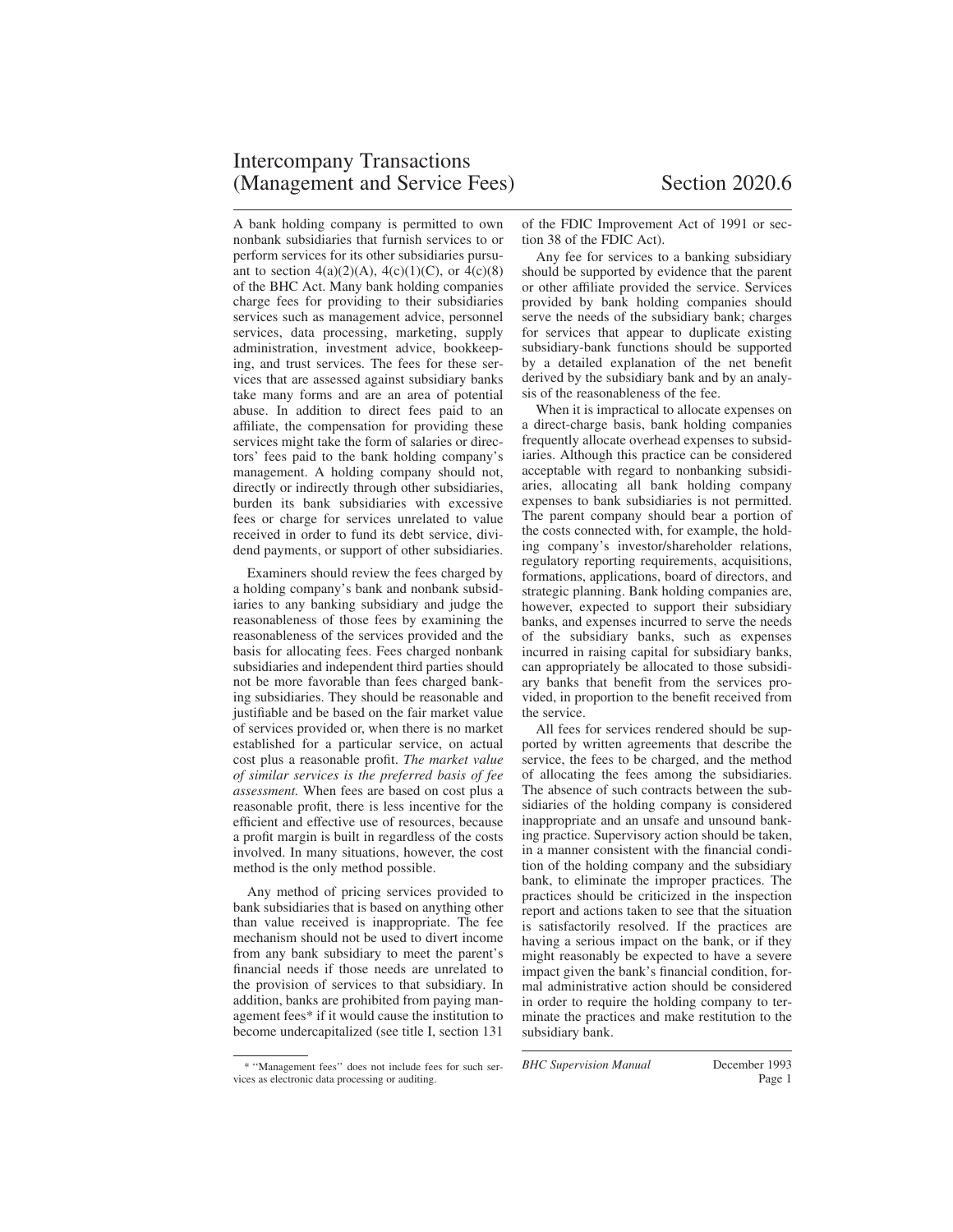A bank's prepayment of service fees to the parent company and payment of expenses incurred primarily in conjunction with holding company activities unconnected with the bank also are cause for supervisory concern. In general, prepayment for services is inappropriate unless the bank holding company can demonstrate that prepayment is standard industry practice for nonbanking companies acquiring the same service. Prepayment of sums for services that are not to be provided in the immediate future (for example, prepayment of an entire year's fees for services to be rendered throughout the year) can have an adverse impact on the bank and is therefore inappropriate. These practices should be addressed by requiring timely and reasonable payments for services and reimbursement to the banks for what are essentially holding company expenses. If bank expenses are incurred substantially in support of a holding company activity, the bank should be reimbursed for that portion of its cash outlay that benefits the holding company. Reimbursement is necessary to ensure that bank resources are not diverted to a holding company affiliate with little or no benefit to the bank.

Aside from reasonable and timely fees for services rendered, the most appropriate way, from a supervisory standpoint, for funds to be paid to the parent company is through dividends. This principle applies, in general, to bank payment of funds to service holding company debt, even when the debt was initially incurred to raise equity capital for the subsidiary bank. It is an inappropriate banking practice for the subsidiary bank to pay management fees for the purpose of servicing holding company debt. Funds for servicing holding company debt should, as a general rule, be upstreamed in the form of dividends.

#### 2020.6.1 TRANSACTIONS SUBJECT TO FEDERAL RESERVE ACT SECTION 23B

Section 23B of the FRA applies to any covered transaction with an ''affiliate,'' as that term is defined in section 23A of the FRA. Section 23B also applies to a number of transactions that are not covered by section 23A, for example, transactions that involve the payment of money or the furnishing of services to an affiliate under contract, lease, or otherwise, or transactions in which an affiliate acts as an agent or a broker or receives a fee for its services. Although transactions between sister banks and banks that are part of a chain banking organization are exempt from section 23B, section 23A requires that covered transactions between a bank and an affiliate be conducted at arm's length. See section 2020.1.2 for other transactions that are covered by section 23B and the requirements that pertain to all such transactions. For examples of transactions that could violate section 23B, see section 3700.10, dealing with an application to provide armored car services through a bank holding company's nonbank subsidiary.

# 2020.6.2 INSPECTION OBJECTIVES

1. To determine whether the holding company and its subsidiaries charge fees to bank subsidiaries based on value received and fair market value.

2. To determine whether the subsidiaries are actually receiving these services.

3. To determine that the timing of fee payments is appropriate.

4. To determine whether there is an agreement between the entities relating to specific services and fees charged.

5. To determine if any fees result in an unsafe or unsound condition in any subsidiary bank.

Once the management policy underlying the fee structure is clearly understood, it is important for the examiner to determine that practice is consistent with policy. For example, if management indicates that fees charged are based on the fair market value of services received but the fee structure is actually geared to the bank subsidiary's asset size, an inconsistency exists. Assuming either that all of the bank subsidiaries have access to the same or similar markets for the services being provided by the bank holding company or that cost is used consistently to determine pricing, the established pricing structure should be used for all subsidiaries. Deviations from established policy intended to channel a greater proportion of income from financially sound banks to financially weak ones should be noted.

When it has been established that the fee structure is reasonable and is consistently followed, a final question remains. Are the bank subsidiaries actually receiving the services for which they are charged? This may be difficult to ascertain in many cases, but serious efforts must be made.

It is important that the basic business principles of an arm's-length transaction be applied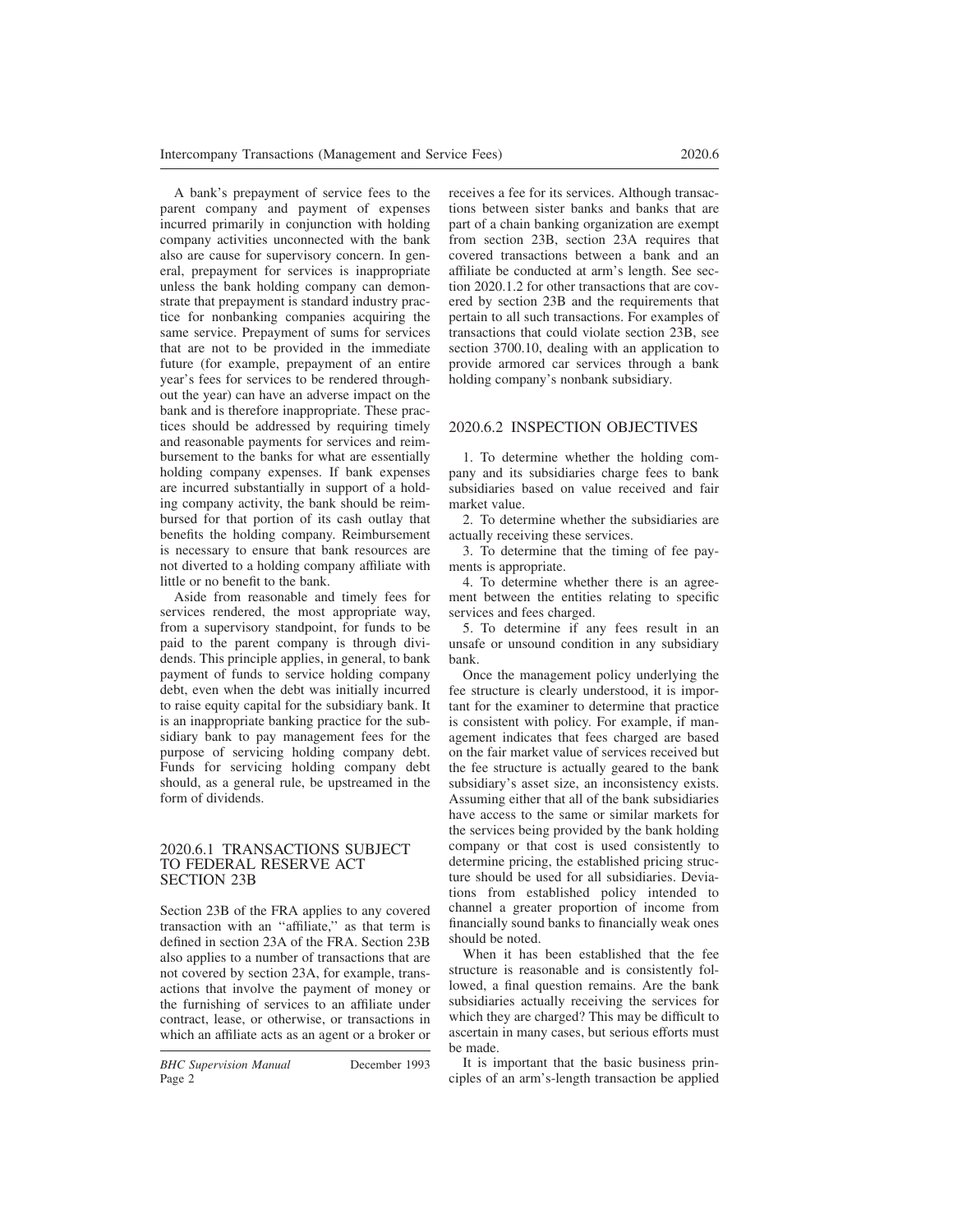to all transactions between banks and their affiliates. This approach provides protection for all the interests involved. In addition, payment should be made within a reasonable time of the rendering of the services. It is inequitable for the bank subsidiary to pay fees far in advance in order to suit the parent's cash needs. A clearly understood agreement between the holding company and its bank subsidiaries detailing the duties and responsibilities of each party and the method to be used for fee assessment is also important to the servicing arrangement.

## 2020.6.3 INSPECTION PROCEDURES

1. Review and analyze the policy regarding management and other services provided to bank subsidiaries and the method of assessing  $f_{\rho\rho\alpha}$ 

2. Determine the basis for valuation.

3. Review the actual pricing structure as it is applied.

4. Verify the following:

a. Fees are charged in accordance with pricing structure.

b. Pricing structure is consistently applied for all bank subsidiaries.

c. Bank subsidiaries are actually receiving services for which they are assessed. Determine whether fee payments have caused the institution to become undercapitalized.

d. Payments are made in a timely manner.

5. Review examination reports on bank subsidiaries for comments on fee assessment.

6. Analyze the parent company's cash flow and income statements for intercompany fees.

7. Review recordkeeping.

A review of management's written or stated policy regarding services provided subsidiaries and fee assessment is a logical starting point for the analysis of this area. The policy should be discussed with the holding company's officers to ensure that the examiner has a clear understanding of the purpose and basic underlying philosophy. Any policy that calls for fee assessment based on standards other than fair market value or the cost of providing the services requires discussion with management and comment on page 1 of the report.

The determination of fair market value or cost of providing services is the responsibility of the holding company. The examiner should review the market or cost information used to justify the pricing of services and be satisfied that the data presented actually supports the fee structure. Request a copy of the pricing schedule as it is applied, and determine that it is actually based on the valuation of the services received and consistent with stated policy. Any variations from the basic structure among the bank subsidiaries would also require support from the market or cost data furnished.

Once the holding company's policy, valuation data, and pricing structure are analyzed, they should be verified. Check the service at the bank-subsidiary level. The verification process can be modified as deemed appropriate by the examiner.

Note the timing of payment for services. Fees for services should be billed and paid as they are received, just as they would be with an unaffiliated servicer. Prepayments are inappropriate in most cases.

Written service agreements should be in effect specifically detailing the types and extent of services being rendered and the method of pricing. Any significant exceptions found during the verification process merit follow-up and comments in the report.

Thus far, these inspection procedures for management and service fees have emphasized a review of management's stated intent and the actual fees charged on the individual banksubsidiary level and have been somewhat oriented toward micro-level analysis. An overall view of the parent company's cash flow and income statements can also provide certain indicators of appropriateness of fees. The parent company should be servicing its debt and paying dividends from sources other than management fees and service fees collected from bank subsidiaries. If the ratio of management and service fees to parent-company salaries and other expenses significantly exceeds 100 percent, the holding company could be charging fees that are unrelated to the value of the service. This situation would call for further investigation.

*BHC Supervision Manual* December 1993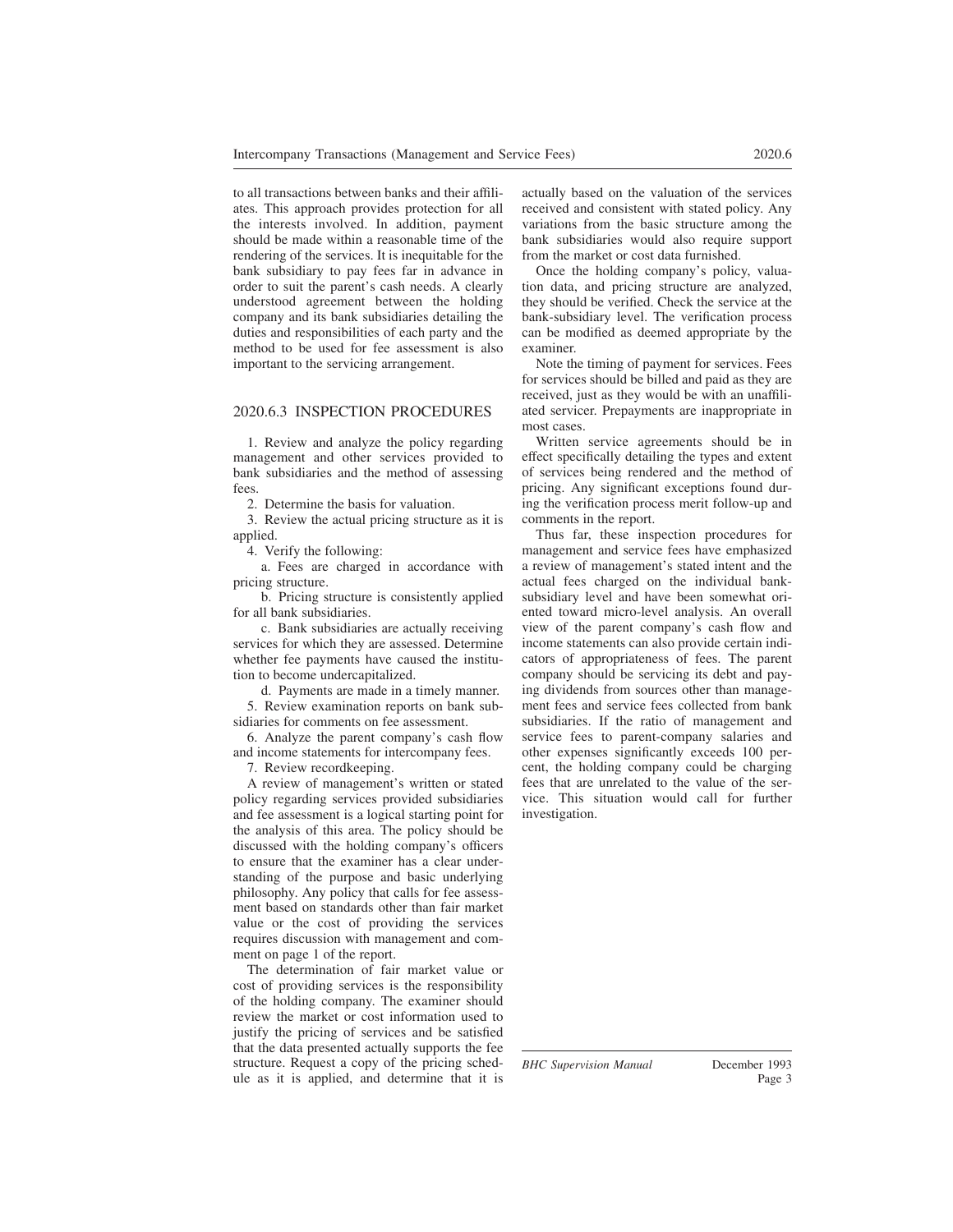# 2020.6.4 LAWS, REGULATIONS, INTERPRETATIONS, AND ORDERS

| Subject                                                                                                                                                                                                                                                                                     | Laws $1$ | Regulations <sup>2</sup> | Interpretations <sup>3</sup>                                                      | <b>Orders</b> |
|---------------------------------------------------------------------------------------------------------------------------------------------------------------------------------------------------------------------------------------------------------------------------------------------|----------|--------------------------|-----------------------------------------------------------------------------------|---------------|
| Statement of practice and<br>procedure in reference to<br>unsound banking<br>practices; diversion-of-bank-<br>income practices (SR-79-533,<br>March 19, 1979)                                                                                                                               |          |                          | $4 - 876$                                                                         |               |
| Potential violations of<br>section 23B of the<br>Federal Reserve Act:                                                                                                                                                                                                                       |          |                          |                                                                                   | 1993 FRB 352  |
| 1. Proposal by a bank holding<br>company to provide armored<br>car services to its banking<br>subsidiary through a de novo<br>nonbank subsidiary. The cost<br>of the service would be more<br>than the cost of armored car<br>services currently received<br>from an unaffiliated provider. |          |                          |                                                                                   |               |
| 2. Proposal whereby the bank<br>holding company's de novo<br>nonbanking subsidiary would<br>pay a flat fee based on a<br>percentage of its direct<br>operating expenses to cover<br>all the back-office services<br>provided by the holding<br>company's banking subsidiary.                |          |                          |                                                                                   |               |
| $12 \text{ H.S.}$ $\alpha$ unless specifically stated athouvies                                                                                                                                                                                                                             |          |                          | $2.$ $E_2$ does $D_2$ and $D_3$ and $D_4$ and $D_5$ and $D_5$ and $D_6$ and $D_7$ |               |

1. 12 U.S.C., unless specifically stated otherwise. 2. 12 C.F.R., unless specifically stated otherwise.

3. *Federal Reserve Regulatory Service* reference.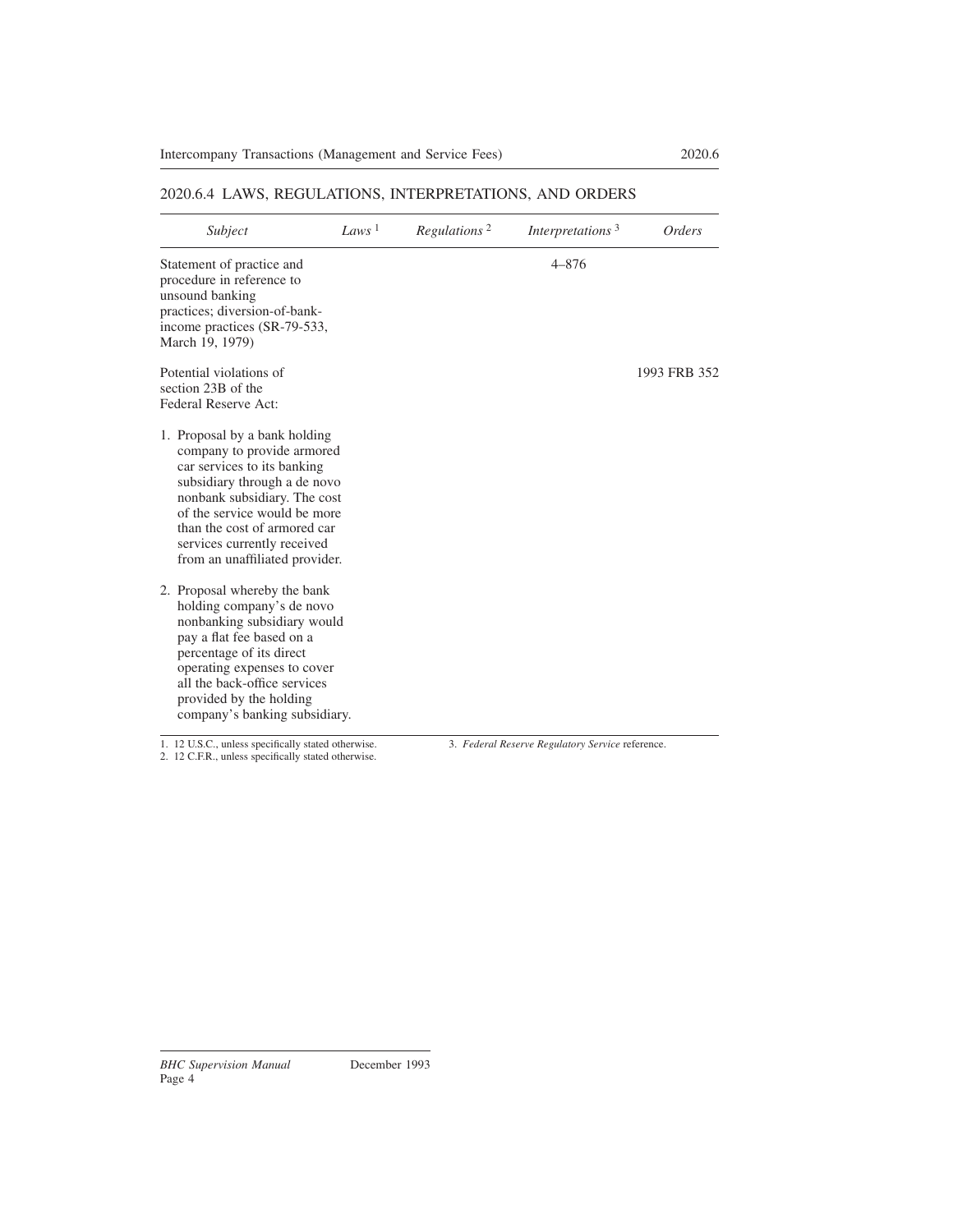# Intercompany Transactions (Transfer of Low-Quality Assets) Section 2020.7

The transfer of low-quality assets to an insured depository institution can be reason for supervisory concern. Such transfers may be made to avoid detection and classification during regulatory examinations, and may be accomplished through participations, purchases/sales, and asset swaps with other affiliated or nonaffiliated entities. The donation of an asset with liabilities also is treated as a purchase of assets. An insured depository institution may not purchase a low-quality asset from an affiliate unless, pursuant to an independent credit evaluation, the member bank had committed itself to purchase the asset before the time the asset was acquired by the affiliate. Examiners should be alert to situations where an institution's intention appears to be the concealment of low-quality assets for the purpose of avoiding examination scrutiny and possible classification.

During holding company inspections, examiners should identify situations where lowquality assets have been transferred between the holding company and its subsidiaries and a subsidiary-insured depository institution. Lowquality assets are defined in the Federal Reserve Board's Regulation W (12 CFR 223.3(v)). In general, low-quality assets include assets that are classified or specially mentioned, or if subjected to review would most likely be classified or specially mentioned, including assets classified based on the institution's internal rating system. Low-quality assets also include past due loans, nonaccrual loans, loans on which the terms have been renegotiated because of a borrower's poor financial condition, and any other asset acquired through foreclosure, repossession, or otherwise in satisfaction of a debt previously contracted, if the asset has not yet been reviewed in an examination or inspection. Other assets of questionable quality would include noninvestment grade securities and other real estate owned (OREO). The transfer of assets to avoid supervisory review is a highly improper and unsound banking practice and may be a violation of section 23A of the Federal Reserve Act and the Federal Reserve Board's Regulation W that should be addressed through formal supervisory enforcement action, if necessary.

Any situations involving the transfer of lowquality assets to an insured depository institution should be brought to the attention of Reserve Bank supervisory personnel who, in turn, should notify the local office of the primary federal supervisor(s) of the other depository institution(s) involved in the transaction. For example, Reserve Banks should notify the primary federal supervisor of any depository institution to whom a state member bank or holding company is transferring or has transferred low-quality assets. Reserve Banks also should notify the primary regulator of any depository institution from which a state member bank or holding company is acquiring or has acquired low-quality loans. This procedure applies to transfers involving savings and loan associations and savings banks, as well as commercial banking organizations.

Legitimate transfers of assets should be properly recorded on the books of the acquiring institution at fair market value. If the transfer was with the parent holding company or a nonbank affiliate, determine that the transaction also should be properly recorded on the books of the affiliate.

#### 2020.7.1 INSPECTION OBJECTIVES

1. To ensure that loan transfers involving state member banks, bank holding companies, savings and loan holding companies, and nonbank affiliates are carefully evaluated to determine if they were carried out to avoid classification, and to determine the effect of the transfer on the condition of the institution and to ascertain whether the transfer was consistent with the requirements of section 23A. Under section 23A of the Federal Reserve Act, an asset purchase is a "covered transaction." All "covered transactions" by a bank with a single affiliate and with all affiliates combined may not exceed 10 percent and 20 percent, respectively, of a bank's capital and surplus.

2. To ensure that the primary supervisor of the other financial institution involved in the transfer of low-quality assets is notified.

#### 2020.7.2 INSPECTION PROCEDURES

1. Determine whether assets were transferred prior to the date of examination to avoid possible criticism during the examination.

2. Determine whether any of the loans transferred were nonperforming at the time of transfer, classified at the previous examination, or for any other reason were considered to be lowquality assets.

*BHC Supervision Manual* February 2019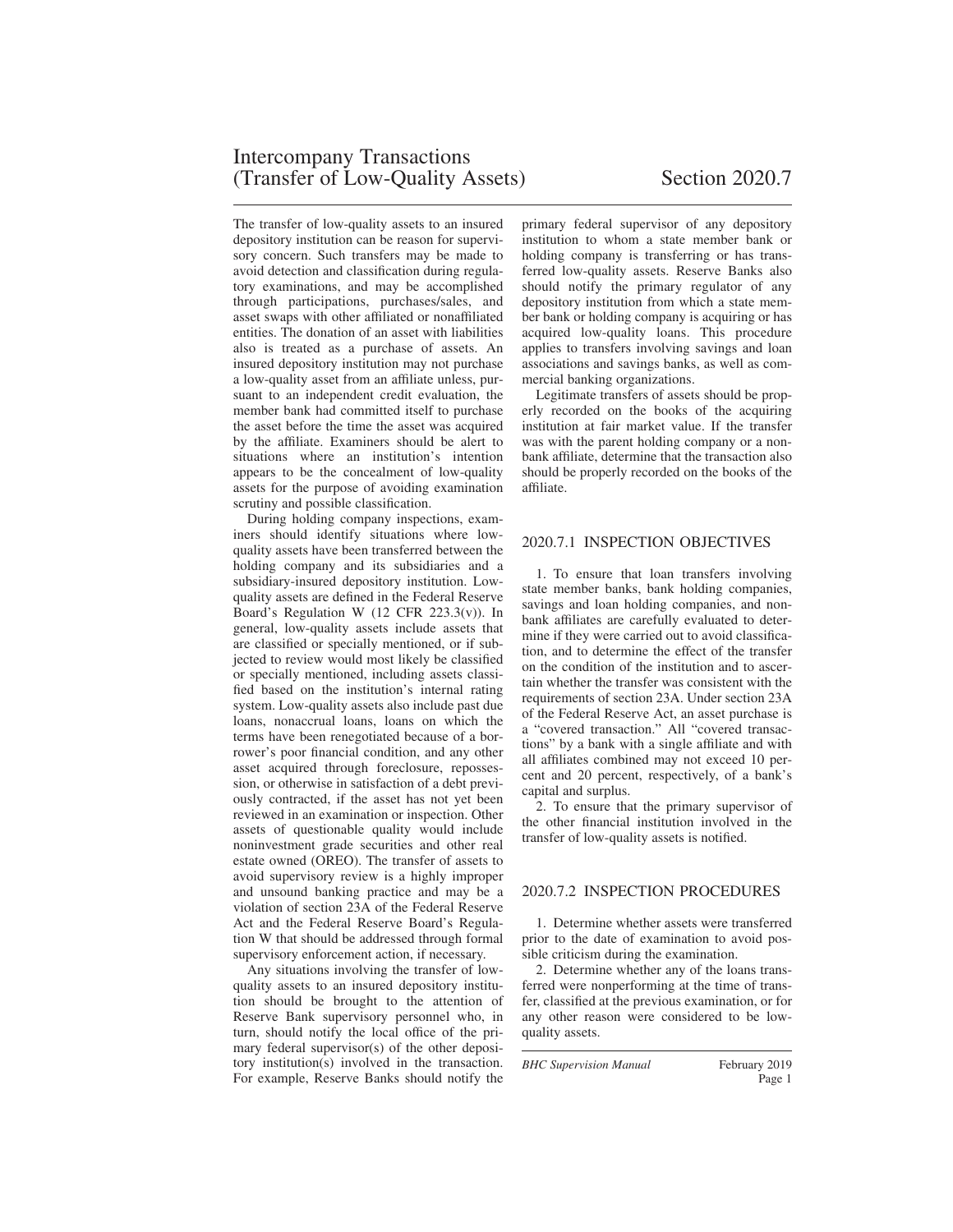3. Review the institution's policies and procedures to determine whether assets or participations purchased are given an independent, complete and adequate credit evaluation. If a bank is a holding company subsidiary or a member of a chain banking organization, review asset purchases or participations from affiliates or other known members of the organization to determine if the asset purchases are given an armslength and independent credit evaluation by the purchasing bank.

4. Determine whether any purchases of assets from an affiliate comply with section 23A, which generally prohibits purchases of lowquality assets from an affiliate and limits asset purchases and all other "covered transactions" by a bank from a single affiliate and all affiliates combined to 10 percent and 20 percent, respectively, of a bank's capital and surplus.

5. Determine whether any assets purchased are properly reflected at fair market value (while fair market value may be difficult to determine, it should at a minimum reflect both the rate of return being earned on such assets and an appropriate risk premium). Determine that appropriate write-offs are taken on any assets sold at less than book value.

6. Determine whether transactions involving transfers of low-quality assets to the parent holding company or a nonbank affiliate are properly reflected at fair value on the books of both the bank and the holding company affiliate.

7. If low-quality assets were transferred to or from another financial institution for which the Federal Reserve is not the primary supervisor, prepare a memorandum to be submitted to the Reserve Bank supervisory personnel. The Reserve Bank will then inform the local office of the primary federal supervisor of the other institution involved in the transfer. The memorandum should include the following information, as applicable:

- Name of originating and receiving institutions.
- Type of assets involved and type of transfer (i.e., participation, purchase/sale, swap).
- Date(s) of transfer.
- Total number and dollar amount of assets transferred.
- Status of the assets when transferred (e.g., nonperforming, classified)
- Any other information that would be helpful to the other supervisor.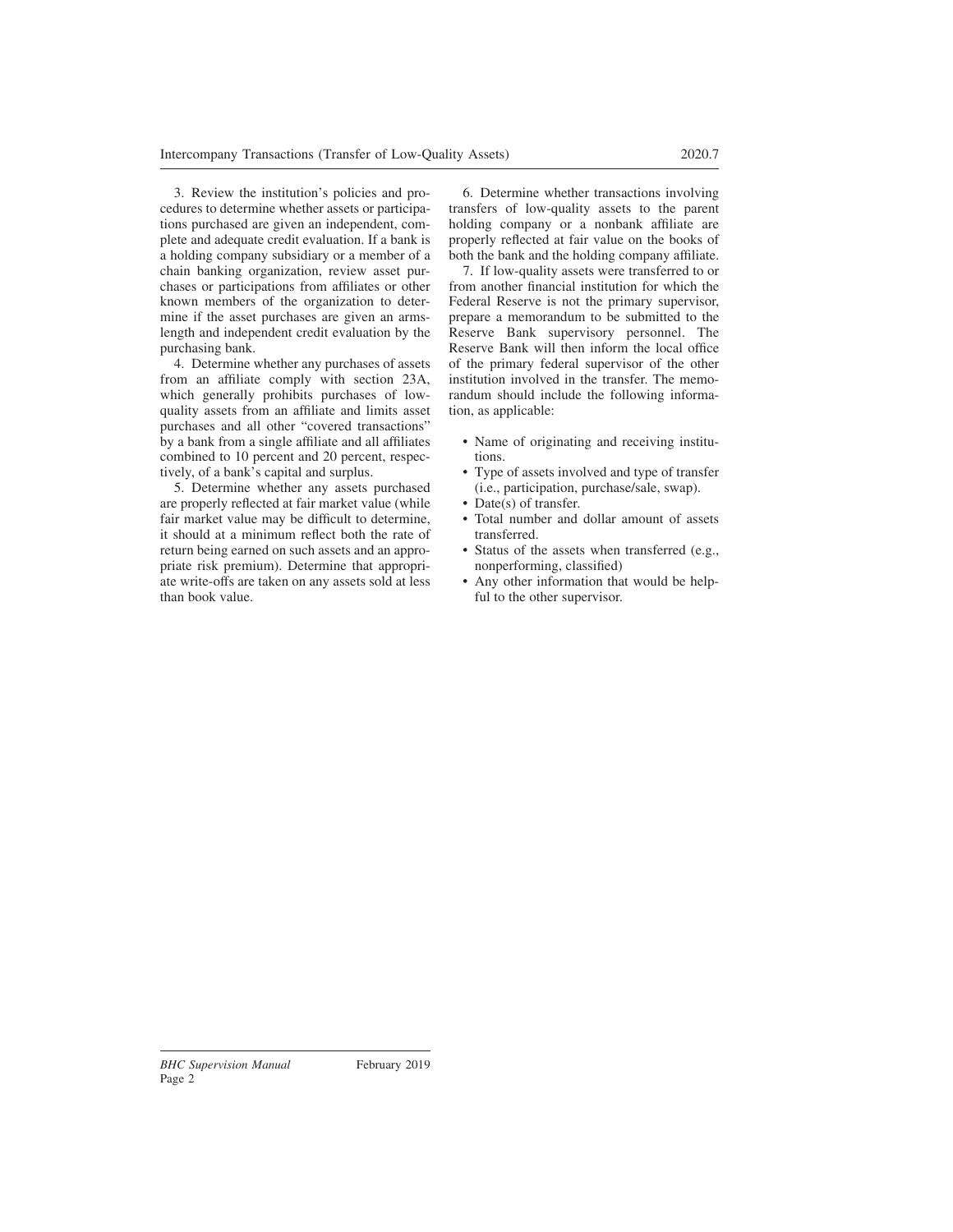# Intercompany Transactions (Split-Dollar Life Insurance) Section 2020.9

Split-dollar life insurance is a type of life insurance in which the purchaser of the policy pays at least part of the insurance premiums and is entitled to only a portion of the cash surrender value, or death benefit, or both. See SR-93-37 and its attachments for further discussion of the Federal Reserve's position on such arrangements between bank holding companies and their subsidiary banks.

# 2020.9.1 SPLIT-DOLLAR LIFE INSURANCE POLICY ARRANGEMENTS

Certain split-dollar life insurance policy arrangements involving banks and their parent bank holding companies raise legal and safetyand-soundness concerns. These arrangements fall into two general categories: (1) those in which the subsidiary bank owns the policy, pays all or substantially all of the premiums and is reimbursed for the premium payments (if at all) at some time in the future (endorsement plans) and (2) those in which the parent holding company owns the policy, and pays the premium, but uses the insurance policy as collateral for loans from its subsidiary bank (collateral assignment plans).

## 2020.9.1.1 Split-Dollar Life Insurance Endorsement Plan

Under an endorsement plan, the subsidiary bank purchases a policy in which its parent bank holding company or an officer, director, or principal shareholder thereof is the primary beneficiary, rather than the bank or one of its officers or directors. In this instance, the subsidiary bank receives only a limited portion of the death benefit—usually an amount equal to its premium payments plus interest. The primary beneficiary—the holding company or one of its officers, directors, or principal shareholders receives a majority of the insurance proceeds but pays little or nothing for the benefit. Many of the policies in this category are singlepremium universal life policies, whereby the subsidiary bank pays one large lump sum premium payment for the policy. Generally, a subsidiary bank involved in an endorsement plan records the cash surrender value of the policy as an asset on its books; the bank holding company does not record anything at the parent-only level.

A variation of the endorsement plan is an arrangement in which the bank pays an annual premium towards the policy and the parent holding company reimburses the bank for a nominal amount of the annual premium payments. These amounts are substantially lower than the premium payments made by the subsidiary bank and therefore do not accurately reflect the economic benefit derived by the holding company as primary beneficiary of the insurance policy.

# 2020.9.1.2 Split-Dollar Life Insurance Collateral Assignment Plan

Under a collateral assignment plan, the parent bank holding company owns the policy and pays the entire premium. The subsidiary bank makes annual loans to the bank holding company in an amount equal to the annual increase in the cash surrender value of the policy (or, in some cases, in amounts equal to premiums paid) with the policy itself serving as collateral for the loan. The loans are repayable at either the termination of employment or the death of the insured employee, and will be paid using the death benefits available from the policy.

## 2020.9.2 COMPLIANCE WITH APPLICABLE LAWS

#### 2020.9.2.1 Compliance with Sections 23A and 23B of the FRA

Both of the aforementioned types of split-dollar life insurance policy arrangements may be inappropriate if they are inconsistent with sections 23A or 23B of the Federal Reserve Act (FRA). Section 23A places quantitative restrictions and other requirements on certain transactions, including loans, between banks and their affiliates. The statute also requires that loans between banks and their affiliates be secured with collateral having a specified market value that depends on the type of collateral used to secure the loan. Under an endorsement plan, where the subsidiary bank pays all or substantially all of the insurance premiums, an unsecured extension of credit from the subsidiary bank to its parent holding company generally results because the subsidiary bank has paid the bank holding company's portion of the premium, and the bank

*BHC Supervision Manual* December 1993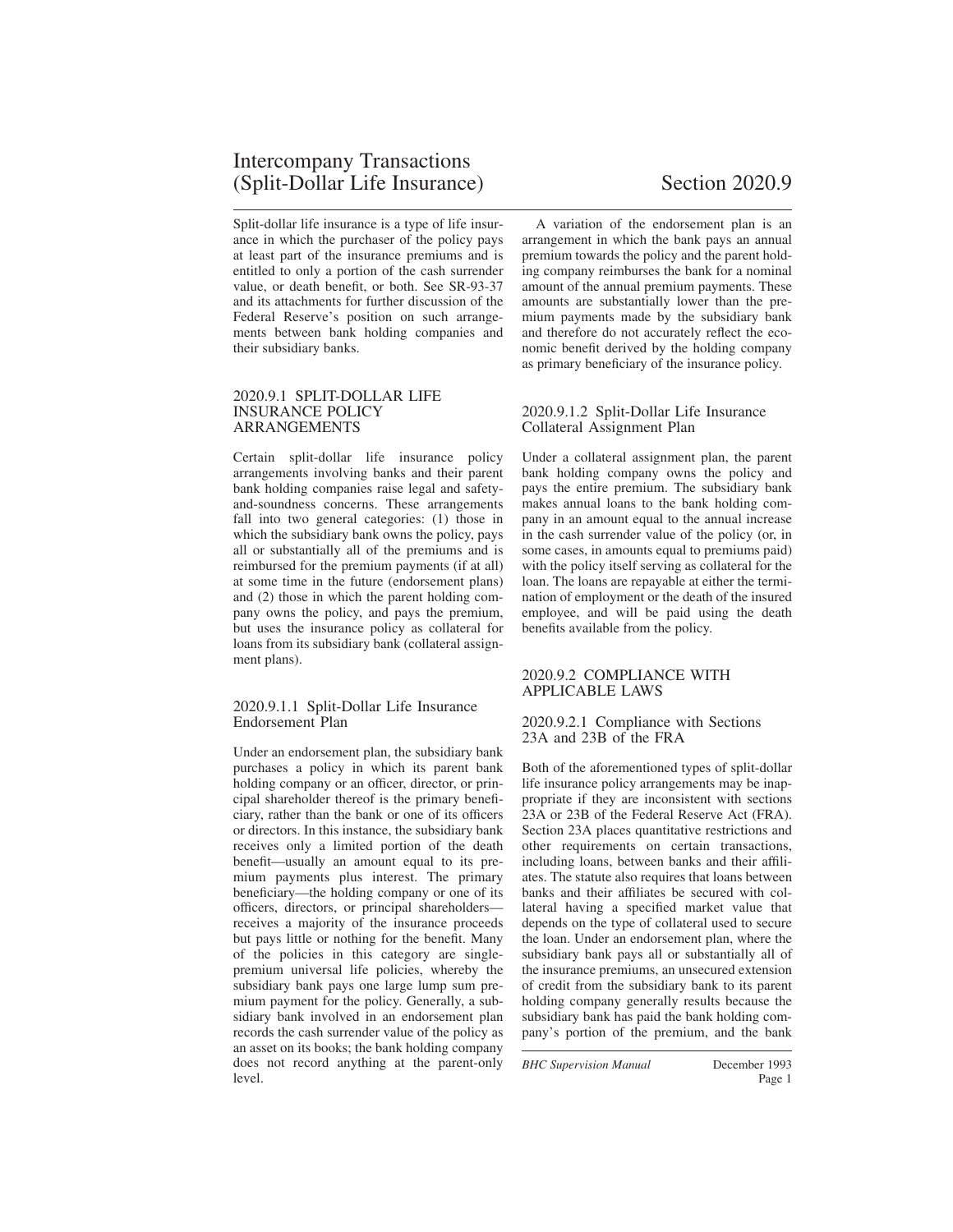will not be reimbursed fully for its payment until sometime in the future.

Under a collateral assignment plan, if the insurance policy held by the parent bank holding company serves as collateral to secure a loan from its subsidiary bank, the loan may be a violation of section 23A unless it meets the quantitative requirements of section 23A and the cash surrender value of the insurance policy used as security is equal to 130 percent of the amount of the loan. Thus, a bank loan to the parent bank holding company that equals the cash surrender value of the insurance policy that is serving as collateral would not be adequately secured under section 23A, unless additional collateral was provided.

Both categories of split-dollar life insurance policy arrangements may also lead to violations of section 23B of the Federal Reserve Act, which requires that certain transactions involving a bank and its affiliates be on terms and under circumstances substantially the same or at least as favorable to the bank as those prevailing at the time for comparable transactions with or involving nonaffiliated companies. Because the bank holding company is the beneficiary of the life insurance policy, it is a participant in a transaction between a bank and a third party; therefore, the split-dollar life insurance transaction must meet the standards of section 23B.<sup>1</sup> In order to conform to the statutory restrictions of section 23B, the return to the bank from ownership of the policy should be commensurate with the size and nature of its financial commitment. In most split-dollar insurance arrangements, the bank makes an investment in the policy not for the purpose of insuring itself against risk but for the purpose of obtaining insurance for its holding company. The only return that the bank will get from its participation in ownership of the policy is the return of its initial investment and possibly some interest. However, the insurance company deducts the cost of maintaining the insurance coverage from interest that would otherwise be credited to the equity in the policy. These costs include policy loads, surrender charges, and mortality costs. The holding company should fully reimburse the bank for all of these charges. Examiners should carefully evaluate these arrangements because, in many cases, the reimbursement the

bank receives from the holding company is based on an implied value of the insurance coverage received by the holding company that is less than the assessments made to the policy equity.

In the process of evaluating split-dollar insurance arrangements, examiners should keep in mind the fact that the advances made by a bank to purchase the insurance are the equivalent of a loan to the holding company. Therefore, to comply with section 23B, the terms of the loan, such as its duration and interest rate, must be on market terms.

#### 2020.9.2.2 Investment Authority Under the National Bank Act

Participation by bank holding companies and their state-chartered and national bank subsidiaries in split-dollar life insurance policy arrangements may also raise concerns whether the policies are permissible bank investments under section 24(7) of the National Bank Act. The Office of the Comptroller of the Currency's interpretation of this provision of the National Bank Act (OCC Banking Circular 249, May 9, 1991).<sup>2</sup> In addition, under section 24 to the Federal Deposit Insurance Act, a state-chartered bank generally may not, without the FDIC's permission, engage in any activity that is impermissible for a national bank<sup>3</sup>

#### 2020.9.3 SAFETY-AND-SOUNDNESS **CONCERNS**

The purchase of a split-dollar life insurance policy may also constitute an unsafe and unsound banking practice involving the diversion of bank income or assets. If a subsidiary bank pays the entire insurance premium but is not the beneficiary, it provides an economic benefit to its parent holding company or other beneficiary for which it is not being adequately reimbursed or compensated. In this instance, the bank loses the opportunity to use its assets productively. Generally, the bank pays the premium in return for the insurance company's payment of the entire proceeds. When the bank receives less than the entire proceeds, it has, in effect,

<sup>1.</sup> The Federal Deposit Insurance Corporation has taken the same position in a published interpretive letter, FDIC 92-40, dated June 18, 1992.

<sup>2.</sup> National banks may not purchase life insurance as an investment. See OCC Banking Circular 249, for the tests under which life insurance may be purchased and held for noninvestment purposes.

<sup>3.</sup> SR-92-97 (FIS) and SR-92-98 (FIS), dated December 16 and 21, 1992, respectively, describe the provisions of section 24 of the Federal Deposit Insurance Act.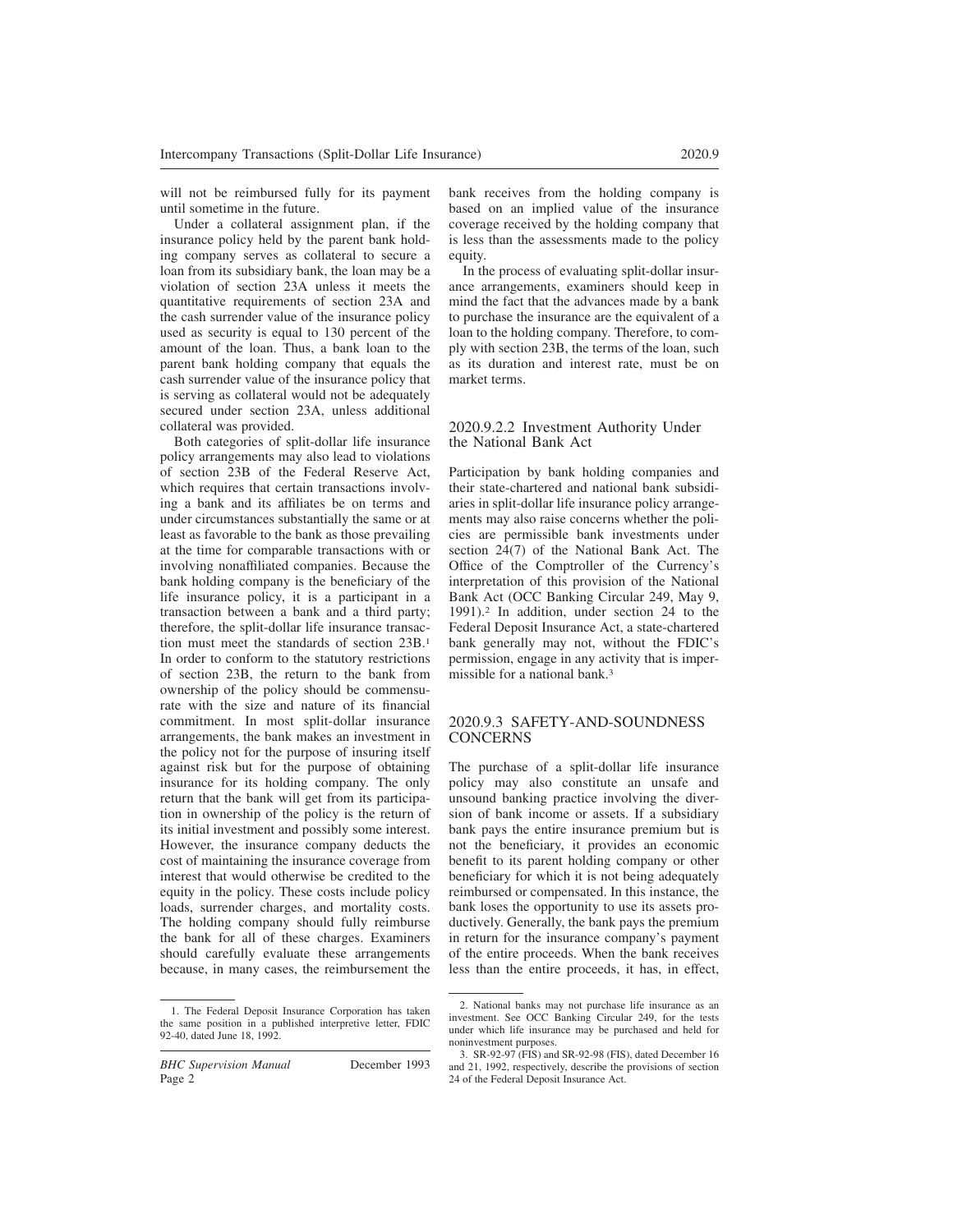paid a higher than market price for whatever limited benefit it may receive. This is also the case when the primary beneficiary of the policy is an officer, director, or principal shareholder of the parent holding company. Such an arrangement is not consistent with safe and sound banking practices because the subsidiary bank is conferring an economic benefit on an insider of the parent bank holding company without receiving adequate compensation.

#### 2020.9.4 EXAMINER REVIEW OF SPLIT-DOLLAR LIFE INSURANCE

Examiners should be fully aware of the problems inherent in split-dollar life insurance policy arrangements between bank holding companies and their subsidiary banks. During the course of all bank examinations and bank holding company inspections, examiners should review corporate life insurance policy arrangements for compliance with applicable banking laws and safety-and-soundness standards.<sup>4</sup> If a split-dollar life insurance policy arrangement exists in either a bank holding company or a state member bank, it should be reviewed and modified if it does not comply fully with the law and principles of safe and sound banking. If a bank holding company or a state member bank fails to take appropriate action to bring its splitdollar life insurance policy arrangements into compliance, then the Reserve Bank should consider appropriate follow-up supervisory action (including a formal enforcement action) against the banking organization or its institutionaffiliated parties, or both.

#### 2020.9.5 INSPECTION OBJECTIVES

1. To determine if split-dollar life insurance arrangements between the parent holding company and its subsidiary banks are consistent with the provisions of sections 23A and 23B of the FRA.

2. To ascertain whether participation by bank holding companies and their national bank or state-chartered bank subsidiaries is consistent with section 24(7) of the National Bank Act and section 24 of the Federal Deposit Insurance Act.

3. To verify the cash surrender values of split-dollar life insurance policies and to establish whether those values have been impaired by loans to, liens by, or assignments to, third parties or by unauthorized borrowings or cancellations.

#### 2020.9.6 INSPECTION PROCEDURES

1. Review corporate life insurance policy arrangements between the parent company and its subsidiary banks.

a. Determine if there are split-dollar life insurance arrangements between any subsidiary bank and the parent company or officers or directors of the parent company.

b. If any such insurance arrangement exists, establish if the plan is either an endorsement plan or a collateral assignment plan.

c. Review arrangements involving a splitdollar life insurance policy purchased by the parent company.

(1) Review external documentation evidencing the cash surrender value. If no documentation exists, ask the audit committee and its internal auditors—

(a) to obtain external documentation verifying its value and

(b) to verify that there are no outstanding loans, liens, or assignments against the insurance policies.

(2) Establish whether the parent company's board of directors has established policies and implemented procedures for transactions between the insurance carrier and the parent company to prevent unauthorized borrowing or cancellation of any insurance policy that has a cash surrender value.

(3) Determine whether the corporate life insurance policy arrangements are consistent with applicable safety-and-soundness standards.

(4) Verify that the recorded value of the respective asset is equal to the unimpaired cash surrender value of the asset.

2. If an endorsement plan arrangement is purchased by a subsidiary bank, establish whether the bank holding company is the beneficiary. If the parent company is the beneficiary, such an arrangement may result in an unsecured exten-

*BHC Supervision Manual* December 1993

<sup>4.</sup> Examiners conducting examinations of U.S. branches and agencies of foreign banks and Edge corporations should also be alerted to the problems associated with split-dollar life insurance arrangements because these institutions could purchase insurance for the benefit of a parent foreign bank or company, or one of the parent's officers or directors. In addition, section 7(h) of the International Banking Act of 1978 prohibits state-licensed branches or agencies from engaging in any activity that is impermissible for a federal branch unless the Board determines that such activity is consistent with ''sound banking practice'' and, in the case of an FDIC-insured branch, the FDIC determines that the activity poses no significant risk to the deposit insurance fund.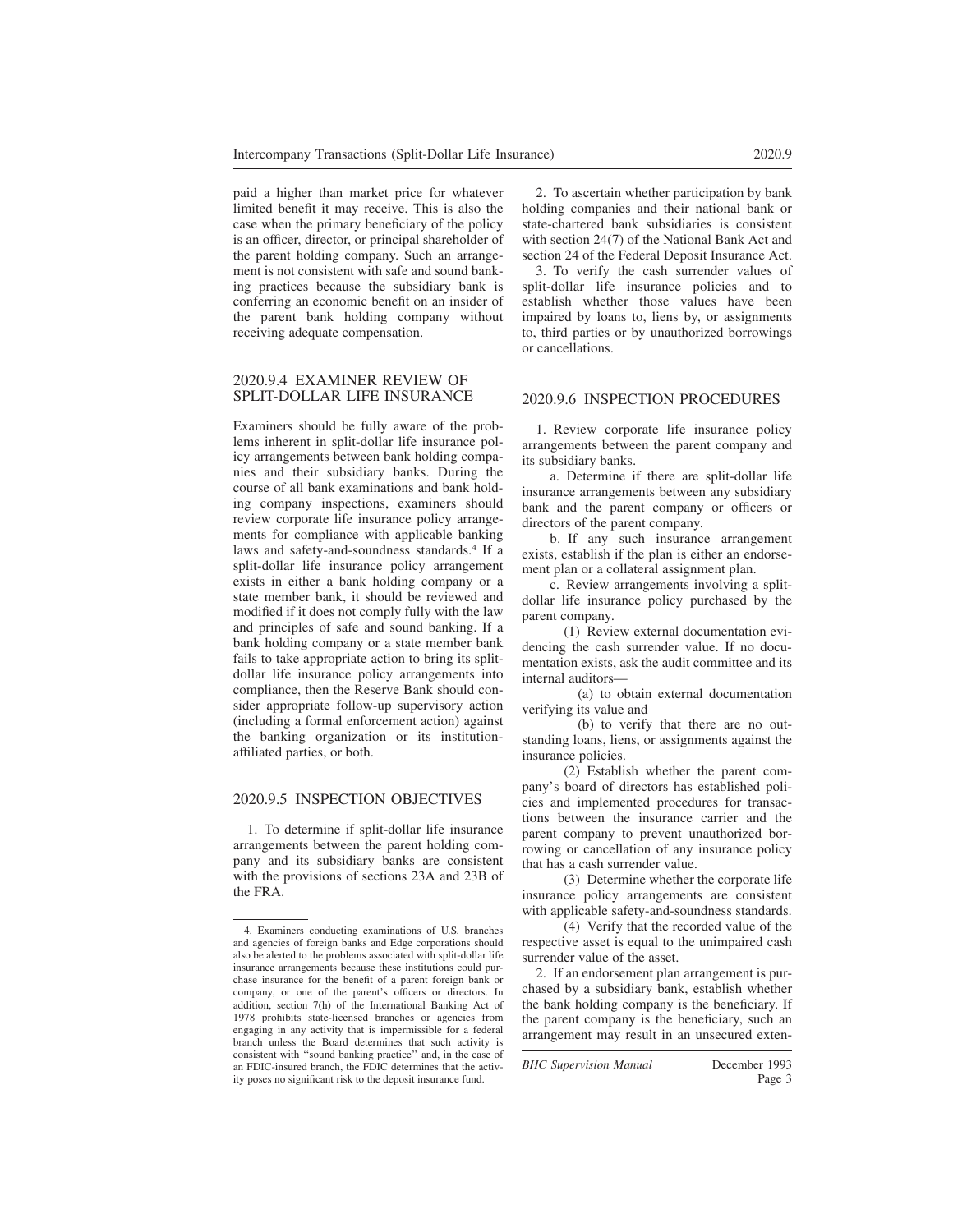sion of credit when the subsidiary bank pays all or substantially all of the insurance premiums but is not reimbursed until some time in the future. Ascertain if the investment return to the bank from ownership of the policy is commensurate with the size and nature of its financial commitment.

3. If a collateral assignment plan (when the insurance policy held by the parent company serves as collateral to secure a loan from a subsidiary bank), ascertain whether the cash surrender value of the insurance policy is equal to 130 percent of the amount of the loan.

4. For both types of split-dollar life insurance:

a. Determine if the investment return from ownership of the policy is commensurate with the size and nature of the financial commitment, including all costs incurred for maintaining the insurance coverage.

b. Determine if the terms (duration and market interest rate) of the advances made to purchase the insurance are on market terms.

c. If the bank holding company is the beneficiary of a bank insurance policy and a bank is a participant in the purchase of the insurance from a third party, determine if the transaction was on terms and under circumstances that were substantially the same as or at least as favorable to the bank as those then prevailing for comparable transactions with or involving nonaffiliated companies.

| Subject                                                                                                                                                                                                                      | Laws <sup>1</sup>        | Regulations <sup>2</sup> | Interpretations <sup>3</sup> | <b>Orders</b> |
|------------------------------------------------------------------------------------------------------------------------------------------------------------------------------------------------------------------------------|--------------------------|--------------------------|------------------------------|---------------|
| Split-dollar life<br>insurance:                                                                                                                                                                                              |                          |                          |                              |               |
| 1. Endorsement plan:<br>When a subsidiary<br>bank has paid all<br>the BHC's portion<br>of the premium and<br>the bank will not be<br>reimbursed until<br>some time in the<br>future, a loan results<br>that must be secured. | 371c, FRA<br>section 23A |                          |                              |               |
| 2. Collateral assignment<br>plan securing a loan:<br>Cash surrender value<br>must be 130 percent<br>of the loan.                                                                                                             | 371c, FRA<br>section 23A |                          |                              |               |
| 3. Both plans:                                                                                                                                                                                                               |                          |                          |                              |               |
| a. Transactions must<br>be on terms and<br>under circumstances<br>substantially the<br>same as those<br>prevailing for third-<br>party transactions.                                                                         | 371c, FRA<br>section 23B |                          |                              |               |

# 2020.9.7 LAWS, REGULATIONS, INTERPRETATIONS, AND ORDERS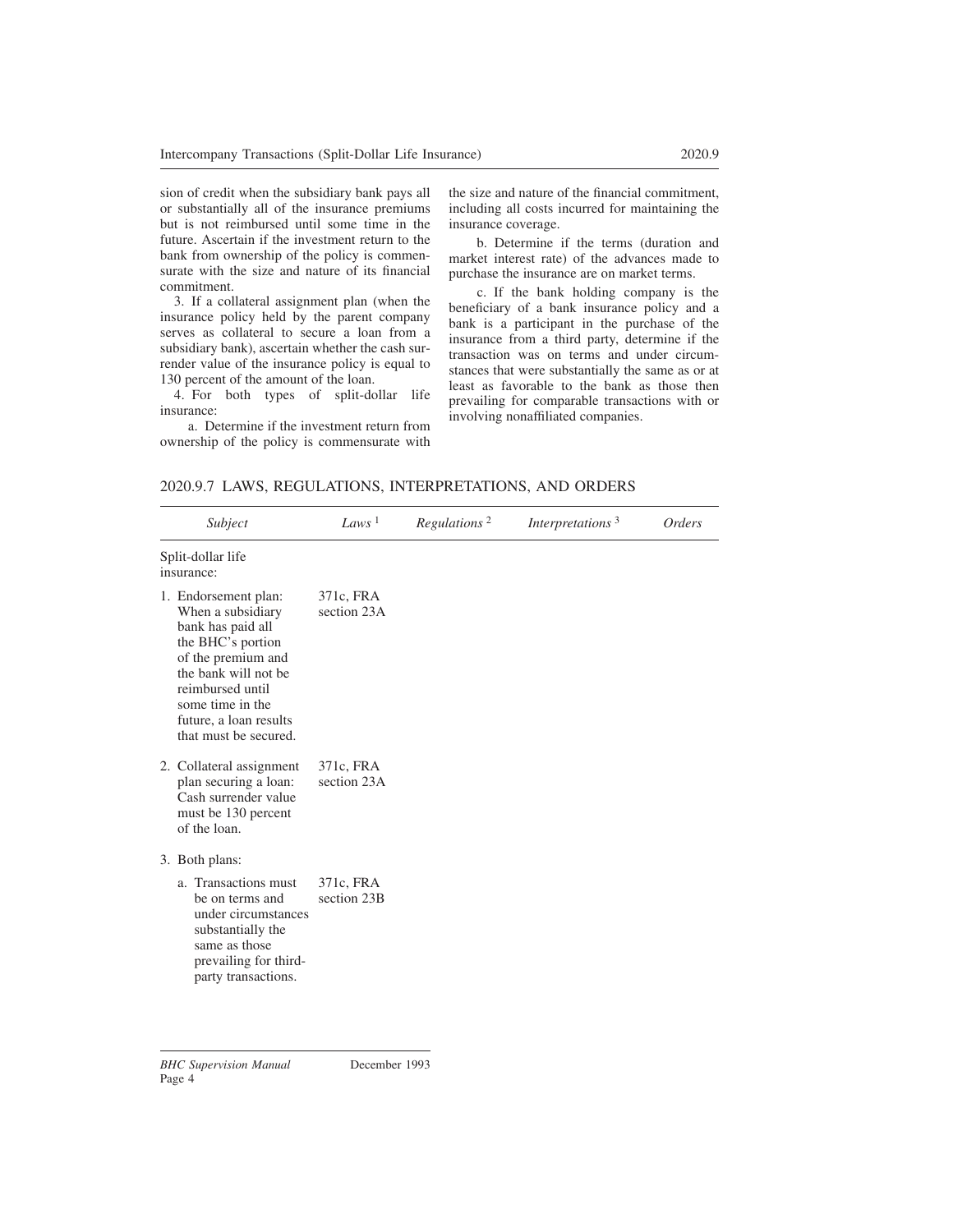# 2020.9.7 LAWS, REGULATIONS, INTERPRETATIONS, AND ORDERS

| Subject                                                                                                                                                                                                                                                                   | Laws <sup>1</sup>          | Regulations <sup>2</sup> | Interpretations <sup>3</sup>              | Orders |
|---------------------------------------------------------------------------------------------------------------------------------------------------------------------------------------------------------------------------------------------------------------------------|----------------------------|--------------------------|-------------------------------------------|--------|
| b. When the BHC is<br>the beneficiary, the<br>bank's investment<br>return from the split-<br>dollar life insurance<br>policy should be<br>commensurate with<br>the size and nature<br>of the financial<br>commitment.                                                     | 371c-1, FRA<br>section 23B |                          |                                           |        |
| Split-dollar life<br>insurance premiums<br>paid by a bank on behalf<br>of an executive officer of<br>the bank are not deemed<br>an extension of credit for<br>purposes of Regulation O,<br>if the officer reported the<br>premiums as taxable<br>compensation to the IRS. |                            |                          | Regulation O<br>staff opinion<br>3-1081.3 |        |

1. 12 U.S.C., unless specifically stated otherwise. 2. 12 C.F.R., unless specifically stated otherwise.

3. *Federal Reserve Regulatory Service* reference.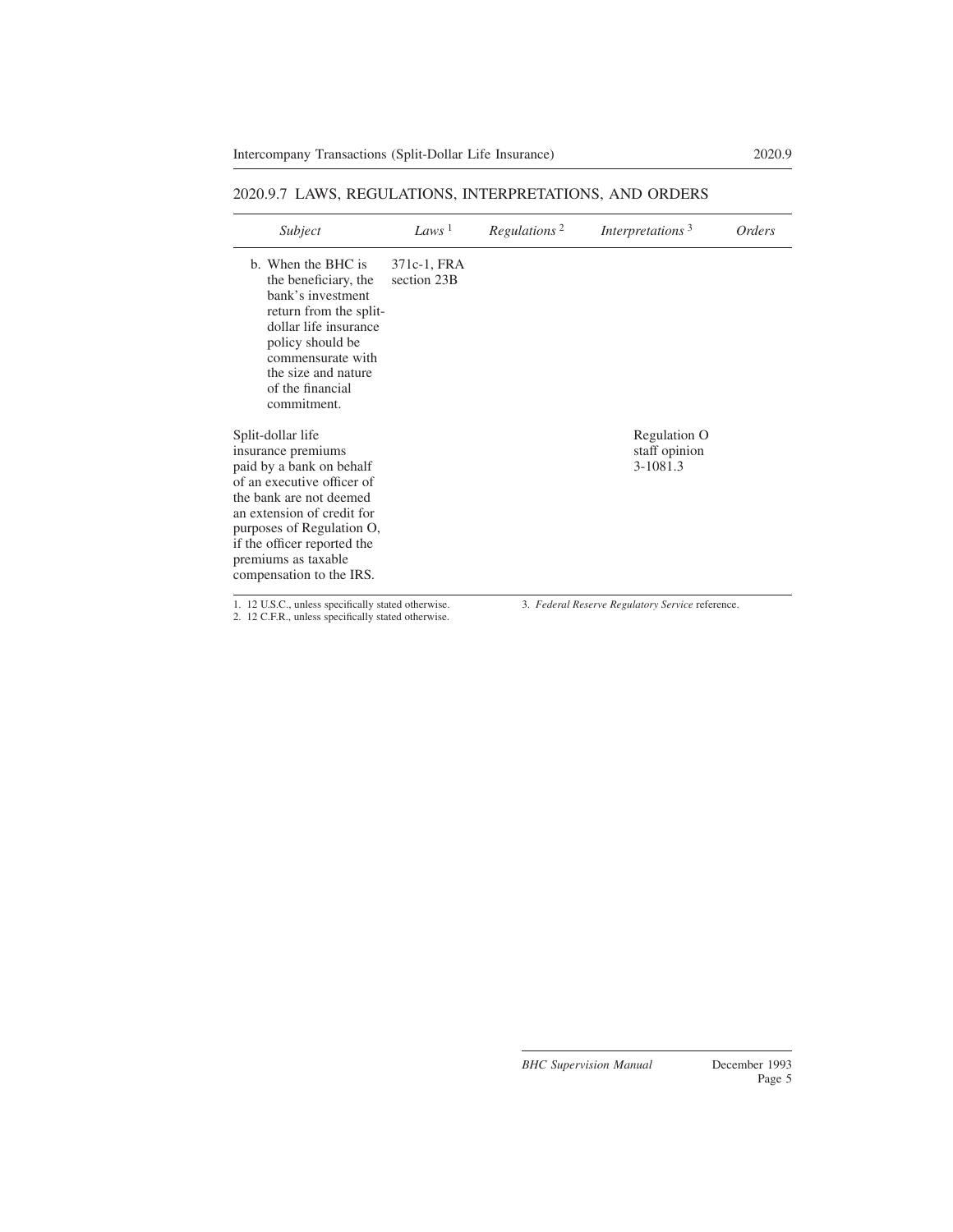The history of bank holding company legislation reflects a principle that banking and commerce should be separated in order to prevent abuses in the distribution of credit. The 1956 Act generally required companies to divest their nonbank activities and shares within two years. In the 1970 Amendments, the same requirement applied to companies formed in the future. However, one-bank holding companies in existence at the time of these amendments were given a "grace period" to comply with divestiture requirements of the legislation. Those companies whose bank and nonbank interests had been combined on or before June 30, 1968, were permitted to continue the existing combination for an indefinite period (indefinite or permanent grandfather privileges). But those BHCs which existed at the time of the 1970 Amendments, but whose bank was acquired or whose nonbank activity was initiated after June 30, 1968, were permitted to continue their nonbank activities for only 10 years until December 31, 1980. An exception to the divestiture deadline existed with respect to certain real estate holdings.

Although indefinitely grandfathered companies may continue to engage in nonbanking activities, these grandfather privileges are subject to review by the Federal Reserve Board at the time when a company's banking assets exceed \$60 million.<sup>1</sup>

## 2030.0.1 INDEFINITE GRANDFATHER PRIVILEGES

Under the provisions of section  $4(a)(2)$  of the Act, as amended in 1970, relating to grandfather privileges for certain nonbanking activities of bank holding companies, the Reserve Banks have been delegated the authority to determine that termination of grandfathered activities of a particular bank holding company is not warranted; provided, the Reserve Bank is satisfied that all of the following conditions are met:

1. The company or its successor is ''a company covered in 1970;''

2. The nonbanking activities for which indefinite grandfather privileges are being sought do not present any significant unsettled policy issues; and

3. The bank holding company was lawfully engaged in such activities as of June 30, 1968 and has been engaged in such activities continuously thereafter.

A company covered in 1970 is defined in section 2(b) of the Act as ''a company which becomes a bank holding company as a result of the enactment of the Bank Holding Company Act Amendments of 1970 and which would have been a bank holding company on June 30, 1968, if those amendments had been enacted on that date.'' The Board has also determined that the company must have owned at least 25 percent of the voting shares of the same subsidiary bank on June 30, 1968, and December 31, 1970, in order to qualify as a company covered in 1970. If a company was not actively engaged in a nonbank activity prior to June 30, 1968, either directly, or indirectly through a subsidiary, it may still qualify for indefinite grandfather privileges if the company had entered into a binding contract prior to June 30, 1968. The binding contract must be a written document which specifies that the company (or its subsidiary) or persons representing the company will purchase another company which is already engaged in the activity.

Within two years after the subsidiary bank of an indefinitely grandfathered company attains banking assets in excess of \$60 million, the status of the company's grandfather privileges is subject to review to determine whether the rights should remain in effect or be terminated. The Board or Reserve Bank may also review any company's grandfather privileges and terminate them if it determines that such action is necessary to prevent (1) undue concentration of resources, (2) decreased or unfair competition, (3) conflicts of interests, or (4) unsound banking practices. Moreover, when a company applies for approval of an acquisition, it may expect the Board or Reserve Bank to review the legitimacy of its grandfather privileges.

## 2030.0.2 ACTIVITIES AND SECURITIES OF NEW BANK HOLDING COMPANIES

A company that becomes a bank holding company may, for a period of two years, engage in

<sup>1.</sup> Effective October 20, 1981 the Board amended its Rules Regarding Delegation of Authority to delegate to the Reserve Banks authority to make these determinations regarding indefinite grandfather privileges.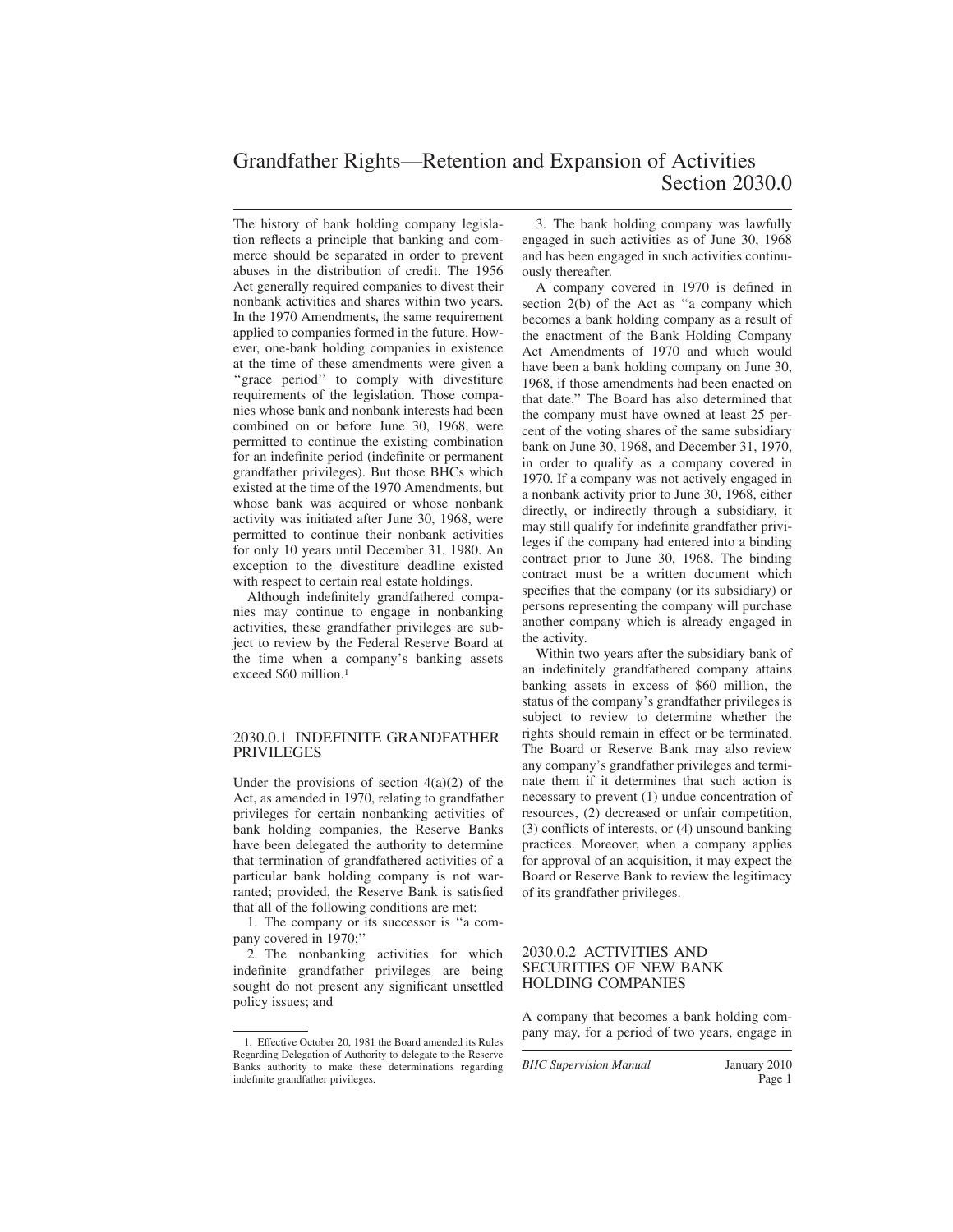nonbanking activities and control voting securities or assets of a nonbank subsidiary, if the bank holding company engaged in such activities or controlled such voting securities or assets on the date it became a bank holding company. The Board can grant requests for up to three one-year extensions of the two-year period. This is in accordance with a December 1983 revision to Regulation Y  $(12 \text{ C.F.R. } 225.22(e))$ . The regulatory provision implements Section 4(a)(2) of the BHC Act.

#### 2030.0.3 LIMITATIONS ON EXPANSION OF GRANDFATHER RIGHTS FOR INSURANCE AGENCY NONBANKING ACTIVITIES OF BANK HOLDING COMPANIES

Refer to Manual section 3170.0.3.4.1.

## 2030.0.4 SUCCESSOR RIGHTS

When a bank holding company transfers its bank shares to another company in a manner that produces no substantial change in the control of the bank, the transferee qualifies under section 2(e) of the Act as a ''successor.'' The ''successor'' provision prevents a bank holding company from transferring its bank to some other organization. A successor is considered a bank holding company from the date the transferor became a bank holding company. Thus, it may hold the same grandfather privileges as its predecessor. By the same token, it becomes subject to any conditions or restrictions, such as divestiture requirements, imposed by the System upon its predecessor. For example, an irrevocable declaration filed by the predecessor would be binding upon the successor.

## 2030.0.5 EXPANSION OF GRANDFATHER ACTIVITIES

Grandfather privileges apply to activities, not to companies. As a general rule, these activities are permitted to be expanded through internal growth; however, there are a few exceptions. See Appendix 1 in this section.

In Appendix 1 it is important to distinguish between a purchase in the ordinary course of business and a purchase, in whole or in part, of a going concern. Each of the following conditions must be satisfied in order for the transaction to be in the ''ordinary course of business,'' which is permissible: (1) less than a substantial amount of the assets of the company to be acquired must be involved; (2) the operations of the purchased company must not be terminated or substantially discontinued; (3) the assets acquired must not be significant in relation to the size of the same line of nonbank activity already in the holding company (an acquisition is deemed significant if the book value of the acquired nonbank assets exceeds 50 percent of the book value of the nonbank assets of the holding company or nonbank subsidiary comprising the same line of activity); (4) if the transaction involves the acquisition of assets for resale, the sale must be a nominal business activity of the acquiring company; and (5) the major purpose of the transaction must not be to hire essentially all of the seller's principal employees who are expert, skilled and experienced in the business of the company being acquired. If any of these five conditions is not satisfied, the transaction may be considered to be an acquisition of a going concern, which is not permissible without prior approval. Refer to 12 C.F.R. 225.132.

## 2030.0.6 DIVESTITURES *(also see Manual section 2090.6)*

The act specifies the time in which a company must divest of any impermissible activity. Any company becoming a bank holding company subsequent to the 1970 Amendments has two years in which to divest its impermissible activity. The Act allowed a temporarily grandfathered company ten years from December 31, 1970, to divest of its impermissible activities, except certain real estate holdings discussed earlier; and allows indefinitely grandfathered companies ten years from the date on which grandfather privileges are terminated by the Board or Reserve Bank, should they be terminated for good cause.

As mentioned earlier, reviews of a company's grandfather privileges may be precipitated by such circumstances as: (1) a subsidiary bank of an indefinitely grandfathered company attaining assets in excess of \$60 million (reviewed within two years); (2) a company seeking approval to engage in another activity or acquire another bank; (3) a company which violates the Act; or (4) a company operating in a manner which results in an undue concentration of resources, decreased or unfair competition, conflicts of interests, or unsound banking practices.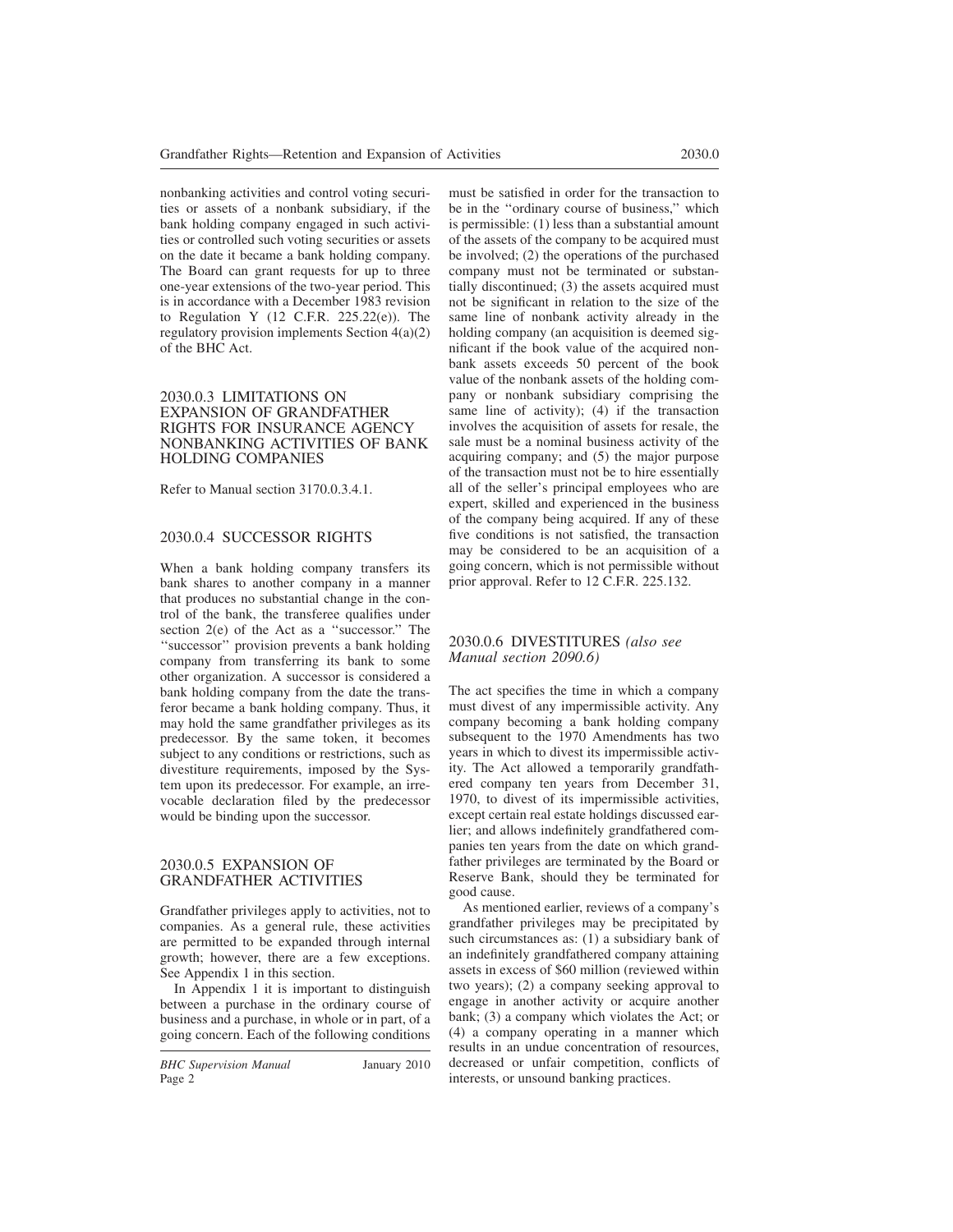When a company has filed an application requiring the Board's or Reserve Bank's approval, the Board or Reserve Bank may approve the application subject to the condition that the company divest of certain grandfathered shares or assets within a specified time period. The specified time period generally will be shorter than the aforementioned time periods stipulated in the Act.

The plan of divestiture should have provided for the removal of any control relationship between the company and its divested activities. These control requirements, as outlined in section  $2(g)$  of the Act, include one or more of the following: (1) no interlocking directorates; (2) ownership of less than 25 percent of the voting shares by the BHC and related parties; (3) no interlocking management positions in policymaking functions; (4) no indebtedness between the transferor and the transferee; (5) no agreement or understanding which restricts the voting privileges of shares. Further discussion of these and other control requirements and issues is found in Manual sections 2090.1 and 2090.6.

## 2030.0.7 INSPECTION OBJECTIVES

1. To determine when the company acquired its subsidiary bank.

2. To determine when the company commenced its nonbanking activities and whether these activities were conducted continuously thereafter.

3. To determine if the banking assets of a bank controlled by a holding company with indefinite grandfather privileges have reached \$60 million.

4. To determine if a change of ownership or control of the company has taken place, and whether the transferee qualifies as a ''successor.''

5. To determine if expansions of grandfathered activities occurred in accordance with the  $\Delta$  et

## 2030.0.8 INSPECTION PROCEDURES

1. If necessary, examine the subsidiary bank's stock certificate book to determine when the company acquired 25 percent or more of the bank.

2. Review the minute books and historical financial records of the company and its subsidiaries for evidence of the date of commencement of any nonbank activity and its continuation thereafter. In particular, the financial records should reflect the activity's impact as either an asset and/or an income item. From these records, also determine whether there has been expansion of the activity and whether such expansion complies with the Act.

3. If necessary, review the latest quarterly Call Report of Condition for the subsidiary bank to determine whether total assets exceeded \$60 million. If appropriate, advise management that its grandfather status is subject to review.

4. If necessary, examine the stock certificate records and minutes of the bank or BHC to determine if the bank's shares have been transferred from one bank holding company to another in such a manner that the transferee qualifies as a successor.

5. Upon review of the aforementioned records, discuss the status of the company's grandfather privileges with the Reserve Bank's management, if necessary.

6. If divestment is required, encourage its execution as soon as possible during the divestment period. Request a divestment plan which specifies the manner by which divestment will be accomplished, the specific steps necessary to effect the divestment, and the time schedule for taking such steps. Advise management that failure to divest within the prescribed time period will be viewed as a violation of the Act.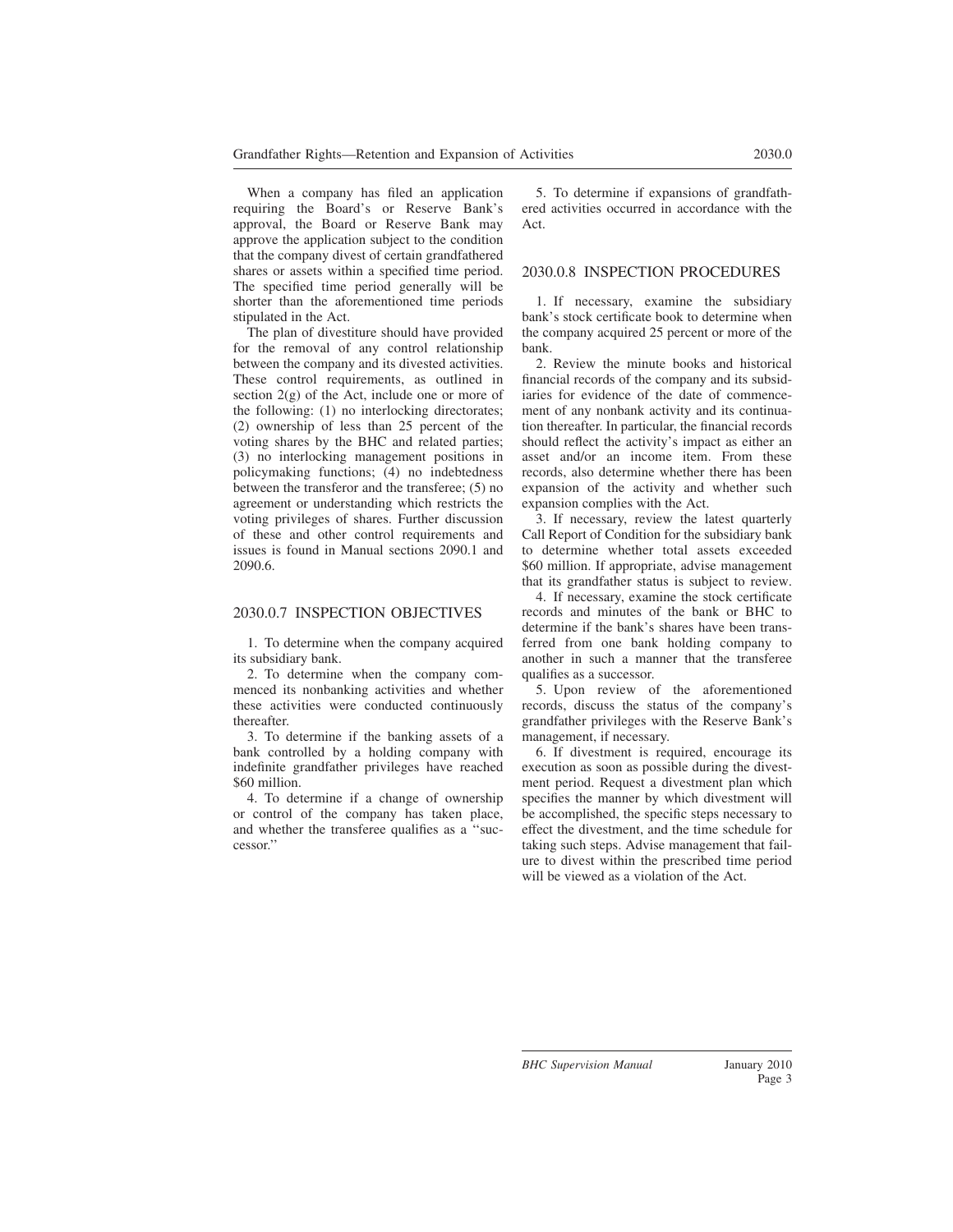# 2030.0.9 LAWS, REGULATIONS, INTERPRETATIONS, AND ORDERS

| Subject                                                                                                                                                                      | Laws $1$ | Regulations <sup>2</sup> | Interpretations <sup>3</sup>   | <i>Orders</i>                                                                      |
|------------------------------------------------------------------------------------------------------------------------------------------------------------------------------|----------|--------------------------|--------------------------------|------------------------------------------------------------------------------------|
| Divestment of activities<br>which are temporarily<br>grandfathered                                                                                                           |          |                          | S-2346<br>February 15,<br>1977 |                                                                                    |
| Escrow agreements used<br>in divestiture                                                                                                                                     |          |                          |                                | 1976 FRB 151                                                                       |
| Companies with<br>temporarily grandfathered<br>activities encouraged to<br>submit plans by June 30,<br>1978                                                                  |          |                          |                                | 1977 FRB 962                                                                       |
| Divestment policies                                                                                                                                                          | 4(a)(2)  |                          |                                | 1977 FRB 263                                                                       |
| Denial of grandfather<br>rights for activities which<br>were shifted from<br>subsidiary bank to<br>nonbank subsidiary                                                        |          |                          |                                | Whitney<br>Holding<br>Corporation,<br>New Orleans,<br>Louisiana;<br>April 27, 1973 |
| Denied continued<br>ownership of a savings<br>and loan association,<br>despite permanent<br>grandfather rights                                                               |          |                          |                                | D.H. Baldwin<br>Company,<br>Cincinnati,<br>Ohio;<br>February 22,<br>1977           |
| Discussion of indefinite<br>grandfather rights<br>acquired through the<br>indirect power to exercise<br>a controlling influence                                              |          |                          |                                | Patagonia<br>Corporation,<br>Tucson,<br>Arizona;<br>February 24,<br>1977           |
| Denial of grandfather<br>rights on additional stock<br>acquired after June 30,<br>1968, for lack of a<br>controlling influence over<br>the subsidiary as of June<br>30, 1968 |          |                          |                                | Patagonia<br>Corporation,<br>Tucson,<br>Arizona;<br>July 6, 1973                   |
| Successor rights                                                                                                                                                             |          |                          |                                | Republic of<br>Texas<br>Corporation,<br>Dallas, Texas;<br>October 25,<br>1973      |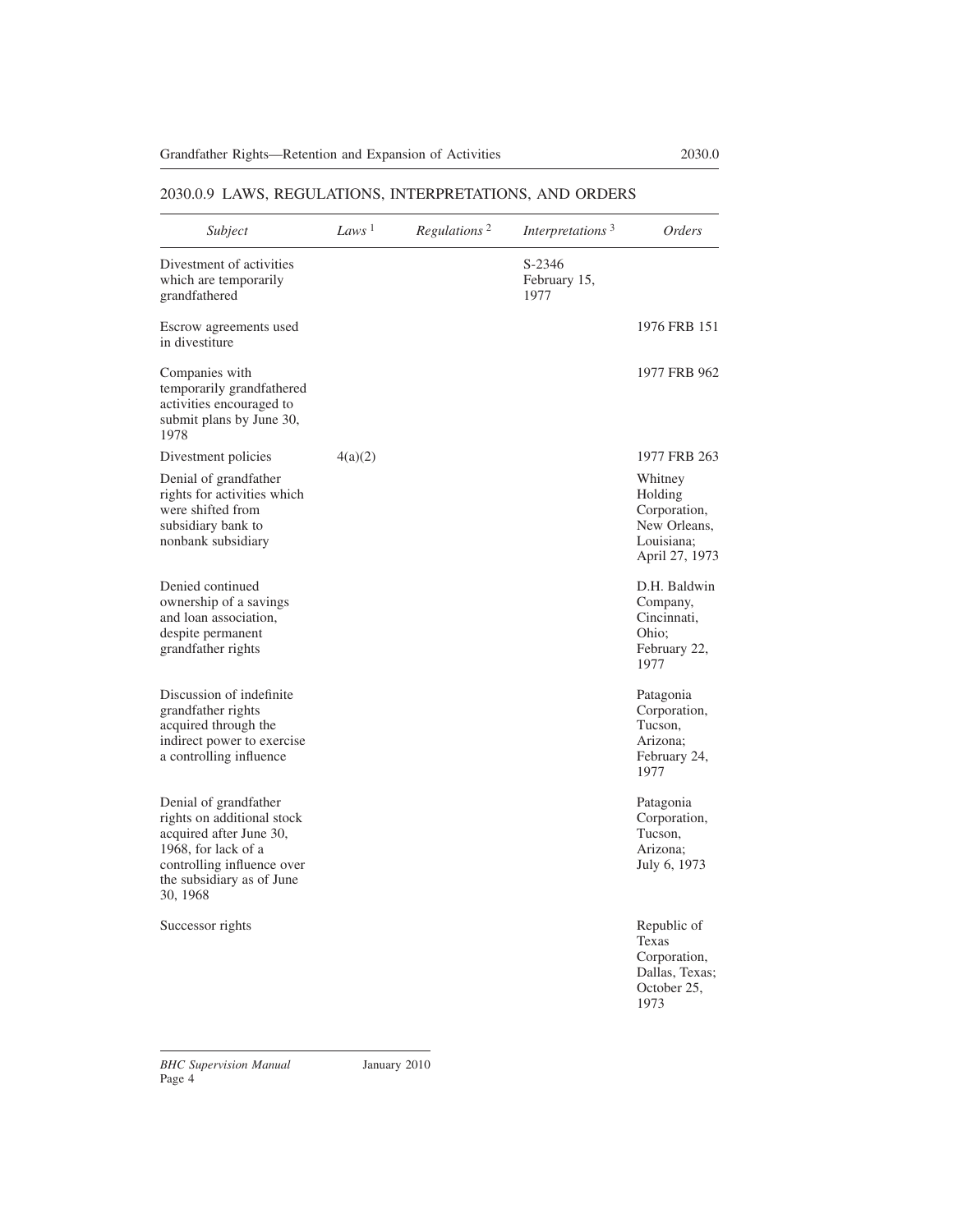| Subject                                                                                                                                    | Laws <sup>1</sup>                                          | Regulations <sup>2</sup> | Interpretations <sup>3</sup> | <b>Orders</b>                                                                           |
|--------------------------------------------------------------------------------------------------------------------------------------------|------------------------------------------------------------|--------------------------|------------------------------|-----------------------------------------------------------------------------------------|
| Interprets "Company<br>covered in 1970" and<br>"Successor"                                                                                 |                                                            |                          |                              | American<br>Security<br>Corporation,<br>Washington,<br>D.C.; July 21,<br>1976           |
| Review of grandfather<br>rights as a result of<br>subsidiary bank reaching<br>\$60 million in total assets                                 |                                                            |                          |                              | Colorado<br>Funding<br>Company,<br>Denver,<br>Colorado;<br>September 9,<br>1977         |
| Review of grandfather<br>rights as a result of<br>subsidiary bank reaching<br>\$60 million in total<br>assets—charitable trust<br>involved |                                                            |                          |                              | General<br>Education<br>Fund, Inc.,<br>Burlington,<br>Vermont;<br>September<br>13, 1977 |
| Companies going out of<br>business are not going<br>concerns                                                                               |                                                            |                          |                              | Senate Report<br>90-1084,<br>page 5524                                                  |
| Failing companies are not<br>going concerns                                                                                                |                                                            |                          |                              | 1974 FRB 725                                                                            |
| Ownership of less than 25<br>percent of a nonbanking<br>company represents an<br>investment rather than a<br>subsidiary                    |                                                            |                          |                              | 1973 FRB 539                                                                            |
| <b>Divestitures</b>                                                                                                                        |                                                            | 225.138 and<br>225.140   |                              |                                                                                         |
| Extension of divestiture<br>deadline for real estate<br>interests                                                                          | Monetary<br>Control<br>Act of<br>1980<br>Section<br>701(b) |                          |                              |                                                                                         |
| Delegation of authority to<br>Reserve Banks re:<br>Indefinite Grandfathered<br>activities                                                  |                                                            | 265.2(f)(42)             |                              | 1981 FRB 856<br>and 860                                                                 |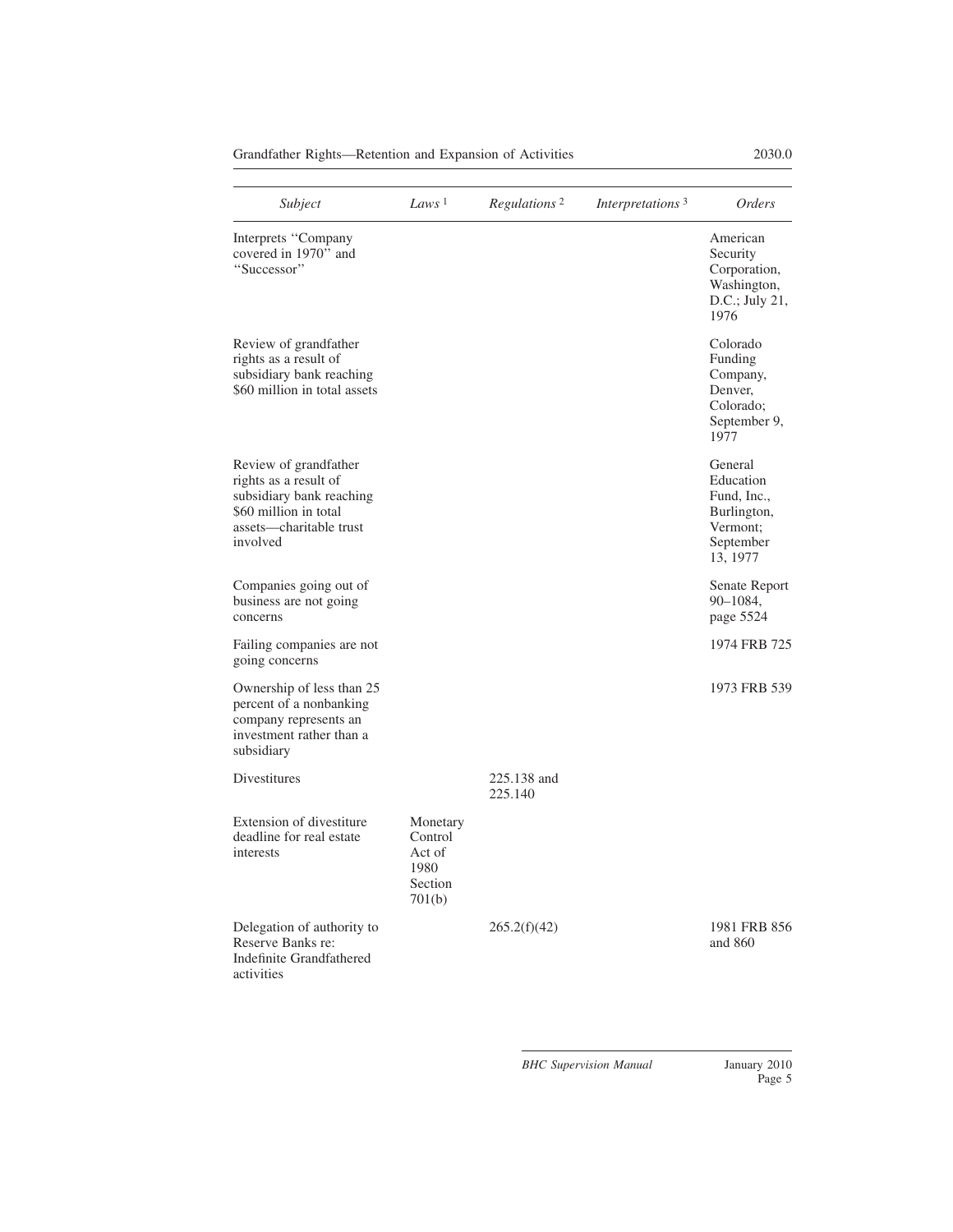| Subject                                                                                                    | Laws $1$ | Regulations <sup>2</sup>                         | Interpretations <sup>3</sup> | Orders       |
|------------------------------------------------------------------------------------------------------------|----------|--------------------------------------------------|------------------------------|--------------|
| Activities and securities<br>of new bank holding<br>companies                                              |          | 225.22(e)                                        |                              |              |
| Denial of a BHC<br>acquisition—"successor"                                                                 |          |                                                  |                              | 1984 FRB 667 |
| Acquisition of assets                                                                                      |          | 225.132                                          |                              |              |
| 1. 12 U.S.C., unless specifically stated otherwise.<br>2. 12 C.F.R., unless specifically stated otherwise. |          | 3. Federal Reserve Regulatory Service reference. |                              |              |

# 2030.0.10 APPENDIX 1—EXPANSION OF GRANDFATHERED ACTIVITIES

| Permissible Type of Expansion                                                                                                                                                              | Without Approval | Requires Approval |
|--------------------------------------------------------------------------------------------------------------------------------------------------------------------------------------------|------------------|-------------------|
| FOR COMPANIES WITH AN INDEFINITELY<br>GRANDFATHERED NONBANK ACTIVITY                                                                                                                       |                  |                   |
| 1. Opening of additional offices of existing<br>subsidiary                                                                                                                                 | X                |                   |
| 2. Acquisition of assets in the "ordinary"<br>course of business" as defined                                                                                                               | X                |                   |
| 3. Acquisition of a going concern:                                                                                                                                                         |                  |                   |
| a. Additional shares of the grandfathered<br>nonbanking subsidiary                                                                                                                         | X                |                   |
| b. Additional shares of a nonbanking<br>company which is regarded as an<br>investment (generally companies in<br>which the holding company has an<br>interest of between 5 and 25 percent) |                  | X                 |
| c. Initial acquisition of shares of any<br>other company engaging in the<br>activity                                                                                                       |                  | X                 |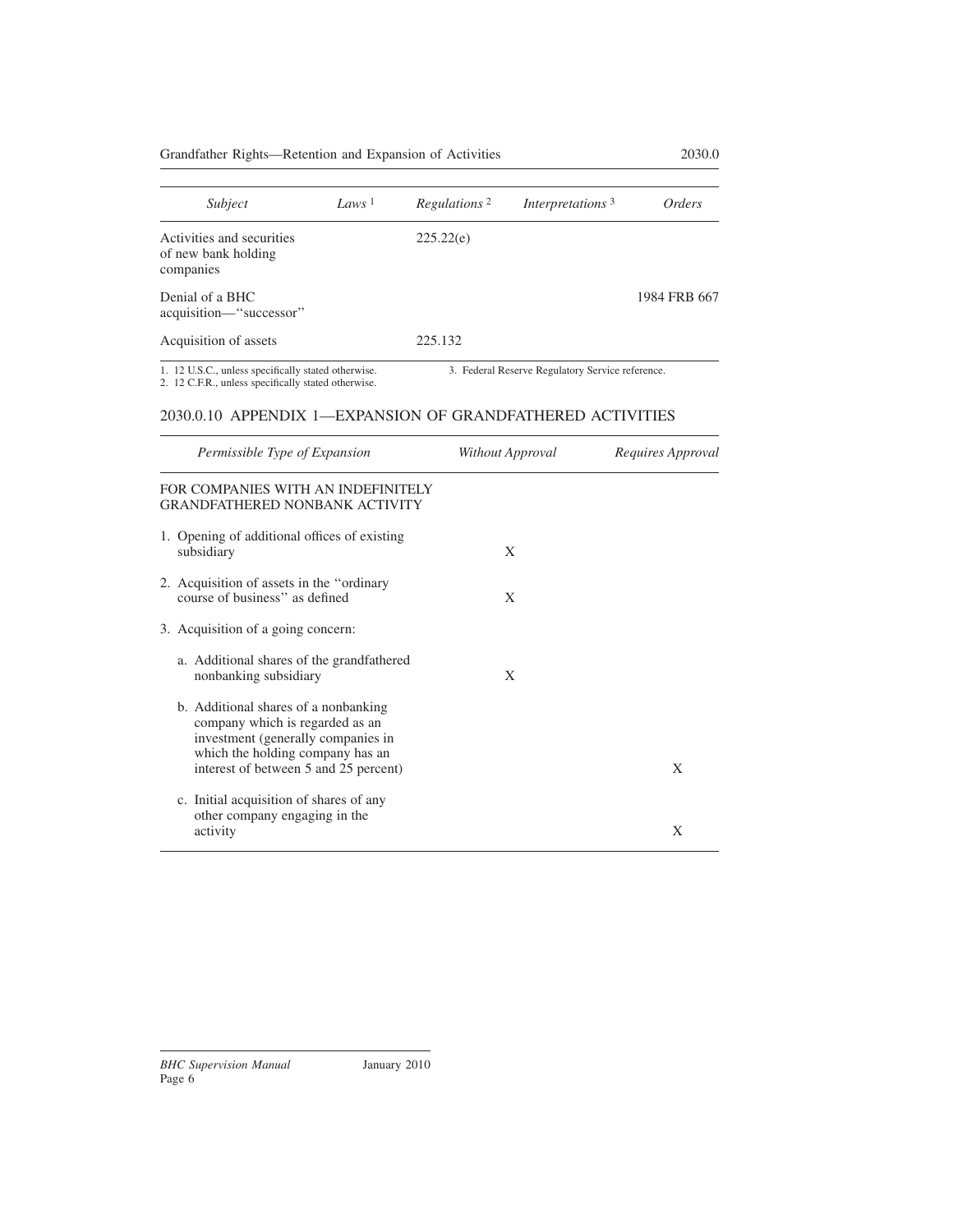Commitments to the Board arise most often through the application process. Many commitments are included within the text of accompanying Board orders or letters transmitted to the applicants. Commitments can also arise through the supervisory process. Commitments should be specific and furnished in written form.

The most common type involves a commitment to inject capital (either equity or debt capital) into the company or subsidiary to be acquired or possibly into other subsidiaries of the bank holding company. The required injections may be for a specific dollar amount or for an unspecified amount necessary to achieve a predetermined capital relationship. Determining compliance with such commitments is generally not difficult since an agreed upon quantifiable result must be achieved.

Types of commitments made to the Board in the past include: divestiture of nonpermissible stock holdings or activities; introduction of new services; and reduction or elimination of dividends or management fees from subsidiaries.

Several of the above forms of commitments are rather difficult to monitor due to their inexact nature. The examiner should determine in such cases whether good faith compliance efforts have been made. Where an order approving an application imposes specific conditions, however, compliance is of the utmost importance since a conditional order is based on the theory that such conditions were necessary to eliminate or outweigh adverse factors. Willful noncompliance in these cases might necessitate the use of cease-and-desist powers to prevent evasion of the purposes of the Act. Pursuant to the Board's request, each Reserve Bank reports semi-annually on the status of all outstanding commitments made by holding companies in its District.

# 2040.0.1 INSPECTION OBJECTIVES

1. To determine that the bank holding company is taking the necessary steps to fulfill any outstanding commitments as scheduled.

2. To determine whether additional commitments or conditions should be imposed to achieve complete compliance.

3. To determine whether a request for an extension of time to fulfill any outstanding commitment is warranted.

# 2040.0.2 INSPECTION PROCEDURES

1. Review semi-annual commitment reports to the Board for commitments fulfilled since the last inspection. Determine whether such commitments were completed as required.

2. Review with management any actions taken to comply with outstanding commitments or plans to effect fulfillment.

3. If warranted, initiate action to consider an extension for compliance on outstanding commitments.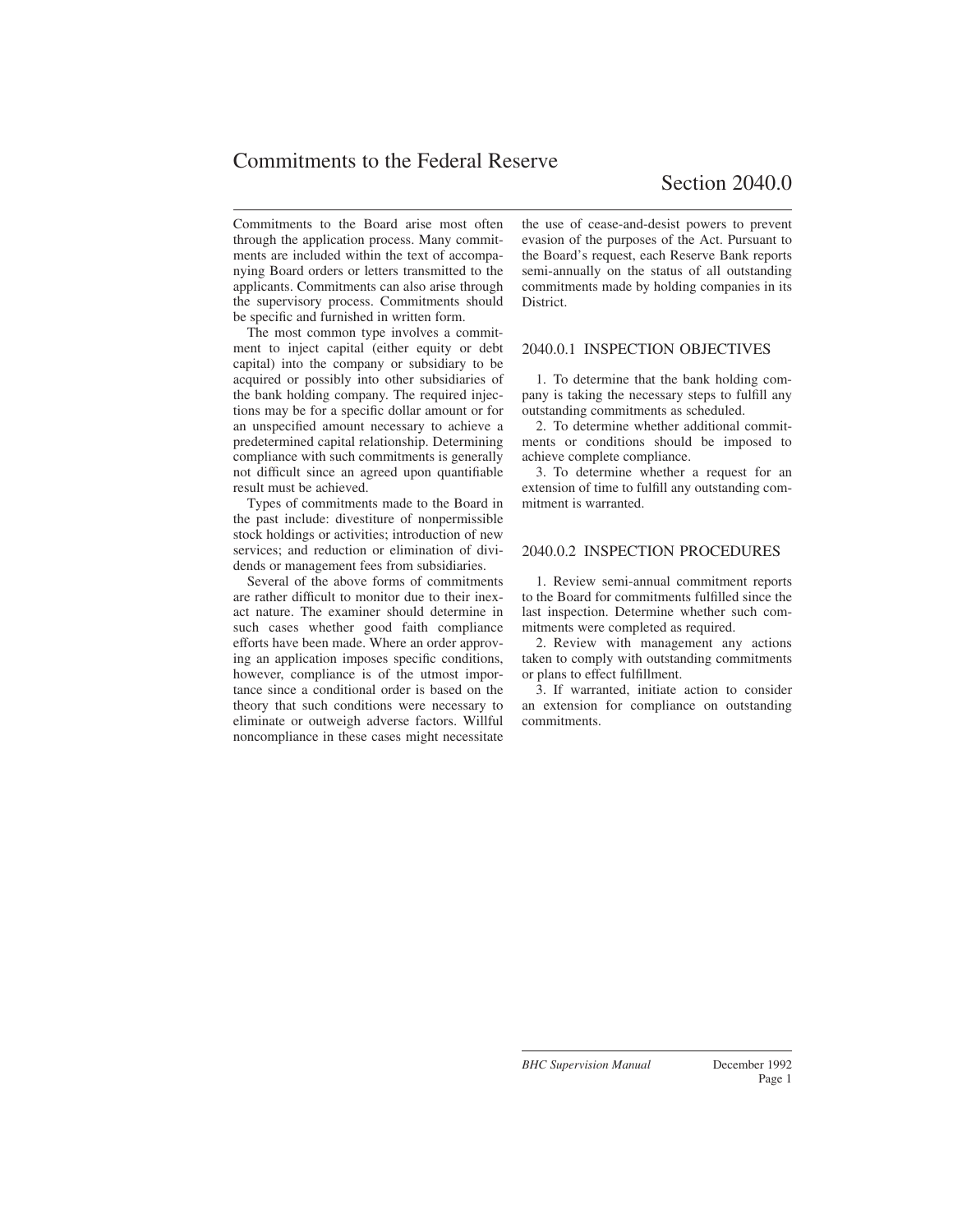#### *WHAT'S NEW IN THIS REVISED SECTION*

*This section was updated to discuss amendments to the Federal Reserve Act regarding insider lending. The definition of ''extension of credit'' was revised to include an insured depository institution's (IDI) credit exposure to a person arising from a derivative transaction, repurchase agreement, reverse repurchase agreement, securities lending transaction, or securities borrowing transaction. See the Federal Reserve Act, section 22(h)(9)(D)(i), as amended by the Dodd-Frank Act, section 614(a).*

*The Federal Deposit Insurance Act was amended to prohibit the purchase or sale of assets between an IDI and an executive officer, director, or principal shareholder of the IDI, and any related interest of such person, unless the transaction is on market terms. In addition, if the asset purchase or sale represents more than 10 percent of the IDI's capital stock and surplus, the transaction must be approved in advance by a majority of the members of the board of directors of the IDI who do not have an interest in the transaction. See section 615(1) of the Dodd-Frank Act.*

#### 2050.0.1 BHC OFFICIAL AND RELATED INTEREST TRANSACTIONS BETWEEN THE PARENT COMPANY OR ITS NONBANK SUBSIDIARIES

Business transactions between a parent bank holding company or its nonbank subsidiary and a BHC official or a BHC official's related interests require close supervisory review. ''Bank holding company official'' is defined as any director, executive officer, or principal shareholder of the parent company or any of its subsidiaries, excluding the subsidiary bank's nonbank subsidiaries.

Most of these transactions are soundly structured and have a legitimate business purpose that result in equitable treatment for all parties. However, examiners should pay close attention to all extensions of credit by a BHC or its nonbank subsidiary to a BHC official or related interest to ensure that the terms of the credit, particularly interest-rate and collateral terms, are not preferential and that the credit does not involve more than a normal risk of repayment.

An extension of credit by a BHC or nonbank subsidiary may be considered abusive or selfserving if its terms are unfavorable to the lender, or if the credit would not have been extended on the same terms absent the official relationship; that is, it would be improbable that each party to the credit would have entered into the credit transaction under the same terms if the relationship did not exist. When a transaction appears questionable, a complete inquiry into the facts and circumstances should be undertaken so that a legal determination can be obtained.

In addition to the above supervisory considerations, the Sarbanes-Oxley Act of 2002 (Pub. L. No. 107-204) (the act) imposed certain insider lending restrictions on public companies, including BHCs that are public companies. A BHC generally is considered a public company for these purposes if it has a class of securities registered under section 12 of the Securities Exchange Act of 1934 (the 1934 act) or is required to file reports with the Securities and Exchange Commission (SEC) under section 15 of the 1934 act. The Sarbanes-Oxley Act<sup>1</sup> prohibits a publicly owned BHC (public BHC) and its subsidiaries from extending credit, or arranging for another entity to extend credit, in the form of a personal loan to any director or executive officer of the public BHC.<sup>2</sup> This prohibition does not apply to any extension of credit made before July 30, 2002, so long as the loan is not renewed or materially modified after that date.

The Sarbanes-Oxley Act includes two exceptions to this loan prohibition. First and most importantly, the prohibition does not apply to any loan made by an insured depository institution that is subject to the insider lending restrictions of section 22(h) of the Federal Reserve Act, as implemented by the Board's Regulation O. Thus, loans by the insured depository institution subsidiaries of a public BHC to a director or executive officer of the BHC likely are exempt from the prohibition, although they would be subject to Regulation O as discussed below. The second exception permits the directors and executive officers of a public BHC to obtain home improvement and manufactured home loans, consumer loans, and loans under open-end credit plans or charge cards from the public BHC or its subsidiaries, so long as the

*BHC Supervision Manual* January 2013

<sup>1.</sup> See 15 U.S.C. 78m (section 402 of the act).

<sup>2.</sup> The act does not restrict lending by a subsidiary of a public BHC to the subsidiary's own directors and executive officers, so long as these persons are not also directors or executive officers of the public BHC.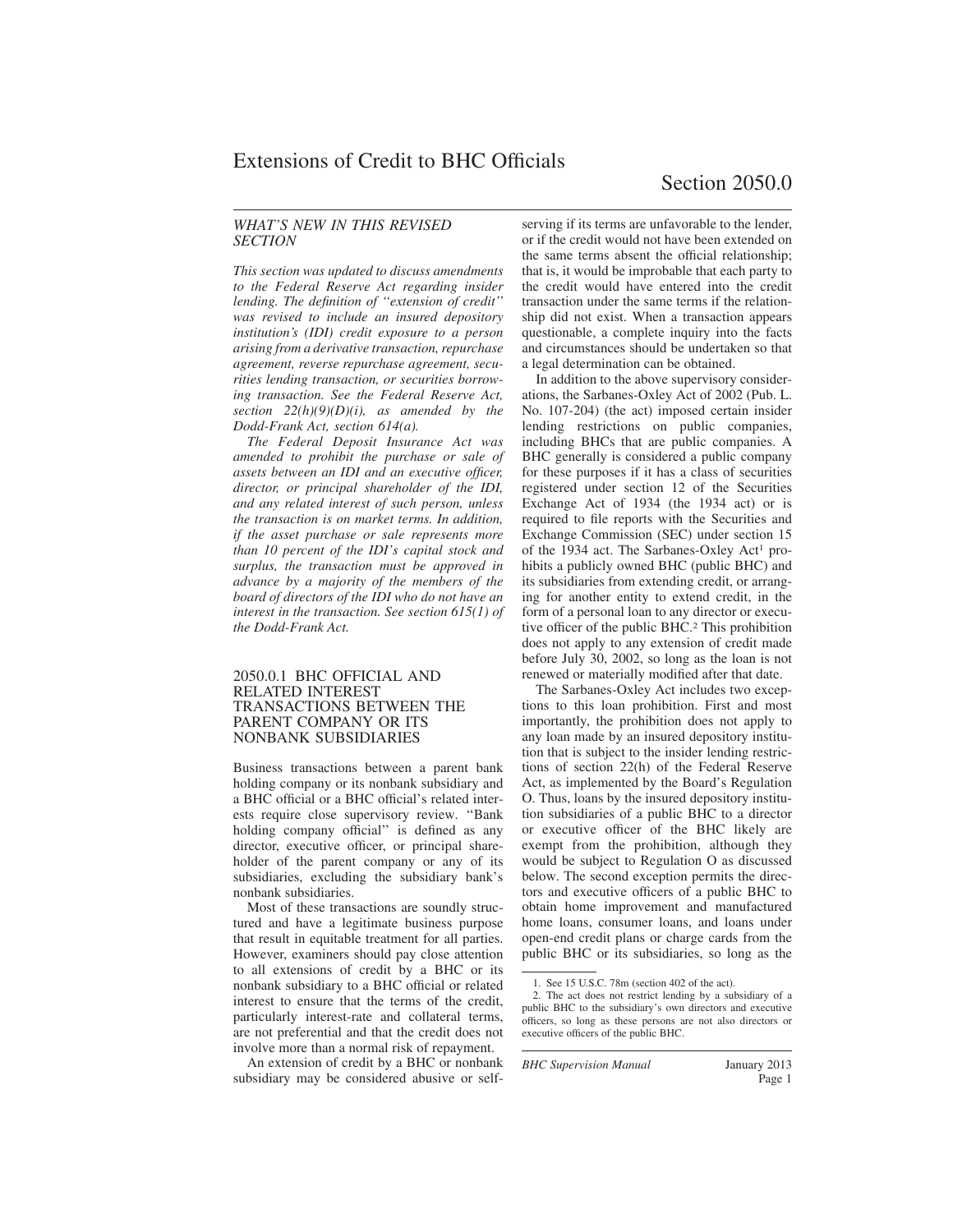credit (1) is extended in the ordinary course of the company's consumer credit business, (2) is a kind of credit generally made available to the public, and (3) is made on market terms or on terms that are no more favorable than those offered to the general public.

#### 2050.0.2 TRANSACTIONS INVOLVING OTHER PROPERTY OR SERVICES

Other transactions involving BHC officials, their related interests, and the BHC and nonbank subsidiary that should be reviewed by the examiner include the—

- 1. purchase of assets or services from the BHC or nonbank subsidiary, particularly if at a discount or on preferential terms;
- 2. sale of assets or services to the BHC or nonbank subsidiary, particularly if at a premium;
- 3. lease of property to or from the BHC or nonbank subsidiary; and
- 4. use of BHC or nonbank subsidiary property or personnel by a BHC official or related interest.

As with loans and other extensions of credit to BHC officials on preferential terms, abusive or self-serving insider transactions involving other property or services deprive the BHC or nonbank subsidiary of higher returns or gains that may have been achieved had the same transaction been at a fair market price. A fair market price would be that price charged or received from an unaffiliated party.

The Dodd-Frank Act amended the Federal Deposit Insurance Act (FDIA) to impose a prohibition on asset purchases and between an IDI and an executive officer, director, or principal shareholder of the IDI, and any related interest of such person, unless the transaction is on market terms. In addition, if the asset purchase or sale represents more than 10 percent of the IDI's capital stock and surplus, the transaction must be approved in advance by a majority of the members of the board of directors of the IDI who do not have an interest in the transaction. See section 18(z) of the FDIA, as amended by the Dodd-Frank Act, section 615(a).

A fair market price is often difficult to determine because the assets or services involved may be unique to a given situation and individuals. In general, the fair market price of even unique assets or services can be approximated by the cost of the assets or services to the party selling or furnishing them, if appropriate. The value of services or properties provided by a BHC or nonbank subsidiary should be established and justified either by policy or on a case-by-case basis, and appropriate documentation should be available to the examiner.

Services provided by a BHC official or a related interest to a BHC or nonbank subsidiary, while not unusual, may be most difficult to value. In part because of the problem of valuation, this type of transaction is among the most susceptible to abuse. The cost of providing services is frequently derived by placing value on the time of the individuals providing the services. When services are provided by a BHC official who normally places a very high billing value on time provided, the benefits to the BHC must be assessed in order to form a basis for determining a fair price. The BHC official may be a highly regarded professional whose time and services have great value to the organization. However, when the BHC requires routine clerical services, officials should not charge the BHC a professional-level rate for such services. Under these or similar circumstances, the BHC would be considered imprudent in paying such rates and could be subject to critical comment.

# 2050.0.3 REGULATION O

For ease of reference, certain Regulation O definitions and limitations, as revised by the Federal Deposit Insurance Corporation Improvement Act of 1991 (FDICIA), are presented here, some in abbreviated form. A thorough review of the entire regulation (found at FRRS 3–960), and the Board's press releases pertaining to Regulation O, is necessary for a complete understanding of the regulation. (Note that section 108 of the Financial Institutions Regulatory Act of 1978 amended section 18(j) of the Federal Deposit Insurance Act to make section 22(h) of the Federal Reserve Act applicable to nonmember insured banks.)

*Purpose of Regulation O.* Regulation O governs any extension of credit by a member bank and its subsidiaries (based on amendments contained in FDICIA, Regulation O also applies to nonmember insured depository institutions) to an executive officer, director, or principal shareholder of (1) the member bank, (2) a bank holding company of which the member bank is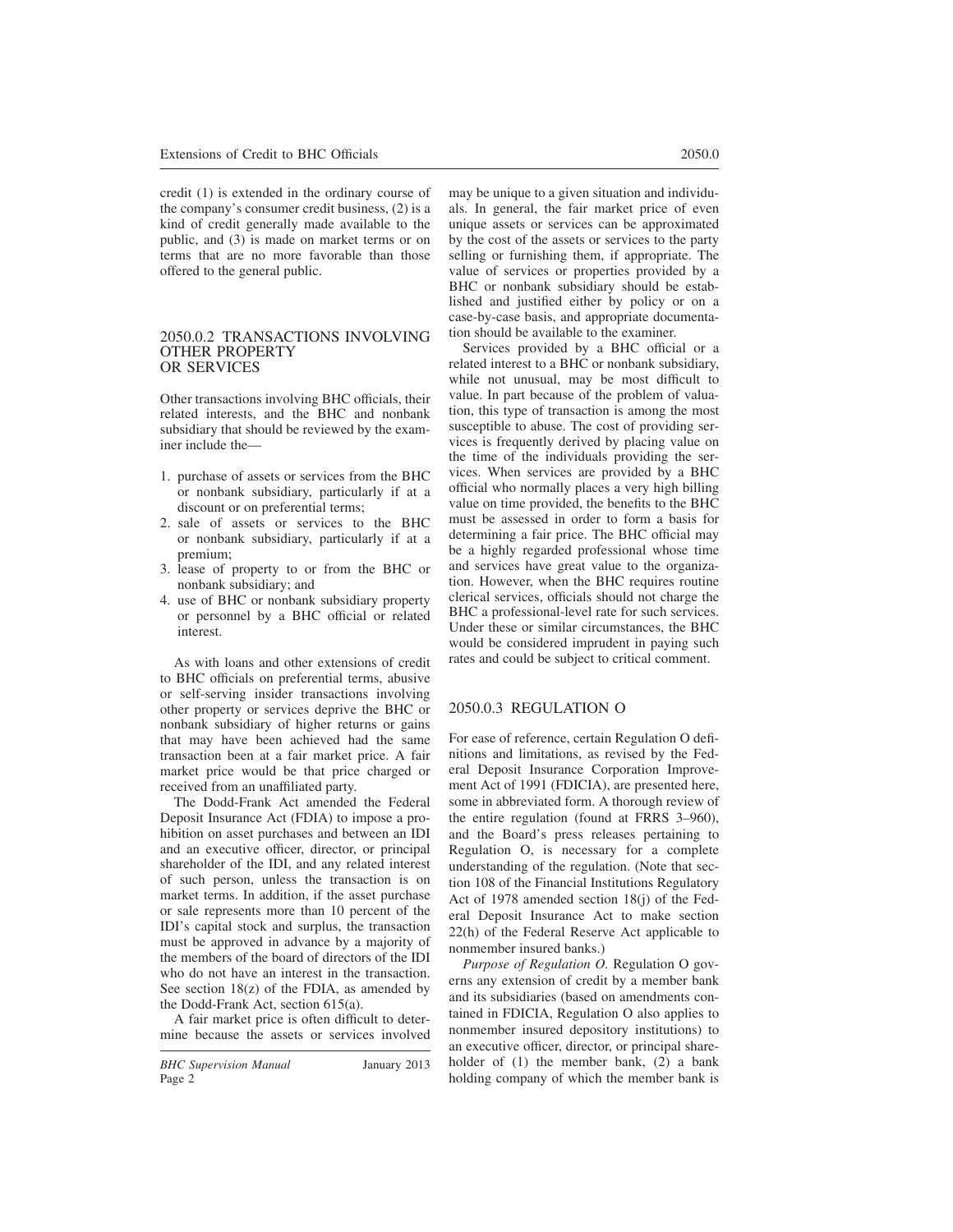a subsidiary, and (3) any other subsidiary of that bank holding company. It also applies to any extension of credit by a member bank to (1) a company controlled by such a person and (2) a political or campaign committee that benefits or is controlled by such a person.

*Supervision of BHCs and their nonbank subsidiaries.* Regulation O deals exclusively with extensions of credit by banks and their subsidiaries, not extensions of credit by BHCs and their nonbank subsidiaries. However, because the regulations curtail or eliminate abusive transactions, they can be used as a guide or model in providing standards for the supervisory review of extensions of credit by BHCs and nonbank subsidiaries. Although a direct extension of credit by a BHC could not be determined to be a *violation* of Regulation O, if the credit fails to meet the requirements that Regulation O establishes for banks, it may be possible to conclude that the BHC is engaging in either an unsafe or unsound practice that exposes the entire banking organization to undue risk and exposure to loss. Regulation O limits credit extensions by a bank to officials of that bank and their related interests; therefore, examiners should be especially alert to credit extensions from BHCs and nonbank subsidiaries. If credit extensions appear to circumvent the intent of Regulation O, they should be identified and discussed with management and noted in the inspection report for follow-up review and possible formal corrective action by regulatory authorities.

#### 2050.0.3.1 FDICIA and BHC Inspection Guidance for Regulation O

On April 22, 1992, the Board adopted amendments to Regulation O, effective May 18, 1992, to implement the changes required by section 306 of FDICIA. Section 306 amended section 22(h) of the Federal Reserve Act and replaced the language of section 22(h) with the provisions of the Board's Regulation O. Section 306 also made several substantive modifications to section 22(h) that required revisions to Regulation O. These changes are outlined in the Board's press release and *Federal Register* notice of May 28, 1992 (57 *Fed. Reg.* 22,417).

The following are some of the more significant changes that were made effective May 18, 1992: 2a

1. *Aggregate lending limit (section 215.4(d)).* The aggregate limit on the total amount that a bank can lend to its insiders and their related interests as a class was changed. In general, this amount is equal to the bank's unimpaired capital and unimpaired surplus. The Board also decided as a one-year interim measure to permit banks with deposits under \$100 million to adopt a higher limit, not to exceed 200 percent of the bank's unimpaired capital and unimpaired surplus. (This interim period was extended twice by the Board, extending the higher limit through February 18, 1994, when the higher limit became permanent. The board of directors must provide an annual resolution authorizing the use of this higher limit. Other conditions also apply.)

2. *Lending limits for directors and related interests (section 215.4(c)).* Loans to directors (and their related interests) are subject to the same lending limit that is applicable to executive officers and principal shareholders (and their related interests).

3. *Credit standards (section 215.4(a)).* When lending to an insider 2b a bank must follow credit underwriting procedures that are as stringent as those applicable to comparable transactions by the bank with persons outside the bank.

4. *Definition of ''principal shareholder''(section 215.2(m)(1)).* The definition of *principal shareholder* was tightened for banks located in small communities. The previously existing 10 percent limitation was made applicable to all banks, regardless of the size of the communities in which they were located.<sup>3</sup>

5. *Definition of ''member bank'' (section 215.2(j)).* The term *member bank* was redefined to include any subsidiary of the member bank. This revision clarified that an extension of credit from a subsidiary of a member bank is subject

<sup>2</sup>a. The Regulation O cites are to the February 18, 1994, amendment.

<sup>2</sup>b. The term *insider* refers to an executive officer, director, or principal shareholder, and includes any related interest of such a person.

<sup>3.</sup> The Board amended the definition of *principal shareholder of a member bank,* effective December 17, 1992, so that it does not include a company of which a member bank is a subsidiary. This amendment excludes from Regulation O loans to a company that owns, controls, or exercises a controlling influence over a member bank, as those relationships are defined in section 2(d) of the Bank Holding Company Act, as well as the related interests of such a parent bank holding company. The definition of *principal shareholder* for purposes of reporting obligations under section 215.11 of Regulation O was not changed as a result of the Housing and Community Development Act of 1992 because those portions of Regulation O implement provisions of law in addition to section 22(h) of the Federal Reserve Act.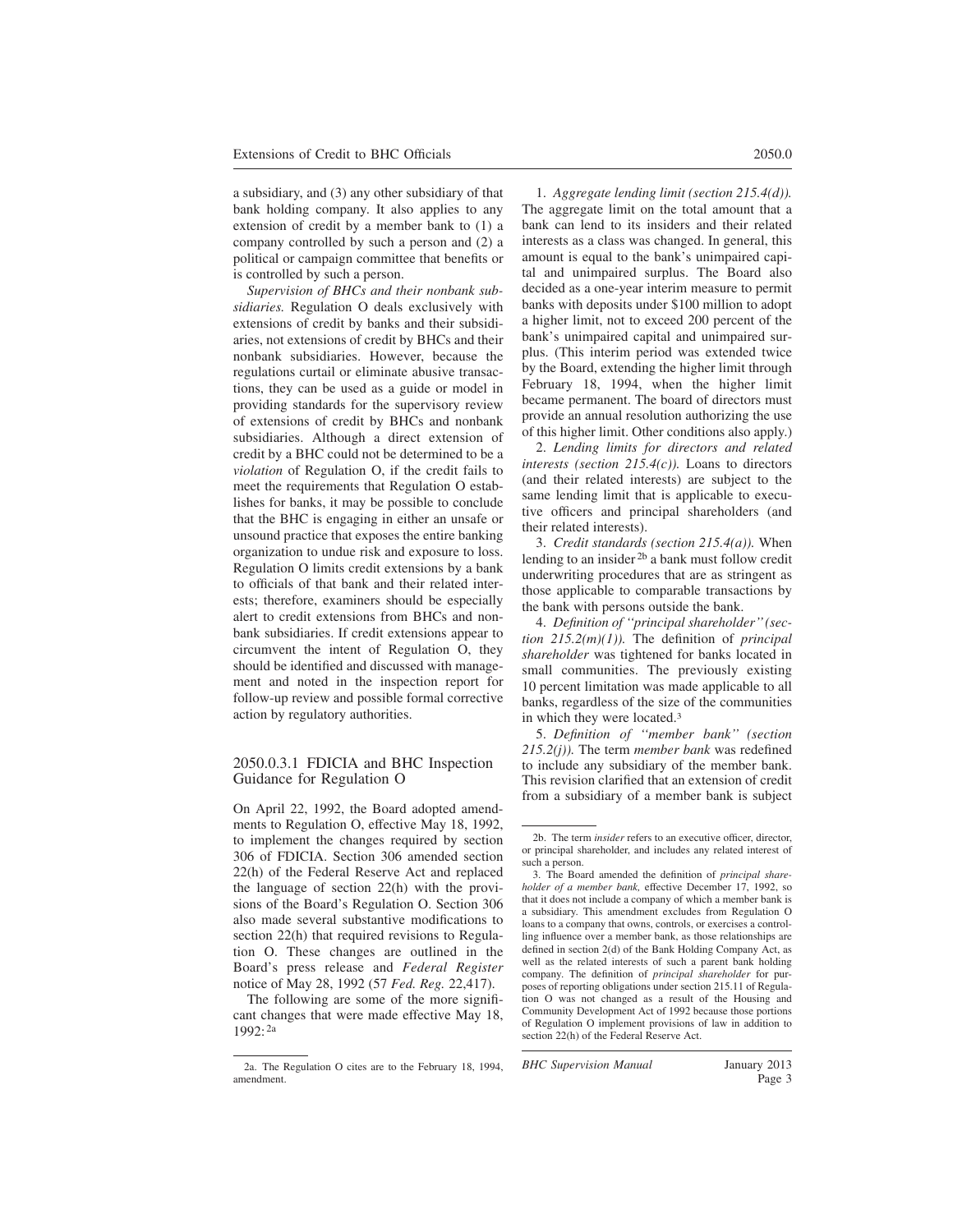to the same insider restrictions as an extension of credit from a member bank itself.

6. *Coverage of all companies that own banks (section 215.2(b)).* All companies that own banks became subject to Regulation O, regardless of whether they are technically bank holding companies.

7. *Prohibition on knowingly receiving unauthorized extensions of credit (section 215.6).* Insiders are prohibited from knowingly receiving (or permitting their related interests to receive) any extension of credit not authorized by section 22(h) of the Federal Reserve Act.

8. *Reporting requirement for certain credit (section 215.12).* Executive officers and directors of member banks that do not have publicly traded stock are required to report annually to their institutions the outstanding amount of any credit secured by shares of the insider's institution.

In a February 18, 1994, press release, the Federal Reserve Board announced its approval of a final rule that further amended several provisions of Regulation O, effective on that date. Some of the provisions carried out or further refined provisions of FDICIA. The amendments were designed to increase the ability of banks to make extensions of credit that pose minimal risk of loss, to eliminate recordkeeping requirements that impose a paperwork burden, and to remove certain transactions from the regulation's coverage consistent with bank safety and soundness. The amendments were expected to increase the availability of credit, particularly in communities served by small banks. The following is a discussion of some of the rule's primary provisions.

1. *Aggregate lending limit—exception for small, adequately capitalized banks (section 215.4(d)).* This revision of Regulation O made permanent an interim rule increasing the aggregate lending limit for small, adequately capitalized banks from 100 percent of the bank's unimpaired capital surplus to 200 percent, provided the bank satisfies three conditional criteria.

2. *Exceptions to the general limits on lending (section 215.4(d)(3)).* The Board adopted certain exceptions to the general restrictions on lending to insiders. The exceptions apply to loans fully secured by—

a. obligations of the United States or other obligations fully guaranteed as to principal and interest by the United States;

*BHC Supervision Manual* January 2013 Page 4

b. commitments or guarantees of a department or agency of the United States; or

c. a segregated deposit account with the lending bank.

An exception is also made for loans arising from the discount of installment consumer paper by an insider with full or partial recourse endorsement or guarantee by the insider, if the maker of the paper is not an insider and the loan was made relying primarily on the maker and this is properly documented. Such loans continue to be subject to the prohibitions against preferential lending.

3. *Including closing costs in the refinancing of home mortgage loans (section 215.5(c)(2)).* Section 22(g) of the Federal Reserve Act allows a bank to make a loan to its executive officer, without restrictions on the amount, if the loan is secured by a first lien on a dwelling that is owned and used by the executive officer as a residence after the loan is made. The Board's amendment includes the refinancing of home mortgage loans in this category only if the proceeds are used to pay off the previous home mortgage loan or for the other purposes listed in this section. The regulation states that closing costs can be included as part of the exempt portion of a home mortgage refinancing.

4. *Alternative recordkeeping procedures (section 215.8).* Banks are permitted to follow alternative recordkeeping procedures on loans to insiders of affiliates. The amendment allows a bank to decide on its own how to gather information on related interests, so long as its method is effective. For example, a nonbank credit card bank or other bank that does not make commercial loans could decide not to keep records on related interests. For banks that make commercial loans, one of two acceptable methods is required, unless a bank can demonstrate that another method is equally effective: (a) the ''survey'' method or (b) the ''borrower inquiry'' method. Every bank, regardless of the recordkeeping method it selects, must conduct an annual survey to identify *its own insiders*, but not those of its holding company affiliates. Every bank is expected to check this short list before extending credit, even if it is using the borrower-inquiry method of recordkeeping for affiliates in lieu of the survey method.

5. *Tangible-economic-benefit rule (section 215.3(f)).* This rule was similar to a provision in section 23A of the Federal Reserve Act and was adopted at a time when the Board was required by section 22(h) of the Federal Reserve Act to use the definition of ''extension of credit'' found in section 23A. However, the definition of extension of credit in section 22(h) is no longer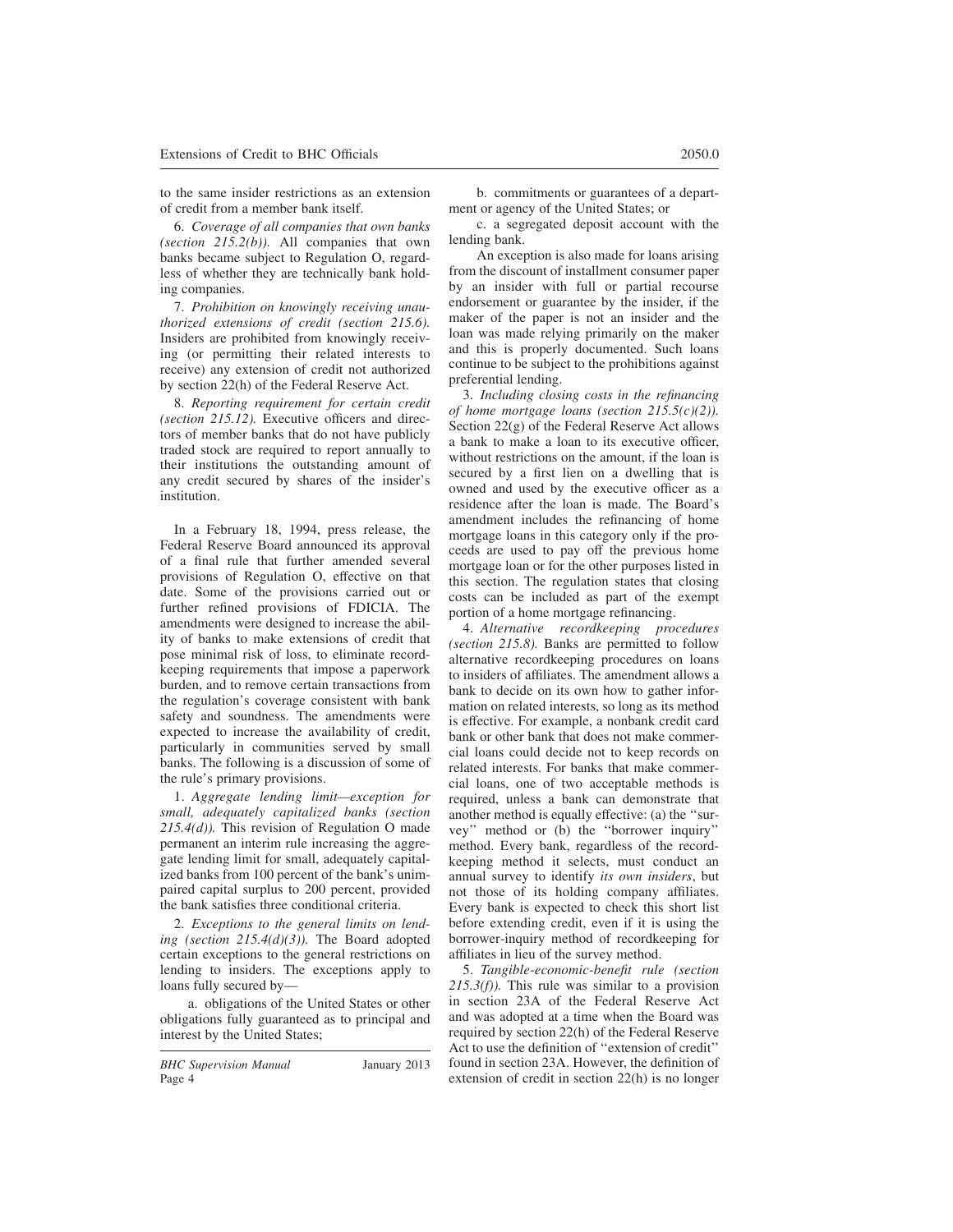tied to section 23A. The Board has therefore revised the tangible-economic-benefit rule to clarify that it does not reach certain transactions that may benefit an insider. The Board explicitly provided that the rule does not apply to an arm's-length extension of credit by a bank to a third party where the proceeds of the credit are used to finance the bona fide acquisition of property, goods, or services from an insider or an insider's related interest.

### 2050.0.3.2 Definitions in Regulation O (abbreviated listing)

*Note: Regulation O definitions, prohibitions, exceptions, and exemptions are particularly detailed and complex. Therefore, inspection staff should consult with Reserve Bank or Board supervisory or legal staff before discussing with management or presenting in an inspection report any BHC inspection findings that rely upon Regulation O.*

(a) ''Affiliate'' means any company of which a member bank is a subsidiary or any other subsidiary of that company.

(b) ''Company'' means any corporation, partnership, trust (business or otherwise), association, joint venture, pool syndicate, sole proprietorship, unincorporated organization, or any other form of business entity. The term, however, does not include (1) an insured bank (as defined in 12 U.S.C. 1813) or (2) a corporation the majority of the shares of which are owned by the United States or by any state.

 $(c)(1)$  "Control of a company or bank" means that a person directly or indirectly, or acting through or in concert with one or more persons (i) owns, controls, or has the power to vote 25 percent or more of any class of voting securities of the company or bank; (ii) controls in any manner the election of a majority of the directors of the company or bank; or (iii) has the power to exercise a controlling influence over the management or policies of the company or bank. (Note: If a company does not have voting securities (that is, a partnership), review the degree of interest in the company to determine control.)

(2) A person is presumed to have control, including the power to exercise a controlling influence over the management or policies, of a company or bank if (i) the person is an executive officer or director of the company or bank and directly or indirectly owns, controls, or has the power to vote more than 10 percent of any class of voting securities of the company or bank or (ii) the person directly or indirectly owns, controls, or has the power to vote more than 10 percent of any class of voting securities of the company or bank, and no other person owns, controls, or has the power to vote a greater percentage of that class of voting securities.

(3) An individual is not considered to have control, including the power to exercise a controlling influence over the management or policies, of a company or bank solely by virtue of the individual's position as an officer or director of the company or bank.

(d) ''Director'' of a company or bank means any director of the company or bank, whether or not receiving compensation.<sup>3a</sup> An advisory director is not considered a director if the advisory director (1) is not elected by the shareholders of the bank or company, (2) is not authorized to vote on matters before the board of directors, and (3) provides solely general policy advice to the board of directors.

(e)(1) ''Executive officer'' of a company or bank means a person who participates or has authority to participate (other than in the capacity of a director) in major policymaking functions of the company or bank, whether or not the officer has an official title; the title designates the officer an assistant; or the officer is serving without salary or other compensation.<sup>4</sup>

(2) the affiliate does not control the bank; and

(3) as determined annually, the assets of the affiliate do not constitute more than 10 percent of the consolidated assets of the company that controls the bank and is not controlled by any other company, and the director of the affiliate is not otherwise subject to sections 215.4, 215.6, and 215.8 of Regulation O.

If the director of the affiliate is excluded, by resolution of the board of directors or by the bylaws of the bank, from participation in major policymaking functions of the bank, a resolution of the board of directors or a corporate bylaw may (1) include the director (by name or by title) in a list of persons excluded from participation in such functions or (2) not include the director in a list of persons authorized (by name or by title) to participate in such functions.

4. The term ''executive officer'' is not intended to include persons who may have official titles and may exercise a certain measure of discretion in the performance of their duties, including discretion in the making of loans, but who do not participate in determining major policies of the bank or company and whose decisions are limited by policy standards

<sup>3</sup>a. Extensions of credit to a director of an affiliate of a bank are not subject to the general prohibitions (section 215.4), the prohibitions on knowingly receiving unauthorized extensions of credit (section 215.6), and the alternative recordkeeping procedures (section 215.8) if—

<sup>(1)</sup> the director of the affiliate is excluded, by resolution of the board of directors or by the bylaws of the bank, from participation in major policymaking functions of the bank, and the director does not actually participate in those functions: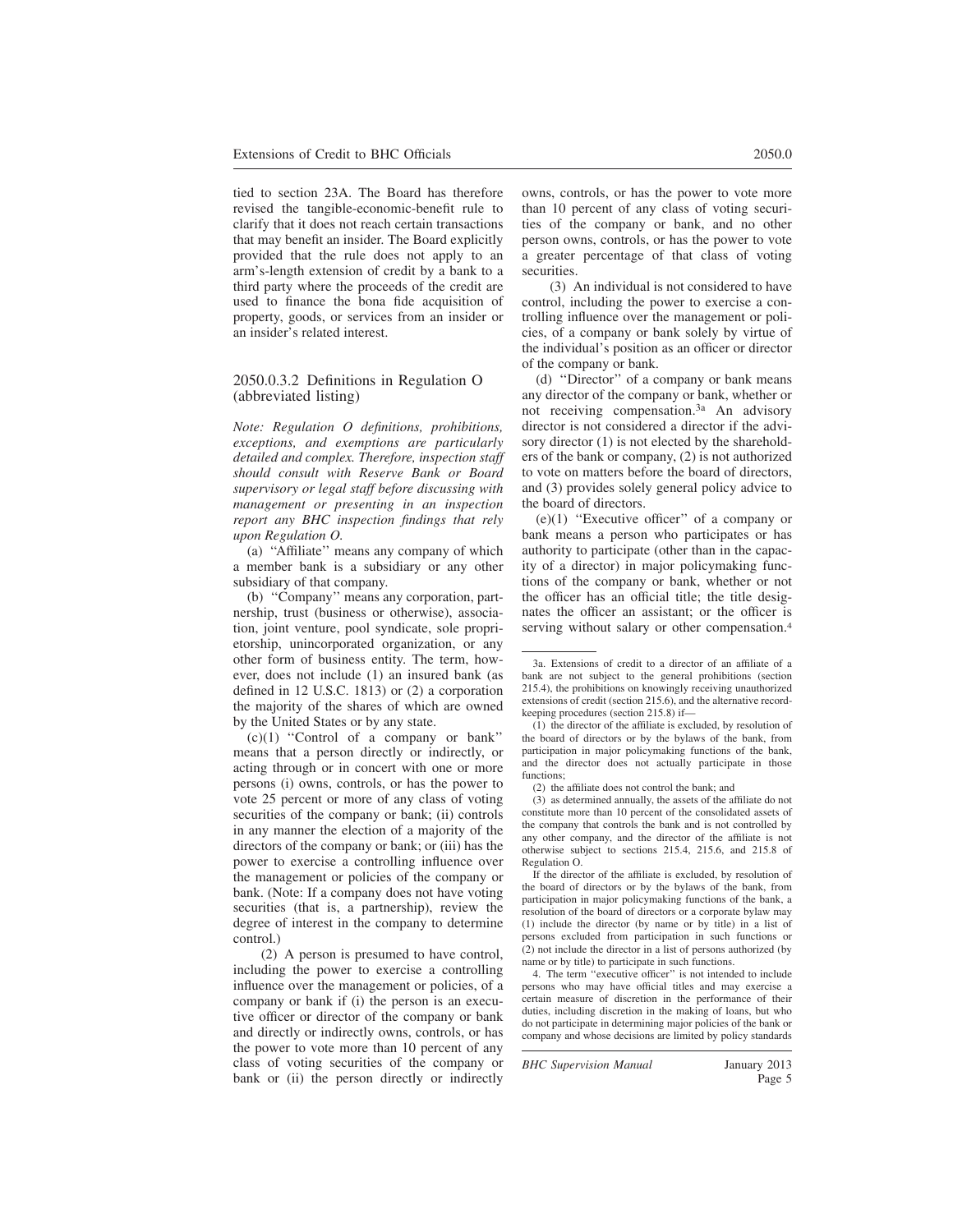The chairman of the board, the president, every vice president, the cashier, the secretary, and the treasurer of a company or bank are considered executive officers, unless the officer is excluded, by resolution of the board of directors or by the bylaws of the bank or company, from participation (other than in the capacity of a director) in major policymaking functions of the bank or company, and the officer does not actually participate therein.

(2) Extensions of credit to an executive officer of an affiliate of a member bank (other than a company that controls the bank) are not subject to sections 215.4, 215.6, and 215.8 of Regulation O if—

(i) the executive officer of the affiliate is excluded, by resolution of the board of directors or by the bylaws of the bank, from participation in major policymaking functions of the bank, and the executive officer does not actually participate in those functions;

(ii) the affiliate does not control the bank; and

(iii) as determined annually, the assets of the affiliate do not constitute more than 10 percent of the consolidated assets of the company that controls the bank and is not controlled by any other company, and the executive officer of the affiliate is not otherwise subject to sections 215.4, 215.6, and 215.8 of Regulation O.

If the executive officer of the affiliate is excluded, by resolution of the board of directors or by the bylaws of the bank, from participation in major policymaking functions of the bank, a resolution of the board of directors or a corporate bylaw may (i) include the executive officer (by name or by title) in a list of persons excluded from participation in such functions or (ii) not include the executive officer in a list of persons authorized (by name or by title) to participate in such functions.

(f) ''Immediate family'' means the spouse of an individual, the individual's minor children, and any of the individual's children (including adults) residing in the individual's home.

(g) ''Insider'' means an executive officer, director, principal shareholder, and any related interest of such person.

(h) The ''lending limit'' for a member bank is an amount equal to the limit on loans to a single borrower established by section 5200 of the Revised Statutes,<sup>5</sup> 12 U.S.C. 84. This amount is 15 percent of the bank's unimpaired capital and unimpaired surplus in the case of loans that are not fully secured, and an additional 10 percent of the bank's unimpaired capital and unimpaired surplus in the case of loans that are fully secured by readily marketable collateral having a market value, as determined by reliable and continuously available price quotations, at least equal to the amount of the loan. The lending limit also includes any higher amounts that are permitted by section 5200 of the Revised Statutes for the types of obligations listed therein as exceptions to the limit.

A member bank's *unimpaired capital* and *unimpaired surplus* equals the (1) member bank's tier 1 and tier 2 capital included in the bank's risk-based capital, under the capital guidelines of the appropriate federal banking agency, and (2) balance of the member bank's allowance for loan and lease losses that was not included in the bank's tier 2 capital. This computation is based on the bank's risk-based capital under the capital guidelines of the appropriate federal banking agency, based on the bank's most recent consolidated report of condition filed under 12 U.S.C. 1817(a)(3).

(i) ''Member bank'' means any banking institution that is a member of the Federal Reserve System, including any subsidiary of a member bank. The term does not include any foreign bank that maintains a branch in the United States, whether or not the branch is insured (within the meaning of 12 U.S.C. 1813(s)) and regardless of the operation of 12 U.S.C. 1813(h) and 12 U.S.C. 1828(j)(3)(B).

(j) ''Person'' means an individual or a company.

(k) ''Principal shareholder'' <sup>6</sup> means an indi vidual or a company (other than an insured bank) that directly or indirectly, or acting through or in concert with one or more persons,

fixed by the senior management of the bank or company. For example, the term does not include a manager or assistant manager of a branch of a bank unless that individual participates, or is authorized to participate, in major policymaking functions of the bank or company.

<sup>5.</sup> Where state law establishes a lending limit for a state member bank that is lower than the amount permitted in section 5200 of the Revised Statutes, the lending limit established by the applicable state laws shall be the lending limit for the state member bank.

<sup>6.</sup> On October 28, 1992, in section 955 of the Housing and Community Development Act of 1992, Congress amended section 22(h) of the Federal Reserve Act to exclude from the definition of *principal shareholder* a company of which a member bank is a subsidiary. Regulation O was amended, effective December 17, 1992, to implement this change. As a result of the amendment, extensions of credit by a bank to its holding company and to any related interests of its subsidiary are governed solely by sections 23A and 23B of the Federal Reserve Act.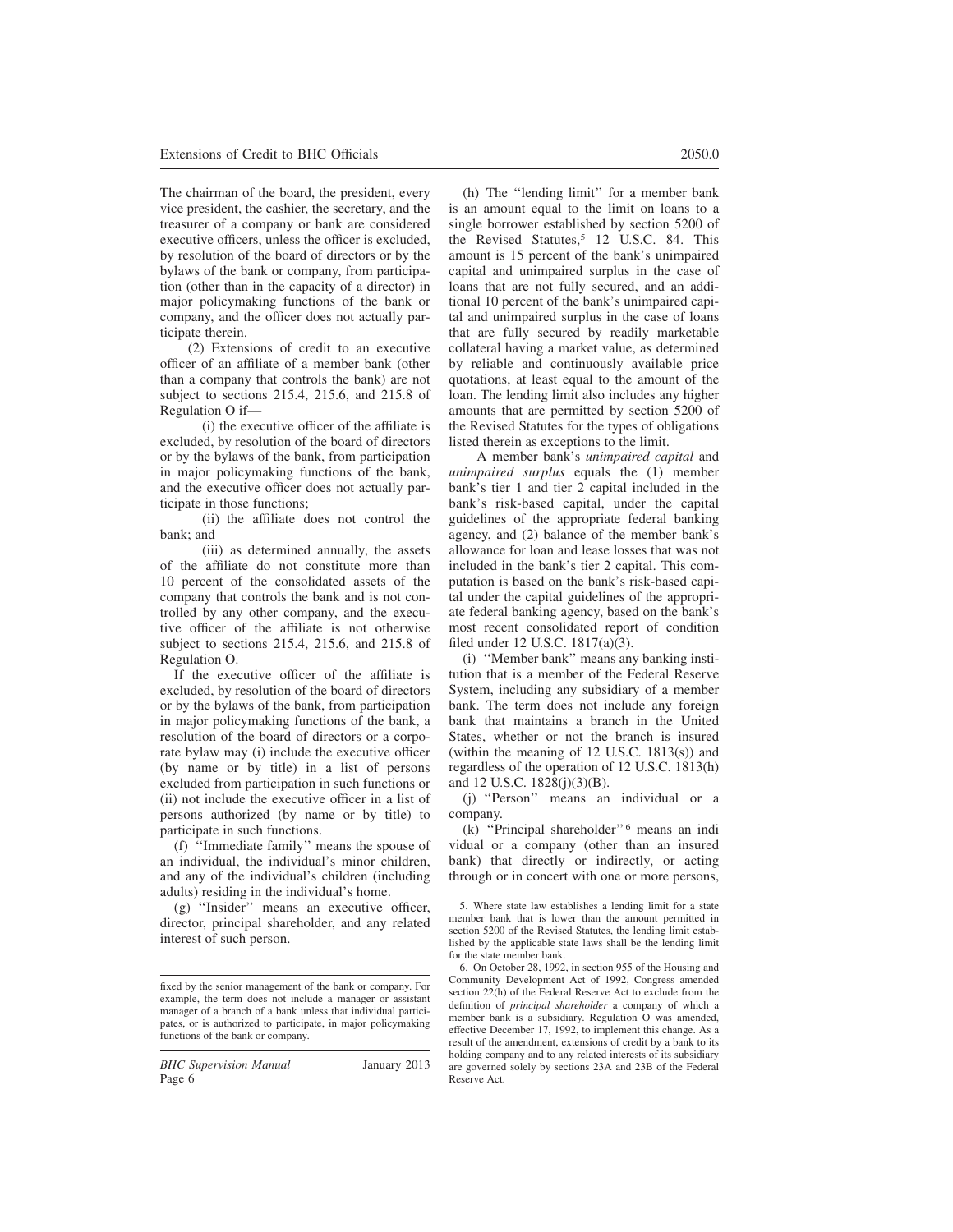owns, controls, or has the power to vote more than 10 percent of any class of voting securities of a member bank or company. Shares owned or controlled by a member of an individual's immediate family are considered to be held by the individual. A principal shareholder of a member bank includes (1) a principal shareholder of a company of which the member bank is a subsidiary and (2) a principal shareholder of any other subsidiary of that company, exclusive of nonbank subsidiaries of member banks.

(*l*) ''Related interest'' means (1) a company that is controlled by a person or (2) a political or campaign committee that is controlled by a person or the funds or services of which will benefit a person.

(m) ''Subsidiary'' has the meaning given in section 2(d) of the BHC Act, but does not include a subsidiary of a member bank.

#### *2050.0.3.2.1 Extension of Credit*

For the purposes of Regulation O, an ''extension of credit'' is

(a) a making or renewal of any loan, a granting of a line of credit, or an extending of credit in any manner whatsoever and includes:

(1) a purchase under repurchase agreement of securities, other assets, or obligations;

(2) an advance by means of an overdraft, cash item, or otherwise;

(3) issuance of a standby letter of credit (or other similar arrangement regardless of name or description) or an ineligible acceptance;

(4) an acquisition by discount, purchase, exchange, or otherwise of any note, draft, bill of exchange, or other evidence of indebtedness upon which an insider may be liable as maker, drawer, endorser, guarantor, or surety;

(5) an increase of an existing indebtedness, but not if the additional funds are advanced by the bank for its own protection for (i) accrued interest or (ii) taxes, insurance, or other expenses incidental to the existing indebtedness;

(6) an advance of unearned salary or other unearned compensation for a period in excess of 30 days; and

(7) any other similar transaction as a result of which a person becomes obligated to pay money (or its equivalent) to a bank, whether the obligation arises directly or indirectly, or because of an endorsement on an obligation or otherwise, or by any means whatsoever.

The Dodd-Frank Act added to the definition of an ''extension of credit'' an insured depository

institution's (IDI) credit exposure to a person arising from a derivative transaction, repurchase agreement, reverse repurchase agreement, securities lending transaction, or securities borrowing transaction.

An extension of credit *does not* include—

(1) an advance against accrued salary or other accrued compensation, or an advance for the payment of authorized travel or other expenses incurred or to be incurred on behalf of the bank;

(2) a receipt by a bank of a check deposited in or delivered to the bank in the usual course of business unless it results in the carrying of a cash item for or the granting of an overdraft (other than an inadvertent overdraft in a limited amount that is promptly repaid under terms that are not more favorable than those offered to the general public).

(3) an acquisition of a note, draft, bill of exchange, or other evidence of indebtedness through (i) a merger or consolidation of banks or a similar transaction by which a bank acquires assets and assumes liabilities of another bank or similar organization or (ii) foreclosure on collateral or similar proceeding for the protection of the bank, provided that such indebtedness is not held for a period of more than three years from the date of the acquisition, subject to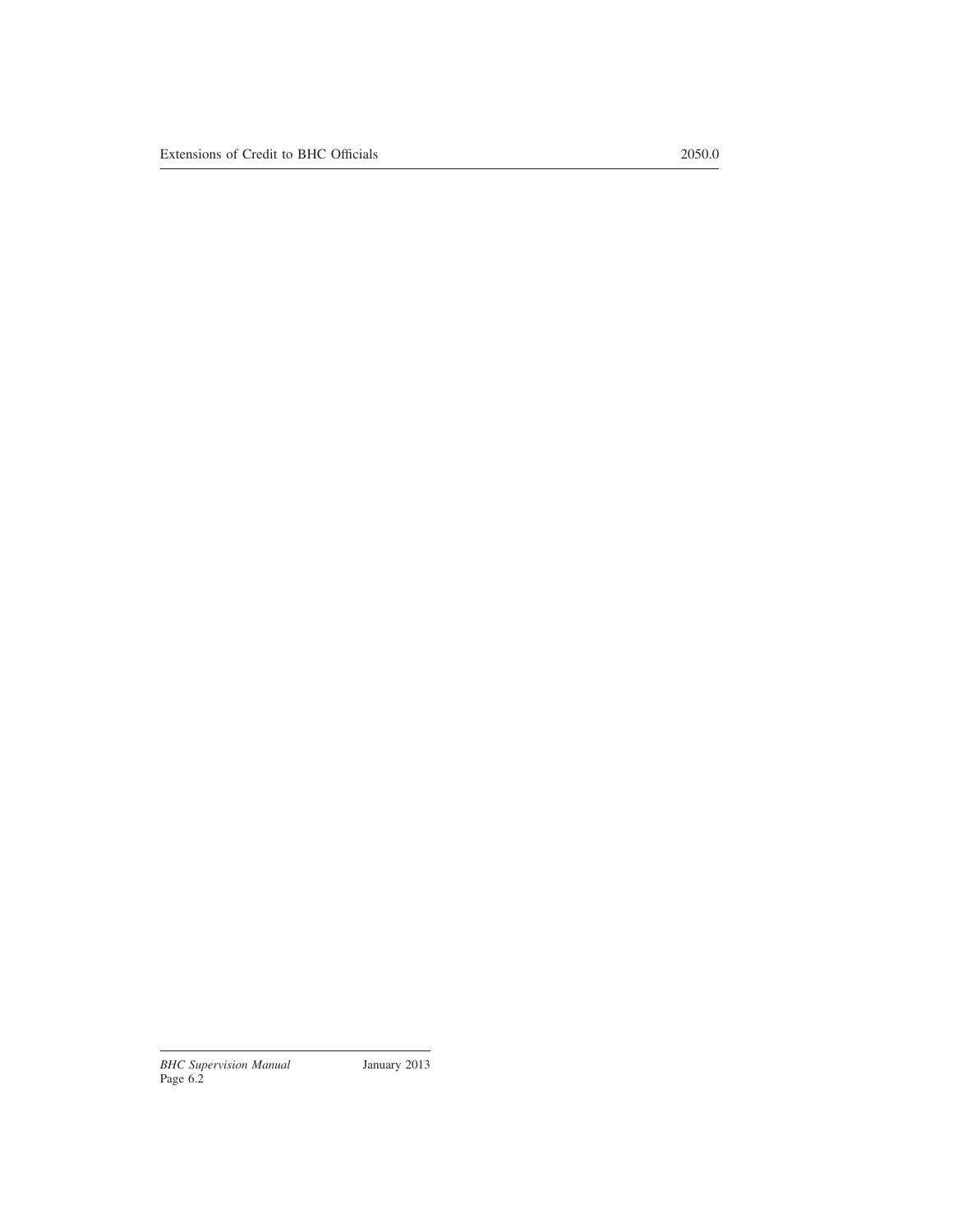extension by the appropriate federal banking agency for good cause;

(4)(i) an endorsement or guarantee for the protection of a bank of any loan or other asset previously acquired by the bank in good faith or (ii) any indebtedness to a bank for the purpose of protecting the bank against loss or of giving financial assistance to it;

(5) indebtedness of \$15,000 or less arising by reason of any general arrangement by which a bank (i) acquires charge or time credit accounts or (ii) makes payments to or on behalf of participants in a bank credit card plan, check credit plan, or similar open-end credit plan, provided—

(A) the indebtedness does not involve prior individual clearance or approval by the bank other than for the purposes of determining authority to participate in the arrangement and compliance with any dollar limit under the arrangement and

(B) the indebtedness is incurred under terms that are not more favorable than those offered to the general public;

(6) indebtedness of \$5,000 or less arising by reason of an interest-bearing overdraft credit plan (see Regulation O, section 215.4(e)); or

(7) a discount of promissory notes, bills of exchange, conditional sales contracts, or similar paper, without recourse.

Non-interest-bearing deposits to the credit of a bank are not considered loans, advances, or extensions of credit to the bank of deposit. Also, the giving of immediate credit to a bank upon collected items received in the ordinary course of business is not considered to be a loan, advance, or extension of credit to the depositing bank.

An extension of credit by a member bank (for the purposes of section 215.4 of Regulation O) is considered to have been made at the time the bank enters into a binding commitment to make the extension of credit. A participation without recourse is considered to be an extension of credit by the participating bank, not by the originating bank.

*Tangible-economic-benefit rule.* In general, an extension of credit is considered made to an insider to the extent that the proceeds are transferred to the insider or are used for the tangible economic benefit of the insider. An extension of credit is not considered made to an insider if—

(1) the credit is extended on terms that would satisfy the standard set forth in section 215.4(a) of Regulation O for extensions of credit to insiders and

(2) the proceeds of the extension of credit are used in a bona fide transaction to acquire property, goods, or services from the insider.

### *2050.0.3.2.2 Insider Use of a Bank-Owned Credit Card*

Board staff issued a May 22, 2006, legal opinion in response to an FDIC request for clarification on the application of the Board's Regulation O (12 C.F.R. 215) to credit cards that are issued to bank insiders for the bank's business purposes.<sup>7</sup> The FDIC asked whether, and under what circumstances, an insider's use of a bank-owned credit card would be deemed an extension of credit by the bank to the insider for purposes of Regulation O.

The FDIC indicated that insiders of a bank often use a bank-owned credit card to purchase goods and services for the bank's business purposes. A bank-owned credit card is a credit card that is issued by a third-party financial institution to a bank to enable the bank (through its employees) to finance the purchase of goods and services for the bank's business. Board staff commented that it was understood that (1) a bank that provides a bank-owned credit card to its employees typically forbids or discourages use of the card by employees for their personal purposes and that an employee who uses the card for personal purposes is obligated to promptly reimburse the bank and (2) a bank is liable to the card-issuing institution for all extensions of credit made under the card (whether for the bank's business purposes or for an employee's personal purposes)<sup>8</sup>.

Although section 215.3(a) of Regulation O broadly defines an extension of credit to include ''a making or renewal of a loan, a granting of a line of credit, or an extending of credit in any manner whatsoever,'' the rule also provides several important exceptions to the definition that are relevant to the FDIC's inquiry. Section 215.3(b)(1) of Regulation O excludes from the

<sup>7.</sup> The provisions of Regulation O apply to a bank holding company of which a member bank is a subsidiary, and any other subsidiary of that bank holding company. (See 2050.0.3.)

<sup>8.</sup> In the responding letter, Board legal staff notes that it was understood that some banks directly issue credit cards to their employees to enable the employees to finance the purchase of goods and services for the bank's business (bankissued credit cards). Also, the letter states that the principles set forth with regard to bank-owned credit cards also would apply to bank-issued credit cards.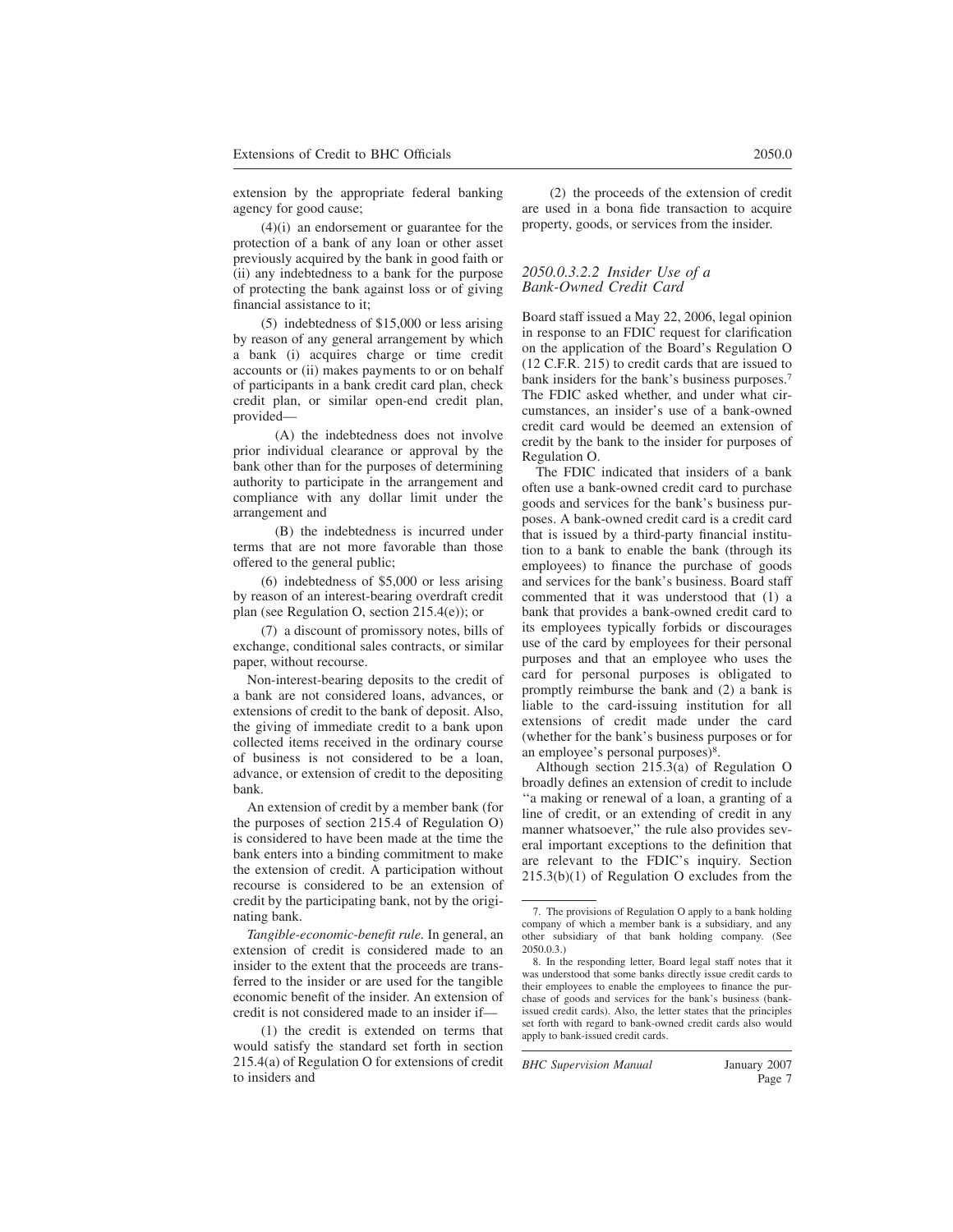definition of extension of credit any advance by a bank to an insider for the payment of authorized or other expenses incurred or to be incurred on behalf of the bank. Also, section 215.3(b)(5) of Regulation O excludes from the definition of extension of credit indebtedness of up to \$15,000 incurred by an insider with a bank under an ordinary credit card.

Considering the provisions of Regulation O and the purposes of the insider lending restrictions in the Federal Reserve Act, Board legal staff opined that a bank does not make an extension of credit to an insider for purposes of Regulation O at the time of issuance of a bankowned credit card to the insider (regardless of whether the line of credit associated with the card is greater than \$15,000). The opinion states also that a bank does not extend credit to an insider for the purposes of Regulation O when the insider uses the card to purchase goods or services for the bank's business purposes. However, when an insider uses the card to purchase goods or services for the insider's personal purposes, the bank may be making an extension of credit to the insider. The opinion states that an extension of credit would occur for the purposes of Regulation O if—and to the extent that—the amount of outstanding personal charges made to the card, when aggregated with all other indebtedness of the insider that qualifies for the credit card exception in section 215.3(b)(5) of Regulation O, exceeds \$15,000.

The FDIC also asked whether incidental personal expenses charged by an insider to a bankowned credit card are per se violations of the market-terms requirement in section 215.4(a) of Regulation O because non-insiders do not have access to this form of credit from the bank. In response, Board staff stated that section 215.4(a) requires extensions of credit by a bank to its insiders to (1) be on substantially the same terms (including interest rates and collateral) as, and subject to credit underwriting standards that are not less stringent than, those prevailing at the time for comparable transactions with noninsiders and (2) not involve more than the normal risk of repayment or other features unfavorable to the bank.

The opinion states that a bank may be able to satisfy the market-terms requirement, however, if the bank approves an insider for use of a bank-owned credit card only (1) if the insider meets the bank's normal credit underwriting standards and (2) the card does not have preferential terms (or the card does not have preferential terms in connection with uses of the card for personal purposes). Nonetheless, use of a bankowned credit card by an insider for personal purposes may violate the market- terms requirement of Regulation O if the card carries a lower interest rate or permits a longer repayment period than comparable consumer credit offered by the bank.

The Board staff's legal opinion applies only to the specific issues and circumstances described in the letter and does not address any other issues or circumstances.

# 2050.0.3.3 General Prohibitions and Limitations of Regulation O

(a) *Terms and creditworthiness*. No member bank may extend credit to any insider of the bank or insider of its affiliates unless the extension of credit (1) is made on substantially the same terms (including interest rates and collateral) as, and following credit-underwriting procedures that are not less stringent than, those prevailing at the time for comparable transactions by the bank with other persons that are not covered by Regulation O and who are not employed by the bank and (2) does not involve more than the normal risk of repayment or present other unfavorable features.

Nothing stated above (as to ''terms and creditworthiness'') should prohibit any extension of credit made in accordance with a benefit or compensation program that—

1. is widely available to employees of the member bank, and in the case of extensions of credit to an insider of its affiliates, is widely available to employees of the affiliates at which that person is an insider and

2. does not give preference to any insider of the member bank over other employees of the member bank and, in the case of extensions of credit to an insider of its affiliates, does not give preference to any insider of its affiliates over other employees of the affiliates of which that person is an insider.

(b) *Prior approval*. A member bank may not extend credit (including granting a line of credit) to any insider of the bank or insider of its affiliates in an amount that, when aggregated with the amount of all other extensions of credit to that person and to all related interests of that person, exceeds the higher of \$25,000 or 5 percent of the member bank's unimpaired capital and unimpaired surplus, but in no event can it exceed \$500,000. This provision applies unless (1) the extension of credit or line of credit has been approved in advance by a majority of the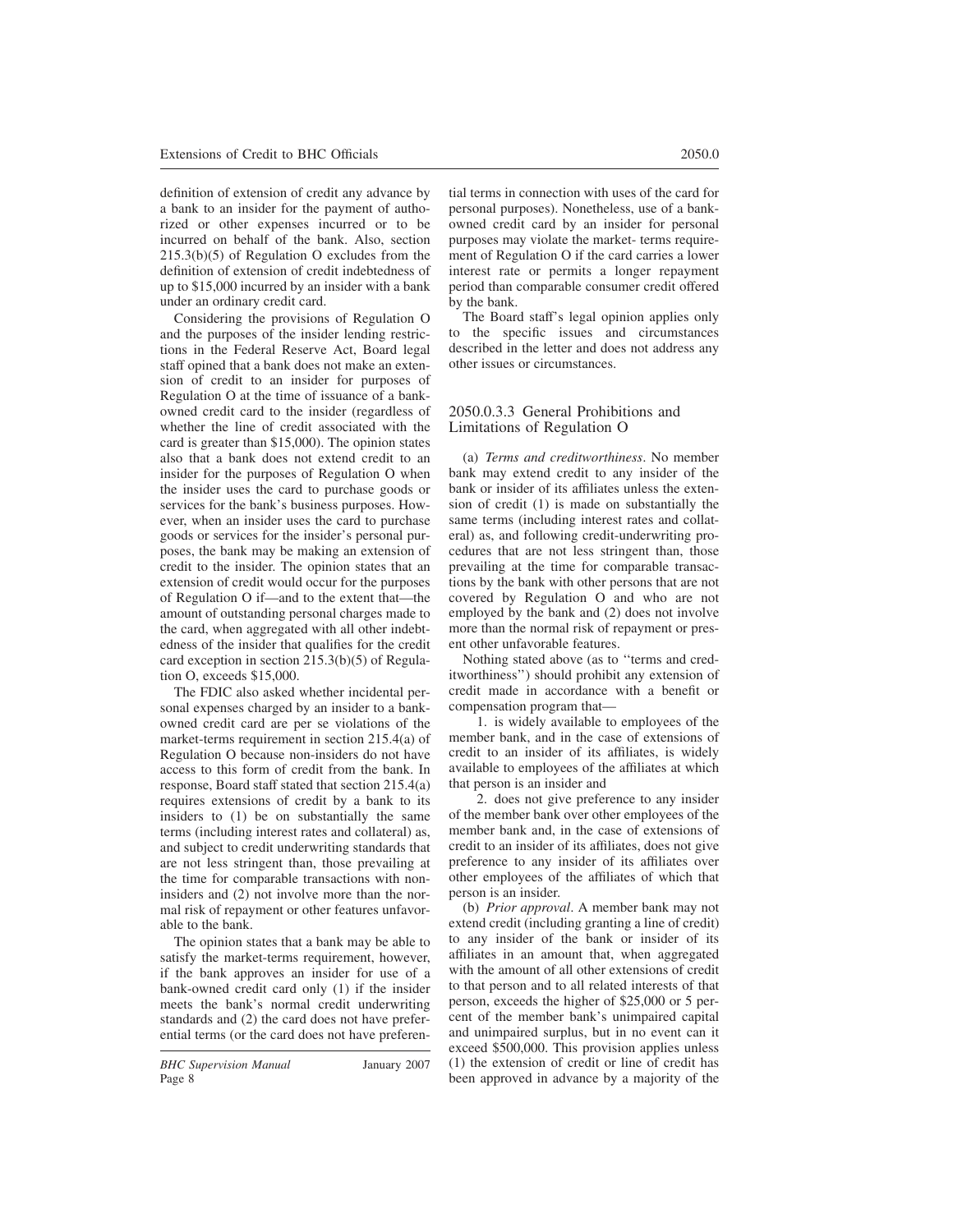entire board of directors of that bank and (2) the interested party has abstained from participating directly or indirectly in the voting.

The board of directors' approval is not required for an extension of credit that is made pursuant to a line of credit that was approved by the board of directors within 14 months of the date of the extension of credit. Participation in the discussion, or any attempt to influence the voting, by the board of directors regarding an extension of credit constitutes indirect participation in the voting by the board of directors on an extension of credit.

(c) *Individual lending limit*. A member bank may not extend credit to any insider of the bank or insider of its affiliates in an amount that, when aggregated with the amount of all other extensions of credit by the member bank to that person and to all related interests of that person, exceeds the lending limit described above in section 2050.0.3.2 (paragraph h). This prohibition does not apply to an extension of credit by a member bank to a company of which the member bank is a subsidiary or to any other subsidiary of that company.

#### (d) *Aggregate lending limit.*

(1) *General limit*. A member bank may not extend credit to any insider of the bank or insider of its affiliates unless the extension of credit is in an amount that, when aggregated with all outstanding extensions of credit to all such insiders, would exceed the bank's unimpaired capital and unimpaired surplus as defined in section 215.2(i) of Regulation O (see section 2050.0.3.2, paragraph h).

(2) A member bank with deposits of less than \$100,000,000 may, by an annual resolution of its board of directors, increase the general limit (specified above) to a level that does not exceed two times the bank's unimpaired capital and unimpaired surplus if the board of directors determines that such higher limit is consistent with prudent, safe, and sound banking practices in light of the bank's experience in lending to its insiders and is necessary to attract or retain directors or to prevent the restriction of the availability of credit in small communities.

The board of directors' resolution must set forth the facts and reasoning on which it bases its finding, including the amount of the bank's lending to its insiders as a percentage of the bank's unimpaired capital and unimpaired surplus as of the date of the resolution. In addition, the bank must meet or exceed, on a fully phased-in basis, all applicable capital requirements established by the appropriate federal banking agency. The bank would also have had to receive a satisfactory composite rating in its most recent bank examination report.

If a member bank has adopted a resolution authorizing a higher limit and subsequently fails to meet the above-listed requirements, the member bank cannot extend any additional credit (including a renewal of any existing extension of credit) to any insider of the bank or its affiliates unless the extension or renewal is consistent with the general limit.

(3) *Exceptions to the general limit.* Effective May 3, 1993, the general limit, described in manual section 2050.0.3.3 (paragraph d) and specified in section 215.4(d)(1) of the Board's Regulation O does not apply to—

(i) extensions of credit secured by a perfected security interest in bonds, notes, certificates of indebtedness, or Treasury bills of the United States or in other such obligations fully guaranteed as to principal and interest by the United States;

(ii) extensions of credit to or secured by unconditional takeout commitments or guarantees of any department, agency, bureau, board, commission, or establishment of the United States or any corporation wholly owned directly or indirectly by the United States;

(iii) extensions of credit secured by a perfected security interest in a segregated deposit account in the lending bank; or

(iv) extensions of credit arising from the discount of negotiable installment consumer paper that is acquired from an insider and carries a full or partial recourse endorsement or guarantee by the insider,<sup>9</sup> provided that—

(A) the financial condition of each maker of such consumer paper is reasonably documented in the bank's files or known to its officers;

(B) an officer of the bank designated for that purpose by the board of directors of the bank certifies in writing that the bank is relying primarily upon the responsibility of each maker for the payment of the obligation and not upon any endorsement or guarantee by the insider; and

(C) the maker of the instrument is not an insider.

(e) *Overdrafts.* A member bank may not pay an overdraft of an executive officer or director

<sup>9.</sup> The exceptions to the aggregate lending limit pertaining to extensions of credit secured in the manner described above (i through iii) apply only to the amounts of such extensions of credit that are secured in such manner.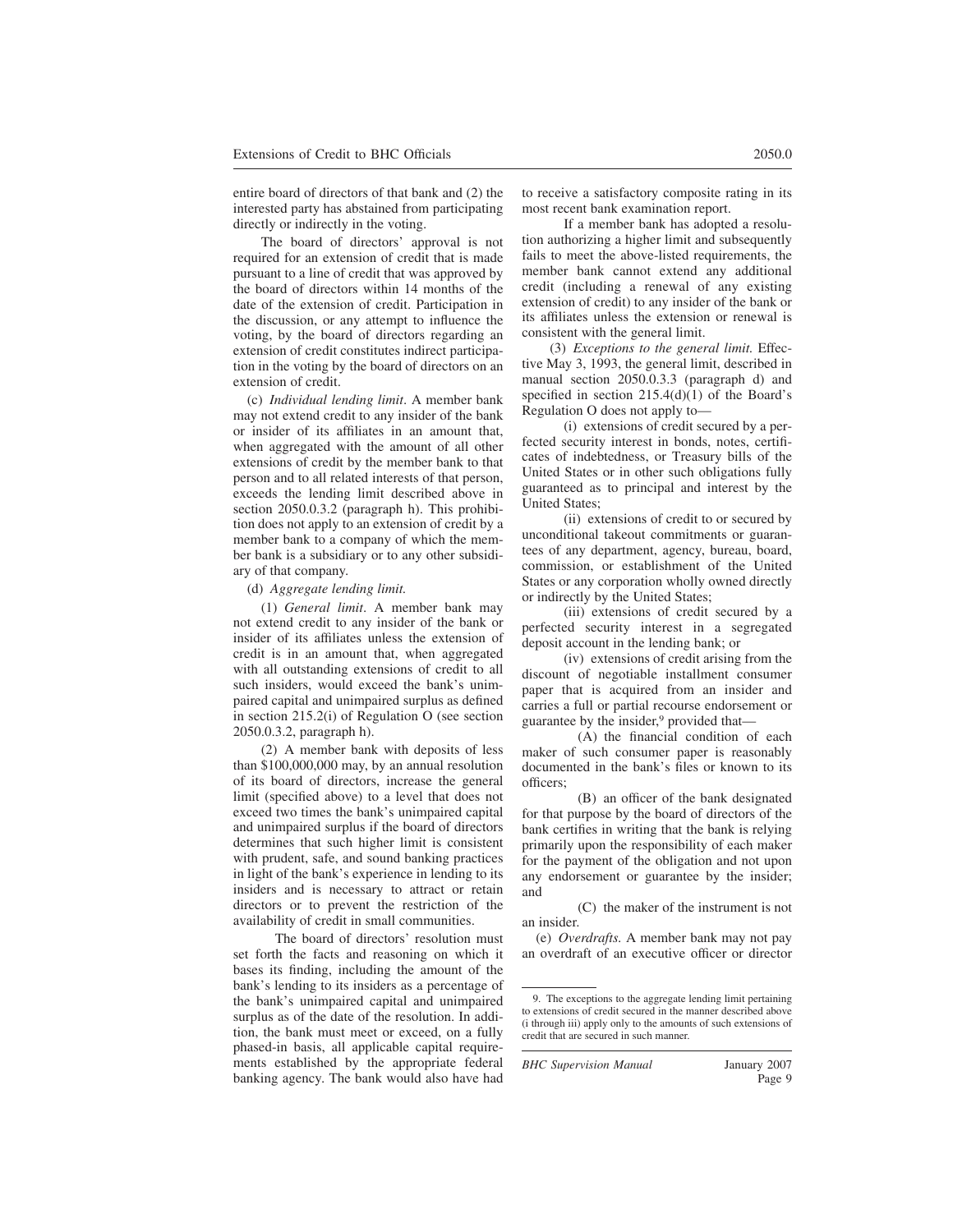of the bank<sup>10</sup> on an account at the bank, unless the payment of funds is made in accordance with (1) a written, preauthorized, interestbearing extension of credit plan that specifies a method of repayment or (2) a written, preauthorized transfer of funds from another account of the account holder at the bank.

The prohibition above does not apply to payment of inadvertent overdrafts on an account in an aggregate amount of \$1,000 or less, provided (1) the account is not overdrawn for more than five business days and (2) the member bank charges the executive officer or director the same fee charged any other customer of the bank in similar circumstances.<sup>11</sup>

### 2050.0.3.4 Additional Restrictions on Loans to Executive Officers of Member Banks

The following restrictions on extensions of credit by a member bank to any of its executive officers are in addition to any restrictions on extensions of credit by a member bank to insiders of itself or its affiliates. The restrictions listed below apply only to the executive officers of the member bank and not to the executive officers of its affiliates.

A member bank may not extend credit to any of its executive officers, and no executive officer of a member bank can borrow from or otherwise become indebted to the bank, except in the amounts, for the purposes, and upon the conditions specified in items 3 and 4 below.

A member bank is authorized to extend credit to any executive officer of the bank—

(1) in any amount to finance the education of the executive officer's children;

(2) in any amount to finance or refinance the purchase, construction, maintenance, or improvement of a residence of the executive officer, provided—

11. The requirement that the member bank charge the executive officer or director the same fee charged any other customer of the bank in similar circumstances does not prohibit the member bank from charging a fee provided for in a benefit or compensation program that satisfies the requirements detailed in section 2050.0.3.3, item (a).

*BHC Supervision Manual* January 2007 Page 10

(i) the extension of credit is secured by a first lien on the residence and the residence is owned (or expected to be owned after the extension of credit) by the executive officer; and

(ii) in the case of refinancing, that only the amount used to repay the original extension of credit, together with the closing costs of the refinancing, and any additional amount thereof used for any of the purposes enumerated in item 2 above, are included within this category of credit;

(3) in any amount, if the extension of credit is secured in a manner described in the first three exceptions to the general limit of the aggregate lending limit (see section 2050.0.3.3, paragraph d, subparagraphs i to iii); and

(4) for any other purpose (not specified in items 1 through 3 above), if the aggregate amount of loans to that executive officer does not exceed, at any one time, the higher of 2.5 percent of the bank's unimpaired capital and unimpaired surplus or \$25,000, but in no event more than \$100,000.

Any extension of credit by a member bank to any of its executive officers must be—

(1) promptly reported to the member bank's board of directors,

(2) in compliance with the general prohibitions of section 215.4 of Regulation O (manual section 2050.0.3.3),

(3) preceded by the submission of a current detailed financial statement of the executive officer, and

(4) made subject to the condition in writing that the extension of credit will, at the option of the member bank, become due and payable at any time that the officer is indebted to any other bank or banks in an aggregate amount greater than the amount specified for a category of credit that may be made available by a member bank to any of its executive officers.

No member bank may extend credit in an aggregate amount greater than the amount permitted for general-purpose loans to an executive officer (section  $215.5(c)(4)$  of Regulation O) to a partnership in which one or more of the bank's executive officers are partners and, either individually or together, hold a majority interest. The total amount of credit extended by a member bank to such partnership is considered to be extended to each executive officer of the member bank who is a member of the partnership.

*Prohibition on knowingly receiving unauthorized extensions of credit.* Insiders are prohibited from knowingly receiving (or permitting their related interests to receive) any extensions of credit not authorized by section 22(h) of the Federal Reserve Act and by Regulation O.

<sup>10.</sup> This prohibition does not apply to the payment by a member bank of an overdraft of a principal shareholder of the member bank, unless the principal shareholder is also an executive officer or director. This prohibition also does not apply to the payment by a member bank of an overdraft of a related interest of an executive officer, director, or principal shareholder of the member bank.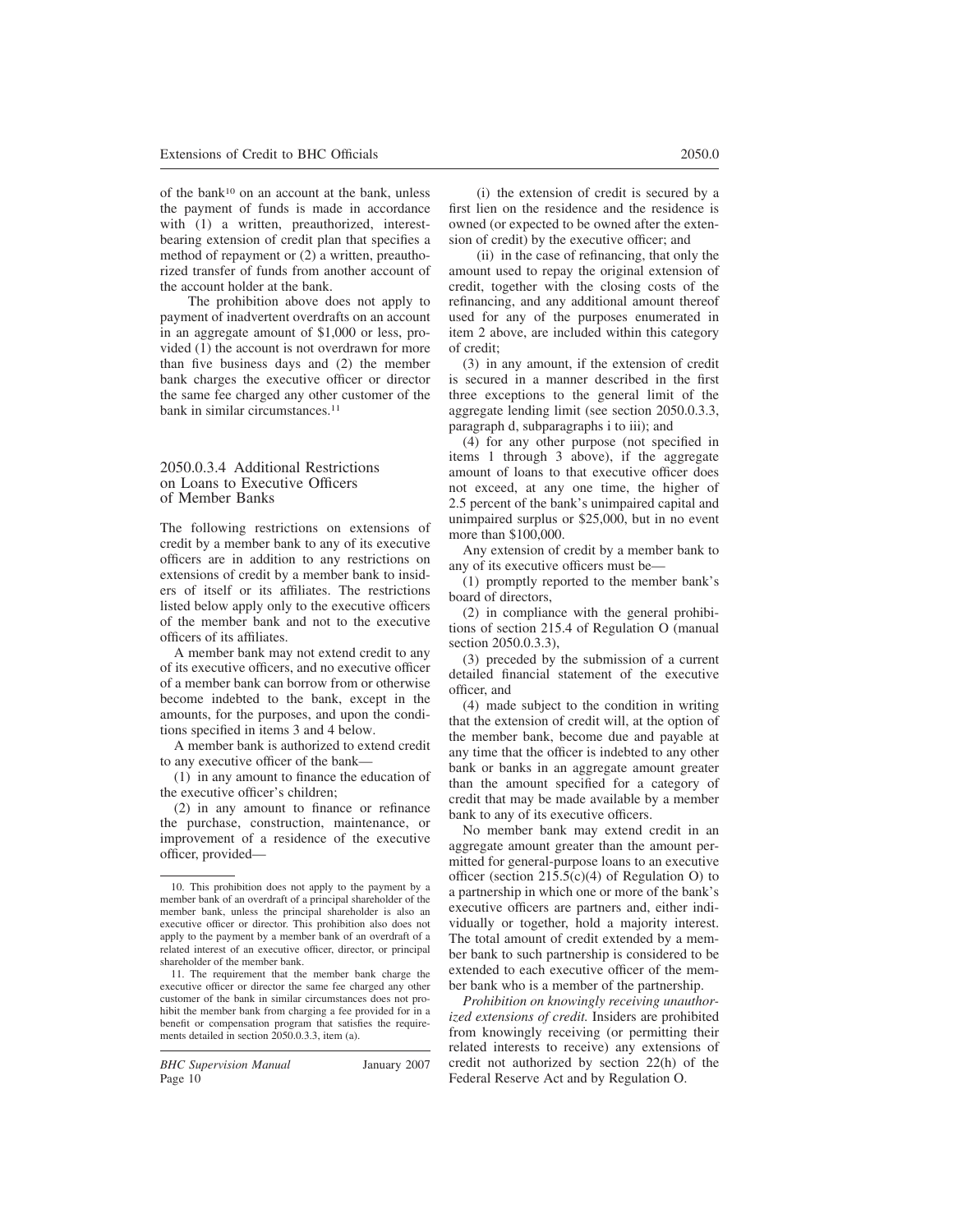#### 2050.0.3.5 Grandfathering Provisions

(a) *Under FDICIA.* FDICIA provided that the amendments to Regulation O would not affect extensions of credit entered into on or before the effective date of the regulation. Therefore, extensions of credit, including lines of credit, made on or before May 18, 1992, are not required to comply with either the individual-borrower limit made applicable to directors and their related interests, or with the aggregate limit on all loans to insiders. All extensions of credit, loan renewals, and loan rollovers made after May 18, 1992, must comply with all of the provisions of Regulation O. In other words, banks cannot make new loans or renew outstanding extensions of credit in amounts that, when aggregated with all other outstanding loans to insiders, would exceed either of the new limits.

(b) *Extensions of credit outstanding on March 10, 1979.* Any extension of credit that was outstanding on March 10, 1979, and that would have, if made on or after March 10, 1979, violated the individual lending limit, had to be reduced in amount by March 10, 1980, to be in compliance with the aggregate lending limit of Regulation O. Any renewal or extension of such a credit extension on or after March 10, 1979, must have been made only on terms that would have brought it into compliance with the aggregate lending limit by March 10, 1980. However, any extension of credit made before March 10, 1979, that bears a specific maturity date of March 10, 1980, or later, had to be repaid in accordance with the repayment schedule in existence on or before March 10, 1979.

#### 2050.0.3.6 Reports by Executive Officers

Each executive officer of a member bank who becomes indebted to any other bank or banks in an aggregate amount greater than the amount specified for a category of credit in section 215.5(c) of Regulation O (manual section 2050.0.3.4) must make a written report to the board of directors of the officer's bank within 10 days of the date the indebtedness reaches such a level. The report must state the lender's name, the date and amount of each extension of credit, any security for it, and the purposes for which the proceeds have been or are to be used.

*Report on credit secured by BHC stock.* In addition to the report required above, each executive officer or director of a member bank the shares of which are not publicly traded must report annually to the bank's board of directors the outstanding amount of any credit that was extended to the executive officer or director that is secured by shares of the member bank. (See also Regulation Y section 225.4(f) for the identical restriction on executive officers and directors of a bank holding company with loans secured by shares of the bank holding company.)

### 2050.0.3.7 Report on Credit to Executive Officers

Each member bank must include with (but not as part of) each report of condition (and copy thereof) filed pursuant to 12 U.S.C.  $1817(a)(3)$  a report of all extensions of credit made by the member bank to its executive officers since the date of the bank's previous report of condition.

### 2050.0.3.8 Disclosure of Credit from Member Banks to Executive Officers and Principal Shareholders

(a) *Definitions.* For the purposes of this section, the following definitions apply:

(1) ''Principal shareholder of a member bank'' means a person (individual or a company), other than an insured bank, or branch or representative office of a foreign bank as defined in 12 U.S.C.  $3101(7)^{12}$  that, directly or indirectly, or acting through or in concert with one or more persons, owns, controls, or has power to vote more than 10 percent of any class of voting securities of the member bank or company. The term includes an individual or company that controls a principal shareholder (for example, a person that controls a bank holding company). Shares of a bank (including a foreign bank), bank holding company, or other company owned or controlled by a member of an individual's immediate family are considered to be held or controlled by the individual for the purposes of determining principal shareholder status.<sup>13</sup>

13. See footnote 3.

<sup>12.</sup> A *foreign bank* means any company organized under the laws of a foreign country, a territory of the United States, Puerto Rico, Guam, American Samoa, or the Virgin Islands that engages in the business of banking, or any subsidiary or affiliate, organized under such laws, of any such company. This includes foreign commercial banks, foreign merchant banks, and other foreign institutions that engage in banking activities usual in connection with the business of banking in the countries where such foreign institutions are organized or operating.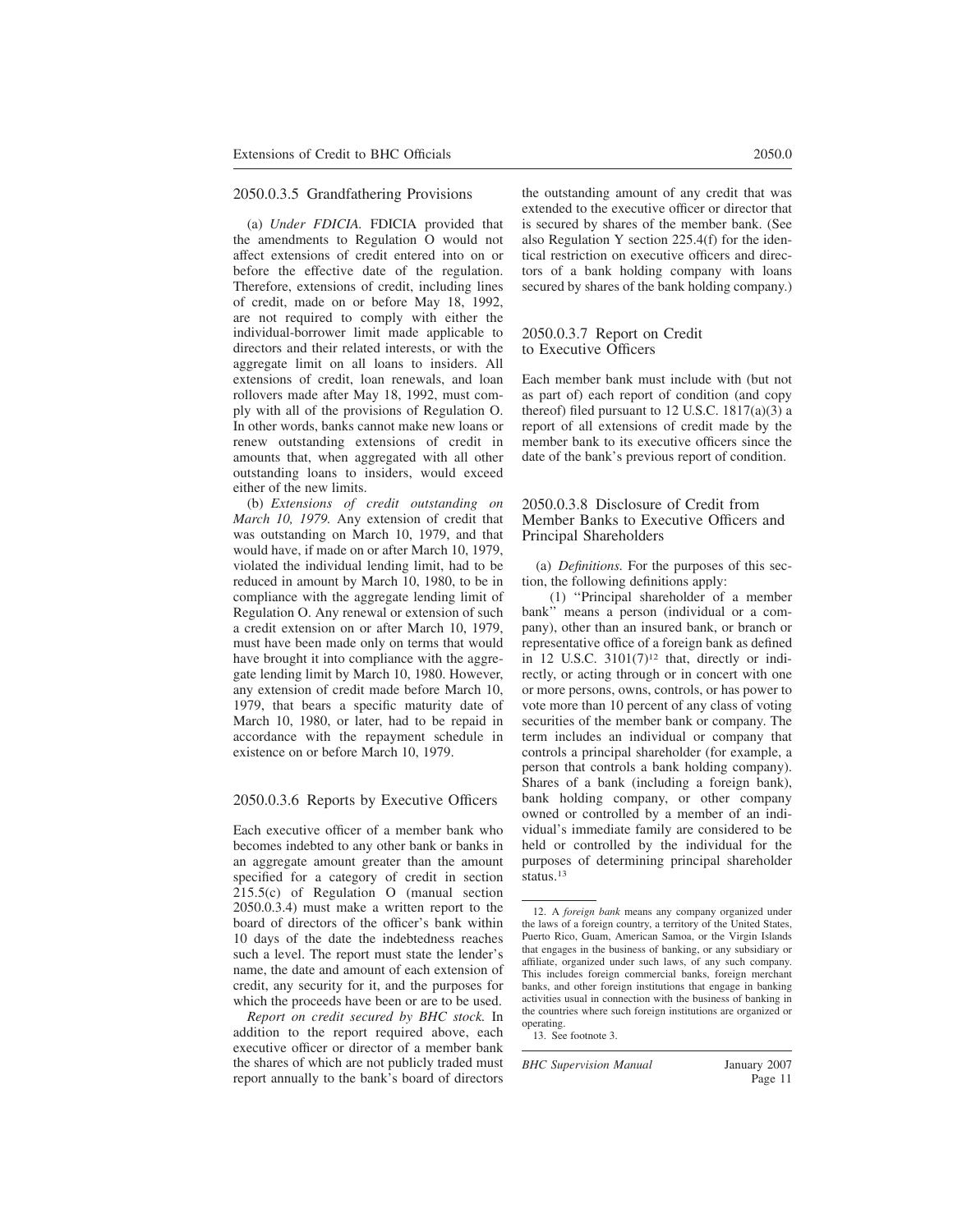(2) ''Related interest'' means (i) any company controlled by a person; or (ii) any political or campaign committee the funds or services of which will benefit a person or that is controlled by a person. A related interest does not include a bank or a foreign bank (as defined in 12 U.S.C. 3101(7)).

(b) *Public disclosure.* Upon receipt of a written request from the public, a member bank shall make available the names of each of its executive officers (with the exception of any executive officer of a bank holding company of which the member bank is a subsidiary or of any other subsidiary of that bank holding company unless the executive officer is also an executive officer of the member bank) and each of its principal shareholders to whom, or to whose related interests, the member bank had outstanding at the end of the latest previous quarter of the year, an extension of credit that, when aggregated with all other outstanding extensions of credit at that time from the member bank to such person and to all related interests of such person, equaled or exceeded 5 percent of the member bank's capital and unimpaired surplus or \$500,000, whichever amount is less. No disclosure under this paragraph is required if the aggregate amount of all extensions of credit outstanding at that time from the member bank to the executive officer or principal shareholder of the member bank and to all related interests of such a person does not exceed \$25,000.

A member bank is not required to disclose the specific amounts of individual extensions of credit.

(c) *Maintaining records.* Each member bank is required to maintain records of all requests for the information described above and the disposition of the requests. These records may be disposed of two years after the date of the request.

# 2050.0.3.9 Civil Penalties of Regulation O

Any member bank, or any officer, director, employee, agent, or other person participating in the conduct of the affairs of the bank, that violates any provision of Regulation O is subject to a civil penalty, as specified in section 29 of the Federal Reserve Act.

## 2050.0.3.10 Records of Member Banks (and BHCs)

To help inspection and examination personnel identify BHC officials, Regulation O requires each member bank to maintain records necessary to monitor compliance with this regulation. BHCs and nonbank subsidiaries should be given access to the records identifying ''bank officials.'' Each state member bank is required to (1) identify, through an annual survey, all insiders of the bank itself; and (2) maintain records of all extensions of credit to insiders of the bank itself, including the amount and terms of each such extension of credit.

## *2050.0.3.10.1 Recordkeeping for Insiders of the Member Bank's Affiliates*

A member bank is required to maintain records of extensions of credit to insiders of the member bank's affiliates by—

(1) a ''survey'' method, which identifies, through an annual survey, each of the insiders of the member bank's affiliates. Under the survey method, the member bank must maintain records of the amount and terms of each extension of credit by the member bank to such insiders or

(2) a ''borrower inquiry'' method, which requires, as part of each extension of credit, the borrower to indicate whether the borrower is an insider of an affiliate of the member bank. Under this method, the member bank must maintain records that identify the amount and terms of each extension of credit by the member bank to borrowers so identifying themselves.

*Alternative recordkeeping method for insiders of affiliates.* A member bank may use a recordkeeping method other than those identified above if the appropriate federal banking agency determines that the bank's method is at least as effective.

# *2050.0.3.10.2 Special Rule for Noncommercial Lenders*

A member bank that is prohibited by law or by an express resolution of the bank's board of directors from making an extension of credit to any company, or other entity that is covered by Regulation O as a company, is not required to maintain any records of the related interests of the insiders of the bank or its affiliates. The bank is also not required to inquire of borrowers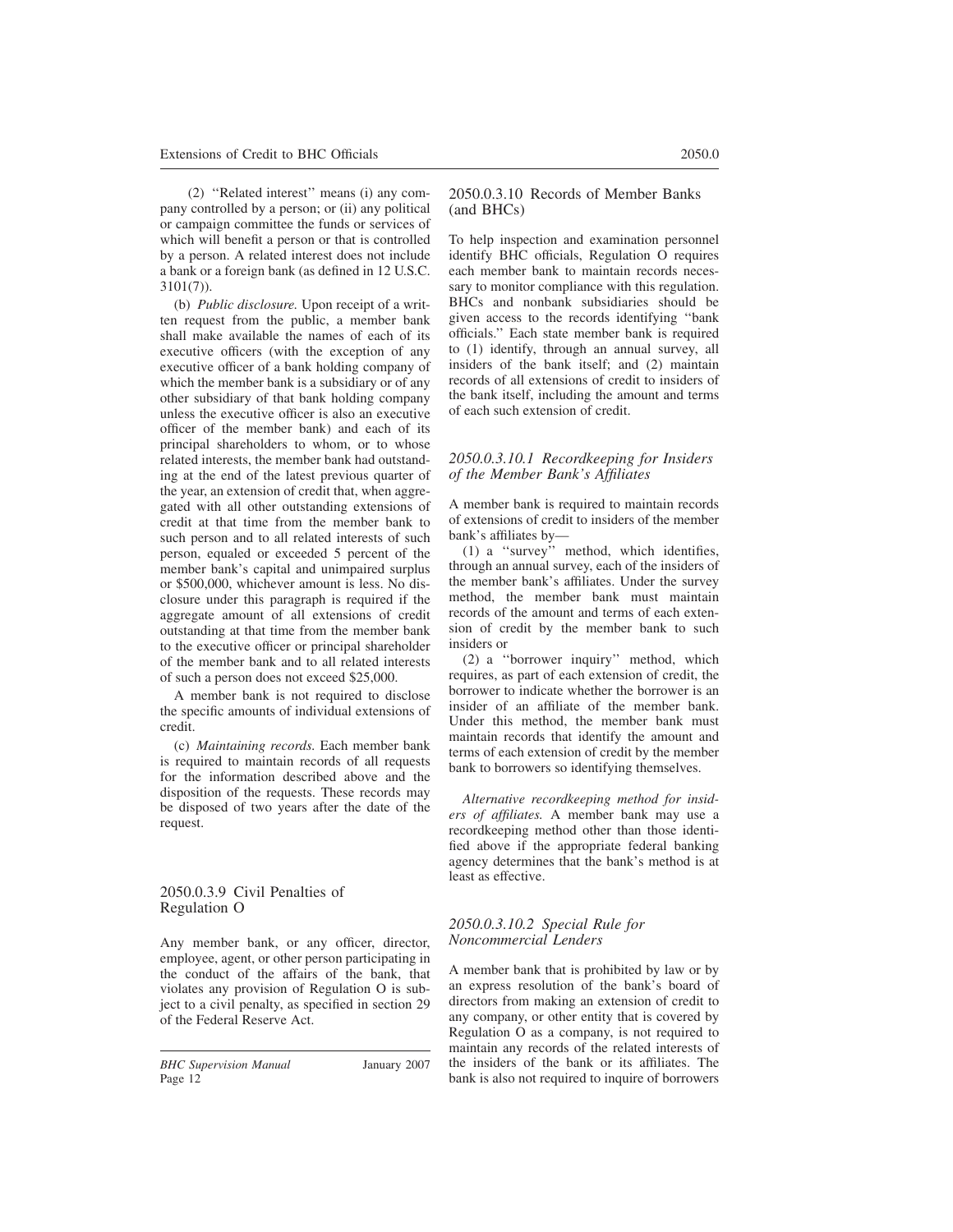whether they are related interests of the insiders of the bank or its affiliates.

### 2050.0.3.11 Section 23A Ramifications

Loans to a holding company parent and its affiliates are governed by section 23A of the Federal Reserve Act and are not subject to Regulation O.

### 2050.0.4 REMEDIAL ACTION

Self-serving and abusive transactions deprive a BHC of opportunities and benefits that may otherwise have been available and may strip a BHC of its ability to serve as a source of financial and managerial strength to its subsidiary banks. Even if not extended on preferential terms, self-serving loans and other extensions of credit to insiders may be an imprudent business practice and may reduce the lender's liquidity or otherwise overextend the BHC. In such situations, formal or informal remedial measures by the Federal Reserve may be necessary. Formal enforcement action is provided for in the 1974 amendments to the Financial Institutions Supervisory Act of 1966 (12 U.S.C. 1818), which grant the Board authority to issue cease-anddesist orders in appropriate situations. For complete details on formal corrective actions, see section 2110.0.

### 2050.0.5 INSPECTION OBJECTIVES

- 1. To determine if any transactions between BHC officials, their related interests, and the BHC or its nonbank subsidiaries are based on preferential treatment.
- 2. To determine if any transactions between BHC officials, their related interests, and the BHC or its nonbank subsidiaries result in any undue loss exposure to the BHC or its subsidiaries.
- 3. To determine if any BHC or nonbank extension of credit to a BHC official or related interest is in the spirit of Regulation O's requirements or whether it is an attempt to circumvent Regulation O's prohibition on various bank extensions of credit to similar parties.
- 4. To determine that BHC officials are aware of Regulation O's limitations and prohibitions and have established internal policies and procedures for the bank subsidiaries to ensure compliance by the banks.

5. To determine that the BHC has arranged to make available, upon request, a listing or some other form of information sufficient to identify all ''BHC officials'' and to make certain that such information is available to the bank subsidiaries in particular.

### 2050.0.6 INSPECTION PROCEDURES

- 1. Review the balance sheets and other records of the parent-only and nonbank subsidiaries to determine if there are any loans or other extensions of credit to BHC officials.
- 2. Review the income statements and supporting records of the parent-only and nonbank subsidiaries to determine if any interest income, other income, or expense is associated with a transaction with a BHC official or a related interest.
- 3. Ask management to identify all such transactions and to provide supporting documentation.
- 4. Review management's familiarity with Regulation O's limitations and the steps they have taken to establish policies for the internal administration of their subsidiary banks' extensions of credit to BHC officials.
- 5. Review any information prepared by management that presents a listing of all BHC officials and their related interests.
- 6. Review any corporate resolutions declaring an individual not to be an ''executive officer'' for purposes of Regulation O and, if necessary, confirm the individual's nonparticipation in the formulation of corporate policy.
- 7. As the provision of Regulation O apply to the BHC and its subsidiaries, determine if the BHC provides employees or other insiders with extensions of credit, including BHCowned or BHC-issued credit cards. Find out if any of the credit cards are used to conduct the BHC's business.
	- a. Verify that the BHC has a written policy that forbids or discourages an employee or other insider from using a BHC-owned or BHC-issued credit card for the insider's personal purposes and that the policy obligates the insider to promptly make reimbursement to the BHC.
	- b. Determine the BHC's compliance with Regulation O regarding its extensions of credit (including BHC-owned or BHCissued credit card loans) to insiders.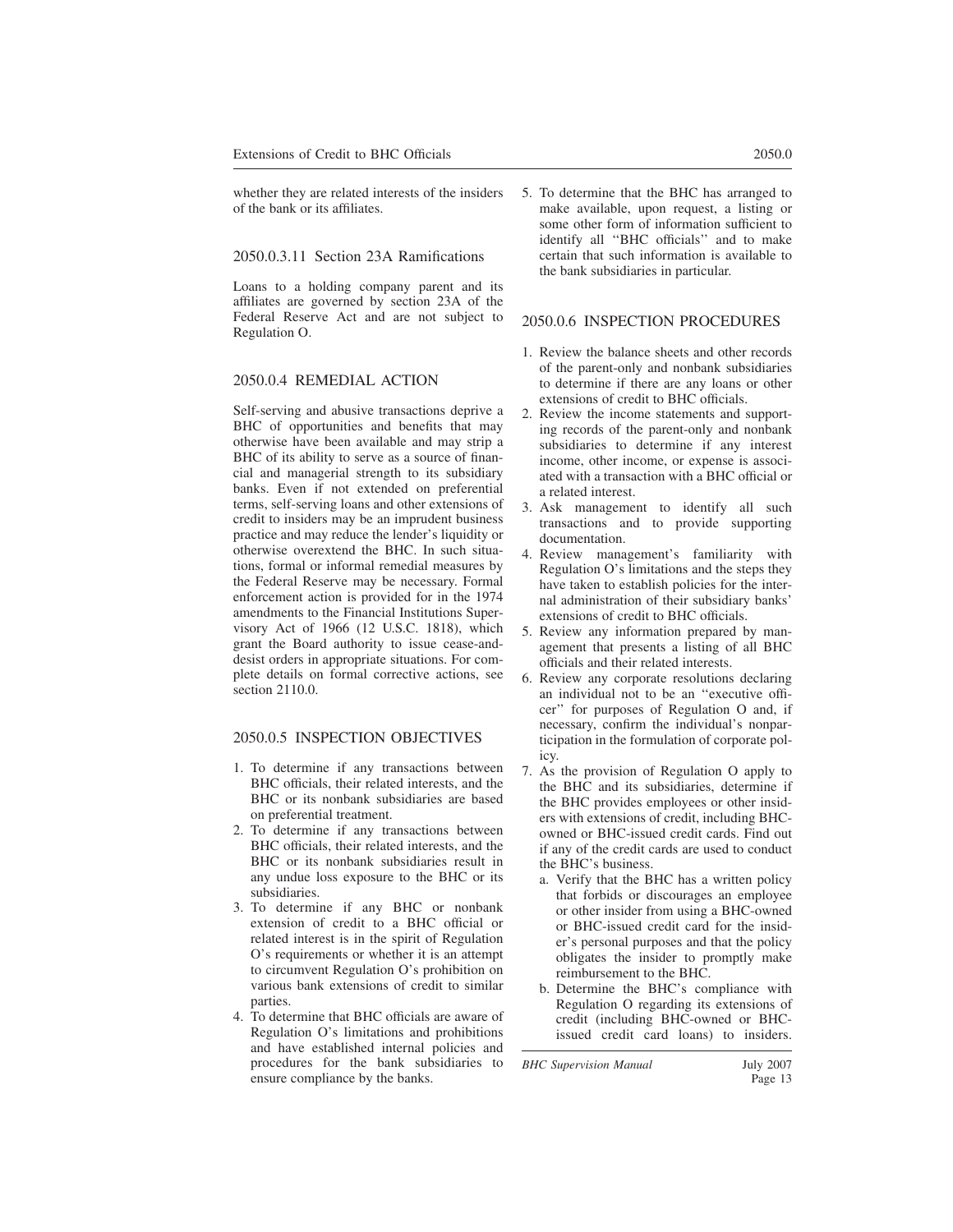Verify that the BHC monitors the amount of personal charges outstanding on its BHC-owned or BHC-issued credit cards that are held by insiders so that the outstanding charges, when aggregated with all of an insider's other indebtedness owed to the BHC, do not exceed \$15,000.

- c. Verify the BHC's compliance with the market-terms requirement of Regulation O. Determine if—
	- the BHC requires employees and other insiders who have extensions of credit,

or use BHC-owned or BHC-issued credit cards for personal purposes, to meet the BHC's normal credit underwriting standards and

• the BHC has verified that the insiders' extensions of credit (or BHC-owned or BHC-issued credit cards) do not have more preferential terms (for example, a lower interest rate or a longer repayment period) than the consumer credit cards offered by the BHC.

| Subject                                                                                                                 | Laws <sup>1</sup>                                                                  | Regulations <sup>2</sup>   | Interpretations <sup>3</sup> | Orders |
|-------------------------------------------------------------------------------------------------------------------------|------------------------------------------------------------------------------------|----------------------------|------------------------------|--------|
| Loans and extensions<br>of credit to executive<br>officers, directors, and<br>principal shareholders                    | $375a$ and<br>375 <sub>b</sub><br>(sections $22(g)$ )<br>and 22(h) of<br>F.R. Act) | 215.4<br>215.5<br>(Reg. 0) |                              |        |
| Granting of below-<br>market interest rate<br>mortgage loans to<br>executives of BHC<br>subsidiaries as<br>compensation | 1972(2)                                                                            |                            | $4 - 514$<br>$3 - 1094$      |        |
| Restrictions on<br>loans to insiders<br>of a bank or its<br>correspondent<br>bank                                       | 1972(2)                                                                            |                            |                              |        |
| Board staff interpretation<br>on the use of bank-<br>owned or bank-issued<br>credit cards by bank<br>insiders           |                                                                                    |                            | $3 - 1081.5$                 |        |
| $101100 \t 1$ $1011 \t 11$                                                                                              |                                                                                    | 2.771.18.71.8.7            |                              |        |

2050.0.7 LAWS, REGULATIONS, INTERPRETATIONS, AND ORDERS

1. 12 U.S.C., unless specifically stated otherwise.

2. 12 C.F.R., unless specifically stated otherwise.

3. *Federal Reserve Regulatory Service* reference.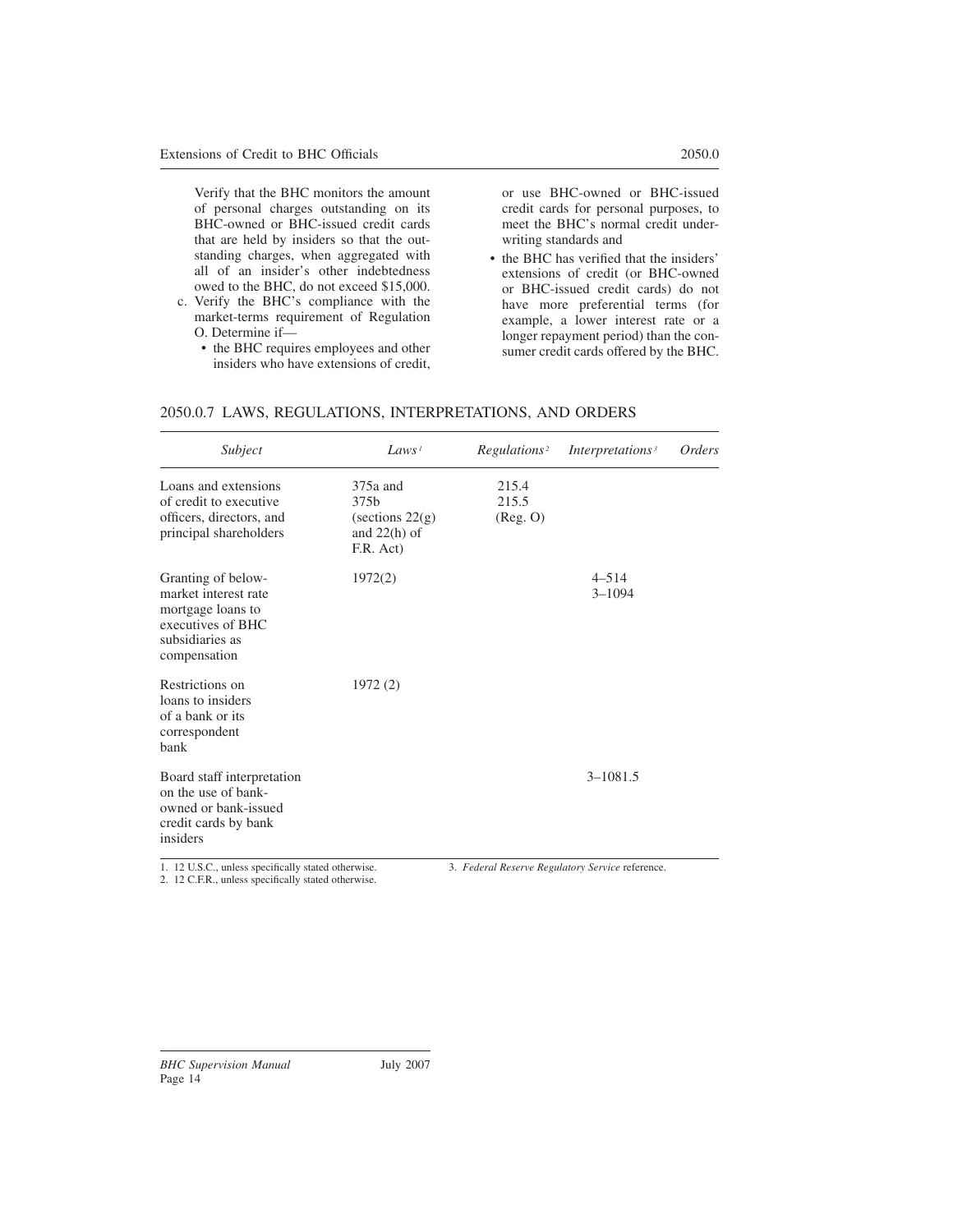Management Information Systems refers to the policies and operating procedures, including systems of internal control, that the board of directors of a bank holding company initiates to monitor and ensure control of its operations and activities, while maintaining and improving the financial strength and objectives of the overall organization. These policies should focus on the overall organizational structure with respect to identifying, monitoring, and managing risks. Subsequent sections of the manual focus on the essential elements of various management information systems. Included are inspection objectives and procedures to be used by Federal Reserve Bank examiners when conducting inspections of bank holding companies.

See 2060.05 Internal Audit Function and Its Outsourcing

- 2060.1 Audit 2060.2 Budget
- 
- 2060.3 Records and Statements 2060.4 Reporting
- 2060.5 Insurance
- 
- 5052.0 Targeted MIS Inspection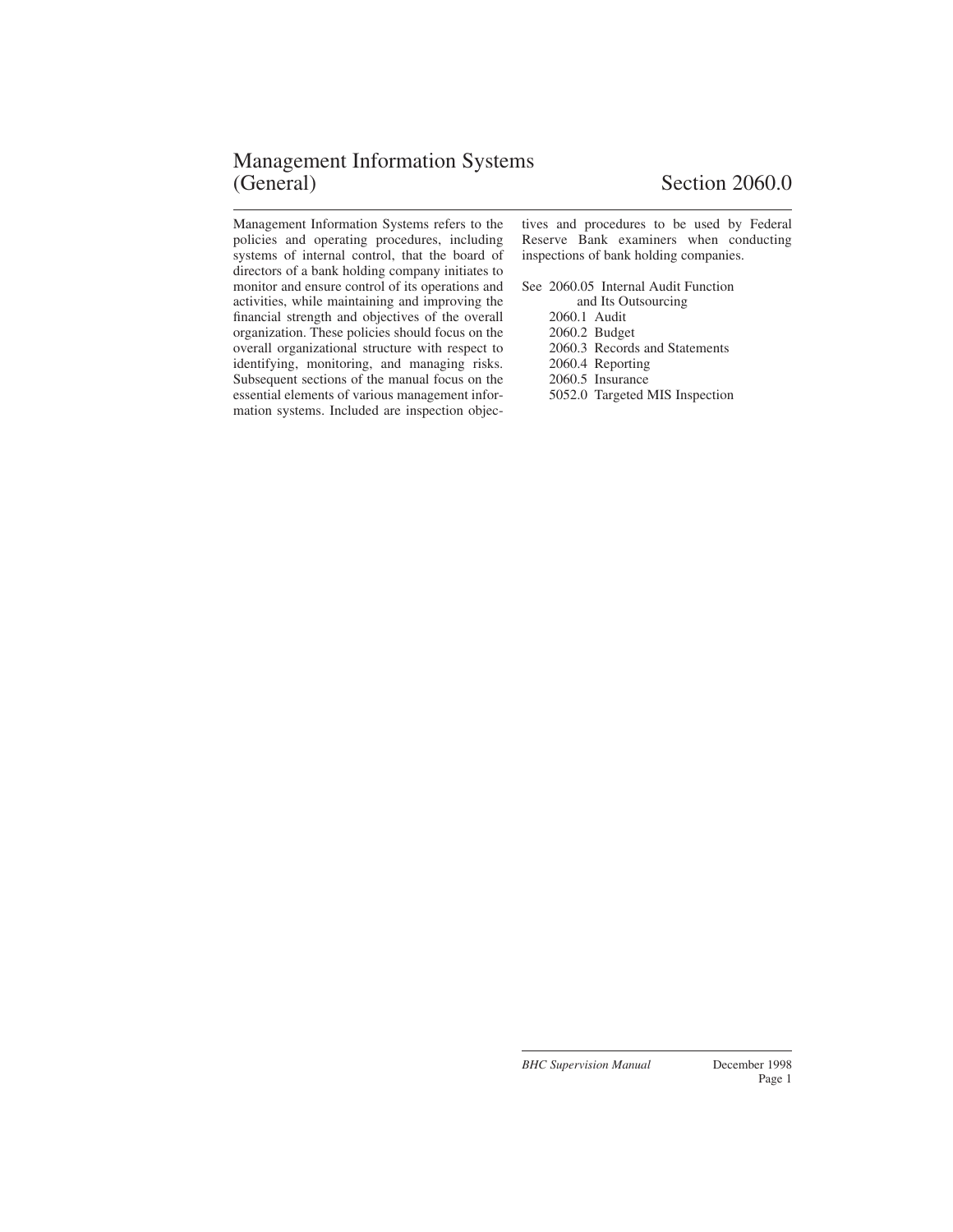### *WHAT'S NEW IN THIS REVISED SECTION*

*Effective January 2014, this section was revised to include new and revised inspection objectives and inspection procedures for both the 2003 interagency guidance, ''Policy Statement on the Internal Audit Function and its Outsourcing,'' and the January 23, 2013, Federal Reserve ''Supplemental Policy Statement on Internal Audit Function and its Outsourcing.'' Refer to SR-03-5 and SR 13-1/CA 13-1 and Manual section 2060.07.*

## 2060.05.01 AN EFFECTIVE SYSTEM OF INTERNAL CONTROLS

Effective internal control<sup>1</sup> is a foundation for the safe and sound operation of a financial institution (institution). $2$  The board of directors and senior management of an institution are responsible for ensuring that the system of internal control operates effectively. Their responsibility cannot be delegated to others within the institution or to outside parties. An important element in assessing the effectiveness of the internal control system is an internal audit function. When properly structured and conducted, internal audit provides directors and senior management with vital information about weaknesses in

the system of internal control so that management can take prompt, remedial action. The federal banking agencies'<sup>3</sup> (agencies) longstanding inspection policies call for examiners to review an institution's internal audit function and recommend improvements, if needed. In addition, pursuant to section 39 of the Federal Deposit Insurance Act (FDI Act) (12 U.S.C. 1831p-1), the agencies have adopted Interagency Guidelines Establishing Standards for Safety and Soundness that apply to insured depository institutions.<sup>4</sup> Under these guidelines and policies, each institution should have an internal audit function that is appropriate to its size and the nature and scope of its activities.

In addressing various quality and resource issues, many institutions have been engaging independent public accounting firms and other outside professionals (outsourcing vendors) in recent years to perform work that traditionally has been done by internal auditors. These arrangements are often called ''internal audit outsourcing,'' ''internal audit assistance,'' ''audit co-sourcing,'' and ''extended audit services'' (hereafter, collectively referred to as outsourcing). Typical outsourcing arrangements are more fully illustrated in part II below.

Outsourcing may be beneficial to an institution if it is properly structured, carefully conducted, and prudently managed. However, the agencies have concerns that the structure, scope, and management of some internal audit outsourcing arrangements do not contribute to the institution's safety and soundness. Furthermore, the agencies want to ensure that these arrangements with outsourcing vendors do not leave directors and senior management with the erroneous impression that they have been relieved of their responsibility for maintaining an effective system of internal control and for overseeing the internal audit function.

The Sarbanes-Oxley Act of 2002 (the act) became law on July 30, 2002.<sup>5</sup> The act addresses weaknesses in corporate governance and the

5. Pub. L. No. 107-204.

<sup>1.</sup> In summary, internal control is a process designed to provide reasonable assurance that the institution will achieve the following internal control objectives: efficient and effective operations, including safeguarding of assets; reliable financial reporting; and compliance with applicable laws and regulations. Internal control consists of five components that are a part of the management process: control environment, risk assessment, control activities, information and communication, and monitoring activities. The effective functioning of these components, which is brought about by an institution's board of directors, management, and other personnel, is essential to achieving the internal control objectives. This description of internal control is consistent with the Committee of Sponsoring Organizations of the Treadway Commission (COSO) report *Internal Control—Integrated Framework*. In addition, under the COSO framework, financial reporting is defined in terms of published financial statements, which, for purposes of this policy statement, encompass both financial statements prepared in accordance with generally accepted accounting principles and regulatory reports (such as the Reports of Condition and Income). Institutions are encouraged to evaluate their internal control against the COSO framework.

<sup>2.</sup> The term ''institution'' includes depository institutions insured by the Federal Deposit Insurance Corporation (FDIC), U.S. financial holding companies and bank holding companies supervised by the Federal Reserve System, thrift holding companies supervised by the Office of Thrift Supervision (OTS), and the U.S. operations of foreign banking organizations.

<sup>3.</sup> The Board of Governors of the Federal Reserve System (FRS), Federal Deposit Insurance Corporation (FDIC), Office of the Comptroller of the Currency (OCC), and Office of Thrift Supervision (OTS).

<sup>4.</sup> For national banks, appendix A to part 30; for state member banks, appendix D-1 to part 208; for insured state nonmember banks and insured state-licensed branches of foreign banks, appendix A to part 364; for savings associations, appendix A to part 570.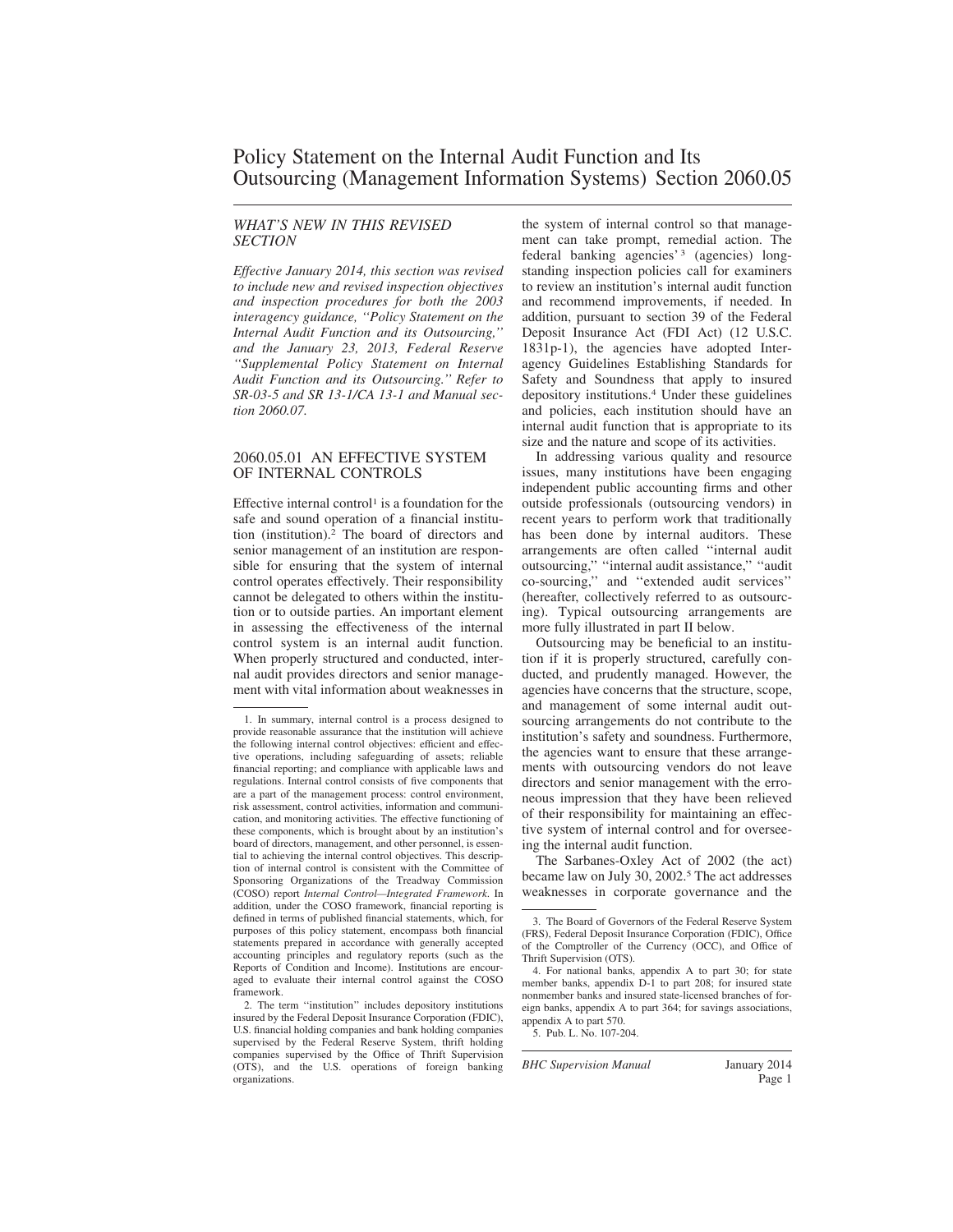accounting and auditing professions, and includes provisions addressing audits, financial reporting and disclosure, conflicts of interest, and corporate governance at publicly owned companies. The act, among other things, requires public companies to have an audit committee composed entirely of independent directors. Public banking organizations that are listed on the New York Stock Exchange (NYSE) and Nasdaq must also comply with those exchanges' listing requirements, which include audit committee requirements.

The act also established a Public Company Accounting Oversight Board (PCAOB) that has the authority to set and enforce auditing, attestation, quality control, and ethics (including independence) standards for auditors of public companies, subject to SEC review. (See SR-02-20.) Accounting firms that conduct audits of public companies (i.e., registered accounting firms) must register with the PCAOB and be subject to its supervision. The PCAOB is also empowered to inspect the auditing operations of public accounting firms that audit public companies, as well as impose disciplinary and remedial sanctions for violations of its rules, securities laws, and professional auditing and accounting standards.

[Sections 2060.05.02–2060.05.04 are reserved.]

### 2060.05.05 APPLICATION OF THE SARBANES-OXLEY ACT TO NONPUBLIC BANKING ORGANIZATIONS

In May 2003, the Federal Reserve, the Office of the Comptroller of the Currency, and the Office of Thrift Supervision announced that they did not expect to take actions to apply the corporategovernance and other requirements of the Sarbanes-Oxley Act generally to nonpublic banking organizations that are not otherwise subject to them.<sup>5a</sup> (See SR-03-08.) The agencies, however, encouraged nonpublic banking organizations to periodically review their policies and procedures relating to corporategovernance and auditing matters. This review should ensure that such policies and procedures are consistent with applicable law, regulations, and supervisory guidance and remain appropriate in light of the organization's size, operations, and resources. Furthermore, the agencies stated that a banking organization's policies and procedures for corporate governance, internal controls, and auditing will be assessed during the supervisory process, and the agencies may take appropriate supervisory action if there are deficiencies or weaknesses in these areas that are inconsistent with sound corporategovernance practices or safety-and-soundness considerations.

## 2060.05.06 INTERAGENCY POLICY STATEMENT ON THE INTERNAL AUDIT FUNCTION AND ITS **OUTSOURCING**

The Federal Reserve and other federal banking agencies <sup>6</sup> adopted on March 17, 2003, an interagency policy statement addressing the internal audit function and its outsourcing (See SR 03-5). The policy statement revises and replaces the former 1997 policy statement and incorporates recent developments in internal auditing. In addition, the revised policy incorporates guidance on the independence of accountants who provide institutions with both internal and external audit services in light of the Sarbanes-Oxley Act of 2002 and associated SEC rules. (See also sections 2124.0.2.4, 2060.1, 3230.0.10.2.5, 5010.7, and 5030.0 [page 7] pertaining to internal and external audits.)

The act prohibits an accounting firm from acting as the external auditor of a public company during the same period that the firm provides internal audit services to the company. The policy statement discusses the applicability of this prohibition to institutions that are public companies, insured depository institutions with assets of \$500 million or more that are subject to the annual audit and reporting requirements of section 36 of the Federal Deposit Insurance Act, and also nonpublic institutions that are not subject to section 36.

<sup>5</sup>a. As discussed below, some aspects of the auditorindependence rules established by the Sarbanes-Oxley Act apply to all federally insured depository institutions with \$500 million or more in total assets. See part 363 of the FDIC's regulations.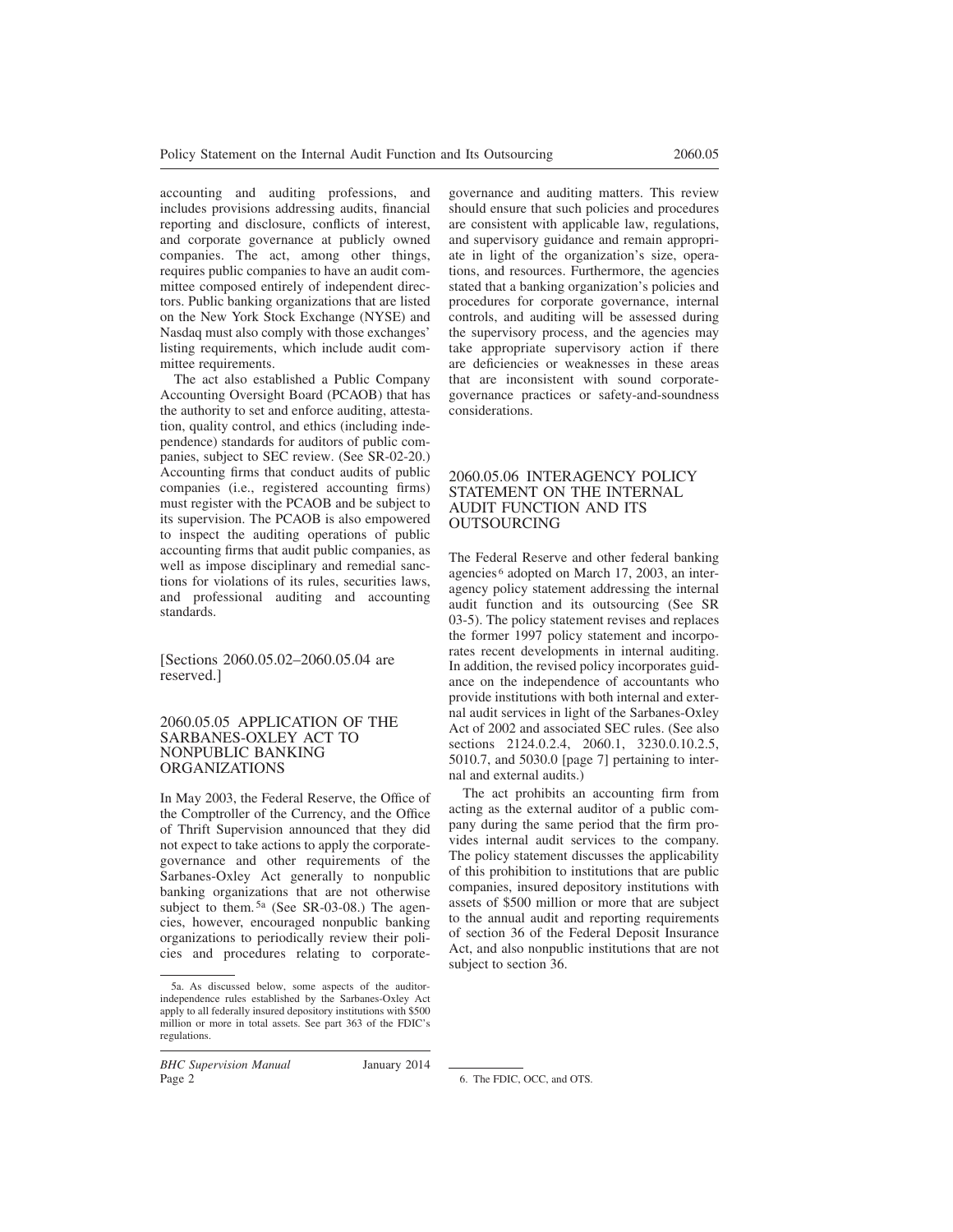### 2060.05.1 INTERNAL AUDIT FUNCTION (PART I)

### 2060.05.1.1 Director and Senior Management Responsibilities for Internal Audit

The board of directors and senior management are responsible for having an effective system of internal control and an effective internal audit function in place at their institution. They are also responsible for ensuring that the importance of internal control is understood and respected throughout the institution. This overall responsibility cannot be delegated to anyone else. They may, however, delegate the design, implementation, and monitoring of specific internal controls to lower-level management and the testing and assessment of internal controls to others. Accordingly, directors and senior management should have reasonable assurance that the system of internal control prevents or detects significant inaccurate, incomplete, or unauthorized transactions; deficiencies in the safeguarding of assets; unreliable financial reporting (which includes regulatory reporting); and deviations from laws, regulations, and the institution's policies.<sup>7</sup>

Some institutions have chosen to rely on so-called management self-assessments or control self-assessments, wherein business-line managers and their staff evaluate the performance of internal controls within their purview. Such reviews help to underscore management's responsibility for internal control, but they are not impartial. Directors and members of senior management who rely too much on these reviews may not learn of control weaknesses until they have become costly problems, particularly if directors are not intimately familiar with the institution's operations. Therefore, institutions generally should also have their internal

controls tested and evaluated by units without business-line responsibilities, such as internal audit groups.

Directors should be confident that the internal audit function addresses the risks and meets the demands posed by the institution's current and planned activities. To accomplish this objective, directors should consider whether their institution's internal audit activities are conducted in accordance with professional standards, such as the Institute of Internal Auditors' (IIA) *Standards for the Professional Practice of Internal Auditing*. These standards address independence, professional proficiency, scope of work, performance of audit work, management of internal audit, and quality-assurance reviews. Furthermore, directors and senior management should ensure that the following matters are reflected in their institution's internal audit function.

## *2060.05.1.1.1 Internal Audit Placement and Structure Within the Organization*

Careful thought should be given to the placement of the audit function in the institution's management structure. The internal audit function should be positioned so that the board has confidence that the internal audit function will perform its duties with impartiality and not be unduly influenced by managers of day-to-day operations. The audit committee,<sup>8</sup> using objective criteria it has established, should oversee the internal audit function and evaluate its per-

<sup>7.</sup> As noted above, under section 36 of the FDI Act, as implemented by part 363 of the FDIC's regulations (12 C.F.R. 363), FDIC-insured depository institutions with total assets of \$500 million or more must submit an annual management report signed by the chief executive officer (CEO) and chief accounting or chief financial officer. This report must contain the following: (1) a statement of management's responsibilities for preparing the institution's annual financial statements, for establishing and maintaining an adequate internal control structure and procedures for financial reporting, and for complying with designated laws and regulations relating to safety and soundness, including management's assessment of the institution's compliance with those laws and regulations; and (2) for an institution with total assets of \$1 billion or more at the beginning of the institution's most recent fiscal year, the report should include an assessment by management of the effectiveness of such internal control structure and procedures as of the end of such fiscal year. (See 12 C.F.R. 363.2(b) and 70 *Fed. Reg. 71,232, November 28, 2005.)*

<sup>8.</sup> Depository institutions subject to section 36 of the FDI Act and part 363 of the FDIC's regulations must maintain an independent audit committee (i.e., consisting of directors who are *not* members of management). For institutions with between \$500 million and \$1 billion in assets, only a majority, rather than all, of the members of the audit committee—who must be outside directors—must be independent of management. For insured institutions having total assets of more than \$3 billion, the audit committee must (1) have members with banking or related financial management expertise, (2) have access to outside legal counsel, and (3) not include any large customers of the institution. The audit committee also may be required to satisfy other audit committee membership criteria (see 12 U.S.C. 831m(g)(1)(c) and section 363.5(b)(12 C.F.R. 363.5(b)). Consistent with the 1999 Interagency Policy Statement on External Auditing Programs of Banks and Savings Associations, the agencies also encourage the board of directors of each depository institution that is not otherwise required to do so to establish an audit committee consisting entirely of outside directors. Where the term ''audit committee'' is used in this policy statement, the board of directors may fulfill the audit committee responsibilities if the institution is not subject to an audit committee requirement.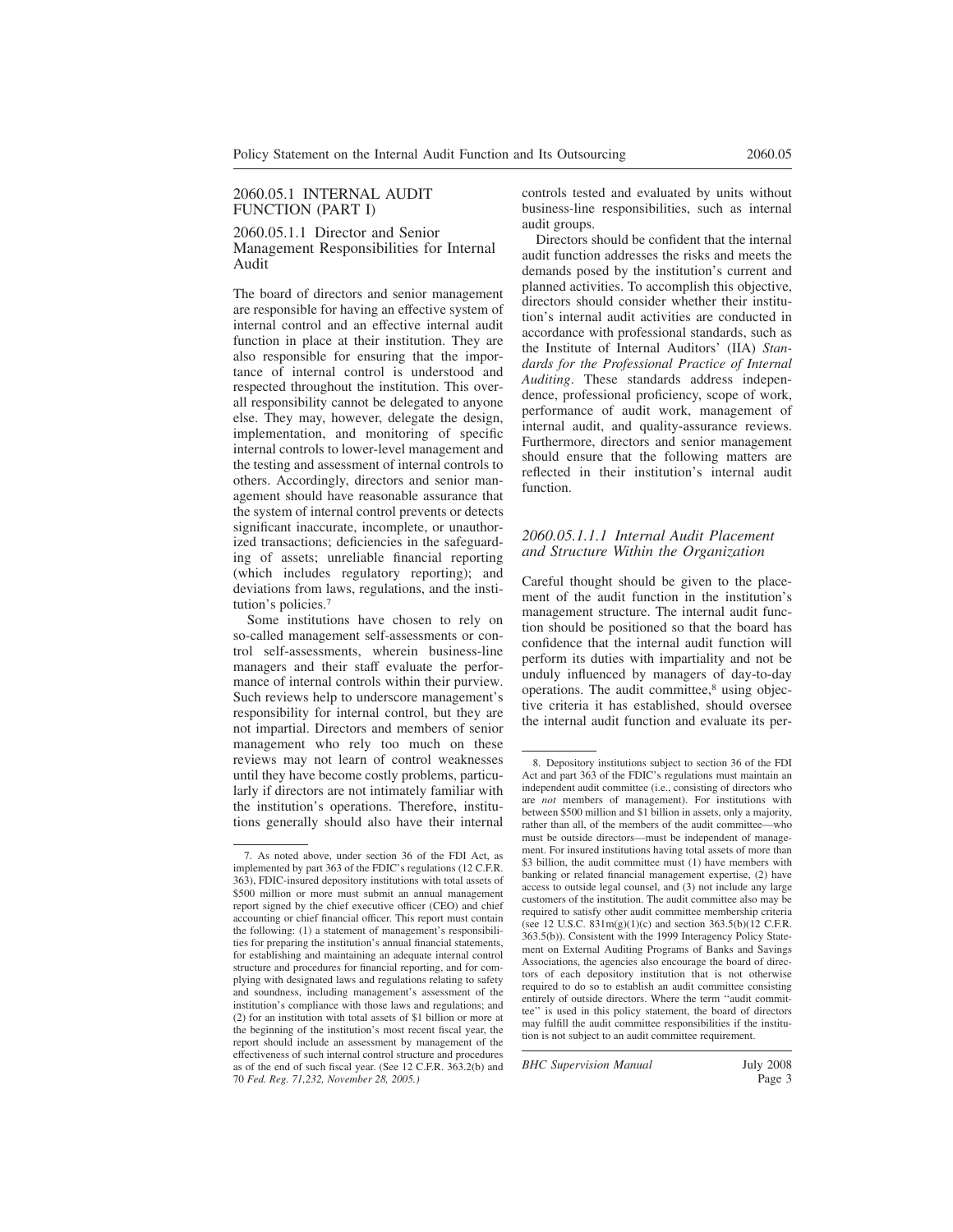formance.<sup>9</sup> The audit committee should assign responsibility for the internal audit function to a member of management (that is, the manager of internal audit or internal audit manager) who understands the function and has no responsibility for operating the system of internal control. The ideal organizational arrangement is for this manager to report directly and solely to the audit committee regarding both audit issues and administrative matters (e.g., resources, budget, appraisals, and compensation). Institutions are encouraged to consider the IIA's *Practice Advisory 2060-2: Relationship with the Audit Committee*, which provides more guidance on the roles and relationships between the audit committee and the internal audit manager.

Many institutions place the manager of internal audit under a dual reporting arrangement: functionally accountable to the audit committee on issues discovered by the internal audit function, while reporting to another senior manager on administrative matters. Under a dual reporting relationship, the board should consider the potential for diminished objectivity on the part of the internal audit manager with respect to audits concerning the executive to whom he or she reports. For example, a manager of internal audit who reports to the chief financial officer (CFO) for performance appraisal, salary, and approval of department budgets may approach audits of the accounting and treasury operations controlled by the CFO with less objectivity than if the manager were to report to the chief executive officer. Thus, the chief financial officer, controller, or other similar officer should ideally be excluded from overseeing the internal audit activities even in a dual role. The objectivity and organizational stature of the internal audit function are best served under such a dual arrangement if the internal audit manager reports administratively to the CEO.

Some institutions seek to coordinate the internal audit function with several risk-monitoring functions (for example, loan review, market-risk assessment, and legal compliance departments) by establishing an administrative arrangement under one senior executive. Coordination of these other monitoring activities with the internal audit function can facilitate the reporting of material risk and control issues to the audit committee, increase the overall effectiveness of

these monitoring functions, better use available resources, and enhance the institution's ability to comprehensively manage risk. Such an administrative reporting relationship should be designed so as to not interfere with or hinder the manager of internal audit's functional reporting to and ability to directly communicate with the institution's audit committee. In addition, the audit committee should ensure that efforts to coordinate these monitoring functions do not result in the manager of internal audit conducting control activities nor diminish his or her independence with respect to the other riskmonitoring functions. Furthermore, the internal audit manager should have the ability to independently audit these other monitoring functions.

In structuring the reporting hierarchy, the board should weigh the risk of diminished independence against the benefit of reduced administrative burden in adopting a dual reporting organizational structure. The audit committee should document its consideration of this risk and mitigating controls. The IIA's *Practice Advisory 1110-2: Chief Audit Executive Reporting Lines* provides additional guidance regarding functional and administrative reporting lines.

# *2060.05.1.1.2 Internal Audit Management, Staffing, and Audit Quality*

In managing the internal audit function, the manager of internal audit is responsible for control risk assessments, audit plans, audit programs, and audit reports.

- 1. A control risk assessment (or risk-assessment methodology) documents the internal auditor's understanding of the institution's significant business activities and their associated risks. These assessments typically analyze the risks inherent in a given business line, the mitigating control processes, and the resulting residual risk exposure of the institution. They should be updated regularly to reflect changes to the system of internal control or work processes and to incorporate new lines of business.
- 2. An internal audit plan is based on the control risk assessment and typically includes a summary of key internal controls within each significant business activity, the timing and frequency of planned internal audit work, and a resource budget.
- 3. An internal audit program describes the objectives of the audit work and lists the

<sup>9.</sup> For example, the performance criteria could include the timeliness of each completed audit, comparison of overall performance to plan, and other measures.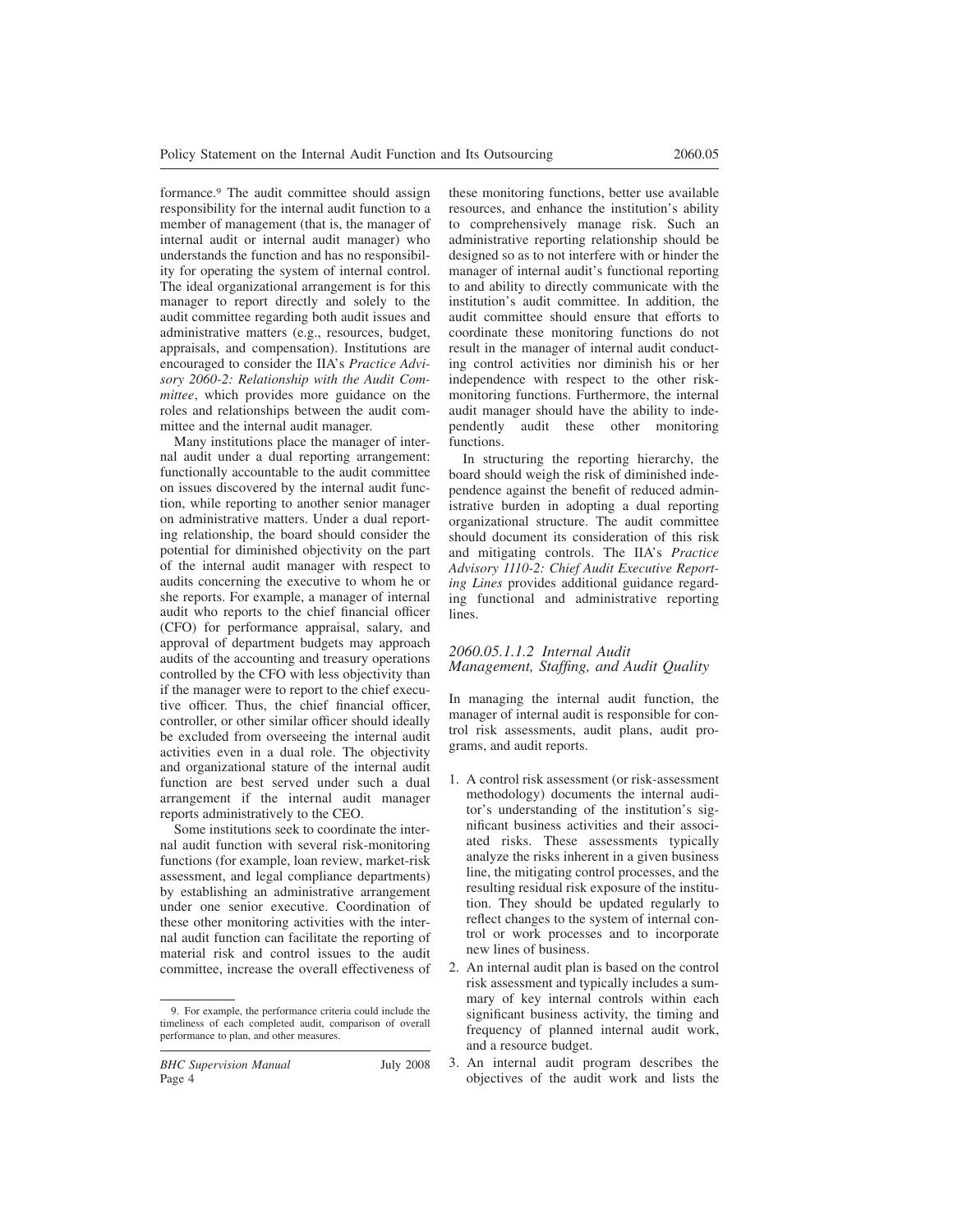procedures that will be performed during each internal audit review.

4. An audit report generally presents the purpose, scope, and results of the audit, including findings, conclusions, and recommendations. Workpapers that document the work performed and support the audit report should be maintained.

Ideally, the internal audit function's only role should be to independently and objectively evaluate and report on the effectiveness of an institution's risk-management, control, and governance processes. Internal auditors increasingly have taken a consulting role within institutions on new products and services and on mergers, acquisitions, and other corporate reorganizations. This role typically includes helping design controls and participating in the implementation of changes to the institution's control activities. The audit committee, in its oversight of the internal audit staff, should ensure that the function's consulting activities do not interfere or conflict with the objectivity it should have with respect to monitoring the institution's system of internal control. In order to maintain its independence, the internal audit function should not assume a business-line management role over control activities, such as approving or implementing operating policies or procedures, including those it has helped design in connection with its consulting activities. The agencies encourage internal auditors to follow the IIA's standards, including guidance related to the internal audit function acting in an advisory capacity.

The internal audit function should be competently supervised and staffed by people with sufficient expertise and resources to identify the risks inherent in the institution's operations and assess whether internal controls are effective. The manager of internal audit should oversee the staff assigned to perform the internal audit work and should establish policies and procedures to guide the audit staff. The form and content of these policies and procedures should be consistent with the size and complexity of the department and the institution. Many policies and procedures may be communicated informally in small internal audit departments, while larger departments would normally require more formal and comprehensive written guidance.

## *2060.05.1.1.3 Internal Audit Frequency and Scope*

The frequency and extent of internal audit review and testing should be consistent with the nature, complexity, and risk of the institution's on- and off-balance-sheet activities. At least annually, the audit committee should review and approve internal audit's control risk assessment and the scope of the audit plan, including how much the manager relies on the work of an outsourcing vendor. It should also periodically review internal audit's adherence to the audit plan. The audit committee should consider requests for expansion of basic internal audit work when significant issues arise or when significant changes occur in the institution's environment, structure, activities, risk exposures, or systems.<sup>10</sup>

### *2060.05.1.1.4 Communication of Internal Audit Findings to the Directors, Audit Committee, and Management*

To properly carry out their responsibility for internal control, directors and senior management should foster forthright communications and critical inspection of issues to better understand the importance and severity of internal control weaknesses identified by the internal auditor and operating management's solutions to these weaknesses. Internal auditors should report internal control deficiencies to the appropriate level of management as soon as they are identified. Significant matters should be promptly reported directly to the board of directors (or its audit committee) and senior management. In periodic meetings with management and the manager of internal audit, the audit committee should assess whether management is expeditiously resolving internal control weaknesses and other exceptions. Moreover, the audit committee should give the manager of internal audit the opportunity to discuss his or her findings without management being present.

<sup>10.</sup> Major changes in an institution's environment and conditions may compel changes to the internal control system and also warrant additional internal audit work. These include (1) new management; (2) areas or activities experiencing rapid growth or rapid decline; (3) new lines of business, products, or technologies or disposals thereof; (4) corporate restructurings, mergers, and acquisitions; and (5) expansion or acquisition of foreign operations (including the impact of changes in the related economic and regulatory environments).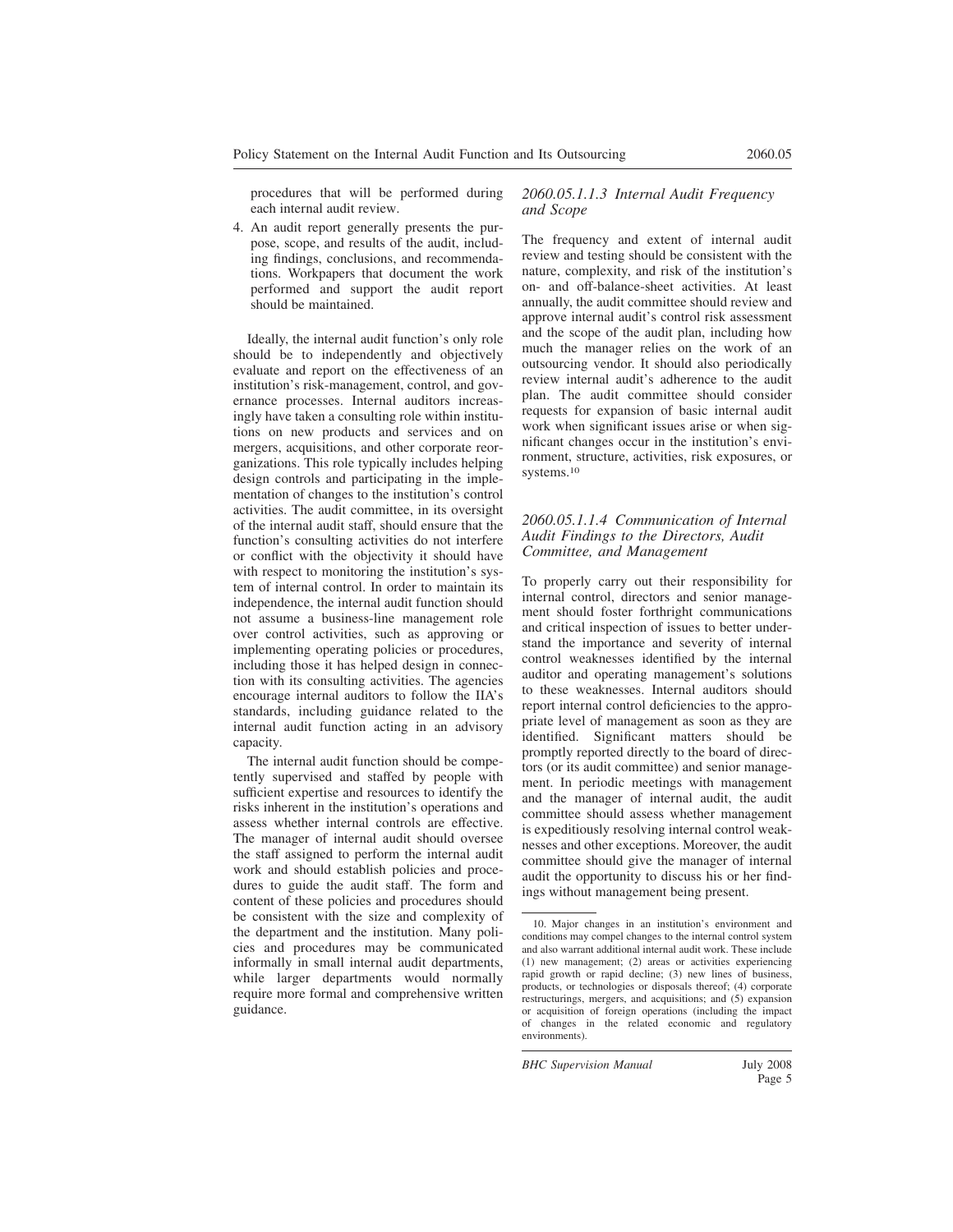Furthermore, each audit committee should establish and maintain procedures for employees of their institution to submit confidentially and anonymously concerns to the committee about questionable accounting, internal accounting control, or auditing matters.<sup>11</sup> In addition, the audit committee should set up procedures for the timely investigation of complaints received and the retention for a reasonable time period of documentation concerning the complaint and its subsequent resolution.

# *2060.05.1.1.5 Contingency Planning*

As with any other function, the institution should have a contingency plan to mitigate any significant discontinuity in audit coverage, particularly for high-risk areas. Lack of contingency planning for continuing internal audit coverage may increase the institution's level of operational risk.

# 2060.05.1.2 U.S. Operations of Foreign Banking Organizations

The internal audit function of a foreign banking organization (FBO) should cover its U.S. operations in its risk assessments, audit plans, and audit programs. Its U.S.-domiciled audit function, head-office internal audit staff, or some combination thereof normally performs the internal audit of the U.S. operations. Internal audit findings (including internal control deficiencies) should be reported to the senior management of the U.S. operations of the FBO and the audit department of the head office. Significant adverse findings also should be reported to the head office's senior management and the board of directors or its audit committee.

### 2060.05.1.3 Internal Audit Systems and the Audit Function for Small Financial Institutions

An effective system of internal control and an independent internal audit function form the foundation for safe and sound operations, regardless of an institution's size. Each institution should have an internal audit function that

is appropriate to its size and the nature and scope of its activities. The procedures assigned to this function should include adequate testing and review of internal controls and information systems.

It is the responsibility of the audit committee and management to carefully consider the extent of auditing that will effectively monitor the internal control system after taking into account the internal audit function's costs and benefits. For institutions that are large or have complex operations, the benefits derived from a full-time manager of internal audit or an auditing staff likely outweigh the cost. For small institutions with few employees and less complex operations, however, these costs may outweigh the benefits. Nevertheless, a small institution without an internal auditor can ensure that it maintains an objective internal audit function by implementing a comprehensive set of independent reviews of significant internal controls. The key characteristic of such reviews is that the person(s) directing and/or performing the review of internal controls is not also responsible for managing or operating those controls. A person who is competent in evaluating a system of internal control should design the review procedures and arrange for their implementation. The person responsible for reviewing the system of internal control should report findings directly to the audit committee. The audit committee should evaluate the findings and ensure that senior management has or will take appropriate action to correct the control deficiencies.

## 2060.05.2 INTERNAL AUDIT OUTSOURCING ARRANGEMENTS (PART II)

2060.05.2.1 Examples of Internal Audit Outsourcing Arrangements

An outsourcing arrangement is a contract between an institution and an outsourcing vendor to provide internal audit services. Outsourcing arrangements take many forms and are used by institutions of all sizes. Some institutions consider entering into these arrangements to enhance the quality of their control environment by obtaining the services of a vendor with the knowledge and skills to critically assess, and recommend improvements to, their internal control systems. The internal audit services under contract can be limited to helping internal audit staff in an assignment for which they lack expertise. Such an arrangement is typically under the control of the institution's manager of internal

<sup>11.</sup> Where the board of directors fulfills the audit committee responsibilities, the procedures should provide for the submission of employee concerns to an outside director.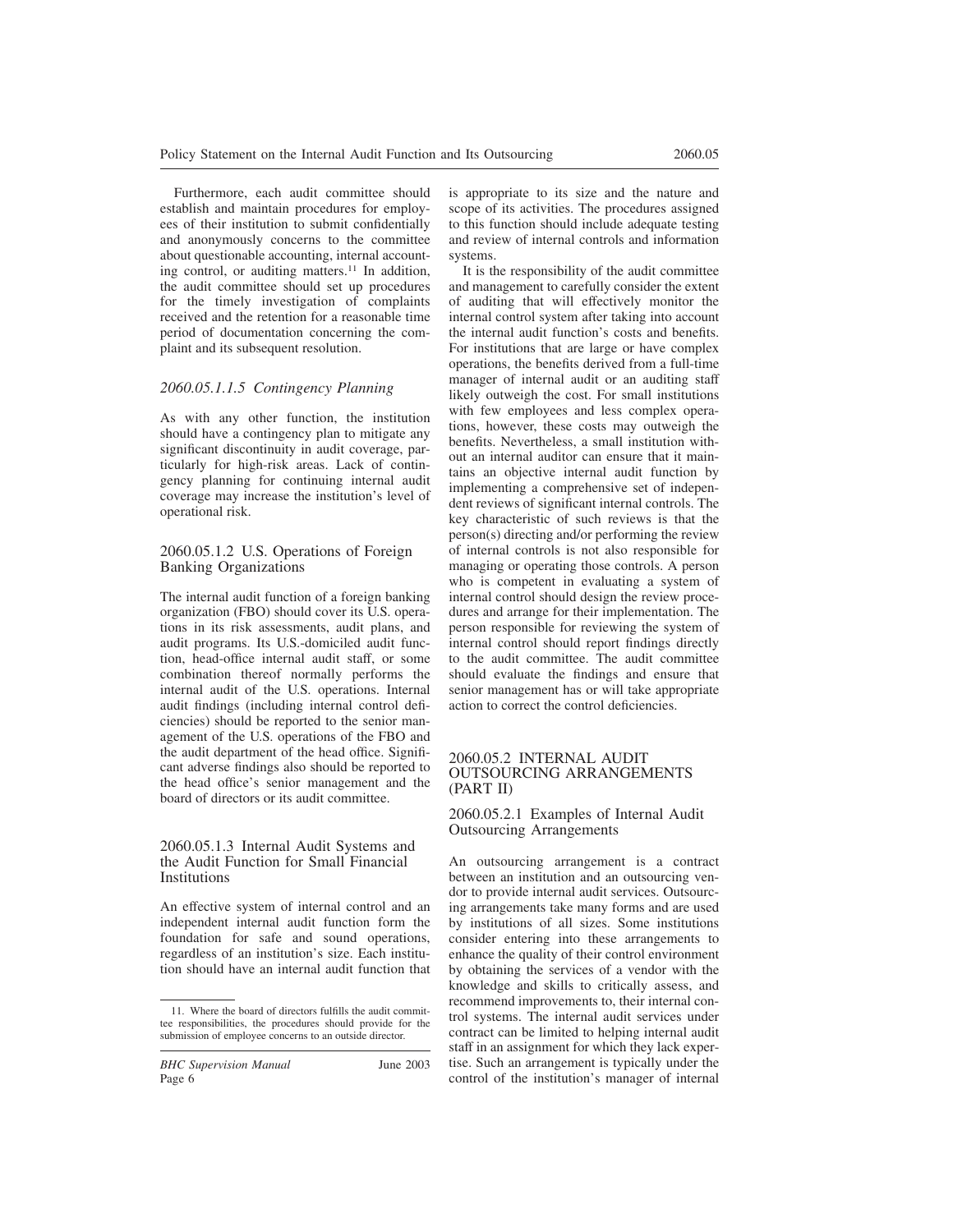audit, and the outsourcing vendor reports to him or her. Institutions often use outsourcing vendors for audits of areas requiring more technical expertise, such as electronic data processing and capital-markets activities. Such uses are often

referred to as ''internal audit assistance'' or ''audit co-sourcing.'' Some outsourcing arrangements may require an outsourcing vendor to perform virtually all the procedures or tests of the system of internal control. Under such an arrangement, a designated manager of internal audit oversees the activities of the outsourcing vendor and typically is supported by internal audit staff. The outsourcing vendor may assist the audit staff in determining risks to be reviewed and may recommend testing procedures, but the internal audit manager is responsible for approving the audit scope, plan, and procedures to be per-

formed. Furthermore, the internal audit manager is responsible for the results of the outsourced audit work, including findings, conclusions, and recommendations. The outsourcing vendor may report these results jointly with the internal audit manager to the audit committee.

### 2060.05.2.2 Additional Inspection and Examination Considerations for Internal Audit Outsourcing Arrangements

Even when outsourcing vendors provide internal audit services, the board of directors and senior management of an institution are responsible for ensuring that both the system of internal control and the internal audit function operate effectively. In any outsourced internal audit arrangement, the institution's board of directors and senior management must maintain ownership of the internal audit function and provide active oversight of outsourced activities. When negotiating the outsourcing arrangement with an outsourcing vendor, an institution should carefully consider its current and anticipated business risks in setting each party's internal audit responsibilities. The outsourcing arrangement should not increase the risk that a breakdown of internal control will go undetected.

To clearly distinguish its duties from those of the outsourcing vendor, the institution should have a written contract, often taking the form of an engagement letter.<sup>12</sup> Contracts between the

institution and the vendor typically include provisions that—

- 1. define the expectations and responsibilities under the contract for both parties;
- 2. set the scope and frequency of, and the fees to be paid for, the work to be performed by the vendor;
- 3. set the responsibilities for providing and receiving information, such as the type and frequency of reporting to senior management and directors about the status of contract work;
- 4. establish the process for changing the terms of the service contract, especially for expansion of audit work if significant issues are found, and stipulations for default and termination of the contract;
- 5. state that internal audit reports are the property of the institution, that the institution will be provided with any copies of the related workpapers it deems necessary, and that employees authorized by the institution will have reasonable and timely access to the workpapers prepared by the outsourcing vendor;
- 6. specify the locations of internal audit reports and the related workpapers;
- 7. specify the period of time (for example, seven years) that vendors must maintain the workpapers;<sup>13</sup>
- 8. state that outsourced internal audit services provided by the vendor are subject to regulatory review and that examiners will be granted full and timely access to the internal audit reports and related workpapers prepared by the outsourcing vendor;
- 9. prescribe a process (arbitration, mediation, or other means) for resolving disputes and for determining who bears the cost of consequential damages arising from errors, omissions, and negligence; and
- 10. state that the outsourcing vendor will not perform management functions, make management decisions, or act or appear to act in a capacity equivalent to that of a member of management or an employee and, if

*BHC Supervision Manual* June 2003

<sup>12.</sup> The engagement letter provisions described are comparable to those outlined by the American Institute of Certified Public Accountants (AICPA) for financial statement audits (see AICPA Professional Standards, AU section 310). These provisions are consistent with the provisions customarily included in contracts for other outsourcing arrangements,

such as those involving data processing and information technology. Therefore, the federal banking agencies consider these provisions to be usual and customary business practices.

<sup>13.</sup> If the workpapers are in electronic format, contracts often call for the vendor to maintain proprietary software that enables the bank and examiners to access the electronic workpapers for a specified time period.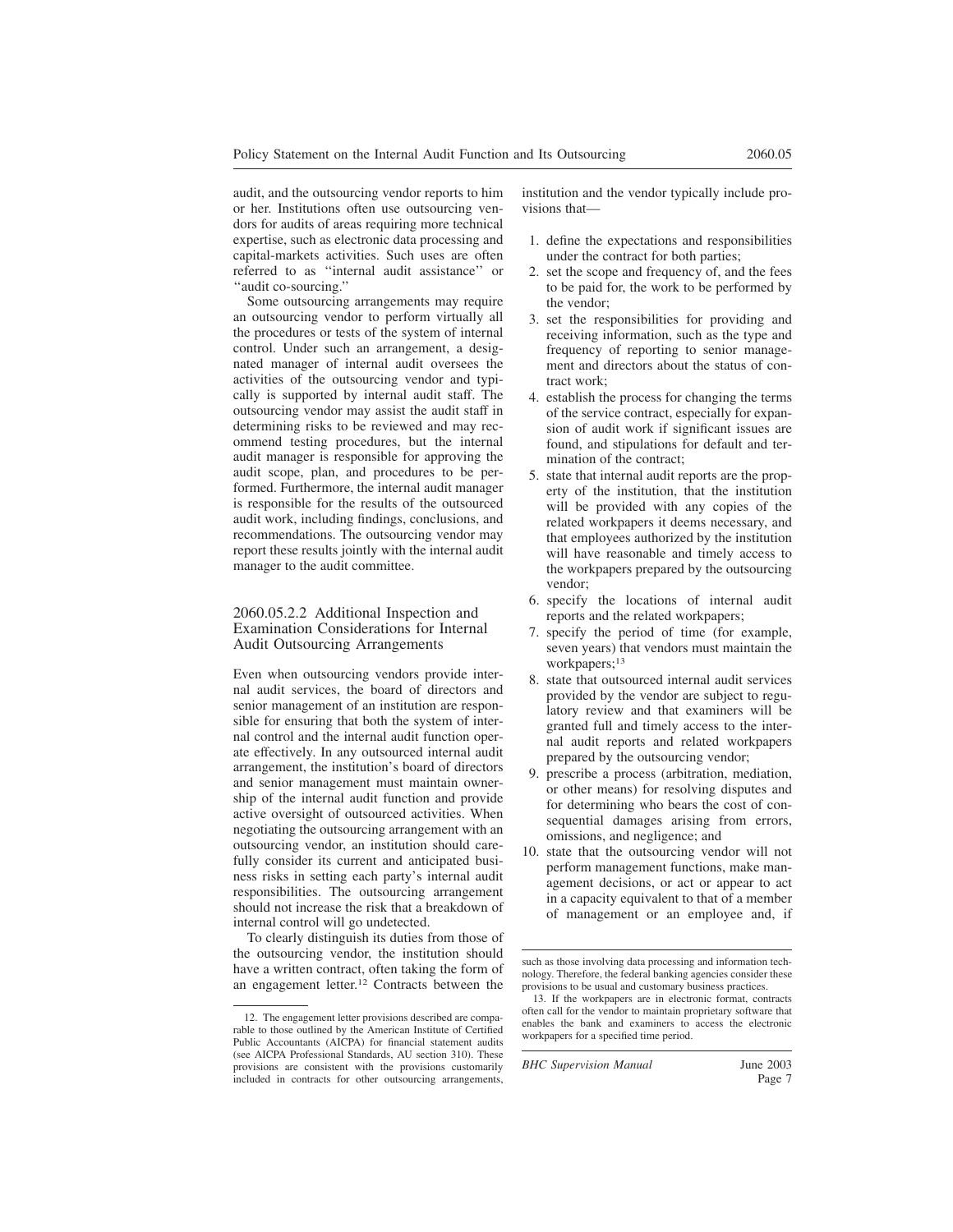applicable, will comply with AICPA, SEC, PCAOB, or regulatory independence guidance.

# *2060.05.2.2.1 Management of the Outsourced Internal Audit Function*

Directors and senior management should ensure that the outsourced internal audit function is competently managed. For example, larger institutions should employ sufficient competent staff members in the internal audit department to assist the manager of internal audit in overseeing the outsourcing vendor. Small institutions that do not employ a full-time audit manager should appoint a competent employee who ideally has no managerial responsibility for the areas being audited to oversee the outsourcing vendor's performance under the contract. This person should report directly to the audit committee for purposes of communicating internal audit issues.

## *2060.05.2.2.2 Communication of Outsourced Internal Audit Findings to Directors and Senior Management*

Communication between the internal audit function and the audit committee and senior management should not diminish because the institution engages an outsourcing vendor. All work by the outsourcing vendor should be well documented and all findings of control weaknesses should be promptly reported to the institution's manager of internal audit. Decisions not to report the outsourcing vendor's findings to directors and senior management should be the mutual decision of the internal audit manager and the outsourcing vendor. In deciding what issues should be brought to the board's attention, the concept of ''materiality,'' as the term is used in financial statement audits, is generally not a good indicator of which control weakness to report. For example, when evaluating an institution's compliance with laws and regulations, any exception may be important.

## *2060.05.2.2.3 Competence of Outsourced Internal Audit Vendor*

Before entering an outsourcing arrangement, the institution should perform due diligence to satisfy itself that the outsourcing vendor has sufficient staff qualified to perform the contracted work. The staff's qualifications may be demonstrated, for example, through prior experience with financial institutions. Because the outsourcing arrangement is a personal-services contract, the institution's internal audit manager should have confidence in the competence of the staff assigned by the outsourcing vendor and receive timely notice of key staffing changes. Throughout the outsourcing arrangement, management should ensure that the outsourcing vendor maintains sufficient expertise to effectively perform its contractual obligations.

### *2060.05.2.2.4 Contingency Planning to Avoid Discontinuity of Internal Audit Coverage*

When an institution enters into an outsourcing arrangement (or significantly changes the mix of internal and external resources used by internal audit), it may increase its operational risk. Because the arrangement may be terminated suddenly, the institution should have a contingency plan to mitigate any significant discontinuity in audit coverage, particularly for highrisk areas.

### 2060.05.3 INDEPENDENCE OF THE INDEPENDENT PUBLIC ACCOUNTANT (PART III)

*The following discussion applies only when a financial institution is considering using a public accountant to provide both external audit and internal audit services to the institution.*

When one accounting firm performs both the external audit and the outsourced internal audit function, the firm risks compromising its independence. These concerns arise because, rather than having two separate functions, this outsourcing arrangement places the independent public accounting firm in the position of appearing to audit, or actually auditing, its own work. For example, in auditing an institution's financial statements, the accounting firm will consider the extent to which it may rely on the internal control system, including the internal audit function, in designing audit procedures.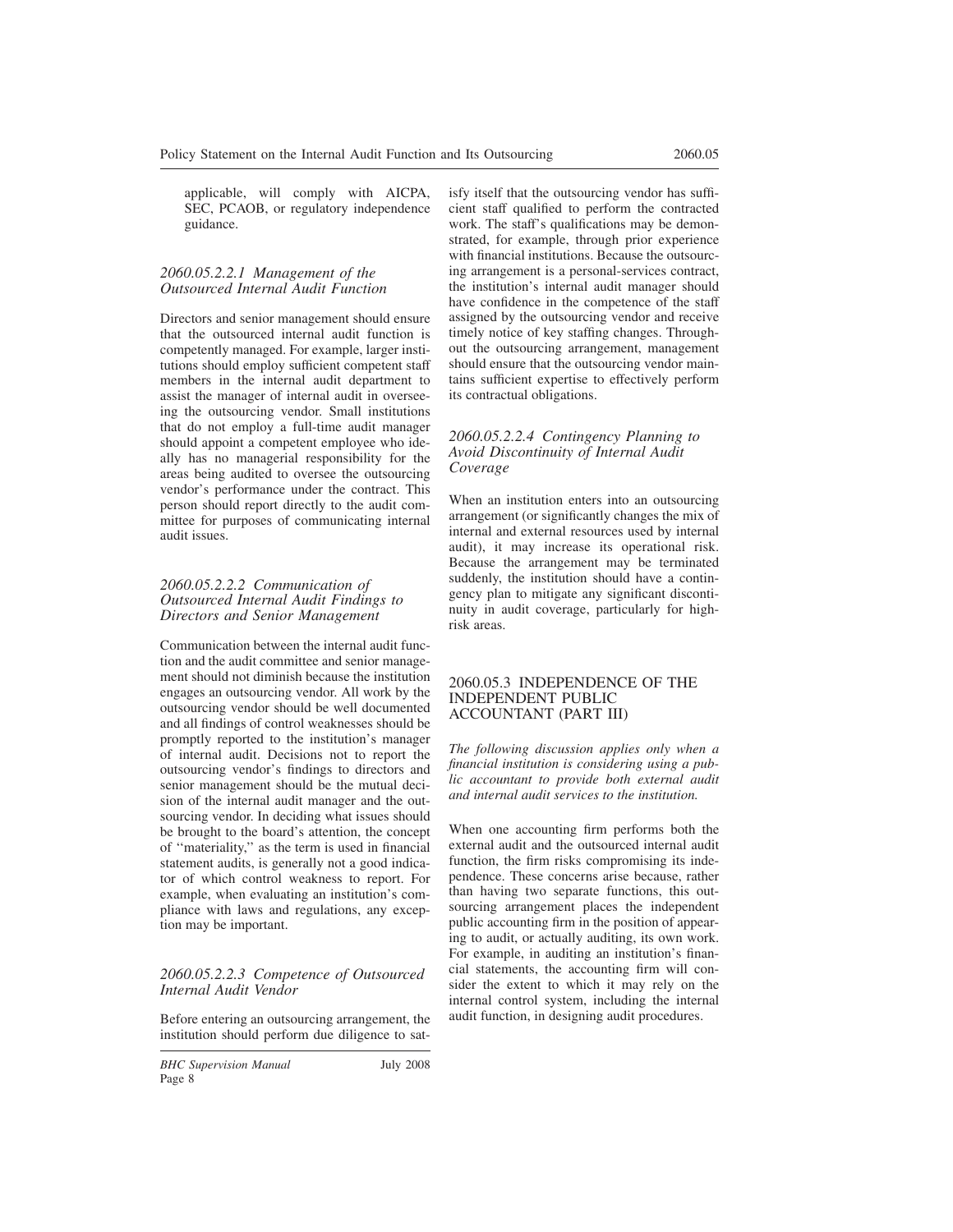#### 2060.05.3.1 Applicability of the SEC's Auditor Independence Requirements

#### *2060.05.3.1.1 Institutions That Are Public Companies*

To strengthen auditor independence, Congress passed the Sarbanes-Oxley Act of 2002 (the act). Title II of the act applies to any public company—that is, any company that has a class of securities registered with the SEC or the appropriate federal banking agency under section 12 of the Securities Exchange Act of 1934 or that is required to file reports with the SEC under section  $15(d)$  of that act.<sup>14</sup> The act prohibits an accounting firm from acting as the external auditor of a public company during the same period that the firm provides internal audit outsourcing services to the company.<sup>15</sup> In addition, if a public company's external auditor will be providing auditing services and permissible nonaudit services, such as tax services, the company's audit committee must preapprove each of these services.

According to the SEC's final rules (effective May 6, 2003) implementing the act's nonaudit service prohibitions and audit committee preapproval requirements, an accountant is not independent if, at any point during the audit and professional engagement period, the accountant provides internal audit outsourcing or other prohibited nonaudit services to the public company audit client. The SEC's final rules generally become effective May 6, 2003, although a oneyear transition period is provided if the accountant is performing prohibited nonaudit services and actual audit services for a public company pursuant to a contract in existence on May 6, 2003. The services provided during this transition period, however, must not have impaired the auditor's independence under the preexisting independence requirements of the SEC, the Independence Standards Board, and the AICPA. Although the SEC's pre-Sarbanes-Oxley independence requirements (issued November 2000 (effective August 2002)) did not prohibit the outsourcing of internal audit services to a public company's independent public accountant, they did place conditions and limitations on internal audit outsourcing.

#### *2060.05.3.1.2 Depository Institutions Subject to the Annual Audit and Reporting Requirements of Section 36 of the FDI Act*

Under section 36, as implemented by part 363 of the FDIC's regulations, each FDIC-insured depository institution with total assets of \$500 million or more is required to have an annual audit performed by an independent public accountant.<sup>16</sup> The part 363 guidelines address the qualifications of an independent public accountant engaged by such an institution by stating that ''[t]he independent public accountant should also be in compliance with the AICPA's *Code of Professional Conduct* and meet the independence requirements and interpretations of the SEC and its staff.'' <sup>17</sup>

Thus, the guidelines provide for each FDICinsured depository institution with \$500 million or more in total assets, whether or not it is a public company, and its external auditor to comply with the SEC's auditor independence requirements that are in effect during the period covered by the audit. These requirements include the nonaudit-service prohibitions and audit committee preapproval requirements implemented by the SEC's January 2003 auditor independence rules, once the rules come into effect.<sup>18</sup>

<sup>14. 15</sup> U.S.C. 78*l* and 78o(d).

<sup>15.</sup> In addition to prohibiting internal audit outsourcing, the Sarbanes-Oxley Act (15 U.S.C. 78j-1) also identifies other nonaudit services that an external auditor is prohibited from providing to a public company whose financial statements it audits. The legislative history of the act indicates that three broad principles should be considered when determining whether an auditor should be prohibited from providing a nonaudit service to an audit client. These principles are that an auditor should not (1) audit his or her own work, (2) perform management functions for the client, or (3) serve in an advocacy role for the client. To do so would impair the auditor's independence. Based on these three broad principles, the other nonaudit services . . . referred to in this section . . . that an auditor is prohibited from providing to a public company audit client include bookkeeping or other services related to the client's accounting records or financial statements; financial information systems design and implementation; appraisal or valuation services, fairness opinions, or contribution-inkind reports; actuarial services; management functions or human resources; broker or dealer, investment adviser, or investment banking services; legal services and expert services unrelated to the audit; and any other service determined to be impermissible by the PCAOB.

<sup>16. 12</sup> C.F.R. 363.3(a). (See FDIC Financial Institutions Letter, FIL-17-2003 (Corporate Governance, Audits, and Reporting Requirements), Attachment II, March 5, 2003.)

<sup>17.</sup> Appendix A to part 363, Guidelines and Interpretations, paragraph 14, Independence.

<sup>18.</sup> If a depository institution subject to section 36 and part 363 satisfies the annual independent audit requirement by relying on the independent audit of its parent holding company, once the SEC's January 2003 regulations prohibiting an external auditor from performing internal audit outsourcing services for an audit client take effect May 6, 2003, or May 6, 2004, depending on the circumstances, the holding company's external auditor cannot perform internal audit outsourcing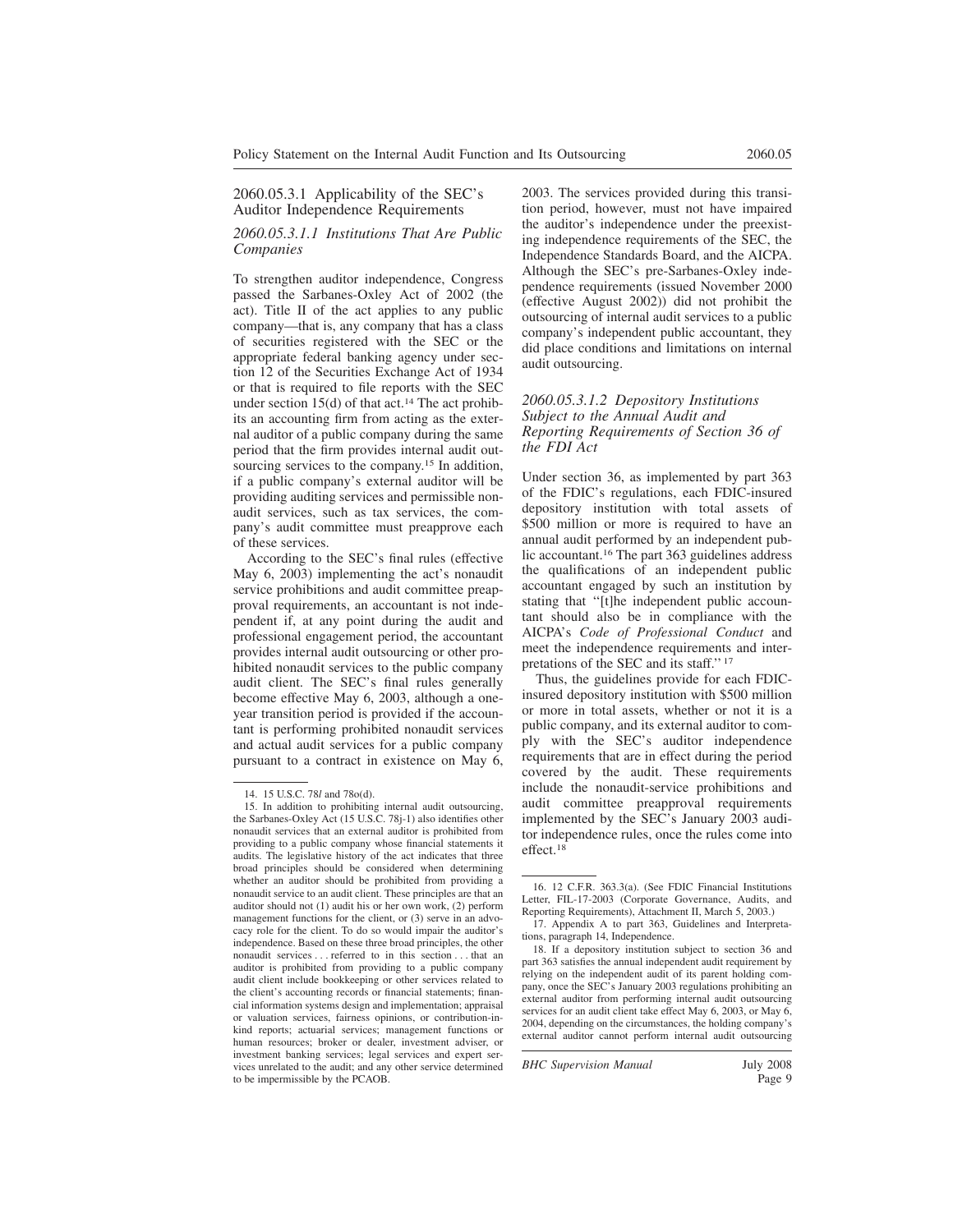*2060.05.3.1.3 Institutions Not Subject to Section 36 of the FDI Act That Are Neither Public Companies Nor Subsidiaries of Public Companies*

The agencies have long encouraged each institution not subject to section 36 of the FDI Act that is neither a public company nor a subsidiary of a public company<sup>19</sup> to have its financial statements audited by an independent public accountant.<sup>20</sup> The agencies also encourage each such institution to follow the internal audit outsourcing prohibition in the Sarbanes-Oxley Act, as discussed above for institutions that are public companies. As previously mentioned, some institutions seek to enhance the quality of their control environment by obtaining the services of an outsourcing vendor who can critically assess their internal control system and recommend improvements. The agencies believe that a small nonpublic institution with less complex operations and limited staff can, in certain circumstances, use the same accounting firm to perform both an external audit and some or all of the institution's internal audit activities. These circumstances include, but are not limited to, situations where—

- 1. splitting the audit activities poses significant costs or burden,
- 2. persons with the appropriate specialized knowledge and skills are difficult to locate and obtain,
- 3. the institution is closely held and investors are not solely reliant on the audited financial statements to understand the financial position and performance of the institution, and
- 4. the outsourced internal audit services are limited in either scope or frequency.

In circumstances such as these, the agencies view an internal audit outsourcing arrangement between a small nonpublic institution and its

20. See, for example, the 1999 Interagency Policy Statement on External Auditing Programs of Banks and Savings ment on external Auditing Programs of Banks and Savings<br>Institutions is considering having

external auditor as not being inconsistent with their safety-and-soundness objectives for the institution.

When a small nonpublic institution decides to hire the same firm to perform internal and external audit work, the audit committee and the external auditor should pay particular attention to preserving the independence of both the internal and external audit functions. Furthermore, the audit committee should document both that it has preapproved the internal audit outsourcing to its external auditor and has considered the independence issues associated with this arrangement.<sup>21</sup> In this regard, the audit committee should consider the independence standards described in parts I and II of the policy statement, the AICPA guidance discussed below, and the broad principles that the auditor should not perform management functions or serve in an advocacy role for the client.

Accordingly, the agencies will not consider an auditor who performs internal audit outsourcing services for a small nonpublic audit client to be independent unless the institution and its auditor have adequately addressed the associated independence issues. In addition, the institution's board of directors and management must retain ownership of and accountability for the internal audit function and provide active oversight of the outsourced internal audit relationship.

A small nonpublic institution may be required by another law or regulation, an order, or another supervisory action to have its financial statements audited by an independent public accountant. In this situation, if warranted for safety-and-soundness reasons, the institution's primary federal regulator may require that the institution and its independent public accountant comply with the auditor independence requirements of the Act.<sup>22</sup>

## *2060.05.3.1.4 AICPA Guidance*

As noted above, the independent public accountant for a depository institution subject to section 36 of the FDI Act also should be in compliance with the AICPA's *Code of Professional Conduct*. This code includes professional ethics standards, rules, and interpretations that are binding on all certified public accountants (CPAs) who are members of the AICPA in order

work for that holding company or the subsidiary institution.

<sup>19.</sup> FDIC-insured depository institutions with less than \$500 million in total assets are not subject to section 36 of the FDI Act. Section 36 does not apply directly to holding companies, but it provides that, for an insured depository institution that is a subsidiary of a holding company, its audited financial statements requirement and certain of its other requirements may be satisfied by the holding company.

its external auditor perform other nonaudit services, its audit committee may wish to discuss the implications of the performance of these services on the auditor's independence.

<sup>22. 15</sup> U.S.C. 78j-1.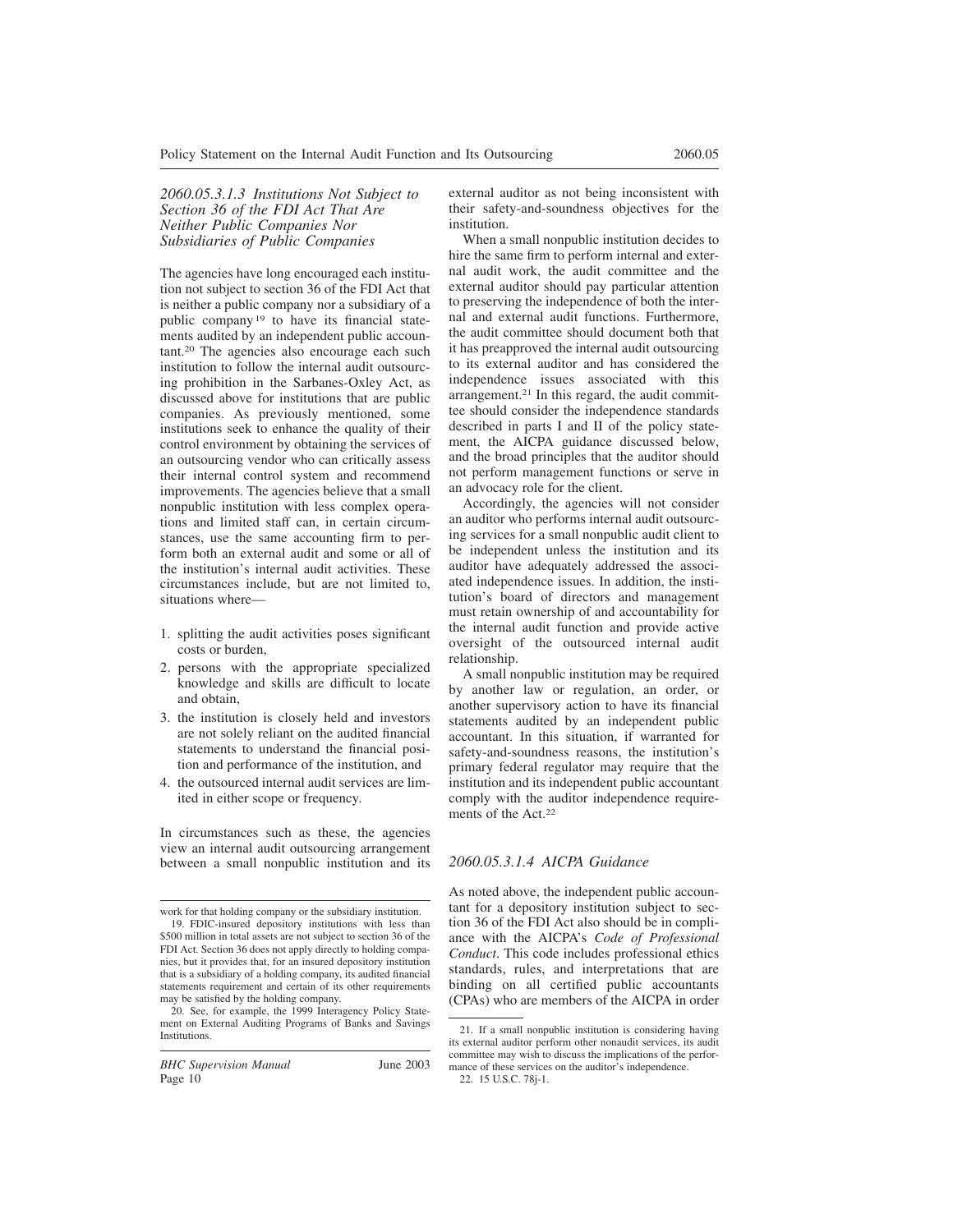for the member to remain in good standing. Therefore, this code applies to each member CPA who provides audit services to an institution, regardless of whether the institution is subject to section 36 or is a public company.

The AICPA has issued guidance indicating that a member CPA would be deemed not independent of his or her client when the CPA acts or appears to act in a capacity equivalent to a member of the client's management or as a client employee. The AICPA's guidance includes illustrations of activities that would be considered to compromise a CPA's independence. Among these are activities that involve the CPA authorizing, executing, or consummating transactions or otherwise exercising authority on behalf of the client. For additional details, refer to Interpretation 101-3, Performance of Other Services, and Interpretation 101-13, Extended Audit Services, in the AICPA's *Code of Professional Conduct*.

### 2060.05.4 INSPECTION GUIDANCE (PART IV)

2060.05.4.1 Review of the Internal Audit Function and Outsourcing Arrangements

Examiners should have full and timely access to an institution's internal audit resources, including personnel, workpapers, risk assessments, work plans, programs, reports, and budgets. A delay may require examiners to widen the scope of their inspection work and may subject the institution to follow-up supervisory actions.

Examiners should assess the quality and scope of an institution's internal audit function, regardless of whether it is performed by the institution's employees or by an outsourcing vendor. Specifically, examiners should consider whether—

- 1. the internal audit function's control risk assessment, audit plans, and audit programs are appropriate for the institution's activities;
- 2. the internal audit activities have been adjusted for significant changes in the institution's environment, structure, activities, risk exposures, or systems;
- 3. the internal audit activities are consistent with the long-range goals and strategic direction of the institution and are responsive to its internal control needs;
- 4. the audit committee promotes the internal audit manager's impartiality and indepen-

dence by having him or her directly report audit findings to it;

- 5. the internal audit manager is placed in the management structure in such a way that the independence of the function is not impaired;
- 6. the institution has promptly responded to significant identified internal control weaknesses;
- 7. the internal audit function is adequately managed to ensure that audit plans are met, programs are carried out, and results of audits are promptly communicated to senior management and members of the audit committee and board of directors;
- 8. workpapers adequately document the internal audit work performed and support the audit reports;
- 9. management and the board of directors use reasonable standards, such as the IIA's *Standards for the Professional Practice of Internal Auditing*, when assessing the performance of internal audit; and
- 10. the audit function provides high-quality advice and counsel to management and the board of directors on current developments in risk management, internal control, and regulatory compliance.

The examiner should assess the competence of the institution's internal audit staff and management by considering the education, professional background, and experience of the principal internal auditors. In addition, when reviewing outsourcing arrangements, examiners should determine whether—

- 1. the arrangement maintains or improves the quality of the internal audit function and the institution's internal control;
- 2. key employees of the institution and the outsourcing vendor clearly understand the lines of communication and how any internal control problems or other matters noted by the outsourcing vendor are to be addressed;
- 3. the scope of the outsourced work is revised appropriately when the institution's environment, structure, activities, risk exposures, or systems change significantly;
- 4. the directors have ensured that the outsourced internal audit activities are effectively managed by the institution;
- 5. the arrangement with the outsourcing vendor satisfies the independence standards described in this policy statement and

*BHC Supervision Manual* June 2003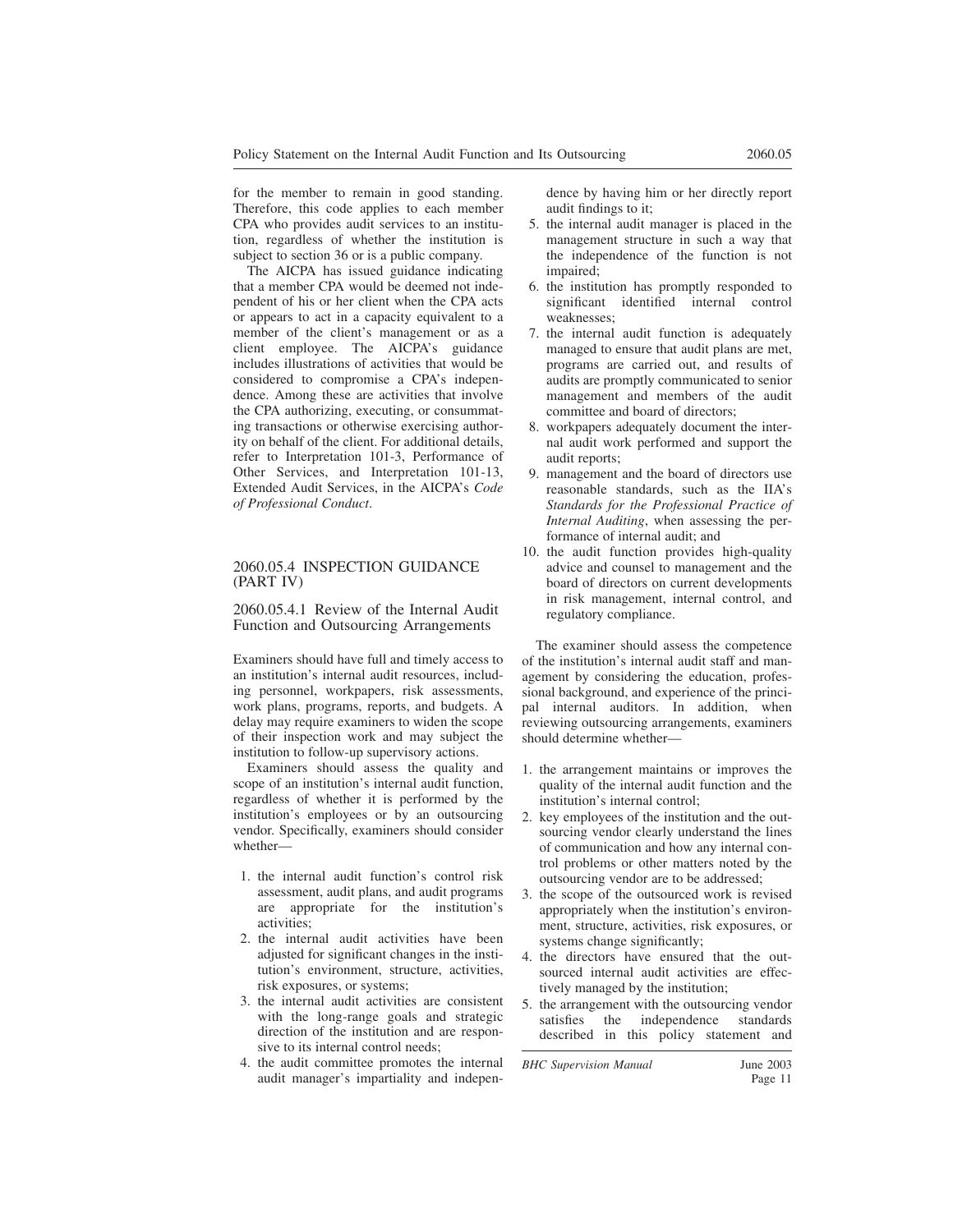thereby preserves the independence of the internal audit function, whether or not the vendor is also the institution's independent public accountant; and

6. the institution has performed sufficient due diligence to satisfy itself of the vendor's competence before entering into the outsourcing arrangement and has adequate procedures for ensuring that the vendor maintains sufficient expertise to perform effectively throughout the arrangement.

## 2060.05.4.2 Inspection Concerns About the Adequacy of the Internal Audit **Function**

If the examiner concludes that the institution's internal audit function, whether or not it is outsourced, does not sufficiently meet the institution's internal audit needs; does not satisfy the Interagency Guidelines Establishing Standards for Safety and Soundness, if applicable; or is otherwise inadequate, he or she should determine whether the scope of the inspection should be adjusted. The examiner should also discuss his or her concerns with the internal audit manager or other person responsible for reviewing the system of internal control. If these discussions do not resolve the examiner's concerns, he or she should bring these matters to the attention of senior management and the board of directors or audit committee. Should the examiner find material weaknesses in the internal audit function or the internal control system, he or she should discuss them with appropriate agency staff in order to determine the appropriate actions the agency should take to ensure that the institution corrects the deficiencies. These actions may include formal and informal enforcement actions.

The institution's management and composite ratings should reflect the examiner's conclusions regarding the institution's internal audit function. The report of inspection should contain comments concerning the adequacy of this function, significant issues or concerns, and recommended corrective actions.

2060.05.4.3 Concerns About the Independence of the Outsourcing Vendor

An examiner's initial review of an internal audit outsourcing arrangement, including the actions of the outsourcing vendor, may raise questions about the institution's and its vendor's adherence to the independence standards described in parts I and II of the policy statement, whether or not the vendor is an accounting firm, and in part III if the vendor provides both external and internal audit services to the institution. In such cases, the examiner first should ask the institution and the outsourcing vendor how the audit committee determined that the vendor was independent. If the vendor is an accounting firm, the audit committee should be asked to demonstrate how it assessed that the arrangement has not compromised applicable SEC, PCAOB, AICPA, or other regulatory standards concerning auditor independence. If the examiner's concerns are not adequately addressed, the examiner should discuss the matter with appropriate agency staff prior to taking any further action.

If the agency staff concurs that the independence of the external auditor or other vendor appears to be compromised, the examiner will discuss his or her findings and the actions the agency may take with the institution's senior management, board of directors (or audit committee), and the external auditor or other vendor. In addition, the agency may refer the external auditor to the state board of accountancy, the AICPA, the SEC, the PCAOB, or other authorities for possible violations of applicable independence standards. Moreover, the agency may conclude that the institution's external auditing program is inadequate and that it does not comply with auditing and reporting requirements, including sections 36 and 39 of the FDI Act and related guidance and regulations, if applicable.

# 2060.05.5 INSPECTION OBJECTIVES

- 1. To determine with reasonable assurance whether the institution<sup>23</sup> has an adequate system of internal controls that ensures efficient and effective operations, including the safeguarding of assets, reliable financial reporting, and compliance with applicable laws and regulations.
- 2. To determine if the internal audit function and the internal audit outsourcing arrangements of the banking organizations are adequately and competently managed by the board of directors and senior management.

<sup>23.</sup> The term ''institution'' is used to maintain consistency with the interagency policy statement, but these inspection objectives and procedures apply to financial holding companies, bank holding companies, and their bank and nonbank subsidiaries.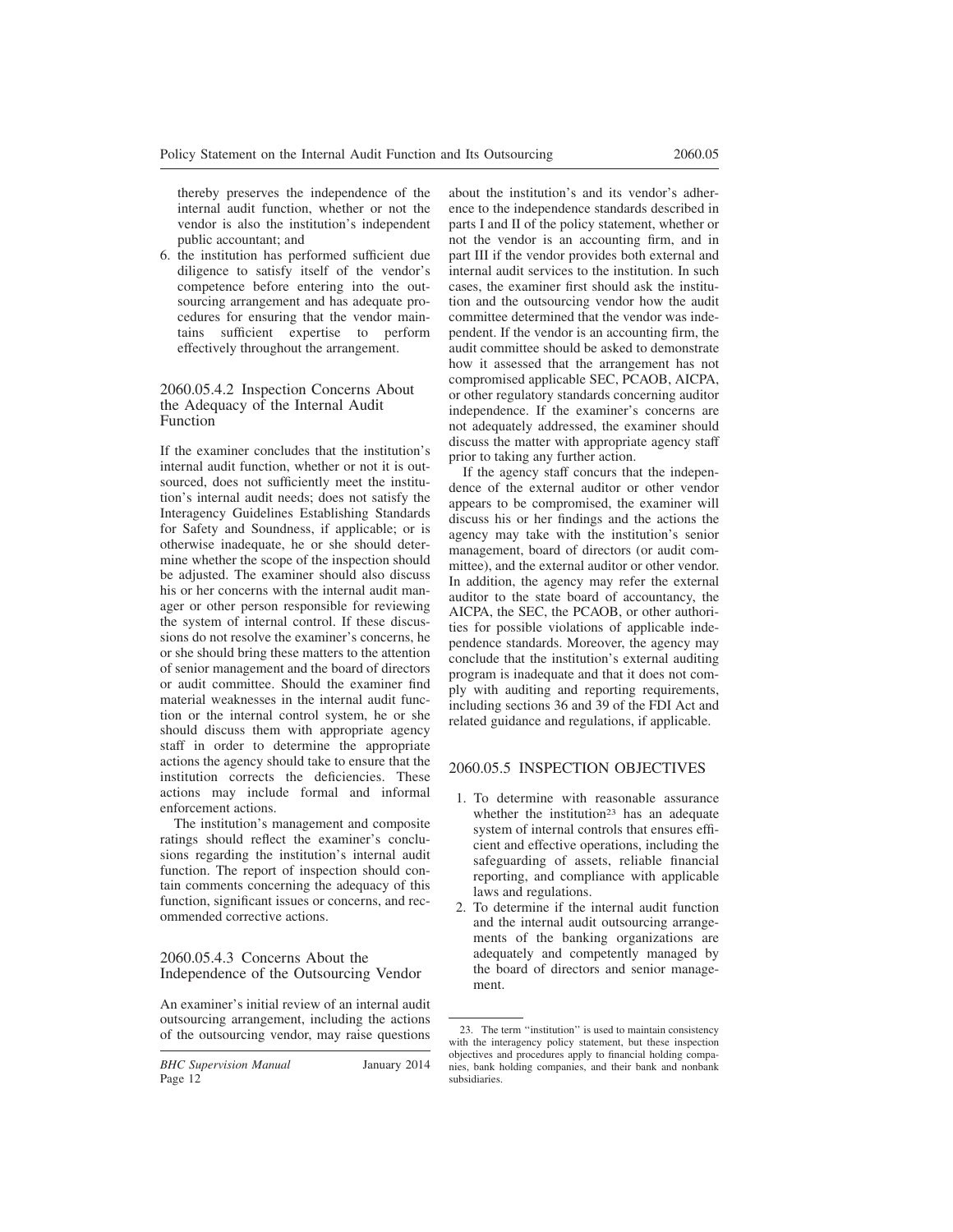- 3. To ascertain that the banking organization's internal audit function monitors, reviews, and ensures the continued existence and maintenance of sound and adequate internal controls over the management process: the control environment, risk assessment, control activities, information and communication, and monitoring activities.
- 4. To make an overall determination as to whether an institution's internal audit function and its processes are effective or ineffective based on the 2003 interagency policy statement and the FR supplemental policy guidance.
- 5. To determine whether the internal audit function reports vital information about weaknesses in the system of internal control to the board of directors (or its audit committee) and senior management and that expeditious remedial action is taken to resolve the internal control weaknesses as well as any other exceptions.
- 6. To determine if
	- a. the audit committee has established and maintains procedures for employees of the institution to confidentially and anonymously submit concerns to the committee about questionable accounting, internal control, or auditing matters; and
	- b. the audit committee has procedures for the timely investigation of complaints received and the retention, for a reasonable time period, of documentation concerning the complaint and its subsequent resolution.
- 7. To determine the adequacy of the internal audit function (including its use of outsourced internal audit vendors) as to organizational structure, prudent management, staff having sufficient expertise, audit quality, and the ability of auditors to directly and freely communicate internal audit findings to the board of directors, its audit committee, and senior management.
- 8. To review and evaluate internal audit outsourcing arrangements and the actions of the outsourcing vendor, under standards established in the 2003 ''Interagency Policy Statement on the Internal Audit Function and Its Outsourcing'' and the 2013 Federal Reserve's ''Supplemental Policy Statement on the Internal Audit Function and its Outsourcing.''
- 9. To determine whether the internal audit function and its processes can be relied upon for the current supervisory review period.
- 10. For high risk areas, to make a determination as to whether additional inspection work is needed even when the internal audit may be deemed effective and its work reliable.

## 2060.05.6 INSPECTION PROCEDURES

Examiners should obtain assurances from the audit committee and senior management that they will have full and timely access to an institution's internal audit resources, including personnel, work papers, risk assessments, work plans, programs, reports, and budgets. Examiners should consider widening the scope of their inspection work when such assurances are not provided or if there are any significant delays in gaining access to the internal audit resources. Such a delay may subject the institution to follow-up supervisory action.

This inspection program should include a review of audit function and audit outsourcing, which would include a review of the holding company's internal and external audits and the audit procedures they encompass. The audit guidelines are general and all sections or questions may not be applicable to every entity within the consolidated organization.

Before reviewing any specific audit procedures, the examiner should first determine the independence and competence of the auditors. If the examiner believes the auditors to be both competent and independent, he or she should then determine the effectiveness and adequacy of their work, and whether the auditors made an assessment as to whether the institution's internal audit function incorporated the enhanced practices outlined in the FR's ''Supplemental Policy Statement on Internal Audit Function and its Outsourcing'' (Supplemental Guidance).

Based on a review of the audit function and on the auditor's work, the examiner must then determine the scope of the inspection. The program and related supporting documentation should be completed in an organized manner and should be retained as part of the inspection work papers.

Upon completion of the review of the internal audit program, the examiner should be able to formulate a conclusion on the effectiveness of audit processes and coverage. Conclusions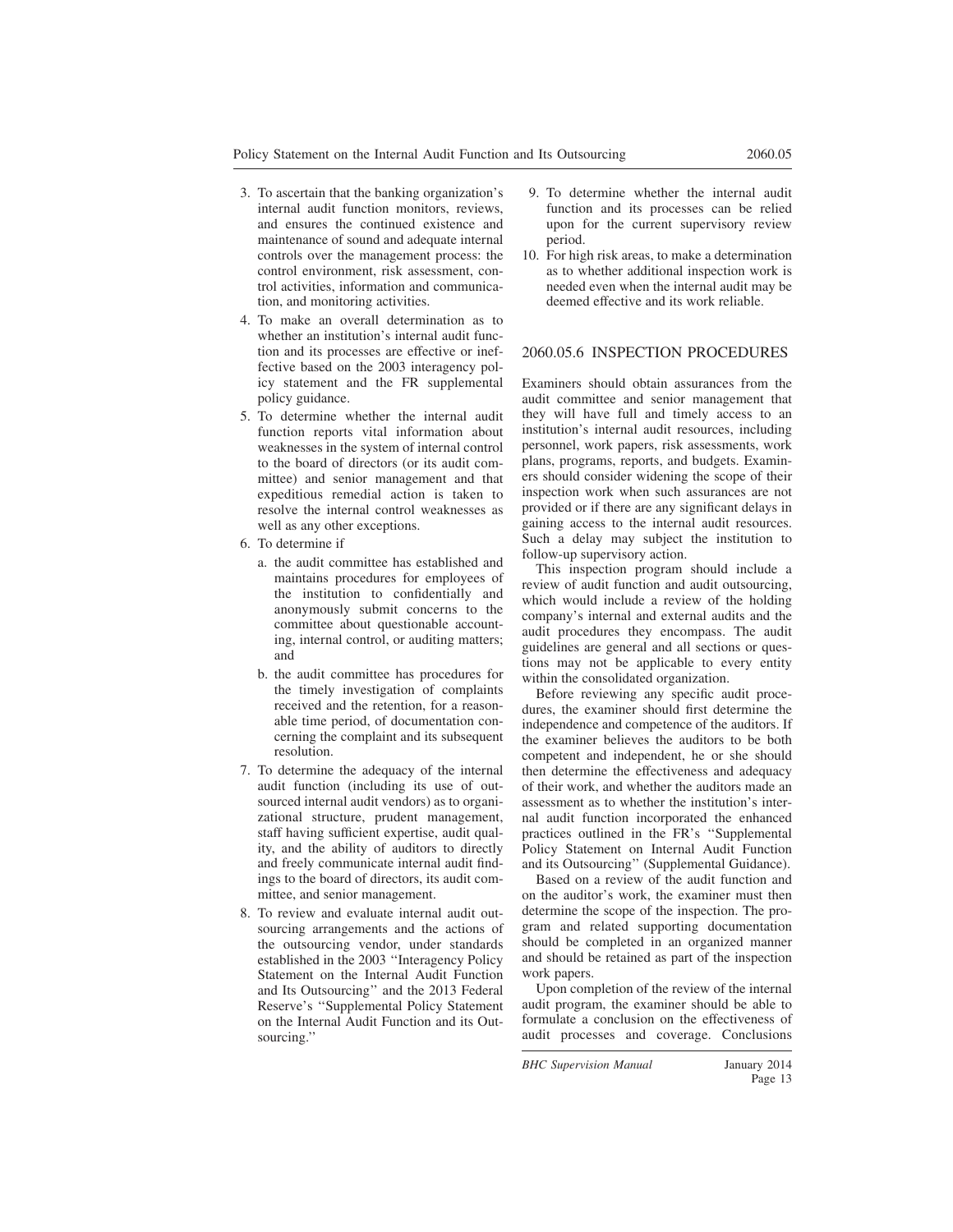about any weaknesses in the internal or external audit work performed for the FR supervised bank or savings and loan holding company should be summarized and included in the inspection report. Matters Requiring Immediate Attention (MRIA) or Matters Requiring Attention (MRA) to be included in the inspection report should be discussed with the audit committee and board of directors, the Chief Audit Executive, (CAE) and senior bank management.

# 2060.05.6.1 Internal Audit Function

The following inspection procedures should encompass a review of the structure of the internal audit organization and function:

- 1. *Organizational structure of the audit department.* Review the internal audit's charter and its organization chart for direct and indirect reporting lines of the CAE, and the minutes of the board's audit or examining committee to determine how effectively the CAE and board of directors are discharging their responsibility. If the CAE reports to someone other than the chief executive officer (CEO), determine if the audit committee has documented its rationale for the reporting structure, including any mitigating controls for situations that could adversely impact the objectivity of the CAE. Determine if the audit committee has quarterly, but at least annually, evaluated whether (1) the CAE is impartial and not unduly influenced by the administrative reporting line and (2) any conflicts of interest for the CAE and other audit staff are accompanied by appropriate restrictions to mitigate those conflicts.
- 2. *Independence of the audit function.* Interview the CAE and observe the operation of the audit department to determine its functional responsibilities.
- 3. *CAE's qualifications.* Review biographical data and interview the CAE to determine his or her ability to manage the institution's internal audit function and his or her responsibility within the institution (i.e., bank holding or savings and loan holding company).
- 4. *Audit staff qualifications.* Review the biographical data and interview the management staff of the audit department to determine their qualifications commensurate

with their delegated responsibilities compared to the institution's strategy and operations. Review the educational background, professional certifications and relevant banking and audit experience of staff to assess overall staff qualifications and to identify any knowledge gaps.

- 5. *Skills gap assessments.* Review how often they are performed, and how gaps in coverage are addressed (e.g. targeted staff hires; training; business- line rotation programs, and co-sourcing/ outsourcing arrangements).
- 6. *Training.* Ensure there is a process in place to determine and monitor the annual training, typically 40 hours minimum, for each staff member based on their needs.
- 7. *Content and use of the audit frequency and scope schedule.* Review the methodology utilized to determine the audit universe and frequency of coverage per auditable entity.
- 8. *Audit department participation in systems design projects.* Determine through interviews and documentation reviews, internal audit's role in assessing systems change control processes.
- 9. *Internal audit charter.* Review the internal audit charter to determine its current adequacy. Determine whether the CAE periodically reviews the current adequacy of the charter and makes recommendations to the audit committee for improving internal audit function and whether outsourcing to external experts may be needed.
- 10. *Audit manual.* Review the audit manual to ensure that it includes all applicable audit processes, practices, and procedures, and applicable references to Institute of Internal Auditor (IIA) standards.
- 11. *Maintenance of audit records.* Review a sample of the audit reports and associated work papers to determine compliance with prescribed procedures and proper documentation, including appropriate distribution to senior managers.
- 12. *Audit department's formal reporting procedures.* Review CAE presentations and MIS reporting to the audit or examining committee to ensure the committee is providing effective oversight of the internal audit function.
- 13. *Issue Tracking Follow-up Processes.* Review processes utilized to validate closure of internal audit findings. Review a sample of closed issues to ensure that internal audit maintains sufficient documentation to validate issue closure.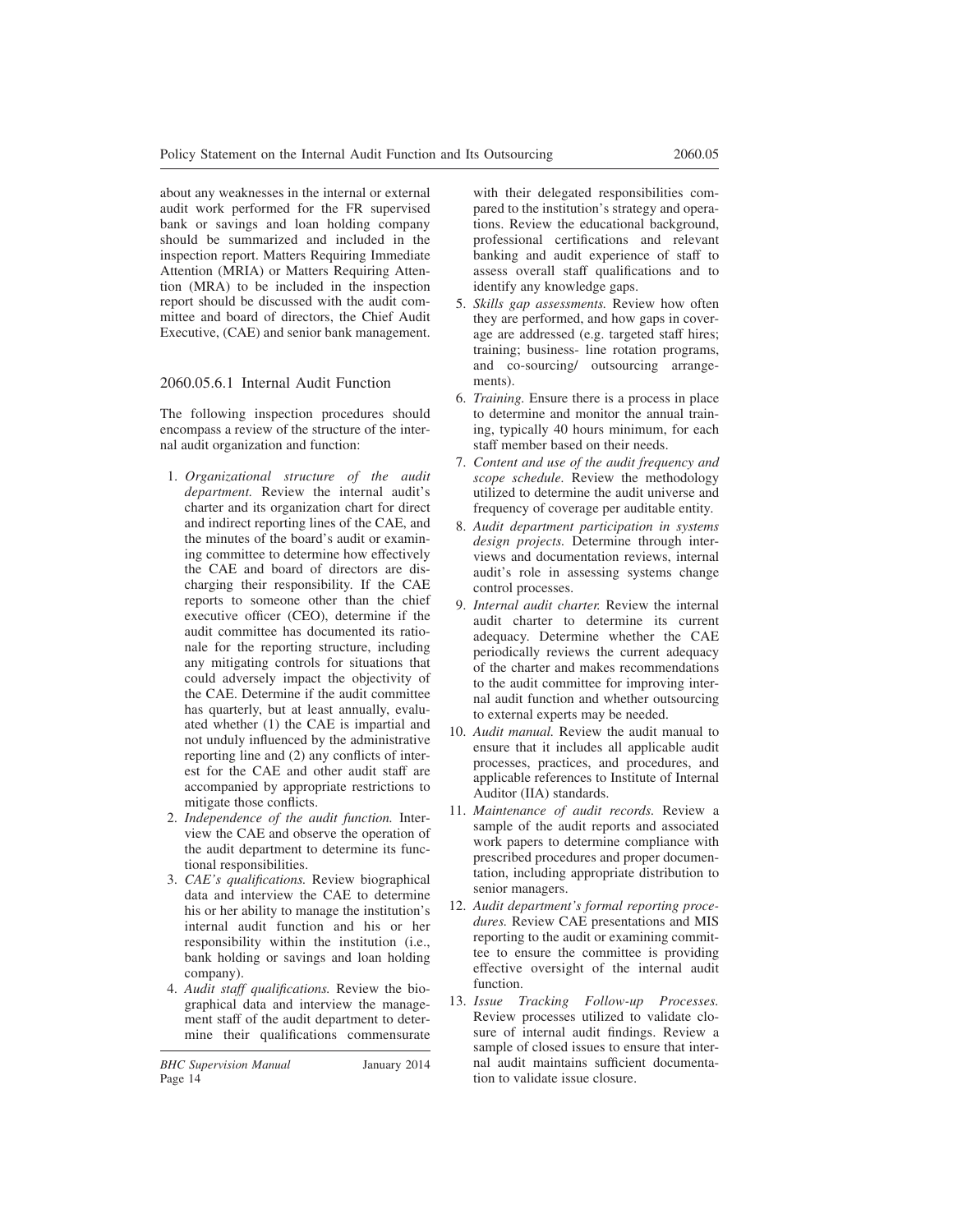14. *Use and effectiveness of audit computer programs.* Interview the CAE and/or the appropriate staff members regarding the use of the computer and access to the files for audit purposes. Obtain a walkthrough of automated auditing systems and methodologies.

## 2060.05.6.2 Other Internal Audit Function Inspection Procedures

- 1. Broaden the scope of the inspection if the institution's internal audit function, whether or not it is outsourced, does not sufficiently meet its internal audit needs, does not satisfy the Interagency Guidelines Establishing Standards for Safety and Soundness, or is otherwise inadequate.
- 2. Discuss supervisory concerns and outstanding internal-external audit report comments with the CAE or other person responsible for reviewing the system of internal control. If these discussions do not resolve the examiner's comments and concerns, bring these matters to the attention of senior management and the board of directors or audit committee.
- 3. If material weaknesses in the internal audit function or the internal control system exist, discuss them with appropriate Federal Reserve Bank supervisory staff to determine the appropriate actions that should be taken to ensure that the institution corrects the deficiencies (including formal and informal enforcement actions).
- 4. Incorporate conclusions about the institution's internal audit function into its management and composite supervisory ratings.
- 5. Include in the inspection report comments concerning the adequacy of the internal audit function, significant issues or concerns, and recommended corrective actions.

### 2065.05.6.3 Additional Aspects of the Examiner's Review of an Outsourcing Arrangement

- 1. Review the internal audit outsourcing arrangement and determine if the institution has a written contract or an engagement letter with the vendor.
- 2. Determine whether the written contract or engagement letter includes provisions that
	- a. define the expectations and responsibilities under the contract for both parties;
- b. set the scope and frequency of, and the fees to be paid for, the work to be performed by the vendor;
- c. set the responsibilities for providing and receiving information, such as the type and frequency of reporting to senior management and directors about the status of contract work;
- d. establish the process for changing the terms of the service contract, especially for expansion of audit work if significant issues are found, and establish stipulations for default and termination of the contract;
- e. state that internal audit reports are the property of the institution, that the institution will be provided with any copies of the related work papers it deems necessary, and that employees authorized by the institution will have reasonable and timely access to the work papers prepared by the outsourcing vendor;
- f. specify the locations of internal audit reports and the related work papers;
- g. specify the period of time (for example, seven years) that vendors must maintain the work papers;<sup>24</sup>
- h. state that outsourced internal audit services provided by the vendor are subject to regulatory review and that examiners will be granted full and timely access to the internal audit reports and related work papers prepared by the outsourcing vendor;
- i. prescribe a process (arbitration, mediation, or other means) for resolving disputes and for determining who bears the cost of consequential damages arising from errors, omissions, and negligence; and
- j. state that the outsourcing vendor will not perform management functions, make management decisions, or act or appear to act in a capacity equivalent to that of a member of management or an employee and, if applicable, will comply with AICPA, SEC, PCAOB, or regulatory independence guidance.
- 3. Determine whether
	- a. the outsourcing arrangement maintains or improves the quality of the internal

<sup>24.</sup> If the work papers are in electronic format, contracts often call for the vendor to maintain proprietary software that enables the banking organization and examiners to access the electronic work papers for a specified time period.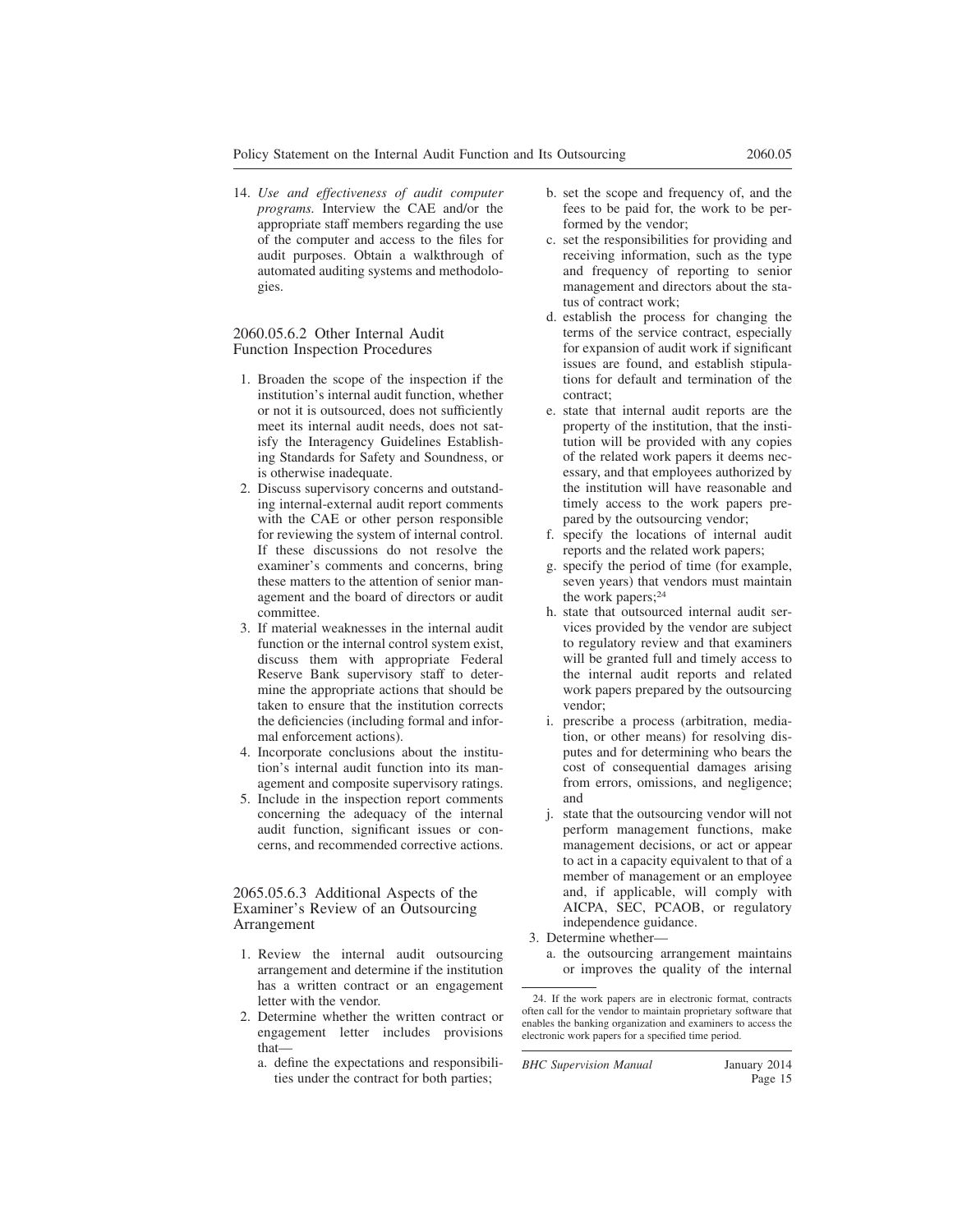audit function and the institution's internal control;

- b. key employees of the institution and the outsourcing vendor clearly understand the lines of communication and how any internal control problems or other matters noted by the outsourcing vendor are to be addressed;
- c. the scope of work is revised appropriately when the institution's environment, structure, activities, risk exposures, or systems change significantly;
- d. the directors have ensured that the outsourced internal audit function is effectively managed by the institution;
- e. the arrangement with the outsourcing vendor satisfies the independence standards described in the Policy Statement on the Internal Audit Function and Its Outsourcing and thereby preserves the independence of the internal audit function, whether or not the vendor is also the institution's independent public accountant;
- f. the institution has performed sufficient due diligence to satisfy itself of the vendor's competence before entering into the outsourcing arrangement and whether there are adequate procedures for ensuring that the vendor maintains sufficient expertise to perform effectively throughout the arrangement; and
- g. the institution has a contingency plan to ensure continuity in audit coverage, especially for high-risk areas.
- 4. Adjust the scope of the inspection if the outsourcing arrangement has diminished the quality of the institution's internal audit. If the quality of the internal audit is diminished, inform senior management and the board of directors and consider it in the institution's management and composite ratings.

# 2060.05.6.4 Assessment of Auditor Independence

1. The initial review of an internal audit outsourcing arrangement, including the actions of the outsourcing vendor, may raise questions about the institution's and its vendor's adherence to the independence standards discussed in parts I, II, and III of the ''Interagency Policy Statement on the Internal Audit Function and Its Outsourcing'' (2003 Policy Statement) and the Federal Reserve's 2013 Supplemental Guidance. If the vendor provides both external and internal audit services to the institution—

- a. question the bank or savings and loan holding company's CAE and audit committee how they determined that the vendor was independent; and
- b. if the vendor is an accounting firm, ask the CAE or audit committee how they assessed that the arrangement had not compromised applicable SEC, PCAOB, AICPA, or other regulatory standards concerning auditor independence.
- 2. If the answers to the above raise supervisory concern, or are not adequately addressed, discuss the matter with appropriate Reserve Bank management and supervisory staff.
- 3. If the Reserve Bank management and supervisory staff concurs that the independence of the external auditor or other vendor appears to be compromised, discuss the inspection findings and what appropriate supervisory actions the Federal Reserve may take with the bank holding or savings and loan holding company's senior management, board of directors (or audit committee), and the external auditor or other vendor.

2060.05.6.5 Supplemental Procedures to Evaluate the Effectiveness of the Internal Audit Function

- 1. Determine whether the internal audit function and its processes are effective or ineffective and whether internal audit's work can be potentially relied upon as part of the supervisory review process. An institution's internal audit function generally would be considered effective if the institution's internal audit function structure and practices are consistent with the 2003 interagency policy statement and the Federal Reserve's 2013 supplemental guidance (supplemental guidance).
- 2. To determine if the institution has incorporated the Federal Reserve's Supplemental Guidance, evaluate whether the factors and requirements underpinning the following characteristics and processes are in place: Attributes
	- Independence
	- Competent internal audit staff
	- Objectivity and ethics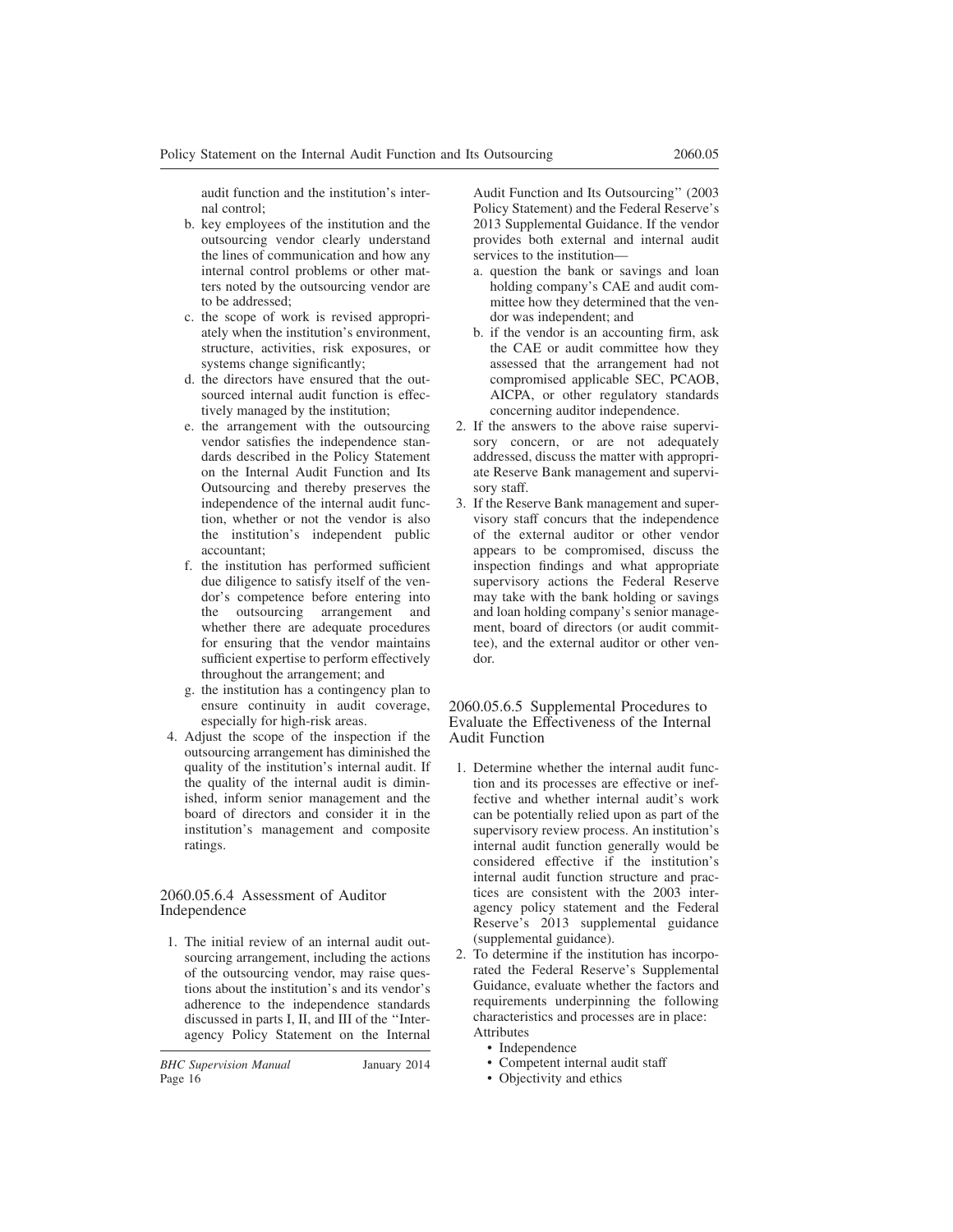Governance

- Role of board of directors
- Role of audit committee

• Role of Chief Audit Executive (CAE) Audit Processes

- *Audit methodology*—Review the internal audit's risk-assessment methodology that drives its risk-assessment process and determine if it represents the audit universe. Determine if the methodology included a documented analysis of cross-institutional risk and thematic control issues and the processes and procedures for evaluating the effectiveness of risk-management, control, and governance processes. Evaluate internal audit's plan for continuous monitoring and in determining and evaluating risk. Assess internal audit's process for incorporating other risk identification techniques (i.e., risk and control self-assessment) that the institution's management utilizes.
- *Audit universe*—Determine if internal audit has effective processes to identify all auditable entities within the audit universe. Review the documentation of the audit universe and verify whether it has been reviewed periodically (e.g., during the annual audit planning process) and when significant organizational changes have occurred.
- *Risk assessment*—Review internal audit's documentation of its understanding of the institution's significant business activities and their associated risks. Verify that internal audit includes, at least annually, a review of critical risk-management functions as well as changes in the system of internal controls, infrastructure, work processes, new or changed business lines, or laws and regulations. Review the disposition of the results of the overall risk assessment summary and determine if internal audit gave consideration to key performance or risk indicators and the most significant risks facing the institution, including how the risks are addressed within the internal audit plan.
- *Audit plan*—Verify that internal audit develops and periodically revises its comprehensive audit plan. Determine if it verifies that the plan includes audit coverage for all identified, auditable entities within the audit universe appro-

priate for the size and complexity of the institution's activities.

- *Continuous monitoring* Supplement inspection procedures with continuous monitoring and an assessment of key elements of internal audit, including:
	- the adequacy and independence of the audit committee;
	- the independence, professional competence, and quality of the internal audit function;
	- the quality and scope of the audit methodology, audit plan, and risk assessment; and
	- the adequacy of audit programs and work paper standards.
	- 1) Review these key elements at least annually to determine whether there have been significant changes in the internal audit infrastructure or whether there are potential concerns regarding their adequacy.
	- 2) Make a determination on whether the work of internal audit can be relied upon when internal audit's overall function and related processes are effective and when recent work was performed by internal audit in an area where examiners are performing inspection procedures.
	- 3) Evaluate and determine whether additional inspection work is needed in high risk areas even where internal audit has been deemed effective and its work reliable.
- Audit Performance and Monitoring
	- *Scope*—Adjust the scope of the inspection if the bank holding or savings and loan holding company's internal audit function does not sufficiently meet the institution's internal audit needs (whether or not the audit function is outsourced), or is otherwise ineffective.
	- *Work papers*—Determine whether the internal audit work papers adequately document the work program, the work performed and work paper standards, including documentation of any observations and analysis made, the conclusions, and audit results.
	- *Audit reports:*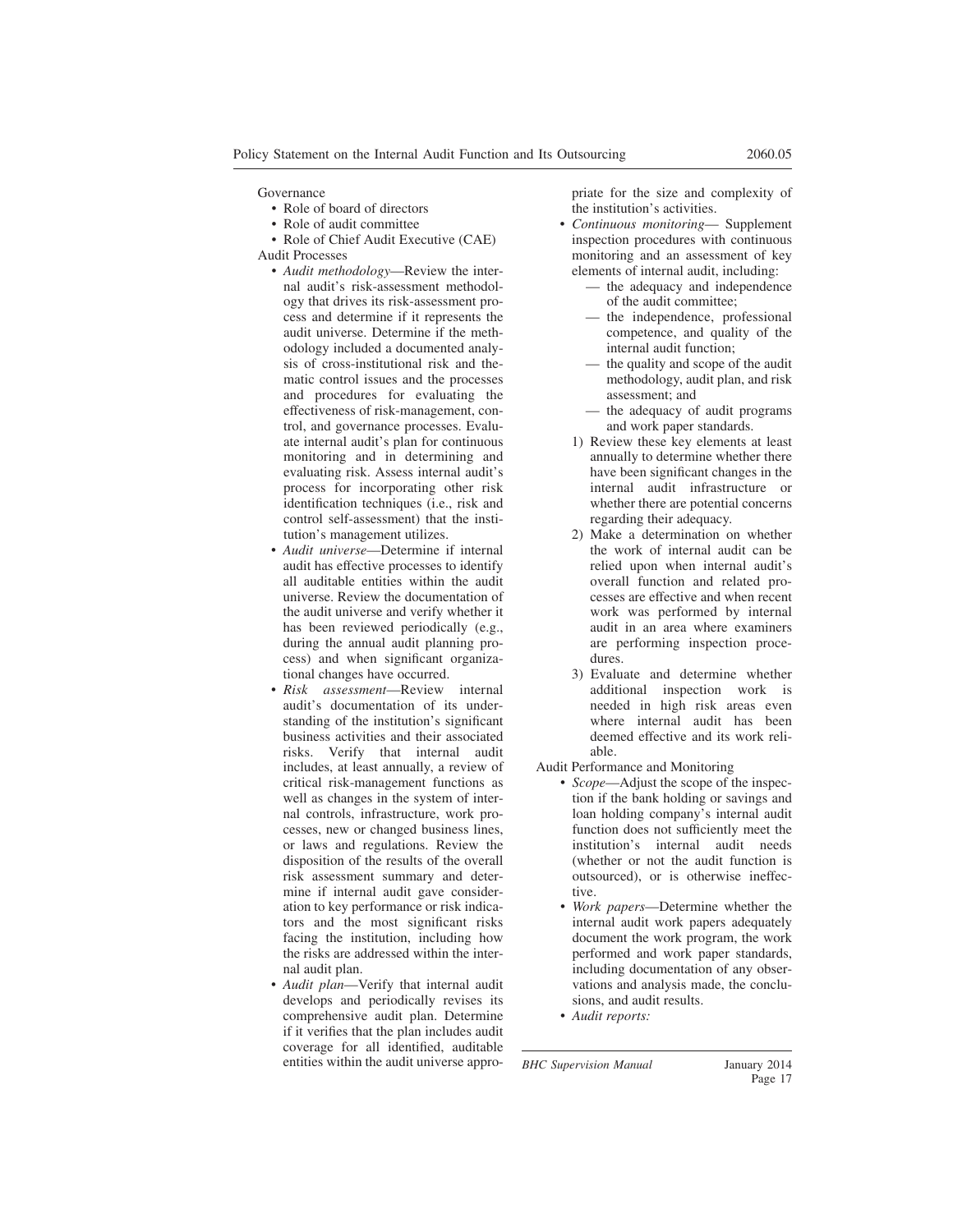- 1) Ascertain whether internal audit has effective audit reporting processes that communicate audit report issues throughout the institution and they are addressed in a timely manner.
- 2) Review the inspection period's audit reports and verify that they contain an executive summary describing the auditable area, its conclusions, rationale, key issues, and management's documented action plans to address audit findings.
- *Audit issues tracking*
	- 1) Verify that internal audit has effective processes in place to track, monitor, and follow up on open audit issues.
	- 2) Determine if the institution conducts independent quality assurance reviews of internal audit work performed.
	- 3) Verify that the CAE implements appropriate improvements in internal audit processes or staff training through the quality assurance and improvement programs.
	- 4) Determine whether the institution conducts an internal quality assessment at least annually and if the CAE reports the results and status of internal assessments to senior management and the audit committee at least annually.
	- 5) Discuss supervisory concerns and outstanding internal-external audit report comments with the CAE or other person responsible for reviewing the system of internal control. If these discussions do not resolve the examiner's comments and concerns, bring these matters to the attention of senior management and the board of directors or the audit committee.
- *Retrospective review processes.*
	- 1) Determine if management has conducted a post-mortem and ''lessons learned'' analysis when adverse events (fraud or a significant loss) have occurred.
	- 2) Find out if internal audit function verified that a review took place and that appropriate action was taken to remediate identified issues.
- 3) Ascertain if internal audit function evaluated management's analysis of the reasons for the event and if the adverse event was the result of a control break down or failure, and whether management identified measures to be put in place to prevent a similar event from occurring in the future.
- *Quality Assurance*
- *Internal Quality Assurance.* Ensure that the internal audit function process is documented in the audit manual. Review samples of work, overall results and status of any action plans.
- *External Quality Assurance.* Determine whether an independent assessment had been performed within the five-year requirement. Review results and action plan status to remediate issues.
	- 1) Assess the quality and scope of the internal audit work, regardless of whether it is performed by the institution's employees or by an outsourcing vendor. Consider whether
		- a. the internal audit function's risk assessment, plans, and programs are appropriate for the institution's activities;
		- b. the internal audit function is adequately managed to ensure that audit plans are accomplished, programs are carried out, and results of audits are promptly communicated to the managers and directors;
		- c. the internal audit plan and program have been adjusted for significant changes in the institution's environment, structure, activities, risk exposures, or systems;
		- d. the activities of internal audit are consistent with the longrange goals of the institution and are responsive to its internal control needs; and
		- e. the audit function provides high-quality advice and counsel to management and the board of directors on current developments in risk management, internal control, and regulatory compliance.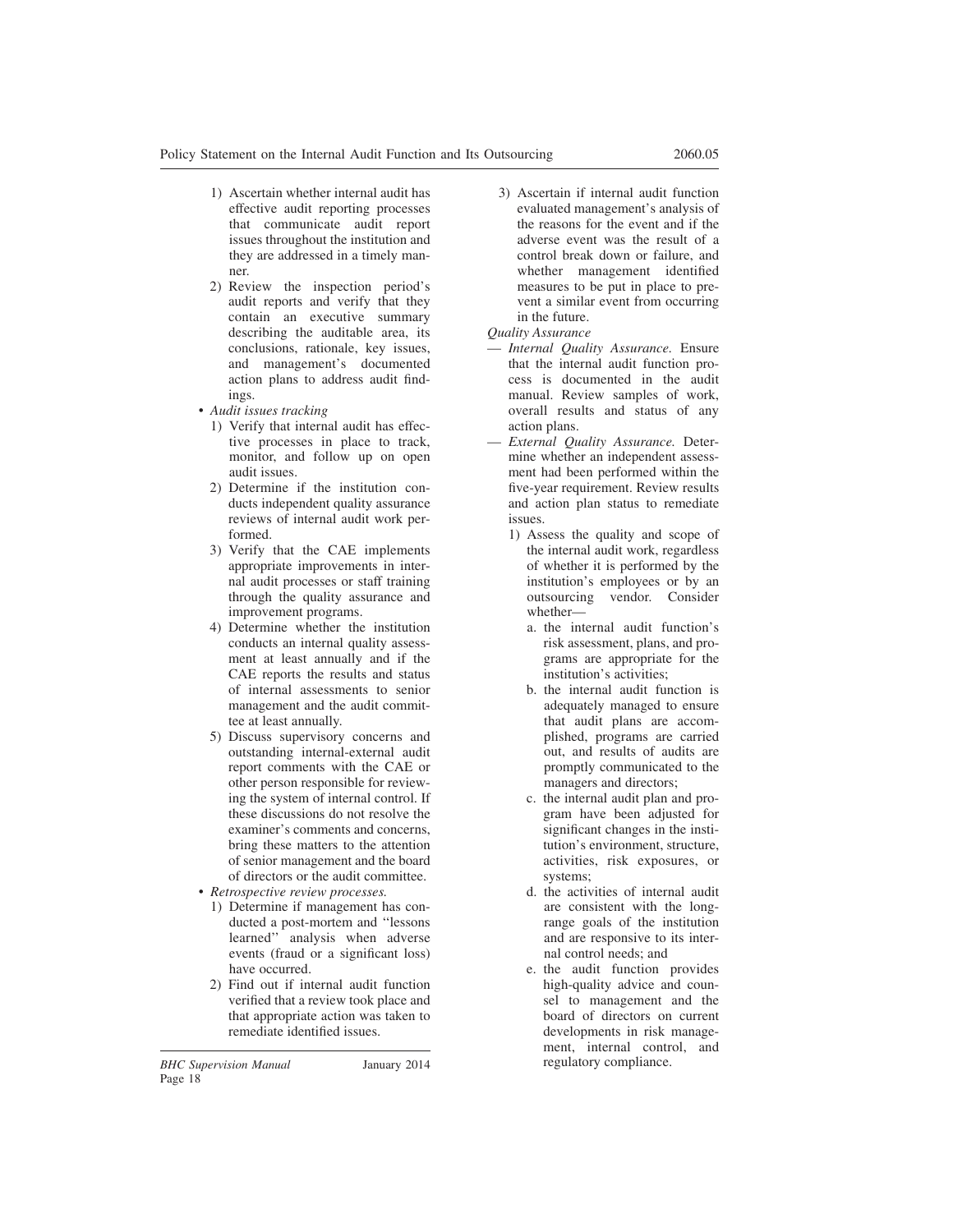- 3. If there are deficiencies in any internal audit characteristics, use your judgment to:
	- evaluate the significance of the deficiencies and their relevance to the institution's safety and soundness or compliance with laws and regulations, and
	- determine whether these deficiencies would preclude overall audit processes from being deemed effective.

While the internal audit function's overall processes could be deemed effective, some elements of the internal audit function may require enhancements or improvements, such as documentation with respect to specific audit processes (for example, risk assessments or work papers).

- 4. If examiners find the key elements of the internal audit function to be insufficient, the overall effectiveness of the internal audit function should come into question. Such findings may be include:
	- Lack of an appropriate risk-assessment process
	- Lack of sufficient and competent resources
	- Lack of audit coverage in key areas
	- Inappropriate classification of audit findings
	- Insufficient root cause analyses
	- Numerous work paper deficiencies
	- A large number of unresolved controlrelated issues
- 5. Internal audit processes may be considered ineffective if there are significant, unresolved supervisory matters requiring immediate attention (MRIAs) and/or matters requiring attention (MRAs) pertaining to internal audit, or if other supervisory concerns exist relating to the effectiveness of the internal audit function.

## 2060.05.6.6 Continuous Monitoring between Inspections of Internal Audit

- 1. Supplement the inspection procedures through continuous monitoring. Include an assessment of key elements of internal audit during the period following the institution's most recent inspection. The assessment of key elements of internal audit should include:
	- The adequacy and independence of the audit committee;
	- The independence, professional competence, and quality of the internal audit function;
- The quality and scope of the audit methodology, audit plan, and risk assessment; and
- The adequacy of audit programs and work paper standards.
- 2. Review, at least annually, the above key elements and determine whether there have been significant changes to the internal audit infrastructure or whether there are potential concerns regarding their adequacy.

2060.05.6.7 Evaluating the Ability to Rely on Internal Audit

- 1. Consider relying on internal audit at a supervised institution based on whether:
	- a. an internal audit was deemed effective at the most recent supervisory inspection of internal audit;
	- b. internal audit's overall function and related processes are considered effective and when recent work was performed by internal audit in a area where examiners are performing inspection procedures and the examiners can evaluation whether they may rely on the work of internal audit;
	- c. an evaluation was performed of the significance and degree of risk of particular activities, business lines or other areas or business and if a determination was made as to the existence of appropriate internal controls over such risks; and
	- d. the extent of continuous monitoring activities that did not identify any significant deficiencies or discover any adverse changes in audit processes or the quality of internal audit's work.
- 2. Leverage off an internal audit function's assessment of how emerging risks and highrisk areas are mitigated within the institution, including whether appropriate internal controls are in place over such risks;
- 3. For emerging risks and high-risk areas, determine if additional inspection work is needed, even when internal audit has been deemed effective and its work considered reliable.
- 4. Document the results of the supervisory review, supporting the basis for a conclusion as to whether the examiners can rely upon internal audit and whether there are any specific auditable areas (that is, function or business line) or elements of internal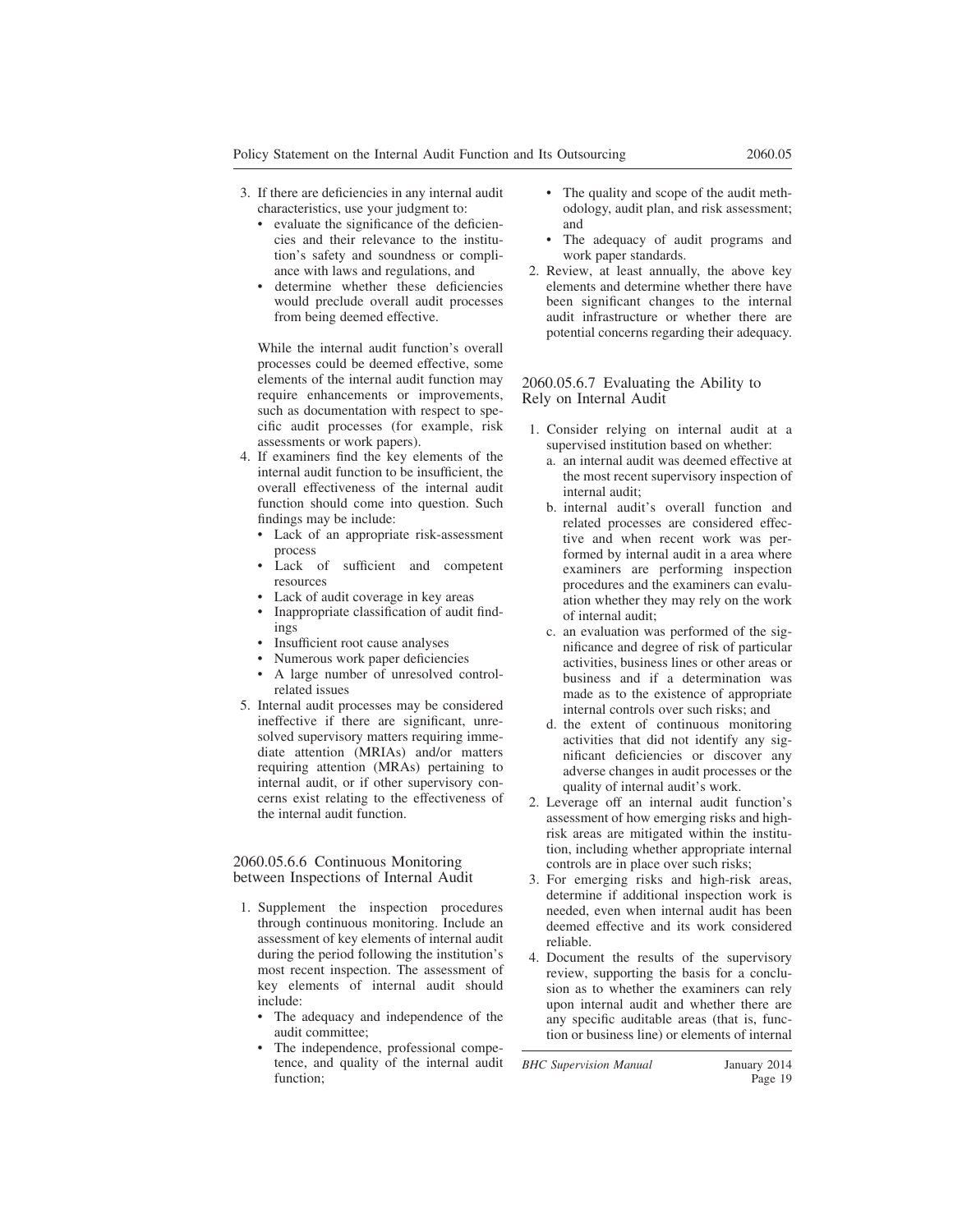audit (e.g. open audit issues) on which the examiners cannot rely.

2060.05.6.8 Considerations for Consolidated Supervision

- 1. Tailor the nature and scope of the Federal Reserve's supervisory and inspection work to the organization's legal entity and regulatory structure and also the risks associated with the organization's activities. Promote effective consolidated supervision by fostering strong, cooperative relationships among the Federal Reserve, relevant domestic and foreign supervisors, and functional regulators. Achieve this objective while limiting the potential for duplication of effort or undue burden on the institution under review.
- 2. Focus on the scope and depth of the other supervisor's or regulator's internal audit review. Determine the Federal Reserve's ability to rely on the work of the relevant supervisor or functional regulator:
	- Rely to the fullest extent possible on assessments and information developed by other relevant domestic and foreign supervisors and functional regulators;
	- Focus Federal Reserve supervisory attention on material risks from activities that

are not supervised by another supervisor or regulator, or that cut across legal entities; and

- Participate in the exchange of information among domestic and foreign supervisors and functional regulators, consistent with applicable laws and information-sharing arrangements, providing for the comprehensive, consolidated supervision of each banking organization's global activities.
- 3. The Federal Reserve's conduct of consolidated supervision is central to and dependent on the coordination with, and reliance on, the work of other relevant primary supervisors and functional regulators. The Federal Reserve's direction for achieving these objectives is closely integrated into the supervisory framework for consolidated bank holding companies and the combined U.S. operations of foreign banking organizations.
- 4. When the Federal Reserve is not the primary supervisor or functional regulator of all entities consolidated under the holding company, the Federal Reserve will evaluate whether, and the degree to which, the major subsidiaries of the holding company implemented the supplemental guidance.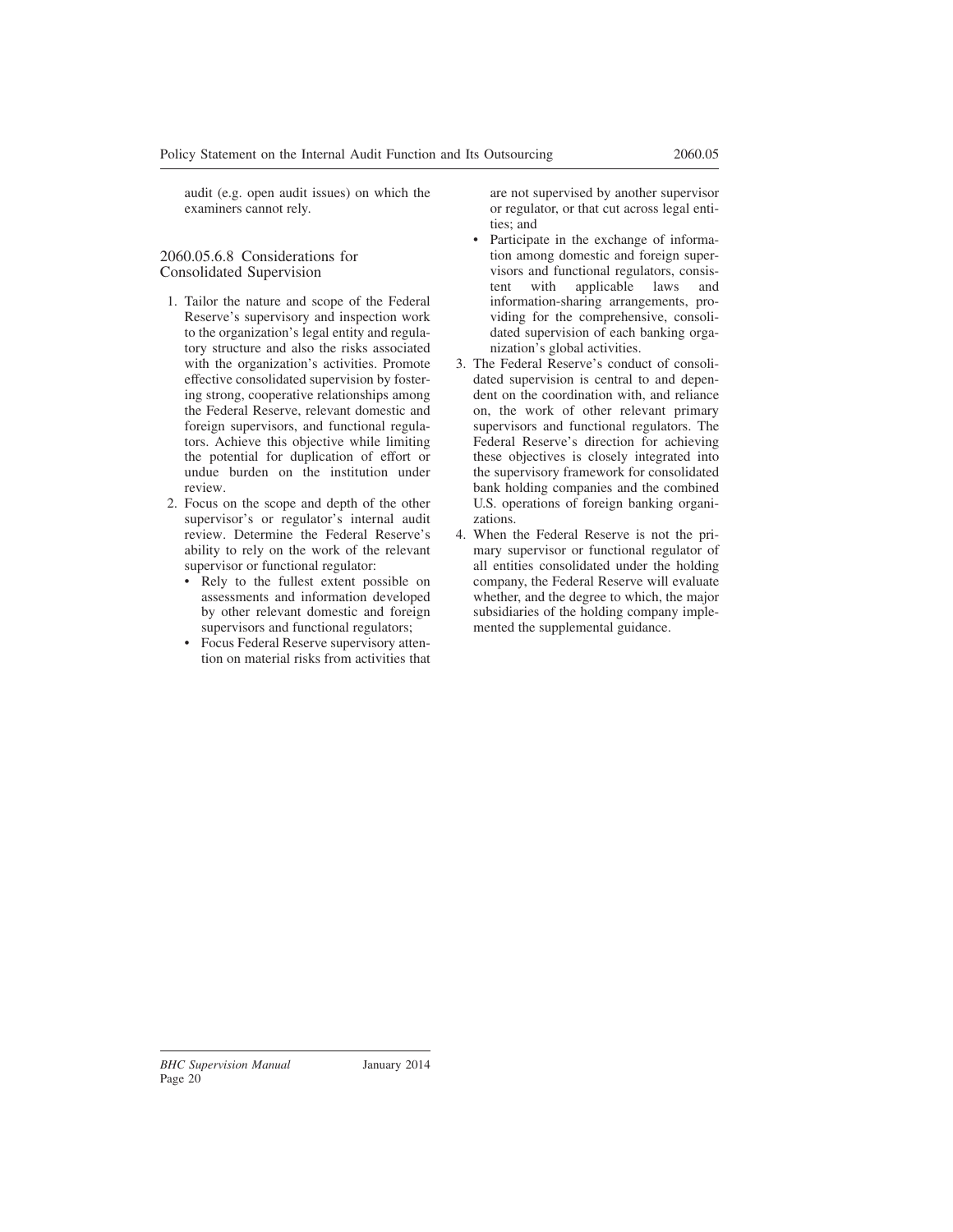The Federal Reserve issued this January 23, 2013, policy statement to supplement the guidance in the 2003 ''Interagency Policy Statement on the Internal Audit Function and Its Outsourcing" (referred to as the 2003 Policy Statement).<sup>1</sup> Federal Reserve staff has identified areas for improving regulated institutions' internal audit functions. This supplemental policy statement addresses the characteristics, governance, and operational effectiveness of an institution's internal audit function. Further, this statement reflects certain changes in banking regulations that have occurred since the issuance of the 2003 Policy Statement. The Federal Reserve is providing this supplemental guidance to enhance regulated institutions' internal audit practices and to encourage them to adopt professional audit standards and other authoritative guidance, including those issued by the Institute of Internal Auditors (IIA).<sup>2</sup>

This supplemental statement applies to supervised institutions with greater than \$10 billion in total consolidated assets, including state member banks, domestic bank and savings and loan holding companies, and U.S. operations of foreign banking organizations.<sup>3</sup> This supplemental guidance is also consistent with the objectives of the Federal Reserve's consolidated supervision framework for large financial institutions with total consolidated assets of \$50 billion or more, which promotes an independent internal audit function as an essential element for enhancing the resiliency of supervised institutions.<sup>4</sup>

*Assessment of the effectiveness of the internal audit function.* The degree to which an institution implements the internal audit practices outlined in this policy statement will be considered in the Federal Reserve's supervisory assessment of the effectiveness of an institution's internal audit function as well as its safety and soundness and compliance with consumer laws and regulations. Moreover, the overall effectiveness of an institution's internal audit function will influence the ability of the Federal Reserve to rely upon the work of an institution's internal audit function.

This supplemental policy statement builds upon the 2003 Policy Statement, which remains in effect, and follows the same organizational structure, with a new section entitled ''Enhanced Internal Audit Practices'' and updates to Parts I-IV of the 2003 Policy Statement. Refer to SR-13-1/CA13-1 and its attachment. To avoid historical references and duplication some introductory paragraphs and other small phrases are omitted from the policy statement here, as indicated by a line of asterisks.

\* \* \* \* \* \*

## 2060.07.1 SUPPLEMENTAL POLICY **GUIDANCE**

2060.07.1.1 Enhanced Internal Audit Practices

An institution's internal audit function should incorporate the following enhanced practices into their overall processes:

## *2060.07.1.1.1 Risk Analysis*

Internal audit should analyze the effectiveness of all critical risk-management functions both with respect to individual risk dimensions (for example, credit risk), and an institution's overall risk-management function. The analysis should focus on the nature and extent of monitoring compliance with established policies and processes and applicable laws and regulations within the institution as well as whether monitoring processes are appropriate for the institution's business activities and the associated risks.

## *2060.07.1.1.2 Thematic Control Issues*

Internal audit should identify thematic macro control issues as part of its risk-assessment pro-

<sup>1.</sup> Refer to SR-03-5, ''Amended Interagency Guidance on the Internal Audit Function and Its Outsourcing.''

<sup>2.</sup> In this guidance, references have been provided to the IIA's International Standards for the Professional Practice of Internal Auditing (Standards). Refer to the IIA website at https://na.theiia.org/standards-guidance/pages/standards-andguidance-ippf.aspx.

<sup>3.</sup> Section 4 of this document, however, clarifies certain changes to the Federal Deposit Insurance Corporation regulation (12 CFR part 363) on independence standards for independent public accountants at insured depository institutions with total assets of \$500 million or more, which were adopted pursuant to 2009 amendments to section 36 of the FDI Act.

<sup>4.</sup> Refer to SR-12-17/CA letter 12-14, ''Consolidated Supervision Framework for Large Financial Institutions.''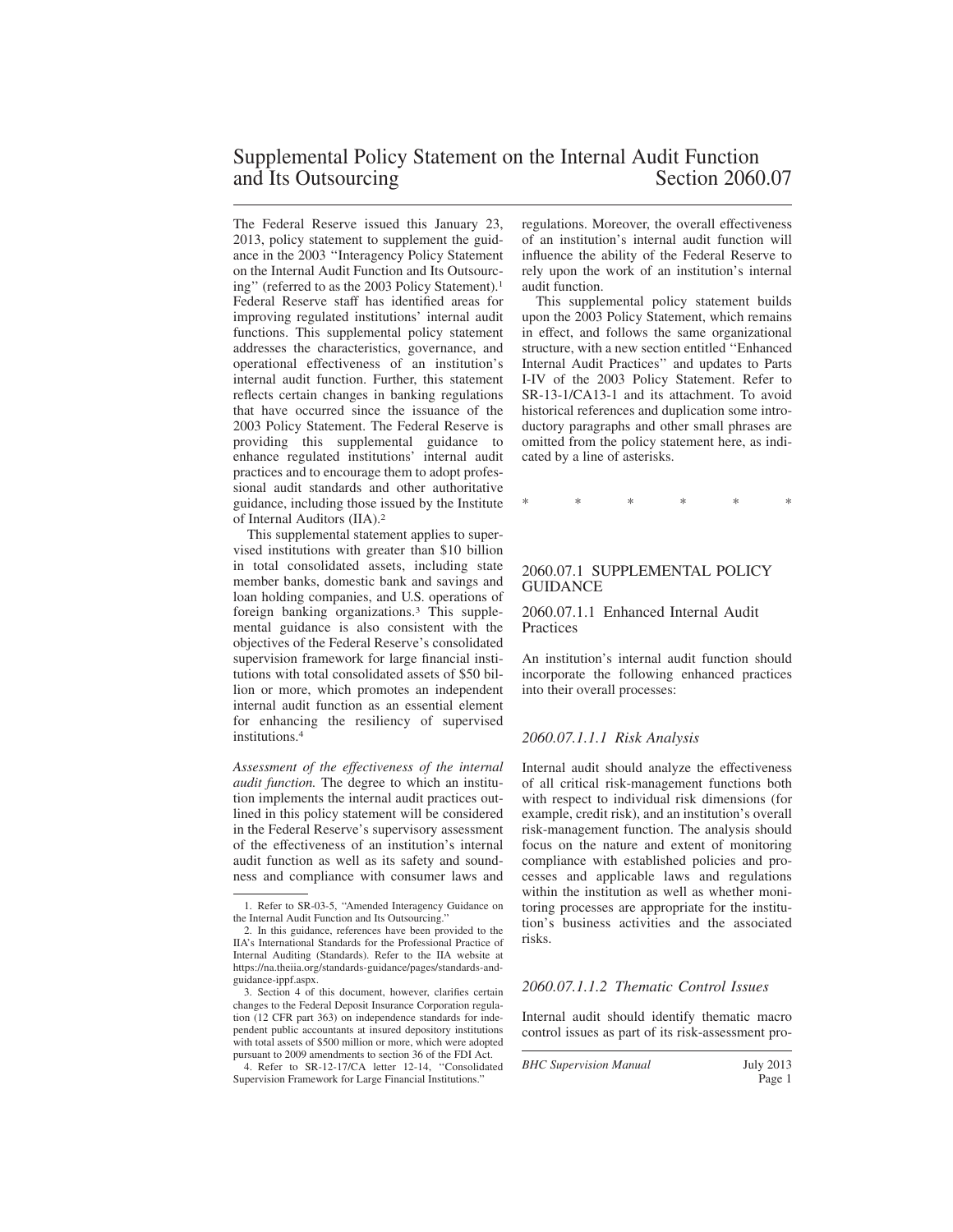cesses and determine the overall impact of such issues on the institution's risk profile. Additional audit coverage would be expected in business activities that present the highest risk to the institution. Internal audit coverage should reflect the identification of thematic macro control issues across the firm in all auditable areas. Internal audit should communicate thematic macro control issues to senior management and the audit committee.

In addition, internal audit should identify patterns of thematic macro control issues, determine whether additional audit coverage is required, communicate such control deficiencies to senior management and the audit committee, and ensure management establishes effective remediation mechanisms.

# *2060.07.1.1.3 Challenging Management and Policy*

Internal audit should challenge management to adopt appropriate policies and procedures and effective controls. If policies, procedures, and internal controls are ineffective or insufficient in a particular line of business or activity, internal audit should report specific deficiencies to senior management and the audit committee with recommended remediation. Such recommendations may include restricting business activity in affected lines of business until effective policies, procedures, and controls are designed and implemented. Internal audit should monitor management's corrective action and conduct a follow-up review to confirm that the recommendations of both internal audit and the audit committee have been addressed.

# *2060.07.1.1.4 Infrastructure*

When an institution designs and implements infrastructure enhancements, internal audit should review significant changes and notify management of potential internal control issues. In particular, internal audit should ensure that existing, effective internal controls (for example, software applications and management information system reporting) are not rendered ineffective as a result of infrastructure changes unless those controls are compensated for by other improvements to internal controls.

# *2060.07.1.1.5 Risk Tolerance*

Internal audit should understand risks faced by the institution and confirm that the board of directors and senior management are actively involved in setting and monitoring compliance with the institution's risk tolerance limits. Internal audit should evaluate the reasonableness of established limits and perform sufficient testing to ensure that management is operating within these limits and other restrictions.

# *2060.07.1.1.6 Governance and Strategic Objectives*

Internal audit should evaluate governance at all management levels within the institution, including at the senior management level, and within all significant business lines. Internal audit should also evaluate the adequacy and effectiveness of controls to respond to risks within the organization's governance, operations, and information systems in achieving the organization's strategic objectives. Any concerns should be communicated by internal audit to the board of directors and senior management.

# 2060.07.1.2 Internal Audit Function *(Part I of the 2003 Policy Statement)*

The primary objectives of the internal audit function are to examine, evaluate, and perform an independent assessment of the institution's internal control system, and report findings back to senior management and the institution's audit committee. An effective internal audit function within a financial institution is a vital means for an institution's board of directors to maintain the quality of the internal control environment and risk-management systems.

The guidance set forth in this section supplements the existing guidance in the 2003 Policy Statement by strongly encouraging internal auditors to adhere to professional standards, such as the IIA guidance. Furthermore, this section clarifies certain aspects of the IIA guidance and provides practices intended to increase the safety and soundness of institutions.

# *2060.07.1.2.1 Attributes of Internal Audit*

*Independence.* Internal audit is an independent function that supports the organization's business objectives and evaluates the effectiveness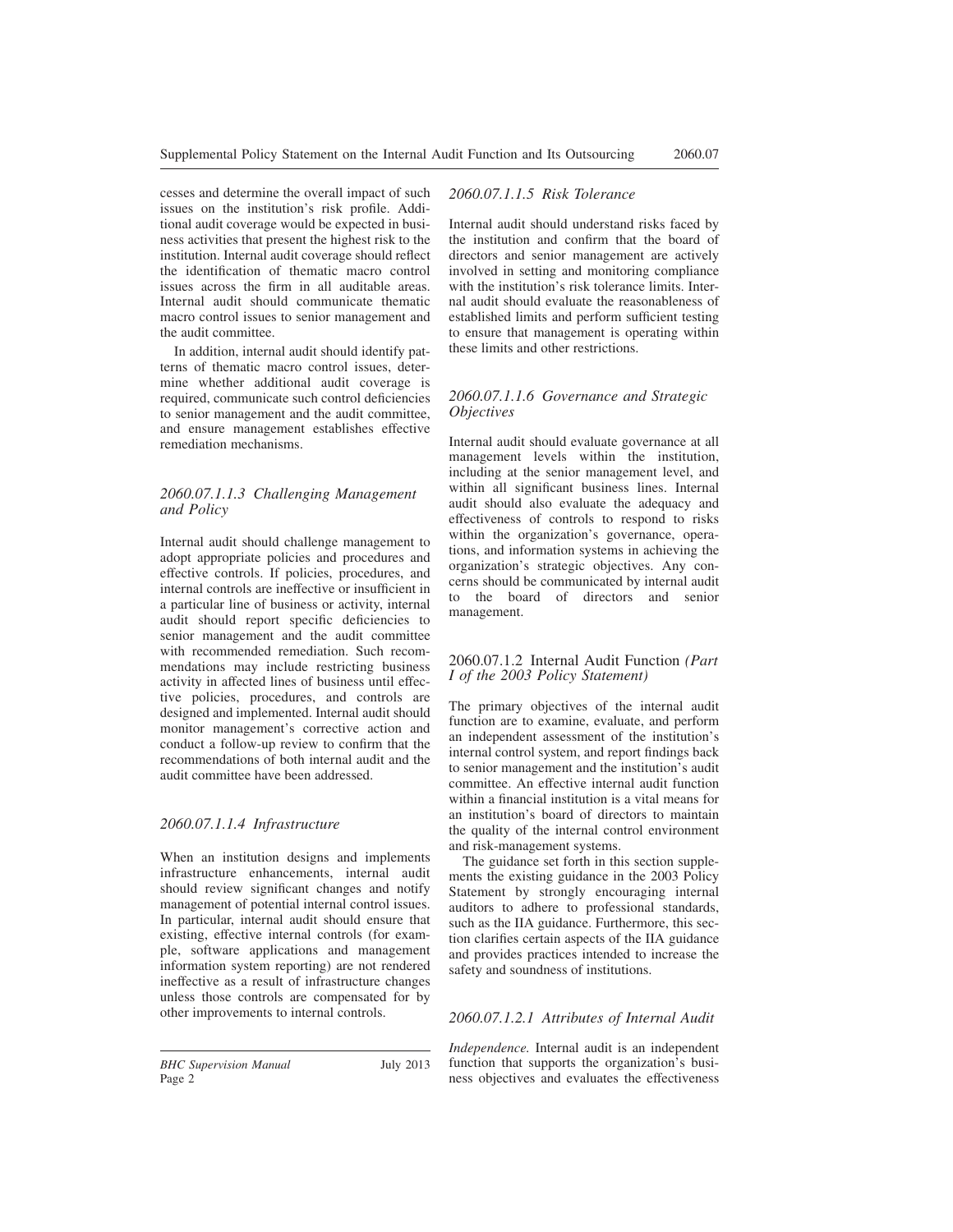of risk management, control, and governance processes. The 2003 Policy Statement addressed the structure of an internal audit function, noting that it should be positioned so that an institution's board of directors has confidence that the internal audit function can be impartial and not unduly influenced by managers of day-to-day operations. Thus, the member of management responsible for the internal audit function (hereafter referred to as the chief audit executive or  $CAE$ <sup>5</sup> should have no responsibility for operating the system of internal control and should report functionally to the audit committee. A reporting arrangement may be used in which the CAE is functionally accountable and reports directly to the audit committee on internal audit matters (that is, the audit plan, audit findings,

and the CAE's job performance and compensation) and reports administratively to another senior member of management who is not responsible for operational activities reviewed by internal audit. When there is an administrative reporting of the CAE to another member of senior management, the objectivity of internal audit is served best when the CAE reports administratively to the chief executive officer (CEO).

If the CAE reports administratively to someone other than the CEO, the audit committee should document its rationale for this reporting structure, including mitigating controls available for situations that could adversely impact the objectivity of the CAE. In such instances, the audit committee should periodically (at least annually) evaluate whether the CAE is impartial and not unduly influenced by the administrative reporting line arrangement. Further, conflicts of interest for the CAE and all other audit staff should be monitored at least annually with appropriate restrictions placed on auditing areas where conflicts may occur.

For foreign banking organizations (FBOs), the internal audit function for the U.S. operations of an FBO should have appropriate independent oversight for the total assets of U.S. operations.<sup>6</sup> When there is a resident U.S. audit function, the CAE of the U.S. audit function should report directly to senior officials of the internal audit department at the head office such as the global CAE. If the FBO has separate U.S. subsidiaries, oversight may be provided by a U.S. based audit committee that meets U.S. public company standards for independence or by the foreign parent company's internal audit function.

*Professional competence and staffing.* Internal audit staff should have the requisite collective skill levels to audit all areas of the institution. Therefore, auditors should have a wide range of business knowledge, demonstrated through years of audit and industry-specific experience, educational background, professional certifications, training programs, committee participation, professional associations, and job rotational assignments. Internal audit should assign staff to audit assignments based on areas of expertise and, when feasible, rotate staff within the audit function.

Internal audit management should perform knowledge-gap assessments at least annually to evaluate whether current staff members have the knowledge and skills commensurate with the institution's strategy and operations. Management feedback surveys and internal or external quality assurance findings are useful tools to identify and assess knowledge gaps. Any identified knowledge gaps should be filled and may be addressed through targeted staff hires, training, business line rotation programs, and outsourcing arrangements. The internal audit function should have an effective staff training program to advance professional development and should have a process to evaluate and monitor the quality and appropriateness of training provided to each auditor. Internal auditors generally receive a minimum of forty hours of training in a given year.

*Objectivity and ethics.* Internal auditors should be objective, which means performing assignments free from bias and interference. A major characteristic of objectivity is that the CAE and all internal audit professional staff avoid any conflicts of interest.<sup>7</sup> For their first year in the internal audit function, internally recruited internal auditors should not audit activities for which they were previously responsible. Moreover, compensation schemes should not provide incentives for internal auditors to act contrary to the attributes and objectives of the internal audit

*BHC Supervision Manual* July 2013

<sup>5.</sup> More recently, this title is used to refer to the person in charge of the internal audit function. An institution may not have a person at the management level of CAE and instead may have an internal audit manager.

<sup>6.</sup> This is defined as the combined total assets of U.S. operations, net of all intercompany assets and claims on U.S.-domiciled affiliates.

<sup>7.</sup> IIA standards define conflict of interest as a situation in which an internal auditor, who is in a position of trust, has a competing professional or personal interest. Such competing interests can make it difficult for the individual to fulfill his or her duties impartially.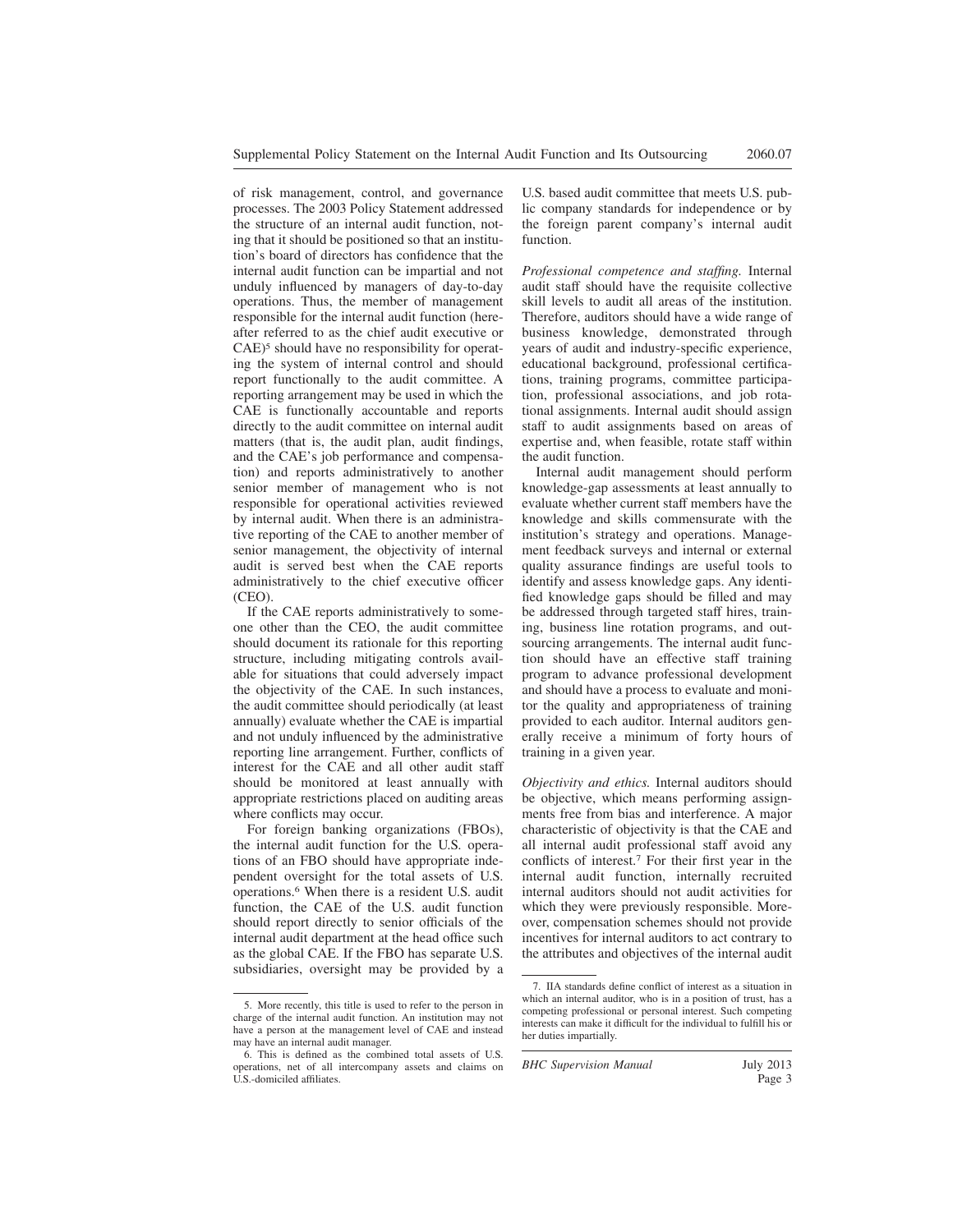function.<sup>8</sup> While an internal auditor may recommend internal control standards or review management's procedures before implementation, objectivity requires that the internal auditor not be responsible for the design, installation, procedures development, or operations of the institution's internal control systems.

An institution's internal audit function should have a code of ethics that emphasizes the principles of objectivity, competence, confidentiality, and integrity, consistent with professional internal audit guidance such as the code of ethics established by the IIA.

*Internal audit charter.* Each institution should have an internal audit charter that describes the purpose, authority, and responsibility of the internal audit function. An audit charter should include the following critical components:

- The objectives and scope of the internal audit function;
- The internal audit function's management reporting position within the organization, as well as its authority and responsibilities;
- The responsibility and accountability of the CAE; and
- The internal audit function's responsibility to evaluate the effectiveness of the institution's risk management, internal controls, and governance processes.

The charter should be approved by the audit committee of the institution's board of directors. The charter should provide the internal audit function with the authorization to access the institution's records, personnel, and physical properties relevant to the performance of internal audit procedures, including the authority to examine any activities or entities. Periodically, the CAE should evaluate whether the charter continues to be adequate, requesting the approval of the audit committee for any revisions. The charter should define the criteria for when and how the internal audit function may outsource some of its work to external experts.

*2060.07.1.2.2 Corporate Governance Considerations*

*Board of directors and senior management responsibilities.* The board of directors and senior management are responsible for ensuring that the institution has an effective system of internal controls. As indicated in the 2003 Policy Statement, this responsibility cannot be delegated to others within the institution or to external parties. Further, the board of directors and senior management are responsible for ensuring that internal controls are operating effectively.

*Audit committee responsibilities.* An institution's audit committee is responsible for establishing an appropriate internal audit function and ensuring that it operates adequately and effectively. The audit committee should be confident that the internal audit function addresses the risks and meets the demands posed by the institution's current and planned activities. Moreover, the audit committee is expected to retain oversight responsibility for any aspects of the internal audit function that are outsourced to a third party.

The audit committee should provide oversight to the internal audit function. Audit committee meetings should be on a frequency that facilitates this oversight and generally should be held four times a year at a minimum, with additional meetings held by audit committees of larger financial institutions. Annually, the audit committee should review and approve internal audit's charter, budget and staffing levels, and the audit plan and overall riskassessment methodology. The committee approves the CAE's hiring, annual performance evaluation, and compensation.

The audit committee and its chairperson should have ongoing interaction with the CAE separate from formally scheduled meetings to remain current on any internal audit department, organizational, or industry concerns. In addition, the audit committee should have executive sessions with the CAE without members of senior management present as needed.

The audit committee should receive appropriate levels of management information to fulfill its oversight responsibilities. At a minimum, the audit committee should receive the following data with respect to internal audit:

- Audit results with a focus on areas rated less than satisfactory;
- Audit plan completion status and compliance with report issuance timeframes;

<sup>8.</sup> IIA standards have additional examples of ''conflict of interest'' for consideration.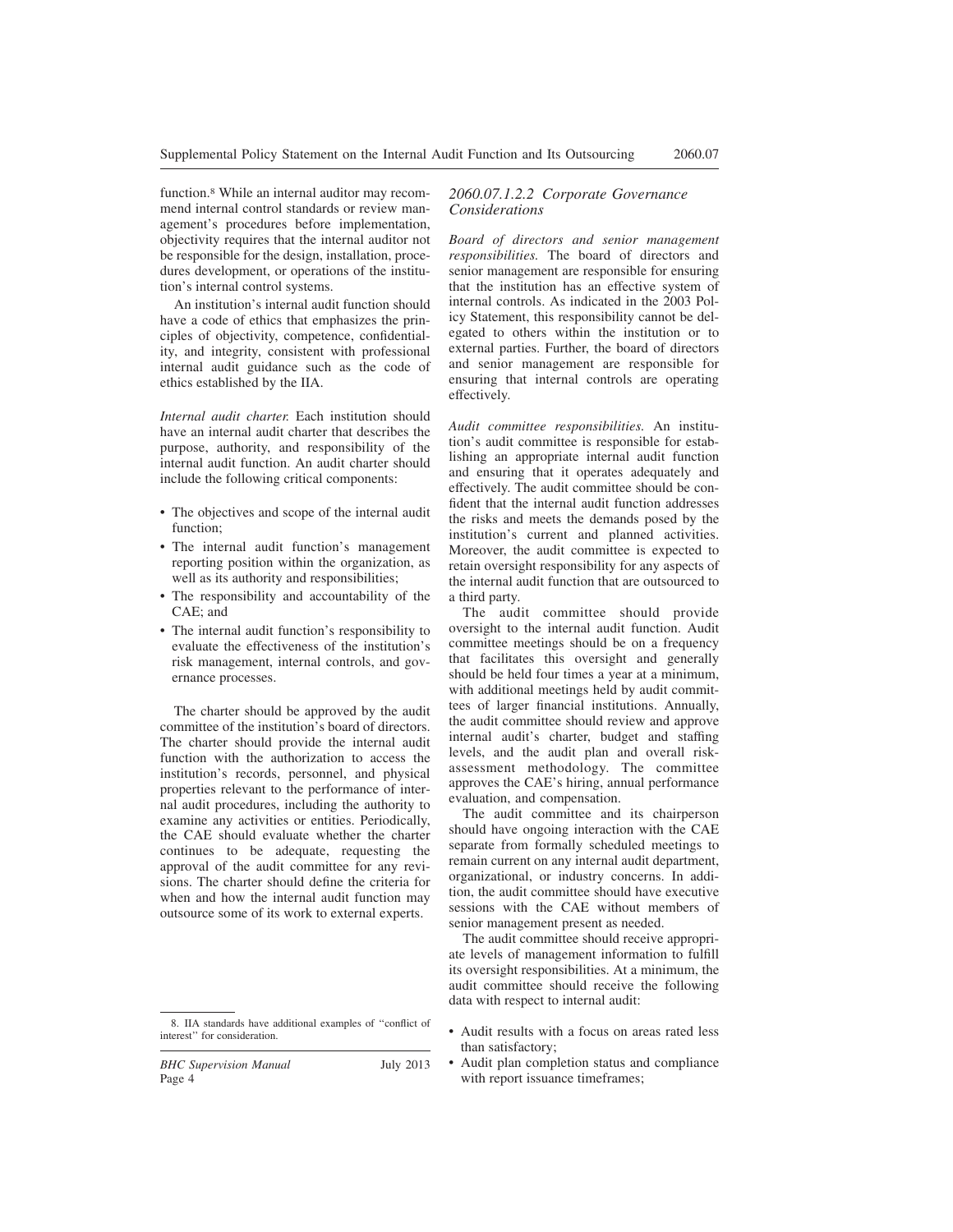- Audit plan changes, including the rationale for significant changes;
- Audit issue information, including aging, past-due status, root-cause analysis, and thematic trends;
- Information on higher-risk issues indicating the potential impact, root cause, and remediation status;
- Results of internal and external quality assurance reviews;
- Information on significant industry and institution trends in risks and controls;
- Reporting of significant changes in audit staffing levels;
- Significant changes in internal audit processes, including a periodic review of key internal audit policies and procedures;
- Budgeted audit hours versus actual audit hours;
- Information on major projects; and
- Opinion on the adequacy of risk-management processes, including effectiveness of management's self-assessment and remediation of identified issues (at least annually).

*Role of the chief audit executive.* In addition to communicating and reporting to the audit committee on audit-related matters, the CAE is responsible for developing and maintaining a quality assurance and improvement program that covers all aspects of internal audit activity, and for continuously monitoring the effectiveness of the audit function. The CAE and/or senior staff should effectively manage and monitor all aspects of audit work on an ongoing basis, including any audit work that is outsourced.<sup>9</sup>

## *2060.07.1.2.3 The Adequacy of the Internal Audit Function's Processes*

Internal audit should have an understanding of the institution's strategy and operating processes as well as the potential impact of current market and macroeconomic conditions on the financial institution. Internal audit's risk-assessment methodology is an integral part of the evaluation of overall policies, procedures, and controls at the institution and the development of a plan to test those processes.

*Audit methodology.* Internal audit should ensure that it has a well-developed risk-assessment methodology that drives its risk-assessment process. The methodology should include an analysis of cross-institutional risk and thematic control issues and address its processes and procedures for evaluating the effectiveness of risk management, control, and governance processes. The methodology should also address the role of continuous monitoring in determining and evaluating risk, as well as internal audit's process for incorporating other risk identification techniques that the institution's management utilizes such as a risk and control selfassessment (RCSA). The components of an effective methodology should support the internal audit function's assessment of the control environment, beginning with an evaluation of the audit universe.

*Audit universe.* Internal audit should have effective processes to identify all auditable entities within the audit universe. The number of auditable entities will depend upon whether entities are captured at individual department levels or at other aggregated organizational levels. Internal audit should use its knowledge of the institution to determine whether it has identified all auditable entities and may use the general ledger, cost centers, new product approval processes, organization charts, department listings, knowledge of the institution's products and services, major operating and application systems, significant laws and regulations, or other data. The audit universe should be documented and reviewed periodically as significant organizational changes occur or at least during the annual audit planning process.

*Internal audit risk assessment.* A risk assessment should document the internal audit staff's understanding of the institution's significant business activities and the associated risks. These assessments typically analyze the risks inherent in a given business line or process, the mitigating control processes, and the resulting residual risk exposure to the institution.

A comprehensive risk assessment should effectively analyze the key risks (and the critical risk-management functions) within the institution and prioritize audit entities within the audit universe. The risk-assessment process should be well documented and dynamic, reflecting changes to the system of internal controls, infrastructure, work processes, and new or changed

*BHC Supervision Manual* July 2013

<sup>9.</sup> The ongoing review of audit work should include risk assessments of audit entities and elements, scope documents, audit programs, detailed audit procedures and steps (including sampling methodologies), audit work papers, audit findings, and monitoring of the timely and effective resolution of audit issues.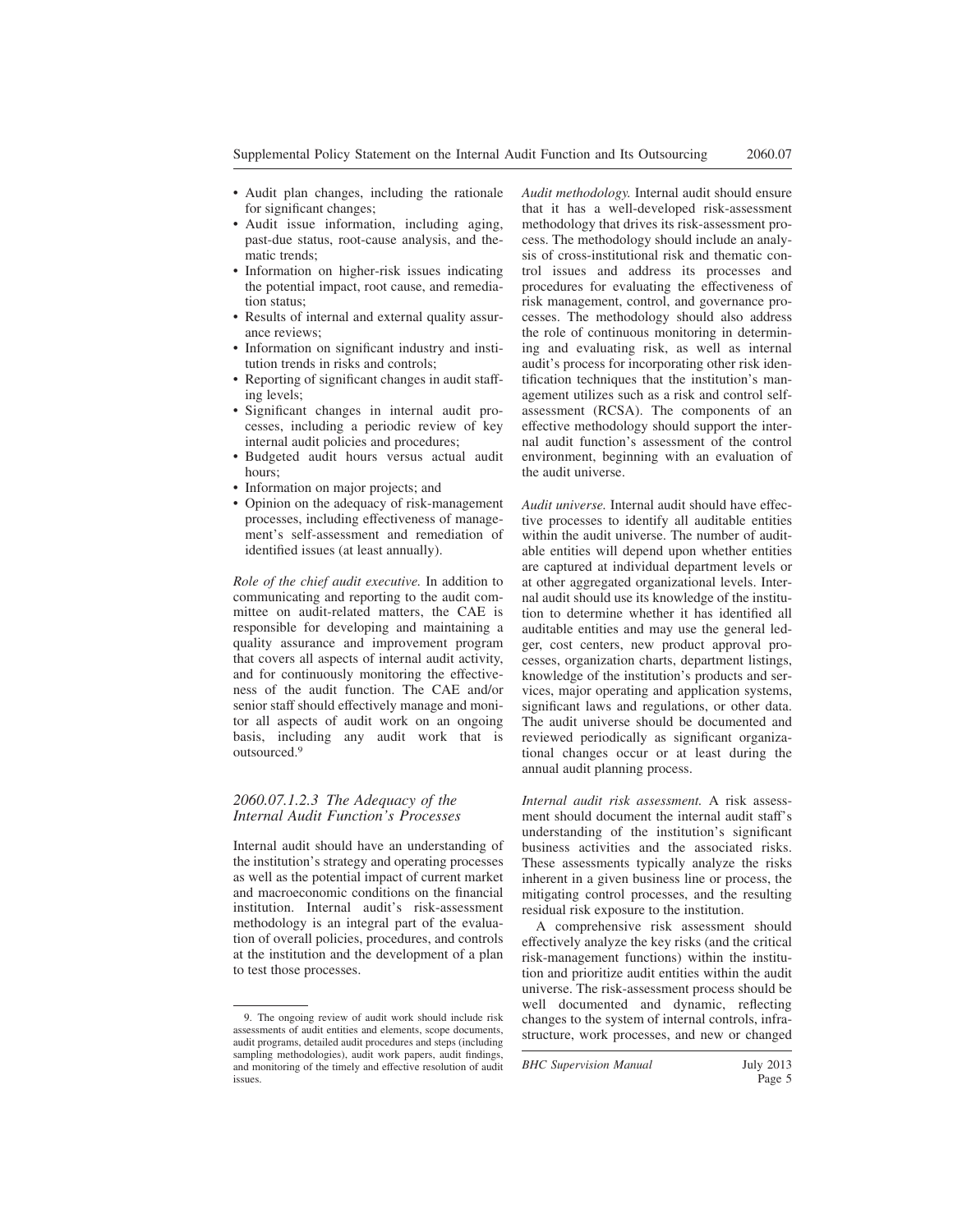business lines or laws and regulations. The risk assessments should also consider thematic control issues, risk tolerance, and governance within the institution. Risk assessments should be revised in light of changing market conditions or laws and regulations and updated during the year as changes are identified in the business activities of the institution or observed in the markets in which the institution operates, but no less than annually. When the risk assessment indicates a change in risk, the audit plan should be reviewed to determine whether the planned audit coverage should be increased or decreased to address the revised assessment of risk.

Risk assessments should be formally documented and supported with written analysis of the risks.<sup>10</sup> There should be risk assessments for critical risk-management functions within the institution. Risk assessments may be quantitative or qualitative and may include factors such as the date of the last audit, prior audit results, the impact and likelihood of an event occurring, and the status of external vendor relationships. A management RCSA, if performed, may be considered by the internal audit function in developing its independent risk assessment. The internal audit risk assessment should also include a specific rationale for the overall auditable entity risk score. The overall disposition of the risk assessment should be summarized with consideration given to key performance or risk indicators and prior audit results. A high-level summary or discussion of the risk-assessment results should be provided to the audit committee and include the most significant risks facing the institution as well as how these risks have been addressed in the internal audit plan.

*Internal audit plan.* Internal audit should develop and periodically revise its comprehensive audit plan and ensure that audit coverage for all identified, auditable entities within the audit universe is appropriate for the size and complexity of the institution's activities. This should be accomplished either through a multiyear plan approach, with the plan revised annually, or through an approach that utilizes a framework to evaluate risks annually focusing on the most significant risks. In the latter approach, there should be a mechanism in place to identify when a significant risk will not be audited in the specified timeframe and a requirement to notify the audit committee and seek its approval of any exception to the framework. Generally, common practice for institutions with defined audit cycles is to follow either a three- or four-year audit cycle; high-risk areas should be audited at least every twelve to eighteen months.<sup>11</sup>

The internal audit plan should consider the risk assessment and internal audit's approach to audit coverage should be appropriate based on the risk assessment. An effective plan covers individual business areas and risk disciplines as well as cross-functional and cross-institutional areas.

The audit planning process should be dynamic, allowing for change when necessary. The process should include a process for modifying the internal audit plan to incorporate significant changes that are identified either through continuous monitoring or during an audit. Any significant changes should be clearly documented and included in quarterly communications to the audit committee. Critical data to be reported to the audit committee should include deferred or cancelled audits rated highrisk and other significant additions or deletions. Significant changes to audit budgets and timeliness for the completion of audits should be reported to the audit committee with documented rationale.

*Internal audit continuous monitoring.* Internal audit is encouraged to utilize formal continuous monitoring practices as part of the function's risk-assessment processes to support adjustments to the audit plan or universe as they occur. Continuous monitoring can be conducted by an assigned group or individual internal auditors. An effective continuous monitoring process should include written standards to ensure consistent application of processes throughout the organization.

Continuous monitoring results should be documented through a combination of metrics, management reporting, periodic audit summaries, and updated risk assessments to substantiate that the process is operating as designed. Critical issues identified through the monitoring process should be communicated to the audit committee. Computer-assisted auditing techniques are useful tools to highlight issues that

<sup>10.</sup> For example, risks include credit, market, operational, liquidity, compliance, IT, fraud, political, legal, regulatory,

<sup>11.</sup> Regardless of the institution's practice, particular care should be taken to ensure that higher-risk elements are reviewed with an appropriate frequency, and not obscured due to their inclusion in a lower risk-rated audit entity.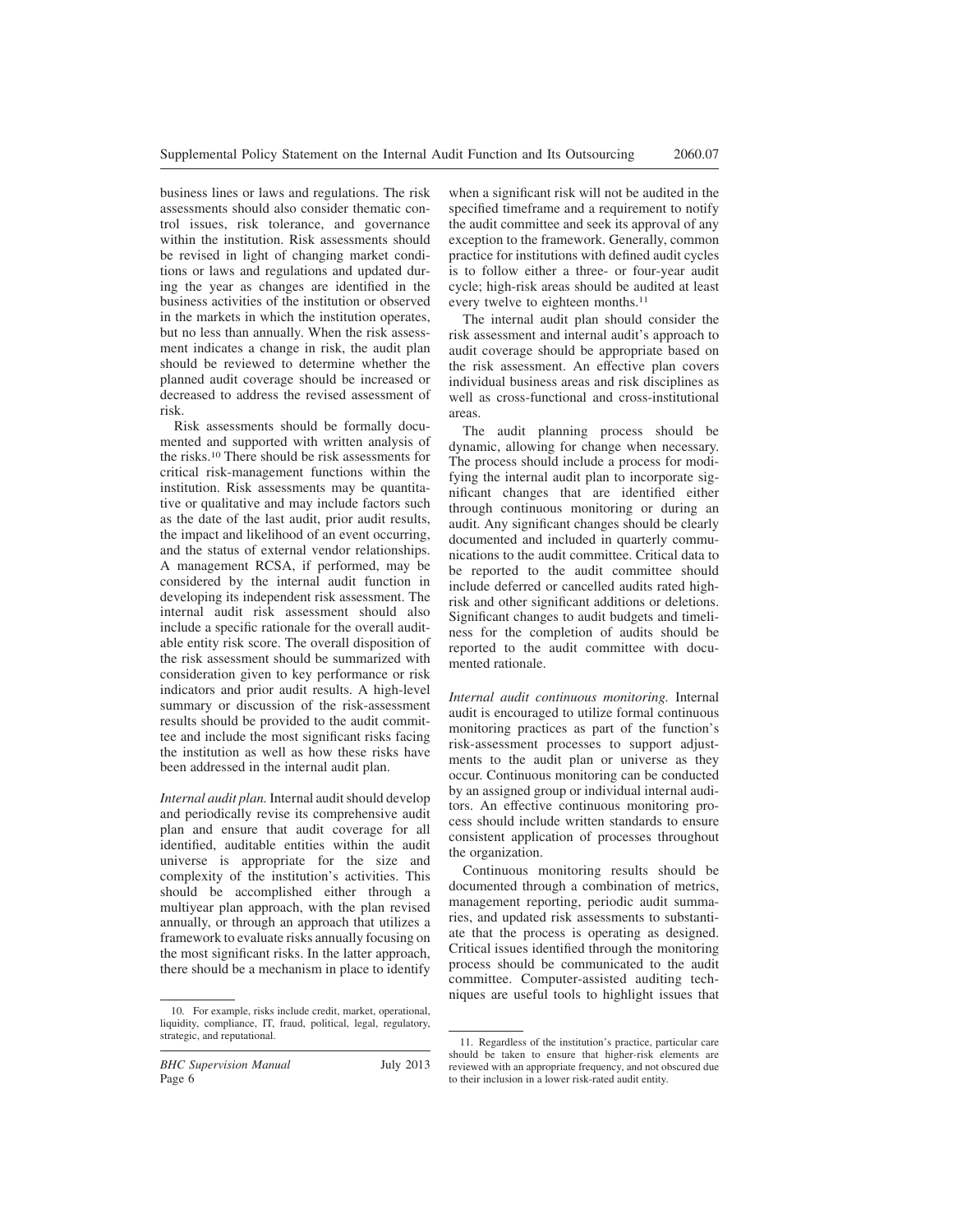warrant further consideration within a continuous monitoring process.

#### *2060.07.1.2.4 Internal Audit Performance and Monitoring Processes*

*Performance.* Detailed guidance related to the performance of an internal audit should be documented in the audit manual<sup>12</sup> and work programs to ensure that audit execution is consistent across the audit function. Internal audit policies and procedures should be designed to ensure that audits are executed in a high-quality manner, their results are appropriately communicated, and issues are monitored and appropriately resolved. In performing internal audit work, an institution should consider the following.

- *Internal audit scope:* During the audit planning process, internal audit should analyze the auditable entity's specific risks, mitigating controls, and level of residual risk. The information gathered during the audit planning phase should be used to determine the scope and specific audit steps that should be performed to test the adequacy of the design and operating effectiveness of control processes.
- *Internal audit work papers:* Work papers document the work performed, observations and analyses made, and support for the conclusions and audit results. The work papers should contain sufficient information regarding any scope or audit program modifications and waiver of issues not included in the final report. Work papers also should document the specific sampling methodology, including minimum sample sizes, and the rationale for such methodology. The work papers should contain information that reflects all phases of the audit process including planning, fieldwork, reporting, and issues tracking and follow-up. On an ongoing basis, a comprehensive supervisory review should be performed on all audit work, including any outsourced internal audit procedures.<sup>13</sup>
- *Audit report:* Internal audit should have effective processes to ensure that issues are com-

municated throughout the institution and audit issues are addressed in a timely manner. The audit report should include an executive summary that describes the auditable area, audit's conclusions, the rationale for those conclusions, and key issues. Most audit reports also include management's action plans to address audit findings. To ensure that identified issues are addressed in a timely manner, reports should be issued to affected business areas, senior management, and the audit committee within an appropriate timeframe after the completion of field work. Compliance with issuance timeframes should be monitored and reported periodically to the audit committee. At a minimum, internal audit should ensure that management considers the level and significance of the risk when assigning resources to address and remediate issues. Management should appropriately document the action plans either within the audit report or separately.

• *Internal audit issues tracking:* Internal audit should have effective processes in place to track and monitor open audit issues and to follow-up on such issues. The timely remediation of open audit issues is an essential component of an organization's risk reduction efforts. Internal audit and the responsible management should discuss and agree to an appropriate resolution date, based on the level of work necessary to complete remediation processes. When an issue owner indicates that work to close an issue is completed, the internal audit function should perform validation work prior to closing the issue. The level of validation necessary may vary based on the issue's risk level. For higher-risk issues, internal audit should perform and document substantive testing to validate that the issue has been resolved. Issues should be tested over an appropriate period of time to ensure the sustainability of the remediation.

*Retrospective review processes.* When an adverse event occurs at an institution (for example, fraud or a significant loss), management should conduct a post-mortem and ''lessons learned'' analysis. In these situations, internal audit should ensure that such a review takes place and appropriate action is taken to remediate identified issues. The internal audit function should evaluate management's analysis of the reasons for the event and whether the adverse

*BHC Supervision Manual* July 2013

<sup>12.</sup> To facilitate effective, efficient, and consistent practice within the internal audit department, an institution should develop an audit manual that includes comprehensive policies and procedures and is made available to all internal audit staff. The manual should be updated as needed.

<sup>13.</sup> An experienced audit manager should perform this review.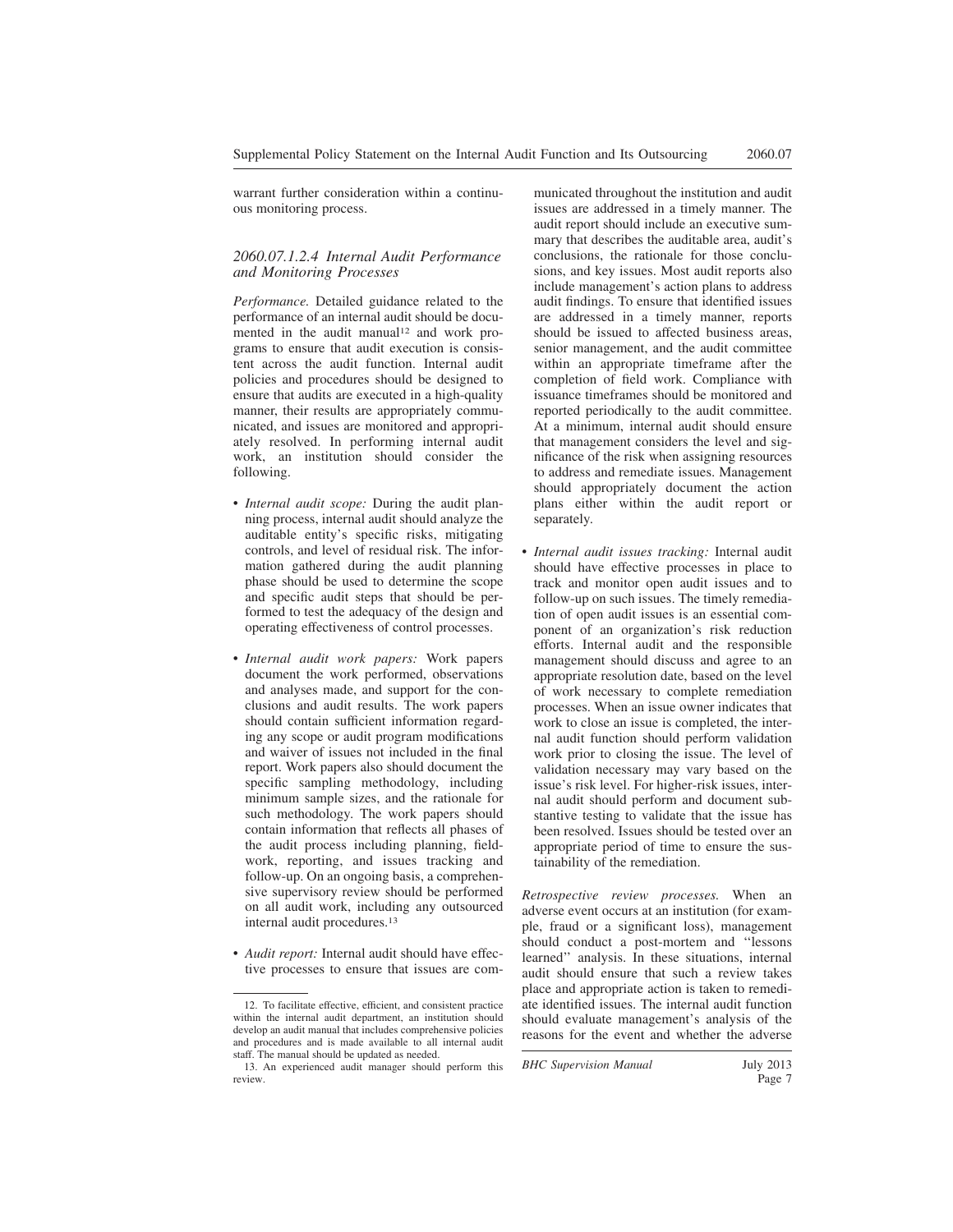event was the result of a control breakdown or failure, and identify the measures that should be put in place to prevent a similar event from occurring in the future. In certain situations, the internal audit function should conduct its own post-mortem and a ''lessons learned'' analysis outlining the remediation procedures necessary to detect, correct, and/or prevent future internal control breakdowns (including improvements in internal audit processes).

*Quality assurance and improvement program.* A well-designed, comprehensive quality assurance program should ensure that internal audit activities conform to the IIA's professional standards and the institution's internal audit policies and procedures. The program should include both internal and external quality assessments.

The internal audit function should develop and document its internal assessment program to promote and assess the quality and consistency of audit work across all audit groups with respect to policies, procedures, audit performance, and work papers. The quality assurance review should be performed by someone independent of the audit work being reviewed. Conclusions reached and recommendations for appropriate improvement in internal audit process or staff training should be implemented by the CAE through the quality assurance and improvement program. Action plan progress should be monitored and subsequently closed after a period of sustainability. Each institution should conduct an internal quality assessment annually and the CAE should report the results and status of internal assessments to senior management and the audit committee at least annually.

The IIA recommends that an external quality assessment of internal audit be performed by a qualified independent party at least once every five years. The review should address compliance with the IIA's definition of internal auditing, code of ethics, and standards, as well as with the internal audit function's charter, policies and procedures, and any applicable legislative and regulatory requirements. The CAE should communicate the results, planned actions, and status of remediation efforts to senior management and the audit committee.

#### 2060.07.1.3 Internal Audit Outsourcing Arrangements *(Part II of the 2003 Policy Statement)*

As stated in the 2003 Policy Statement, an institution's board of directors and senior management are charged with the overall responsibility for maintaining an effective system of internal controls. Responsibility for maintaining an effective system of internal controls cannot be delegated to a third party. An institution that chooses to outsource audit work should ensure that the audit committee maintains ownership of the internal audit function. The institution's audit committee and CAE should provide active and effective oversight of outsourced activities. Institutions should carefully consider the oversight responsibilities that are consequential to these types of arrangements in determining appropriate staffing levels.

To distinguish its duties from those of the outsourcing vendor, the institution should have a written contract, which may take the form of an engagement letter or similar services agreement. Contracts between the institution and the vendor should include a provision stating that work papers and any related non-public confidential information and personal information must be handled by the vendor in accordance with applicable laws and regulations. An institution should periodically confirm that the vendor continues to comply with the agreed-upon confidentiality requirements, especially for long-term contracts. The audit committee should approve all significant aspects of outsourcing arrangements and should receive information on audit deficiencies in a manner consistent with that provided by the in-house audit department.

# *2060.07.1.3.1 Vendor Competence*

An institution should have appropriate policies and procedures governing the selection and oversight of internal audit vendors, including whether to continue with an existing outsourced arrangement. The audit committee and the CAE are responsible for the selection and retention of internal audit vendors and should be aware of factors that may impact vendors' competence and ability to deliver high-quality audit services.

# *2060.07.1.3.2 Contingency Planning*

An institution's contingency plan should take into consideration the extent to which the institution relies upon outsourcing arrangements.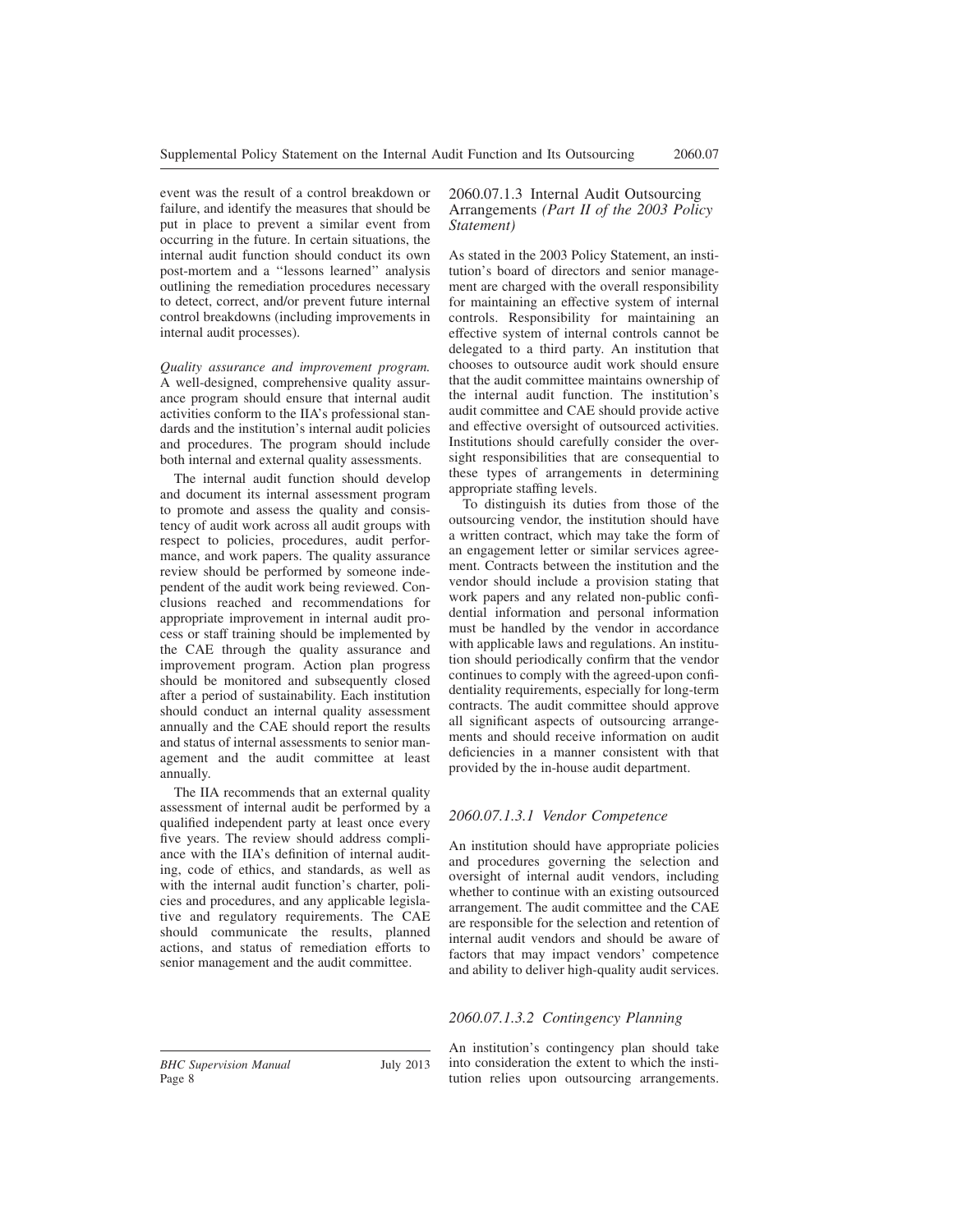When an institution relies significantly on the resources of an internal audit service provider, the institution should have contingency procedures for managing temporary or permanent disruptions in the service in order to ensure that the internal audit function can meet its intended objectives.

#### *2060.07.1.3.3 Quality of Audit Work*

The quality of audit work performed by the vendor should be consistent with the institution's standards of work expected to be performed by an in-house internal audit department. Further, information supplied by the vendor should provide the board of directors, its audit committee, and senior management with an accurate report on the control environment, including any changes necessary to enhance controls.

2060.07.1.4 Independence Guidance for the Independent Public Accountant *(Part III of the 2003 Policy Statement)*

The following discussion supplements the discussion in Part III of the 2003 Policy Statement and addresses additional requirements regarding auditor independence for depository institutions subject to section 36 of the FDI Act (as amended in 2009).

#### *2060.07.1.4.1 Depository Institutions Subject to the Annual Audit and Reporting Requirements of Section 36 of the FDI Act*

The July 2009 amendments to section 36 of the FDI Act (applicable to insured depository institutions with total assets of \$500 million or more) require an institution's external auditor to follow the more restrictive of the independence rules issued by the AICPA, SEC, and PCAOB. In March 2003, the SEC prohibited a registered public accounting firm that is responsible for furnishing an opinion on the consolidated or separate financial statements of an audit client from providing internal audit services to that same client.<sup>14</sup> Therefore, by following the more restrictive independence rules, a depository institution's external auditor is precluded from performing internal audit services, either on a

co-sourced or an outsourced basis, even if the institution is not a public company.

### 2060.07.1.5 Examination Guidance *(Part IV of the 2003 Policy Statement)*

The following discussion supplements the existing guidance in Part IV of the 2003 Policy Statement on examination guidance and discusses the overall effectiveness of an institution's internal audit function and the examiner's reliance on internal audit.

#### *2060.07.1.5.1 Determining the Overall Effectiveness of Internal Audit*

An effective internal audit function is a vehicle to advance an institution's safety and soundness and compliance with consumer laws and regulations and is therefore considered as part of the supervisory review process. Federal Reserve examiners will make an overall determination as to whether the internal audit function and its processes are effective or ineffective and whether examiners can potentially rely upon internal audit's work as part of the supervisory review process. If internal audit's overall processes are deemed effective, examiners may be able to rely on the work performed by internal audit depending on the nature and risk of the functions subject to examination.

The supervisory assessment of internal audit and its effectiveness will consider an institution's application of the 2003 Policy Statement and this supplemental guidance. An institution's internal audit function generally would be considered effective if the institution's internal audit function structure and practices are consistent with the 2003 Policy Statement and this guidance.

Conversely, an institution's internal audit function that does not follow the enhanced practices and supplemental guidance outlined in this policy letter generally will be considered ineffective. In such a case, examiners will not rely on the institution's internal audit function.

Examiners will inform the CAE as to whether the function is deemed to be effective or ineffective. Internal audit's overall processes could be deemed effective even though some aspects of the internal audit function may require enhancements or improvements such as additional documentation with respect to specific

*BHC Supervision Manual* July 2013

<sup>14.</sup> See SEC final rule, ''Strengthening the Commission's Requirements Regarding Auditor Independence,'' at 17 CFR parts 210, 240, 249 and 274.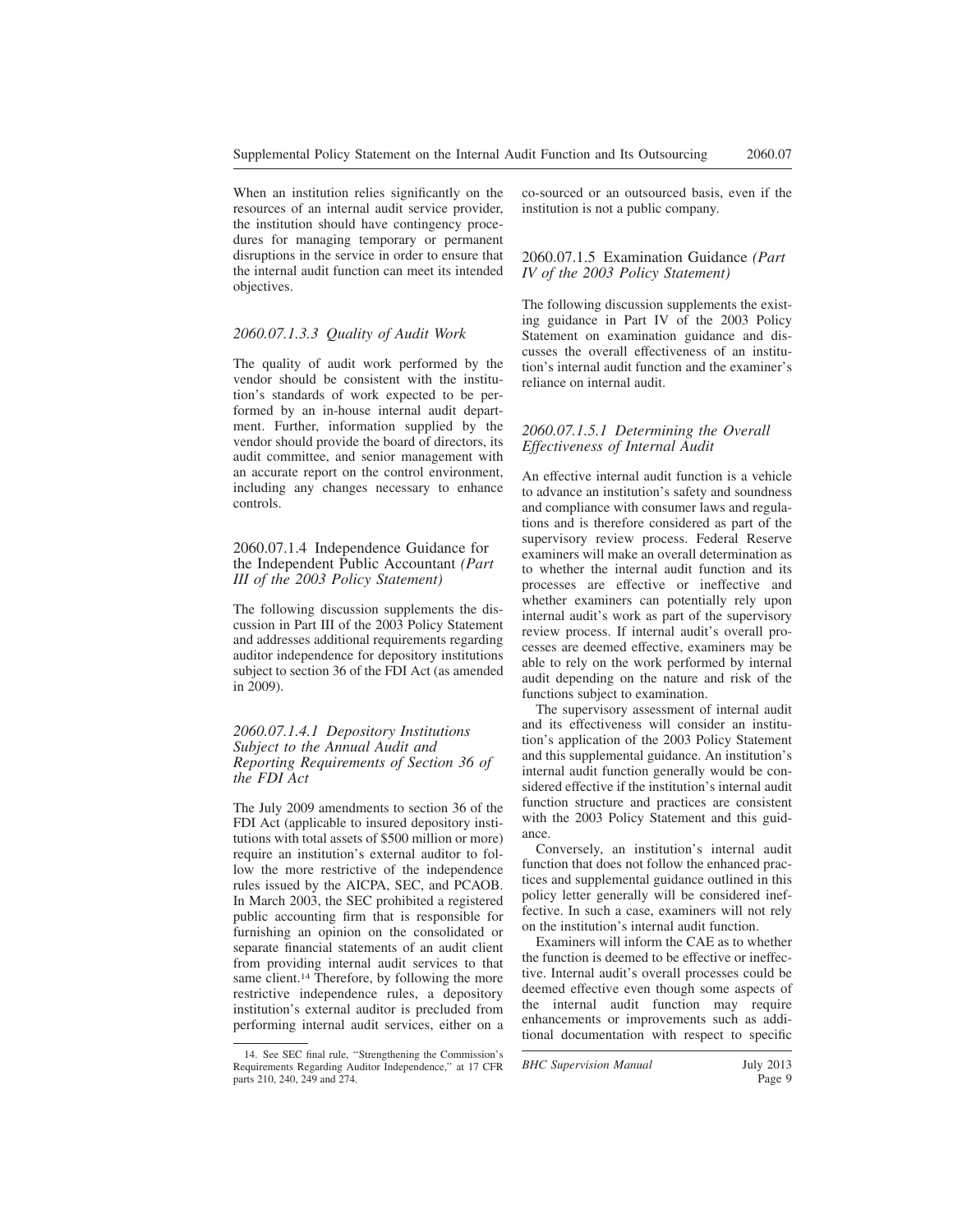audit processes (for example, risk assessments or work papers). In these situations, the required enhancements or improvements generally should not be a critical part of the overall internal audit function, or the function should be deemed to be ineffective.

# *2060.07.1.5.2 Relying on the Work Performed by Internal Audit*

Examiners may rely on internal audit at supervised institutions if internal audit was deemed effective at the most recent examination of internal audit. In examining an institution's internal audit function, examiners will supplement their examination procedures through continuous monitoring and an assessment of key elements of internal audit, including (1) the adequacy and independence of the audit committee; (2) the independence, professional competence, and quality of the internal audit function; (3) the quality and scope of the audit methodology, audit plan, and risk assessment; and (4) the adequacy of audit programs and work paper standards. On at least an annual basis, examiners should review these key elements to determine whether there have been significant changes in the internal audit infrastructure or whether there are potential concerns regarding their adequacy.

Examiners may choose to rely on the work of internal audit when internal audit's overall function and related processes are effective and when recent work was performed by internal audit in an area where examiners are performing examination procedures. For example, if an internal audit department performs internal audit work in an area where examiners might also review controls, examiners may evaluate whether they can rely on the work of internal audit (and either eliminate or reduce the testing scheduled as part of the regulatory examination processes). In high-risk areas, examiners will consider whether additional examination work is needed even where internal audit has been deemed effective and its work reliable.

\* \* \* \* \* \* \* \* \* \* \*

*(End of the January 23, 2013, Supplemental Policy Statement)*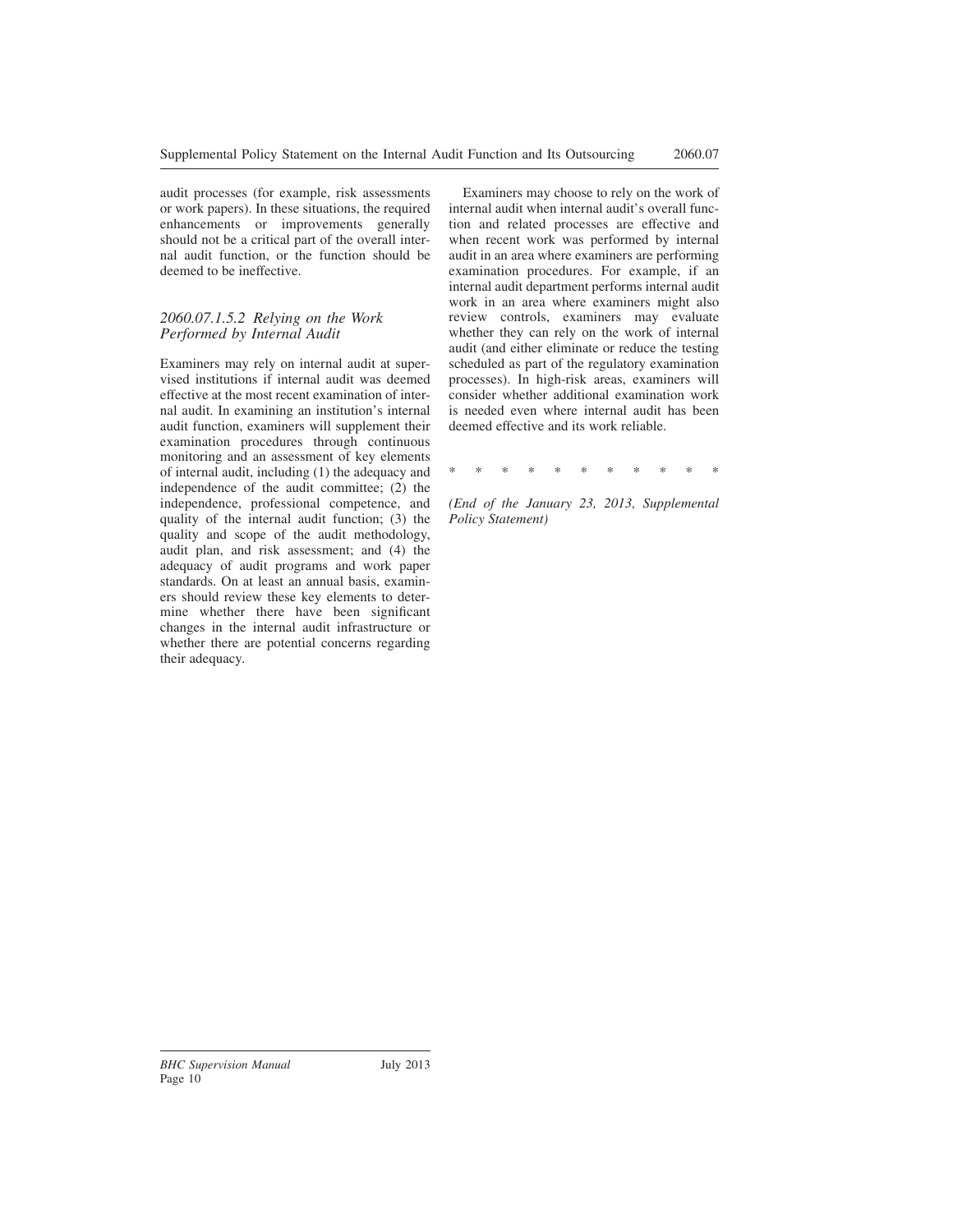#### *WHAT'S NEW IN THIS REVISED SECTION*

*Effective January 2016, this section has been revised to incorporate the January 15, 2016 "Interagency Advisory on External Audits of Internationally Active U.S. Financial Institutions." The federal banking agencies issued the interagency advisory to communicate their support for the principles and expectations set forth in parts 1 and 2 of the Basel Committee on Banking Supervision's March 2014 guidance on "External audits of banks." "Internationally Active Banks" is defined in the advisory. Refer to subsection 2060.1.8 and SR-16-2 and its attachment.*

#### 2060.1.1 INTERNAL AND EXTERNAL AUDIT PROGRAMS AND ACTIVITIES

Audit is an independent appraisal activity that serves as a managerial control within an organization. The primary responsibility for the maintenance of sound systems of internal controls and an adequate internal audit program rests with the directorate of the bank holding company. Included among the objectives of a comprehensive audit program are the detection of irregularities; the determination of compliance with applicable laws and regulations; and the appraisal of the soundness and adequacy of accounting, operating, and administrative controls designed to ensure prompt and accurate recording of transactions and proper safeguarding of assets. At a minimum, an audit program should ensure that adequate systems of checks and balances are in effect to deter fraud and detect control deficiencies.

The size and complexity of a bank holding company operation are major determinants in the scope and extent of the audit program that is developed. In the smaller, less sophisticated organizations, such as holding company shells for small banks, it may not be feasible to employ an auditor or implement an audit program. In some cases, such as those in which banking assets represent virtually all of the parent company's assets and a comprehensive, effective audit program is being implemented in the various subsidiaries, neither an internal nor an external audit program may be necessary at the parent company level.

The development and implementation of an internal audit program should be delegated to a qualified staff large enough to meet the functional requirements of the job under the guidance and leadership of the auditor. When evaluating the effectiveness of an internal audit program, the examiner may want to consider the size of audit staffs of banking organizations of a similar size and complexity. To ensure freedom of access to corporate records and complete independence and objectivity in administering the audit program, the auditor should report directly to the directorate or a committee thereof. Administratively, the internal auditor is usually responsible to an officer at a major policymaking level.

To supplement the internal audit activities, external accountants-auditors may be engaged to certify or audit the financial statements or specified activities of the bank holding company and its subsidiaries. Each top-tier bank holding company with total consolidated assets of \$500 million or more must engage independent public accountants to perform audits and report on its annual financial statements in accordance with generally accepted accounting principles. The scope of the audit engagement must be sufficient to permit such accountant to determine and report whether the financial statements are presented fairly and in accordance with generally accepted accounting principles. Bank holding companies do not have to submit audited financial statements as part of the requirements for the FR Y-6 annual report. The Federal Reserve may request audited consolidated financial statements from any bank holding company with total consolidated assets of less than \$500 million if deemed warranted for supervisory purposes.

The internal and external auditors should work together in establishing the scope and frequency of audits to be performed. In addition to performing some of the basic functions of the internal auditor, the external auditor should review the internal auditing program to assess its scope and adequacy. When a bank holding company is perhaps too small to employ an internal audit staff, but when the complexities and activities of the organization suggest the need for an audit, the holding company should consider hiring an external auditor. Independence and objectivity are mandatory in any audit program, and these are difficult to maintain if the audit function is a part-time responsibility. When external auditors are employed to perform the internal audit function, they should be

*BHC Supervision Manual* January 2016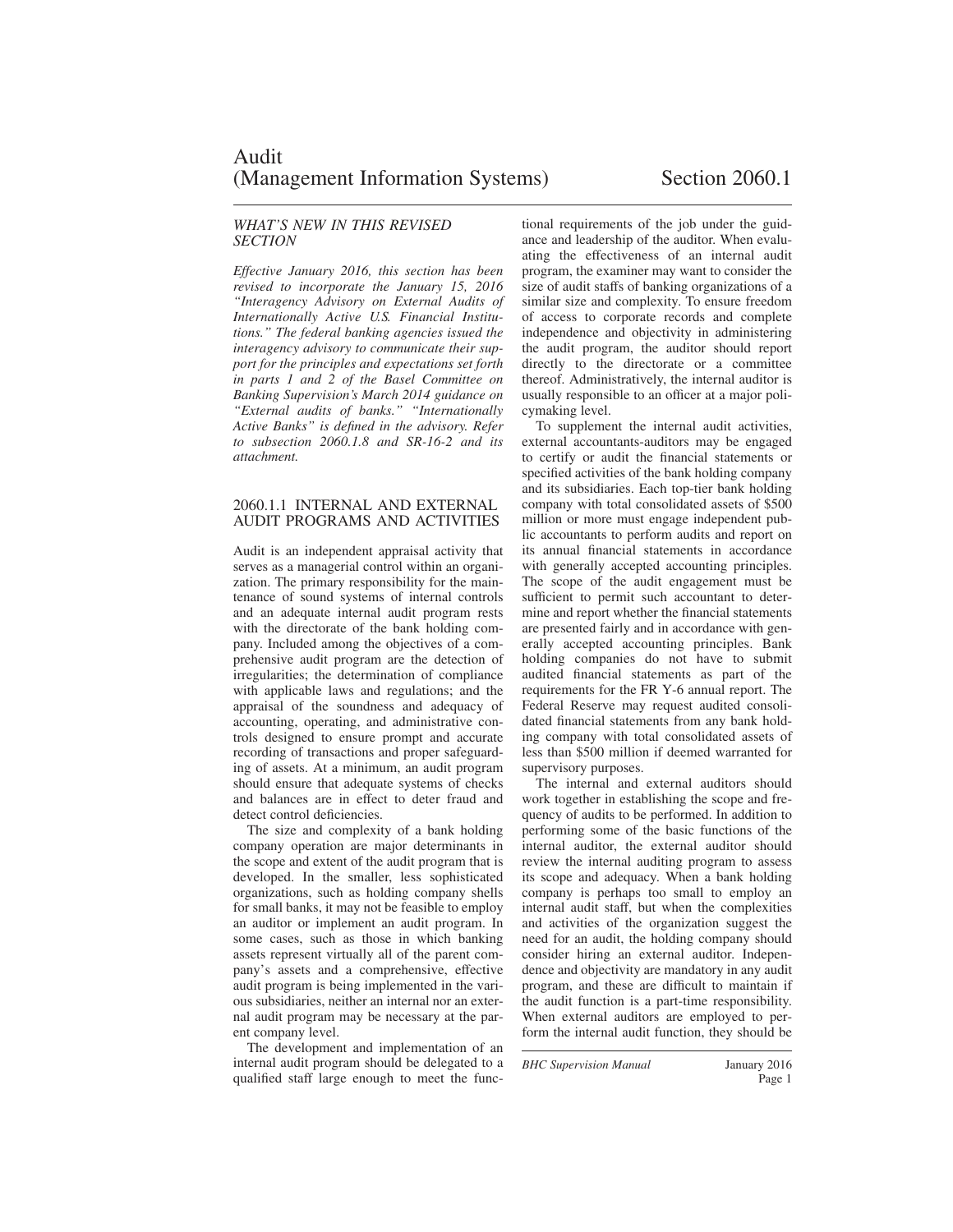permitted to establish the scope of their audits and schedule surprise audits. They also should be given responsibility for suggesting systems and organizational duty assignments for maximum control consistent with the size of the organization.

#### 2060.1.2 EXTERNAL AUDITORS AND THE RELEASE OF REQUIRED INFORMATION

The enactment of the Financial Institutions Reform, Recovery, and Enforcement Act (FIRREA) on August 9, 1989, requires that FDIC-insured depository institutions that are being audited provide their independent auditors with information concerning their financial condition and any supervisory actions being taken against them. Specifically, section 36(h)(1) of the Federal Deposit Insurance Act (12 U.S.C.  $1831m(h)(1)$ ) (the FDI Act) requires an insured depository institution that has engaged the services of an independent auditor to perform an audit within the past two years to provide the auditor with—

- 1. a copy of the most recent report of condition made by the institution (pursuant to the FDI Act or any other provision of law) and a copy of the most recent report of examination received by the institution;
- 2. a copy of any supervisory memorandum of understanding with such institution and any written agreement between a federal or state banking agency and the depository institution that is in effect during the period covered by the audit; and
- 3. a report of any action initiated or taken by a federal banking agency during the period covered by the audit under subsection (a), (b), (c), (e), (g), (i), (s), or (t) of section 8 of the FDI Act or of any similar action taken by a state banking agency under state law, or any other civil money penalty assessed under any other provision of law with respect to the depository institution or any affiliated party.

External auditors who are serving as agents of a bank holding company may, with the approval of the organization, review examination or inspection reports and supervisory correspondence received and communicate with examiners. Examiners should remind external auditors of their responsibility to maintain the

*BHC Supervision Manual* January 2016 Page 2

confidentiality of the reports and other supervisory communications reviewed as part of their engagement. See also the Board's rules on the release of confidential supervisory information (12 C.F.R. 261, subpart C).

# 2060.1.3 EXTERNAL AUDITOR INQUIRIES

In some situations, examiners may not be able to fully respond to external auditors' inquiries on certain matters relating to examinations still in progress. The examiners' findings may be incomplete or may be under review by higher supervisory authorities within the Federal Reserve System. In addition, as a general practice, examiners will normally only discuss with external auditors issues and inspection findings that have been presented to the bank holding company's management. These situations relate primarily to the timing of the auditors' inquiries in relation to the stage of inspection work and, thus, should not automatically preclude an auditor from expressing an opinion on the organization's financial statements.

#### 2060.1.4 UNSAFE AND UNSOUND USE OF LIMITATION-OF-LIABILITY PROVISIONS IN EXTERNAL AUDIT ENGAGEMENT LETTERS

On February 9, 2006, the Federal Reserve and the other financial institution regulatory agencies (the agencies)<sup>1</sup> issued an interagency advisory (the advisory) to address safety-andsoundness concerns that may arise when financial institutions enter into external audit contracts (typically referred to as *engagement letters*) that limit the auditors' liability for audit services.<sup>2</sup> The advisory informs financial institutions'<sup>3</sup> boards of directors, audit committees, management, and external auditors of the safetyand-soundness implications that may arise when the financial institution enters into engagement letters that contain provisions to limit the auditors' liability.

<sup>1.</sup> The Board of Governors of the Federal Reserve System (Board), the Office of the Comptroller of the Currency (OCC), the Federal Deposit Insurance Corporation (FDIC), and the National Credit Union Administration (NCUA).

<sup>2.</sup> The advisory is effective for audit engagement letters issued on or after February 9, 2006.

<sup>3.</sup> As used in this advisory, the term *financial institutions* includes bank holding companies, banks, savings associations, and savings and loan holding companies.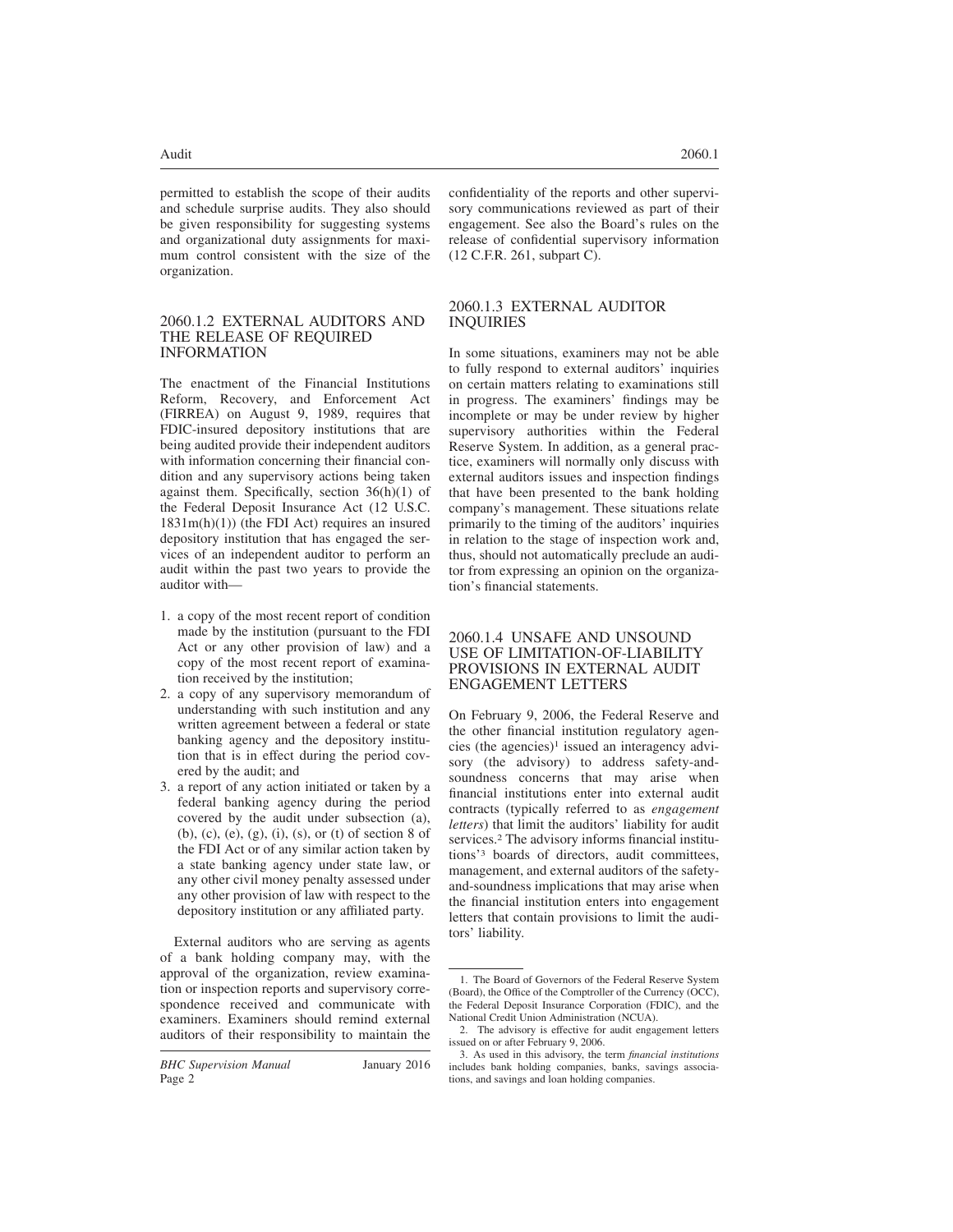The advisory does not apply to previously executed engagement letters. However, any financial institution subject to a multiyear audit engagement letter containing unsafe and unsound limitation-of-liability provisions should seek an amendment to its engagement letter to be consistent with the advisory for periods ending in 2007 or later. (See SR-06-4.)

Limits on external auditors' liability may weaken the external auditors' objectivity, impartiality, and performance and, thus, reduce the agencies' ability to rely on audits. Therefore,<br>certain limitation-of-liability provisions certain limitation-of-liability (described in the advisory and its appendix A; see section 2060.1.4.7) are unsafe and unsound. In addition, such provisions may not be consistent with the auditor-independence standards of the U.S. Securities and Exchange Commission (SEC), the Public Company Accounting Oversight Board (PCAOB), and the American Institute of Certified Public Accountants (AICPA).

## 2060.1.4.1 Scope of the Advisory on Engagement Letters

The advisory applies to engagement letters between financial institutions and external auditors with respect to financial-statement audits, audits of internal control over financial reporting, and attestations on management's assessment of internal control over financial reporting (collectively, *audit* or *audits*).

The advisory does not apply to—

- 1. nonaudit services that may be performed by financial institutions' external auditors,
- 2. audits of financial institutions' 401(k) plans, pension plans, and other similar audits,
- 3. services performed by accountants who are not engaged to perform financial institutions' audits (e.g., outsourced internal audits or loan reviews), and
- 4. other service providers (e.g., software consultants or legal advisers).

While the agencies have observed several types of limitation-of-liability provisions in external audit engagement letters, this advisory applies to any agreement that a financial institution enters into with its external auditor that limits the external auditor's liability with respect to audits in an unsafe and unsound manner.

## 2060.1.4.2 External Audits and Their Engagement Letters

A properly conducted audit provides an independent and objective view of the reliability of a financial institution's financial statements. The external auditor's objective in an audit is to form an opinion on the financial statements taken as a whole. When planning and performing the audit, the external auditor considers the financial institution's internal control over financial reporting. Generally, the external auditor communicates any identified deficiencies in internal control to management, which enables management to take appropriate corrective action. In addition, certain financial institutions are required to file audited financial statements and internal control audit or attestation reports with one or more of the agencies. The agencies encourage financial institutions not subject to mandatory audit requirements to voluntarily obtain audits of their financial statements. The FFIEC's September 1999 Interagency Policy Statement on External Auditing Programs of Banks and Savings Associations<sup>4</sup> notes, ''[a]n institution's internal and external audit programs are critical to its safety and soundness.'' The policy also states that an effective external auditing program ''can improve the safety and soundness of an institution substantially and lessen the risk the institution poses to the insurance funds administered by the FDIC.''

Typically, a written engagement letter is used to establish an understanding between the external auditor and the financial institution regarding the services to be performed in connection with the financial institution's audit. The engagement letter commonly describes the objective of the audit, the reports to be prepared, the responsibilities of management and the external auditor, and other significant arrangements (for example, fees and billing). Boards of directors, audit committees, and management are encouraged to closely review all of the provisions in the audit engagement letter before agreeing to sign. As with all agreements that affect a financial institution's legal rights, the financial institution's legal counsel should carefully review audit engagement letters to help ensure that those charged with engaging the external auditor make a fully informed decision.

The advisory describes the types of objectionable limitation-of-liability provisions and pro-

<sup>4.</sup> See 64 Fed. Reg. 52,319 (September 28, 1999).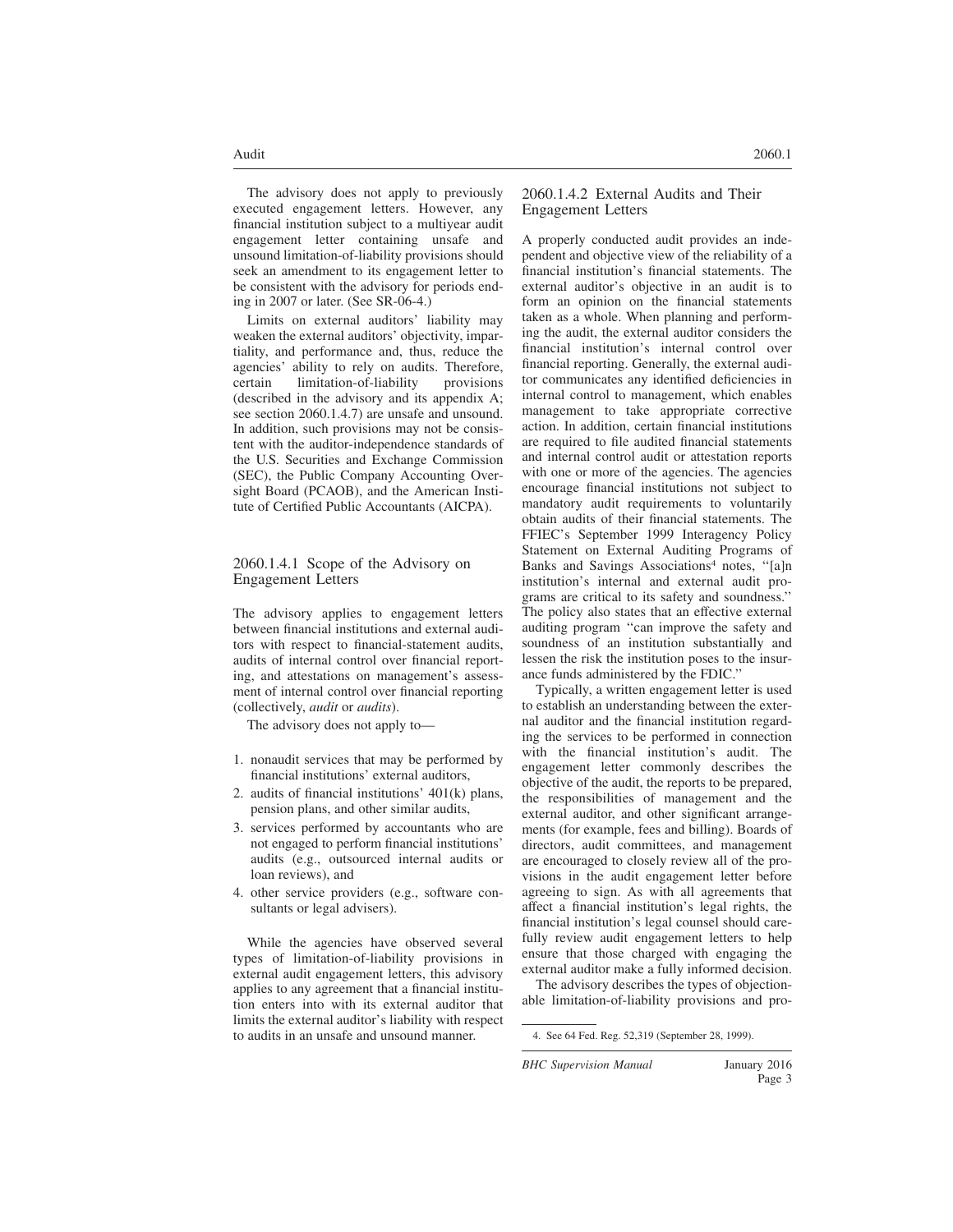vides examples.<sup>5</sup> Financial institutions' boards of directors, audit committees, and management should also be aware that certain insurance policies (such as error and omission policies and directors' and officers' liability policies) might not cover losses arising from claims.

### 2060.1.4.3 Limitation-of-Liability Provisions

The provisions of an external audit engagement letter that the agencies deem to be unsafe and unsound can be generally categorized as follows: a provision within an agreement between a client financial institution and its external auditor that effectively—

- 1. indemnifies the external auditor against claims made by third parties;
- 2. holds harmless or releases the external auditor from liability for claims or potential claims that might be asserted by the client financial institution, other than claims for punitive damages; or
- 3. limits the remedies available to the client financial institution, other than punitive damages.

Collectively, these categories of provisions are referred to in this advisory as *limitation-ofliability provisions.*

Provisions that waive the right of financial institutions to seek punitive damages from their external auditor are not treated as unsafe and unsound under the advisory. Nevertheless, agreements by clients to indemnify their auditors against any third-party damage awards, including punitive damages, are deemed unsafe and unsound under the advisory. To enhance transparency and market discipline, public financial institutions that agree to waive claims for punitive damages against their external auditors may want to disclose annually the nature of these arrangements in their proxy statements or other public reports.

Many financial institutions are required to have their financial statements audited, while others voluntarily choose to undergo such audits. For example, federally insured banks with \$500 million or more in total assets are required to have annual independent audits.<sup>6</sup> Furthermore, financial institutions that are public companies<sup>7</sup> must have annual independent audits. Certain savings associations (for example, those with a CAMELS rating of 3, 4, or 5) and savings and loan holding companies are also required by OTS's regulations to have annual independent audits.<sup>8</sup> The agencies rely on the results of audits as part of their assessment of a financial institution's safety and soundness.

For audits to be effective, the external auditors must be independent in both fact and appearance, and they must perform all necessary procedures to comply with auditing and attestation standards established by either the AICPA or, if applicable, the PCAOB. When financial institutions execute agreements that limit the external auditors' liability, the external auditors' objectivity, impartiality, and performance may be weakened or compromised, and the usefulness of the audits for safety-andsoundness purposes may be diminished.

By their very nature, limitation-of-liability provisions can remove or greatly weaken external auditors' objective and unbiased consideration of problems encountered in audit engagements and may diminish auditors' adherence to the standards of objectivity and impartiality required in the performance of audits. The existence of such provisions in external audit engagement letters may lead to the use of less extensive or less thorough procedures than would otherwise be followed, thereby reducing the reliability of audits. Accordingly, financial institutions should not enter into external audit arrangements that include unsafe and unsound limitation-of-liability provisions identified in the advisory, regardless of (1) the size of the financial institution, (2) whether the financial institution is public or not, or (3) whether the external audit is required or voluntary.

<sup>5.</sup> In the majority of external audit engagement letters reviewed, the agencies did not observe provisions that limited an external auditor's liability. However, for those reviewed external audit engagement letters that did have external auditor limited-liability provisions, the agencies noted a significant increase in the types and frequency of the provisions. The provisions took many forms, which made it impractical for the agencies to provide an all-inclusive list. Examples of auditor limitation-of-liability provisions are illustrated in the advisory's appendix A. See section 2060.1.4.7.

<sup>6.</sup> For banks and savings associations, see section 36 of the FDI Act (12 U.S.C. 1831m) and part 363 of the FDIC's regulations (12 C.F.R. 363).

<sup>7.</sup> Public companies are companies subject to the reporting requirements of the Securities Exchange Act of 1934.

<sup>8.</sup> See OTS regulation at 12 C.F.R. 563.4.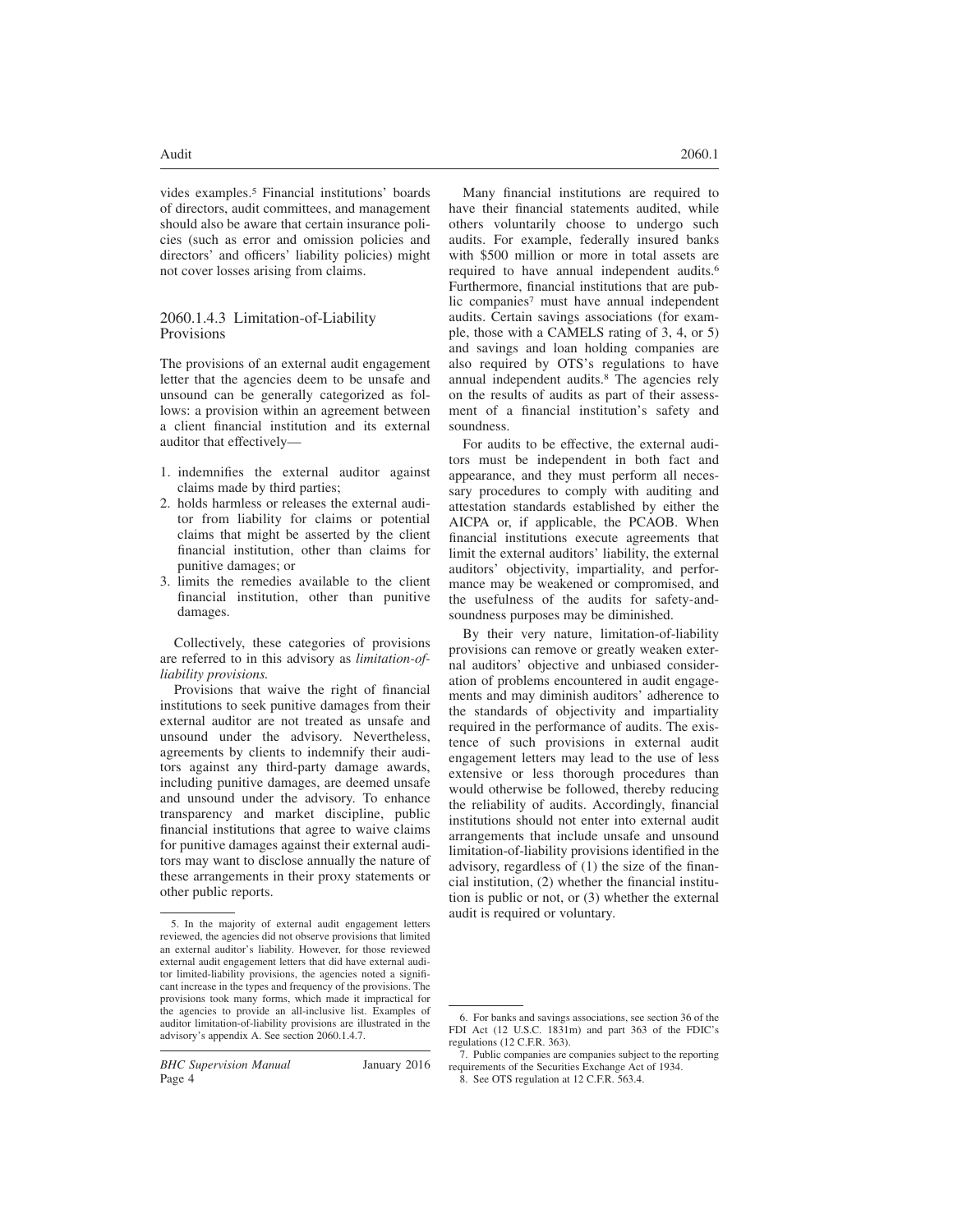## 2060.1.4.4 Auditor Independence

Currently, auditor-independence standard-setters include the SEC, PCAOB, and AICPA. Depending on the audit client, an external auditor is subject to the independence standards issued by one or more of these standard-setters. For all nonpublic financial institutions that are not required to have annual independent audits, the FDIC's rules, pursuant to part 363 (or section 562.4 of the OTS's regulations) require only that an external auditor meet the AICPA independence standards. The rules do not require the financial institution's external auditor to comply with the independence standards of the SEC and the PCAOB.

In contrast, for financial institutions subject to the audit requirements in part 363 of the FDIC's regulations (or in section 562.4 of the OTS regulations), the external auditor should be in compliance with the AICPA's Code of Professional Conduct and meet the independence requirements and interpretations of the SEC and its staff.<sup>9</sup> In this regard, in a December 13, 2004, frequently asked question (FAQ) on the application of the SEC's auditor-independence rules, the SEC staff reiterated its long-standing position that when an accountant and his or her client enter into an agreement that seeks to provide the accountant immunity from liability for his or her own negligent acts, the accountant is not independent. The SEC's FAQ also stated that including in engagement letters a clause that would release, indemnify, or hold the auditor harmless from any liability and costs resulting from knowing misrepresentations by management would impair the auditor's independence. The FAQ is consistent with the SEC's Codification of Financial Reporting Policies, section 602.02.f.i, ''Indemnification by Client.'' (See section 2060.1.4.8.)

On the basis of the SEC guidance and the agencies' existing regulations, certain limits on auditors' liability are already inappropriate in audit engagement letters entered into by—

- 1. public financial institutions that file reports with the SEC or with the agencies,
- 2. financial institutions subject to part 363,<sup>10</sup> and
- 3. certain other financial institutions that are required to have annual independent audits.

9. See part 363 of the FDIC's regulation (12 C.F.R. 363), *Appendix A—Guidelines and Interpretations, Guideline 14,*

In addition, certain of these limits on auditors' liability may violate the AICPA independence standards. Notwithstanding the potential applicability of auditor-independence standards, the limitation-of-liability provisions discussed in the advisory present safety-and-soundness concerns for all financial institution audits.

#### 2060.1.4.5 Alternative Dispute-Resolution Agreements and Jury-Trial Waivers

The agencies observed that a review of the engagement letters of some financial institutions revealed that they had agreed to submit disputes over external audit services to mandatory and binding alternative dispute resolution, binding arbitration, or other binding nonjudicial disputeresolution processes (collectively, *mandatory ADR*) or to waive the right to a jury trial. By agreeing in advance to submit disputes to mandatory ADR, financial institutions may waive the right to full discovery, limit appellate review, or limit or waive other rights and protections available in ordinary litigation proceedings.

Mandatory ADR procedures and jury-trial waivers may be efficient and cost-effective tools for resolving disputes in some cases. Accordingly, the agencies believe that mandatory ADR or waiver of jury-trial provisions in external audit engagement letters do not present safetyand-soundness concerns, provided that the engagement letters do not also incorporate limitation-of-liability provisions. Institutions are encouraged to carefully review mandatory ADR and jury-trial provisions in engagement letters, as well as review any agreements regarding rules of procedure, and to fully comprehend the ramifications of any agreement to waive any available remedies. Financial institutions should ensure that any mandatory ADR provisions in audit engagement letters are commercially reasonable and—

- 1. apply equally to all parties,
- 2. provide a fair process (for example, neutral decision makers and appropriate hearing procedures), and
- 3. are not imposed in a coercive manner.

*<sup>&#</sup>x27;'Role of the Independent Public Accountant-Independence.''*

<sup>10.</sup> See also the OTS's regulation (12 C.F.R. 562.4).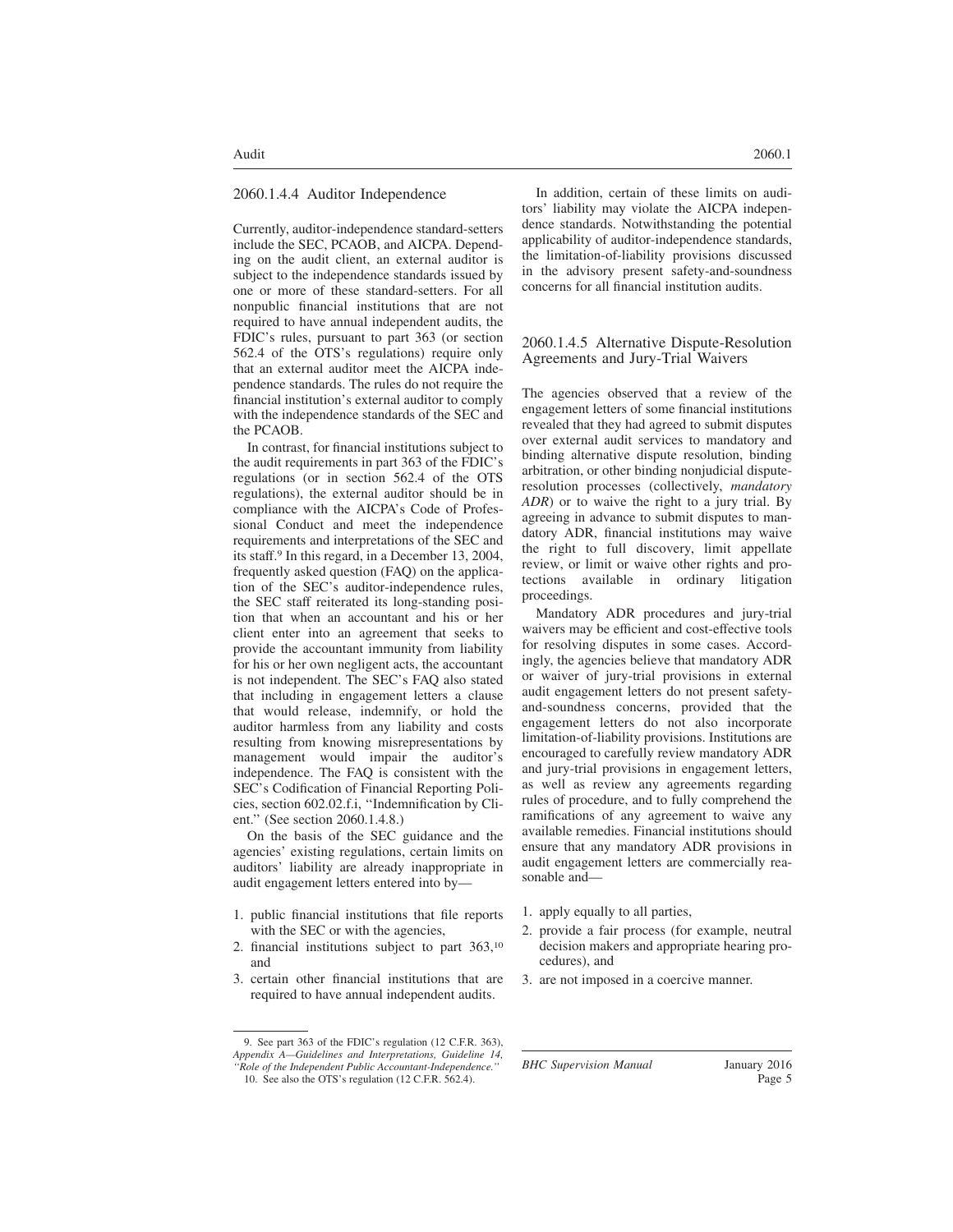# 2060.1.4.6 The Advisory's Conclusion

Financial institutions' boards of directors, audit committees, and management should not enter into any agreement that incorporates limitationof-liability provisions with respect to audits. In addition, financial institutions should document their business rationale for agreeing to any other provisions that limit their legal rights.

The inclusion of limitation-of-liability provisions in external audit engagement letters and other agreements that are inconsistent with the advisory will generally be considered an unsafe and unsound practice. Examiners will consider the policies, processes, and personnel surrounding a financial institution's external auditing program in determining whether (1) the engagement letter covering external auditing activities raises any safety-and-soundness concerns and (2) the external auditor maintains appropriate independence regarding relationships with the financial institution under relevant professional standards. The agencies may take appropriate supervisory action if unsafe and unsound limitation-of-liability provisions are included in external audit engagement letters or other agreements related to audits that are executed (accepted or agreed to by the financial institution).

#### 2060.1.4.7 Examples of Unsafe and Unsound Limitation-of-Liability Provisions

*The following information was contained in appendix A of the February 9, 2006, interagency advisory.*

Presented below are some of the types of limitation-of-liability provisions (with an illustrative example of each type) that the agencies observed in financial institutions' external audit engagement letters. The inclusion in external audit engagement letters or agreements related to audits of any of the illustrative provisions (which do not represent an all-inclusive list) or any other language that would produce similar effects is considered an unsafe and unsound practice.

# *1. "Release from Liability for Auditor Negligence" Provision*

In this type of provision, the financial institution agrees not to hold the audit firm liable for *any* damages, *except* to the extent determined to have resulted from willful misconduct or fraudulent behavior by the audit firm.

*Example: In no event shall [the audit firm] be liable to the financial institution, whether a claim be in tort, contract or otherwise, for any consequential, indirect, lost profit, or similar damages relating to [the audit firm's] services provided under this engagement letter, except to the extent finally determined to have resulted from the willful misconduct or fraudulent behavior of [the audit firm] relating to such services.*

# *2. "No Damages" Provision*

In this type of provision, the financial institution agrees that in no event will the external audit firm's liability include responsibility for any compensatory (incidental or consequential) damages claimed by the financial institution.

*Example: In no event will [the audit firm's] liability under the terms of this agreement include responsibility for any claimed incidental or consequential damages.*

# *3. "Limitation of Period to File Claim" Provision*

In this type of provision, the financial institution agrees that *no* claim will be asserted after a fixed period of time that is shorter than the applicable statute of limitations, effectively agreeing to limit the financial institution's rights in filing a claim.

*Example: It is agreed by the financial institution and [the audit firm] or any successors in interest that no claim arising out of services rendered pursuant to this agreement by, or on behalf of, the financial institution shall be asserted more than two years after the date of the last audit report issued by [the audit firm].*

## *4. "Losses Occurring During Periods Audited" Provision*

In this type of provision, the financial institution agrees that the external audit firm's liability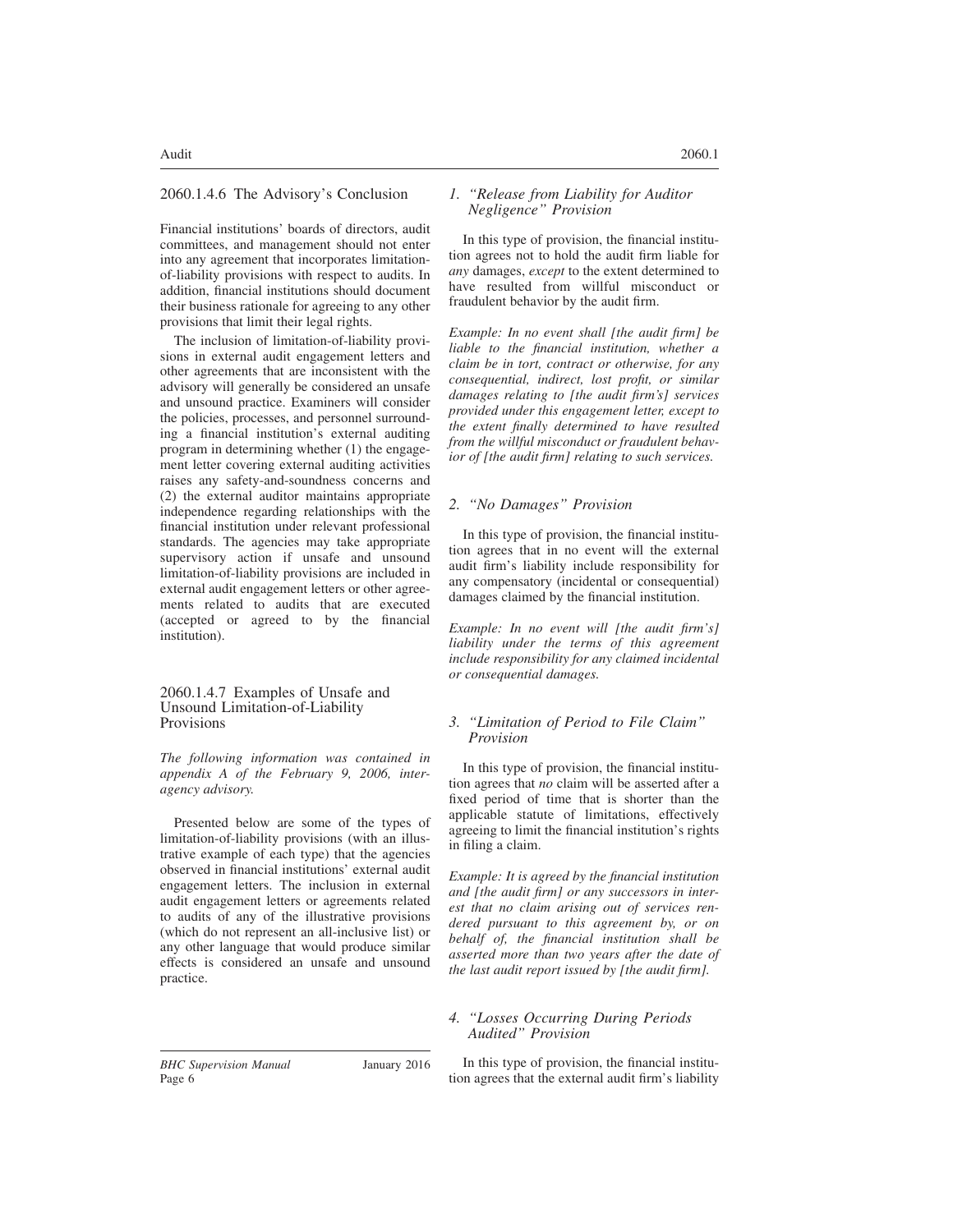will be limited to any losses occurring during periods covered by the external audit, and will not include any losses occurring in later periods for which the external audit firm is not engaged. This provision may not only preclude the collection of consequential damages for harm in later years, but could preclude any recovery at all. It appears that no claim of liability could be brought against the external audit firm until the external audit report is actually delivered. Under such a clause, any claim for liability thereafter might be precluded because the losses did not occur during the period covered by the external audit. In other words, it might limit the external audit firm's liability to a period before there could be any liability. Read more broadly, the external audit firm might be liable for losses that arise in subsequent years only if the firm continues to be engaged to audit the client's financial statements in those years.

*Example: In the event the financial institution is dissatisfied with [the audit firm's] services, it is understood that [the audit firm's] liability, if any, arising from this engagement will be limited to any losses occurring during the periods covered by [the audit firm's] audit, and shall not include any losses occurring in later periods for which is not engaged as auditors.*

## *5. "No Assignment or Transfer" Provision*

In this type of provision, the financial institution agrees that it will not assign or transfer any claim against the external audit firm to another party. This provision could limit the ability of another party to pursue a claim against the external auditor in a sale or merger of the financial institution, in a sale of certain assets or a line of business of the financial institution, or in a supervisory merger or receivership of the financial institution. This provision may also prevent the financial institution from subrogating a claim against its external auditor to the financial institution's insurer under its directors' and officers' liability or other insurance coverage.

*Example: The financial institution agrees that it will not, directly or indirectly, agree to assign or transfer any claim against [the audit firm] arising out of this engagement to anyone.*

## *6. "Knowing Misrepresentations by Management" Provision*

In this type of provision, the financial institution releases and indemnifies the external audit firm from any claims, liabilities, and costs attributable to any knowing misrepresentation by management.

*Example: Because of the importance of oral and written management representations to an effective audit, the financial institution releases and indemnifies [the audit firm] and its personnel from any and all claims, liabilities, costs, and expenses attributable to any knowing misrepresentation by management.*

# *7. "Indemnification for Management Negligence" Provision*

In this type of provision, the financial institution agrees to protect the external auditor from third-party claims arising from the external audit firm's failure to discover negligent conduct by management. It would also reinforce the defense of contributory negligence in cases in which the financial institution brings an action against its external auditor. In either case, the contractual defense would insulate the external audit firm from claims for damages even if the reason the external auditor failed to discover the negligent conduct was a failure to conduct the external audit in accordance with generally accepted auditing standards or other applicable professional standards.

*Example: The financial institution shall indemnify, hold harmless, and defend and its authorized agents, partners, and employees from and against any and all claims, damages, demands, actions, costs, and charges arising out of, or by reason of, the financial institution's negligent acts or failure to act hereunder.*

## *8. "Damages Not to Exceed Fees Paid" Provision*

In this type of provision, the financial institution agrees to limit the external auditor's liability to the amount of audit fees the financial institution paid the external auditor, regardless of the extent of damages. This may result in a

*BHC Supervision Manual* January 2016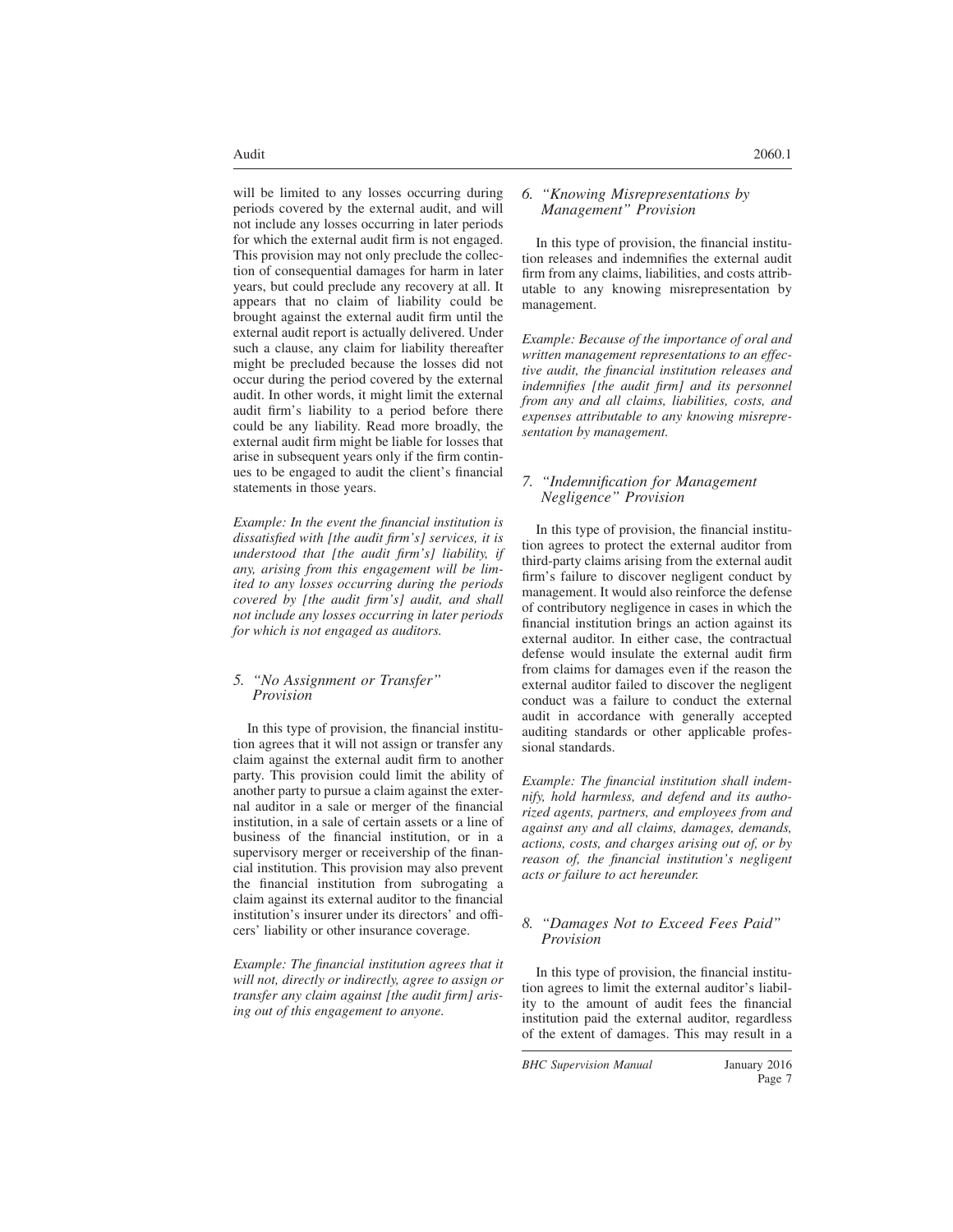substantial unrecoverable loss or cost to the financial institution.

*Example: [The audit firm] shall not be liable for any claim for damages arising out of or in connection with any services provided herein to the financial institution in an amount greater than the amount of fees actually paid to [the audit firm] with respect to the services directly relating to and forming the basis of such claim.<sup>11</sup>*

#### 2060.1.4.8 Frequently Asked Questions on the Application of the SEC's Auditor-Independence Rules

*The following information is contained in appendix B of the February 9, 2006, interagency advisory.* The information is derived from the SEC's Office of Chief Accountant's Codification of Financial Reporting Policies.

# *Question<sup>12</sup>*

Inquiry was made as to whether an accountant who certifies financial statements included in a registration statement or annual report filed with the commission under the Securities Act or the Exchange Act would be considered independent if he had entered into an indemnity agreement with the registrant. In the particular illustration cited, the board of directors of the registrant formally approved the filing of a registration statement with the commission and agreed to indemnify and save harmless each and every accountant who certified any part of such statement ''from any and all losses, claims, damages or liabilities arising out of such act or acts to which they or any of them may become subject under the Securities Act, as amended, or at ′common law,' other than for their willful misstatements or omissions.''

#### *Answer*

When an accountant and his client, directly or through an affiliate, have entered into an agreement of indemnity which seeks to assure to the accountant immunity from liability for his own negligent acts, whether of omission or commission, one of the major stimuli to objective and unbiased consideration of the problems encountered in a particular engagement is removed or greatly weakened. Such condition must frequently induce a departure from the standards of objectivity and impartiality which the concept of independence implies. In such difficult matters, for example, as the determination of the scope of audit necessary, existence of such an agreement may easily lead to the use of less extensive or thorough procedures than would otherwise be followed. In other cases it may result in a failure to appraise with professional acumen the information disclosed by the examination. *Consequently, the accountant cannot be recognized as independent for the purpose of certifying the financial statements of the corporation.*

# *Question*

Has there been any change in the commission's long-standing view (Financial Reporting Policies—Section 600—602.02.f.i., ''Indemnification by Client'') that when an accountant enters into an indemnity agreement with the registrant, his or her independence would come into question?

#### *Answer*

No. When an accountant and his or her client, directly or through an affiliate, enter into an agreement of indemnity that seeks to provide the accountant immunity from liability for his or her own negligent acts, whether of omission or commission, *the accountant is not independent.* Further, including in engagement letters a clause that a registrant would release, indemnify, or hold harmless from any liability and costs resulting from *knowing misrepresentations by management would also impair the firm's independence.*

# 2060.1.3 INSPECTION OBJECTIVES

- 1. To review the operations of the bank holding company to determine if an audit program exits.
- 2. To determine the independence and competence of those who administer and provide the internal and external audit function.

<sup>11.</sup> The agencies also observed a similar provision that limited damages to a predetermined amount not related to fees paid.

<sup>12.</sup> The subtitles in this section have been revised for this manual.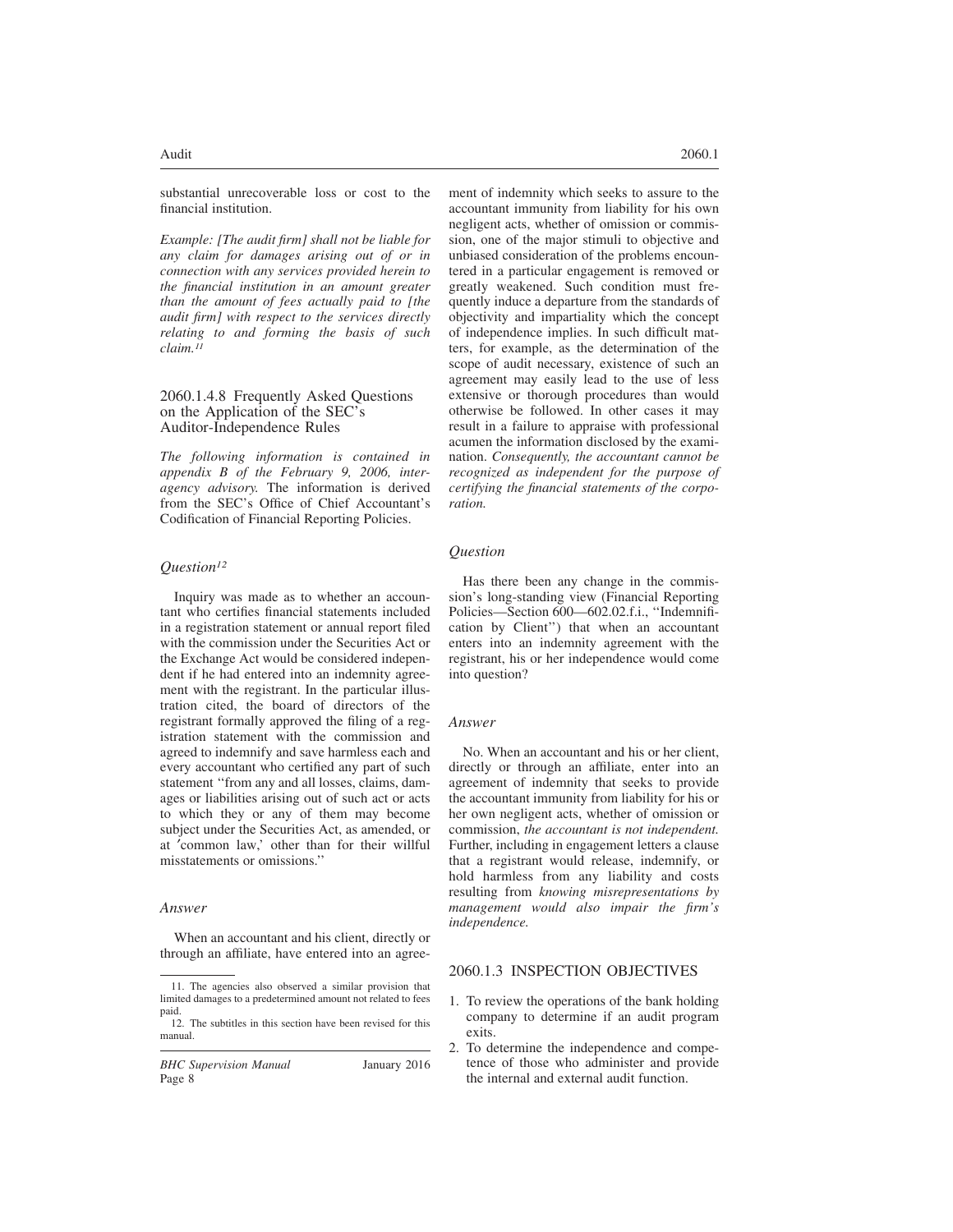- 3. To determine the adequacy of the scope and frequency of the audit program.
- 4. To determine with reasonable assurance that the bank holding company has adequate internal audit and external audit functions that ensure efficient and effective operations, including the safeguarding of assets, reliable financial reporting, and compliance with applicable laws and regulations.
- 5. To ascertain if the bank holding company's internal audit function monitors, reviews, and ensures the continued existence and maintenance of sound and adequate internal controls over the bank holding company's management process—the control environment, risk assessment, control activities, information and communication, and monitoring activities.
- 6. To review and evaluate internal audit outsourcing arrangements and the actions of the outsourcing vendor under the standards established by the Interagency Policy Statement on the Internal Audit Function and Its Outsourcing.
- 7. To consider the policies, processes, and personnel surrounding the bank holding company's external auditing program and to determine the existence of any unsafe and unsound practices or conditions, including whether
	- a. any engagement letter or other agreement related to external audit activities (1) provides any assurances of indemnification to the bank's external auditors that relieves them of liability for their own negligent acts (including any losses, claims, damages, or other liabilities) or (2) raises any other safety-and-soundness concerns; and
	- b. the external auditors have not maintained appropriate independence in their relationships with the bank holding company, in accordance with relevant professional standards.
- 8. To determine, based on the criteria above, if the work performed by internal and external auditors is reliable.

# 2060.1.6 INSPECTION PROCEDURES

The primary thrust of the inspection should be directed toward the audit activities that relate to the parent company and all subsidiaries. An assessment of the audit function as it pertains to the bank (or banks) is primarily the responsibility of the regulatory agency that examines that particular bank. The examiner should review the latest bank examination reports to note comments and deficiencies cited concerning internal controls and the audit function. In addition to providing an input into the overall assessment of the audit function, review of the bank examination reports may provide a basis for determining areas of investigation during the inspection. Further, if matters cited in the latest bank examination report are deemed to be significant and indications are that corrective action has not been taken, the examiner should mention the facts to senior management of the bank holding company and note the details in the inspection report.

To judge the adequacy of the audit program, including its scope and frequency, the following procedures, with equal emphasis being placed on the parent, bank, and nonbank subsidiaries, are recommended as minimum guidelines for the inspection.

- 1. Review the parent company and nonbank operations and the audit comments in the bank examination reports to ascertain the adequacy of the existing audit program or the need for developing such a program, if the organization currently lacks one.
- 2. Review the scope of the audit function to ensure that procedures are in place to cover adequately those areas that may be susceptible to exposure. When reviewing the audit scope, determine whether the auditor was able to perform all the procedures necessary to complete the audit. If not
	- a. establish whether the scope limitations were imposed by the directorship or management and
	- b. determine whether the auditor established and documented the reasons why the scope limitations were imposed.
		- (1) Was the auditor able to quantify the effects of the scope limitation on the financial statements and the audit results, and, if not pervasive, was a qualified opinion or disclaimer of opinion issued?
		- (2) Did the auditor evaluate all possible effects on his ability to express an opinion on the financial statements?
		- (3) Were there any external circumstances that imposed limitations on the audit's scope?
		- (4) Were alternative procedures used to accomplish the same audit objectives? If so, did the use of the alternative procedures justify issuance of an unqualified opinion?

*BHC Supervision Manual* January 2016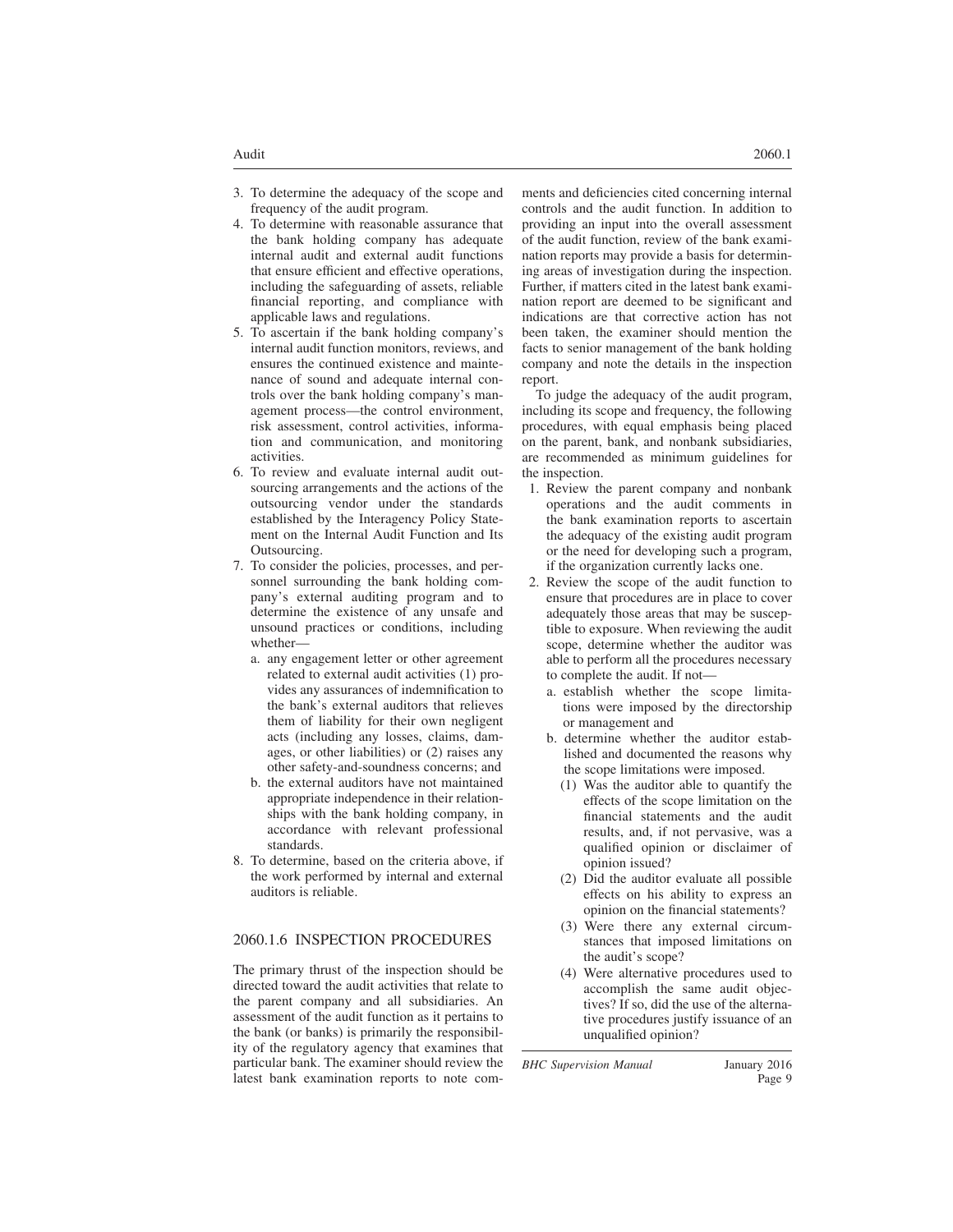- 3. Review the audit schedule to determine that the audits are satisfactorily spaced and that all functions are audited with adequate frequency.
- 4. Review audit workpapers and reports on a test-check basis for adequacy of content, satisfactory maintenance, and conformance to audit guidelines outlined by the board of directors.
- 5. Determine the qualifications and background of the auditor and others participating in the audit function.
- 6. To establish that the auditor has a direct communication line to the board of directors and freedom of access to all records for audit purposes, review audit reports and minutes of meetings held by directors or a committee thereof.
- 7. Determine the entity responsible for maintaining the audit function. If a bank provides audit services to affiliates, indicate the manner in which the bank is reimbursed for the cost of such services.
- 8. Determine whether audit reports are submitted on a timely basis to
	- a. the directors and senior management and b. management in the area being audited.
- 9. Review responses to exceptions and recommendations noted in audit reports.
- 10. Check on the relationship between the internal and any external auditors to determine whether their activities are coordinated in a manner that effects comprehensive coverage of the organization and at the same time avoids duplication of effort.
- 11. Review the letter addressed to management by the external auditor and determine that steps have been taken to correct any deficiencies noted. If no deficiencies were noted in the letter, inquire as to whether such comments were communicated to management by any other means.
- 12. Ascertain that the audit program is annually reviewed and approved by the directors.
- 13. If the BHC has engaged any external audit firms to conduct audits of its financial statements (including their certification), audits of internal control over financial reporting, attestations on management's assessment of internal control, appraisals of the BHC's audit function, or any internal audit or audit function or operational review, the examiner should:
	- a. Review the engagement letters (including past or pending engagement letters)

and any agreements between the board of directors (and the audit committee) and the external auditor, noting any qualifications that are contained therein.

- b. Review any correspondence exchanged between the BHC and the external auditor, including any letters requesting opinions from external auditors. Determine if BHC management influenced any of the opinions.
- c. Ascertain if any of the engagement letters restricted the scope of the audit in any way, including whether the letters limited the degree of reliance to be placed on the work of the internal audit staff.
- 14. Determine if the audit engagement letters or other agreements include possible unsafe and unsound provisions or practices that
	- a. indemnify the external auditor against all claims made by third parties;
	- b. hold harmless, release, or indemnify the external auditor from liability for claims or potential claims that the BHC may assert, thus providing relief from liability for the auditors' own negligent acts, including any losses, claims, damages, or other liabilities, (other than claims for punitive damages); or
	- c. limit the remedies available to the BHC (other than punitive damages).
- 15. Find out whether the BHC's board of directors, audit committee, and senior management closely review all of the provisions of audit engagement letters or other agreements for providing external auditing services for the bank before agreeing to sign, thus indicating the BHC's approval and financial commitment.
- 16. Verify that the BHC has documented its business rationale for any engagement letter or other agreement provisions with external audit firms that limit or impair the BHC's legal rights.
- 17. If new external auditors have been engaged, ascertain the reasons for such change.
- 18. Determine if the parent company or nonbank subsidiaries have reported any defalcations. If so, determine if adequate controls have been initiated to lessen any further risk and exposure.
- 19. Determine if the BHC's external auditors received copies of the subsidiary FDICinsured institution's examination and other designated supervisory reports and correspondence required by section 36(h)(1) of the FDI Act.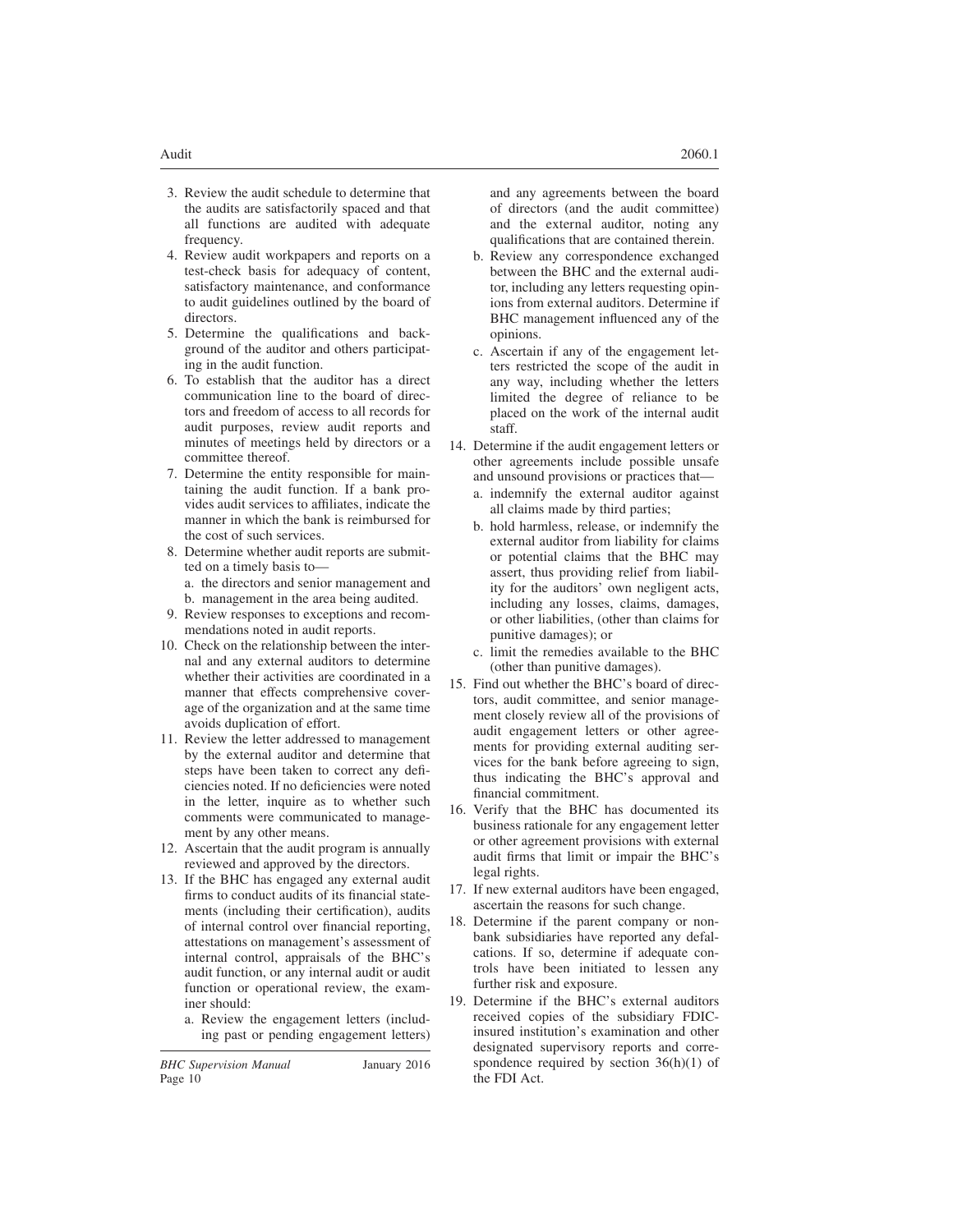20. Determine the degree of independence of the external audit firm by reviewing any financial ties between the BHC, audit firm, and any of its partners or employees. Also review any other relationships or potential conflicts of interest that may exist.<sup>13</sup>

The independence of the internal auditor should be evaluated by ascertaining whether the following conditions exist: (1) reports are distributed directly to the board or a committee thereof or, less desirably, to an officer not connected with the area being reviewed; (2) there are no relationships within the organization that are incompatible with the internal audit function; and (3) severe restrictions are not placed on the program or its scheduling by management. In order to maintain the degree of objectivity essential to the audit function, the examiner should establish that the internal auditor does not install procedures, originate and approve entries, or otherwise engage in any activity that would be subject to audit review and appraisal.

The examiner should consider meeting with the audit committee and the auditor and, subsequently, with senior bank holding company management to communicate conclusions concerning the adequacy of the scope and frequency of the audit program. During the discussions, the examiner should concentrate on detailing criticisms or deficiencies noted. The auditor and senior bank holding com-pany management should be made fully cognizant of the examiner's analyses and the comments concerning the audit function that will appear on the relevant pages in the inspection report.

Audit 2060.1

2060.1.7 (reserved for future use)

2060.1.8 OVERVIEW: INTERAGENCY ADVISORY ON EXTERNAL AUDITS OF INTERNATIONALLY ACTIVE U.S. FINANCIAL INSTITUTIONS

The federal banking agencies (the agencies) $14$ issued this interagency advisory to communicate the agencies' support for the principles and expectations set forth in parts 1 and 2, respectively, of the Basel Committee on Banking Supervision's (the BCBS or the Committee) March 2014 guidance on "External audits of banks" (hereafter, referred to as "the BCBS external audit guidance").<sup>15</sup>

In supporting these principles and expectations, the agencies acknowledge that the existing standards and practices in the United States are broadly consistent with the BCBS external audit guidance. However, because of the legal and regulatory framework in the United States, certain differences exist between the standards and practices followed in the United States and the principles and expectations in the BCBS external audit guidance. These differences are addressed in this advisory, which also describes the agencies' supervisory expectations for U.S. financial institutions within the scope of this advisory for incorporating the principles and expectations in the BCBS external audit guidance into their practices. This advisory also outlines examiner responsibilities related to these supervisory expectations.

The BCBS external audit guidance is intended for "internationally active banks" and is relevant for the management, audit committees, external auditors, and prudential supervisors of such financial institutions. The agencies define "internationally active banks" in the advisory. (Refer to SR-16-2 and its attachment.)

*BHC Supervision Manual* January 2016

<sup>13.</sup> The Securities and Exchange Commission (SEC) has also released guidance relating to the independence of auditors for public institutions. According to SEC Rule 101, the independence of an auditor would be impaired if there are financial, employment, or business relationships between auditors and audit clients, or if there are relationships between auditors and audit clients in which the auditors provide certain nonaudit services to their audit clients. Much of the language found in the SEC's independence rules is incorporated in the Interagency Policy Statement on the Internal Audit Function and Its Outsourcing. (See section 2060.05.)

<sup>14.</sup> The Board of Governors of the Federal Reserve System, the Federal Deposit Insurance Corporation, and the Office of the Comptroller of the Currency. 15. See [www.bis.org/publ/bcbs280.pdf.](http://www.bis.org/publ/bcbs280.pdf)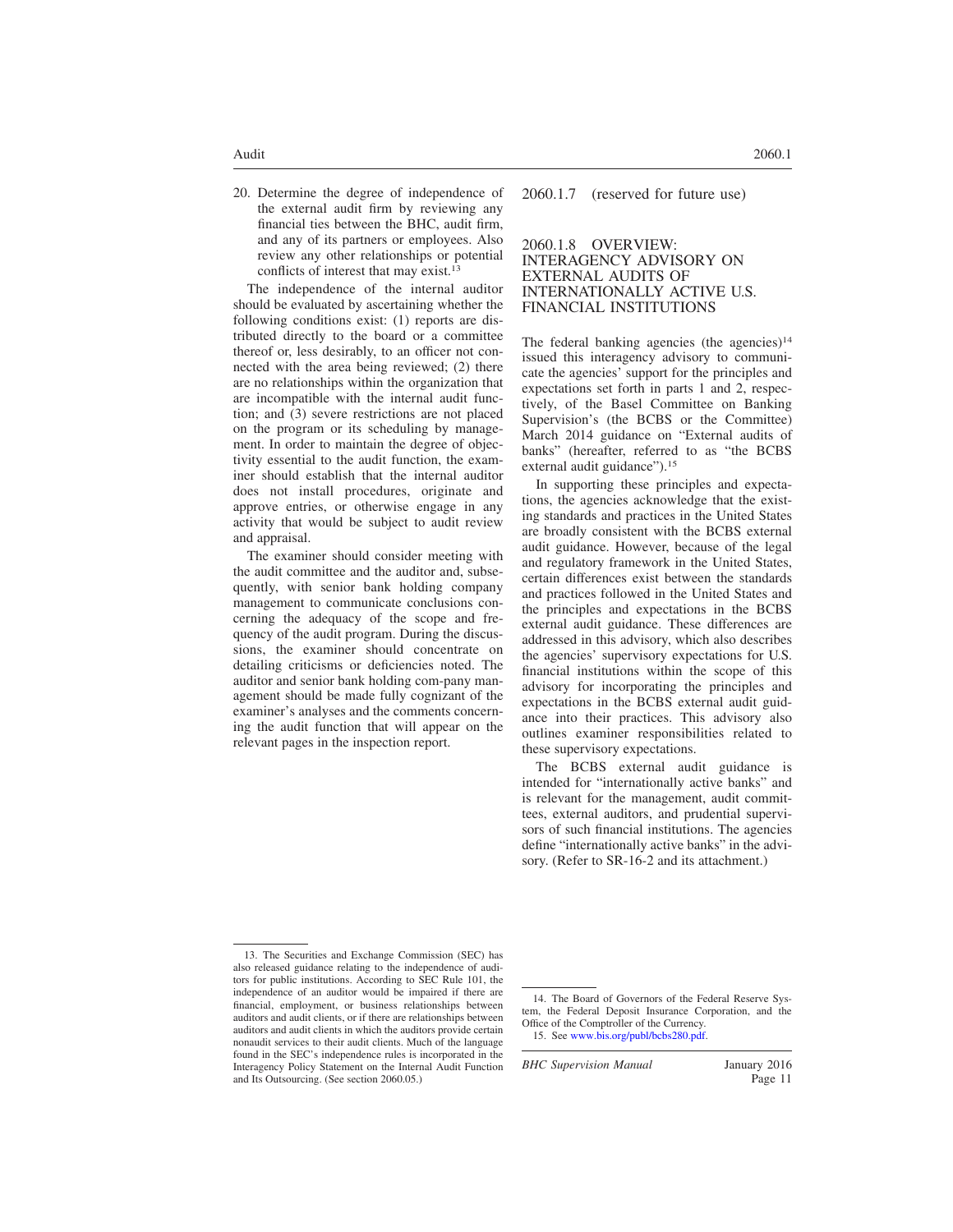2060.1.8.1 Appendix A—Interagency Advisory on External Audits of Internationally Active U.S. Financial Institutions

#### *Scope*

The BCBS external audit guidance is intended for "internationally active banks" and is relevant for the management, audit committees, external auditors, and prudential supervisors of such financial institutions. For purposes of this advisory, the agencies are defining "internationally active banks" as:

- Insured depository institutions that meet either of the following two criteria: (1) consolidated total assets of \$250 billion or more; or (2) consolidated total on-balance sheet foreign exposure of \$10 billion or more (referred to as "core banks"); and
- U.S. depository institution holding companies that meet any of the following three criteria: (1) consolidated total assets (excluding assets held by an insurance underwriting subsidiary) of \$250 billion or more; (2) consolidated total on-balance sheet foreign exposure of \$10 billion or more; or (3) have a subsidiary depository institution that is a core bank.

In the United States, core banks are subject to 12 CFR 363, the Federal Deposit Insurance Corporation's (FDIC) regulation on Annual Independent Audits and Reporting Requirements.<sup>16</sup> Core banks typically comply with 12 CFR 363 requirements at a holding company level. In addition, these holding companies generally are public companies that are required to file annual, quarterly, and other periodic reports with the U.S. Securities and Exchange Commission (SEC). The Public Company Accounting Oversight Board (PCAOB) regulates the external auditors of these public companies.

# *Background*

In March 2014, the Committee published the BCBS external audit guidance to improve the external audit quality of banks and enhance the

*BHC Supervision Manual* January 2016 Page 12

effectiveness of prudential supervision, which contributes to financial stability. The BCBS external audit guidance elaborates on Core Principle 27, *Financial Reporting and External Audit,* of the Committee's Core Principles for Effective Banking Supervision<sup>17</sup> by providing guidance related to bank audit committees' responsibilities in overseeing the external audit function. This guidance also discusses prudential supervisors' relationships with external auditors of banks and audit oversight bodies. Additionally, the BCBS external audit guidance includes information relevant to external audits of financial statements that the Committee believes will enhance the quality of these external audits.

The BCBS external audit guidance has two parts:

- Part 1 provides guidance (principles) on the roles and responsibilities of audit committees relevant to external audits and the engagement of bank supervisors with external auditors and external auditors' regulators.
- Part 2 of the document (expectations) emphasizes the proper application of existing internationally accepted auditing standards. The BCBS external audit guidance also provides recommendations for procedures that external auditors could perform in the execution of bank audits to enhance audit quality.<sup>18</sup>

#### *Supervisory Expectations Regarding the Differences Between U.S. Standards and Practices and the BCBS External Audit Guidance*

The BCBS external audit guidance builds upon internationally accepted auditing standards and sets expectations for institutions and their external auditors. In the United States, financial institutions within the scope of this advisory are directly or indirectly subject to the audit requirements of 12 CFR 363<sup>19</sup> and supervisory guid-

19. 12 CFR 363.3(f) requires external auditors to comply

<sup>16. 12</sup> CFR 363 applies to any insured depository institution with respect to any fiscal year in which its consolidated total assets as of the beginning of such fiscal year are \$500 million or more.

<sup>17.</sup> The Committee's Core Principles are available at [www.bis.org/publ/bcbs230.pdf.](http://www.bis.org/publ/bcbs230.pdf) In particular, Core Principle 27 states, "The supervisor determines that banks and banking groups maintain adequate and reliable records, prepare financial statements in accordance with accounting policies and practices that are widely accepted internationally and annually publish information that fairly reflects their financial condition and performance and bears an independent external auditor's opinion. The supervisor also determines that banks and parent companies of banking groups have adequate governance and oversight of the external audit function.

<sup>18.</sup> The BCBS external audit guidance acknowledges that the Committee does not have the authority to set professional standards for external auditors.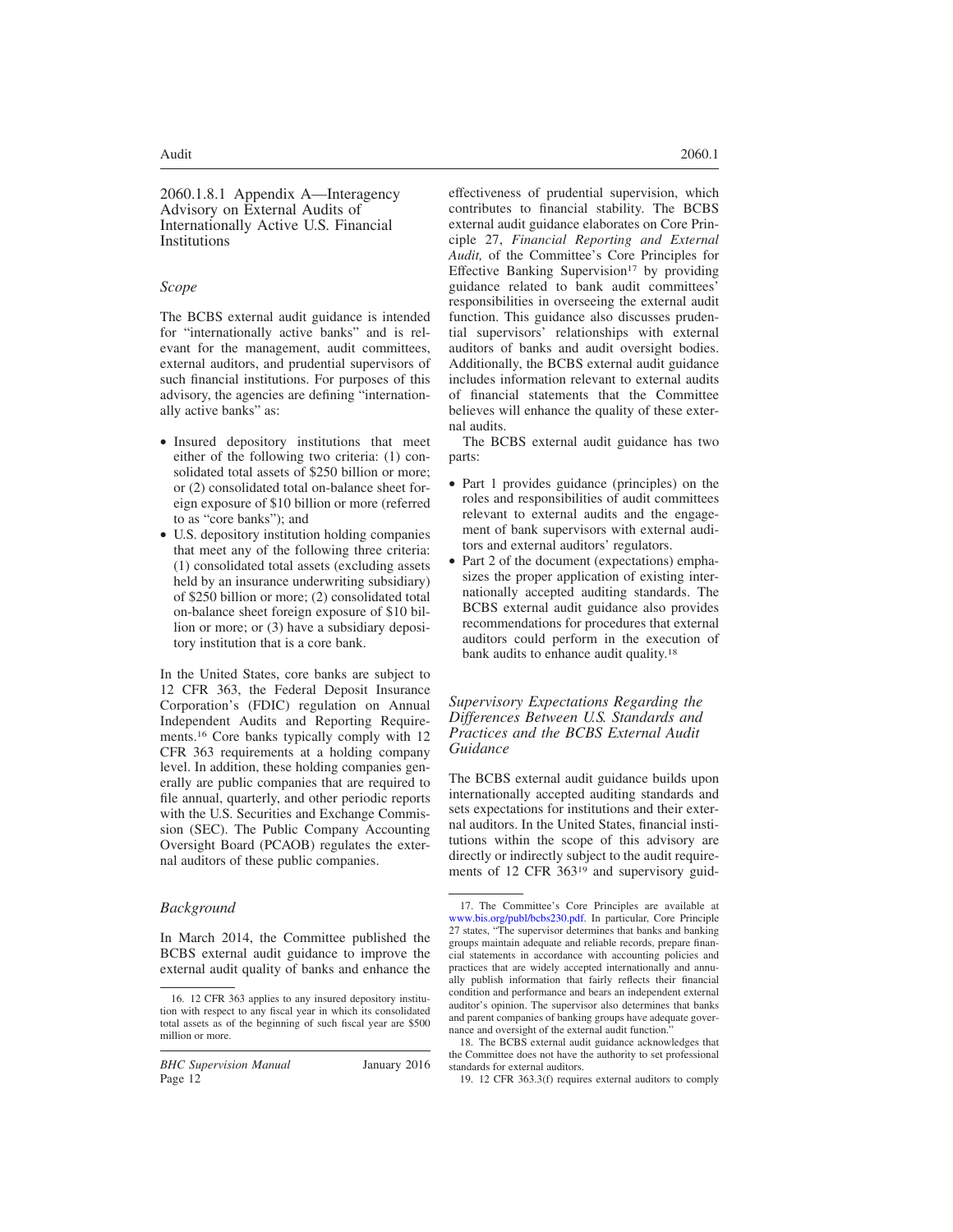ance related to audits of financial institutions.<sup>20</sup> In order for a core bank to comply with the audited financial statements requirement of 12 CFR 363 at a public holding company level, the audit must be performed in accordance with PCAOB standards. The 12 CFR 363 audit requirements, supervisory guidance, and PCAOB standards, collectively, are generally consistent with the BCBS external audit guidance, except for the differences noted below. This advisory discusses the agencies' supervisory expectations regarding these differences with reference to the corresponding principles from part 1 and expectations from part 2 of the BCBS external audit guidance.

*Part 1, Principle 2: The audit committee should monitor and assess the independence of the external auditor.*

Paragraph 49 of the BCBS external audit guidance indicates that an institution's audit committee should have a policy in place that stipulates the criteria for "tendering," i.e., putting its external audit contract out for bid. This paragraph further states that the policy also should call for the audit committee to periodically consider whether to put the external audit contract out for bid. Consistent with 12 CFR 363, the banking agencies encourage audit committees to establish policies and procedures addressing the retention and remuneration of the external auditor (independent public accountant).<sup>21</sup> In addition, the external auditors of insured depository institutions subject to 12 CFR 363 must comply with the SEC's rules regarding audit partner rotation. Audit committees are encouraged to consider whether their policies should explicitly address the criteria for tendering the audit contract and whether the contract should periodically be put out for bid.

*Part 1, Principle 6: The supervisor and the external auditor should have an effective relationship that includes appropriate communication channels for the exchange of information* *relevant to carrying out their respective statutory responsibilities.*

*and*

*Part 1, Principle 7: The supervisor should require the external auditor to report to it directly on matters arising from an audit that are likely to be of material significance to the functions of the supervisor.*

Paragraphs 95 and 96 of the BCBS external audit guidance indicate that the auditor may share information about the external audit of an institution that may be of interest to the depository institution's supervisor (e.g., significant risks of material misstatements, significant or unusual transactions, evidence of management bias, significant deficiencies or material weaknesses in internal control over financial reporting, and actual or suspected breaches of regulations or laws<sup>22</sup>), either  $(1)$  directly with the supervisor when a safe harbor exists or  $(2)$ indirectly through the institution to the supervisor when a legal safe harbor does not exist. Paragraph 99 of the BCBS external audit guidance provides that the external auditor should communicate matters arising from the audit that may be of material significance to the supervisor when required by the legal or regulatory framework or by a formal agreement or protocol. According to the BCBS external audit guidance, "[a] matter or group of matters is normally of material significance ... when, due either to its nature or its potential financial impact, it is likely of itself to require investigation by the regulator."<sup>23</sup>

There is no generally applicable legal or regulatory requirement in the United States for external auditors of banks and holding companies to report directly to the institution's primary federal (and, if applicable, state) supervisor matters arising from the audit that may be of material significance, nor is there a legal safe harbor to do so. Insured depository institutions subject to 12 CFR 363 are required to file with appropriate federal and state supervisors copies of reports and other written communications issued by the external auditor to the institution in connection with the external audit services provided to the institution. Consistent with interagency policy

with the independence standards and interpretations of the American Institute of Certified Public Accountants, the SEC, and the PCAOB.

<sup>20.</sup> For example, *Interagency Policy Statement on Coordination and Communication Between External Auditors and Examiners* (July 23, 1992).

<sup>21. 12</sup> CFR 363.5(a) states, "The duties of the audit committee shall include the appointment, compensation, and oversight of the independent public accountant who performs services required under this part, and reviewing with management and the independent public accountant the basis for the reports issued under this part."

<sup>22.</sup> See also paragraphs 90-94 of the BCBS external audit guidance.

<sup>23.</sup> See footnote 9 in the BCBS external audit guidance.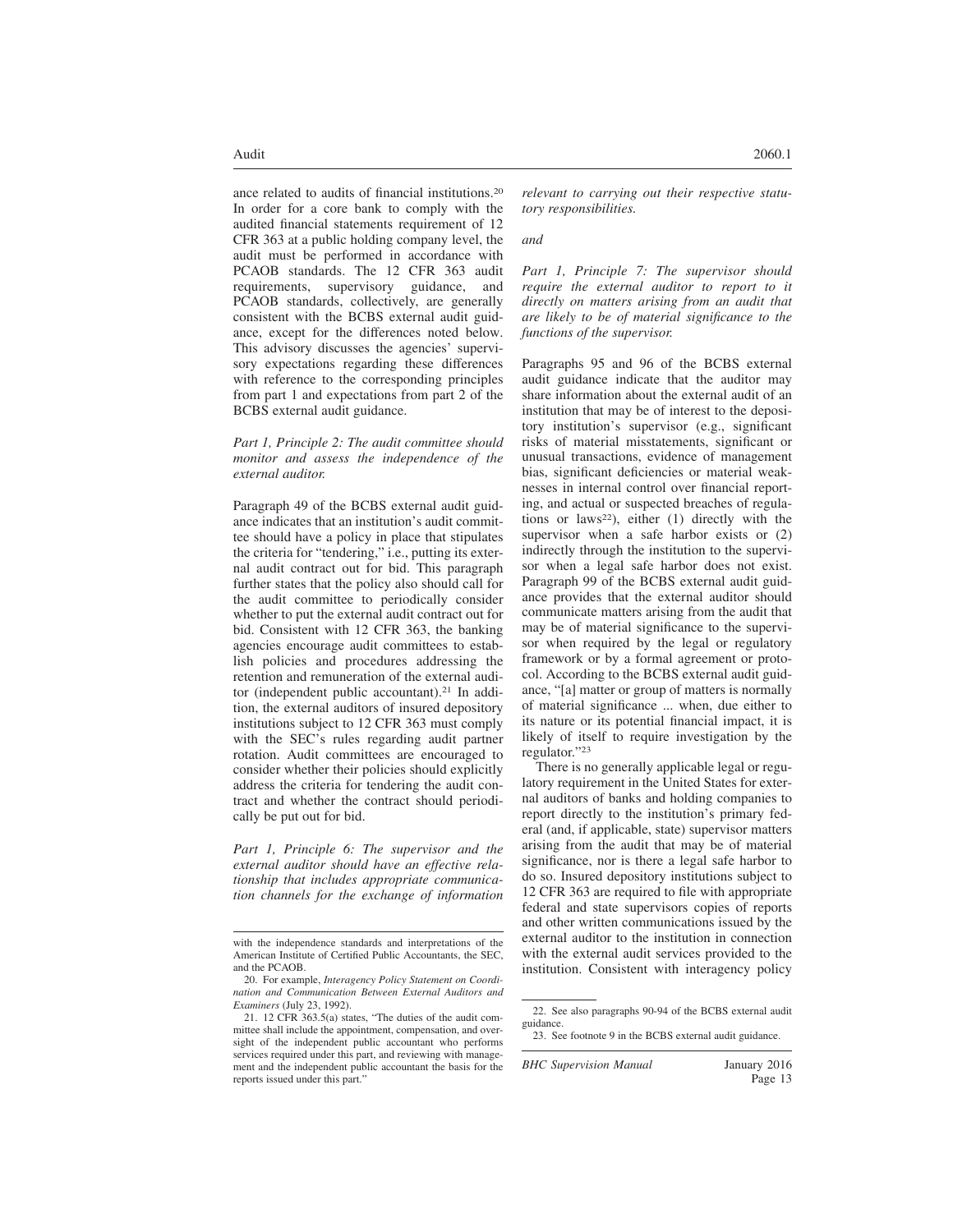statements<sup>24</sup> and practices, the agencies continue to encourage open and candid communication between an institution's external auditor and the institution's supervisors.

*Part 2, Expectation 5: The external auditor of a bank should identify and assess the risks of material misstatement in the bank's financial statements, taking into consideration the complexities of the bank's activities and the effectiveness of its internal control environment.*

*and*

*Part 2, Expectation 6: The external auditor of a bank should respond appropriately to the significant risks of material misstatement in the bank's financial statements.*

Paragraphs 157 and 168 of the BCBS external audit guidance set forth the Committee's expectations for external auditors to (1) consider regulatory ratios in the determination of materiality for the audit, and (2) evaluate any identified audit differences, errors, and adjustments and their effect on regulatory capital or regulatory capital ratios. PCAOB standards<sup>25</sup> and SEC Staff Accounting Bulletin Topic 1.M, Materiality, indicate external auditors should consider qualitative factors (which include regulatory capital, ratios, and disclosures) in determining materiality and when evaluating the effect of audit differences, errors, and adjustments. Therefore, the agencies expect institutions' audit committees will ensure that their external auditors consider regulatory capital ratios in planning and performing the audit. In this regard, audit committees are encouraged to inquire as to how the external auditors factored these ratios into their materiality assessments.

Additionally, paragraph 166 of the BCBS external audit guidance recommends that the external auditor provide written feedback about the audit engagement team's relations with the institution's internal audit function, including its observations on the adequacy of the work of internal audit, to those charged with governance of the bank. PCAOB Auditing Standard No. 16, *Communications with Audit Committees,* requires the external auditor, as part of communicating the overall audit strategy, to explain the extent to which the auditor plans to use the work of internal audit in an audit of the financial statements or an audit of internal control over financial reporting. However, PCAOB standards do not require the external auditor to provide written feedback about the audit engagement team's relations with the institution's internal audit function, including its observations on the adequacy of the work of internal audit. The agencies encourage audit committees to consider requesting their external auditor to provide written feedback about the audit engagement team's relations with internal audit, including its observations on the adequacy of the work of internal audit, as it relates to the audit of the financial statements or the audit of internal control over financial reporting.

Furthermore, consistent with the March 2003 *Interagency Policy Statement on the Internal Audit Function and Its Outsourcing,* an institution's audit committee should consider whether the institution's internal audit activities are conducted in accordance with professional standards, such as the Institute of Internal Auditors' (IIA) *International Professional Practices Framework* (previously known as the *Standards for the Professional Practice of Internal Auditing).* Audit committees may look to the IIA's Framework for guidance for both internal and external assessments of the internal audit function.

# *Examiner Responsibilities*

Examiners should evaluate any actions taken by institutions within the scope of this advisory and their audit committees to ensure such actions are consistent with the objectives of this advisory and the BCBS external audit guidance. Where there are differences between the BCBS external audit guidance and U.S. standards, examiners should encourage institutions' audit committees to follow the practices identified in this advisory.

# *Conclusion*

External auditors play an important role in contributing to financial stability when they deliver quality audits, which foster market confidence in institutions' financial statements. Quality audits are also a valuable complement to the supervisory process. The agencies support the principles and expectations set forth in the BCBS external audit guidance because

<sup>24.</sup> See footnote 6 of this advisory.

<sup>25.</sup> See PCAOB Auditing Standard No. 11, Consideration of Materiality in Planning and Performing an Audit, paragraph 6, and PCAOB Auditing Standard No. 14, Evaluating Audit Results, appendix B, paragraph B2.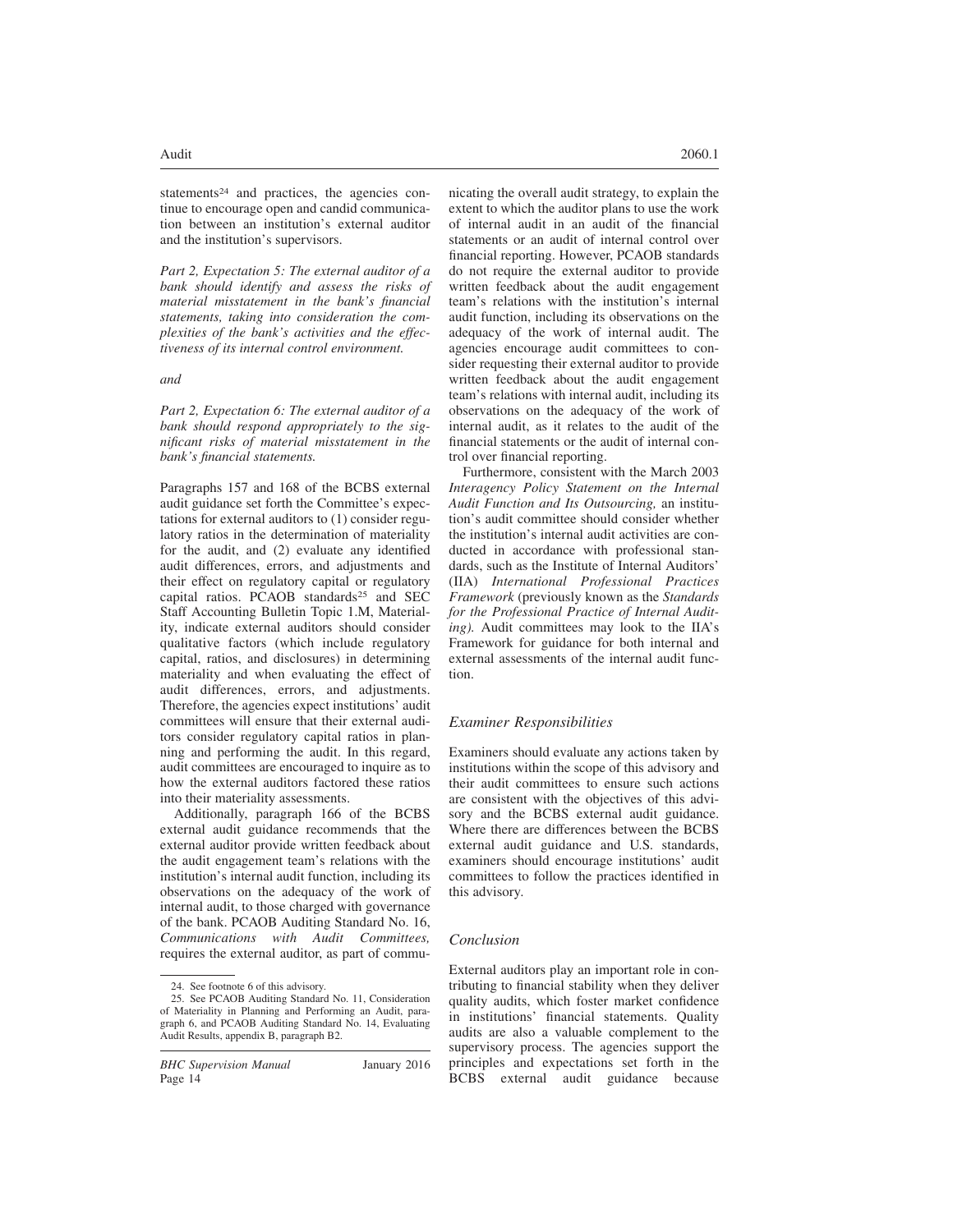enhanced audit quality is an important factor in ensuring the safety and soundness of U.S. institutions. Institutions and their external auditors are expected to comply with existing laws, regulations, and professional standards, as applicable, including those referenced in this advisory.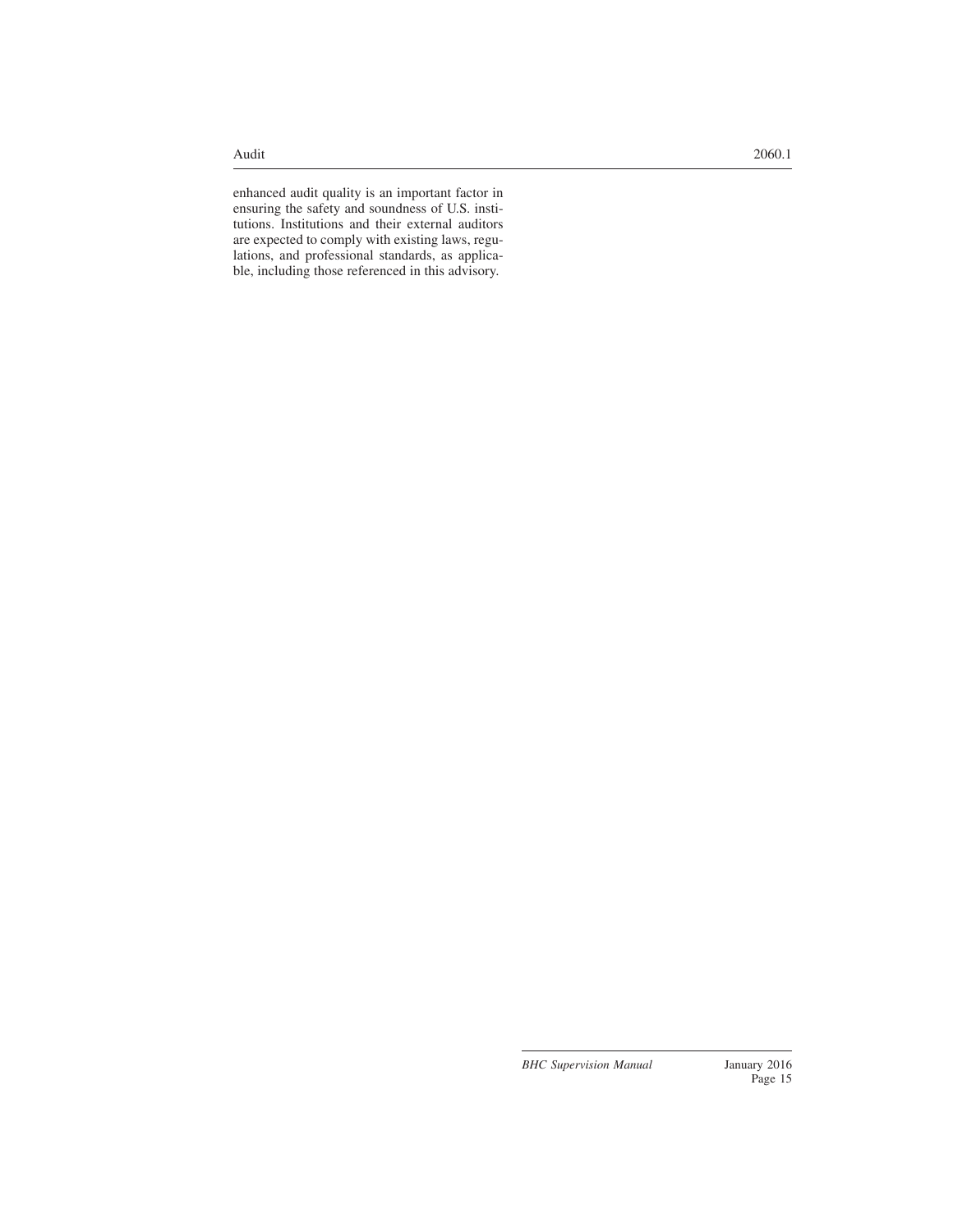An assessment of management's strategic plans and its success in meeting previously established budgetary goals is one of the factors considered in evaluating a BHC's management, operations, financial condition, and prospects.<sup>1</sup> Through review of the budget figures, insight can be gained concerning an organization's future plans and other matters such as capital adequacy, liquidity, sources and applications of funds, level and quality of earnings, and performance of management.

The budget is a coordinated financial plan used to estimate and control all or a few of the activities of the various divisions or subsidiaries in a bank holding company. Based on an assessment of future economic developments and conditions, management formulates a plan of action and indicates anticipated changes in the balancesheet accounts and profitability (predicated on implementation of the plan). The budget is a significant management tool in that it projects expected results and also serves as an important check on management decisions and performance by providing a basis for comparison and corrective action on a timely basis. The comparison of actual performance to budget allows management to give careful attention to various possible courses of action and to choose the course which should result in the greatest benefit. Budgeting is also useful in measuring the performance of individuals and the departments they manage. Further, the comparison of budget totals to actual changes in activities such as loans, investments, and deposits assists in decision making and can promote coordination and cooperation among affiliates. The variance indicated by the comparison process may be construed as a measure of management's performance and planning record and its relationship to the organization's goals and objectives. It should be noted that some significant variances may be caused by factors beyond management's control or factors that could not reasonably be anticipated.

While various individuals may be responsible for input to the budget process, the chief executive officer typically has the ultimate responsibility for preparation and implementation of the formal budget. The time period covered by a budget typically encompasses one year, although it often covers longer periods in the larger, more sophisticated bank holding companies. The longer the budget period, the greater are the prospects for increased variances from original budget figures. In some cases in which four- or five-year projections are made, bank holding companies may formulate several forecasts based on different sets of assumptions. In such instances, the examiner should work with the ''most likely'' situation that may evolve based on economic trends, history, and experience of the organization, but should also give serious consideration to the ''worst-case'' projections.

Many bank holding companies, particularly the smaller organizations, may not have formal written budgets or plans. In small shell companies, while it is not essential to have a formal budget, budgeting procedures should be encouraged where appropriate. Budgeting at the parent level could be appropriately limited to debtservicing and dividend considerations.

## 2060.2.1 INSPECTION OBJECTIVES

1. To determine the extent of an organization's financial planning and budget program.

2. To indicate to management of organizations that are without formal planning procedures the advantages of adopting a budget.

3. To understand the institution's decisionmaking process as it relates to the budget.

4. To determine the causes of significant variances between the budget and actual performance.

5. To assess the reasonableness of projected figures, including controls over the data throughout the budgeting process.

6. To assess the impact of the budget on the present condition and future prospects of the bank holding company.

7. To determine whether the plan outlined in the budget is supported by the financial and managerial resources of the holding company.

*BHC Supervision Manual* December 1997

<sup>1.</sup> The *stragetic planning process* focuses on intermediate and long-term strategic goals and is the vehicle used to determine the overall direction and focus of the organization. The *budgeting process* refers to the tactical decisions required to meet goals and objectives. The budget is a subset of the strategic plan. While smaller bank holding company organizations may not always have formal written budgets, all organizations should have a strategic planning process, which determines overall corporate direction, general resource allocation, and balance-sheet relationships with respect to capital needs, growth, asset mix, and risk.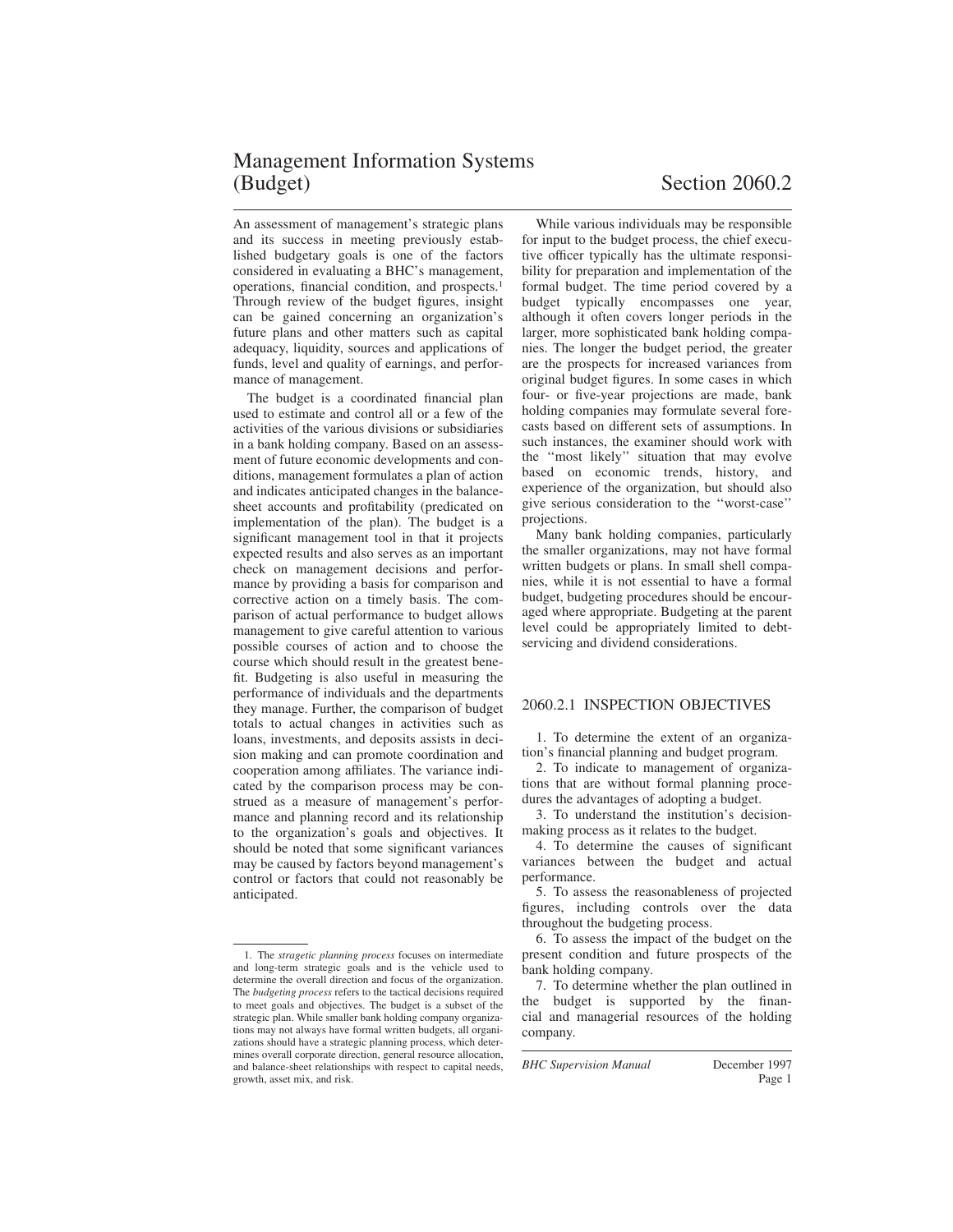1. Familiarity with a bank holding company's financial condition and results of operations should begin before the start of the inspection with a review of the annual report to shareholders, financial reports submitted to the Federal Reserve System, and other financial documentation contained in the files. The more significant accounts, statistical data, and pertinent ratios should be compared on a period-toperiod basis to highlight significant changes and discern trends.

2. The examiner also should become familiar with current and projected economic conditions, both nationally and locally, including general industry conditions.

3. Based on a review of the aforementioned data, the examiner should be in a position to substantiate the reasonableness of budgeted figures without a systematic examination of all of the transactions affecting the figures presented. Further, such an analysis provides a better understanding of the operation and highlights matters of interest and potential problem areas to be investigated during the inspection.

4. Throughout the review process, the examiner must maintain a sense of perspective to avoid spending excessive time on relatively immaterial amounts.

5. The examiner should meet with the officer responsible for the preparation of the budget to determine the scope of the organization's financial plans. The extent of senior management's and the board of directors' involvement in the strategic planning and budgeting process should also be ascertained in this preliminary meeting.

6. Workpapers which document or illustrate the rationale for the budget data should be reviewed and discussed with budget personnel, including the existence and extent of internal controls over the data.

7. The examiner should evaluate plans, projections, and forecasts in light of market-area characteristics and the present condition and history of the organization.

8. The examiner should determine whether the accounting principles of major importance have been applied consistently and, if not, the impact of the alternative accounting treatment on the budget totals.

9. The sources of input for the budget should be reviewed and the frequency and procedures for effecting revision should be ascertained.

10. When there are significant budget variances, the examiner should seek documented explanations. Review any such documentation to determine if management policy or factors beyond management control were responsible for the variances.

11. A final summary discussion should be held with management to discuss goals which the examiner believes may be unattainable and to communicate conclusions concerning the budget. Due consideration should be given to management's views, whether or not in concurrence with the examiner's conclusions. If management indicates future changes which could have a significant impact on the organization, the matter should be noted in the inspection report. Further, management's assessment of the effect of contemplated action on the operations and financial condition of the bank holding company should be noted.

12. For those bank holding companies that do not have formal written plans, the examiner should obtain from senior management information on their plans for matters such as growth and expansion, capital injections, debt retirement, and changes in sources of funding. Except for small, shell companies, the examiner should recommend adoption of a budget program and emphasize the need for strategic planning by indicating how management methods may be improved as a result of a logically conceived and properly operated budget. Budgets and planning are especially important in cases in which a bank holding company is losing its share of the market or in which inefficiencies are depressing profitability.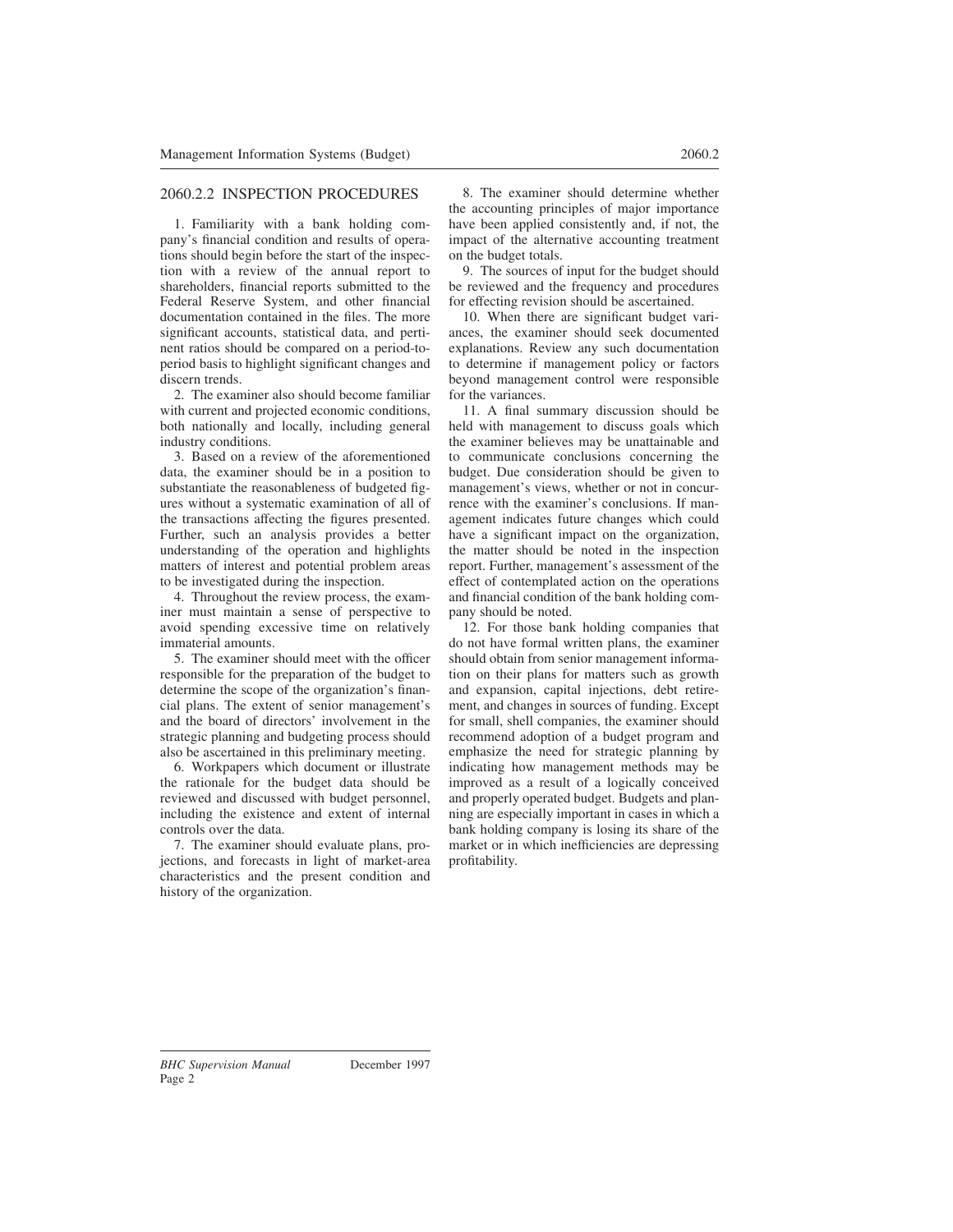# Management Information Systems (Records and Statements) Section 2060.3

Adequate and accurate records and financial statements are an integral part of a sound bank holding company operation. Records should be maintained to allow preparation of financial statements in accordance with generally accepted accounting principles and to ensure proper accountability for all assets, liabilities, income, and expenses. Generally, an independently certified statement inspires greater confidence than a statement prepared internally. Moreover, an unqualified, independently certified statement may act as a check on management recordkeeping policies and procedures, and provide more assurance that transactions are being properly recorded and that books accurately reflect overall financial condition.

Management may exercise reasonable discretion in selecting and adopting the type of books and records it uses and in formulating accounting systems and bookkeeping procedures. From the examiner's viewpoint, the test of a bank holding company's records is one of adequacy, consistency, and accuracy. The financial statements of every bank holding company must accurately reflect financial condition and operating results. This principle is applicable whether a bank holding company is small and has a relatively simple bookkeeping system or whether it is a larger institution with a fully automated system. A recordkeeping system that is capable of generating a wide variety of pertinent internal data and other information facilitates problem solving and decision making and, thus, contributes to the efficiency of a bank holding company's operations. Further, such a system serves as a convenient tool to provide directors, stockholders, and other interested parties with information on conditions in a bank holding company.

# 2060.3.1 INSPECTION OBJECTIVES

1. To determine whether financial statements are prepared in accordance with generally accepted accounting principles and are sufficiently detailed to accurately portray the company's financial condition.

2. To determine that sufficient records are maintained to provide detail on material balance-sheet items, income-statement items, and various contingent liabilities and offbalance-sheet risks that permit the preparation of appropriate financial information.

3. To recommend corrective action when policies and procedures employed have resulted in inadequate or inaccurate records and financial statements.

# 2060.3.2 INSPECTION PROCEDURES

1. The examiner should review the sections relating to audit and records in the prior inspection report and the latest examination reports of the subsidiary banks to note any comments or deficiencies cited concerning records, including any MIS deficiencies. In addition to providing an input into the overall assessment of the quality of records, the review may provide a basis for determining areas of emphasis and follow-up during the inspection.

2. The examiner should discuss recommendations and criticisms contained in such reports with an appropriate officer to ascertain what changes, if any, have taken place.

3. The examiner should review the external auditing firm's management letter, giving particular attention to comments concerning recordkeeping. Determine if any corrective actions were recommended by the external auditors and the extent to which the cited items have been corrected.

4. In those situations when it appears that records are deficient or financial statements are inaccurate, a thorough investigation of applicable transactions may be required. The purpose of the investigation is to obtain information needed in outlining improved controls over MIS, accounting methods, and records so that the financial data presented are in accordance with generally accepted accounting principles. Thus, information is provided which will better serve bank holding company management. The investigation should not necessarily involve a review of every transaction, but should involve a check of a sufficient number of transactions to ensure the examiner that the records, as checked, reflect an accurate financial condition. The extent of the review will depend largely on the procedures and controls over MIS and the condition and adequacy of the books and underlying records. During the investigative process, the examiner should be careful to distinguish between documented facts and statements of intent or interpretations set forth by company representatives.

*BHC Supervision Manual* December 1997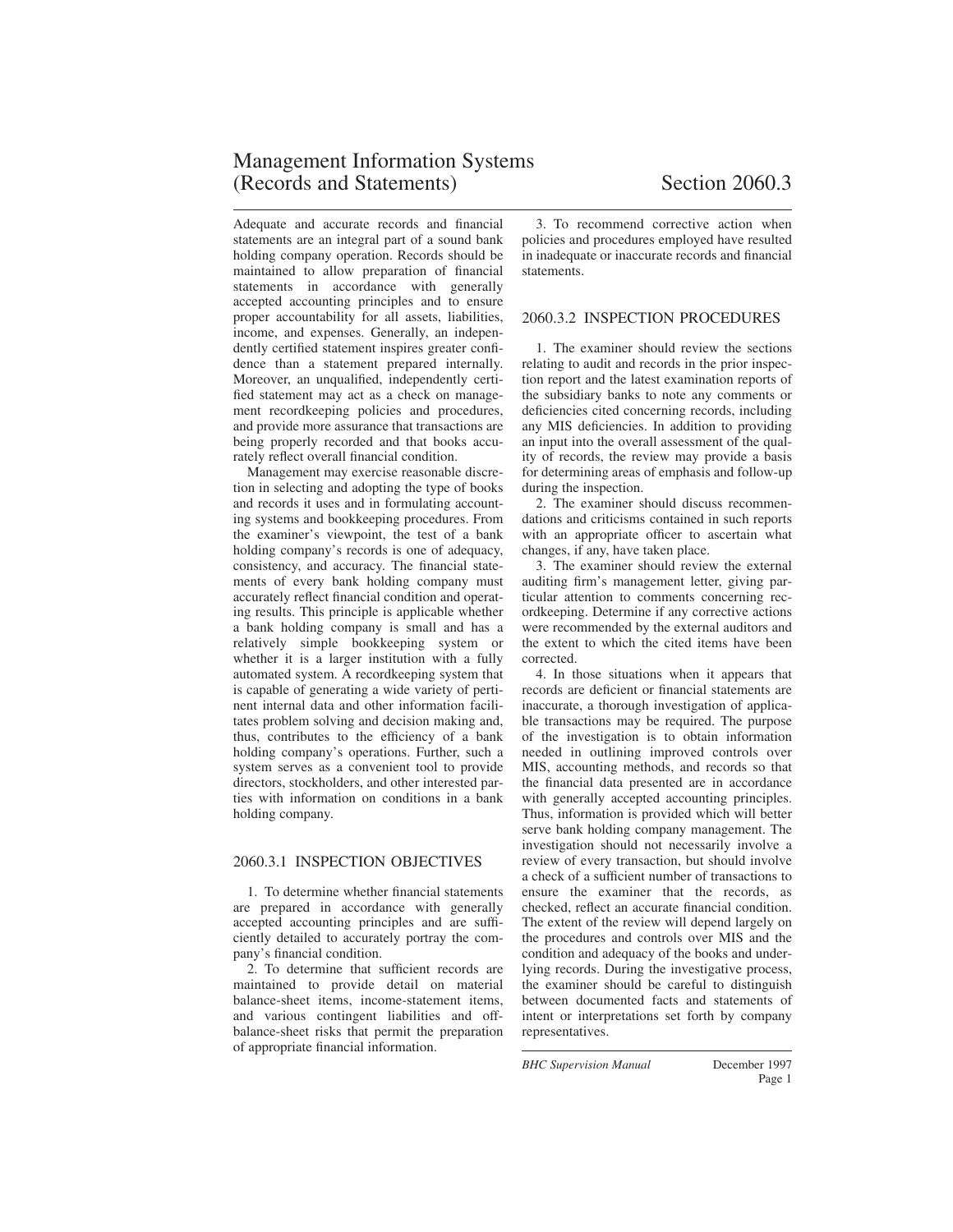The directorate and management of bank holding companies have a responsibility to contribute to the health and growth of the organization they serve. To carry out this responsibility effectively, they must be kept fully informed of conditions throughout the organization and trends within the banking industry. Reporting is the process of developing and communicating information internally to directors and management and externally to shareholders and regulatory authorities. Management and the board of directors must recognize that as a company develops and grows, its environment, strategic goals, and information needs change. The guidelines and requirements for reports flowing to management and the board of directors should be established and allow for change, recognizing the fact that informational needs can vary, including those at different levels of the organization.

Informational needs will also be dictated by the particular type of management structure in place—centralized, decentralized, legal entity, or business line. The ultimate decision-making responsibility rests with the corporation's board of directors, and the responsibility for implementing their decisions rests with designated board committees, executive management, or other designated management committees or individuals. As such, examiners should make an assessment of the qualifications of the persons on the board of directors, executive management staff, and the board and executive management committees to ensure that they have the necessary knowledge, experience, and expertise to understand the information presented and to act on it constructively. The assessment should include a review of reporting lines to identify information flows and the various decisionmaking levels involved or needed.

All reports flowing to executive management, board committees, and the board of directors should be analyzed for clarity, consistency, timeliness, quality, and coverage of crucial areas of the organization. A review of board and committee minutes should reveal if participants had any questions or whether there were any uncertainties as to the meaning of the data presented.

Each bank holding company prepares various reports for submission to its management and directors; an effective internal reporting system facilitates their ability to analyze a situation and to make informed decisions. Although such reports may vary in content from company to company, emphasis is generally placed on the financial data generated. The important consideration is whether each company is providing sufficient data to keep the interested parties informed of the financial condition and performance of all the divisions or entities. The frequency of the reporting and the detail of information provided can be categorized as being on a need-to-know basis. The form of reports ranges from consultations and meetings to submission of printed material for study and review. The scope and size of the operations will have an effect on the frequency and detail of the information submitted. In the larger, more sophisticated companies, frequent meetings and consultations are held to discuss the performance of various entities, the impact of performance on the organization's goals and objectives, and policies and strategies to be followed. Written reports outlining important matters and summarizing various financial data are typically reviewed and discussed regularly.

The number and variety of reports depends on the size and sophistication of the bank holding company operation. For smaller bank holding companies, the extent of their reports may be limited to annual statements, as more frequent periodic reports may not be necessary under normal conditions. The larger holding companies normally prepare monthly comparative balance sheets and income statements covering similar periods for two consecutive years. Thus, any significant deviation from the prior year's data can be readily detected. Generally, reports detailing the extent of delinquent and nonaccrual loans are prepared monthly. Facts and figures pertaining to the adequacy of the loan-loss provision are presented periodically. Additional reports containing information on budgets, cash flow, liquidity, and capital adequacy are prepared to assist management in assessing the organization's overall financial condition and performance. Summaries of internal audit reports and reports of examinations of subsidiary banks are brought to management's attention. Data relative to other bank holding companies or banks in the same peer groups are assembled, when available, so that comparisons with similarly sized organizations are possible. All of the aforementioned information may be prepared for directors, although not necessarily in as much detail as that submitted to management. On occasion, key management personnel of the holding company attend directors' meetings to expand on the topics being discussed.

*BHC Supervision Manual* December 1997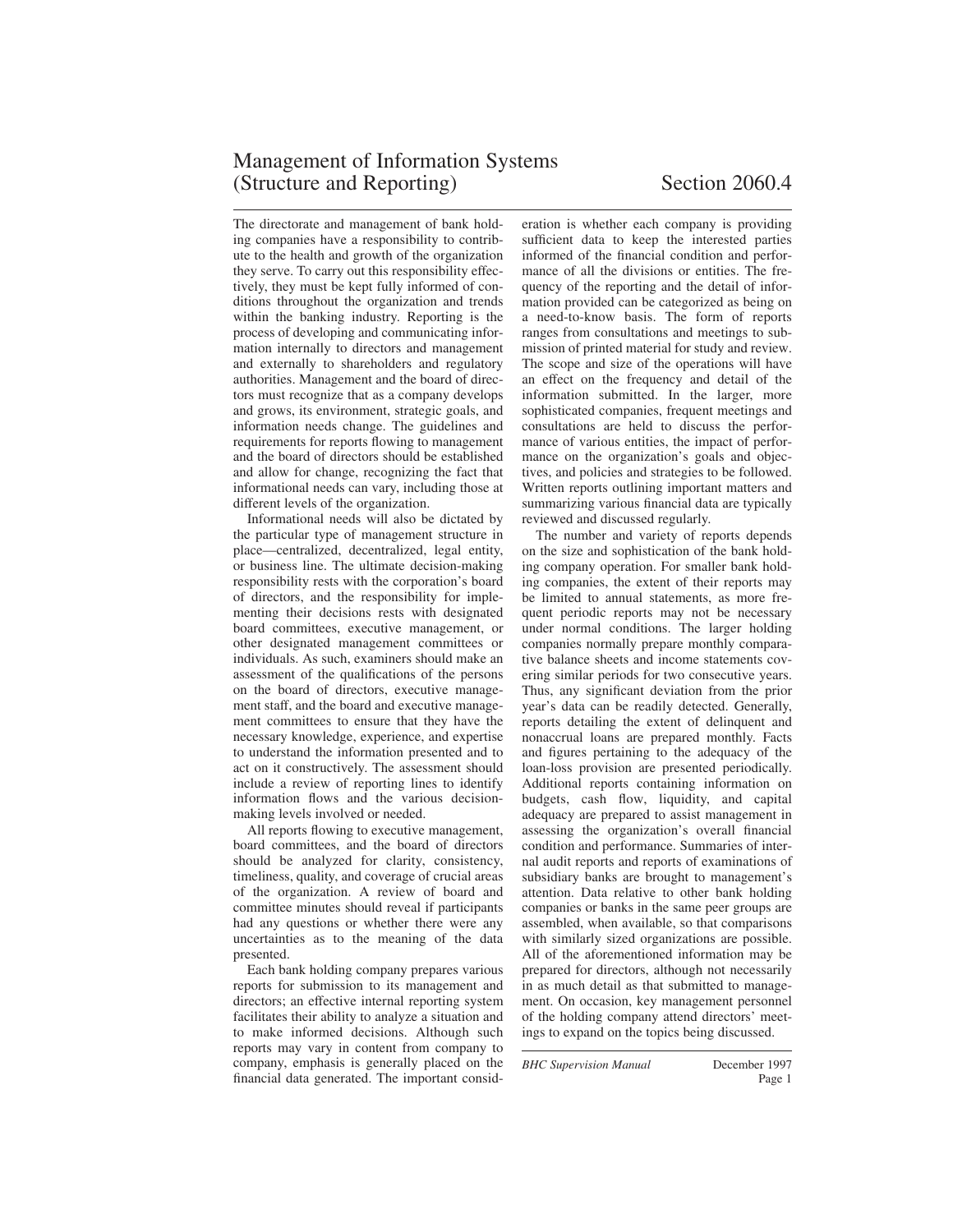Reports to shareholders usually consist of quarterly and annual reports which detail the company's financial condition and results of operations. Additional information may include the chief executive officer's overall assessment of the company, future plans, and other financial and analytical data. The financial information is used for public disclosure and enables investors, depositors, and creditors to make informed judgments concerning the financial condition of the bank holding company. Bank holding companies whose securities have been registered pursuant to the Securities and Exchange Act of 1934 are required to prepare various reports containing specific financial information.

# 2060.4.1 INSPECTION OBJECTIVES

- 1. To review the organizational structure to determine the various levels of decisionmaking and reporting lines, including board and executive management committees.
- 2. To determine whether the bank holding company has written policies and procedures, and internal controls covering the types of reports required to be submitted to management and the directors.
- 3. To determine that the required reports are adequate to accurately reflect the financial condition and performance within the organization's divisions and units and whether the reporting systems and reports are adequate to monitor the risks therein.
- 4. To evaluate whether the reports and reporting systems are adequate to measure and reflect the company's financial position and performance in all areas, to measure the company's progress in meeting its financial and business goals, and to monitor inherent risks.
- 5. To determine that the contents of the reports are complete and submitted on a timely basis.
- 6. To recommend corrective action when reporting practices, policies, or procedures are deficient.
- 7. To evaluate management's procedures for reacting to elevated risk, weaknesses, or deficiencies disclosed by reporting systems, and to evaluate the system's ability to adapt to change caused by regulatory and accounting issues or other market conditions.

# 2060.4.2 INSPECTION PROCEDURES

- 1. Review the organizational structure to determine reporting lines and the various levels of decision making, risk assessment, and controls.
- 2. Ascertain whether any corporate policies address risk managment or internal reporting requirements and determine:
	- a. the types of reports required to be submitted and
	- b. the adequacy of such reporting requirements in light of a company's particular circumstances.

*Comment:* In a holding company with a decentralized system of control over subsidiaries, the existence of written policies and procedures is important since each subsidiary operates as a relatively autonomous unit.

- 3. Obtain a listing of internal reports that are submitted to corporate executive management and the board of directors (including packages for the board of directors and executive committees).
- 4. Randomly sample, based on a material risk focus, the individual as well as the various types of management reports and determine whether they are adequately prepared in accordance with established policies and procedures and submitted to the appropriate individuals on a timely basis. Determine whether the management reports are sufficient to measure the company's progress in achieving its financial and business goals and forecasts.
- 5. Identify and document management procedures for reacting to elevated risk, weaknesses, or deficiencies disclosed by MIS. Also evaluate the ability of the information system to handle regulatory and accounting issues and to adapt to change.
- 6. At the conclusion of the review process, the examiner should discuss with management, as appropriate, topics such as
	- a. the lack of established policies and procedures and internal controls,
	- b. inadequate reporting requirements, and
	- c. noncompliance with reporting requirements and/or the untimely submission of reports.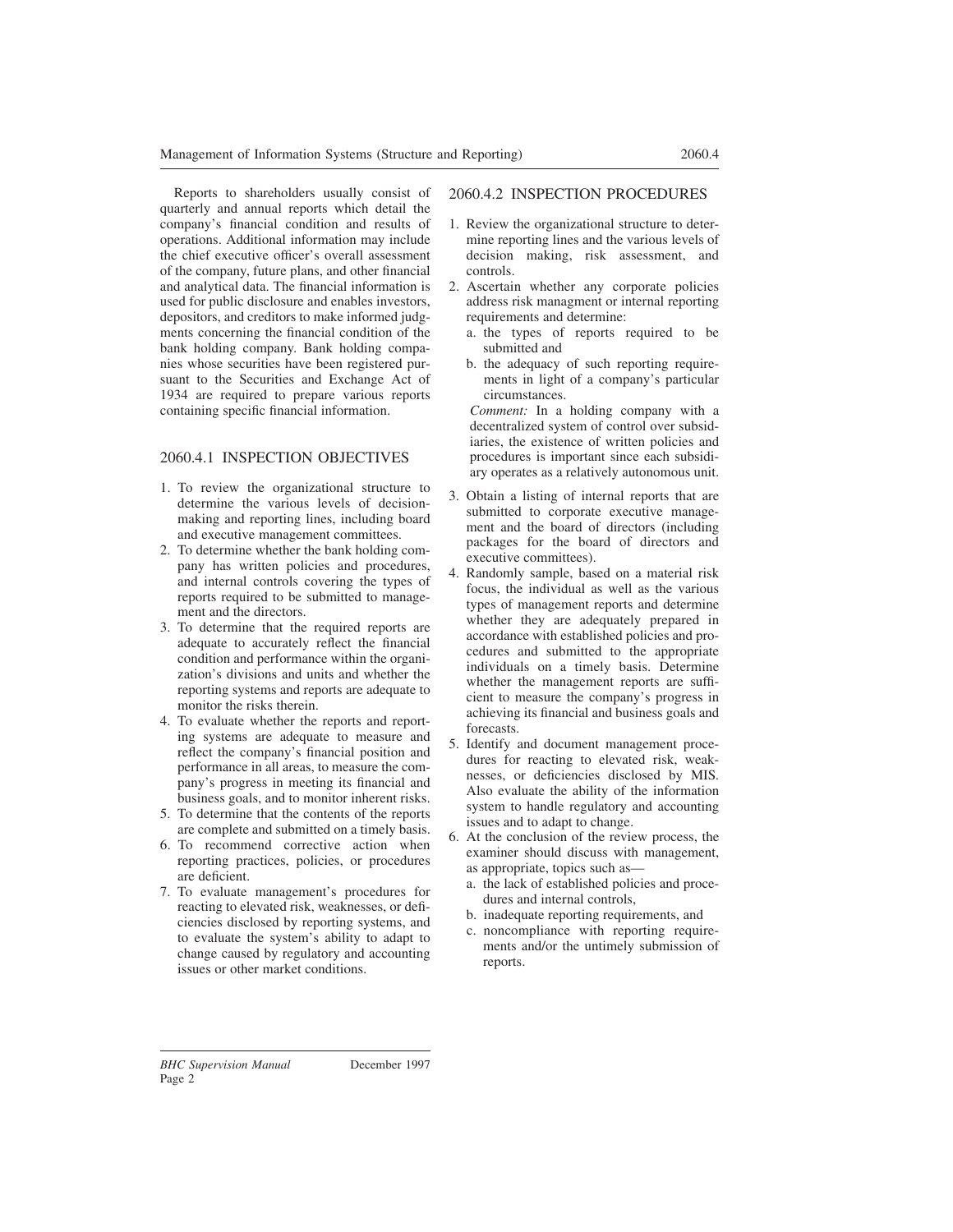# 2060.4.3 LAWS, REGULATIONS, INTERPRETATIONS, AND ORDERS

| Subject                                                                            | Laws <sup>1</sup>     | Regulations <sup>2</sup> | Interpretations <sup>3</sup> | Orders |
|------------------------------------------------------------------------------------|-----------------------|--------------------------|------------------------------|--------|
| Registration, reports, and<br>examinations or inspections                          |                       | 225.5                    |                              |        |
| Reporting requirements<br>emanating from the<br>Securities Exchange Act of<br>1934 | 15 USC 78a<br>et seq. |                          |                              |        |

1. 12 U.S.C., unless specifically stated otherwise. 2. 12 C.F.R., unless specifically stated otherwise.

3. Federal Reserve Regulatory Service reference.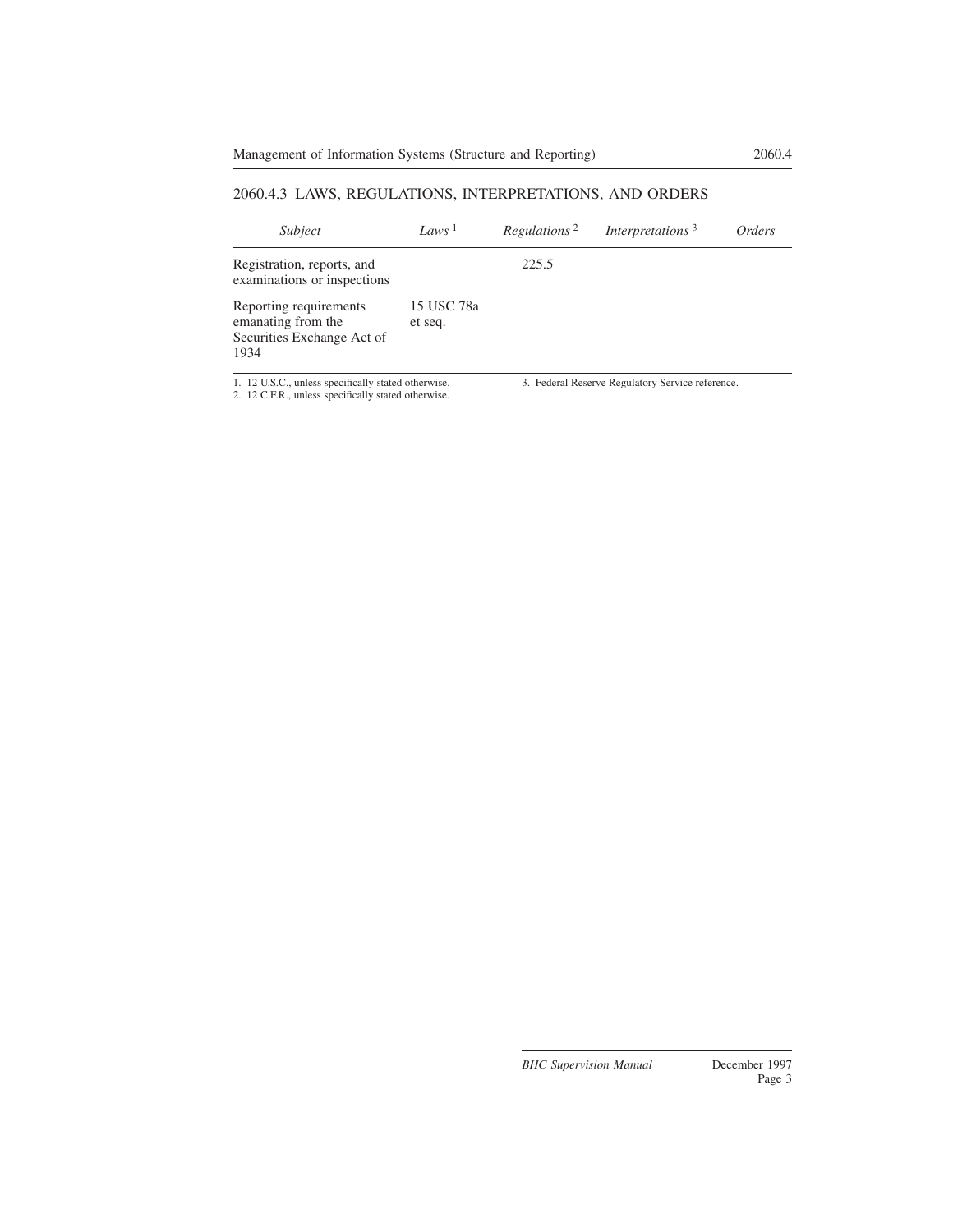### 2060.5.1 INTRODUCTION

In establishing an insurance program, a bank holding company should be aware of where it is exposed to loss, the extent to which insurance is available to cover potential losses and the cost of such insurance. These various factors should be weighed to determine how much risk the bank holding company will assume directly. In assessing the extent of risk an organization is willing to assume, it is important to analyze the impact of an uninsured loss not only on the entity where the loss occurs, but also on the affiliates and the parent. Once appropriate coverage has been acquired, procedures should be established for the periodic review of the program to assure the continuing adequacy of the coverage. Particularly for larger BHCs, these procedures should include at least an annual review of the program by the board of directors of the parent organization.

Insurance is a highly specialized field and no attempt is made here to discuss all the various types and forms of insurance coverage that are available to financial institutions. Examiners are not expected to be insurance experts; however, examiners should recognize that a financial organization's primary defenses against loss include adequate internal controls and procedures and that insurance is intended to complement, not replace, an effective system of internal controls. Thus, an overall appraisal of the control environment becomes a significant consideration in assessing the adequacy of the insurance program. To the extent controls are lacking, the need for additional coverage increases.

# 2060.5.2 BANKER'S BLANKET BOND

The most important and comprehensive insurance coverage available is the bankers' blanket bond which is usually extended to encompass all the entities in a bank holding company structure. Generally, the scope of the blanket bond contract is intended to cover risks of loss due to criminal acts, such as embezzlement, burglary, robbery, theft, larceny, forgery, etc., but in addition it provides indemnity for loss of property through damage, destruction, misplacement and mysterious, unexplainable disappearance. The most important item of protection under the bond, however, is the blanket fidelity coverage for officers and employees.

# 2060.5.3 TYPES OF BLANKET BONDS

While there are several similar forms of blanket bonds in use, those commonly found are the Financial Institutions Bond Standard Form No. 24, the Bankers Blanket Bond Standard Form No. 2, and Lloyd's Banks' and Trust Companies' Policy HAN Form (C). Under these blanket forms, every employee is usually covered for the total amount of the bond. Typically, new employees and new offices are automatically covered and no notice is required for an increase in the number of employees or in the number of offices established, unless such increases result from a merger or consolidation with another institution. The word ''blanket,'' however, refers to the over-all amount that applies to the several specified risks covered under the bond and is not intended to mean ''all risks'' coverage. A most important feature of the bankers' blanket bond is the ''discovery rider.'' The rider, which converts the blanket bond from a ''loss sustained basis'' to a ''discovery basis,'' provides indemnity against any loss sustained by the insured entity at any time but discovered after the effective date of the bond and prior to the termination or cancellation of the bond, even though lower amounts of insurance and more restrictive coverage may have been carried when the loss was actually sustained.

#### 2060.5.4 DETERMINING THE COVERAGE NEEDED

One of the most difficult insurance problems management faces is the determination of the amount of blanket bond coverage that should be maintained. An estimate of the maximum amount of money and securities that may be lost through burglary or robbery can be calculated with reasonable accuracy, but the potential loss resulting from dishonest acts of officers and employees is not easily measured. The Insurance and Protective Committee of the American Bankers Association has conducted several studies of the problems of determining adequate coverage and has concluded that total deposits represent the most appropriate item in bank financial statements upon which to base an estimate of a reasonable or suitable amount of blanket bond coverage.

*BHC Supervision Manual* December 1992